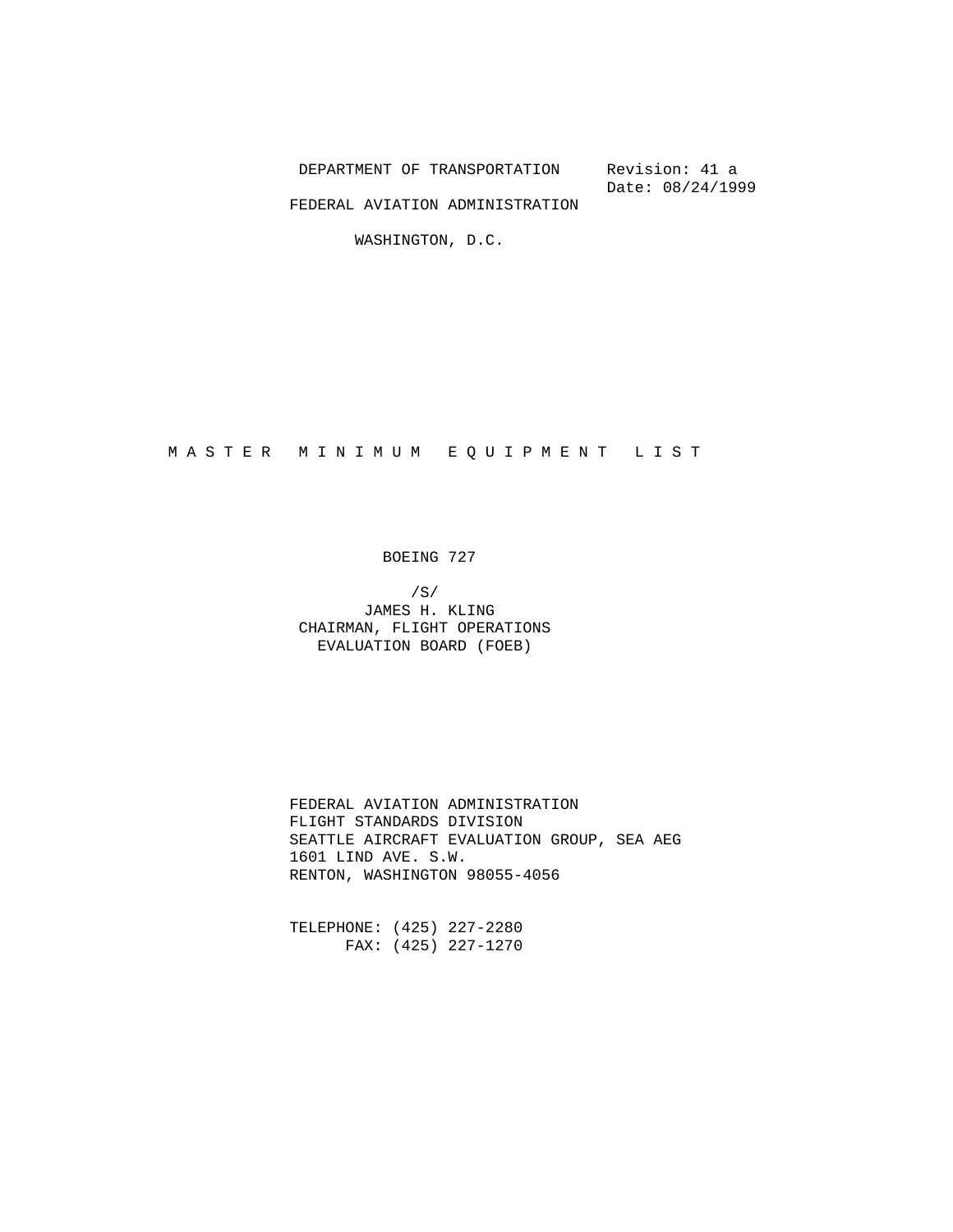#### FEDERAL AVIATION ADMINISTRATION Page: I

MASTER MINIMUM EQUIPMENT LIST Date: 08/24/1999

Revision: 41 a

# BOEING 727

# Table of Contents

SYSTEM NO. SYSTEM PAGE

|       | Table of Contents            | I, II               |
|-------|------------------------------|---------------------|
|       | Log of Revisions             | III, IV, V, VI      |
|       | Control Page                 | VII, VIII, IX, X    |
|       | Control Page                 | XI, XII             |
|       | Highlights of Change         | XIII                |
|       | Definitions                  | XIV, XV, XVI, XVII  |
|       | Definitions                  | XVIII, XIX, XX, XXI |
| $- -$ | Preamble                     | XXII, XXIII         |
| 21    | Air Conditioning             | $21-1, 2, 3, 4, 5$  |
| 21    | Air Conditioning             | 21-6 THRU 10        |
| 21    | Air Conditioning             | 21-11 THRU 15       |
| 21    | Air Conditioning             | 21-16 THRU 20       |
| 21    | Air Conditioning             | 21-21 THRU 24       |
| 22    | Auto Flight                  | $22-1$ , 2, 3, 4    |
| 23    | Communications               | $23-1$ , 2, 3, 4, 5 |
| 23    | Communications               | $23-6, 7$           |
| 24    | Electrical Power             | $24-1, 2, 3, 4$     |
| 25    | Equipment/Furnishings        | $25-1$ , 2, 3, 4, 5 |
| 25    | Equipment/Furnishings        | 25-6 THRU 10        |
| 25    | Equipment/Furnishings        | 25-11 THRU 12       |
| 26    | Fire Protection              | $26-1$ , 2, 3, 4, 5 |
| 26    | Fire Protection              | $26-6, 7, 8$        |
| 27    | Flight Controls              | $27-1$ , 2, 3, 4, 5 |
| 27    | Flight Controls              | $27 - 6$            |
| 28    | Fuel                         | $28-1$ , 2, 3, 4, 5 |
| 28    | Fuel                         | 28-6 THRU 10        |
| 28    | Fuel                         | 28-11 THRU 15       |
| 28    | Fuel                         | 28-16 THRU 20       |
| 28    | Fuel                         | 28-21 THRU 23       |
| 29    | Hydraulic Power              | $29-1, 2, 3$        |
| 30    | Ice and Rain Protection      | $30-1, 2, 3, 4, 5$  |
| 30    | Ice and Rain Protection      | 30-6 THRU 10        |
| 30    | Ice and Rain Protection      | 30-11 THRU 15       |
| 31    | Indicating/Recording Systems | $31 - 1$            |
| 32    | Landing Gear                 | $32-1$ , 2, 3, 4, 5 |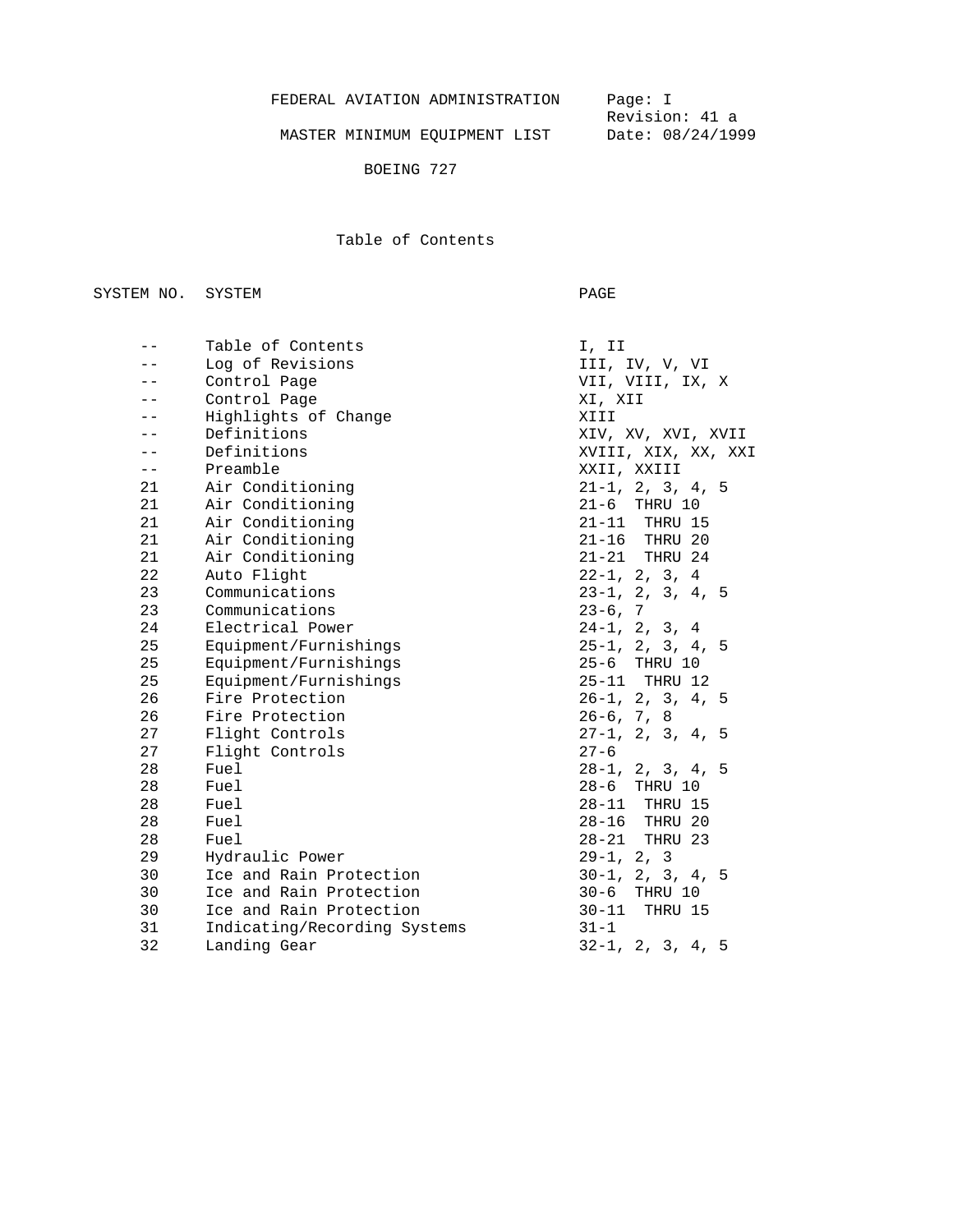<span id="page-2-0"></span>FEDERAL AVIATION ADMINISTRATION Page: II

Revision: 41 a

MASTER MINIMUM EQUIPMENT LIST Date: 08/24/1999

BOEING 727

Table of Contents

SYSTEM NO. SYSTEM PAGE

| 33 | Lights                   | $33-1, 2, 3, 4, 5$  |
|----|--------------------------|---------------------|
| 33 | Lights                   | $33-6, 7$           |
| 34 | Navigation               | $34-1$ , 2, 3, 4, 5 |
| 34 | Navigation               | $34 - 6$<br>THRU 10 |
| 34 | Navigation               | 34-11 THRU 15       |
| 34 | Navigation               | 34-16 THRU 20       |
| 34 | Navigation               | 34-21 THRU 25       |
| 34 | Navigation               | 34-26 THRU 27       |
| 35 | Oxygen                   | $35-1, 2, 3, 4$     |
| 36 | Pneumatic                | $36-1$ , 2, 3, 4, 5 |
| 36 | Pneumatic                | $36-6, 7$           |
| 38 | Water/Waste              | $38 - 1$            |
| 49 | Airborne Auxiliary Power | $49-1, 2$           |
| 52 | Doors                    | $52-1$ , 2, 3, 4, 5 |
| 52 | Doors                    | $52 - 6$            |
| 56 | Windows                  | $56 - 1$            |
| 73 | Engine Fuel & Control    | $73-1, 2$           |
| 74 | Ignition                 | $74 - 1$            |
| 77 | Engine Indicating        | $77-1, 2, 3, 4$     |
| 78 | Engine Exhaust           | $78-1, 2, 3, 4$     |
| 79 | Engine Oil               | $79-1, 2$           |

[Starting](#page-204-0) [80-1](#page-204-0)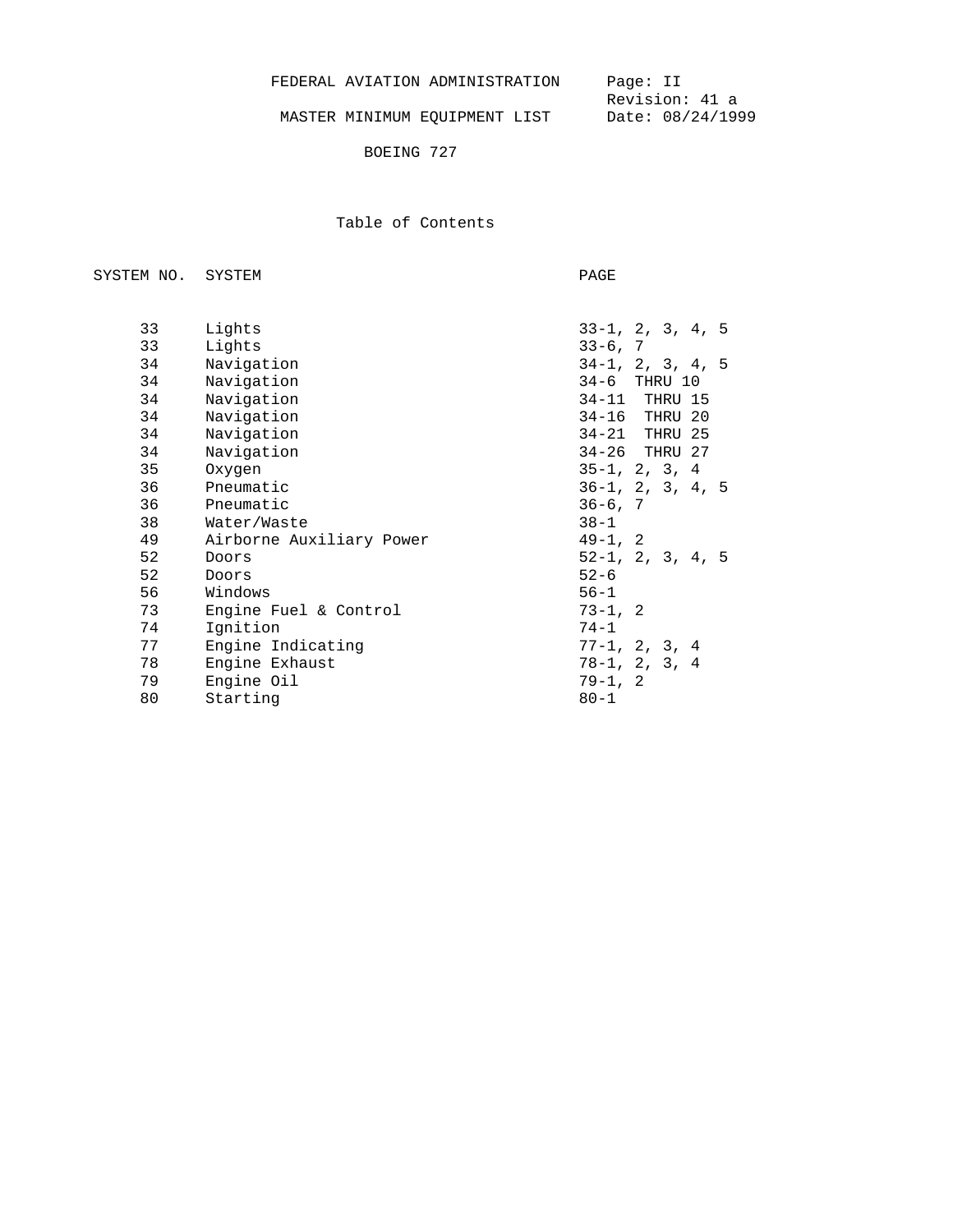# FEDERAL AVIATION ADMINISTRATION Page: III

MASTER MINIMUM EQUIPMENT LIST Date: 12/08/1992

Revision: 41 a

# BOEING 727

<span id="page-3-0"></span>

| REV.NO.         | DATE       | PAGE NUMBERS                                           | INITIALS |
|-----------------|------------|--------------------------------------------------------|----------|
| 31              | 08/28/1988 | ALL PAGES                                              |          |
| 32              | 07/17/1989 | ALL PAGES                                              |          |
| 33              | 05/22/1990 | HIGHLIGHTS OF REV., DEFINITIONS                        |          |
| 33              | 05/22/1990 | PREAMBLE                                               |          |
| 33              | 05/22/1990 | $21 - 1, 21 - 2, 21 - 3, 21 - 4, 21 - 5$               |          |
| 33              | 05/22/1990 | $21-6$ , $21-7$ , $21-8$ , $21-9$ , $21-10$            |          |
| 33              | 05/22/1990 | $21 - 11, 21 - 12, 21 - 13, 21 - 14, 21 - 15$          |          |
| 33              | 05/22/1990 | $21 - 16$ , $24 - 2$ , $24 - 3$ , $25 - 1$             |          |
| 33              | 05/22/1990 | $25 - 4$ , $25 - 5$ , $25 - 6$ , $26 - 1$ , $26 - 2$   |          |
| 33              | 05/22/1990 | $26 - 3$ , $26 - 4$ , $26 - 5$ , $26 - 6$ , $27 - 1$   |          |
| 33              | 05/22/1990 | $27 - 4$ , $28 - 1$ , $28 - 4$ , $28 - 5$ , $28 - 6$   |          |
| 33              | 05/22/1990 | $28 - 8$ , $29 - 1$ , $29 - 2$ , $30 - 1$ , $30 - 2$   |          |
| 33              | 05/22/1990 | $30 - 5$ , $30 - 8$ , $30 - 10$ , $30 - 11$ , $32 - 1$ |          |
| 33              | 05/22/1990 | $33 - 2, 33 - 3, 34 - 7, 34 - 8, 34 - 9$               |          |
| 33              | 05/22/1990 | $35 - 1, 35 - 2, 36 - 2, 36 - 3, 49 - 1$               |          |
| 33              | 05/22/1990 | $52 - 1, 52 - 2, 52 - 3, 52 - 4, 56 - 1$               |          |
| 33              | 05/22/1990 | $73 - 1, 78 - 1, 78 - 2, 78 - 3$                       |          |
|                 |            |                                                        |          |
| 33a             | 09/12/1990 | HIGHLIGHTS OF REV.                                     |          |
| 33a             | 09/12/1990 | $25 - 3$                                               |          |
| 33 <sub>b</sub> | 09/28/1990 | HIGHLIGHTS OF REV.                                     |          |
| 33 <sub>b</sub> | 09/28/1990 | $25 - 3, 25 - 6$                                       |          |
| 33c             | 11/08/1990 | HIGHLIGHTS OF REV., DEFINITIONS                        |          |
| 33c             | 11/08/1990 | PREAMBLE                                               |          |
| 33 <sub>c</sub> | 11/08/1990 | $21 - 12, 21 - 13, 21 - 14, 21 - 15, 22 - 1$           |          |
| 33 <sub>c</sub> | 11/08/1990 | $22 - 2$ , $23 - 1$ , $23 - 2$ , $25 - 4$ , $25 - 6$   |          |
| 33 <sub>c</sub> | 11/08/1990 | $26 - 1, 27 - 4, 28 - 5, 28 - 8, 29 - 3$               |          |
| 33c             | 11/08/1990 | $30 - 1, 30 - 10, 30 - 12, 31 - 1, 32 - 1$             |          |
| 33c             | 11/08/1990 | $32-3, 32-4, 33-2, 34-1, 34-4$                         |          |
| 33c             | 11/08/1990 | $34-5$ , $34-6$ , $34-7$ , $34-8$ , $34-9$             |          |
| 33c             | 11/08/1990 | $34-10, 34-11, 35-1, 52-1, 73-1$                       |          |
| 33c             | 11/08/1990 | $73 - 2, 77 - 2$                                       |          |
| 34              | 06/17/1991 | HIGHLIGHTS OF REV., DEFINITIONS                        |          |
| 34              | 06/17/1991 | PREAMBLE                                               |          |
| 34              | 06/17/1991 | $23 - 2, 25 - 1, 25 - 2, 25 - 5, 25 - 6$               |          |
| 34              | 06/17/1991 | $26 - 1, 30 - 6, 30 - 7, 30 - 8, 31 - 1$               |          |
| 34              | 06/17/1991 | $33 - 1, 33 - 2, 33 - 3, 33 - 4, 33 - 5$               |          |
| 34              | 06/17/1991 | $34-1, 34-3, 34-4, 34-5, 34-6$                         |          |
| 34              | 06/17/1991 | $34 - 7, 34 - 8, 34 - 9, 34 - 10, 34 - 11$             |          |
| 34              | 06/17/1991 | $35 - 1, 35 - 2, 77 - 1, 78 - 1, 78 - 2$               |          |
| 34              | 06/17/1991 | $78 - 3$                                               |          |
| 34a             | 12/08/1992 | HIGHLIGHTS OF REV., DEFINITIONS                        |          |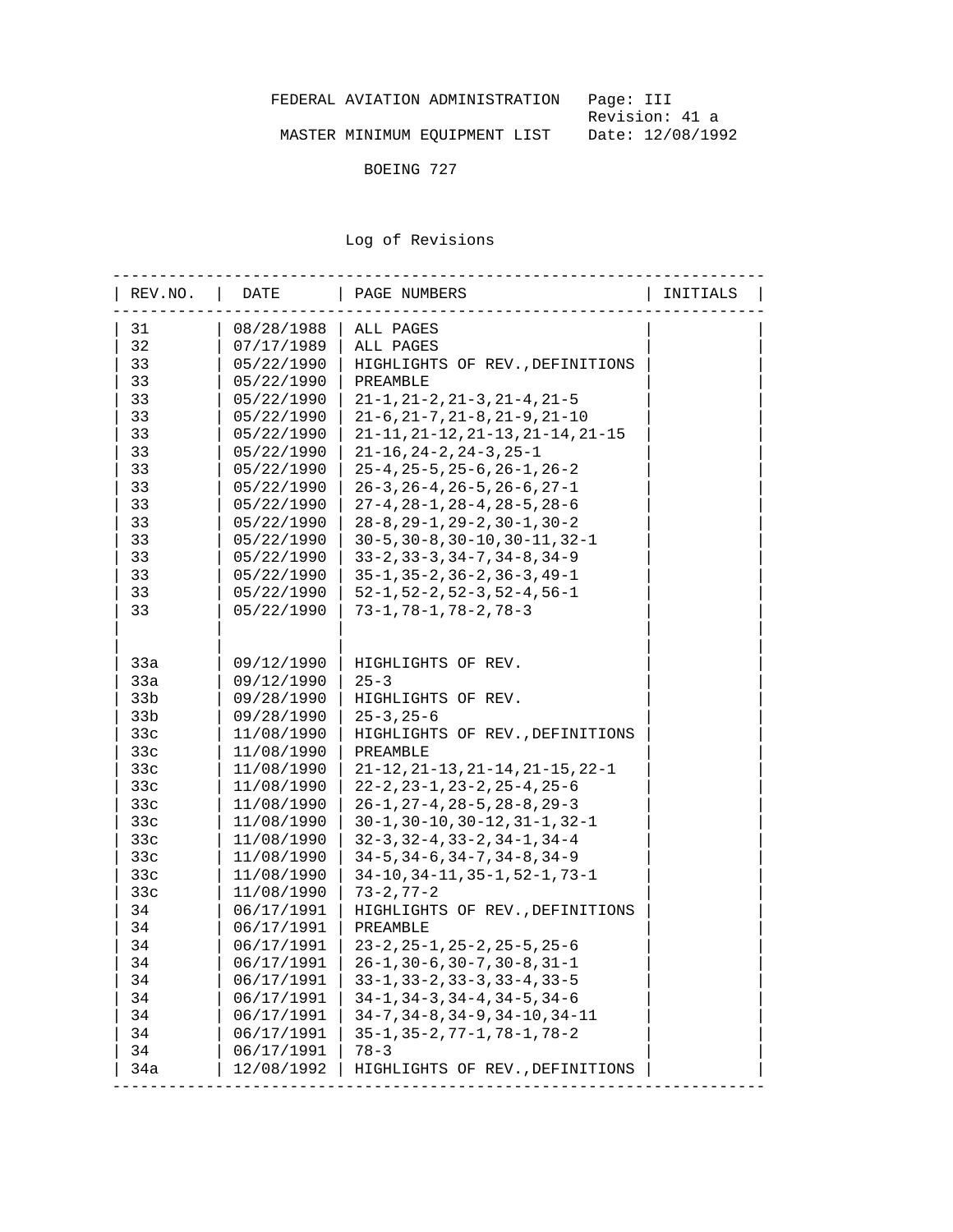# FEDERAL AVIATION ADMINISTRATION Page: IV

Revision: 41 a

# MASTER MINIMUM EQUIPMENT LIST Date: 02/14/1996

# BOEING 727

<span id="page-4-0"></span>

| REV.NO.         | DATE       | PAGE NUMBERS                                          | INITIALS |
|-----------------|------------|-------------------------------------------------------|----------|
| 34a             | 12/08/1992 | PREAMBLE                                              |          |
| 34a             | 12/08/1992 | $21 - 1, 21 - 2, 21 - 3, 21 - 5, 21 - 6$              |          |
| 34a             | 12/08/1992 | $21 - 9$ , $21 - 13$ , $27 - 3$ , $28 - 3$ , $28 - 4$ |          |
| 34a             | 12/08/1992 | $28 - 5$ , $28 - 6$ , $30 - 2$ , $30 - 3$ , $30 - 4$  |          |
| 34a             | 12/08/1992 | $30 - 5, 30 - 9, 30 - 12, 30 - 13, 34 - 1$            |          |
| 34a             | 12/08/1992 | $34-2, 34-4, 34-5, 34-6, 34-7$                        |          |
| 34a             | 12/08/1992 | $34-8, 34-9, 34-10, 34-11, 34-12$                     |          |
| 34a             | 12/08/1992 | $36 - 1, 36 - 2, 36 - 3, 36 - 4, 36 - 5$              |          |
| 34a             | 12/08/1992 | $36 - 6$ , $73 - 2$ , $74 - 1$ , $77 - 2$ , $77 - 3$  |          |
| 34a             | 12/08/1992 | $78 - 2, 78 - 3, 78 - 4, 79 - 1, 79 - 2$              |          |
| 34a             | 12/08/1992 | $80 - 1$                                              |          |
| 35              | 06/21/1993 | ALL PAGES                                             |          |
| 36              | 10/12/1993 | HIGHLIGHTS OF REV.                                    |          |
| 36              | 10/12/1993 | $21 - 2$ , $21 - 3$ , $21 - 5$ , $21 - 6$ , $21 - 12$ |          |
| 36              | 10/12/1993 | $21 - 16, 22 - 3, 30 - 6$                             |          |
| 37              | 02/08/1994 | HIGHLIGHTS OF REV., DEFINITIONS                       |          |
| 37              | 02/08/1994 | $21 - 1, 21 - 2, 21 - 3, 21 - 4, 21 - 5$              |          |
| 37              | 02/08/1994 | $21-6$ , $21-7$ , $21-12$ , $21-13$ , $21-14$         |          |
| 37              | 02/08/1994 | $21 - 16$ , $25 - 6$ , $27 - 4$ , $28 - 1$ , $28 - 2$ |          |
| 37              | 02/08/1994 | $34-3, 34-4, 34-18, 52-6, 73-1$                       |          |
| 37              | 02/08/1994 | $73 - 2, 77 - 1, 77 - 2, 77 - 3$                      |          |
| 37a             | 10/12/1994 | HIGHLIGHTS OF REV., DEFINITIONS                       |          |
| 37a             | 10/12/1994 | $21 - 1, 21 - 5, 25 - 4, 25 - 8, 28 - 8$              |          |
| 37a             | 10/12/1994 | $52 - 6$                                              |          |
| 37 <sub>b</sub> | 12/22/1994 | HIGHLIGHTS OF REV., DEFINITIONS                       |          |
| 37 <sub>b</sub> | 12/22/1994 | $28 - 6$ , $28 - 7$ , $28 - 8$ , $28 - 9$             |          |
| 37c             | 12/27/1995 | HIGHLIGHTS OF REV., DEFINITIONS                       |          |
| 37c             | 12/27/1995 | $30 - 1, 30 - 2, 30 - 3, 30 - 4, 30 - 5$              |          |
| 37 <sub>c</sub> | 12/27/1995 | $30 - 6$ , $30 - 7$ , $30 - 8$ , $30 - 9$ , $30 - 10$ |          |
| 37 <sub>c</sub> | 12/27/1995 | $30 - 11, 30 - 12, 30 - 13, 30 - 14$                  |          |
| 38              | 02/14/1996 | HIGHLIGHTS OF REV., DEFINITIONS                       |          |
| 38              | 02/14/1996 | $21 - 1$ , $21 - 2$ , $21 - 3$ , $21 - 4$ , $21 - 5$  |          |
| 38              | 02/14/1996 | $21-6, 21-7, 21-8, 21-9, 21-10$                       |          |
| 38              | 02/14/1996 | $21 - 11, 21 - 12, 21 - 13, 21 - 14, 21 - 15$         |          |
| 38              | 02/14/1996 | $21 - 16, 21 - 17, 21 - 18, 21 - 19, 21 - 20$         |          |
| 38              | 02/14/1996 | $21 - 21, 21 - 22, 21 - 23, 21 - 24, 22 - 1$          |          |
| 38              | 02/14/1996 | $23 - 1, 23 - 2, 23 - 3, 23 - 4, 23 - 5$              |          |
| 38              | 02/14/1996 | $23 - 6$ , $24 - 1$ , $24 - 2$ , $24 - 3$ , $24 - 4$  |          |
| 38              | 02/14/1996 | $25 - 1$ , $25 - 2$ , $25 - 3$ , $25 - 4$ , $25 - 5$  |          |
| 38              | 02/14/1996 | $25 - 6$ , $25 - 7$ , $25 - 8$ , $25 - 9$ , $25 - 10$ |          |
| 38              | 02/14/1996 | $25 - 11, 26 - 1, 26 - 2, 26 - 3, 26 - 4$             |          |
| 38              | 02/14/1996 | $26 - 5$ , $26 - 6$ , $26 - 7$ , $26 - 8$ , $27 - 1$  |          |
| 38              | 02/14/1996 | $27 - 2$ , $27 - 3$ , $27 - 4$ , $27 - 5$ , $27 - 6$  |          |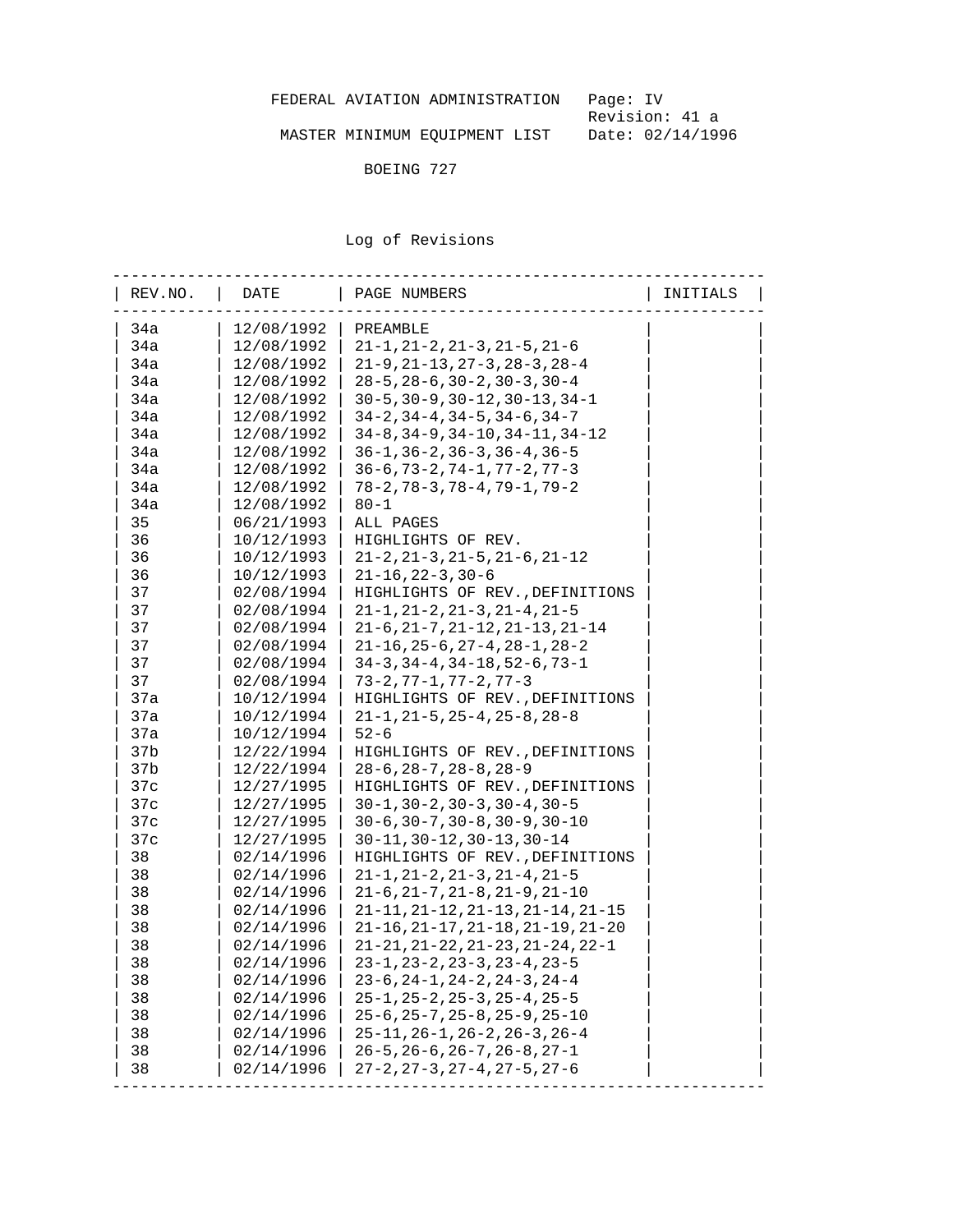# FEDERAL AVIATION ADMINISTRATION Page: V

Revision: 41 a

# MASTER MINIMUM EQUIPMENT LIST Date: 12/21/1998

# BOEING 727

<span id="page-5-0"></span>

| REV.NO.         | DATE       | PAGE NUMBERS                                            | INITIALS |
|-----------------|------------|---------------------------------------------------------|----------|
| 38              | 02/14/1996 | $28 - 1, 28 - 2, 28 - 3, 28 - 4, 28 - 5$                |          |
| 38              | 02/14/1996 | $28 - 6$ , $28 - 7$ , $28 - 8$ , $28 - 9$ , $28 - 10$   |          |
| 38              | 02/14/1996 | $28 - 11, 28 - 12, 28 - 13, 28 - 14, 28 - 15$           |          |
| 38              | 02/14/1996 | $28 - 16, 28 - 17, 28 - 18, 30 - 1, 30 - 2$             |          |
| 38              | 02/14/1996 | $30 - 3, 30 - 4, 30 - 5, 30 - 6, 30 - 7$                |          |
| 38              | 02/14/1996 | $30 - 8$ , $30 - 9$ , $30 - 10$ , $30 - 11$ , $30 - 12$ |          |
| 38              | 02/14/1996 | $30 - 13, 30 - 14, 30 - 15, 32 - 1, 32 - 2$             |          |
| 38              | 02/14/1996 | $32-3, 32-4, 32-5, 32-6, 33-1$                          |          |
| 38              | 02/14/1996 | $33 - 2$ , $33 - 3$ , $33 - 4$ , $33 - 5$ , $33 - 6$    |          |
| 38              | 02/14/1996 | $34-1, 34-2, 34-3, 34-4, 34-5$                          |          |
| 38              | 02/14/1996 | $34-6$ , $34-7$ , $34-8$ , $34-9$ , $34-10$             |          |
| 38              | 02/14/1996 | $34-11, 34-12, 34-13, 34-14, 34-15$                     |          |
| 38              | 02/14/1996 | $34-16, 34-17, 34-18, 34-19, 34-20$                     |          |
| 38              | 02/14/1996 | $34 - 21, 34 - 22, 35 - 1, 35 - 2, 35 - 3$              |          |
| 38              | 02/14/1996 | $35 - 4, 36 - 1, 36 - 2, 36 - 3, 36 - 4$                |          |
| 38              | 02/14/1996 | $36 - 5$ , $36 - 6$ , $36 - 7$ , $52 - 1$ , $52 - 2$    |          |
| 38              | 02/14/1996 | $52-3, 52-4, 52-5, 52-6, 56-1$                          |          |
| 38              | 02/14/1996 | $73 - 1, 73 - 2, 77 - 1, 77 - 2, 77 - 3$                |          |
| 38              | 02/14/1996 | $78 - 1, 78 - 2, 78 - 3, 78 - 4, 80 - 1$                |          |
| 38a             | 05/22/1996 | HIGHLIGHTS OF REV., DEFINITIONS                         |          |
| 38a             | 05/22/1996 | $28 - 8$ , $28 - 9$ , $28 - 11$ , $30 - 4$ , $34 - 23$  |          |
| 38a             | 05/22/1996 | $34 - 24, 34 - 25, 77 - 1$                              |          |
| 38b             | 08/01/1996 | HIGHLIGHTS OF REV., DEFINITIONS                         |          |
| 38 <sub>b</sub> | 08/01/1996 | $28 - 2$                                                |          |
| 38 <sub>c</sub> | 09/24/1996 | HIGHLIGHTS OF REV., DEFINITIONS                         |          |
| 38c             | 09/24/1996 | $21 - 4$ , $28 - 2$ , $28 - 7$ , $34 - 17$ , $34 - 26$  |          |
| 38c             | 09/24/1996 | $73 - 2$                                                |          |
| 39              | 09/30/1997 | HIGHLIGHTS OF REV., DEFINITIONS                         |          |
| 39              | 09/30/1997 | $25 - 5$ , $25 - 12$ , $31 - 1$ , $32 - 3$ , $34 - 18$  |          |
| 39              | 09/30/1997 | $34 - 26, 36 - 7, 38 - 1$                               |          |
| 39a             | 05/05/1998 | HIGHLIGHTS OF REV., DEFINITIONS                         |          |
| 39a             | 05/05/1998 | $22 - 1, 22 - 2, 22 - 3, 22 - 4, 23 - 1$                |          |
| 39a             | 05/05/1998 | $23 - 5$ , $23 - 6$ , $25 - 1$ , $25 - 5$ , $25 - 6$    |          |
| 39a             | 05/05/1998 | $25 - 7$ , $25 - 10$ , $25 - 12$ , $26 - 6$ , $26 - 7$  |          |
| 39a             | 05/05/1998 | $33 - 1, 33 - 4, 34 - 8, 34 - 9, 34 - 11$               |          |
| 39a             | 05/05/1998 | $34 - 12, 34 - 15, 34 - 17, 34 - 18, 34 - 26$           |          |
| 39a             | 05/05/1998 | $35 - 4, 38 - 1$                                        |          |
| 39b             | 06/25/1998 | HIGHLIGHTS OF REV., DEFINITIONS                         |          |
| 39 <sub>b</sub> | 06/25/1998 | $26 - 8$ , $33 - 1$ , $33 - 2$ , $33 - 3$ , $33 - 4$    |          |
| 39 <sub>b</sub> | 06/25/1998 | $33 - 5, 33 - 6, 33 - 7$                                |          |
| 40              | 12/21/1998 | HIGHLIGHTS OF REV., DEFINITIONS                         |          |
| 40              | 12/21/1998 | $21 - 1, 21 - 2, 21 - 3, 21 - 4, 21 - 10$               |          |
| 40              | 12/21/1998 | $21-13, 21-23, 21-24, 22-1, 22-3$                       |          |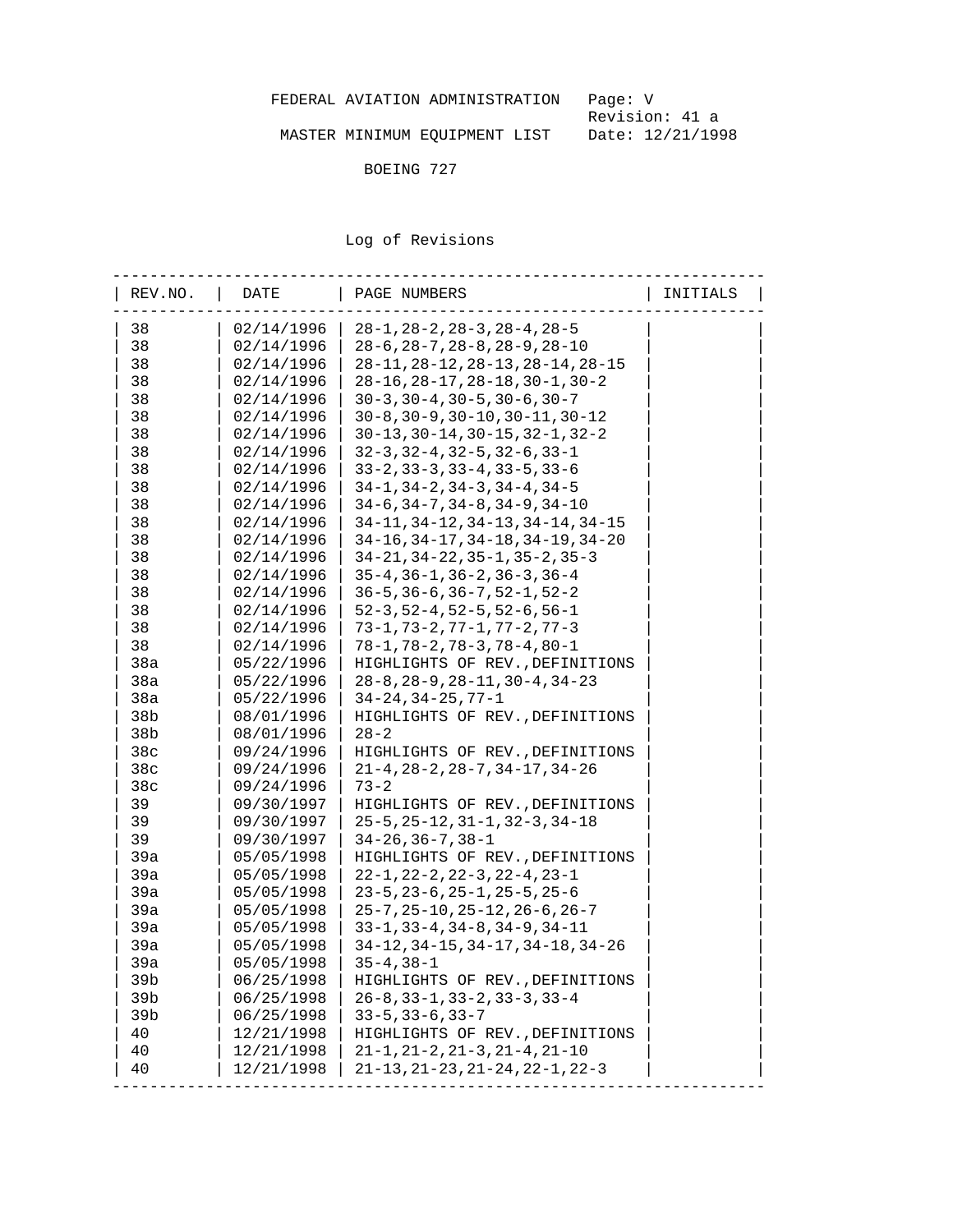# FEDERAL AVIATION ADMINISTRATION Page: VI

 Revision: 41 a MASTER MINIMUM EQUIPMENT LIST Date: 08/24/1999

# BOEING 727

<span id="page-6-0"></span>

| 12/21/1998<br>$22 - 4$ , $23 - 1$ , $23 - 2$ , $23 - 4$ , $23 - 5$<br>40<br>$23 - 6$ , $24 - 2$ , $25 - 2$ , $25 - 3$ , $25 - 11$<br>40<br>12/21/1998<br>40<br>12/21/1998<br>$26 - 1, 26 - 7, 26 - 8, 28 - 2, 28 - 7$<br>40<br>12/21/1998<br>$28 - 8$ , $28 - 9$ , $28 - 10$ , $28 - 11$ , $28 - 12$<br>28-13, 28-14, 28-15, 28-16, 28-17<br>40<br>12/21/1998<br>$28 - 18, 28 - 19, 28 - 20, 29 - 1, 29 - 2$<br>40<br>12/21/1998<br>$29 - 3, 30 - 3, 30 - 4, 30 - 6, 30 - 7$<br>40<br>12/21/1998<br>$30 - 8$ , $30 - 9$ , $30 - 10$ , $31 - 1$ , $32 - 5$<br>40<br>12/21/1998<br>40<br>12/21/1998<br>$33 - 2, 33 - 7, 34 - 7, 34 - 9, 34 - 10$<br>40<br>12/21/1998<br>$34-15$ , $35-1$ , $36-3$ , $36-4$ , $52-5$<br>40<br>12/21/1998<br>$52-6$ , $78-2$ , $79-1$ , $79-2$ , $80-1$<br>40a<br>03/23/1999<br>HIGHLIGHTS OF REV., DEFINITIONS<br>40a<br>03/23/1999<br>$23 - 6$ , $23 - 7$ , $28 - 2$ , $28 - 11$ , $28 - 12$<br>$28 - 13, 28 - 14, 28 - 15, 28 - 16, 28 - 17$<br>40a<br>03/23/1999<br>28-18, 28-19, 28-20, 28-21, 28-22<br>40a<br>03/23/1999<br>40a<br>03/23/1999<br>$28 - 23, 77 - 1, 77 - 2, 77 - 3, 77 - 4$<br>40 <sub>b</sub><br>04/30/1999<br>HIGHLIGHTS OF REV., DEFINITIONS<br>40 <sub>b</sub><br>04/30/1999<br>$77 - 2$<br>40c<br>05/14/1999<br>HIGHLIGHTS OF REV., DEFINITIONS<br>40c<br>05/14/1999<br>$34 - 27$<br>41<br>06/15/1999<br>HIGHLIGHTS OF REV., DEFINITIONS<br>41<br>06/15/1999<br>$34 - 27$<br>41a<br>08/24/1999<br>HIGHLIGHTS OF REV., DEFINITIONS<br>$22-3, 34-2, 34-27, 77-1, 77-2$<br>41a<br>08/24/1999<br>41a<br>08/24/1999<br>$78 - 2, 78 - 3$ |
|------------------------------------------------------------------------------------------------------------------------------------------------------------------------------------------------------------------------------------------------------------------------------------------------------------------------------------------------------------------------------------------------------------------------------------------------------------------------------------------------------------------------------------------------------------------------------------------------------------------------------------------------------------------------------------------------------------------------------------------------------------------------------------------------------------------------------------------------------------------------------------------------------------------------------------------------------------------------------------------------------------------------------------------------------------------------------------------------------------------------------------------------------------------------------------------------------------------------------------------------------------------------------------------------------------------------------------------------------------------------------------------------------------------------------------------------------------------------------------------------------------------------------------------------------------------------------------------|
|                                                                                                                                                                                                                                                                                                                                                                                                                                                                                                                                                                                                                                                                                                                                                                                                                                                                                                                                                                                                                                                                                                                                                                                                                                                                                                                                                                                                                                                                                                                                                                                          |
|                                                                                                                                                                                                                                                                                                                                                                                                                                                                                                                                                                                                                                                                                                                                                                                                                                                                                                                                                                                                                                                                                                                                                                                                                                                                                                                                                                                                                                                                                                                                                                                          |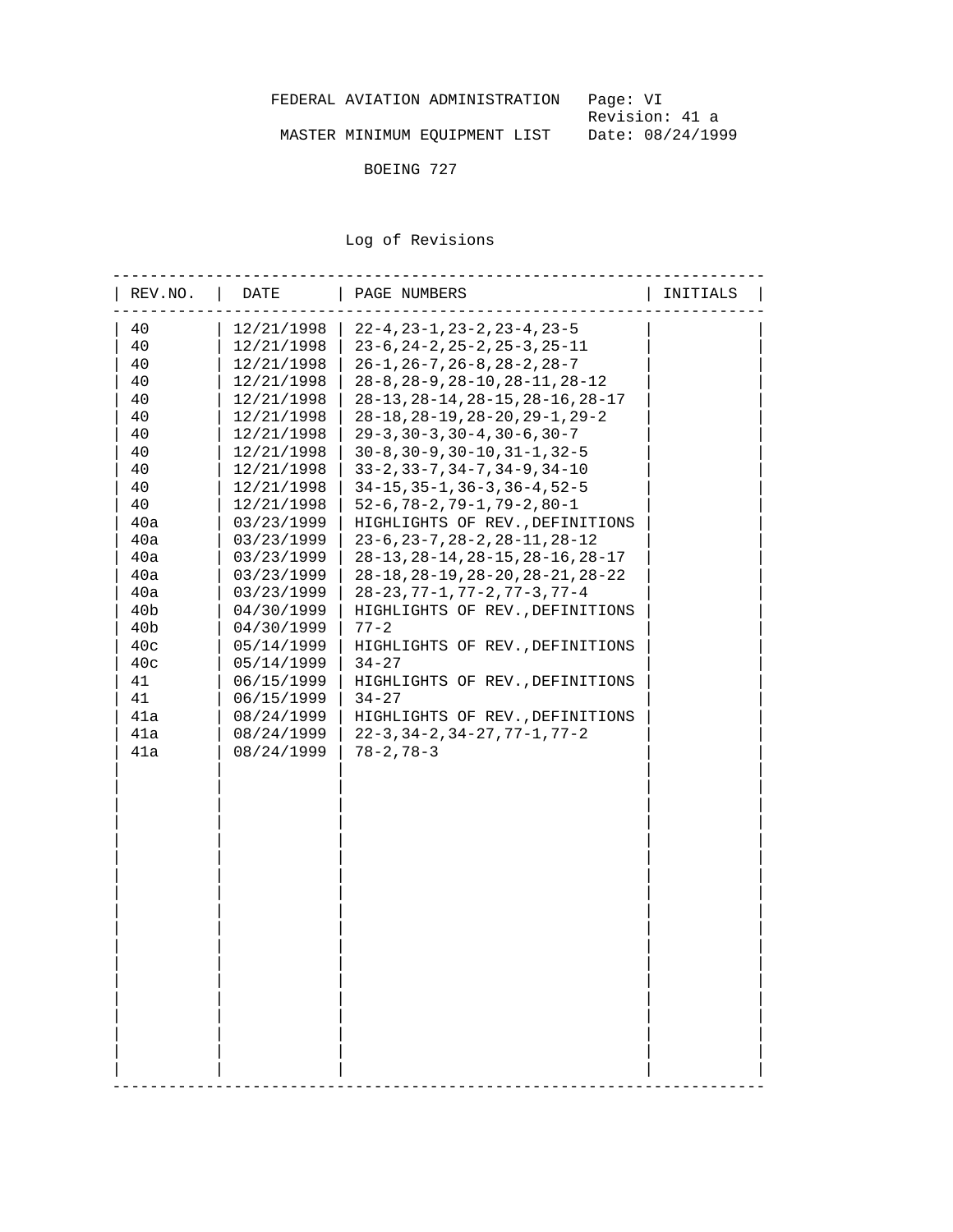#### <span id="page-7-0"></span>FEDERAL AVIATION ADMINISTRATION Page: VII

Revision: 41 a

#### MASTER MINIMUM EQUIPMENT LIST Date: 08/24/1999

BOEING 727

| SYSTEM               | PAGE                     | REV NO.                 | CURRENT DATE |
|----------------------|--------------------------|-------------------------|--------------|
|                      |                          |                         |              |
| Cover Page           | $\overline{\phantom{0}}$ | 41 a                    | 08/24/1999   |
| Table of Contents    | I.                       | 41a                     | 08/24/1999   |
|                      | IΙ                       | 41 a                    | 08/24/1999   |
| Log of Revisions     | III                      | 41 a                    | 08/24/1999   |
|                      | IV                       | 41 a                    | 08/24/1999   |
|                      | $\boldsymbol{\nabla}$    | 41 a                    | 08/24/1999   |
|                      | VI                       | 41a                     | 08/24/1999   |
| Control Page         | VII                      | 41 a                    | 08/24/1999   |
|                      | VIII                     | 41 a                    | 08/24/1999   |
|                      | ΙX                       | 41 a                    | 08/24/1999   |
|                      | Χ                        | 41 a                    | 08/24/1999   |
|                      | ΧI                       | 41a                     | 08/24/1999   |
|                      | XII                      | 41 a                    | 08/24/1999   |
| Highlights of Change | XIII                     | 41a                     | 08/24/1999   |
| Definitions          | ХIV                      | 6                       | 01/31/1995   |
|                      | $\mathbf{X}\mathbf{V}$   | 6                       | 01/31/1995   |
|                      | IVX                      | 6                       | 01/31/1995   |
|                      | XVII                     | 6                       | 01/31/1995   |
|                      | XVIII                    | 6                       | 01/31/1995   |
|                      | XIX                      | 6                       | 01/31/1995   |
|                      | XХ                       | 6                       | 01/31/1995   |
|                      | XXI                      | $\epsilon$              | 01/31/1995   |
| Preamble             | XXII                     | $\overline{\mathbf{c}}$ | 06/14/1989   |
|                      | XXIII                    | $\overline{a}$          | 06/14/1989   |
| 21                   | $21 - 1$                 | 40                      | 12/21/1998   |
|                      | $21 - 2$                 | 40                      | 12/21/1998   |
|                      | $21 - 3$                 | 40                      | 12/21/1998   |
|                      | $21 - 4$                 | 40                      | 12/21/1998   |
|                      | $21 - 5$                 | 38                      | 02/14/1996   |
|                      | $21 - 6$                 | 38                      | 02/14/1996   |
|                      | $21 - 7$                 | 38                      | 02/14/1996   |
|                      | $21 - 8$                 | 38                      | 02/14/1996   |
|                      | $21 - 9$                 | 38                      | 02/14/1996   |
|                      | $21 - 10$                | 40                      | 12/21/1998   |
|                      | $21 - 11$                | 38                      | 02/14/1996   |
|                      | $21 - 12$                | 38                      | 02/14/1996   |
|                      | $21 - 13$                | 40                      | 12/21/1998   |
|                      | $21 - 14$                | 38                      | 02/14/1996   |
|                      | $21 - 15$                | 38                      | 02/14/1996   |
|                      | $21 - 16$                | 38                      | 02/14/1996   |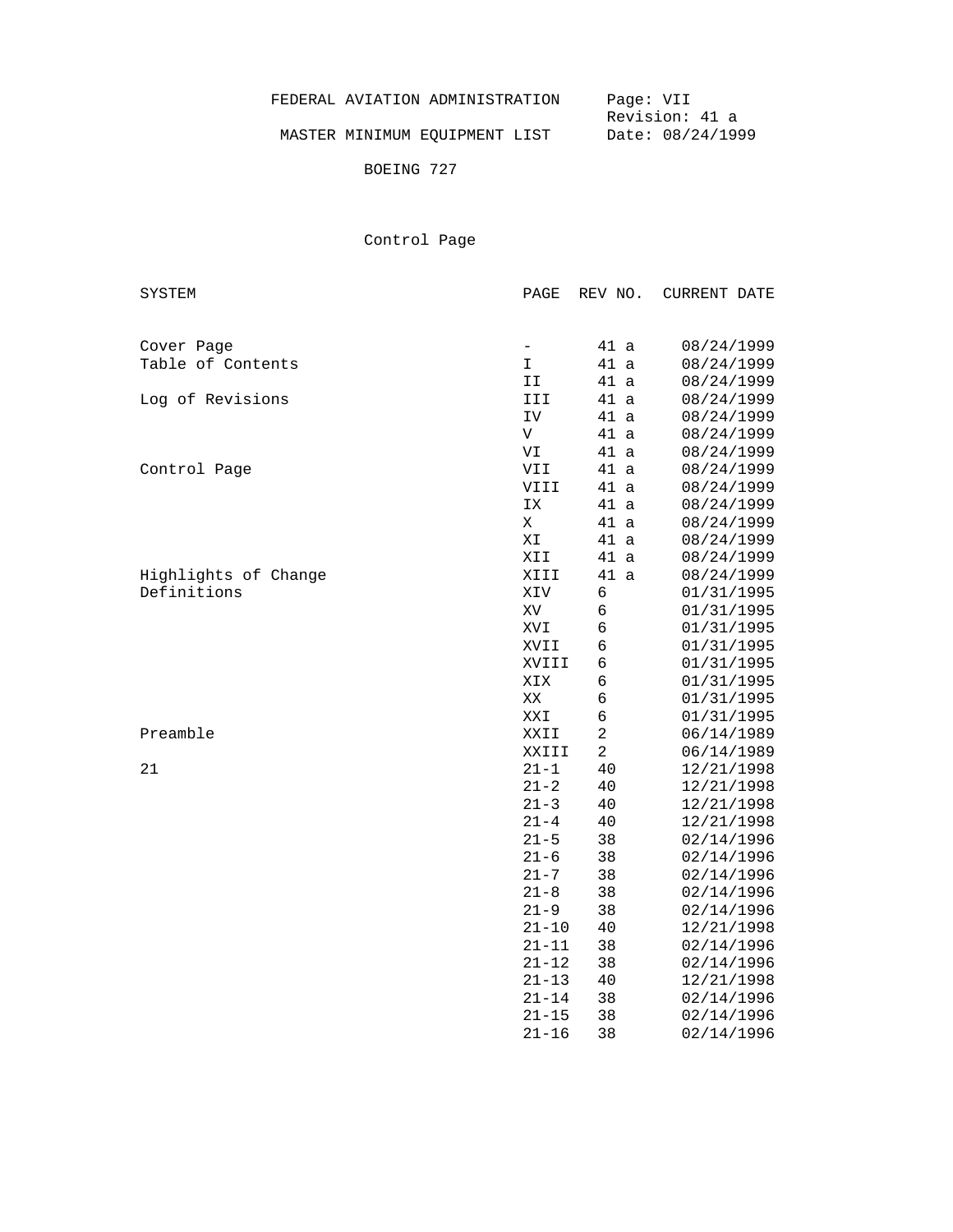|  | FEDERAL AVIATION ADMINISTRATION |
|--|---------------------------------|
|  |                                 |

Page: VIII Revision: 41 a MASTER MINIMUM EQUIPMENT LIST Date: 08/24/1999

BOEING 727

<span id="page-8-0"></span>

| <b>SYSTEM</b> | PAGE      | REV NO.            | CURRENT DATE |
|---------------|-----------|--------------------|--------------|
|               |           |                    |              |
|               | $21 - 17$ | 38                 | 02/14/1996   |
|               | $21 - 18$ | 38                 | 02/14/1996   |
|               | $21 - 19$ | 38                 | 02/14/1996   |
|               | $21 - 20$ | 38                 | 02/14/1996   |
|               | $21 - 21$ | 38                 | 02/14/1996   |
|               | $21 - 22$ | 38                 | 02/14/1996   |
|               | $21 - 23$ | 40                 | 12/21/1998   |
|               | $21 - 24$ | 40                 | 12/21/1998   |
| 22            | $22 - 1$  | 40                 | 12/21/1998   |
|               | $22 - 2$  | 39 a               | 05/05/1998   |
|               | $22 - 3$  | 41 a               | 08/24/1999   |
|               | $22 - 4$  | $40$               | 12/21/1998   |
| 23            | $23 - 1$  | 40                 | 12/21/1998   |
|               | $23 - 2$  | 40                 | 12/21/1998   |
|               | $23 - 3$  | 38                 | 02/14/1996   |
|               | $23 - 4$  | $40$               | 12/21/1998   |
|               | $23 - 5$  | 40                 | 12/21/1998   |
|               | $23 - 6$  | 40a                | 03/23/1999   |
|               | $23 - 7$  | 40<br>a            | 03/23/1999   |
| 24            | $24 - 1$  | 38                 | 02/14/1996   |
|               | $24 - 2$  | 40                 | 12/21/1998   |
|               | $24 - 3$  | 38                 | 02/14/1996   |
|               | $24 - 4$  | 38                 | 02/14/1996   |
| 25            | $25 - 1$  | 39 a               | 05/05/1998   |
|               | $25 - 2$  | 40                 | 12/21/1998   |
|               | $25 - 3$  | 40                 | 12/21/1998   |
|               | $25 - 4$  | 38                 | 02/14/1996   |
|               | $25 - 5$  | 39 a               | 05/05/1998   |
|               | $25 - 6$  | 39<br>$\mathsf{a}$ | 05/05/1998   |
|               | $25 - 7$  | 39<br>a            | 05/05/1998   |
|               | $25 - 8$  | 38                 | 02/14/1996   |
|               | $25 - 9$  | 38                 | 02/14/1996   |
|               | $25 - 10$ | 39<br>a            | 05/05/1998   |
|               | $25 - 11$ | 40                 | 12/21/1998   |
|               | $25 - 12$ | 39<br>a            | 05/05/1998   |
| 26            | $26 - 1$  | 40                 | 12/21/1998   |
|               | $26 - 2$  | 38                 | 02/14/1996   |
|               | $26 - 3$  | 38                 | 02/14/1996   |
|               | $26 - 4$  | $38$               | 02/14/1996   |
|               | $26 - 5$  | 38                 | 02/14/1996   |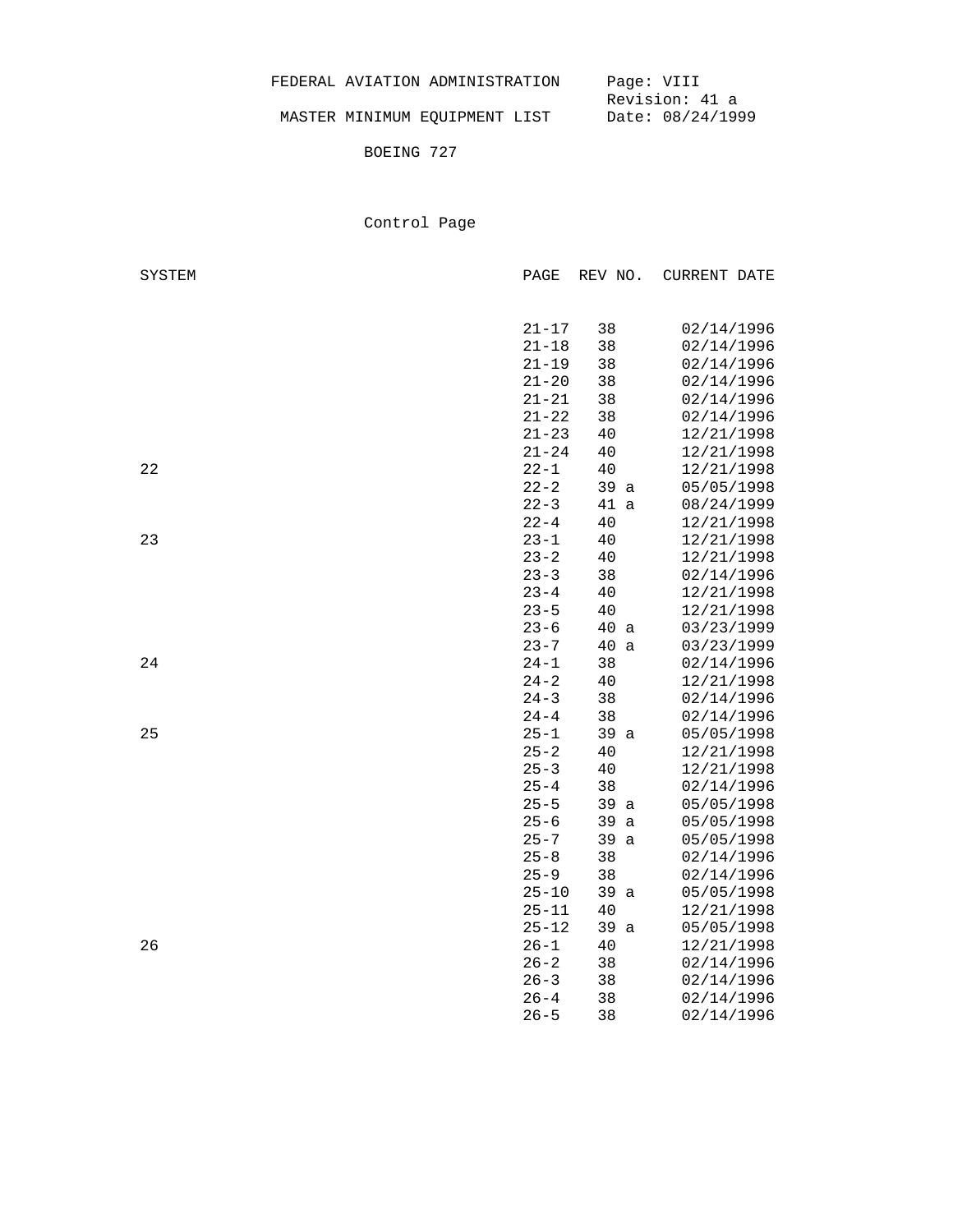|  | FEDERAL AVIATION ADMINISTRATION |
|--|---------------------------------|
|  |                                 |

Page: IX Revision: 41 a MASTER MINIMUM EQUIPMENT LIST Date: 08/24/1999

BOEING 727

<span id="page-9-0"></span>

| SYSTEM | PAGE      | REV NO.              | CURRENT DATE |
|--------|-----------|----------------------|--------------|
|        |           |                      |              |
|        | $26 - 6$  | 39 a                 | 05/05/1998   |
|        | $26 - 7$  | 40                   | 12/21/1998   |
|        | $26 - 8$  | 40                   | 12/21/1998   |
| 27     | $27 - 1$  | 38                   | 02/14/1996   |
|        | $27 - 2$  | 38                   | 02/14/1996   |
|        | $27 - 3$  | 38                   | 02/14/1996   |
|        | $27 - 4$  | 38                   | 02/14/1996   |
|        | $27 - 5$  | 38                   | 02/14/1996   |
|        | $27 - 6$  | 38                   | 02/14/1996   |
| 28     | $28 - 1$  | 38                   | 02/14/1996   |
|        | $28 - 2$  | 40a                  | 03/23/1999   |
|        | $28 - 3$  | 38                   | 02/14/1996   |
|        | $28 - 4$  | 38                   | 02/14/1996   |
|        | $28 - 5$  | 38                   | 02/14/1996   |
|        | $28 - 6$  | 38                   | 02/14/1996   |
|        | $28 - 7$  | 40                   | 12/21/1998   |
|        | $28 - 8$  | 40                   | 12/21/1998   |
|        | $28 - 9$  | 40                   | 12/21/1998   |
|        | $28 - 10$ | 40                   | 12/21/1998   |
|        | $28 - 11$ | 40a                  | 03/23/1999   |
|        | $28 - 12$ | $40$<br>$\mathsf{a}$ | 03/23/1999   |
|        | $28 - 13$ | 40<br>$\mathsf{a}$   | 03/23/1999   |
|        | $28 - 14$ | 40<br>a              | 03/23/1999   |
|        | $28 - 15$ | 40<br>a              | 03/23/1999   |
|        | $28 - 16$ | 40a                  | 03/23/1999   |
|        | $28 - 17$ | 40<br>$\mathsf{a}$   | 03/23/1999   |
|        | $28 - 18$ | 40<br>a              | 03/23/1999   |
|        | $28 - 19$ | 40<br>$\mathsf{a}$   | 03/23/1999   |
|        | $28 - 20$ | 40a                  | 03/23/1999   |
|        | $28 - 21$ | 40<br>$\mathsf{a}$   | 03/23/1999   |
|        | $28 - 22$ | 40<br>a              | 03/23/1999   |
|        | $28 - 23$ | 40a                  | 03/23/1999   |
| 29     | $29 - 1$  | 40                   | 12/21/1998   |
|        | $29 - 2$  | 40                   | 12/21/1998   |
|        | $29 - 3$  | 40                   | 12/21/1998   |
| 30     | $30 - 1$  | 38                   | 02/14/1996   |
|        | $30 - 2$  | 38                   | 02/14/1996   |
|        | $30 - 3$  | 40                   | 12/21/1998   |
|        | $30 - 4$  | 40                   | 12/21/1998   |
|        | $30 - 5$  | 38                   | 02/14/1996   |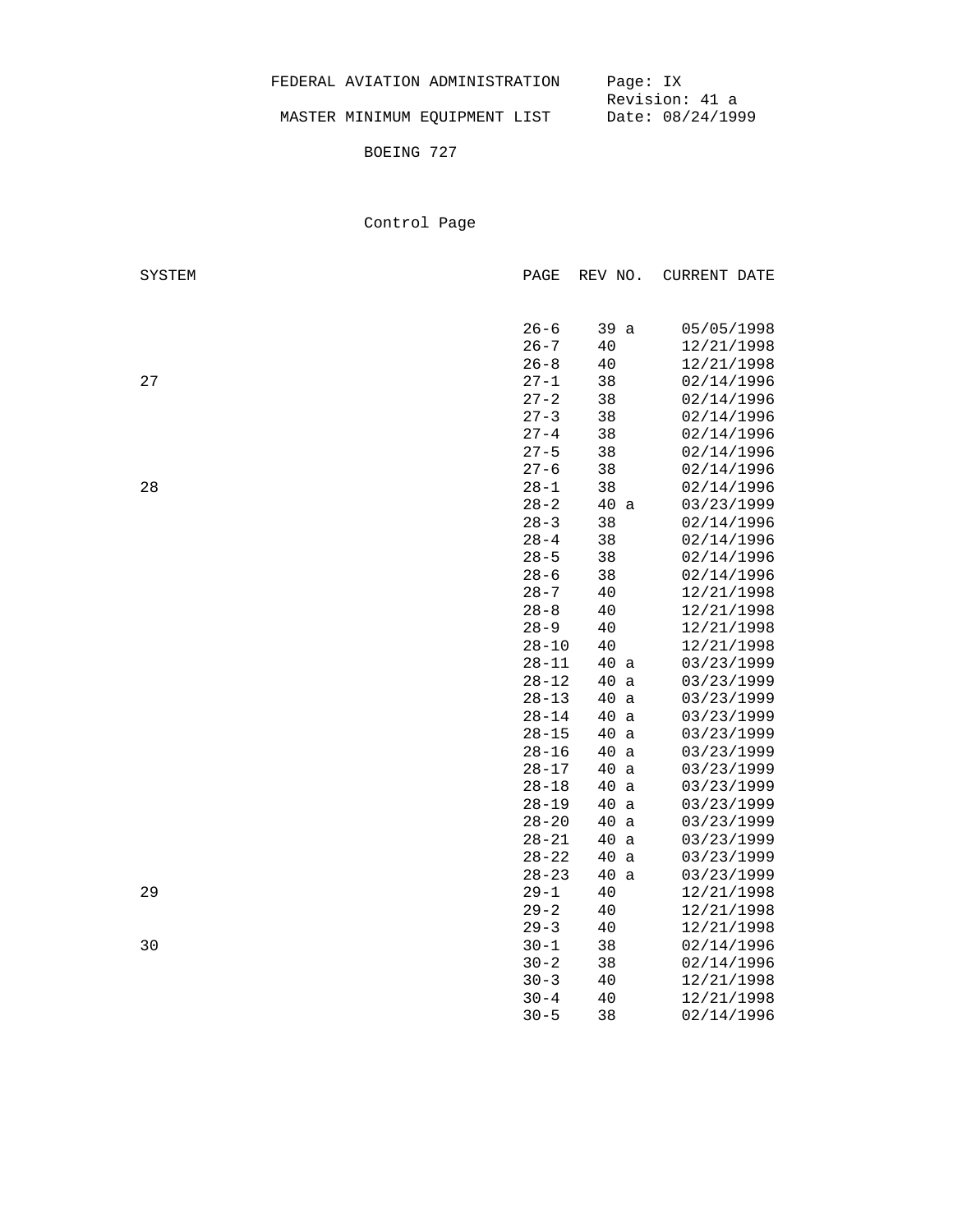Page: X Revision: 41 a MASTER MINIMUM EQUIPMENT LIST Date: 08/24/1999

BOEING 727

<span id="page-10-0"></span>

| SYSTEM | PAGE                 | REV NO.  | CURRENT DATE             |
|--------|----------------------|----------|--------------------------|
|        |                      |          |                          |
|        | $30 - 6$             | 40       | 12/21/1998               |
|        | $30 - 7$             | 40       | 12/21/1998               |
|        | $30 - 8$             | 40       | 12/21/1998               |
|        | $30 - 9$             | 40       | 12/21/1998               |
|        | $30 - 10$            | 40       | 12/21/1998               |
|        | $30 - 11$            | 38       | 02/14/1996               |
|        | $30 - 12$            | 38       | 02/14/1996               |
|        | $30 - 13$            | 38       | 02/14/1996               |
|        | $30 - 14$            | 38       | 02/14/1996               |
|        | $30 - 15$            | 38       | 02/14/1996               |
| 31     | $31 - 1$             | 40       | 12/21/1998               |
| 32     | $32 - 1$             | 38       | 02/14/1996               |
|        | $32 - 2$             | 38       | 02/14/1996               |
|        | $32 - 3$             | 39       | 09/30/1997               |
|        | $32 - 4$             | 38       | 02/14/1996               |
|        | $32 - 5$             | 40       | 12/21/1998               |
| 33     | $33 - 1$             | 39 b     | 06/25/1998               |
|        | $33 - 2$             | 40       | 12/21/1998               |
|        | $33 - 3$             | 39 b     | 06/25/1998               |
|        | $33 - 4$             | 39 b     | 06/25/1998               |
|        | $33 - 5$             | 39 b     | 06/25/1998               |
|        | $33 - 6$             | 39 b     | 06/25/1998               |
| 34     | $33 - 7$<br>$34 - 1$ | 40<br>39 | 12/21/1998<br>09/30/1997 |
|        | $34 - 2$             | 41 a     | 08/24/1999               |
|        | $34 - 3$             | 39       | 09/30/1997               |
|        | $34 - 4$             | 39       | 09/30/1997               |
|        | $34 - 5$             | 39       | 09/30/1997               |
|        | $34 - 6$             | 39       | 09/30/1997               |
|        | $34 - 7$             | 40       | 12/21/1998               |
|        | $34 - 8$             | 39 a     | 05/05/1998               |
|        | $34 - 9$             | $40$     | 12/21/1998               |
|        | $34 - 10$            | 40       | 12/21/1998               |
|        | $34 - 11$            | 39 a     | 05/05/1998               |
|        | $34 - 12$            | 39 a     | 05/05/1998               |
|        | $34 - 13$            | 39       | 09/30/1997               |
|        | $34 - 14$            | 39       | 09/30/1997               |
|        | $34 - 15$            | $40$     | 12/21/1998               |
|        | $34 - 16$            | 39       | 09/30/1997               |
|        | $34 - 17$            | 39 a     | 05/05/1998               |
|        |                      |          |                          |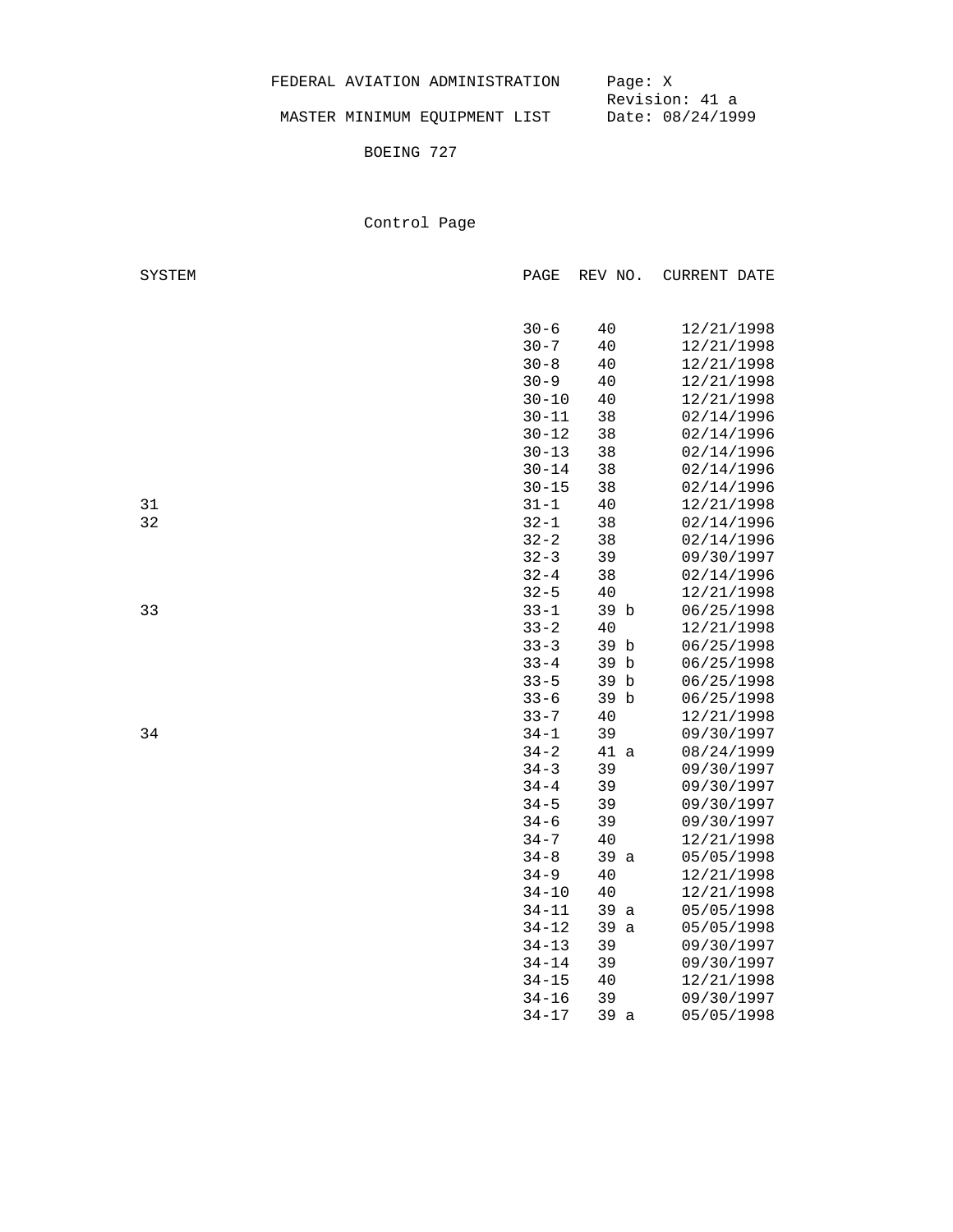|  | FEDERAL AVIATION ADMINISTRATION |
|--|---------------------------------|
|  |                                 |

Page: XI Revision: 41 a

MASTER MINIMUM EQUIPMENT LIST Date: 08/24/1999

BOEING 727

<span id="page-11-0"></span>

| SYSTEM | PAGE      | REV NO. | CURRENT DATE |
|--------|-----------|---------|--------------|
|        |           |         |              |
|        | $34 - 18$ | 39 a    | 05/05/1998   |
|        | $34 - 19$ | 39      | 09/30/1997   |
|        | $34 - 20$ | 39      | 09/30/1997   |
|        | $34 - 21$ | 39      | 09/30/1997   |
|        | $34 - 22$ | 39      | 09/30/1997   |
|        | $34 - 23$ | 39      | 09/30/1997   |
|        | $34 - 24$ | 39      | 09/30/1997   |
|        | $34 - 25$ | 39      | 09/30/1997   |
|        | $34 - 26$ | 39 a    | 05/05/1998   |
|        | $34 - 27$ | 41 a    | 08/24/1999   |
| 35     | $35 - 1$  | 40      | 12/21/1998   |
|        | $35 - 2$  | 38      | 02/14/1996   |
|        | $35 - 3$  | 38      | 02/14/1996   |
|        | $35 - 4$  | 39 a    | 05/05/1998   |
| 36     | $36 - 1$  | 38      | 02/14/1996   |
|        | $36 - 2$  | 38      | 02/14/1996   |
|        | $36 - 3$  | 40      | 12/21/1998   |
|        | $36 - 4$  | 40      | 12/21/1998   |
|        | $36 - 5$  | 38      | 02/14/1996   |
|        | $36 - 6$  | 38      | 02/14/1996   |
|        | $36 - 7$  | 39      | 09/30/1997   |
| 38     | $38 - 1$  | 39 a    | 05/05/1998   |
| 49     | $49 - 1$  | 35      | 06/21/1993   |
|        | $49 - 2$  | 35      | 06/21/1993   |
| 52     | $52 - 1$  | 38      | 02/14/1996   |
|        | $52 - 2$  | 38      | 02/14/1996   |
|        | $52 - 3$  | 38      | 02/14/1996   |
|        | $52 - 4$  | 38      | 02/14/1996   |
|        | $52 - 5$  | 40      | 12/21/1998   |
|        | $52 - 6$  | 40      | 12/21/1998   |
| 56     | $56 - 1$  | 38      | 02/14/1996   |
| 73     | $73 - 1$  | 38      | 02/14/1996   |
|        | $73 - 2$  | 38 c    | 09/24/1996   |
| 74     | $74 - 1$  | 35      | 06/21/1993   |
| 77     | $77 - 1$  | 41 a    | 08/24/1999   |
|        | $77 - 2$  | 41 a    | 08/24/1999   |
|        | $77 - 3$  | 40a     | 03/23/1999   |
|        | $77 - 4$  | 40a     | 03/23/1999   |
| 78     | $78 - 1$  | 38      | 02/14/1996   |
|        | $78 - 2$  | 41 a    | 08/24/1999   |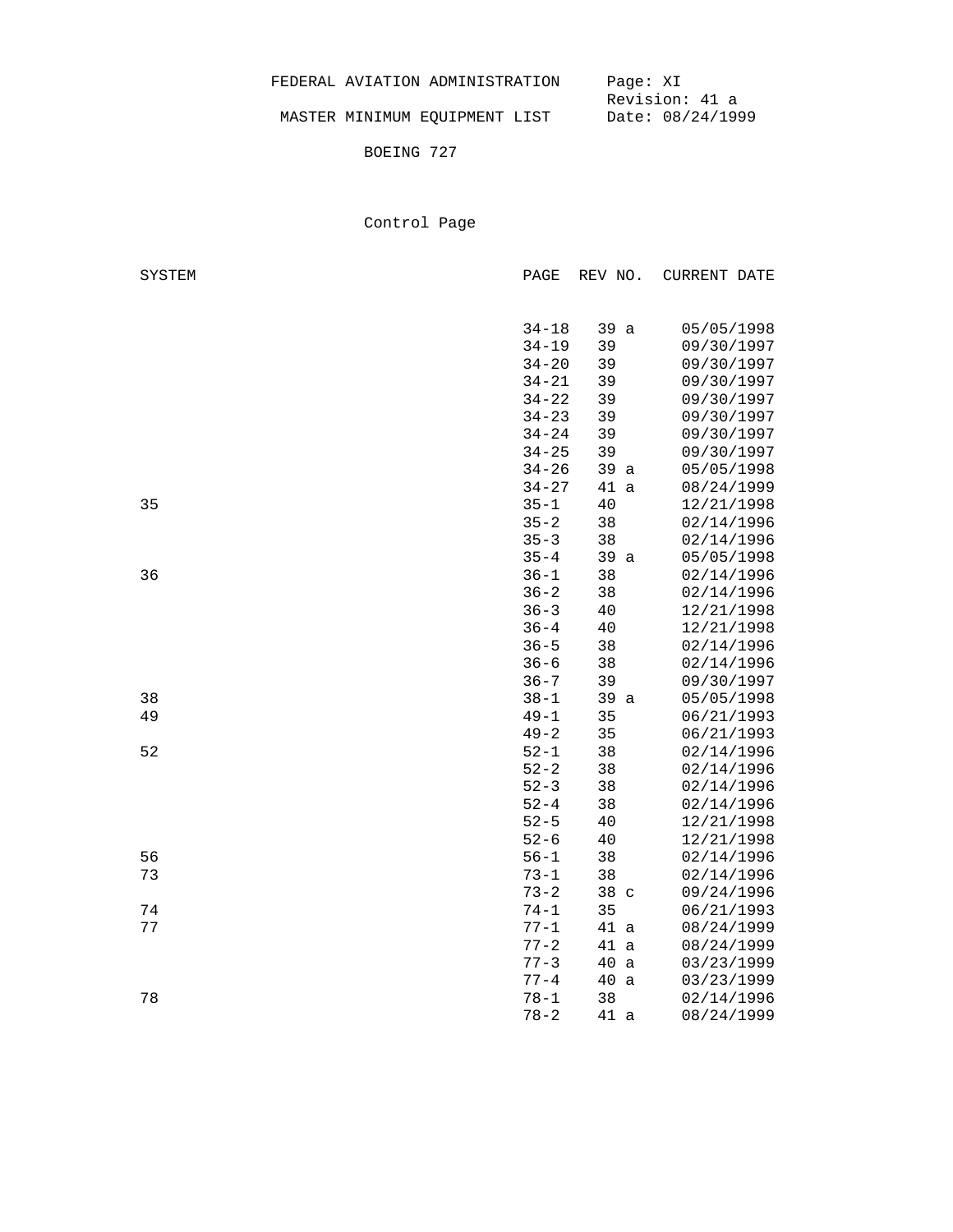<span id="page-12-0"></span>

|  | FEDERAL AVIATION ADMINISTRATION | Page: XII |                |  |
|--|---------------------------------|-----------|----------------|--|
|  |                                 |           | Revision: 41 a |  |

MASTER MINIMUM EQUIPMENT LIST Date: 08/24/1999

BOEING 727

| SYSTEM<br>PAGE<br>REV NO. | CURRENT DATE |
|---------------------------|--------------|
|                           |              |
| 41 a<br>$78 - 3$          | 08/24/1999   |
| 38<br>$78 - 4$            | 02/14/1996   |
| 40<br>$79 - 1$<br>79      | 12/21/1998   |
| $79 - 2$<br>40            | 12/21/1998   |
| 80<br>40<br>$80 - 1$      | 12/21/1998   |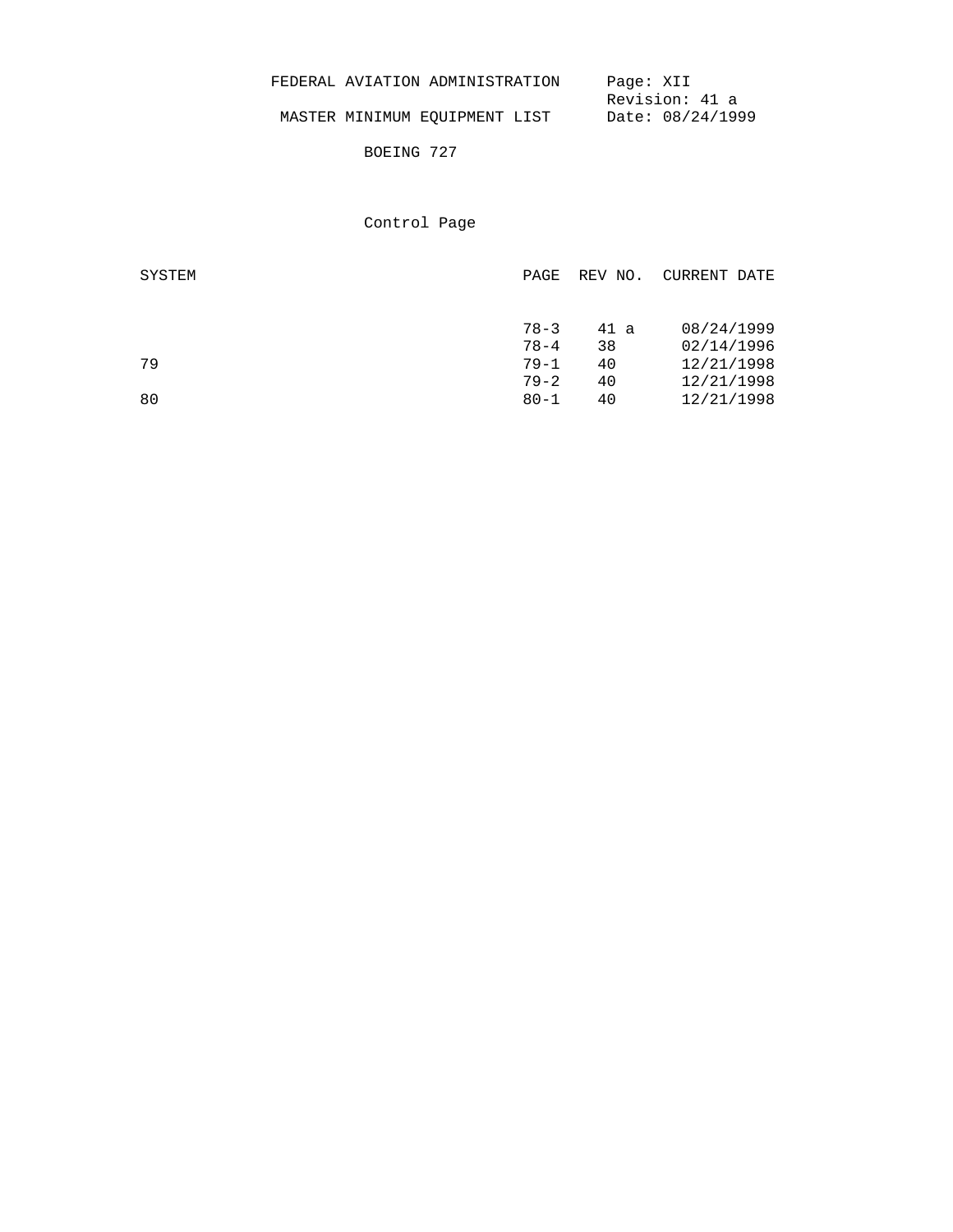## <span id="page-13-0"></span> FEDERAL AVIATION ADMINISTRATION Page: XIII Revision: 41 a

MASTER MINIMUM EQUIPMENT LIST Date: 08/24/1999

BOEING 727

Highlights of Change

 Effective above date, the B-727 Master Minimum Equipment List has been revised. Please replace affected pages of the previous list with revision 41a for a complete up to date MMEL.

### 22 AUTO FLIGHT

 6. Yaw Dampers COMMENT: Added STC's ST00488SE and ST00507SE.

## 34 NAVIGATION

 4. Mach/Airspeed Aural Warning Systems COMMENT: Added STC's ST00488SE and ST00507SE to sub item 2).

## 77 ENGINE INDICATING

 1. Engine Pressure Ratio Systems COMMENT: Corrected STC numbers ST00399SE and ST00448SE in sub items 1) and 2).

## 78 ENGINE EXHAUST

 1. Thrust Reversers COMMENT: Added STC's ST00488SE and ST00507SE to sub item 4).

 2. Thrust Reversers Operating Lights COMMENT: Added STC's ST00488SE and ST00507SE to sub item 2).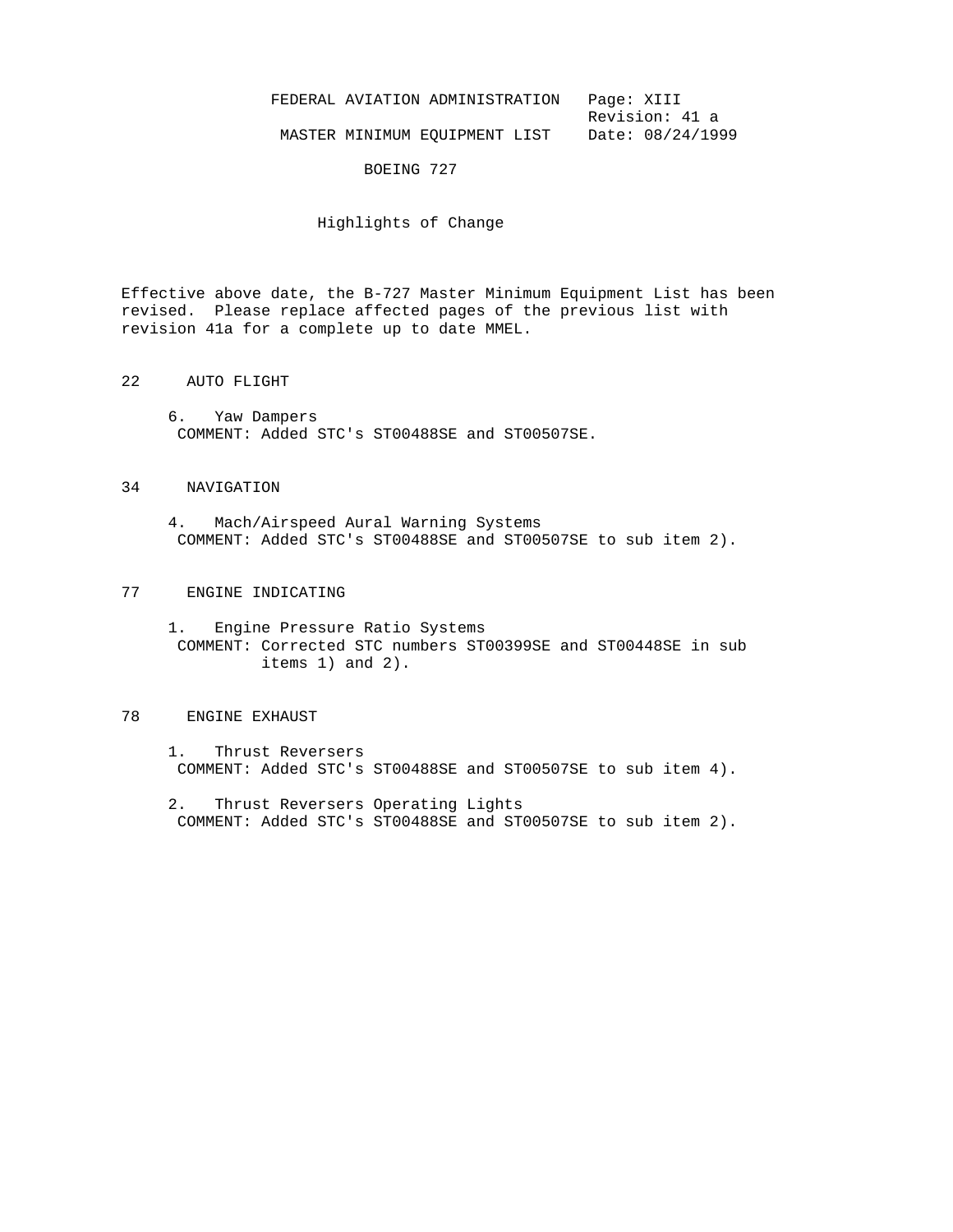### <span id="page-14-0"></span>FEDERAL AVIATION ADMINISTRATION Page: XIV

MASTER MINIMUM EQUIPMENT LIST Date: 01/31/1995

BOEING 727

## Definitions

1. System Definitions.

 System numbers are based on the Air Transport Association (ATA) Specification Number 100 and items are numbered sequentially.

- a. "Item" (Column 1) means the equipment, system, component, or function listed in the "Item" column.
- b. "Number Installed" (Column 2) is the number (quantity) of items normally installed in the aircraft. This number represents the aircraft configuration considered in developing this MMEL. Should the number be a variable (e.g., passenger cabin items) a number is not required.
- c. "Number Required for Dispatch" (Column 3) is the minimum number (quantity) of items required for operation provided the conditions specified in Column 4 are met.

|

 NOTE: Where the MMEL shows a variable number required for dispatch, the MEL must reflect the actual number required for dispatch or an alternate means of configuration control approved by the Administrator.

- d. "Remarks or Exceptions" (Column 4) in this column includes a statement either prohibiting or permitting operation with a specific number of items inoperative, provisos (conditions and limitations) for such operation, and appropriate notes.
- e. A vertical bar (change bar) in the margin indicates a change, addition or deletion in the adjacent text for the current revision of that page only. The change bar is dropped at the next revision of that page.

 2. "Airplane/Rotorcraft Flight Manual" (AFM/RFM) is the document required for type certification and approved by the responsible FAA Aircraft Certification Office. The FAA approved AFM/RFM for the specific aircraft is listed on the applicable Type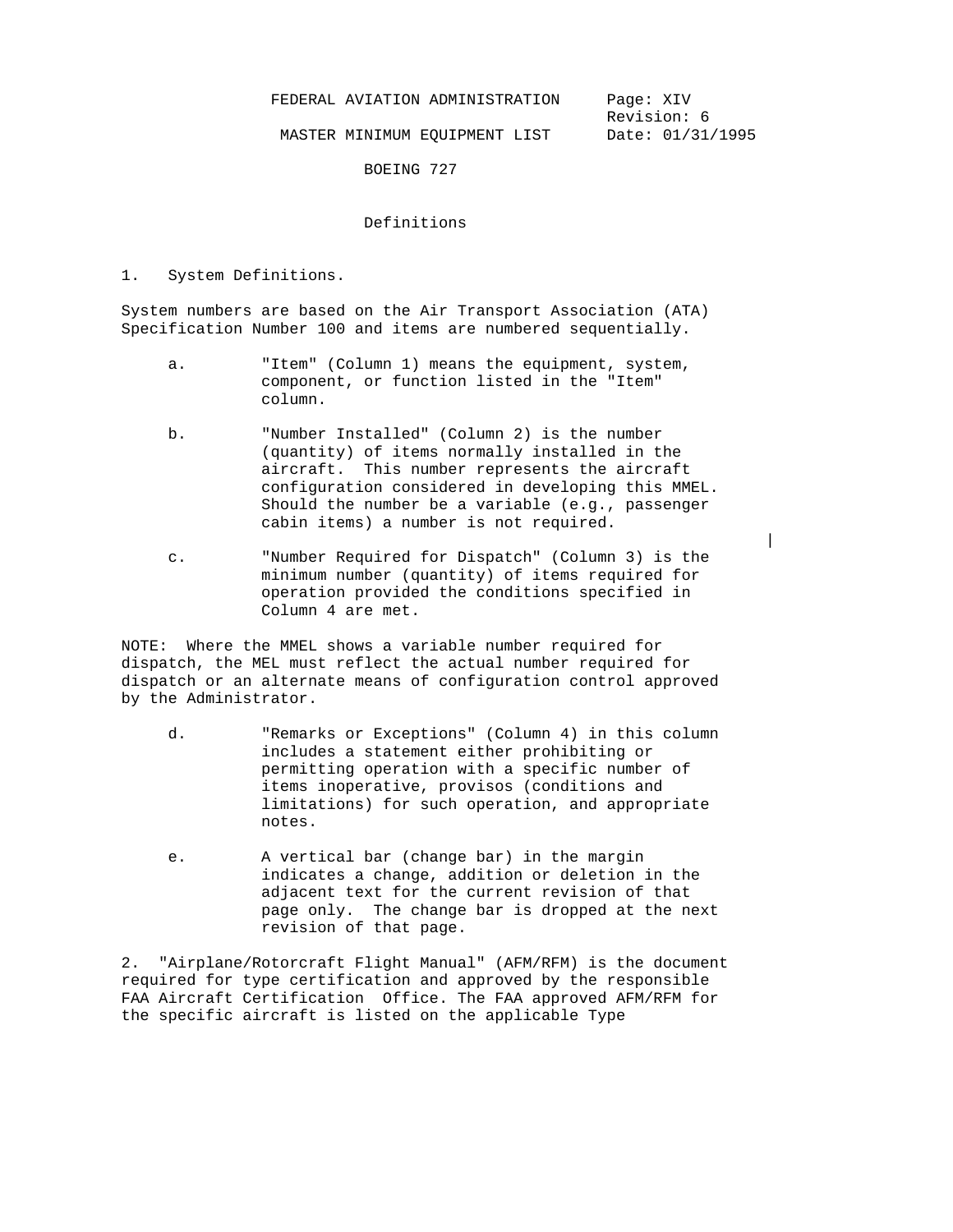#### <span id="page-15-0"></span>FEDERAL AVIATION ADMINISTRATION Page: XV

MASTER MINIMUM EQUIPMENT LIST Date: 01/31/1995

BOEING 727

## Definitions

Certificate Data Sheet.

 3. "As required by FAR" means that the listed item is subject to certain provisions (restrictive or permissive) expressed in the Federal Aviation Regulations operating rules. The number of items required by the FAR must be operative. When the listed item is not required by FAR it may be inoperative for time specified by repair category.

 4. Each inoperative item must be placarded to inform and remind the crewmembers and maintenance personnel of the equipment condition.

 NOTE: To the extent practical, placards should be located adjacent to the control or indicator for the item affected; however, unless otherwise specified, placard wording and location will be determined by the operator.

 5. "-" symbol in Column 2 and/or Column 3 indicates a variable number (quantity) of the item installed. |

 6. "Deleted" in the remarks column after a sequence item indicates that the item was previously listed but is now required to be operative if installed in the aircraft.

 7. "ER" refers to extended range operations of a two-engine airplane which has a type design approval for ER operations and complies with the provisions of Advisory Circular 120-42A.

 8. "Federal Aviation Regulations" (FAR) means the applicable portions of the Federal Aviation Act and Federal Aviation Regulations.

 9. "Flight Day" means a 24 hour period (from midnight to midnight) either Universal Coordinated Time (UCT) or local time, as established by the operator, during which at least one flight is initiated for the affected aircraft.

 10. "Icing Conditions" means an atmospheric environment that may cause ice to form on the aircraft or in the engine(s).

 11. Alphabetical symbol in Column 4 indicates a proviso (condition or limitation) that must be complied with for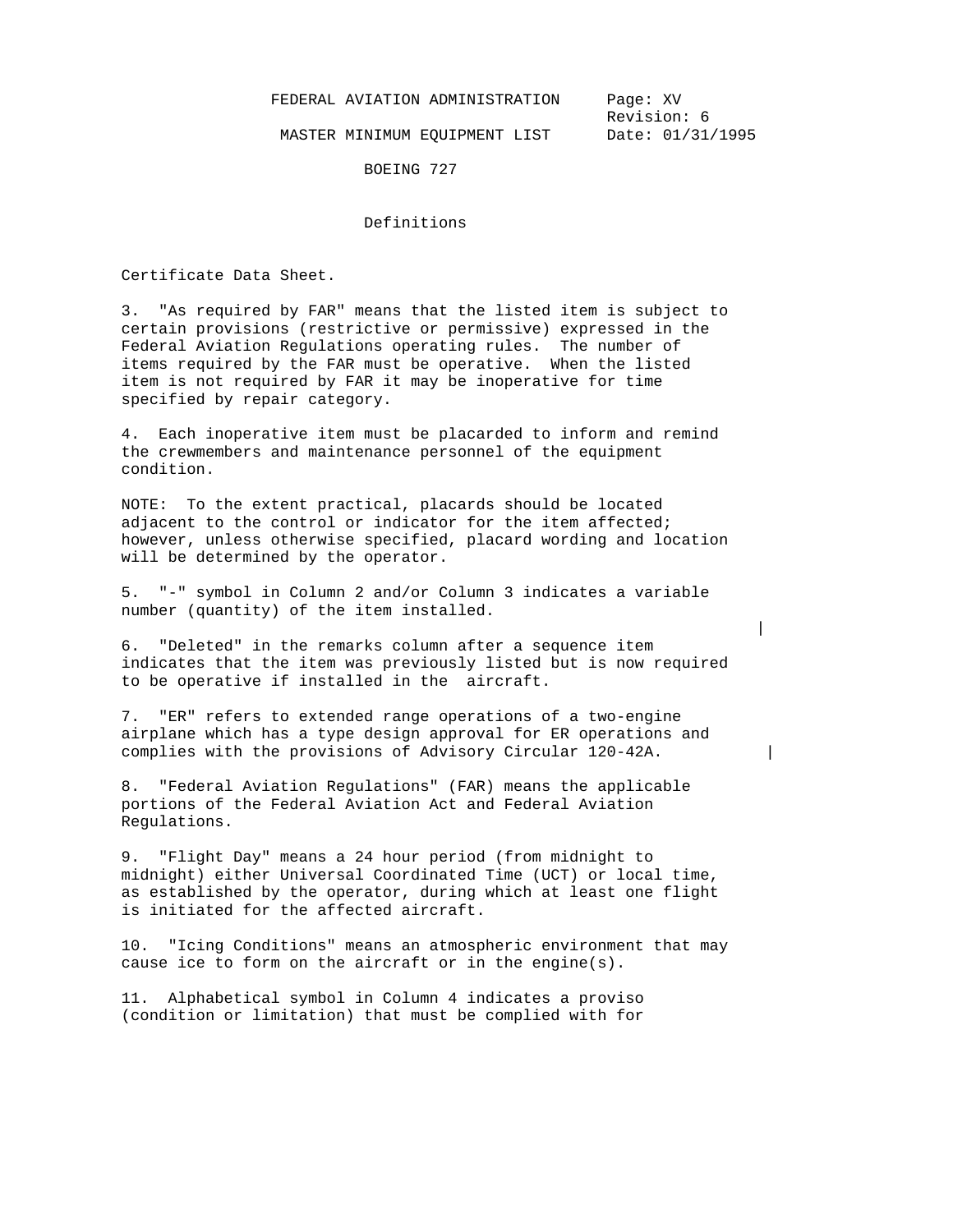#### <span id="page-16-0"></span>FEDERAL AVIATION ADMINISTRATION Page: XVI

MASTER MINIMUM EQUIPMENT LIST Date: 01/31/1995

Revision: 6

BOEING 727

Definitions

operation with the listed item inoperative.

 12. "Inoperative" means a system and/or component malfunction to the extent that it does not accomplish its intended purpose and/or is not consistently functioning normally within its approved operating limit(s) or tolerance(s).

 13. "Notes:" in Column 4 provides additional information for crewmember or maintenance consideration. Notes are used to identify applicable material which is intended to assist with compliance, but do not relieve the operator of the responsibility for compliance with all applicable requirements. Notes are not a part of the provisos.

 14. Inoperative components of an inoperative system: Inoperative items which are components of a system which is inoperative are usually considered components directly associated with and having no other function than to support that system. (Warning/caution systems associated with the inoperative system must be operative unless relief is specifically authorized per the MMEL).

 15. "(M)" symbol indicates a requirement for a specific maintenance procedure which must be accomplished prior to operation with the listed item inoperative. Normally these procedures are accomplished by maintenance personnel; however, other personnel may be qualified and authorized to perform certain functions. Procedures requiring specialized knowledge or skill, or requiring the use of tools or test equipment should be accomplished by maintenance personnel. The satisfactory accomplishment of all maintenance procedures, regardless of who performs them, is the responsibility of the operator. Appropriate procedures are required to be published as part of the operator's manual or MEL.

 16. "(O)" symbol indicates a requirement for a specific operations procedure which must be accomplished in planning for and/or operating with the listed item inoperative. Normally these procedures are accomplished by the flight crew; however, other personnel may be qualified and authorized to perform certain functions. The satisfactory accomplishment of all procedures, regardless of who performs them, is the responsibility of the operator. Appropriate procedures are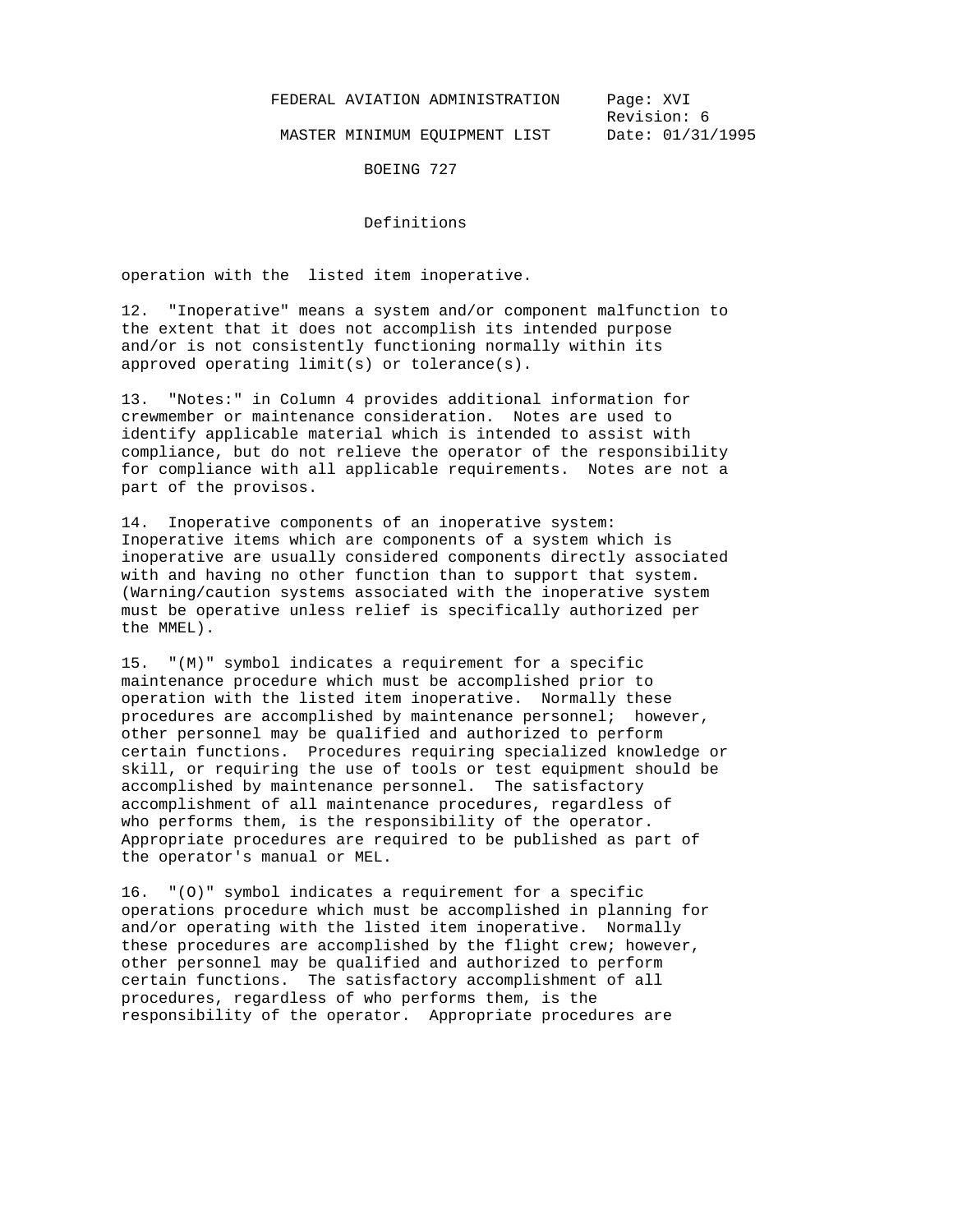#### <span id="page-17-0"></span>FEDERAL AVIATION ADMINISTRATION Page: XVII

Revision: 6

### MASTER MINIMUM EQUIPMENT LIST Date: 01/31/1995

BOEING 727

# Definitions

 required to be published as a part of the operator's manual or MEL.

 NOTE: The (M) and (O) symbols are required in the operator's MEL unless otherwise authorized by the Administrator.

 17. "Deactivated" and "Secured" means that the specified component must be put into an acceptable condition for safe flight. An acceptable method of securing or deactivating will be established by the operator.

 18. "Visual Flight Rules" (VFR) is as defined in FAR Part 91. This precludes a pilot from filing an Instrument Flight Rules (IFR) flight plan.

 19. "Visual Meteorological Conditions" (VMC) means the atmospheric environment is such that would allow a flight to proceed under the visual flight rules applicable to the flight. This does not preclude operating under Instrument Flight Rules.

 20. "Visible Moisture" means an atmospheric environment containing water in any form that can be seen in natural or artificial light; for example, clouds, fog, rain, sleet, hail, or snow.

 21. "Passenger Convenience Items" means those items related to passenger convenience, comfort or entertainment such as, but not limited to, galley equipment, movie equipment, ash trays, stereo equipment, overhead reading lamps, etc.

 22. Repair Intervals: All users of an MEL approved under FAR 121, 125, 129 and 135 must effect repairs of inoperative systems or components, deferred in accordance with the MEL, at or prior to the repair times established by the following letter designators:

 Category A. Items in this category shall be repaired within the time interval specified in the remarks column of the operator's approved MEL.

 Category B. Items in this category shall be repaired within three (3) consecutive calendar days (72 hours), excluding the day the malfunction was recorded in the aircraft maintenance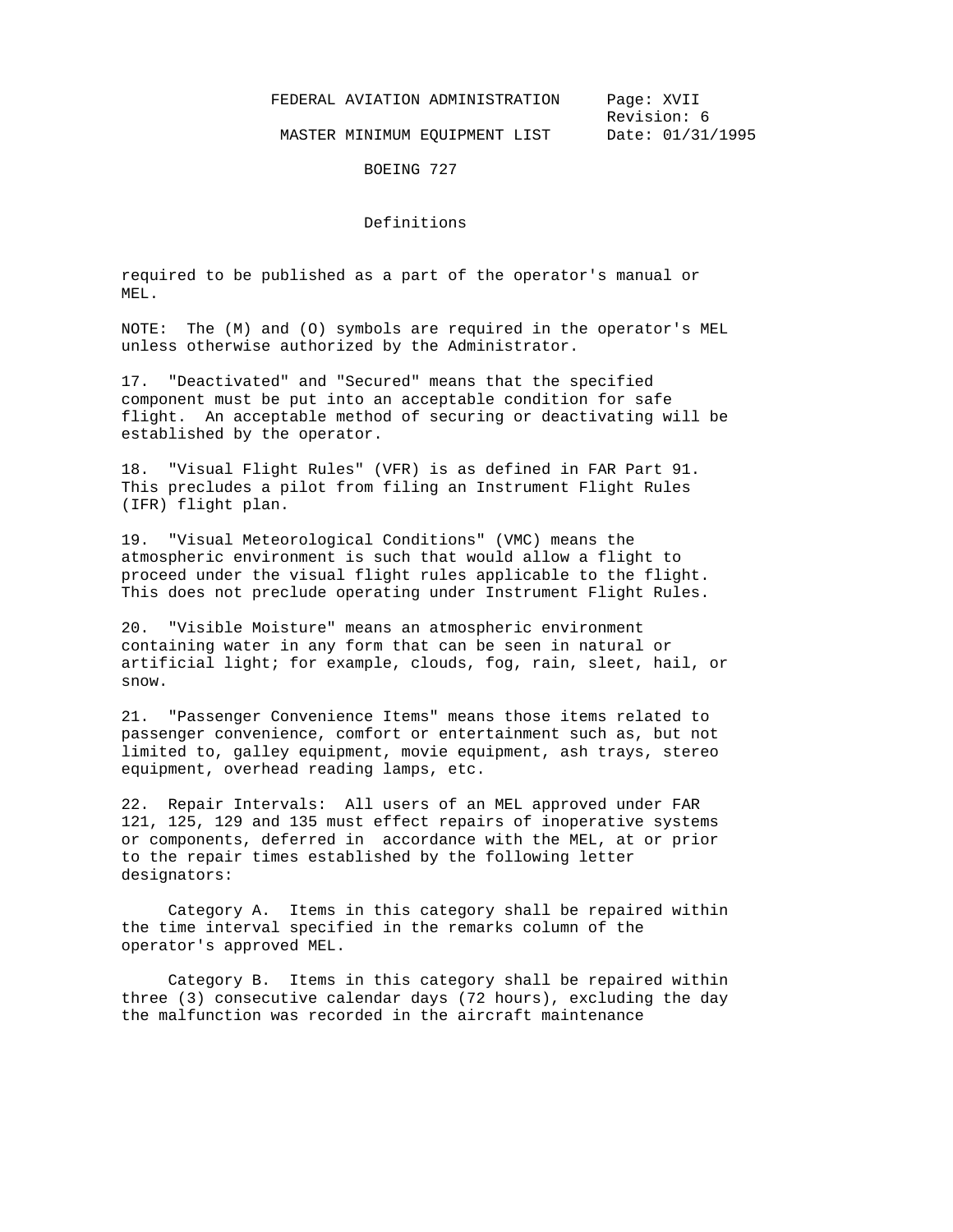## <span id="page-18-0"></span>FEDERAL AVIATION ADMINISTRATION Page: XVIII

MASTER MINIMUM EQUIPMENT LIST Date: 01/31/1995

BOEING 727

Definitions

 record/logbook. For example, if it were recorded at 10 a.m. on January 26th, the three day interval would begin at midnight the 26th and end at midnight the 29th.

 Category C. Items in this category shall be repaired within ten (10) consecutive calendar days (240 hours), excluding the day the malfunction was recorded in the aircraft maintenance record/logbook. For example, if it were recorded at 10 a.m. on January 26th, the 10 day interval would begin at midnight the 26th and end at midnight February 5th.

 Category D. Items in this category shall be repaired within one hundred and twenty (120) consecutive calendar days (2880 hours), excluding the day the malfunction was recorded in the aircraft maintenance log and/or record.

The letter designators are inserted adjacent to Column 2.

|

|

|

23. Electronic fault alerting system - General |

New generation aircraft display system fault indications to the flight crew by use of computerized display systems. Each aircraft manufacturer has incorporated individual design | philosophies in determining the data that would be | represented. The following are customized definitions (specific| to each manufacturer) to help determine the level of messages | affecting the aircraft's dispatch status. When preparing the | MEL document, operators are to select the proper Definition No. 23 for their aircraft, if appropriate.

a. BOEING  $(B-757/767, B-747-400, B-777)$ 

 Boeing airplanes equipped with Engine Indicating and Crew | Alerting Systems (EICAS), provide different priority levels of | system messages (WARNING, CAUTION, ADVISORY, STATUS and | MAINTENANCE). Any messages that affects airplane dispatch | status will be displayed at a STATUS message level or higher. The absence of an EICAS STATUS or higher level (WARNING, CAUTION, ADVISORY) indicates that the system/component is | operating within its approved operating limits or tolerances.

System conditions that result only in a maintenance level message, i.e. no correlation with a higher level EICAS message,

|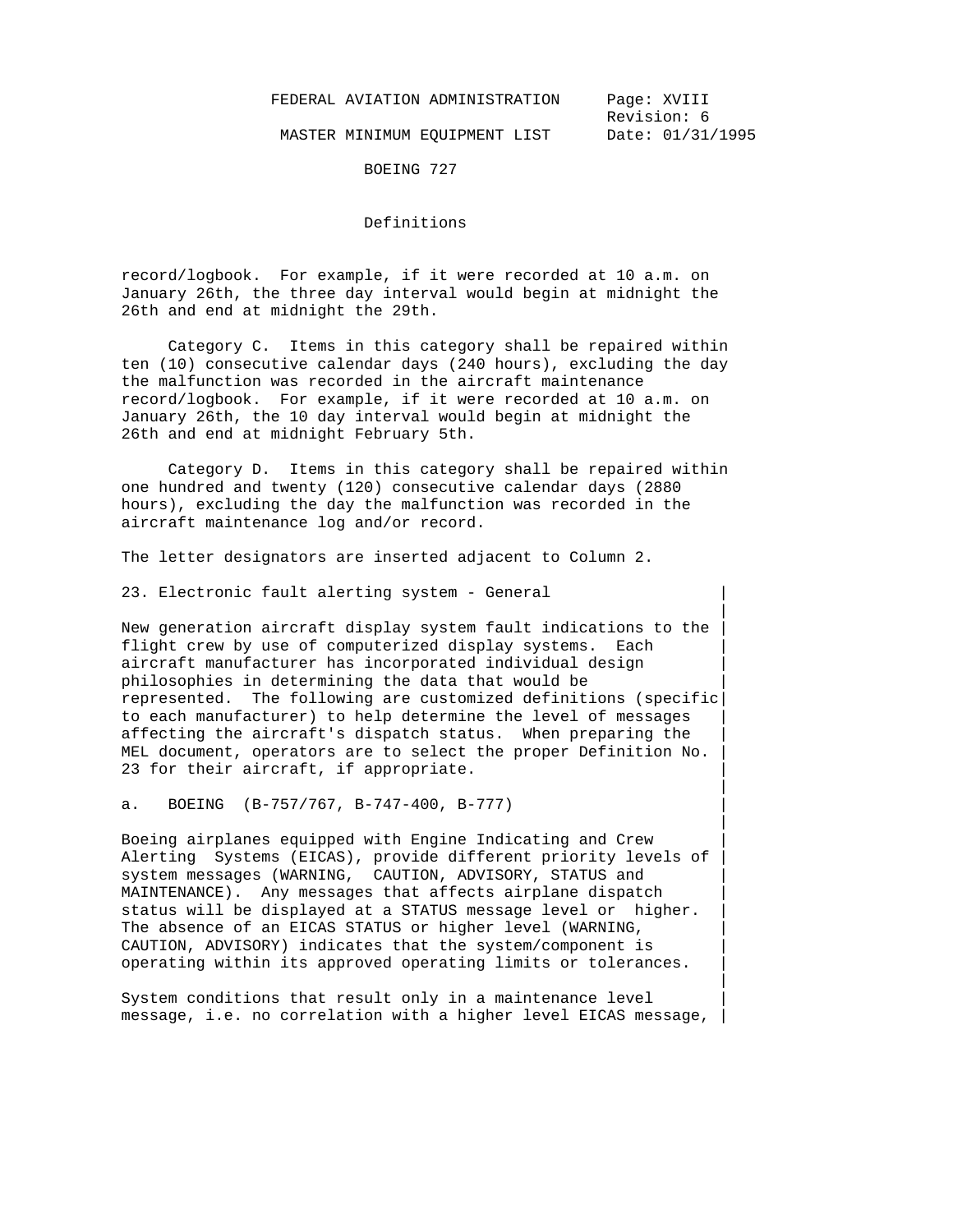#### <span id="page-19-0"></span>FEDERAL AVIATION ADMINISTRATION Page: XIX

MASTER MINIMUM EQUIPMENT LIST Date: 01/31/1995

BOEING 727

Definitions

 do not affect dispatch and do not require action other than as | addressed within an operators standard maintenance program.

|

|

|

|

b. DOUGLAS (MD-11)

 Some Douglas aircraft are equipped with an alerting function | which is a subsystem within the Electronic Instrument System (EIS). The alerting function provides various levels of system | condition alerts (WARNING, CAUTION, ADVISORY, MAINTENANCE and |  $STATUS$ ).

Alerts that affect aircraft dispatch will include WARNING, CAUTION, STATUS or MAINTENANCE level. MAINTENANCE alerts are | displayed on the status page of the EIS display panel under the | maintenance heading.

 A MAINTENANCE alert on the EIS indicates the presence of a | system fault which can be identified by the Central Fault | Display System (CFDS) interrogation. The systems are designed | to be fault tolerant, however, for any MAINTENANCE alert, the | MEL must be verified for dispatch purposes.

 | c. AIRBUS (A-300-600, A-310, A-320/319/321, A-330, A-340 | |

|

|

 Airbus aircraft equipped with Electronic Centralized Aircraft | Monitoring (ECAM) provide different levels of system condition | messages (WARNING, CAUTION, STATUS, and ADVISORY). A-320/319/ | 321, A-330, and A-340 also provide MAINTENANCE status messages.

 Any message that effects airplane dispatchability will normally | be at the WARNING, CAUTION or STATUS level. MAINTENANCE messages (A-320/319/321, A-330, and A-340 only) are also | indicated on ECAM Status Page below the white Maintenance label.|

A MAINTENANCE status (Class II) message on ECAM indicates the presence of a system fault which can be identified by CFDS (A-320/319/321) or CMS (A-330/A-340) interrogation. The systems | are designed to be fault tolerant, however for any MAINTENANCE status (Class II) message, the A-320/319/321 MEL must be | verified for dispatch capability. For the A-330 and A-340, | MAINTENANCE status messages do not affect dispatch.

d. FOKKER (FK-100) |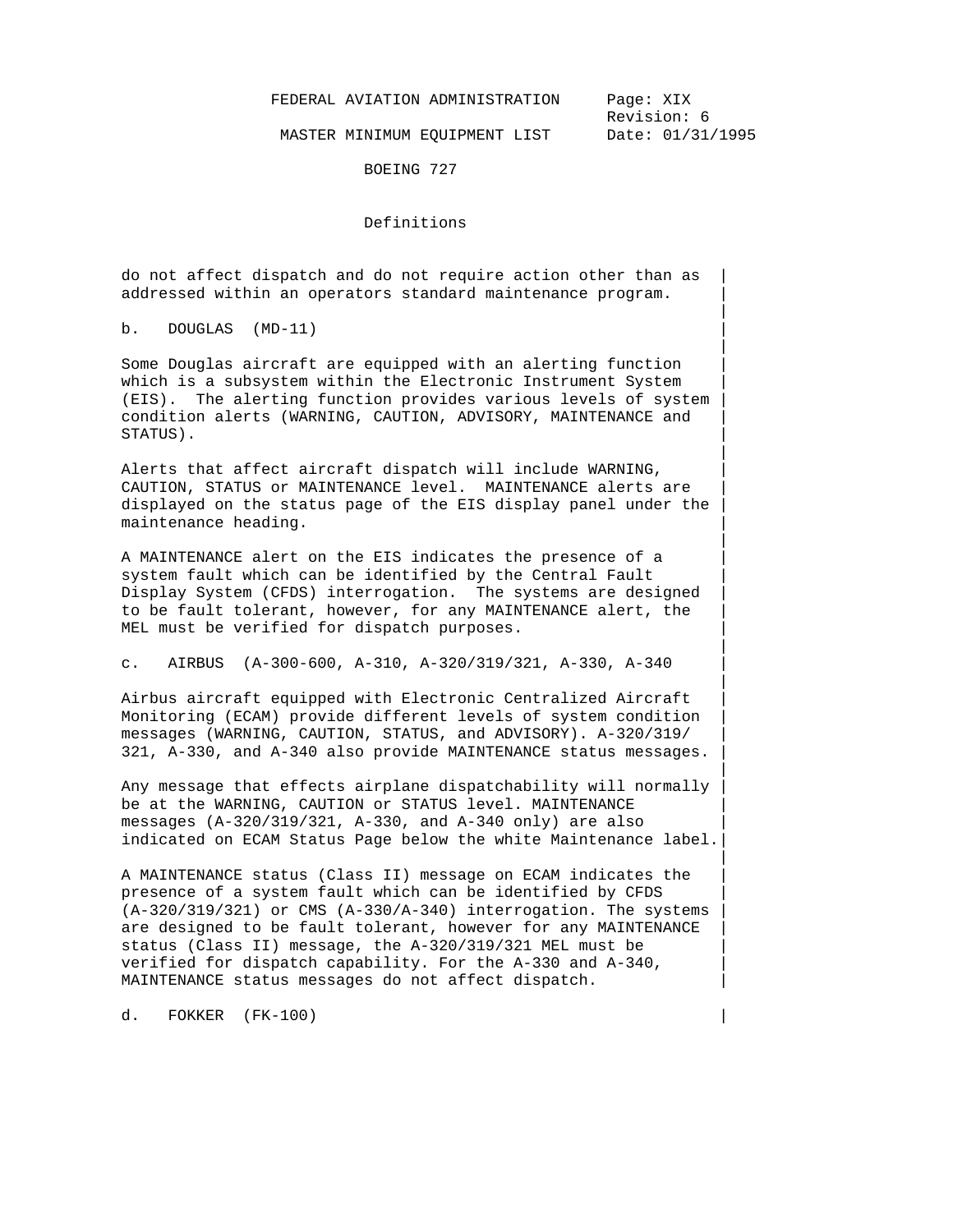## FEDERAL AVIATION ADMINISTRATION Page: XX

BOEING 727

Definitions

<span id="page-20-0"></span>|

|

 Fokker aircraft are equipped with Multi Function Display System | (MFDS) which provides electronic message referring to the | different priority levels of system information (WARNING (red), | CAUTION (amber), AWARENESS (cyan) AND STATUS (white). Any | messages that affects aircraft dispatch will be at the WARNING, CAUTION or AWARENESS level. In these cases the MEL must be | verified for dispatch capability and maintenance may be | required. |

System conditions that only require maintenance are not presented on the flight deck. These maintenance indications/messages may be presented on the Maintenance & Test Panel (MAP) or the Centralized Fault Display Unit (CFDU) and by | dedicated Built In Test Evaluation (BITE) of systems.

 24. "Administrative control item" means an item listed by the operator in the MEL for tracking and informational purposes. It may be added to an operator's MEL by approval of the Principal Operations Inspector provided no relief is granted, or provided conditions and limitations are contained in an approved document (i.e. Structural Repair Manual, airworthiness directive, etc.). If relief other than that granted by an approved document is sought for an administrative control item, a request must be submitted to the Administrator. If the request results in review and approval by the FOEB, the item becomes an MMEL item rather than an administrative control item.

 25. "\*\*\*" symbol in Column 1 indicates an item which is not required by regulation but which may have been installed on some models of aircraft covered by this MMEL. This item may be included on the operator's MEL after the approving office has determined that the item has been installed on one or more of the operator's aircraft. The symbol, however, shall not be carried forward into the operator's MEL. It should be noted that neither this policy nor the use of this symbol provide authority to install or remove an item from an aircraft.

 26. "Excess Items" means those items that have been installed that are redundant to the requirements of the FARs.

 27. "Day of Discovery" is the calendar day an equipment/instrument malfunction was recorded in the aircraft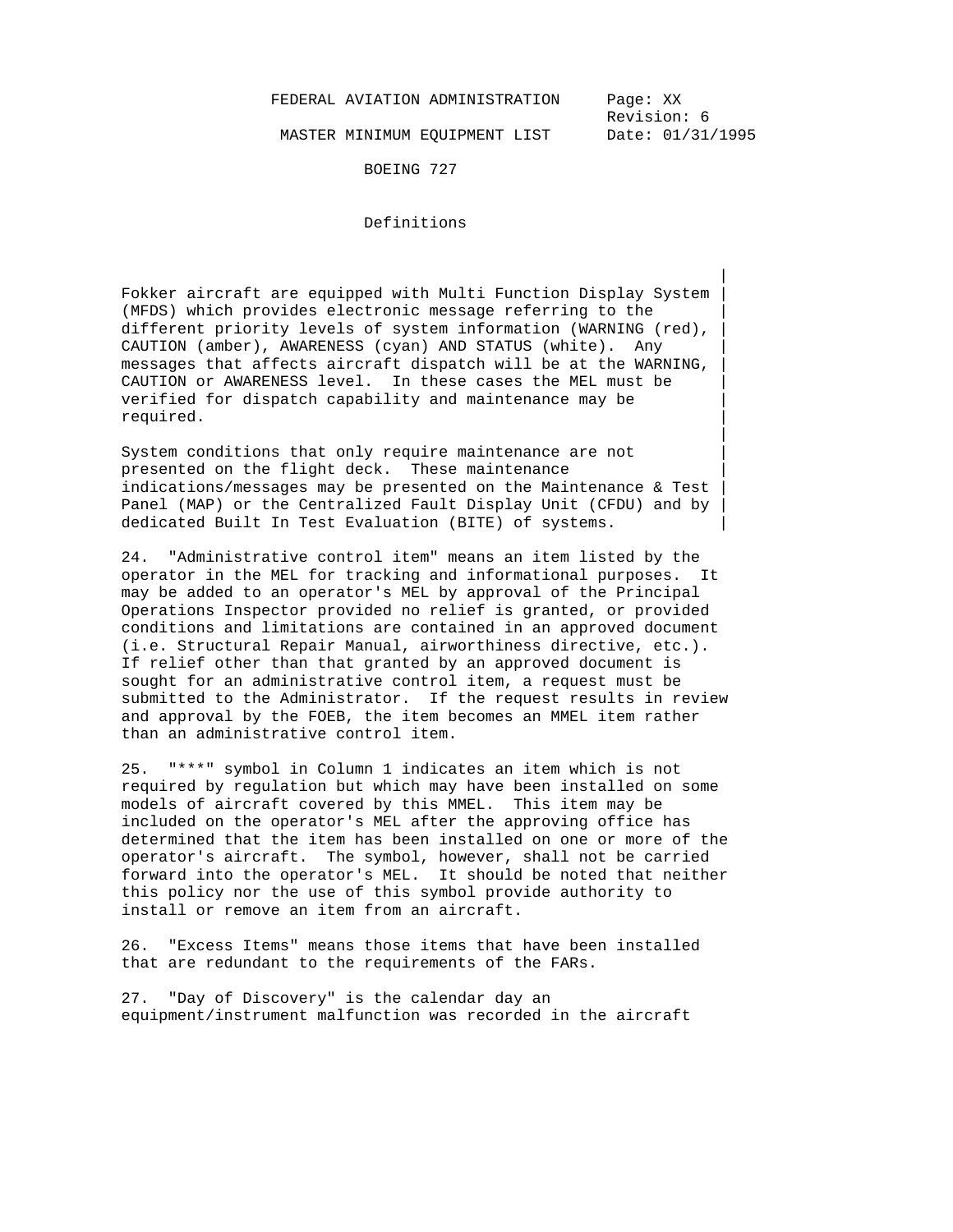# <span id="page-21-0"></span>FEDERAL AVIATION ADMINISTRATION Page: XXI

MASTER MINIMUM EQUIPMENT LIST Date: 01/31/1995

BOEING 727

Definitions

 maintenance log and or record. This day is excluded from the calendar days or flight days specified in the MMEL for the repair of an inoperative item of equipment. This provision is applicable to all MMEL items, i.e., categories "A, B, C, and D."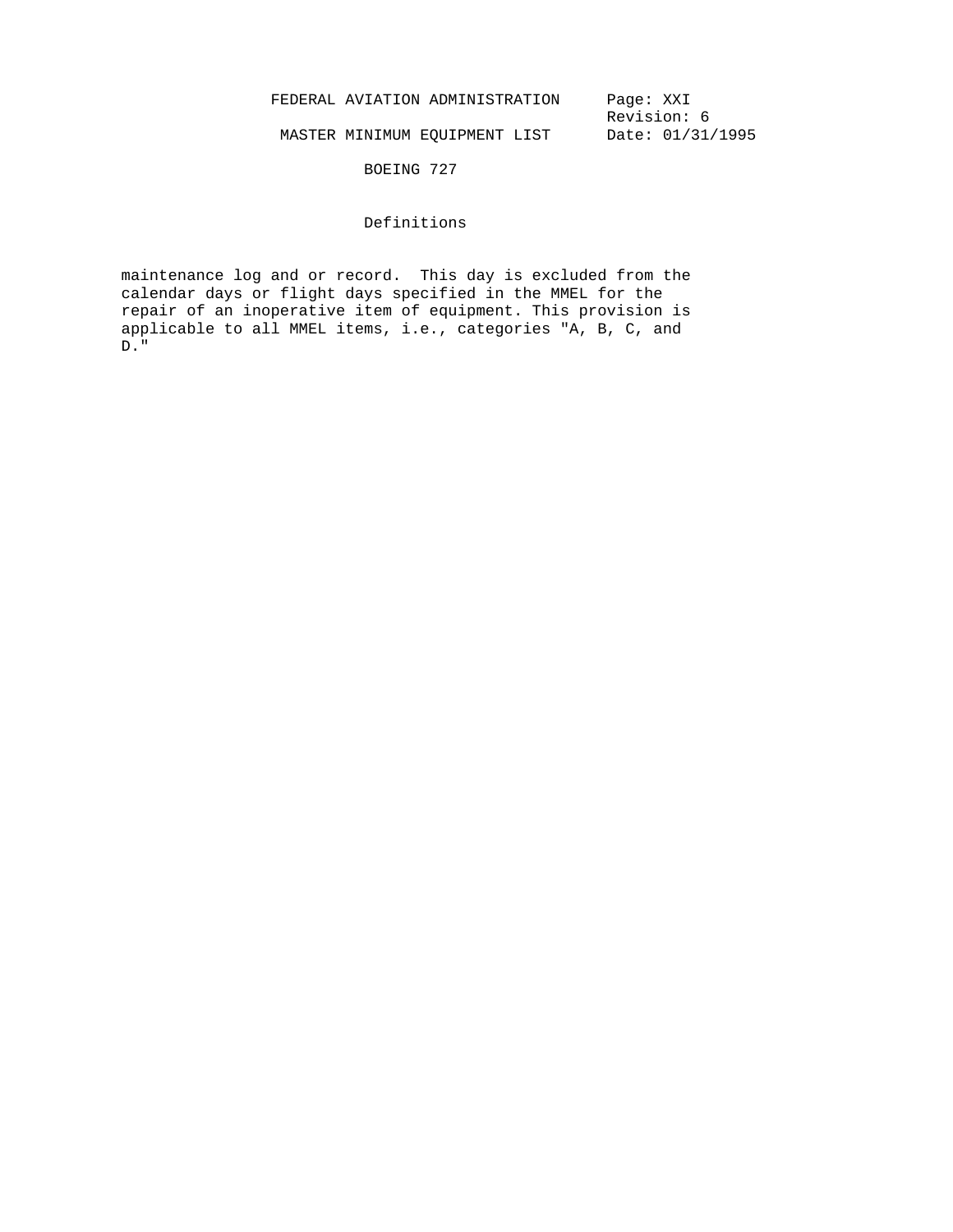#### <span id="page-22-0"></span> FEDERAL AVIATION ADMINISTRATION Page: XXII Revision: 2

MASTER MINIMUM EQUIPMENT LIST Date: 06/14/1989

BOEING 727

## Preamble (Effective 6/14/89)

 The following is applicable for authorized certificate holders operating under Federal Aviation Regulations (FAR) Parts 121, 125, 129, 135: The FAR require that all equipment installed on an aircraft in compliance with the Airworthiness Standards and the Operating Rules must be operative. However, the Rules also permit the publication of a Minimum Equipment List (MEL) where compliance with certain equipment requirements is not necessary in the interests of safety under all operating conditions. Experience has shown that with the various levels of redundancy designed into aircraft, operation of every system or installed component may not be necessary when the remaining operative equipment can provide an acceptable level of safety. A Master Minimum Equipment List (MMEL) is developed by the FAA, with participation by the aviation industry, to improve aircraft utilization and thereby provide more convenient and economic air transportation for the public. The FAA approved MMEL includes those items of equipment related to airworthiness and operating regulations and other items of equipment which the Administrator finds may be inoperative and yet maintain an acceptable level of safety by appropriate conditions and limitations; it does not contain obviously required items such as wings, flaps, and rudders. The MMEL is the basis for development of individual operator MELs which take into consideration the operator's particular aircraft equipment configuration and operational conditions. Operator MELs, for administrative control, may include items not contained in the MMEL; however, relief for administrative control items must be approved by the Administrator. An operator's MEL may differ in format from the MMEL, but cannot be less restrictive than the MMEL. The individual operator's MEL, when approved and authorized, permits operation of the aircraft with inoperative equipment.

 Equipment not required by the operation being conducted and equipment in excess of FAR requirements are included in the MEL with appropriate conditions and limitations. The MEL must not deviate from the Aircraft Flight Manual Limitations, Emergency Procedures or with Airworthiness Directives. It is important to remember that all equipment related to the airworthiness and the operating regulations of the aircraft not listed on the MMEL must be operative.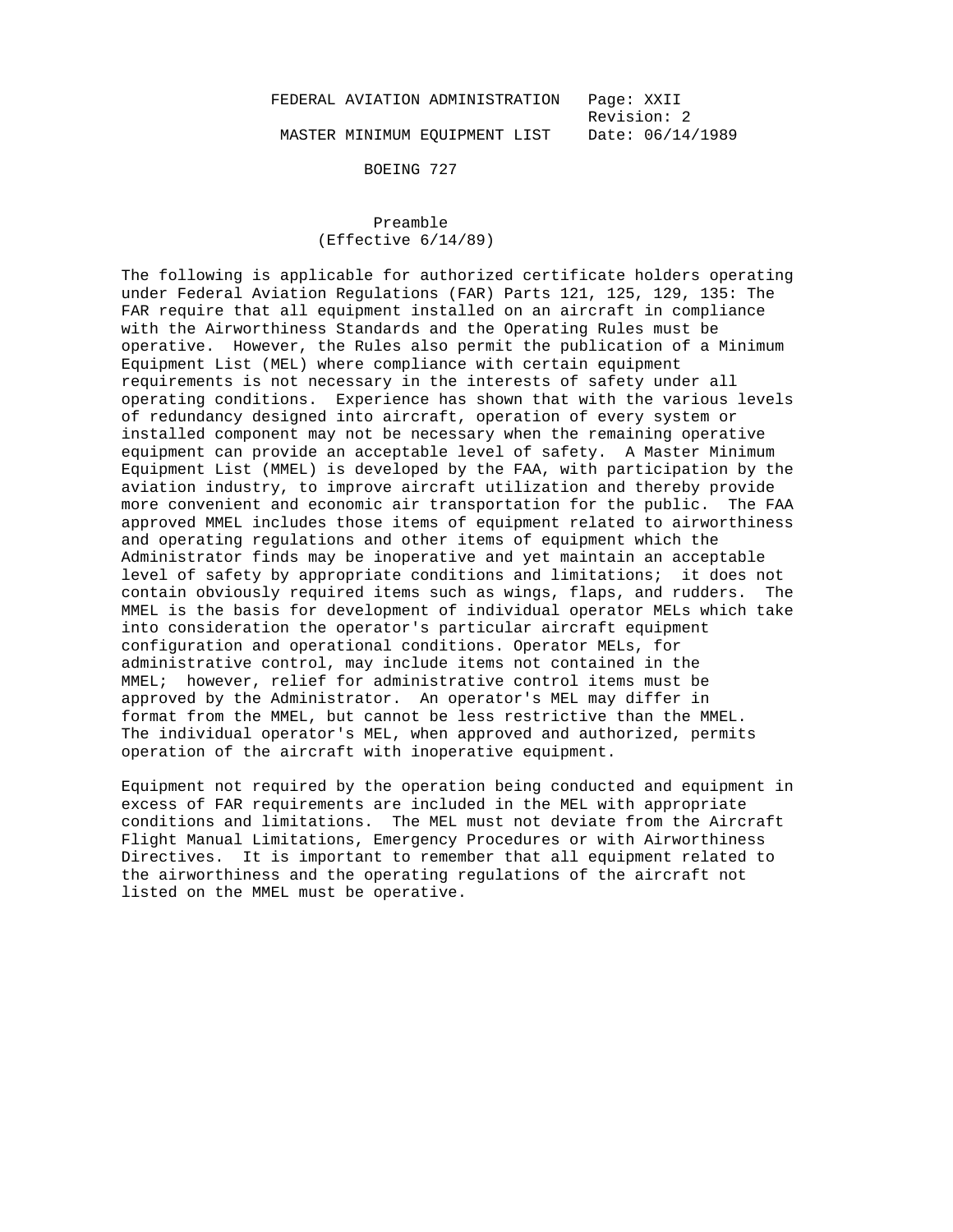## <span id="page-23-0"></span> FEDERAL AVIATION ADMINISTRATION Page: XXIII Revision: 2 MASTER MINIMUM EQUIPMENT LIST Date: 06/14/1989

BOEING 727

# Preamble (Effective 6/14/89)

 Suitable conditions and limitations in the form of placards, maintenance procedures, crew operating procedures and other restrictions as necessary are specified in the MEL to ensure that an acceptable level of safety is maintained.

 The MEL is intended to permit operation with inoperative items of equipment for a period of time until repairs can be accomplished. It is important that repairs be accomplished at the earliest opportunity. In order to maintain an acceptable level of safety and reliability the MMEL establishes limitations on the duration of and conditions for operation with inoperative equipment. The MEL provides for release of the aircraft for flight with inoperative equipment. When an item of equipment is discovered to be inoperative, it is reported by making an entry in the Aircraft Maintenance Record/Logbook as prescribed by FAR. The item is then either repaired or may be deferred per the MEL or other approved means acceptable to the Administrator prior to further operation. MEL conditions and limitations, do not relieve the operator from determining that the aircraft is in condition for safe operation with items of equipment inoperative.

 When these requirements are met, an Airworthiness Release, Aircraft Maintenance Record/Logbook entry, or other approved documentation is issued as prescribed by FAR. Such documentation is required prior to operation with any item of equipment inoperative.

 Operators are responsible for exercising the necessary operational control to ensure that an acceptable level of safety is maintained. When operating with multiple inoperative items, the interrelationships between those items and the effect on aircraft operation and crew workload will be considered.

 Operators are to establish a controlled and sound repair program including the parts, personnel, facilities, procedures, and schedules to ensure timely repair.

 WHEN USING THE MEL, COMPLIANCE WITH THE STATED INTENT OF THE PREAMBLE, DEFINITIONS, AND THE CONDITIONS AND LIMITATIONS SPECIFIED IN THE MEL IS REQUIRED.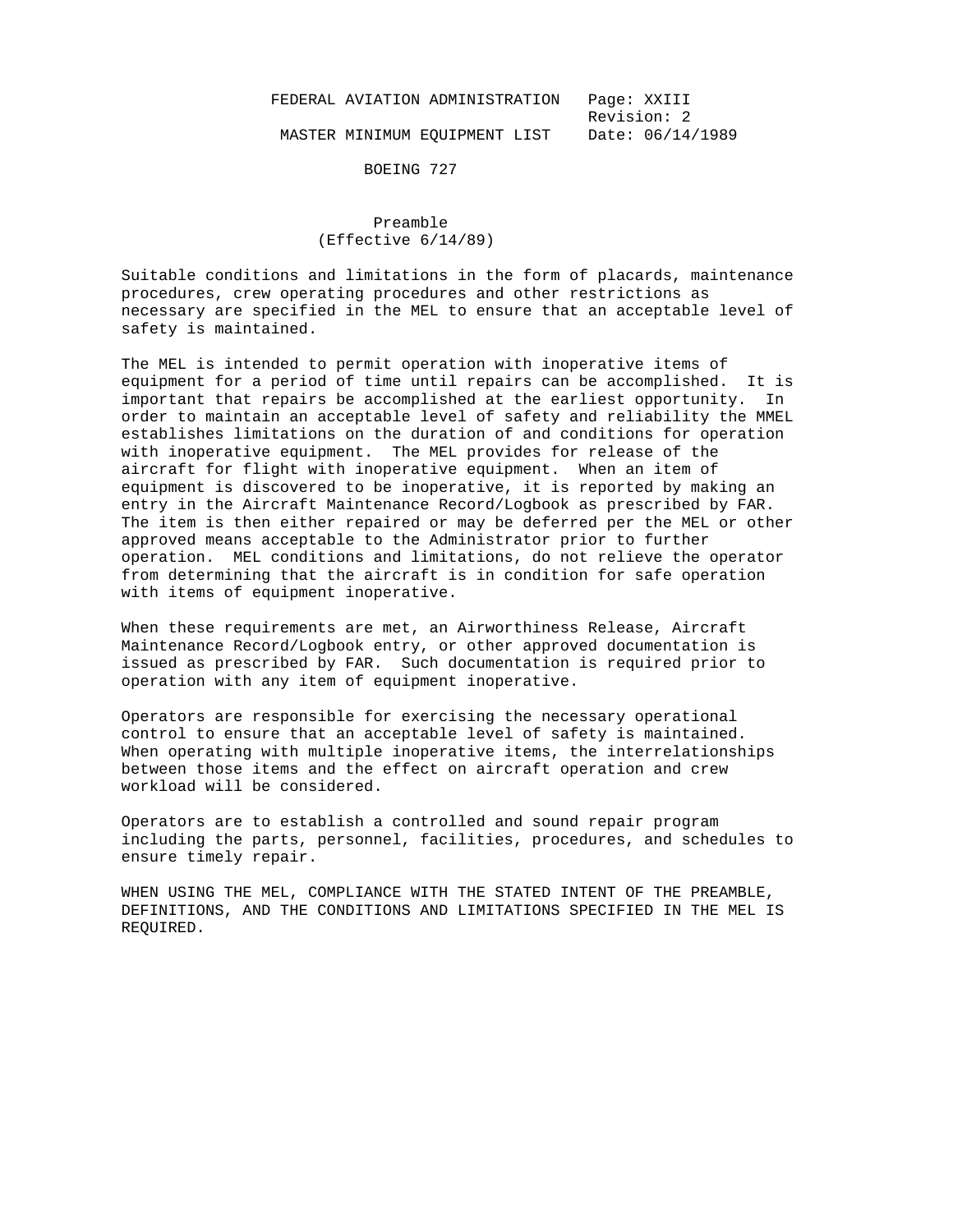<span id="page-24-0"></span>

| U.S. DEPARTMENT OF TRANSPORTATION<br>MASTER MINIMUM EQUIPMENT LIST<br>FEDERAL AVIATION ADMINISTRATION |                |              |                                                                                                                                                                                                                                                                                                                                                                              |          |  |  |  |  |
|-------------------------------------------------------------------------------------------------------|----------------|--------------|------------------------------------------------------------------------------------------------------------------------------------------------------------------------------------------------------------------------------------------------------------------------------------------------------------------------------------------------------------------------------|----------|--|--|--|--|
| AIRCRAFT:<br>BOEING 727                                                                               |                |              | REVISION NO: 40                                                                                                                                                                                                                                                                                                                                                              | PAGE:    |  |  |  |  |
|                                                                                                       |                |              | DATE: 12/21/1998                                                                                                                                                                                                                                                                                                                                                             | $21 - 1$ |  |  |  |  |
| SYSTEM &                                                                                              |                |              | 1. 2. NUMBER INSTALLED                                                                                                                                                                                                                                                                                                                                                       |          |  |  |  |  |
| SEQUENCE<br>ITEM<br><b>NUMBERS</b>                                                                    |                |              | 3. NUMBER REQUIRED FOR DISPATCH                                                                                                                                                                                                                                                                                                                                              |          |  |  |  |  |
| 1. Air Conditioning<br>Packs                                                                          |                |              | 4. REMARKS OR EXCEPTIONS                                                                                                                                                                                                                                                                                                                                                     |          |  |  |  |  |
| 1) All Models<br>$\mathbb{C}$<br>Except 727-100<br>in Class "E"<br>Cargo<br>Configuration             | $\overline{2}$ | $\mathbf{1}$ | (0) One may be inoperative provided<br>altitude is limited to FL 250 or<br>below.                                                                                                                                                                                                                                                                                            |          |  |  |  |  |
| 2) All Models<br>$\mathcal{C}$<br>Except Class "E"<br>Configurations                                  | 2              | $\Omega$     | (M)(0)One or both may be inoper-<br>ative for unpressurized flight.                                                                                                                                                                                                                                                                                                          |          |  |  |  |  |
| 3) 727-100 All<br>$\overline{C}$<br>Models in Class<br>"E" Cargo<br>Configuration                     | 2              | $\mathbf{1}$ | (O) Left pack may be inoperative<br>provided:<br>a) Right pack operates<br>normally, and<br>b) Altitude is limited to FL<br>250 or below.                                                                                                                                                                                                                                    |          |  |  |  |  |
| 4) 727-200 Air<br>$\mathcal{C}$<br>Cycle Machines<br>(ACM)                                            | 2              | $\mathbf{1}$ | (0) One may be inoperative provided:<br>a) Bleed air to the associated<br>pack is not turned on at TAT<br>above $+19$ degrees C,<br>b) Air is not supplied to an<br>inoperative ACM,<br>c) Associated pack is operated<br>in MANUAL with mix valve<br>operated from 3/8 full cold<br>toward hot as required,<br>d) Ram air doors remain fully<br>open during pack operation. |          |  |  |  |  |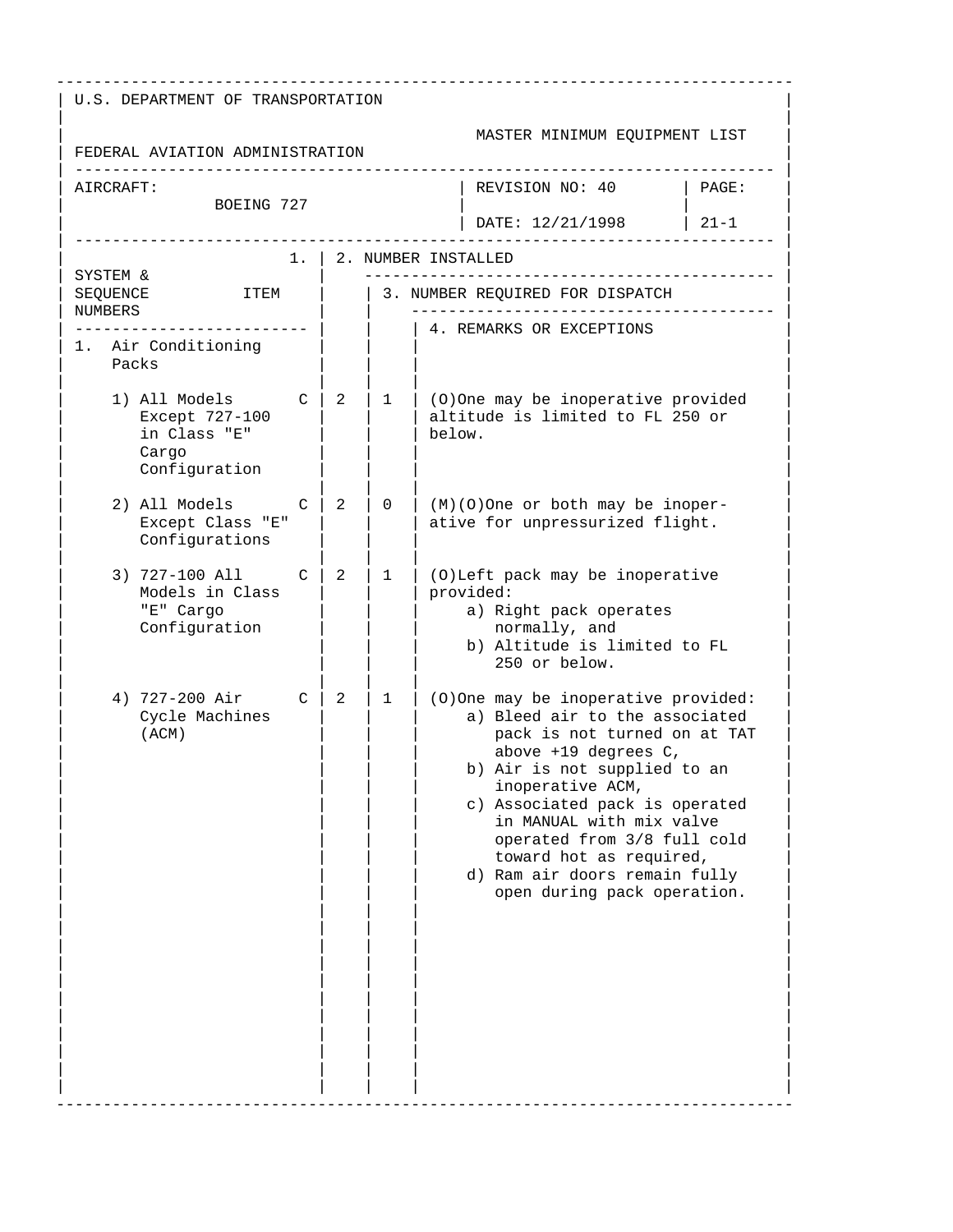<span id="page-25-0"></span>

| U.S. DEPARTMENT OF TRANSPORTATION<br>MASTER MINIMUM EQUIPMENT LIST                                     |                |              |                                                                                                                                                                                              |  |  |  |  |  |
|--------------------------------------------------------------------------------------------------------|----------------|--------------|----------------------------------------------------------------------------------------------------------------------------------------------------------------------------------------------|--|--|--|--|--|
| FEDERAL AVIATION ADMINISTRATION<br>AIRCRAFT:<br>REVISION NO: 40<br>PAGE:                               |                |              |                                                                                                                                                                                              |  |  |  |  |  |
| BOEING 727                                                                                             |                |              | DATE: 12/21/1998<br>$ 21-2 $                                                                                                                                                                 |  |  |  |  |  |
| SYSTEM &<br>SEQUENCE<br>ITEM                                                                           |                |              | 1. 2. NUMBER INSTALLED<br>3. NUMBER REQUIRED FOR DISPATCH                                                                                                                                    |  |  |  |  |  |
| <b>NUMBERS</b><br>2. Pack Air Shut-Off<br>Valves                                                       |                |              | 4. REMARKS OR EXCEPTIONS                                                                                                                                                                     |  |  |  |  |  |
| 1) All Models<br>$\overline{C}$<br>Except 727-100<br>And 727-100QF<br>Class "E" Cargo<br>Configuration | $\overline{2}$ | $\mathbf 0$  | (M) One or both may be inoperative<br>closed provided associated pack is<br>considered inoperative.                                                                                          |  |  |  |  |  |
| 2) 727-100 All<br>$\mathcal{C}$<br>Models in Class<br>"E" Cargo<br>Configuration                       | 2              | $\mathbf{1}$ | (M)(O)Left system valve may be<br>inoperative closed provided left<br>pack is considered inoperative.                                                                                        |  |  |  |  |  |
| $3) 727 - 200$<br>$\mathsf{C}$                                                                         | $\overline{2}$ | 0            | (M)(0)One or both may be inoper-<br>ative open, and pack(s) may be used<br>provided:<br>a) Associated flow control and<br>shutoff valve operates<br>normally, and<br>b) APU air is not used. |  |  |  |  |  |
|                                                                                                        |                |              |                                                                                                                                                                                              |  |  |  |  |  |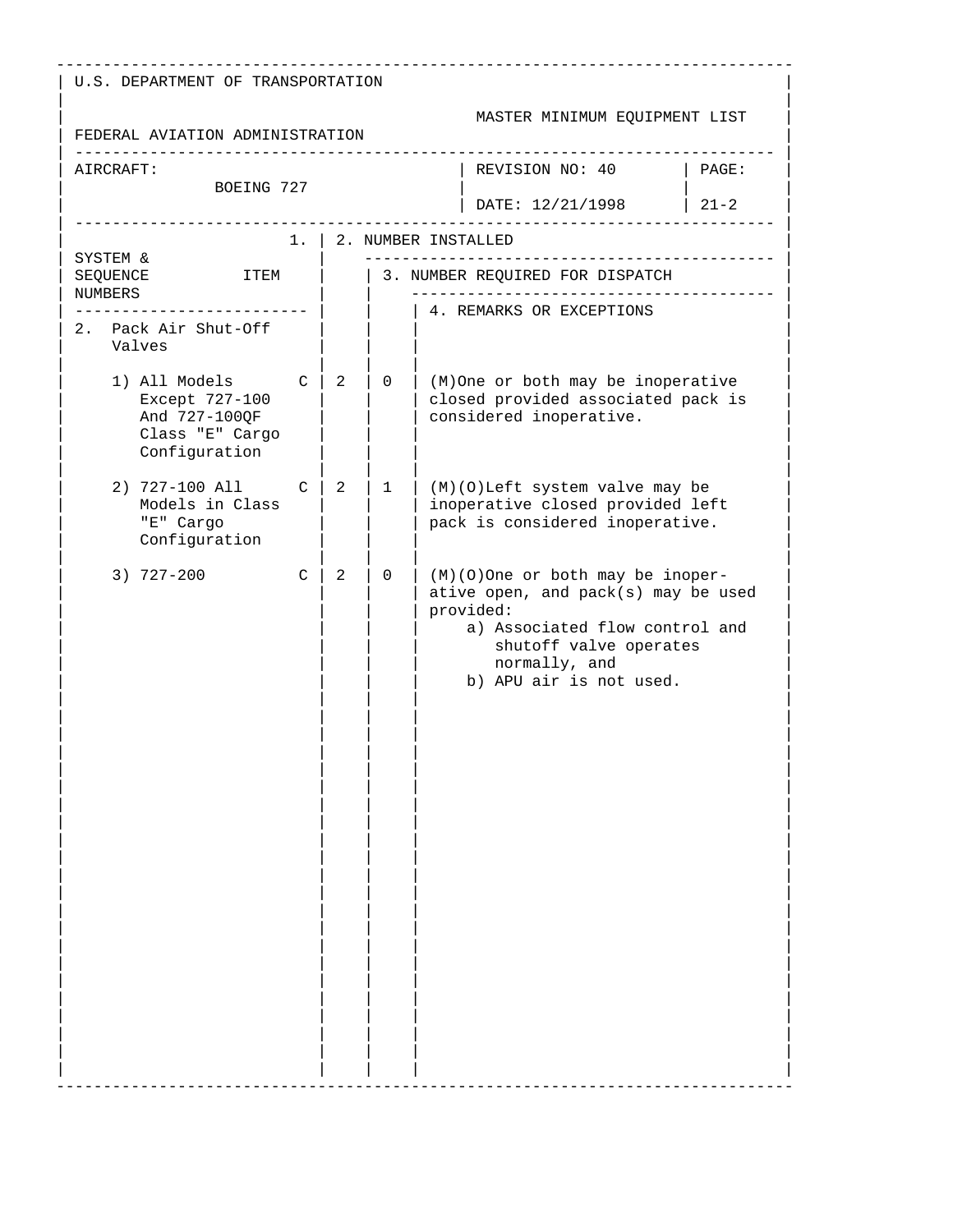<span id="page-26-0"></span>

| U.S. DEPARTMENT OF TRANSPORTATION<br>MASTER MINIMUM EQUIPMENT LIST<br>FEDERAL AVIATION ADMINISTRATION |                                                           |             |                                                                                                                                                                                                                                                                                                                                                                                   |  |  |  |  |  |
|-------------------------------------------------------------------------------------------------------|-----------------------------------------------------------|-------------|-----------------------------------------------------------------------------------------------------------------------------------------------------------------------------------------------------------------------------------------------------------------------------------------------------------------------------------------------------------------------------------|--|--|--|--|--|
| AIRCRAFT:<br>BOEING 727                                                                               |                                                           |             | REVISION NO: 40<br>PAGE:                                                                                                                                                                                                                                                                                                                                                          |  |  |  |  |  |
|                                                                                                       |                                                           |             | DATE: 12/21/1998<br>$ 21-3 $                                                                                                                                                                                                                                                                                                                                                      |  |  |  |  |  |
| SYSTEM &<br>SEQUENCE<br>ITEM<br>NUMBERS                                                               | 1. 2. NUMBER INSTALLED<br>3. NUMBER REQUIRED FOR DISPATCH |             |                                                                                                                                                                                                                                                                                                                                                                                   |  |  |  |  |  |
| 3. Pack Air Flow<br>Control Systems                                                                   |                                                           |             | 4. REMARKS OR EXCEPTIONS                                                                                                                                                                                                                                                                                                                                                          |  |  |  |  |  |
| 1) 727-100, 100QF C<br>Except Class "E"<br>Cargo<br>Configuration                                     | - 2                                                       | $\mathbf 0$ | (0) May be inoperative provided:<br>a) Associated pack is con-<br>sidered inoperative, and<br>b) Reference is made to AFM<br>Performance Data for auto-<br>pack trip system inoperative<br>when appropriate.                                                                                                                                                                      |  |  |  |  |  |
| 2) 727-100 All<br>$\mathcal{C}$<br>Models in Class<br>"E" Cargo<br>Configuration                      | 2                                                         | 1           | (O) Left system may be inoperative<br>provided:<br>a) Reference is made to AFM<br>Performance Data for auto-<br>pack trip system inoperative<br>when appropriate, and<br>b) Left pack is considered<br>inoperative.                                                                                                                                                               |  |  |  |  |  |
| $3)$ 727-200<br>$\mathsf{C}$<br>C                                                                     | 2                                                         | 0           | (M)(0)One or both may be inoper-<br>ative provided:<br>a) Associated pack is con-<br>sidered inoperative.<br>0R<br>b) Associated pack may be<br>utilized by using the<br>override plunger on the flow<br>control valve to open the<br>valve, and<br>c) Reference is made to AFM<br>Performance Data for auto-<br>pack trip system inoperative<br>when appropriate.<br>(Continued) |  |  |  |  |  |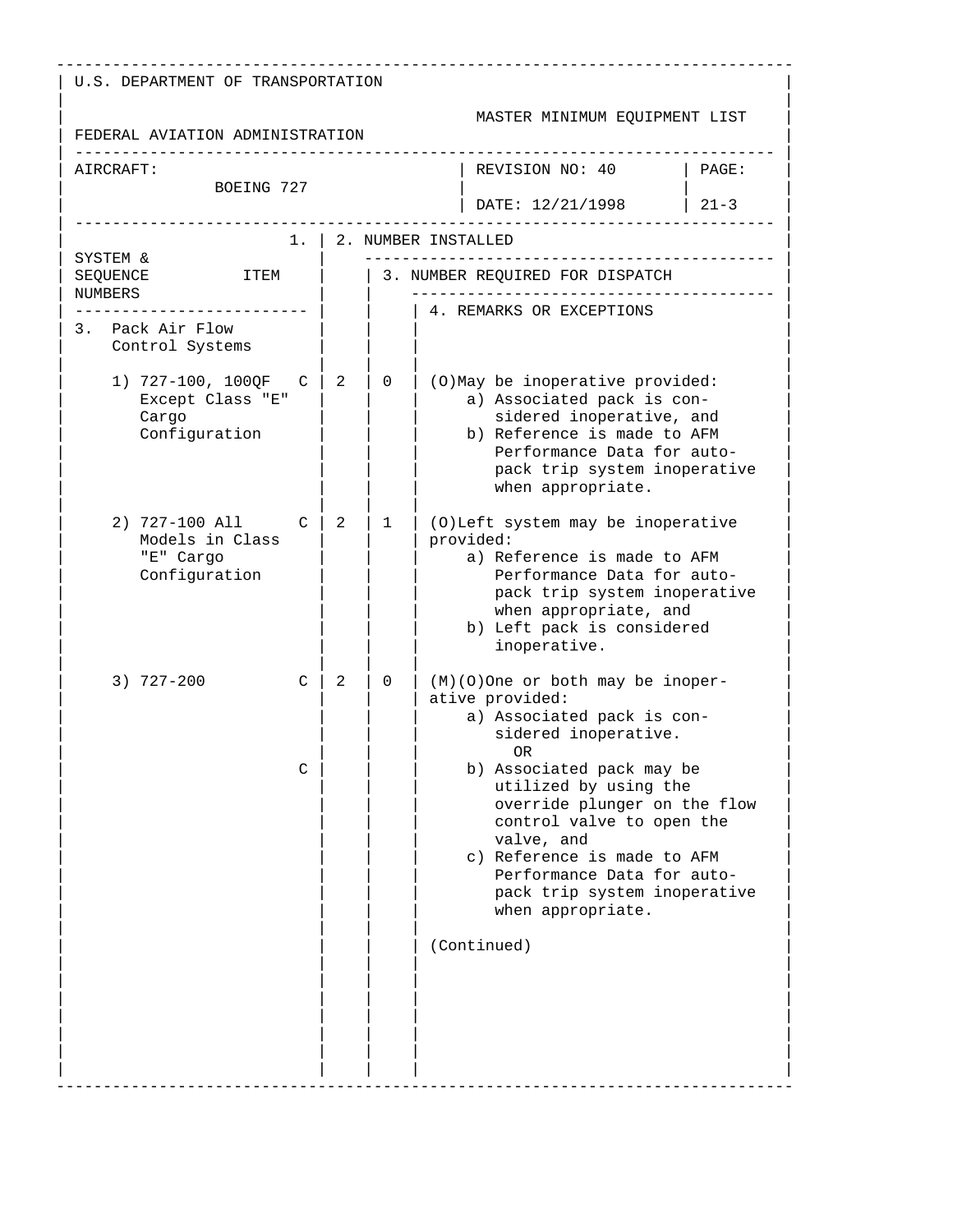<span id="page-27-0"></span>

| U.S. DEPARTMENT OF TRANSPORTATION<br>MASTER MINIMUM EQUIPMENT LIST<br>FEDERAL AVIATION ADMINISTRATION |                                                           |              |                                                                                                                                                                                                                                                                                                                                                                                                                                                 |  |  |  |  |  |  |
|-------------------------------------------------------------------------------------------------------|-----------------------------------------------------------|--------------|-------------------------------------------------------------------------------------------------------------------------------------------------------------------------------------------------------------------------------------------------------------------------------------------------------------------------------------------------------------------------------------------------------------------------------------------------|--|--|--|--|--|--|
| AIRCRAFT:<br>BOEING 727                                                                               |                                                           |              | REVISION NO: 40<br>PAGE:                                                                                                                                                                                                                                                                                                                                                                                                                        |  |  |  |  |  |  |
|                                                                                                       |                                                           |              | DATE: 12/21/1998<br>$ 21-4 $                                                                                                                                                                                                                                                                                                                                                                                                                    |  |  |  |  |  |  |
| SYSTEM &<br>SEQUENCE<br>ITEM<br>NUMBERS                                                               | 1. 2. NUMBER INSTALLED<br>3. NUMBER REQUIRED FOR DISPATCH |              |                                                                                                                                                                                                                                                                                                                                                                                                                                                 |  |  |  |  |  |  |
| 3. Pack Air Flow<br>Control Systems<br>(Cont 'd)                                                      |                                                           |              | 4. REMARKS OR EXCEPTIONS                                                                                                                                                                                                                                                                                                                                                                                                                        |  |  |  |  |  |  |
| 4) 727-200F<br>$\mathcal{C}$                                                                          | 2                                                         | 1            | (0) One may be inoperative provided:<br>a) Reference is made to AFM<br>Performance Data for auto-<br>pack trip system inoperative<br>when appropriate,<br>b) Override plunger on flow<br>control valve is not used,<br>and<br>c) Associated pack is con-<br>sidered inoperative.                                                                                                                                                                |  |  |  |  |  |  |
| Pack Trip System<br>4.                                                                                |                                                           |              |                                                                                                                                                                                                                                                                                                                                                                                                                                                 |  |  |  |  |  |  |
| 1) All Models<br>$\mathcal{C}$                                                                        | 2                                                         | $\Omega$     | (0) One or both warning light(s) may<br>be inoperative provided associated<br>overheat switches, duct pressure,<br>and pack temperature gauges operate<br>normally.                                                                                                                                                                                                                                                                             |  |  |  |  |  |  |
| $2) 727 - 200$<br>C                                                                                   | 2                                                         | $\mathbf{1}$ | (0) One pack trip system may be<br>inoperative provided associated<br>duct pressure and pack temperature<br>gauges operate normally, and assoc-<br>iated pack is operated as follows:<br>a) It is not turned on at TAT<br>above 19 degrees C,<br>b) It is operated with MANUAL<br>mix valve at least 3/8 from<br>full cold position before<br>and after supplying bleed<br>air, and<br>c) Cooling doors are full open<br>during pack operation. |  |  |  |  |  |  |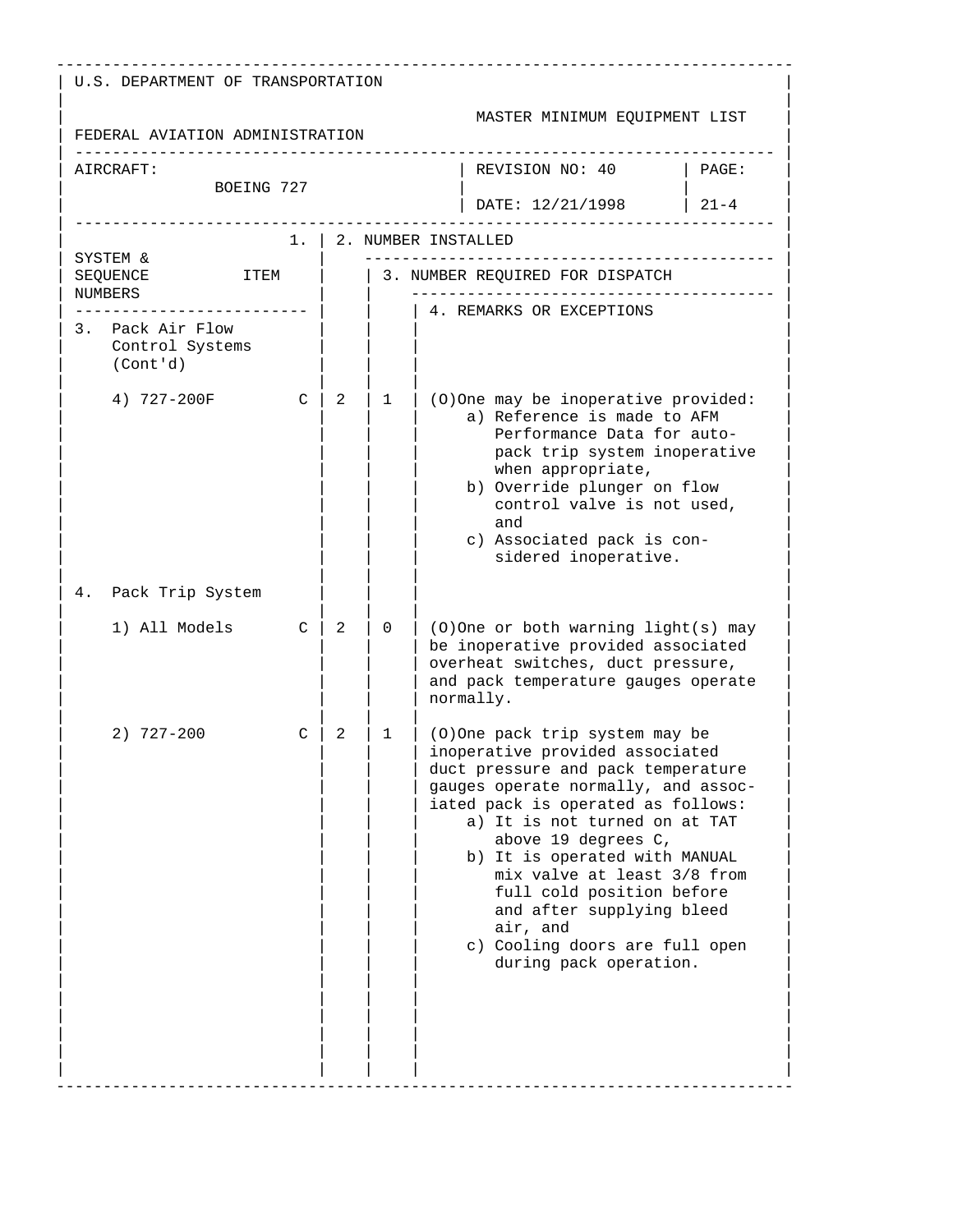<span id="page-28-0"></span>

| U.S. DEPARTMENT OF TRANSPORTATION<br>MASTER MINIMUM EQUIPMENT LIST                                             |                |              |                                                                                                                                                                                                                                                                                                                                                                                                      |  |  |  |  |  |
|----------------------------------------------------------------------------------------------------------------|----------------|--------------|------------------------------------------------------------------------------------------------------------------------------------------------------------------------------------------------------------------------------------------------------------------------------------------------------------------------------------------------------------------------------------------------------|--|--|--|--|--|
| FEDERAL AVIATION ADMINISTRATION<br>AIRCRAFT:                                                                   |                |              | REVISION NO: 38<br>PAGE:                                                                                                                                                                                                                                                                                                                                                                             |  |  |  |  |  |
| BOEING 727                                                                                                     |                |              | DATE: 02/14/1996<br>$21 - 5$                                                                                                                                                                                                                                                                                                                                                                         |  |  |  |  |  |
| SYSTEM &<br>SEQUENCE<br>ITEM<br><b>NUMBERS</b>                                                                 |                |              | 1. 2. NUMBER INSTALLED<br>3. NUMBER REQUIRED FOR DISPATCH                                                                                                                                                                                                                                                                                                                                            |  |  |  |  |  |
| 5. Pack Cooling Fans                                                                                           |                |              | 4. REMARKS OR EXCEPTIONS                                                                                                                                                                                                                                                                                                                                                                             |  |  |  |  |  |
| 1) 727-100 Except<br>$\mathcal{C}$<br>Class "E" Cargo<br>Configuration                                         | $\overline{2}$ | $\mathbf{0}$ | (M)(0)One or both may be inoper-<br>ative provided the associated pack<br>is operated only in flight with the<br>landing gear retracted.                                                                                                                                                                                                                                                             |  |  |  |  |  |
| 2) 727-100 All<br>$\mathcal{C}$<br>Models in Class<br>"E" Cargo<br>Configuration                               | 2              | $\mathbf{1}$ | (M)(O)Left pack cooling fan may be<br>inoperative provided the associated<br>pack is operated only in flight<br>with the landing gear retracted.                                                                                                                                                                                                                                                     |  |  |  |  |  |
| $3) 727 - 200$<br>$\mathcal{C}$                                                                                | 2              | $\mathbf 0$  | (M)(0)One or both may be inoper-<br>ative provided the associated pack<br>is operated only in flight with the<br>landing gear and flaps retracted.                                                                                                                                                                                                                                                   |  |  |  |  |  |
| 4) 727-200F and<br>$\mathcal{C}$<br>727-200 Cargo<br>Conversions<br>Operated In<br>Class "E"<br>Configurations | 2              | $\mathbf{1}$ | (M)(O)Either pack cooling fan may<br>be inoperative provided:<br>a) Associated pack is operated<br>only in flight with landing<br>gear and flaps retracted,<br>and<br>b) On airplanes with Smoke<br>Control System: Normal,<br>Abnormal, and Emergency<br>Procedures are developed and<br>used requiring the associ-<br>ated pack to be shut OFF<br>before selecting the Smoke<br>Control Switch ON. |  |  |  |  |  |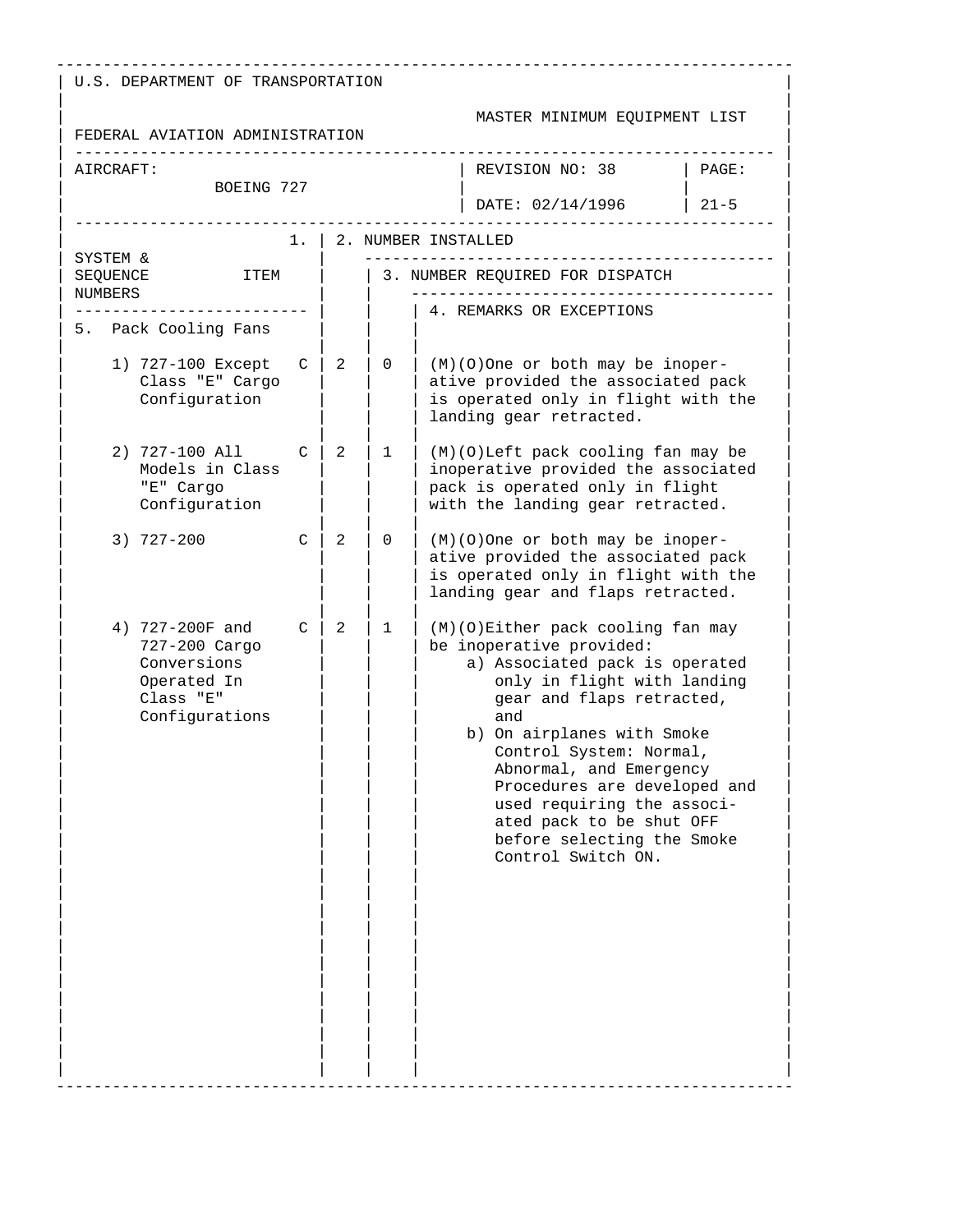<span id="page-29-0"></span>

| U.S. DEPARTMENT OF TRANSPORTATION<br>MASTER MINIMUM EQUIPMENT LIST<br>FEDERAL AVIATION ADMINISTRATION                                                                                                                                                                                |                     |                             |                                                                                                                                                                                                                                                                                                                                                                                                                                                                                                                        |  |  |  |  |
|--------------------------------------------------------------------------------------------------------------------------------------------------------------------------------------------------------------------------------------------------------------------------------------|---------------------|-----------------------------|------------------------------------------------------------------------------------------------------------------------------------------------------------------------------------------------------------------------------------------------------------------------------------------------------------------------------------------------------------------------------------------------------------------------------------------------------------------------------------------------------------------------|--|--|--|--|
| AIRCRAFT:<br>BOEING 727                                                                                                                                                                                                                                                              |                     |                             | REVISION NO: 38<br>$\mathtt{PAGE}$ :                                                                                                                                                                                                                                                                                                                                                                                                                                                                                   |  |  |  |  |
| SYSTEM &<br>SEQUENCE<br>ITEM<br><b>NUMBERS</b><br>6. Cooling Fan Air<br>Inlet Door<br>Actuators<br>1) All Models<br>$\overline{C}$<br>Except Class "E"<br>Cargo<br>Configuration<br>2) 727-100 All<br>$\mathcal{C}$<br>Models in Class<br>"E" Cargo<br>Configuration<br>$\mathsf{C}$ | $\overline{2}$<br>2 | $\mathbf 0$<br>$\mathbf{1}$ | DATE: 02/14/1996<br>$ 21-6$<br>1. 2. NUMBER INSTALLED<br>3. NUMBER REQUIRED FOR DISPATCH<br>4. REMARKS OR EXCEPTIONS<br>(0) One or both may be inoperative<br>CLOSED provided associated pack(s)<br>are operated only in flight with<br>flaps retracted.<br>(O) Left door actuator may be inop-<br>erative CLOSED or partially CLOSED<br>provided:<br>a) Associated pack is con-<br>sidered inoperative.<br>0 <sub>R</sub><br>b) Associated pack is operated<br>only in flight with flaps<br>retracted.<br>(Continued) |  |  |  |  |
|                                                                                                                                                                                                                                                                                      |                     |                             |                                                                                                                                                                                                                                                                                                                                                                                                                                                                                                                        |  |  |  |  |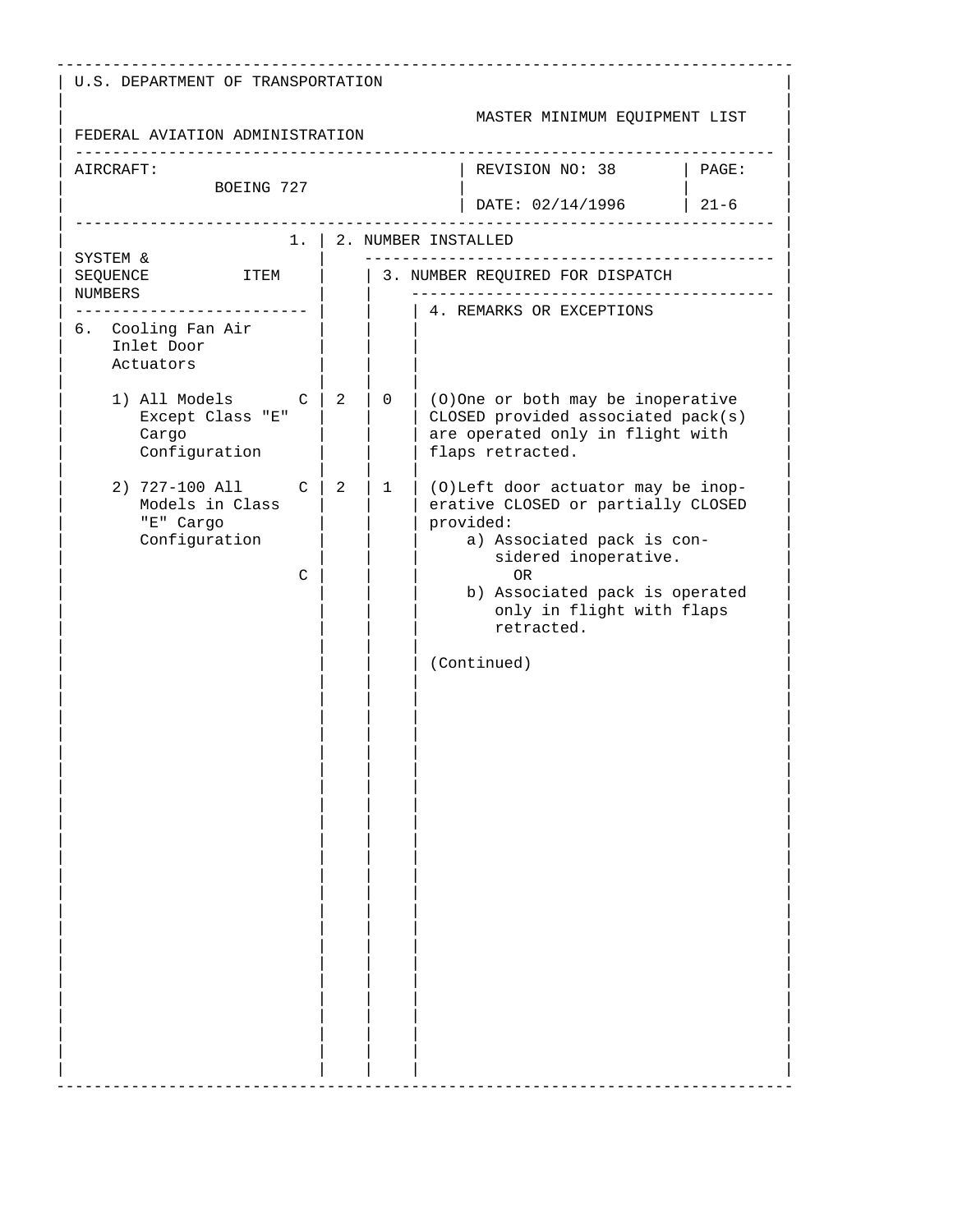| U.S. DEPARTMENT OF TRANSPORTATION                                                                                  |   |                                 |                                                                                                                                                                                                                                                                                                                                                                                                                                                                                   |  |  |  |  |  |
|--------------------------------------------------------------------------------------------------------------------|---|---------------------------------|-----------------------------------------------------------------------------------------------------------------------------------------------------------------------------------------------------------------------------------------------------------------------------------------------------------------------------------------------------------------------------------------------------------------------------------------------------------------------------------|--|--|--|--|--|
| MASTER MINIMUM EQUIPMENT LIST<br>FEDERAL AVIATION ADMINISTRATION                                                   |   |                                 |                                                                                                                                                                                                                                                                                                                                                                                                                                                                                   |  |  |  |  |  |
| AIRCRAFT:<br>BOEING 727                                                                                            |   |                                 | REVISION NO: 38<br>$\mathtt{PAGE}$ :                                                                                                                                                                                                                                                                                                                                                                                                                                              |  |  |  |  |  |
|                                                                                                                    |   |                                 | DATE: 02/14/1996<br>$ 21 - 7 $                                                                                                                                                                                                                                                                                                                                                                                                                                                    |  |  |  |  |  |
| SYSTEM &                                                                                                           |   |                                 | 1.   2. NUMBER INSTALLED                                                                                                                                                                                                                                                                                                                                                                                                                                                          |  |  |  |  |  |
| SEQUENCE<br>ITEM<br>NUMBERS                                                                                        |   | 3. NUMBER REQUIRED FOR DISPATCH |                                                                                                                                                                                                                                                                                                                                                                                                                                                                                   |  |  |  |  |  |
| 6. Cooling Fan Air<br>Inlet Door<br>Actuators (Cont'd)                                                             |   |                                 | 4. REMARKS OR EXCEPTIONS                                                                                                                                                                                                                                                                                                                                                                                                                                                          |  |  |  |  |  |
| 3) 727-200F and<br>$\mathsf{C}$<br>727-200 Cargo<br>Conversions<br>Operated In<br>Class "E"<br>Configurations<br>C | 2 | $\mathbf{1}$                    | (O) Either door actuator may be<br>inoperative CLOSED provided:<br>a) Associated pack is con-<br>sidered inoperative.<br>0R<br>b) Associated pack is operated<br>only in flight with flaps<br>retracted, and<br>c) On airplanes with Smoke<br>Control System: Normal,<br>Abnormal, and Emergency<br>Procedures are developed and<br>used requiring the associ-<br>ated pack to be shut OFF<br>before selecting the Smoke<br>Control Switch ON.<br>With an approved inlet<br>NOTE: |  |  |  |  |  |
| 4) 727-100 and<br>C                                                                                                | 2 | $\mathbf 0$                     | cover, door is considered<br>closed.<br>(0) One or both may be inoperative                                                                                                                                                                                                                                                                                                                                                                                                        |  |  |  |  |  |
| 727-100QF<br>5) 727-200 Except<br>$\mathsf{C}$<br>Class "E" Cargo<br>Configuration                                 | 2 | $\mathsf 0$                     | OPEN.<br>(0) One or both may be inoperative<br>OPEN or PARTIALLY OPEN provided<br>associated pack(s) is considered<br>inoperative.<br>(Continued)                                                                                                                                                                                                                                                                                                                                 |  |  |  |  |  |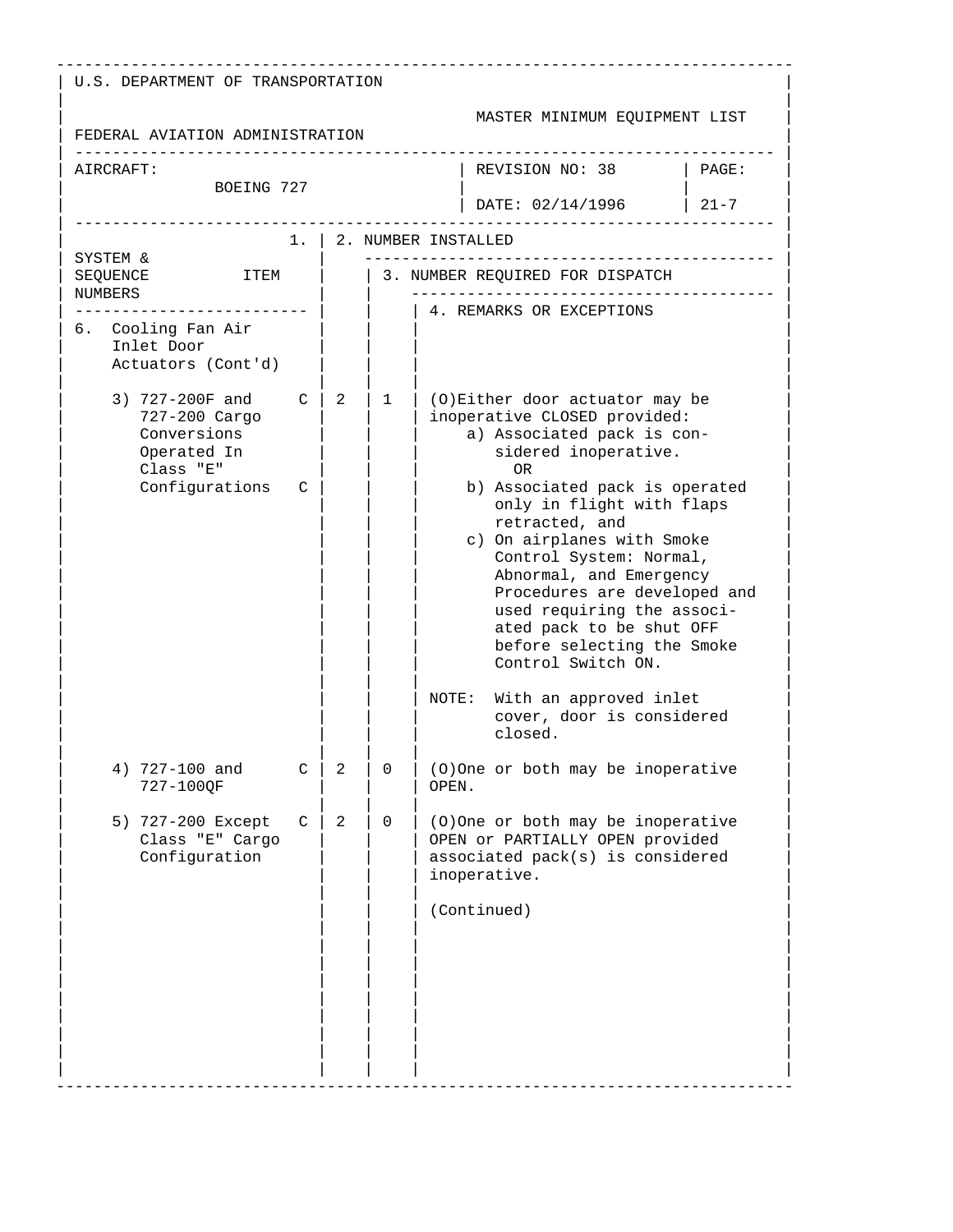| U.S. DEPARTMENT OF TRANSPORTATION<br>MASTER MINIMUM EQUIPMENT LIST<br>FEDERAL AVIATION ADMINISTRATION          |                |                        |                                                                                                                                                                                                                                                                                                           |  |  |  |  |
|----------------------------------------------------------------------------------------------------------------|----------------|------------------------|-----------------------------------------------------------------------------------------------------------------------------------------------------------------------------------------------------------------------------------------------------------------------------------------------------------|--|--|--|--|
| AIRCRAFT:<br>BOEING 727                                                                                        |                |                        | REVISION NO: 38<br>PAGE:                                                                                                                                                                                                                                                                                  |  |  |  |  |
|                                                                                                                |                |                        | DATE: 02/14/1996<br>$ 21-8$                                                                                                                                                                                                                                                                               |  |  |  |  |
| SYSTEM &                                                                                                       |                | 1. 2. NUMBER INSTALLED |                                                                                                                                                                                                                                                                                                           |  |  |  |  |
| SEQUENCE<br>ITEM                                                                                               |                |                        | 3. NUMBER REQUIRED FOR DISPATCH                                                                                                                                                                                                                                                                           |  |  |  |  |
| <b>NUMBERS</b><br>6. Cooling Fan Air<br>Inlet Door<br>Actuators (Cont'd)                                       |                |                        | 4. REMARKS OR EXCEPTIONS                                                                                                                                                                                                                                                                                  |  |  |  |  |
| 6) 727-200F and<br>$\mathcal{C}$<br>727-200 Cargo<br>Conversions<br>Operated In<br>Class "E"<br>Configurations | 2              | $\mathbf{1}$           | Either may be inoperative OPEN or<br>PARTIALLY OPEN provided associated<br>pack is considered inoperative.                                                                                                                                                                                                |  |  |  |  |
| Pack Cooling Air<br>7.<br>Modulation System                                                                    |                |                        |                                                                                                                                                                                                                                                                                                           |  |  |  |  |
| 1) Pack Cooling<br>$\mathsf{C}$<br>Doors Manual<br>Control System                                              | $\overline{2}$ | $\Omega$               | (M)(0)One or both may be inoper-<br>ative provided:<br>a) Associated systems(s) are<br>secured fully open.<br>0 <sub>R</sub>                                                                                                                                                                              |  |  |  |  |
| C                                                                                                              |                |                        | b) An Automatic control mode<br>operates normally.                                                                                                                                                                                                                                                        |  |  |  |  |
| C                                                                                                              | 2              | $\mathbf{1}$           | (M)(0)One may be inoperative other<br>than fully open provided:<br>a) Pack cooling door is<br>deactivated,<br>b) Pack is operated in MANUAL,<br>and in flight only with<br>landing gear and flaps<br>retracted,<br>c) Pack startup is made with<br>mix valve set at 1/3 from<br>full cold, or warmer, and |  |  |  |  |
|                                                                                                                |                |                        | (Continued)                                                                                                                                                                                                                                                                                               |  |  |  |  |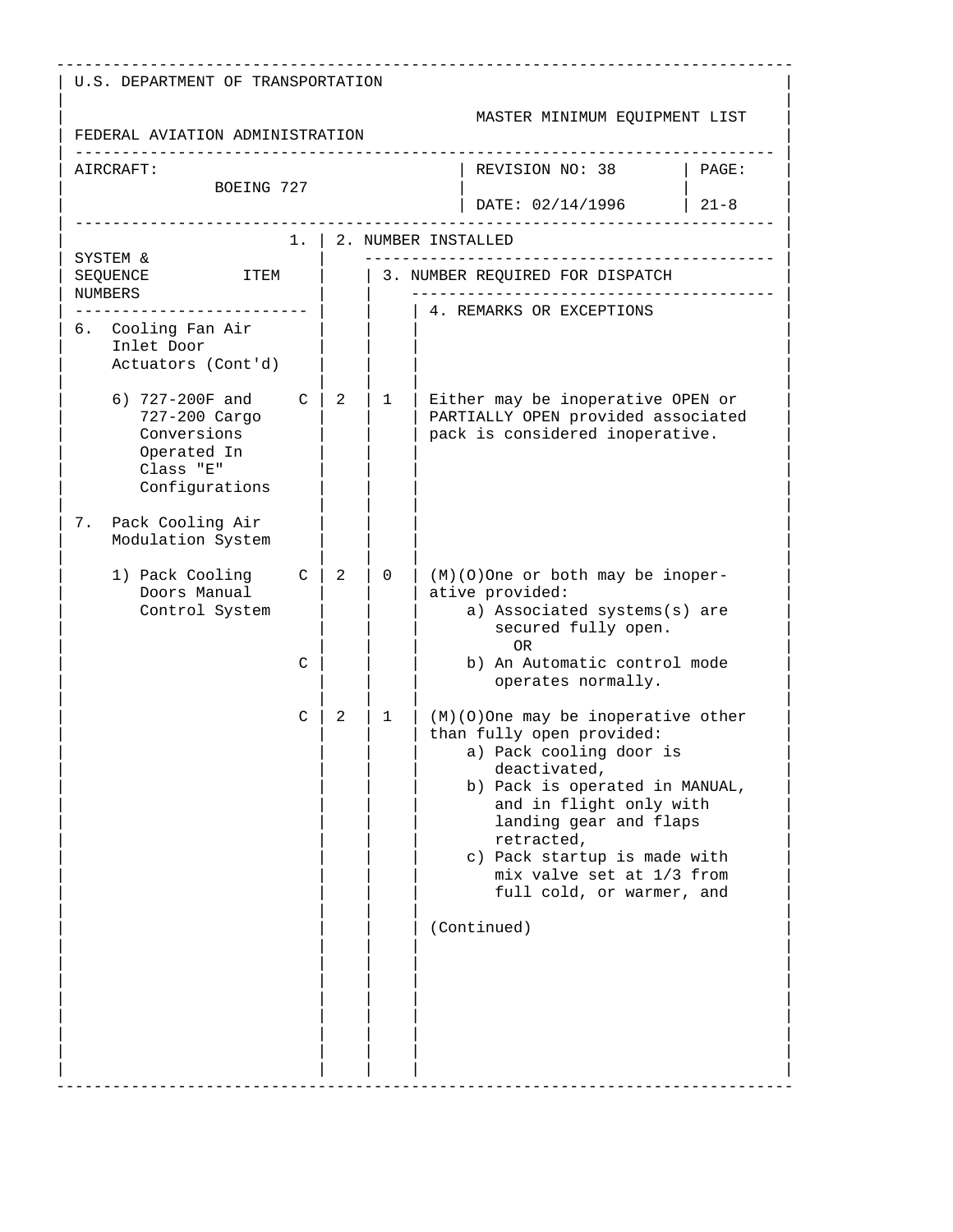| U.S. DEPARTMENT OF TRANSPORTATION<br>MASTER MINIMUM EQUIPMENT LIST<br>FEDERAL AVIATION ADMINISTRATION |                   |                          |                                                                                                                                                                                                                                                                                             |  |  |  |
|-------------------------------------------------------------------------------------------------------|-------------------|--------------------------|---------------------------------------------------------------------------------------------------------------------------------------------------------------------------------------------------------------------------------------------------------------------------------------------|--|--|--|
| AIRCRAFT:<br>BOEING 727                                                                               |                   | REVISION NO: 38<br>PAGE: |                                                                                                                                                                                                                                                                                             |  |  |  |
|                                                                                                       |                   |                          | DATE: 02/14/1996<br>$ 21-9$                                                                                                                                                                                                                                                                 |  |  |  |
| SYSTEM &<br>SEQUENCE<br>ITEM<br><b>NUMBERS</b>                                                        |                   |                          | 1. 2. NUMBER INSTALLED<br>3. NUMBER REQUIRED FOR DISPATCH                                                                                                                                                                                                                                   |  |  |  |
| 7. Pack Cooling Air<br>Modulation System<br>(Cont d)                                                  |                   |                          | 4. REMARKS OR EXCEPTIONS                                                                                                                                                                                                                                                                    |  |  |  |
| 1) Pack Cooling<br>$\mathsf{C}$<br>Doors Manual<br>Control System<br>(Cont d)<br>C                    |                   |                          | d) Pack temperature is<br>monitored continuously.<br>0 <sub>R</sub><br>e) An Automatic control mode<br>operates normally.                                                                                                                                                                   |  |  |  |
| 2) Pack Cooling<br>Doors Automatic<br>Control System                                                  | 2<br>$\mathsf{C}$ | $\Omega$                 | (M)(0)One or both may be inoper-<br>ative provided:<br>a) Manual control mode operates<br>normally.<br>0 <sub>R</sub>                                                                                                                                                                       |  |  |  |
| C                                                                                                     |                   |                          | b) Associated system(s) are<br>secured fully open.                                                                                                                                                                                                                                          |  |  |  |
|                                                                                                       | 2<br>C            | $\mathbf 1$              | (M)(O)One may be inoperative other<br>than fully open provided:<br>a) Manual control mode operates<br>normally.<br>0R                                                                                                                                                                       |  |  |  |
| C                                                                                                     |                   |                          | b) Pack cooling door is<br>deactivated,<br>c) Pack is operated in MANUAL,<br>and in flight only with<br>landing gear and flaps<br>retracted,<br>d) Pack startup is made with<br>mix valve set at 1/3 from<br>full cold, or warmer, and<br>e) Pack temperature is<br>monitored continuously. |  |  |  |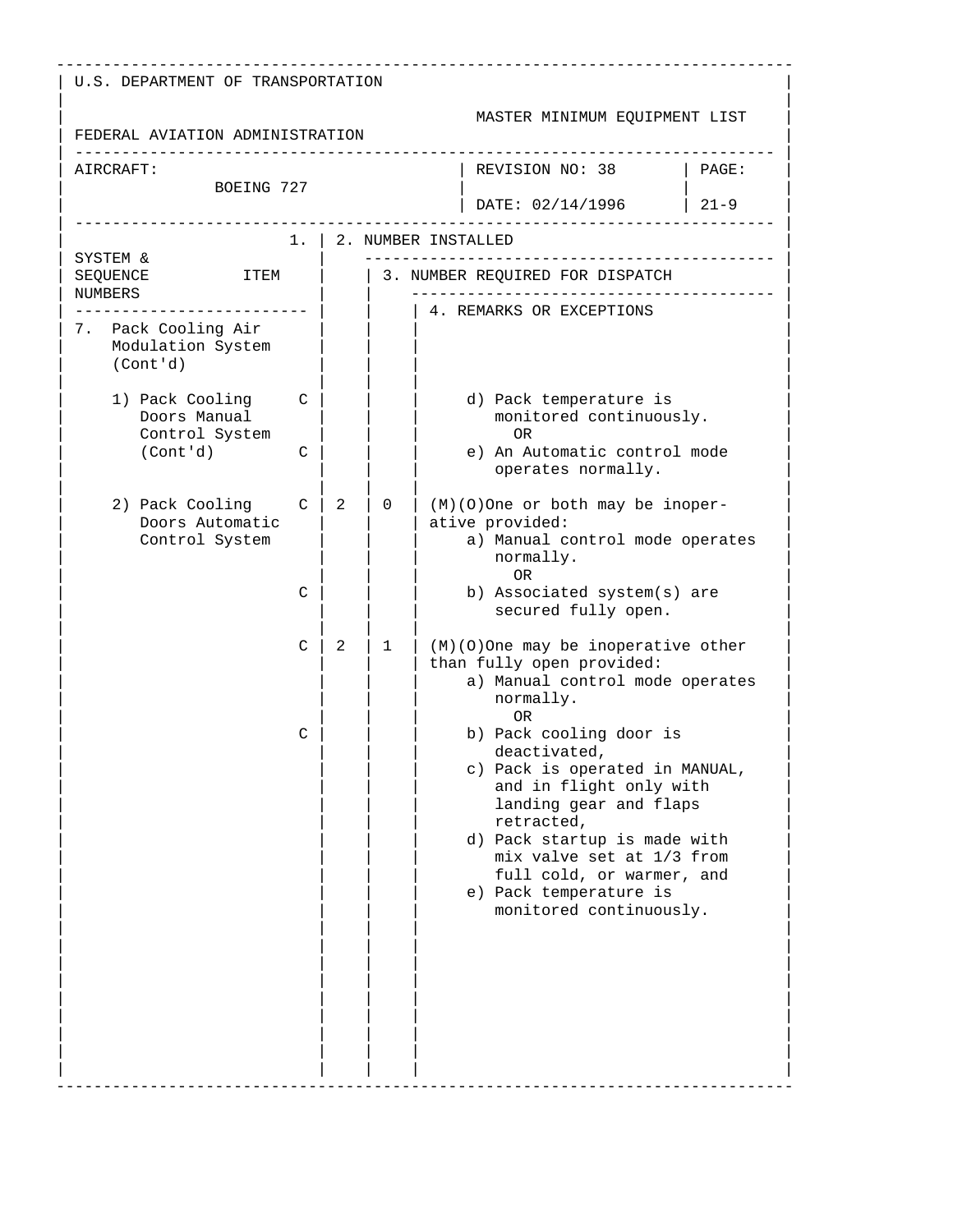| U.S. DEPARTMENT OF TRANSPORTATION<br>MASTER MINIMUM EQUIPMENT LIST                              |   |   |                                 |                                                                                                                                                                                                                         |  |  |  |
|-------------------------------------------------------------------------------------------------|---|---|---------------------------------|-------------------------------------------------------------------------------------------------------------------------------------------------------------------------------------------------------------------------|--|--|--|
| FEDERAL AVIATION ADMINISTRATION                                                                 |   |   |                                 |                                                                                                                                                                                                                         |  |  |  |
| AIRCRAFT:<br>BOEING 727                                                                         |   |   |                                 | REVISION NO: 40<br>PAGE:                                                                                                                                                                                                |  |  |  |
|                                                                                                 |   |   |                                 | DATE: 12/21/1998<br>$21 - 10$                                                                                                                                                                                           |  |  |  |
|                                                                                                 |   |   | 1. 2. NUMBER INSTALLED          |                                                                                                                                                                                                                         |  |  |  |
| SYSTEM &<br>SEQUENCE<br>ITEM<br><b>NUMBERS</b><br>8. Pack Cooling Door C<br>Position Indicators |   |   | 3. NUMBER REQUIRED FOR DISPATCH |                                                                                                                                                                                                                         |  |  |  |
|                                                                                                 |   | 2 | $\Omega$                        | 4. REMARKS OR EXCEPTIONS<br>(0) One or both may be inoperative<br>provided associated pack trip<br>warning system or pack temperature<br>gauge operates normally.                                                       |  |  |  |
|                                                                                                 | C | 2 | $\Omega$                        | (0) One or both may be inoperative<br>provided associated pack cooling<br>door(s) remain full open.                                                                                                                     |  |  |  |
| 9.<br>Pack Cooling Air<br>$\mathcal{C}$<br>Modulation System<br>Temperature Limit<br>Switches   |   | 2 | $\Omega$                        | (0) One or both may be inoperative<br>provided:<br>a) Associated pack temperature<br>indicator and pack trip<br>warning system operate<br>normally, and<br>b) Manual operations of pack<br>cooling doors are confirmed. |  |  |  |
|                                                                                                 | C | 2 | $\Omega$                        | (0) One or both may be inoperative<br>provided associated pack cooling<br>door(s) remain fully open during<br>pack operation.                                                                                           |  |  |  |
| 10. Pack Temperature<br>C<br>Gauges                                                             |   | 2 | $\Omega$                        | (0) One or both may be inoperative<br>provided associated pack trip<br>warning system operates normally.                                                                                                                |  |  |  |
|                                                                                                 | C | 2 | $\mathsf 0$                     | (0) One or both may be inoperative<br>provided associated pack cooling<br>door(s) remain fully open during<br>pack operation.                                                                                           |  |  |  |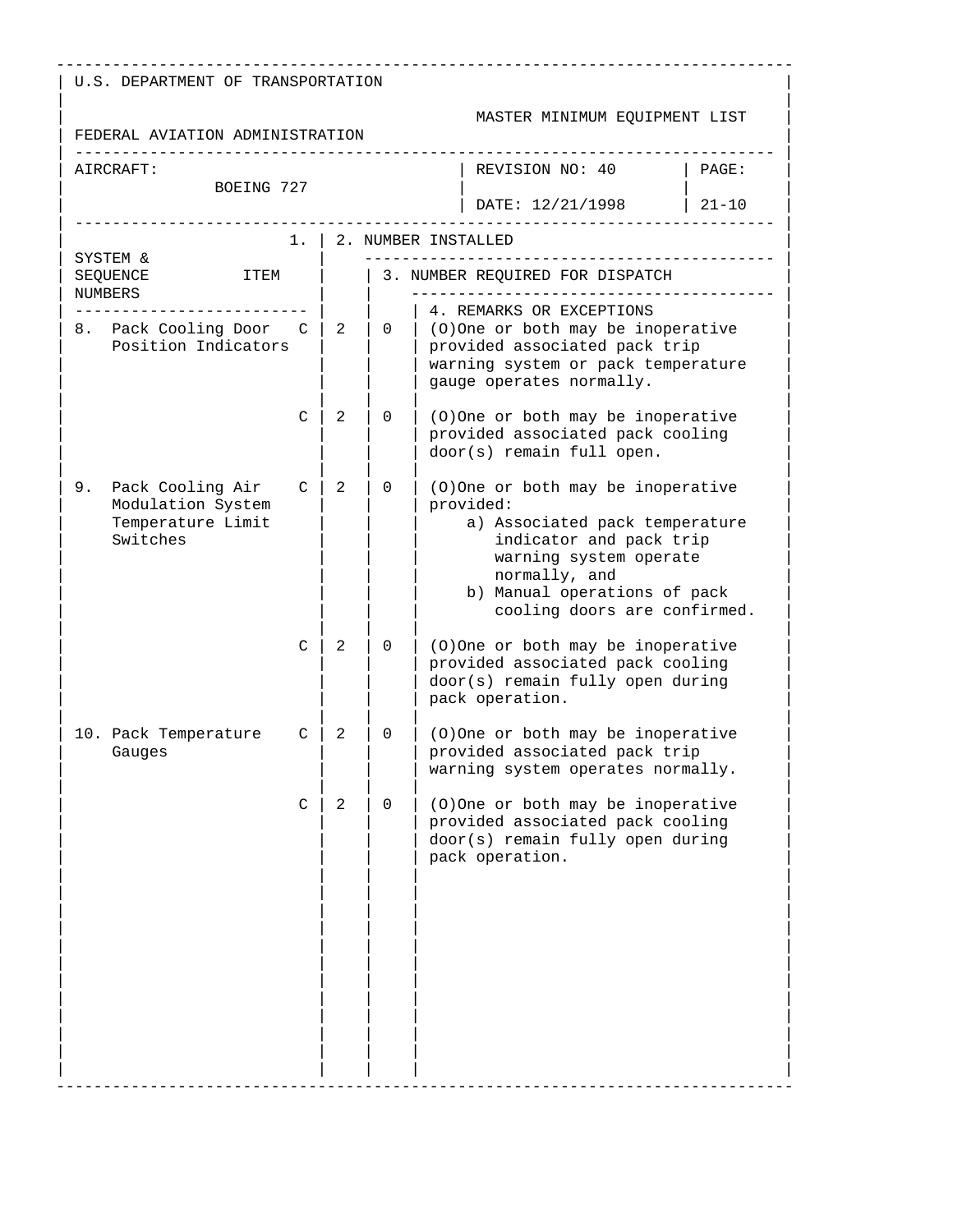<span id="page-34-0"></span>

| U.S. DEPARTMENT OF TRANSPORTATION                                                |                          |                                                                                                                 |                                                                                                                                                                                                                                           |                   |  |  |  |
|----------------------------------------------------------------------------------|--------------------------|-----------------------------------------------------------------------------------------------------------------|-------------------------------------------------------------------------------------------------------------------------------------------------------------------------------------------------------------------------------------------|-------------------|--|--|--|
| MASTER MINIMUM EQUIPMENT LIST<br>FEDERAL AVIATION ADMINISTRATION                 |                          |                                                                                                                 |                                                                                                                                                                                                                                           |                   |  |  |  |
| AIRCRAFT:<br>BOEING 727                                                          |                          |                                                                                                                 | REVISION NO: 38                                                                                                                                                                                                                           | $\mathtt{PAGE}$ : |  |  |  |
|                                                                                  |                          |                                                                                                                 | DATE: 02/14/1996   21-11                                                                                                                                                                                                                  |                   |  |  |  |
| SYSTEM &                                                                         | 1.   2. NUMBER INSTALLED |                                                                                                                 |                                                                                                                                                                                                                                           |                   |  |  |  |
| SEQUENCE<br>ITEM<br>NUMBERS                                                      |                          | 3. NUMBER REQUIRED FOR DISPATCH                                                                                 |                                                                                                                                                                                                                                           |                   |  |  |  |
| 11. Air Mix Valves                                                               |                          |                                                                                                                 | 4. REMARKS OR EXCEPTIONS                                                                                                                                                                                                                  |                   |  |  |  |
| 1) All models<br>$\overline{C}$<br>Except Class "E"<br>Cargo<br>Configuration(s) | $\overline{2}$           | $\mathbf 0$<br>(M) May be inoperative provided<br>associated pack is considered<br>inoperative and is not used. |                                                                                                                                                                                                                                           |                   |  |  |  |
| 2) 727-100C In<br>Class "E" Cargo<br>Configuration                               |                          |                                                                                                                 |                                                                                                                                                                                                                                           |                   |  |  |  |
| a) Right Valve C                                                                 | 1                        | 0                                                                                                               | (M) May be inoperative provided:<br>a) Valve is deactivated in the<br>full cold position,<br>b) Right pack operates with the<br>valve in the full cold<br>position for smoke removal<br>procedure, and<br>c) Left pack operates normally. |                   |  |  |  |
| b) Left Valve<br>$\mathsf{C}^-$                                                  | $\mathbf{1}$             | 0                                                                                                               | (M)(O)May be inoperative provided:<br>a) Right pack operates<br>normally, and<br>b) Left pack is considered<br>inoperative and is not used.                                                                                               |                   |  |  |  |
| 3) 727-200F<br>C                                                                 | 2                        | $\mathbf{1}$                                                                                                    | Either Left or right valve may be<br>inoperative provided associated<br>pack is considered inoperative and<br>is not used.                                                                                                                |                   |  |  |  |
| 12. Air Mix Valve<br>C<br>Position Indicators                                    | 2                        | $\mathbf 0$                                                                                                     |                                                                                                                                                                                                                                           |                   |  |  |  |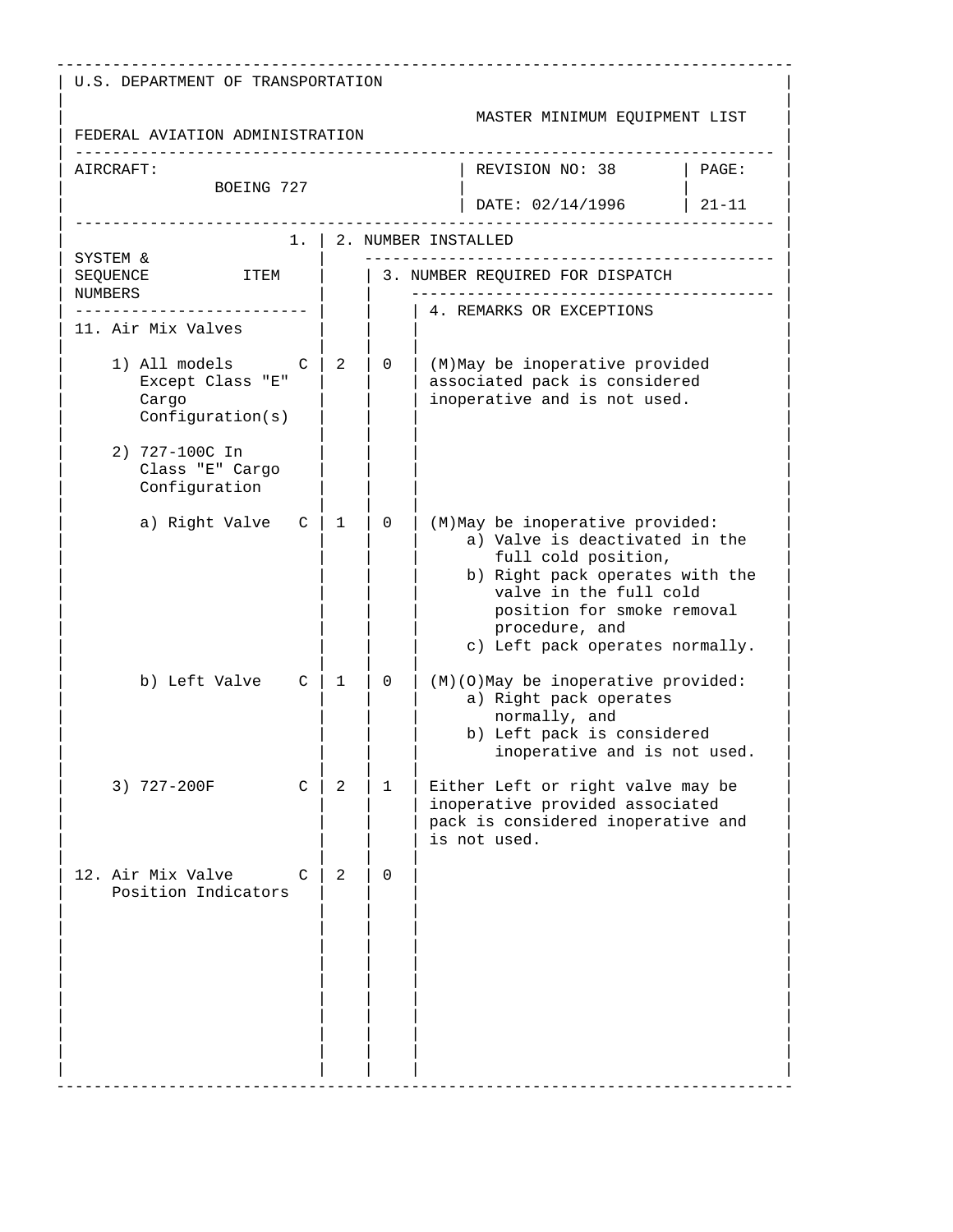| U.S. DEPARTMENT OF TRANSPORTATION                                |              |                        |                                                                                                                                                                                                                                                                                                        |            |  |  |  |
|------------------------------------------------------------------|--------------|------------------------|--------------------------------------------------------------------------------------------------------------------------------------------------------------------------------------------------------------------------------------------------------------------------------------------------------|------------|--|--|--|
| MASTER MINIMUM EQUIPMENT LIST<br>FEDERAL AVIATION ADMINISTRATION |              |                        |                                                                                                                                                                                                                                                                                                        |            |  |  |  |
| AIRCRAFT:<br>BOEING 727                                          |              |                        | REVISION NO: 38                                                                                                                                                                                                                                                                                        | PAGE:      |  |  |  |
|                                                                  |              |                        | DATE: 02/14/1996                                                                                                                                                                                                                                                                                       | $121 - 12$ |  |  |  |
| <b>SYSTEM &amp;</b>                                              |              | 1. 2. NUMBER INSTALLED |                                                                                                                                                                                                                                                                                                        |            |  |  |  |
| SEQUENCE<br>ITEM<br><b>NUMBERS</b>                               |              |                        | 3. NUMBER REQUIRED FOR DISPATCH                                                                                                                                                                                                                                                                        |            |  |  |  |
| 13. Cabin Rate of Climb C<br>Indicator<br>C                      | $\mathbf{1}$ | $\mathbf{0}$           | 4. REMARKS OR EXCEPTIONS<br>May be inoperative provided:<br>a) All other instruments and<br>functions of the pressur-<br>ization system operate<br>normally.<br>0 <sub>R</sub><br>b) Flight is conducted in an                                                                                         |            |  |  |  |
| 14. Cabin Altitude<br>$\mathcal{C}$<br>Warning System            | $\mathbf{1}$ | $\Omega$               | unpressurized configuration.<br>May be inoperative provided flight<br>remains at or below 10,000 feet<br>MSL.                                                                                                                                                                                          |            |  |  |  |
| 15. Cabin Altitude<br>$\mathcal{C}$<br>Indicator<br>C            | $\mathbf{1}$ | 0                      | (0) May be inoperative provided:<br>a) Cabin differential pressure<br>indicator operates normally,<br>and<br>b) A chart is provided for the<br>flight crew to convert<br>differential pressure to<br>cabin altitude.<br>0 <sub>R</sub><br>c) Flight is conducted in an<br>unpressurized configuration. |            |  |  |  |
|                                                                  |              |                        |                                                                                                                                                                                                                                                                                                        |            |  |  |  |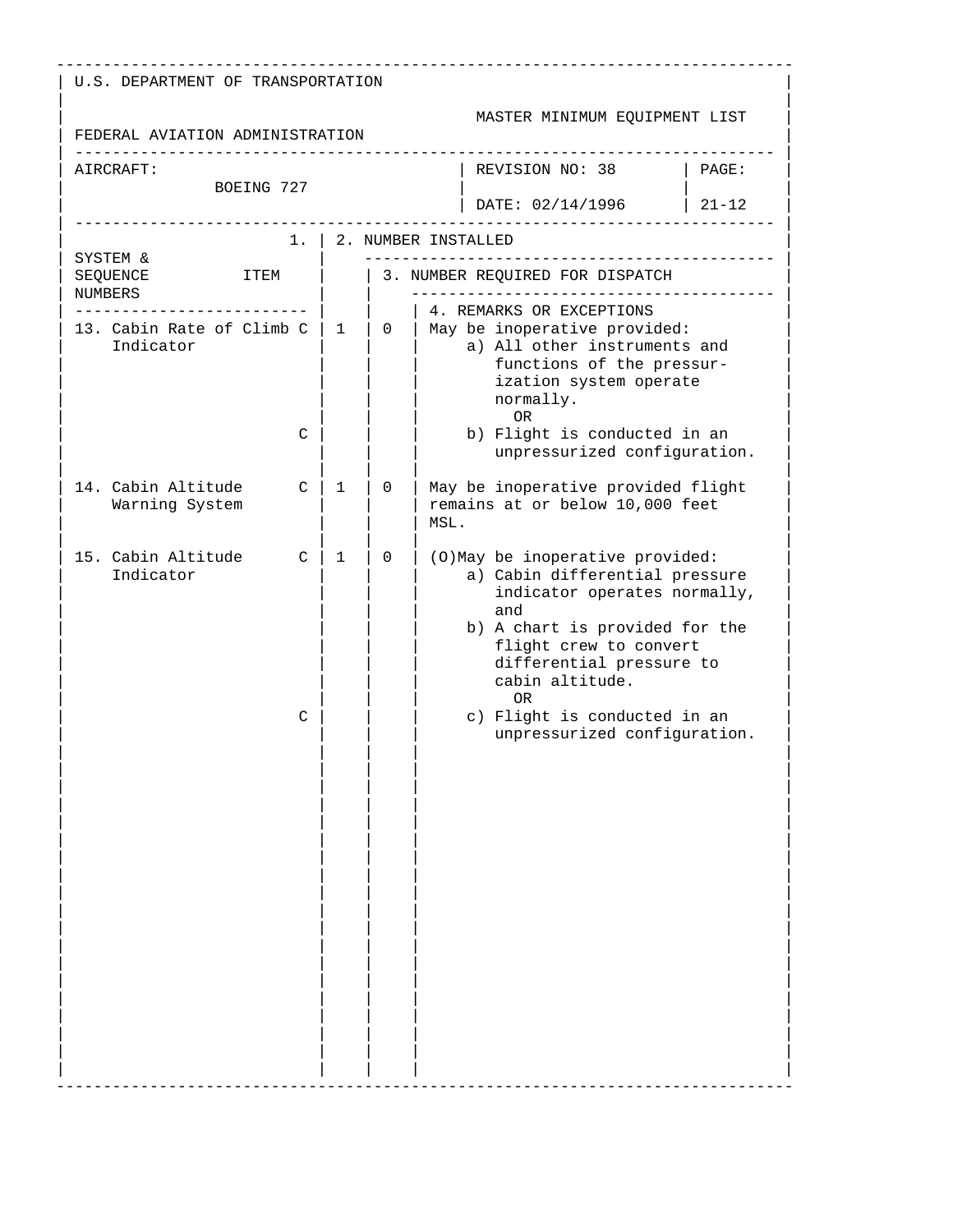| U.S. DEPARTMENT OF TRANSPORTATION<br>FEDERAL AVIATION ADMINISTRATION |                |             | MASTER MINIMUM EQUIPMENT LIST                                                                                                                                                                                                                            |
|----------------------------------------------------------------------|----------------|-------------|----------------------------------------------------------------------------------------------------------------------------------------------------------------------------------------------------------------------------------------------------------|
| AIRCRAFT:<br>BOEING 727                                              |                |             | REVISION NO: 40<br>PAGE:                                                                                                                                                                                                                                 |
|                                                                      |                |             | DATE: 12/21/1998<br>$ 21-13$                                                                                                                                                                                                                             |
| SYSTEM &                                                             |                |             | 1. 2. NUMBER INSTALLED                                                                                                                                                                                                                                   |
| SEQUENCE<br>ITEM<br>NUMBERS                                          |                |             | 3. NUMBER REQUIRED FOR DISPATCH                                                                                                                                                                                                                          |
| 16. Cabin Pressure<br>Control System                                 |                |             | 4. REMARKS OR EXCEPTIONS                                                                                                                                                                                                                                 |
| 1) Pneumatic System                                                  |                |             |                                                                                                                                                                                                                                                          |
| a) Automatic<br>$\mathcal{C}$<br>Mode                                | $\mathbf{1}$   | 0           | May be inoperative provided Manual<br>Mode operates normally.                                                                                                                                                                                            |
| b) Manual Mode<br>$\mathsf{C}$                                       | 1              | 0           | May be inoperative provided<br>Automatic Mode operates normally.                                                                                                                                                                                         |
| c) Automatic and C<br>Manual Modes                                   | 2              | $\mathbf 0$ | (M)(O)Both modes may be inoperative<br>for unpressurized flight provided:<br>a) Outflow valve remains open,<br>or is removed, and<br>b) Extended overwater flight is<br>prohibited.                                                                      |
| 2) Electric System                                                   |                |             |                                                                                                                                                                                                                                                          |
| a) Automatic<br>$\overline{C}$<br>and/or<br>Standby Modes            | $\overline{2}$ | 0           | May be inoperative provided both<br>Manual Modes, AC and DC, operate<br>normally.                                                                                                                                                                        |
| b) Automatic and A<br>Manual AC<br>Modes                             | 2              | 0           | (O) May be inoperative provided:<br>a) Standby and Manual DC Modes<br>operate normally,<br>b) Aircraft is operated at<br>FL250 or below, and<br>c) Operations are limited to<br>not more than three flight<br>days before repair is made.<br>(Continued) |
|                                                                      |                |             |                                                                                                                                                                                                                                                          |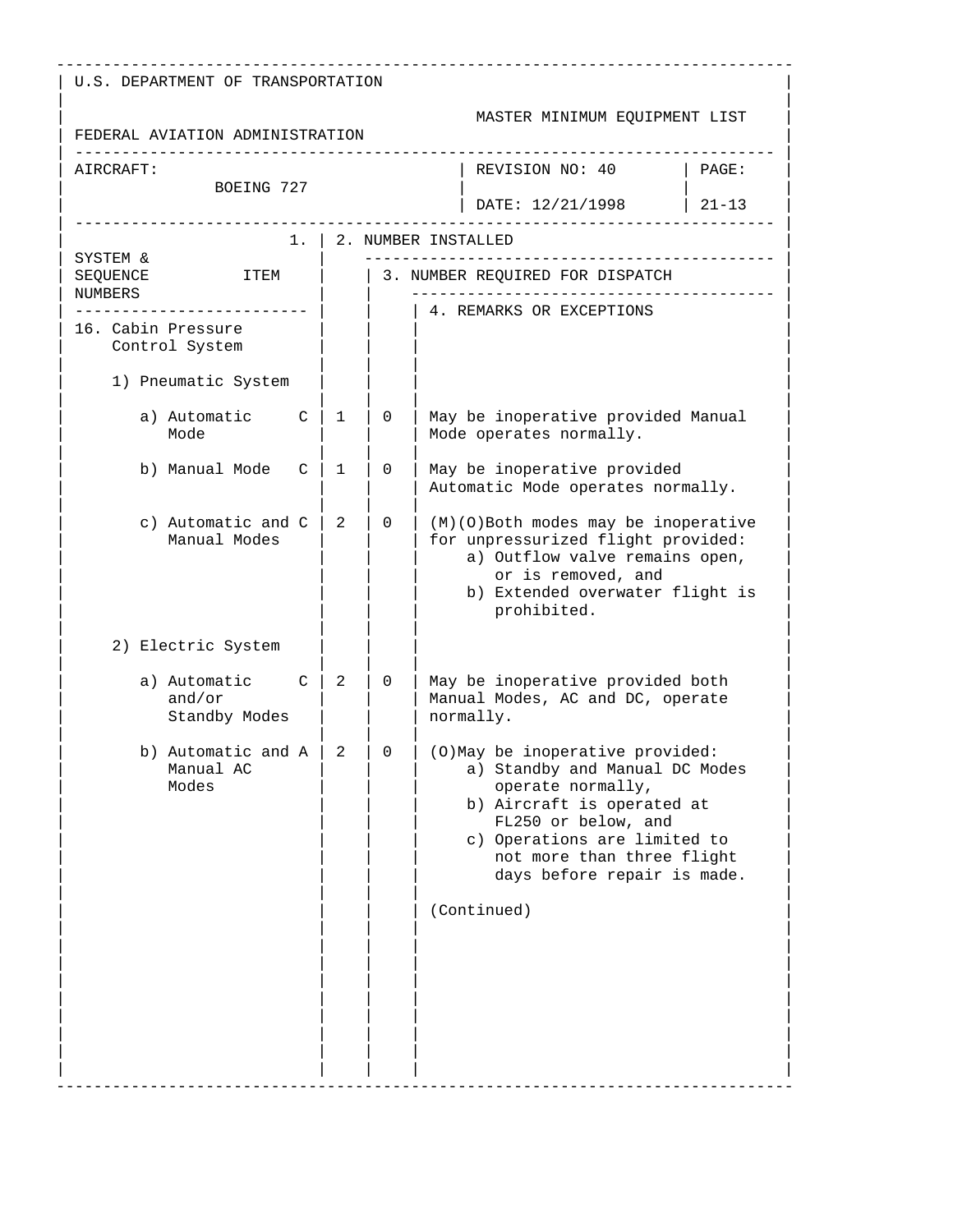| U.S. DEPARTMENT OF TRANSPORTATION<br>FEDERAL AVIATION ADMINISTRATION |                |             | MASTER MINIMUM EQUIPMENT LIST                                                                                                                                                                                                               |          |
|----------------------------------------------------------------------|----------------|-------------|---------------------------------------------------------------------------------------------------------------------------------------------------------------------------------------------------------------------------------------------|----------|
| AIRCRAFT:                                                            |                |             | REVISION NO: 38                                                                                                                                                                                                                             | PAGE:    |
| BOEING 727                                                           |                |             | DATE: 02/14/1996                                                                                                                                                                                                                            | $ 21-14$ |
| <b>SYSTEM &amp;</b><br>SEQUENCE<br>ITEM<br>NUMBERS                   |                |             | 1. 2. NUMBER INSTALLED<br>3. NUMBER REQUIRED FOR DISPATCH                                                                                                                                                                                   |          |
| 16. Cabin Pressure<br>Control System<br>(Cont d)                     |                |             | 4. REMARKS OR EXCEPTIONS                                                                                                                                                                                                                    |          |
| c) Standby and $A$  <br>Manual DC<br>Modes                           | $\overline{2}$ | $\mathbf 0$ | (0) May be inoperative provided:<br>a) Automatic and Manual AC<br>Modes operate normally,<br>b) Aircraft is operated at<br>FL250 or below, and<br>c) Operations are limited to<br>not more than three flight<br>days before repair is made. |          |
| d) All Modes<br>$\mathsf{C}$                                         | $\overline{4}$ | 0           | (M)(O)May be inoperative for<br>unpressurized flight provided:<br>a) Outflow valve remains open,<br>and<br>b) Extended overwater flight is<br>prohibited.                                                                                   |          |
| 17. Ground Venturi Fan C<br>18. Outflow/Safety<br>Valves             | $\mathbf{1}$   | $\Omega$    |                                                                                                                                                                                                                                             |          |
| 1) Pneumatic System C                                                | 2              | 0           | (M)(0)One or both may be<br>inoperative provided:<br>a) Airplane is operated<br>unpressurized with the<br>inoperative valve(s)<br>remaining open, or removed,<br>and<br>b) Extended overwater flight is<br>prohibited.<br>(Continued)       |          |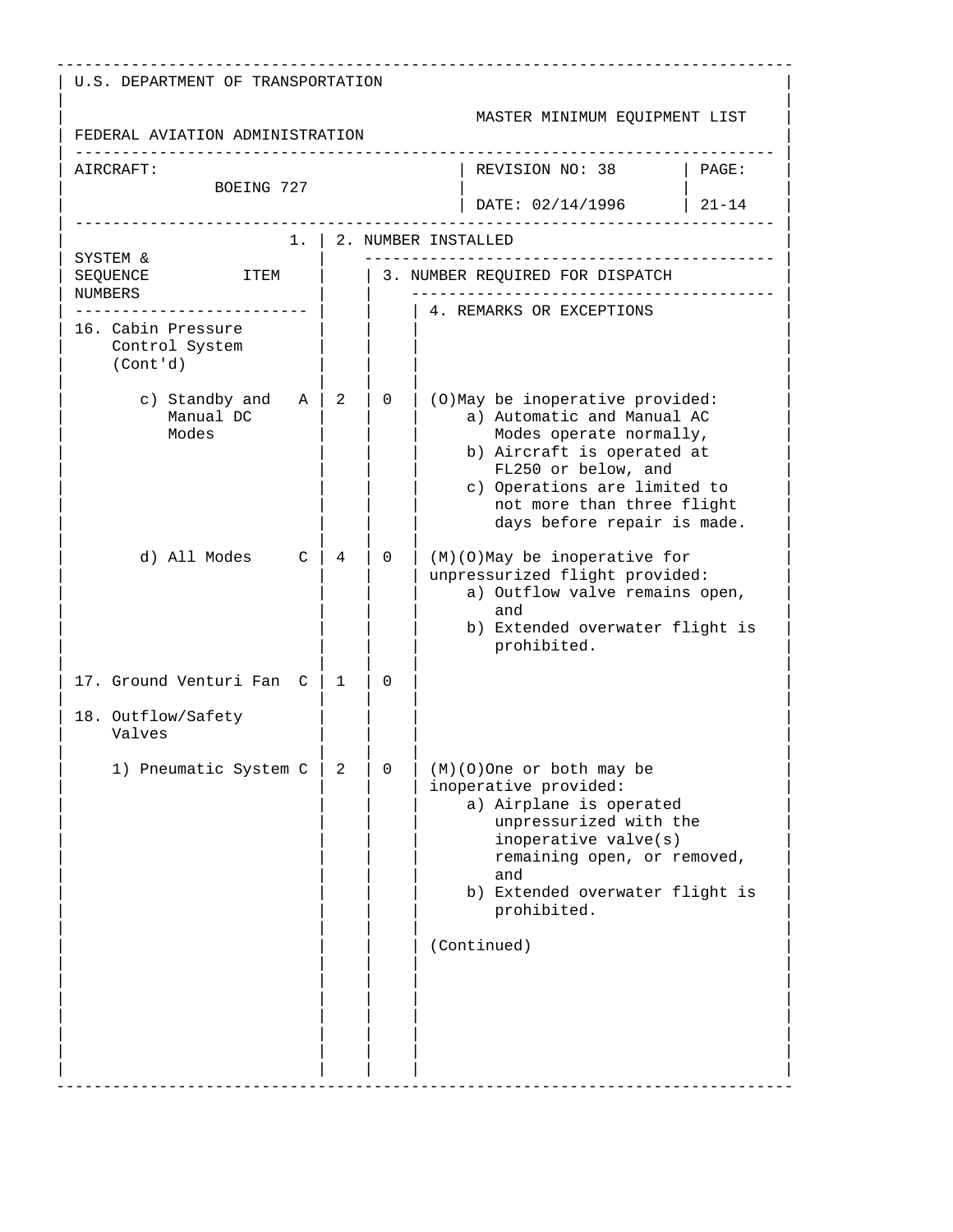| U.S. DEPARTMENT OF TRANSPORTATION<br>FEDERAL AVIATION ADMINISTRATION              |                |             | MASTER MINIMUM EQUIPMENT LIST                                                                                                                                                                                                                                                                           |            |  |  |
|-----------------------------------------------------------------------------------|----------------|-------------|---------------------------------------------------------------------------------------------------------------------------------------------------------------------------------------------------------------------------------------------------------------------------------------------------------|------------|--|--|
| AIRCRAFT:<br>BOEING 727                                                           |                |             | REVISION NO: 38<br>PAGE:                                                                                                                                                                                                                                                                                |            |  |  |
|                                                                                   |                |             | DATE: 02/14/1996<br>1.   2. NUMBER INSTALLED                                                                                                                                                                                                                                                            | $ 21 - 15$ |  |  |
| SYSTEM &<br>SEQUENCE<br>ITEM<br>NUMBERS                                           |                |             | 3. NUMBER REQUIRED FOR DISPATCH                                                                                                                                                                                                                                                                         |            |  |  |
| 18. Outflow/Safety<br>Valves (Cont'd)<br>2) Outflow Valve<br>(Electric<br>System) |                |             | 4. REMARKS OR EXCEPTIONS                                                                                                                                                                                                                                                                                |            |  |  |
| a) AC Powered<br>A<br>Actuator<br>System                                          | $\overline{1}$ | $\Omega$    | (M)(O)May be inoperative provided:<br>a) DC Powered Actuator System<br>operates normally,<br>b) Inoperative AC System does<br>not restrict DC System,<br>c) Aircraft is operated at<br>FL250 or below, and<br>d) Operations are limited to<br>not more than three flight<br>days before repair is made. |            |  |  |
| b) DC Powered<br>A<br>Actuator<br>System                                          | $\mathbf{1}$   | 0           | (M)(O)May be inoperative provided:<br>a) AC Powered Actuator System<br>operates normally,<br>b) Inoperative DC System does<br>not restrict AC System,<br>c) Aircraft is operated at<br>FL250 or below, and<br>d) Operations are limited to<br>not more than three flight<br>days before repair is made. |            |  |  |
| C                                                                                 | $\mathbf{1}$   | $\mathbf 0$ | (M)(O)May be inoperative for<br>unpressurized flight provided:<br>a) Outflow valve remains open,<br>and<br>b) Extended overwater flight is<br>prohibited.<br>(Continued)                                                                                                                                |            |  |  |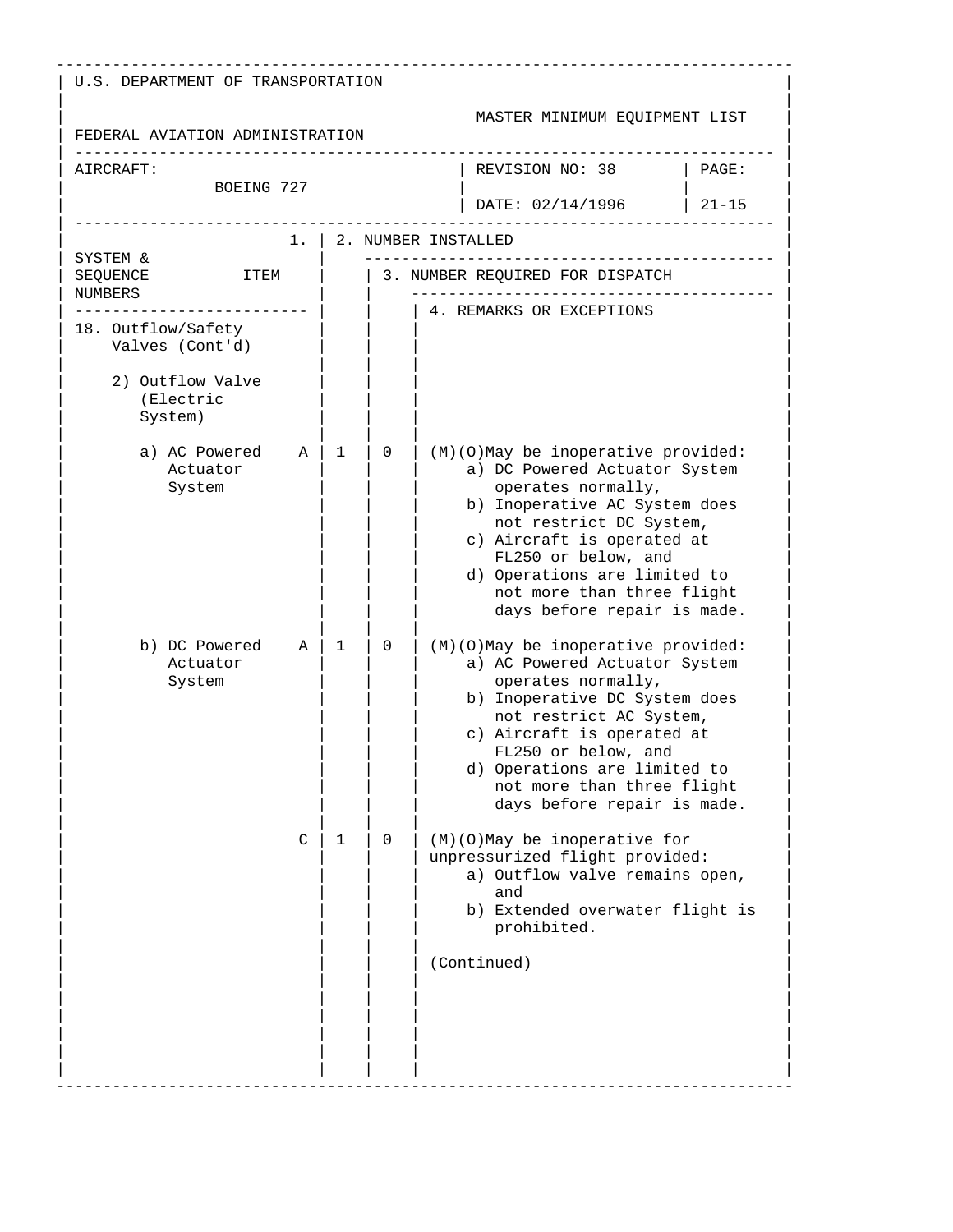| U.S. DEPARTMENT OF TRANSPORTATION<br>FEDERAL AVIATION ADMINISTRATION |                |             | MASTER MINIMUM EQUIPMENT LIST                                                                                                                                               |  |
|----------------------------------------------------------------------|----------------|-------------|-----------------------------------------------------------------------------------------------------------------------------------------------------------------------------|--|
| AIRCRAFT:<br>BOEING 727                                              |                |             | REVISION NO: 38<br>PAGE:                                                                                                                                                    |  |
|                                                                      |                |             | DATE: 02/14/1996<br>$ 21-16$                                                                                                                                                |  |
| SYSTEM &<br>SEQUENCE<br>ITEM<br>NUMBERS                              |                |             | 1. 2. NUMBER INSTALLED<br>3. NUMBER REQUIRED FOR DISPATCH                                                                                                                   |  |
| 18. Outflow/Safety<br>Valves (Cont'd)                                |                |             | 4. REMARKS OR EXCEPTIONS                                                                                                                                                    |  |
| 3) Safety Valves C<br>(With Electric<br>Outflow Valves)              | $\overline{2}$ | 1           | One may be inoperative closed for<br>pressurized flight.                                                                                                                    |  |
| C                                                                    | 2              | 0           | $(M)(0)$ One or both may be<br>inoperative for unpressurized<br>flight provided:<br>a) Outflow valve remains open,<br>and<br>b) Extended overwater flight is<br>prohibited. |  |
| 19. Ram Air Shutoff<br>*** Valve                                     |                |             |                                                                                                                                                                             |  |
| 1) 727-100/-100C<br>D<br>(Except Class                               | $\overline{1}$ | $\Omega$    | (M) May be inoperative closed.                                                                                                                                              |  |
| "E" Cargo<br>$\mathsf{C}$<br>Configuration)                          | $\mathbf{1}$   | $\Omega$    | (M)(O)May be inoperative open for<br>left pack operation only, during<br>either pressurized or unpressurized<br>flight.                                                     |  |
| 2) 727-100C (Class<br>C<br>"E" Cargo<br>Configuration)               | 1              | 0           | (M) May be inoperative open provided<br>right pack operates normally.                                                                                                       |  |
| $3) 727 - 200$<br>D                                                  | $\mathbf{1}$   | $\mathsf 0$ | (M) May be inoperative closed.                                                                                                                                              |  |
| $\mathsf{C}$                                                         | $\mathbf 1$    | $\mathsf 0$ | (M)(O)May be inoperative open for<br>unpressurized flight.                                                                                                                  |  |
|                                                                      |                |             |                                                                                                                                                                             |  |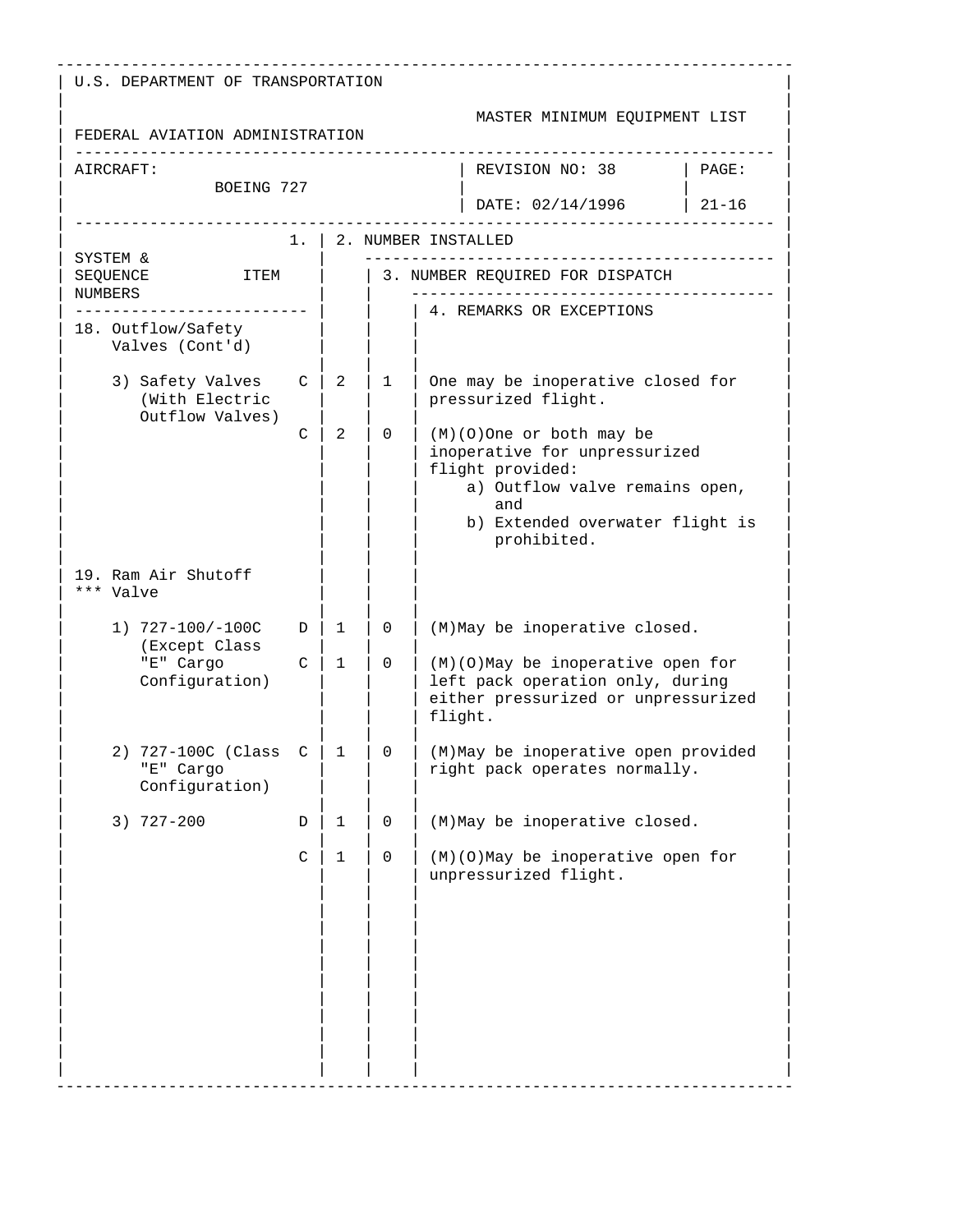| U.S. DEPARTMENT OF TRANSPORTATION                                     |                |             |                                                                                                                                                                                                                                                                                                                                                                               |
|-----------------------------------------------------------------------|----------------|-------------|-------------------------------------------------------------------------------------------------------------------------------------------------------------------------------------------------------------------------------------------------------------------------------------------------------------------------------------------------------------------------------|
| FEDERAL AVIATION ADMINISTRATION                                       |                |             | MASTER MINIMUM EQUIPMENT LIST                                                                                                                                                                                                                                                                                                                                                 |
| AIRCRAFT:<br>BOEING 727                                               |                |             | REVISION NO: 38<br>$\mathtt{PAGE}$ :                                                                                                                                                                                                                                                                                                                                          |
|                                                                       |                |             | DATE: 02/14/1996   21-17                                                                                                                                                                                                                                                                                                                                                      |
| SYSTEM &                                                              |                |             | 1. 2. NUMBER INSTALLED                                                                                                                                                                                                                                                                                                                                                        |
| SEQUENCE<br>ITEM<br>NUMBERS                                           |                |             | 3. NUMBER REQUIRED FOR DISPATCH                                                                                                                                                                                                                                                                                                                                               |
| 20. Passenger Cabin<br>Temperature Control<br>System                  |                |             | 4. REMARKS OR EXCEPTIONS                                                                                                                                                                                                                                                                                                                                                      |
| 1) Automatic Mode C   1                                               |                | $\mathbf 0$ | May be inoperative provided Manual<br>Mode operates normally.                                                                                                                                                                                                                                                                                                                 |
| 2) Manual Mode<br>$\mathcal{C}$                                       | $\overline{1}$ | $\Omega$    | May be inoperative provided<br>Automatic Mode operates normally.                                                                                                                                                                                                                                                                                                              |
| 3) Automatic And<br>Manual Modes                                      |                |             |                                                                                                                                                                                                                                                                                                                                                                               |
| a) Except For C<br>727-100C In<br>Class "E"<br>Cargo<br>Configuration | $\overline{2}$ | $\mathbf 0$ | (M)(O)Both modes may be inoperative<br>provided Right Pack is considered<br>inoperative.                                                                                                                                                                                                                                                                                      |
| b) 727-100C In C<br>Class "E"<br>Cargo<br>Configuration               | $\overline{2}$ | $\Omega$    | (M) May be inoperative provided:<br>a) Right Air Mix Valve is<br>secured in the full cold<br>position,<br>b) Right pack operates with the<br>valve in the full cold<br>position for smoke removal<br>procedure, and<br>c) Left pack operates normally.<br>This item may be identified<br>NOTE:<br>as Main Cabin Temperature<br>Control System on all cargo<br>configurations. |
| 21. Cabin Temperature<br>C<br>Gauge                                   | $\overline{1}$ | $\Omega$    |                                                                                                                                                                                                                                                                                                                                                                               |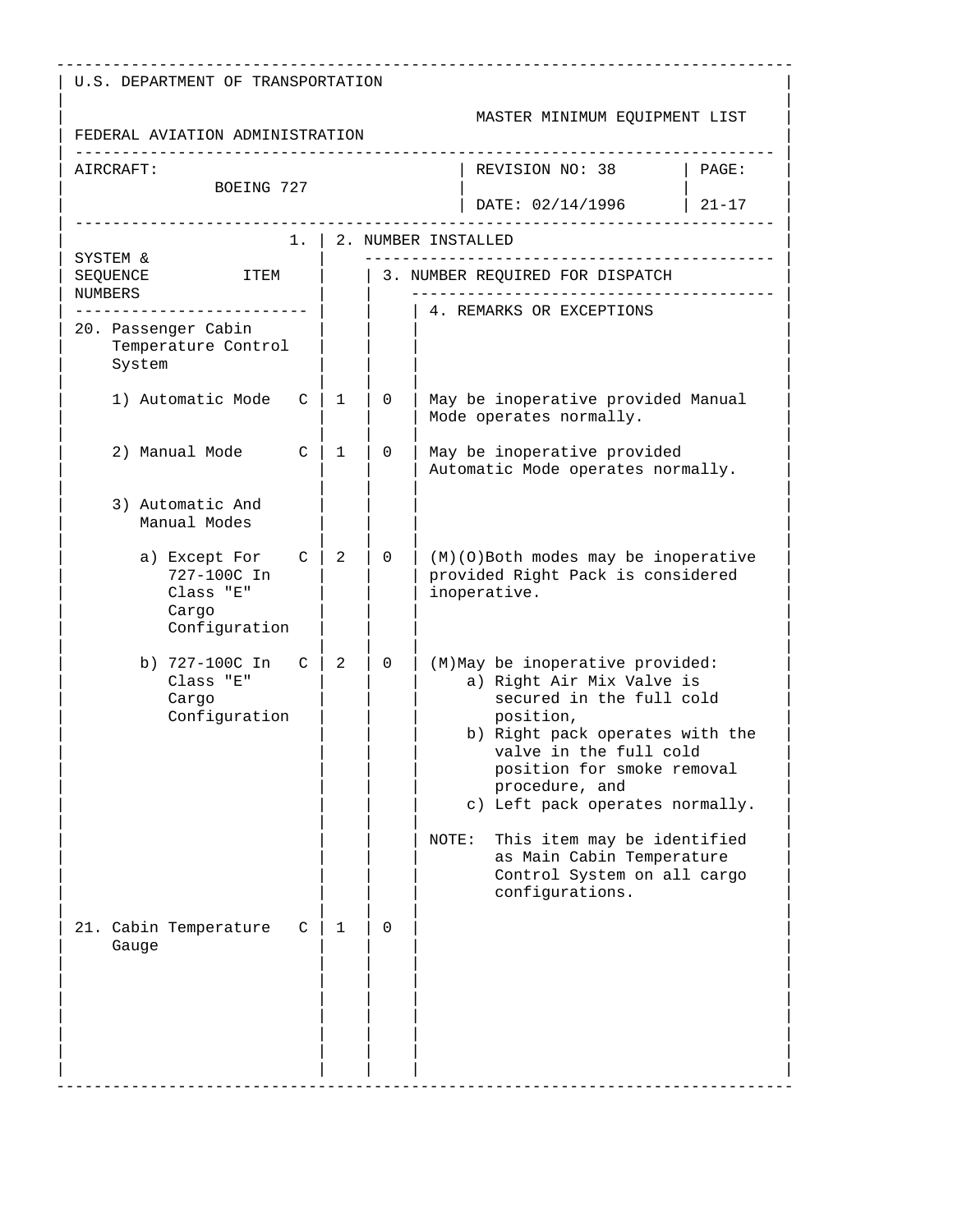| U.S. DEPARTMENT OF TRANSPORTATION                 |                |             |                                                                                         |
|---------------------------------------------------|----------------|-------------|-----------------------------------------------------------------------------------------|
| FEDERAL AVIATION ADMINISTRATION                   |                |             | MASTER MINIMUM EQUIPMENT LIST                                                           |
| AIRCRAFT:<br>BOEING 727                           |                |             | REVISION NO: 38<br>$\mathtt{PAGE}$ :                                                    |
|                                                   |                |             | DATE: 02/14/1996   21-18                                                                |
| SYSTEM &                                          |                |             | 1. 2. NUMBER INSTALLED                                                                  |
| SEQUENCE<br>ITEM<br><b>NUMBERS</b>                |                |             | 3. NUMBER REQUIRED FOR DISPATCH                                                         |
| 22. Flight Deck<br>Temperature Control<br>system  |                |             | 4. REMARKS OR EXCEPTIONS                                                                |
| 1) Automatic Mode $C \mid 1$                      |                | $\mathbf 0$ | May be inoperative provided Manual<br>Mode operates normally.                           |
| 2) Manual Mode<br>$\mathcal{C}$                   | $\mathbf{1}$   | 0           | May be inoperative provided<br>Automatic Mode operates normally.                        |
| 3) Automatic And<br>$\mathcal{C}$<br>Manual Modes | 2              | $\Omega$    | (M)(O)Both modes may be inoperative<br>provided Left Pack is considered<br>inoperative. |
| 23. Forward Cargo Heat C<br>Outflow Valve         | $\overline{1}$ | 0           | May be inoperative open for two<br>pack operations only.                                |
| $\mathsf{C}$                                      | 1              | $\Omega$    | May be inoperative closed for all-<br>passenger operations only.                        |
| 24. Gasper Fan<br>D<br>$***$                      | $\mathbf{1}$   | 0           |                                                                                         |
|                                                   |                |             |                                                                                         |
|                                                   |                |             |                                                                                         |
|                                                   |                |             |                                                                                         |
|                                                   |                |             |                                                                                         |
|                                                   |                |             |                                                                                         |
|                                                   |                |             |                                                                                         |
|                                                   |                |             |                                                                                         |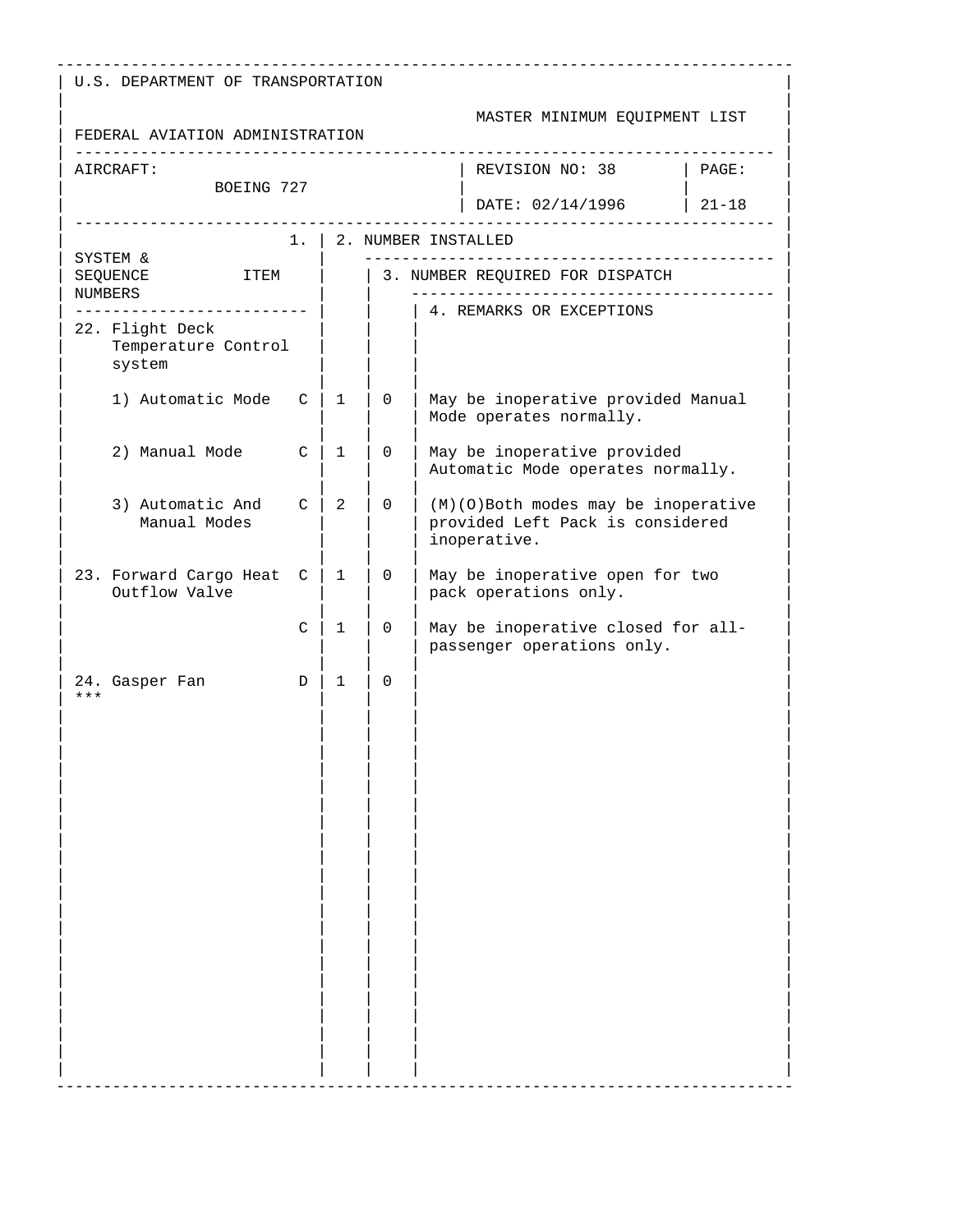| U.S. DEPARTMENT OF TRANSPORTATION                                                |                |              | MASTER MINIMUM EQUIPMENT LIST                                                                                                                                                                             |
|----------------------------------------------------------------------------------|----------------|--------------|-----------------------------------------------------------------------------------------------------------------------------------------------------------------------------------------------------------|
| FEDERAL AVIATION ADMINISTRATION                                                  |                |              |                                                                                                                                                                                                           |
| AIRCRAFT:<br>BOEING 727                                                          |                |              | REVISION NO: 38<br>PAGE:                                                                                                                                                                                  |
|                                                                                  |                |              | DATE: 02/14/1996<br>$ 21-19$                                                                                                                                                                              |
| SYSTEM &                                                                         |                |              | 1. 2. NUMBER INSTALLED                                                                                                                                                                                    |
| SEQUENCE<br>ITEM<br><b>NUMBERS</b>                                               |                |              | 3. NUMBER REQUIRED FOR DISPATCH                                                                                                                                                                           |
| 25. Water Separator<br>Anti-Icing Systems                                        |                |              | 4. REMARKS OR EXCEPTIONS                                                                                                                                                                                  |
| 1) Passenger<br>$\overline{C}$<br>Configurations                                 | $\overline{2}$ | $\mathbf{1}$ | One may be inoperative provided the<br>other pack operates normally.                                                                                                                                      |
| 2) Class "E" Cargo<br>Configurations                                             |                |              |                                                                                                                                                                                                           |
| a) 727-100, And C<br>100QF                                                       | 2              | $\mathbf{1}$ | (0) Left system may be inoperative<br>provided right pack operates<br>normally.                                                                                                                           |
| b) 727-200<br>$\mathcal{C}$                                                      | 2              | $\mathbf{1}$ | (O) Either left or right system may<br>be inoperative provided the other<br>pack operates normally.                                                                                                       |
| 3) All Models<br>$\mathcal{C}$<br>Except For Class<br>"E" Cargo<br>Configuration | $\overline{2}$ | $\Omega$     | (0) One or both may be inoperative<br>provided associated pack(s) is<br>considered inoperative.                                                                                                           |
| 26. Cabin Differential C<br>Pressure Gauge                                       | $\mathbf{1}$   | $\mathbf 0$  | (0) May be inoperative provided:<br>a) Cabin altitude indicator<br>operates normally, and<br>b) A chart is provided to the<br>crew to convert cabin<br>altitude to differential<br>pressure.<br><b>OR</b> |
| C                                                                                |                |              | c) Flight is conducted in an<br>unpressurized configuration.                                                                                                                                              |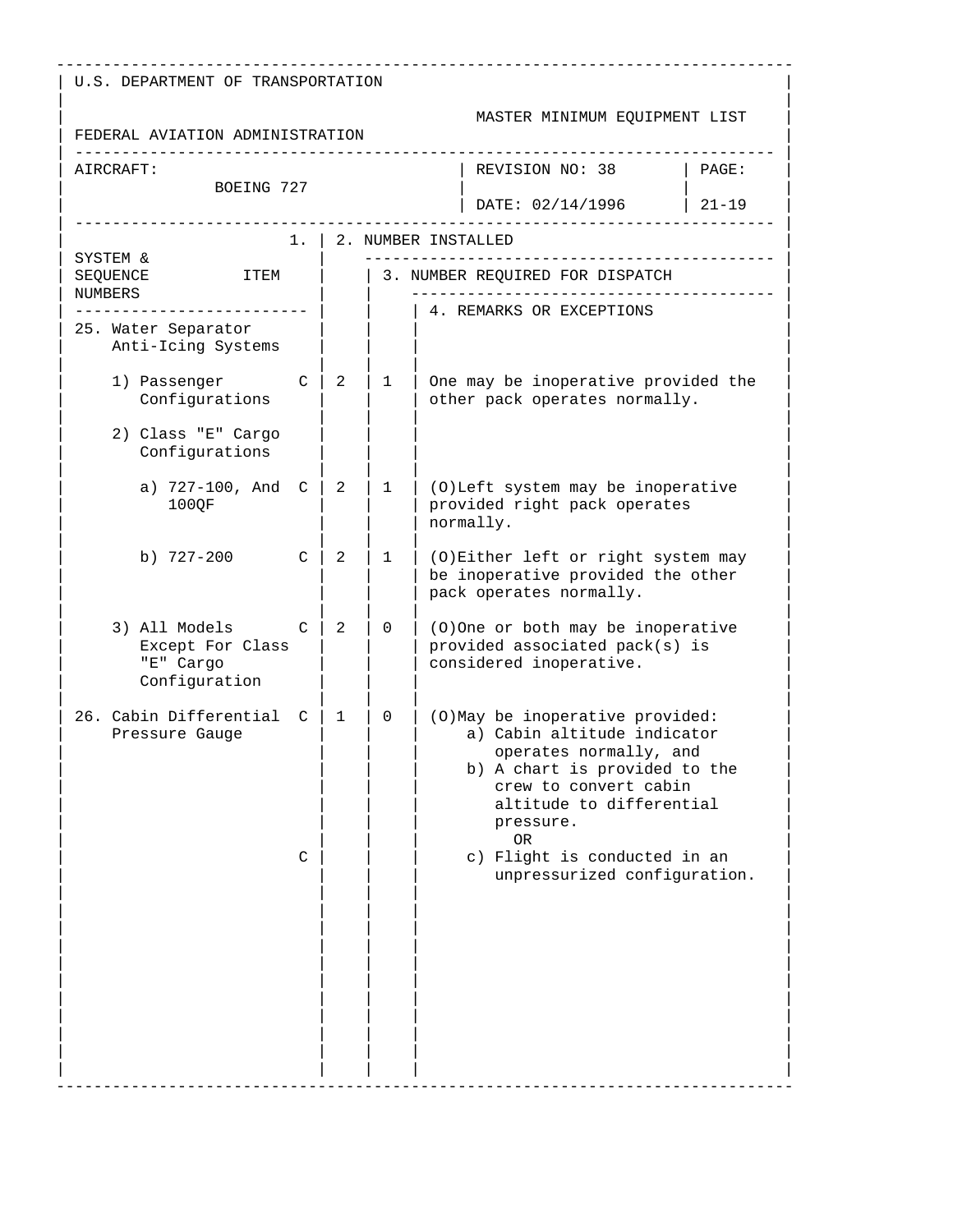|               | FEDERAL AVIATION ADMINISTRATION |              | MASTER MINIMUM EQUIPMENT LIST                                                                                          |
|---------------|---------------------------------|--------------|------------------------------------------------------------------------------------------------------------------------|
|               |                                 |              | REVISION NO: 38<br>PAGE:                                                                                               |
|               |                                 |              | DATE: 02/14/1996<br>$ 21-20$                                                                                           |
|               |                                 |              | 3. NUMBER REQUIRED FOR DISPATCH                                                                                        |
|               |                                 |              | 4. REMARKS OR EXCEPTIONS                                                                                               |
| $\mathcal{C}$ | 1                               | $\mathbf{0}$ | (0) May be inoperative provided<br>associated valves remain closed.                                                    |
| $\mathcal{C}$ | 1                               | $\Omega$     | (M)(O)May be inoperative provided:<br>a) Associated valves are de-<br>activated closed.<br>0R                          |
| C             |                                 |              | b) Zone Control Indicating<br>System operates normally,<br>and<br>c) Associated valves remain<br>closed.               |
| C             | 2                               | $\Omega$     | (M) One or both may be inoperative<br>closed.                                                                          |
|               | 2                               | $\mathbf 0$  | (M)(0)One or both may be inop-<br>erative fully or partially open<br>provided:<br>a) A blocking plate is<br>installed. |
| C             |                                 |              | 0 <sub>R</sub><br>b) Right pack valve remains<br>closed.                                                               |
| D             | $\mathbf{1}$                    | $\mathbf 0$  |                                                                                                                        |
| C             | $\mathbf{1}$                    | $\mathbf 0$  | (O) May be inoperative provided AFM<br>performance data and procedures are<br>followed.                                |
|               | BOEING 727                      |              | 1. 2. NUMBER INSTALLED                                                                                                 |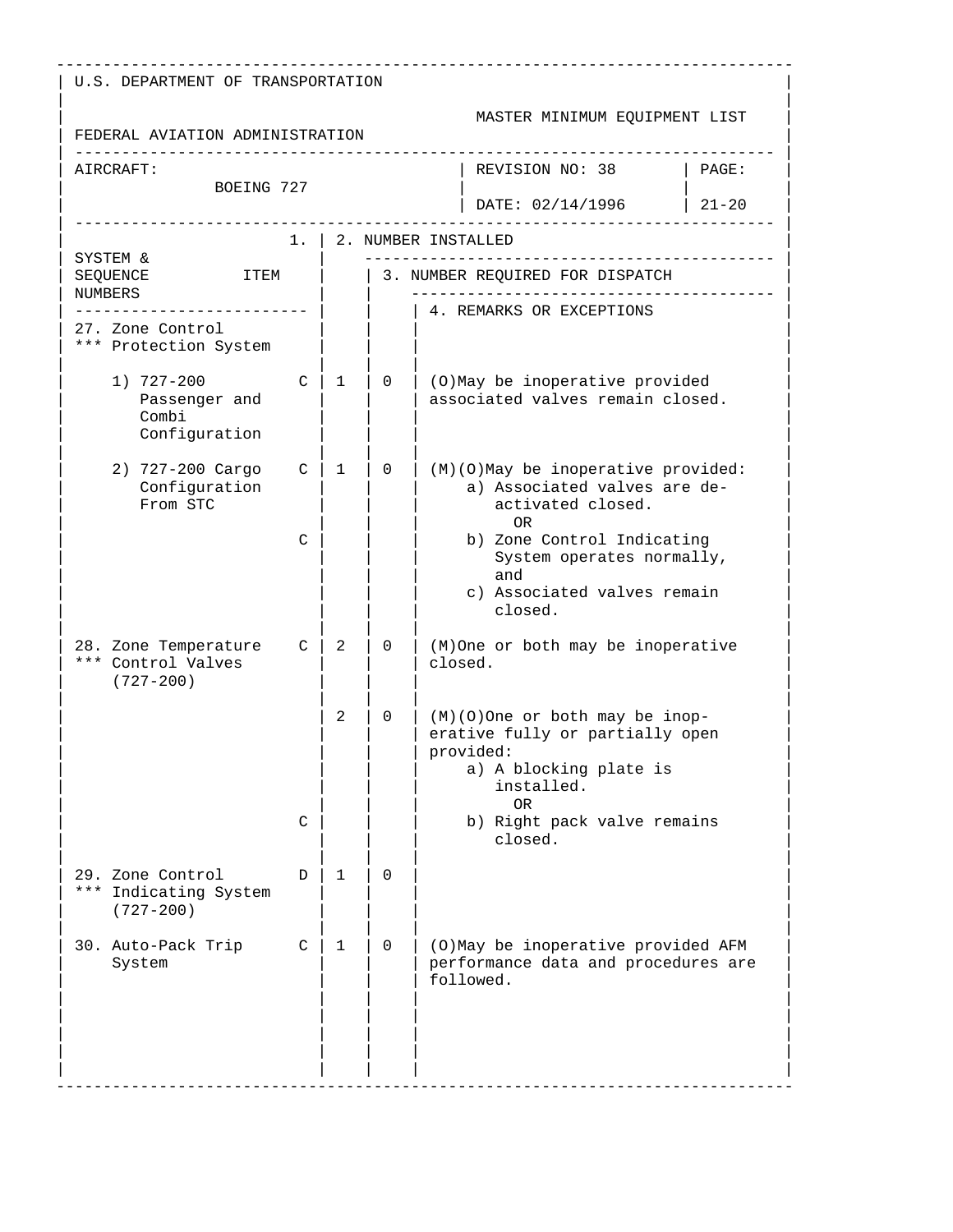| U.S. DEPARTMENT OF TRANSPORTATION                        |               |              |                  | MASTER MINIMUM EQUIPMENT LIST                                                                                                         |       |  |  |  |
|----------------------------------------------------------|---------------|--------------|------------------|---------------------------------------------------------------------------------------------------------------------------------------|-------|--|--|--|
| FEDERAL AVIATION ADMINISTRATION                          |               |              |                  |                                                                                                                                       |       |  |  |  |
| AIRCRAFT:<br>BOEING 727                                  |               |              |                  | REVISION NO: 38                                                                                                                       | PAGE: |  |  |  |
|                                                          |               |              | DATE: 02/14/1996 | $ 21-21 $                                                                                                                             |       |  |  |  |
| SYSTEM &                                                 |               |              |                  | 1. 2. NUMBER INSTALLED                                                                                                                |       |  |  |  |
| SEQUENCE<br>ITEM<br><b>NUMBERS</b>                       |               |              |                  | 3. NUMBER REQUIRED FOR DISPATCH                                                                                                       |       |  |  |  |
| 31. Auto-Pack Trip C<br>Armed Light                      |               | $\mathbf{1}$ | $\mathbf{0}$     | 4. REMARKS OR EXCEPTIONS<br>(O) May be inoperative provided AFM<br>performance data and procedures are<br>followed.                   |       |  |  |  |
| 32. Airflow Multiplier C<br>Bypass Valve                 |               | $\mathbf{1}$ | 0                |                                                                                                                                       |       |  |  |  |
| 33. Airflow Multiplier C<br>$(727-200 \text{ Only})$     |               | 1            | $\Omega$         |                                                                                                                                       |       |  |  |  |
| 34. Ram Cooling Inlet C<br>Check Valves                  |               | 2            | $\mathbf 0$      | (0) One or both may be inoperative<br>open provided associated pack is<br>operated only in flight with the<br>landing gear retracted. |       |  |  |  |
| 35. Air Conditioning<br>Ground Connection<br>Check Valve |               |              |                  |                                                                                                                                       |       |  |  |  |
| 1) All<br>Configurations                                 | D             | 1            | $\Omega$         | (M) May be inoperative closed for<br>pressurized flight.                                                                              |       |  |  |  |
| 2) All Passenger<br>Configurations<br>Only               | $\mathsf{C}$  | $\mathbf{1}$ | $\mathbf 0$      | (0) May be inoperative open pro-<br>vided flight is conducted in an<br>unpressurized configuration.                                   |       |  |  |  |
| 36. Outflow Valve<br>Position Indicator                  | $\mathcal{C}$ | $\mathbf{1}$ | $\Omega$         |                                                                                                                                       |       |  |  |  |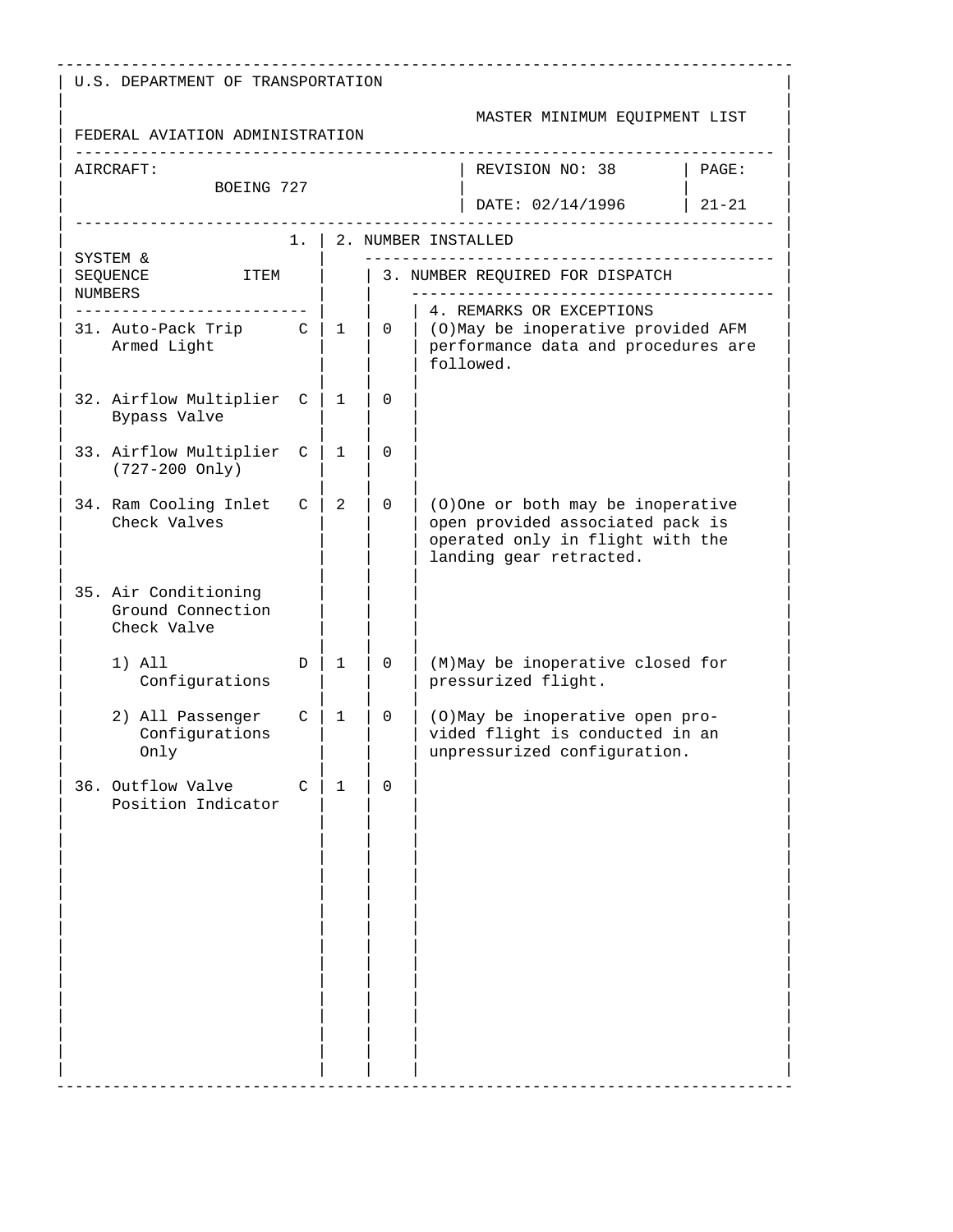| U.S. DEPARTMENT OF TRANSPORTATION                                                         |     |              | MASTER MINIMUM EQUIPMENT LIST                                                                                                                                                                                                                                                                                                                                                                                                                                                                                                                                                                                          |  |  |  |  |
|-------------------------------------------------------------------------------------------|-----|--------------|------------------------------------------------------------------------------------------------------------------------------------------------------------------------------------------------------------------------------------------------------------------------------------------------------------------------------------------------------------------------------------------------------------------------------------------------------------------------------------------------------------------------------------------------------------------------------------------------------------------------|--|--|--|--|
| FEDERAL AVIATION ADMINISTRATION                                                           |     |              |                                                                                                                                                                                                                                                                                                                                                                                                                                                                                                                                                                                                                        |  |  |  |  |
| AIRCRAFT:<br>BOEING 727                                                                   |     |              | REVISION NO: 38<br>PAGE:                                                                                                                                                                                                                                                                                                                                                                                                                                                                                                                                                                                               |  |  |  |  |
|                                                                                           |     |              | DATE: 02/14/1996<br>$ 21-22 $                                                                                                                                                                                                                                                                                                                                                                                                                                                                                                                                                                                          |  |  |  |  |
|                                                                                           |     |              | 1.   2. NUMBER INSTALLED                                                                                                                                                                                                                                                                                                                                                                                                                                                                                                                                                                                               |  |  |  |  |
| SYSTEM &<br>SEQUENCE<br>ITEM<br>NUMBERS                                                   |     |              | 3. NUMBER REQUIRED FOR DISPATCH                                                                                                                                                                                                                                                                                                                                                                                                                                                                                                                                                                                        |  |  |  |  |
| 37. Equipment Cooling<br>Fan (Or Flow<br>Control Valve)                                   |     |              | 4. REMARKS OR EXCEPTIONS                                                                                                                                                                                                                                                                                                                                                                                                                                                                                                                                                                                               |  |  |  |  |
| 1) All Con-<br>$\mathsf{C}$<br>figurations<br>Except Class "E"<br>Cargo<br>Configurations | - 1 | $\mathbf{0}$ | (0) May be inoperative provided:<br>a) Icing conditions do not<br>exist below 1,000 feet AGL<br>(proportional window heat<br>only),<br>b) Airplane is not equipped<br>with draw-through NI-CAD<br>battery case (solid battery<br>cover),<br>c) Ground use of radio equip-<br>ment is limited to that<br>necessary for checkout and<br>clearance procedures, not to<br>exceed 30 minutes,<br>d) DME and Radio Altimeter<br>circuit breakers remain open<br>until not more than five<br>minutes prior to takeoff,<br>e) Both air conditioning packs<br>operate normally, and<br>pressurization is normal,<br>(Continued) |  |  |  |  |
|                                                                                           |     |              |                                                                                                                                                                                                                                                                                                                                                                                                                                                                                                                                                                                                                        |  |  |  |  |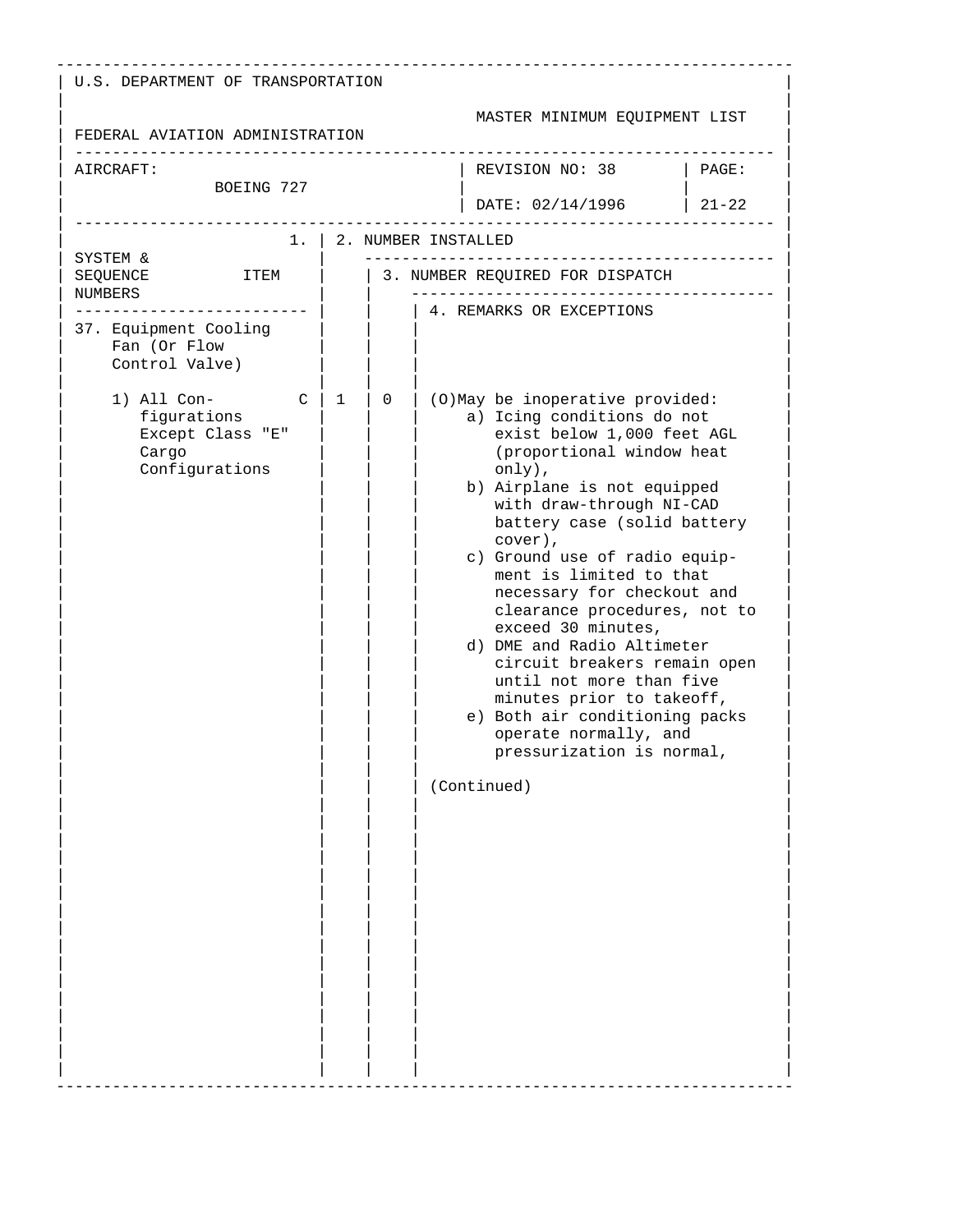| U.S. DEPARTMENT OF TRANSPORTATION                                   |              |             | MASTER MINIMUM EQUIPMENT LIST                                                                                                                                                                                                                                                                                                                                                                                                                                                                                                                                    |
|---------------------------------------------------------------------|--------------|-------------|------------------------------------------------------------------------------------------------------------------------------------------------------------------------------------------------------------------------------------------------------------------------------------------------------------------------------------------------------------------------------------------------------------------------------------------------------------------------------------------------------------------------------------------------------------------|
| FEDERAL AVIATION ADMINISTRATION                                     |              |             |                                                                                                                                                                                                                                                                                                                                                                                                                                                                                                                                                                  |
| AIRCRAFT:<br>BOEING 727                                             |              |             | REVISION NO: 40<br>PAGE:                                                                                                                                                                                                                                                                                                                                                                                                                                                                                                                                         |
|                                                                     |              |             | DATE: 12/21/1998<br>$ 21-23 $                                                                                                                                                                                                                                                                                                                                                                                                                                                                                                                                    |
| <b>SYSTEM &amp;</b>                                                 |              |             | 1.   2. NUMBER INSTALLED                                                                                                                                                                                                                                                                                                                                                                                                                                                                                                                                         |
| SEQUENCE<br>ITEM<br>NUMBERS                                         |              |             | 3. NUMBER REQUIRED FOR DISPATCH                                                                                                                                                                                                                                                                                                                                                                                                                                                                                                                                  |
| 37. Equipment Cooling<br>Fan (Or Flow<br>Control Valve)<br>(Cont d) |              |             | 4. REMARKS OR EXCEPTIONS<br>f) INS is not operated,<br>g) No. 2 forward panel blower<br>fan (if installed) operates<br>normally,<br>h) Tape reproducer and<br>proportional window heat<br>ONLY remain off until<br>reaching 1,000 feet AGL,<br>i) Cabin and flight deck<br>temperature is maintained at<br>or below 75 degrees F (24<br>degrees C),<br>j) Airplane is not operated in<br>all-cargo Class "E"<br>configuration,<br>k) When INS provides primary<br>attitude information,<br>dispatch is prohibited, and<br>1) De-Fog system operates<br>normally. |
| 2) No Equipment/ No C<br>Rack Cooling Fan<br>Light                  | $\mathbf{1}$ | $\mathbf 0$ | (M) May be inoperative provided<br>Equipment/Rack Cooling Fan operates<br>normally.                                                                                                                                                                                                                                                                                                                                                                                                                                                                              |
| C                                                                   | 1            | $\mathbf 0$ | May be inoperative provided<br>Equipment/Rack Cooling Fan is<br>considered inoperative.<br>Light will illuminate on the<br>NOTE:<br>ground with an inoperative<br>Rack Cooling Fan, but will<br>extinguish in flight.                                                                                                                                                                                                                                                                                                                                            |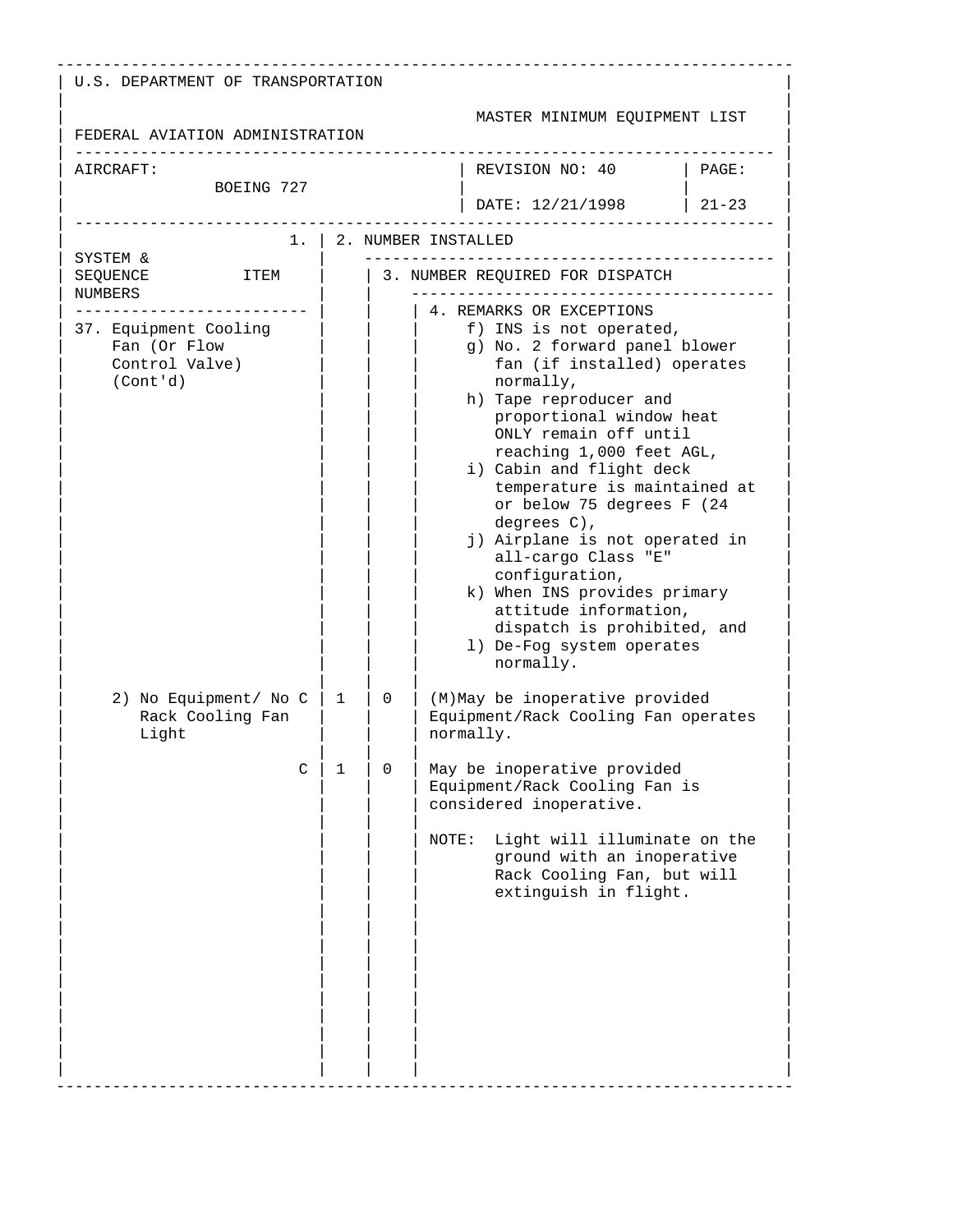| U.S. DEPARTMENT OF TRANSPORTATION                          |              |              |                                          | MASTER MINIMUM EQUIPMENT LIST                                                                                                  |                   |  |  |
|------------------------------------------------------------|--------------|--------------|------------------------------------------|--------------------------------------------------------------------------------------------------------------------------------|-------------------|--|--|
| FEDERAL AVIATION ADMINISTRATION                            |              |              |                                          |                                                                                                                                |                   |  |  |
| AIRCRAFT:<br>BOEING 727                                    |              |              |                                          | REVISION NO: 40                                                                                                                | $\mathtt{PAGE}$ : |  |  |
|                                                            |              |              |                                          | DATE: 12/21/1998                                                                                                               | $ 21-24$          |  |  |
| SYSTEM &                                                   |              |              |                                          | 1. 2. NUMBER INSTALLED                                                                                                         |                   |  |  |
| SEQUENCE<br>ITEM<br><b>NUMBERS</b>                         |              |              |                                          | 3. NUMBER REQUIRED FOR DISPATCH                                                                                                |                   |  |  |
| 38. Main Cargo Smoke C<br>Control System<br>$(727 - 200F)$ |              | $\mathbf{1}$ | $\begin{array}{ccc} \ \ & 0 \end{array}$ | 4. REMARKS OR EXCEPTIONS<br>May be inoperative provided:<br>a) Main deck cargo compartment<br>remains empty.<br>0 <sub>R</sub> |                   |  |  |
|                                                            | C            |              |                                          | b) Only non-combustible<br>materials are carried.                                                                              |                   |  |  |
| 39. Supply Duct<br>Temperature Gauge                       | $\mathsf{C}$ | $\mathbf{1}$ | 0                                        | May be inoperative provided both<br>duct overheat warning systems<br>operate normally.                                         |                   |  |  |
| 40. Duct Overheat<br>Warning Systems                       | $\mathsf{C}$ | 2            | $\mathbf 0$                              | One or both may be inoperative<br>provided the supply duct temper-<br>ature gauge operates normally.                           |                   |  |  |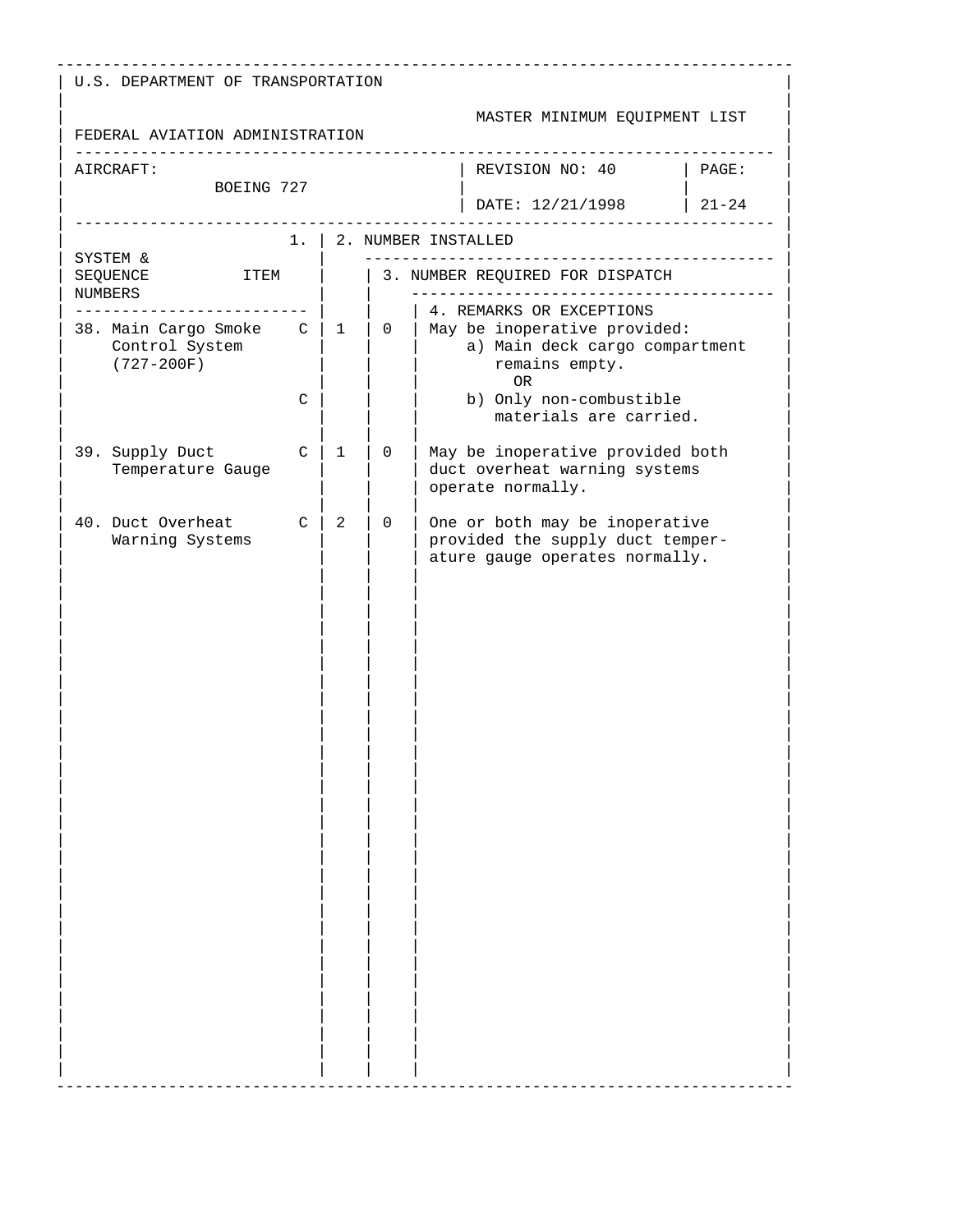| U.S. DEPARTMENT OF TRANSPORTATION<br>MASTER MINIMUM EQUIPMENT LIST |                                         |               |                |                                 |                                                                                                             |  |  |  |  |  |
|--------------------------------------------------------------------|-----------------------------------------|---------------|----------------|---------------------------------|-------------------------------------------------------------------------------------------------------------|--|--|--|--|--|
|                                                                    | FEDERAL AVIATION ADMINISTRATION         |               |                |                                 |                                                                                                             |  |  |  |  |  |
|                                                                    | AIRCRAFT:<br>BOEING 727                 |               |                |                                 | REVISION NO: 40<br>PAGE:                                                                                    |  |  |  |  |  |
|                                                                    |                                         |               |                |                                 | DATE: 12/21/1998<br>$ 22 - 1 $                                                                              |  |  |  |  |  |
|                                                                    |                                         |               |                | 1. 2. NUMBER INSTALLED          |                                                                                                             |  |  |  |  |  |
|                                                                    | <b>SYSTEM &amp;</b><br>SEQUENCE<br>ITEM |               |                | 3. NUMBER REQUIRED FOR DISPATCH |                                                                                                             |  |  |  |  |  |
|                                                                    | NUMBERS                                 |               |                |                                 | 4. REMARKS OR EXCEPTIONS                                                                                    |  |  |  |  |  |
|                                                                    | 22 AUTO FLIGHT                          |               |                |                                 |                                                                                                             |  |  |  |  |  |
| 1.                                                                 | Autopilot System C                      |               | $\mathbf{1}$   | $\mathbf 0$                     | May be inoperative provided<br>approach minimums or operations do<br>not require its use.                   |  |  |  |  |  |
|                                                                    |                                         |               |                |                                 | NOTE: Any mode which operates<br>normally may be used.                                                      |  |  |  |  |  |
|                                                                    | 1) Disengage<br>Switches                | $\mathcal{C}$ | $\overline{a}$ | $\mathbf{1}$                    | One may be inoperative provided the<br>autopilot is not utilized at less<br>than initial approach altitude. |  |  |  |  |  |
|                                                                    | 2) Heading Select C<br>Mode             |               | $\mathbf{1}$   | 0                               | May be inoperative provided manual<br>mode and altitude hold operate<br>normally.                           |  |  |  |  |  |
|                                                                    | 3) Altitude Select C<br>Mode            |               | $\overline{1}$ | $\Omega$                        | May be inoperative provided<br>altitude alert operates normally.                                            |  |  |  |  |  |
|                                                                    | 4) IAS Hold Mode                        |               | $C \mid 1$     | $\Omega$                        |                                                                                                             |  |  |  |  |  |
|                                                                    | 5) Mach Hold Mode                       | $\mathcal{C}$ | $\overline{1}$ | $\Omega$                        |                                                                                                             |  |  |  |  |  |
|                                                                    | 6) Aux Nav Mode                         | C             | 1              | 0                               |                                                                                                             |  |  |  |  |  |
|                                                                    | 7) VOR/LOC Mode                         | C             | $\mathbf{1}$   | $\mathbf 0$                     | May be inoperative provided<br>approach minimums do not require<br>its use.                                 |  |  |  |  |  |
|                                                                    | 8) ILS Auto<br>Glideslope Mode          | C             | $\mathbf{1}$   | 0                               | May be inoperative provided<br>approach minimums do not require<br>its use.                                 |  |  |  |  |  |
|                                                                    | $9)$ G/A Mode                           | C             | $\mathbf{1}$   | $\mathbf 0$                     | May be inoperative provided<br>approach minimums do not require<br>its use.                                 |  |  |  |  |  |
|                                                                    |                                         |               |                |                                 | (Continued)                                                                                                 |  |  |  |  |  |
|                                                                    |                                         |               |                |                                 |                                                                                                             |  |  |  |  |  |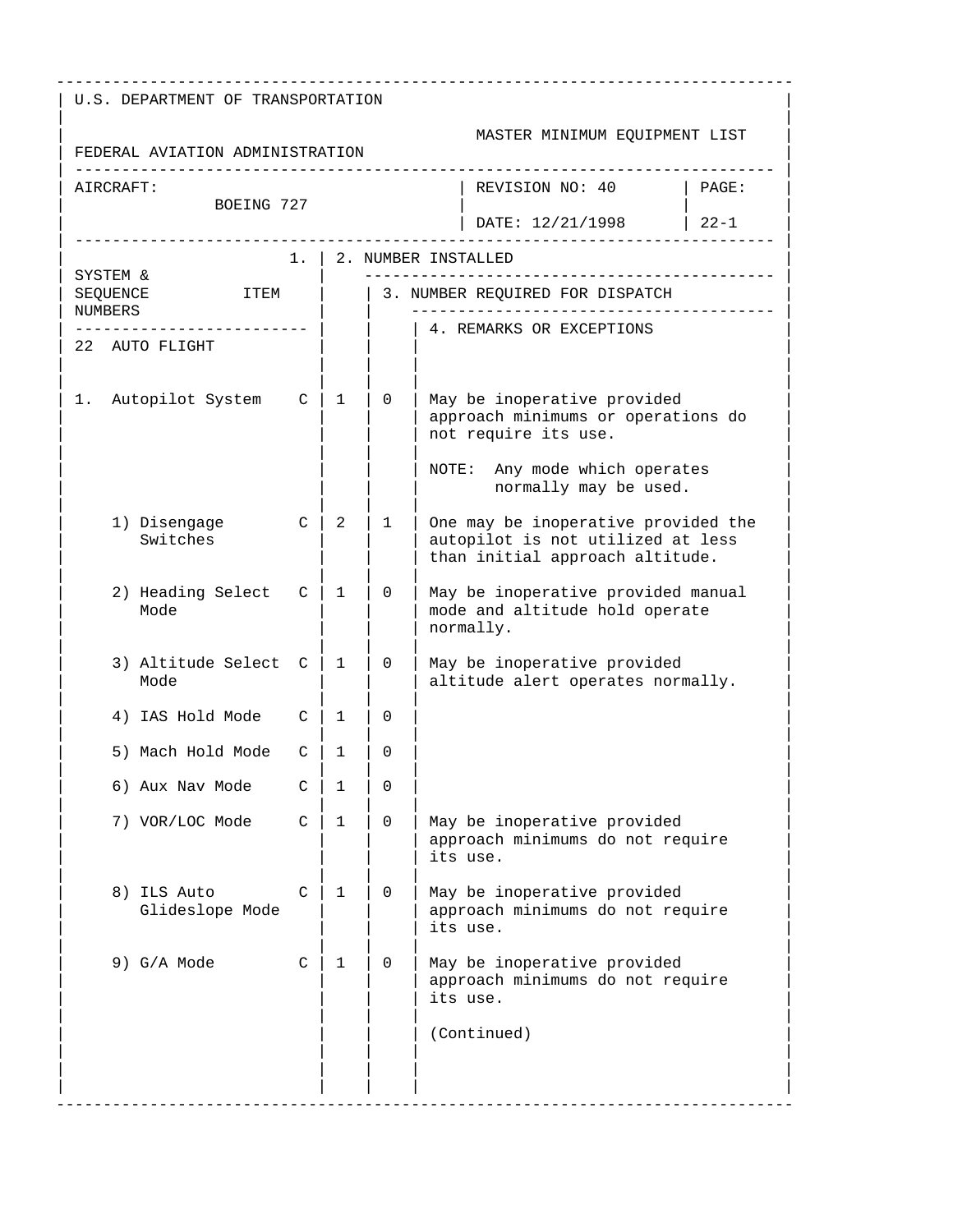| U.S. DEPARTMENT OF TRANSPORTATION                                |                |                        |                                                                                                                                   |  |  |  |  |  |
|------------------------------------------------------------------|----------------|------------------------|-----------------------------------------------------------------------------------------------------------------------------------|--|--|--|--|--|
| MASTER MINIMUM EQUIPMENT LIST<br>FEDERAL AVIATION ADMINISTRATION |                |                        |                                                                                                                                   |  |  |  |  |  |
| AIRCRAFT:<br>BOEING 727                                          |                |                        | REVISION NO: 39 a<br>$ $ PAGE:                                                                                                    |  |  |  |  |  |
|                                                                  |                |                        | DATE: 05/05/1998<br>$ 22-2 $                                                                                                      |  |  |  |  |  |
| SYSTEM &                                                         |                | 1. 2. NUMBER INSTALLED |                                                                                                                                   |  |  |  |  |  |
| SEQUENCE<br>ITEM<br>NUMBERS                                      |                |                        | 3. NUMBER REQUIRED FOR DISPATCH                                                                                                   |  |  |  |  |  |
| 22 AUTO FLIGHT                                                   |                |                        | 4. REMARKS OR EXCEPTIONS                                                                                                          |  |  |  |  |  |
| Autopilot System<br>1.<br>(Cont d)                               |                |                        |                                                                                                                                   |  |  |  |  |  |
| 10) Land Mode<br>$\mathcal{C}$                                   | $\mathbf{1}$   | 0                      | May be inoperative provided<br>approach minimums do not require<br>its use.                                                       |  |  |  |  |  |
| 11) Elevator Servo<br>System                                     |                |                        |                                                                                                                                   |  |  |  |  |  |
| a) Mode A or B C                                                 | $\overline{2}$ | $\mathbf{1}$           | (M) One system mode, A or B, may be<br>inoperative provided autopilot will<br>engage when operative system A or B<br>is selected. |  |  |  |  |  |
| b) Mode AB<br>$\mathcal{C}$                                      | $\mathbf{1}$   | 0                      | May be inoperative provided auto-<br>land operations are not conducted.                                                           |  |  |  |  |  |
| Autopilot Pitch<br>2.<br>D<br>*** Monitor System                 | $\mathbf{1}$   | 0                      |                                                                                                                                   |  |  |  |  |  |
| 3.<br>DELETED                                                    |                |                        | Deleted prior to Rev. 27.                                                                                                         |  |  |  |  |  |
| Autopilot<br>4.<br>Disengaged Warning<br>System                  |                |                        |                                                                                                                                   |  |  |  |  |  |
| 1) Lights<br>$\mathsf{C}$                                        | 2              | $\mathbf{1}$           |                                                                                                                                   |  |  |  |  |  |
| C                                                                | $\overline{2}$ | $\mathbf 0$            | Both may be inoperative provided<br>autopilot is not engaged.                                                                     |  |  |  |  |  |
| 2) Aural Warning<br>C                                            | $\mathbf{1}$   | $\mathbf 0$            | May be inoperative provided<br>approach minimums do not require<br>its use.                                                       |  |  |  |  |  |
| 5.<br>DELETED                                                    |                |                        | Deleted prior to Rev. 27.                                                                                                         |  |  |  |  |  |
|                                                                  |                |                        |                                                                                                                                   |  |  |  |  |  |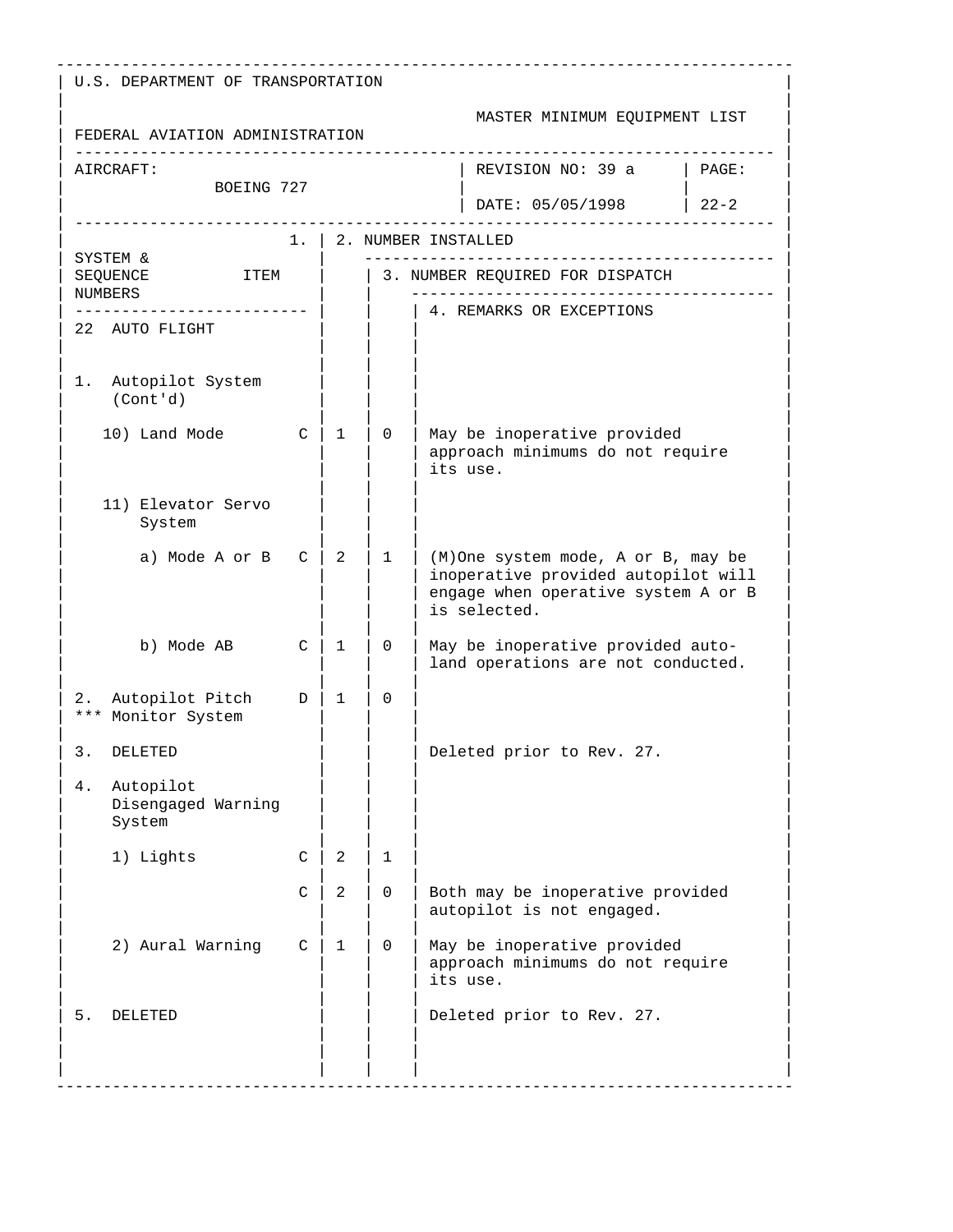|             | U.S. DEPARTMENT OF TRANSPORTATION<br>MASTER MINIMUM EQUIPMENT LIST                           |               |                |                                                           |                                                                                                                                                                                                                      |  |  |  |  |
|-------------|----------------------------------------------------------------------------------------------|---------------|----------------|-----------------------------------------------------------|----------------------------------------------------------------------------------------------------------------------------------------------------------------------------------------------------------------------|--|--|--|--|
|             | FEDERAL AVIATION ADMINISTRATION                                                              |               |                |                                                           |                                                                                                                                                                                                                      |  |  |  |  |
|             | AIRCRAFT:<br>BOEING 727                                                                      |               |                |                                                           | REVISION NO: 41 a<br>$\mathtt{PAGE}$ :                                                                                                                                                                               |  |  |  |  |
|             |                                                                                              |               |                |                                                           | DATE: 08/24/1999<br>$ 22 - 3 $                                                                                                                                                                                       |  |  |  |  |
|             | SYSTEM &<br>SEQUENCE<br>ITEM<br><b>NUMBERS</b>                                               |               |                | 1. 2. NUMBER INSTALLED<br>3. NUMBER REQUIRED FOR DISPATCH |                                                                                                                                                                                                                      |  |  |  |  |
|             | 22 AUTO FLIGHT                                                                               |               |                |                                                           | 4. REMARKS OR EXCEPTIONS                                                                                                                                                                                             |  |  |  |  |
| 6.          | Yaw Dampers<br>(Excluding<br>airplanes with<br>STC's SA5938NM,<br>STOO488SE or<br>ST00507SE) | $\mathcal{C}$ | 2              | $\Omega$                                                  | One or both may be inoperative<br>provided:<br>a) AFM Limitations are complied<br>with, and<br>b) Switch associated with inop- ]<br>erative system remains OFF.<br>- 1                                               |  |  |  |  |
|             |                                                                                              |               |                |                                                           | Autopilot is inoperative<br>NOTE:<br>when both yaw dampers are<br>inoperative or OFF.                                                                                                                                |  |  |  |  |
| 7.          | Yaw Damper Engage<br>Lights or Warning<br>Flags                                              | $\mathsf{C}$  | $\overline{2}$ | $\Omega$                                                  | (0) One or both may be inoperative<br>provided:<br>a) Proper motion of the rudder<br>position indicators are<br>verified before each<br>departure, and<br>b) AFM yaw damper inoperative<br>limitations are observed. |  |  |  |  |
| 8.          | Yaw Damper Ground<br>Test Circuit<br>(727-200 Only)                                          | $\mathsf{C}$  | $\overline{2}$ | 0                                                         | (0) One or both may be inoperative<br>provided proper motion of the<br>rudder position indicators are<br>verified before each departure.                                                                             |  |  |  |  |
| 9.<br>* * * | Autothrottle<br>Systems                                                                      | D             | $\mathbf{1}$   | $\mathsf 0$                                               | May be inoperative provided<br>approach procedures do not require<br>its use.                                                                                                                                        |  |  |  |  |
|             |                                                                                              |               |                |                                                           |                                                                                                                                                                                                                      |  |  |  |  |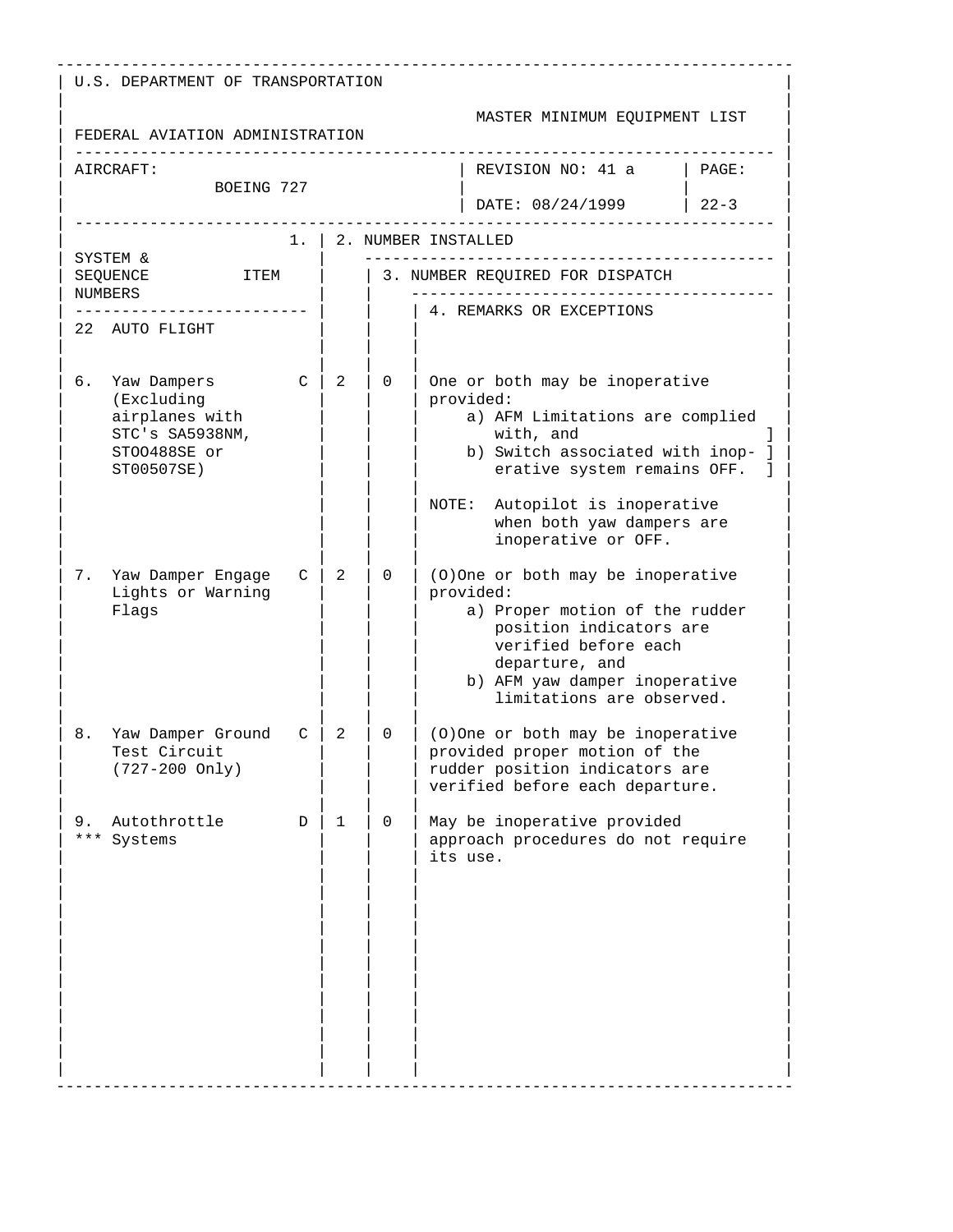|                                         |                                                                                                                               | U.S. DEPARTMENT OF TRANSPORTATION<br>MASTER MINIMUM EQUIPMENT LIST<br>FEDERAL AVIATION ADMINISTRATION |                                                                                                                                                                          |  |  |  |  |  |  |
|-----------------------------------------|-------------------------------------------------------------------------------------------------------------------------------|-------------------------------------------------------------------------------------------------------|--------------------------------------------------------------------------------------------------------------------------------------------------------------------------|--|--|--|--|--|--|
|                                         |                                                                                                                               | REVISION NO: 40<br>PAGE:                                                                              |                                                                                                                                                                          |  |  |  |  |  |  |
| BOEING 727                              |                                                                                                                               |                                                                                                       | DATE: 12/21/1998<br>$22 - 4$                                                                                                                                             |  |  |  |  |  |  |
|                                         |                                                                                                                               | 2. NUMBER INSTALLED                                                                                   |                                                                                                                                                                          |  |  |  |  |  |  |
| SYSTEM &<br>SEQUENCE<br>ITEM<br>NUMBERS |                                                                                                                               |                                                                                                       | 3. NUMBER REQUIRED FOR DISPATCH                                                                                                                                          |  |  |  |  |  |  |
|                                         |                                                                                                                               |                                                                                                       | 4. REMARKS OR EXCEPTIONS                                                                                                                                                 |  |  |  |  |  |  |
|                                         |                                                                                                                               |                                                                                                       |                                                                                                                                                                          |  |  |  |  |  |  |
| $\mathcal{C}$                           | 2                                                                                                                             | $\Omega$                                                                                              | (O) Arm and Capture functions may be<br>inoperative provided Autoland is<br>not used.                                                                                    |  |  |  |  |  |  |
| $\mathcal{C}$                           | 2                                                                                                                             | $\Omega$                                                                                              | (O) Arm and Capture functions may be<br>inoperative provided Autopilot is<br>not coupled to the Glide Slope<br>(G/S) during approach.                                    |  |  |  |  |  |  |
| $\mathsf{C}$                            | 2                                                                                                                             | $\Omega$                                                                                              | (O) Arm and Capture functions may be<br>inoperative provided Autopilot is<br>not used in the NAV/LOC Mode.                                                               |  |  |  |  |  |  |
| C                                       | 2                                                                                                                             | $\mathbf 0$                                                                                           | (0) Arm and Capture functions may be<br>inoperative provided the autopilot<br>is not used in the AUX NAV mode.                                                           |  |  |  |  |  |  |
| A                                       | 2                                                                                                                             | $\mathbf 0$                                                                                           | May be inoperative provided:<br>a) Altitude alert operates<br>normally, and<br>b) Operations are limited to<br>not more than three flight<br>days before repair is made. |  |  |  |  |  |  |
|                                         | *** Progress Display<br>Annunciations<br>Annunciations<br>Annunciations<br>Annunciations<br>5) Altitude Hold<br>Annunciations | $1.$ $\blacksquare$                                                                                   |                                                                                                                                                                          |  |  |  |  |  |  |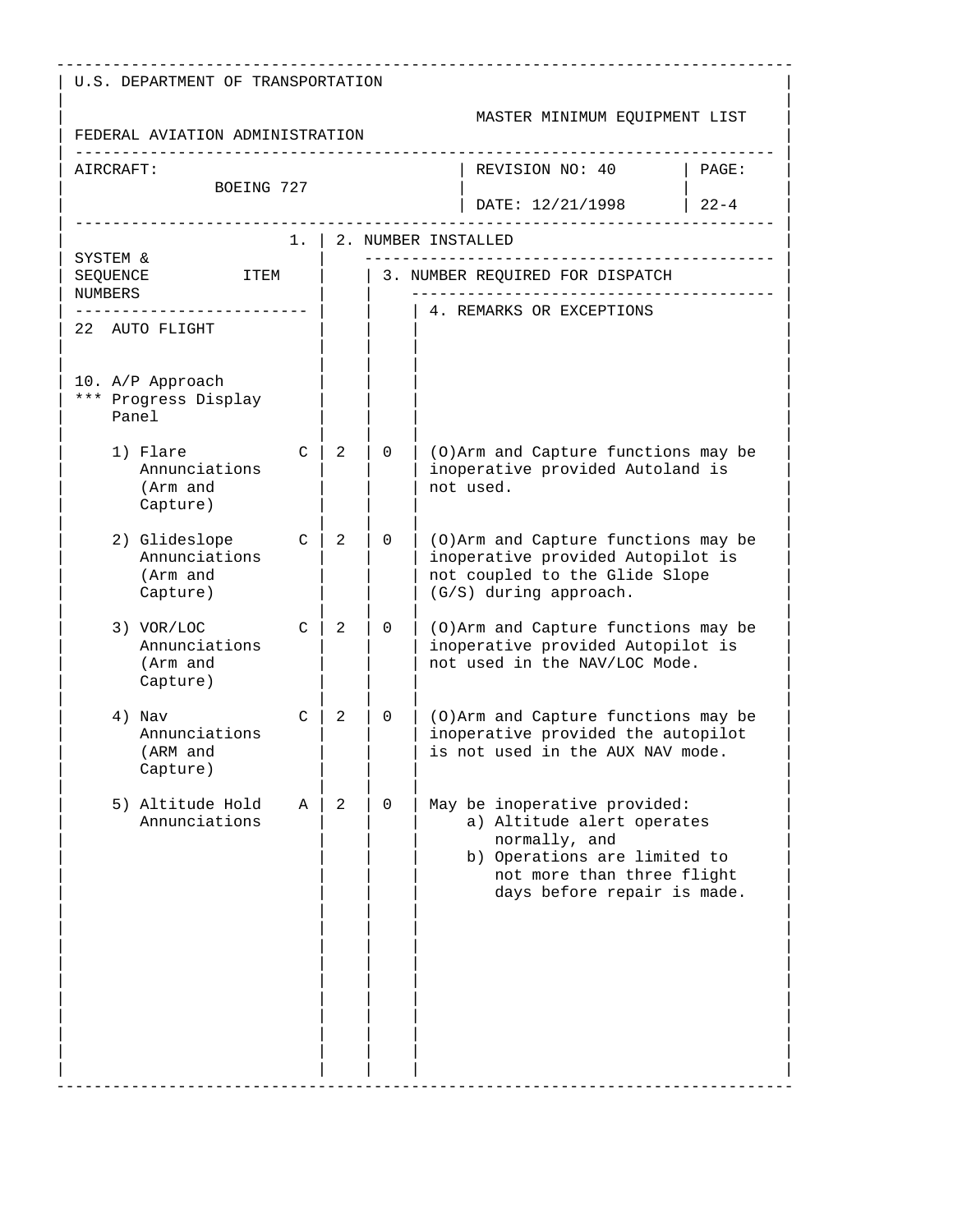| U.S. DEPARTMENT OF TRANSPORTATION<br>MASTER MINIMUM EQUIPMENT LIST |              |                                 |                                                                                                                                                                                                                                                      |  |  |  |  |
|--------------------------------------------------------------------|--------------|---------------------------------|------------------------------------------------------------------------------------------------------------------------------------------------------------------------------------------------------------------------------------------------------|--|--|--|--|
| FEDERAL AVIATION ADMINISTRATION                                    |              |                                 |                                                                                                                                                                                                                                                      |  |  |  |  |
| AIRCRAFT:<br>BOEING 727                                            |              |                                 | REVISION NO: 40<br>PAGE:                                                                                                                                                                                                                             |  |  |  |  |
|                                                                    |              |                                 | DATE: 12/21/1998<br>$ 23-1 $                                                                                                                                                                                                                         |  |  |  |  |
| SYSTEM &                                                           |              | 1. 2. NUMBER INSTALLED          |                                                                                                                                                                                                                                                      |  |  |  |  |
| SEQUENCE<br>ITEM<br><b>NUMBERS</b>                                 |              | 3. NUMBER REQUIRED FOR DISPATCH |                                                                                                                                                                                                                                                      |  |  |  |  |
| 23 COMMUNICATIONS                                                  |              |                                 | 4. REMARKS OR EXCEPTIONS                                                                                                                                                                                                                             |  |  |  |  |
| Flight Deck Speaker C<br>1.<br>System                              | 1            | $\mathbf 0$                     | May be inoperative provided<br>procedures do not require its use.                                                                                                                                                                                    |  |  |  |  |
| $2$ .<br>Passenger Address<br>System                               |              |                                 |                                                                                                                                                                                                                                                      |  |  |  |  |
| 1) Passenger<br>B<br>Configuration                                 | 1            | $\mathbf 0$                     | (0) May be inoperative provided:<br>a) Alternate, normal and<br>emergency procedures and/or<br>operating restrictions are<br>established and used, and<br>b) Flight Deck/Cabin Interphone<br>system and aural alerting<br>(chime) operates normally. |  |  |  |  |
|                                                                    |              |                                 | Any station that operates<br>NOTE:<br>normally may be used.                                                                                                                                                                                          |  |  |  |  |
| 2) Cargo<br>D<br>Configuration                                     | 1            | $\Omega$                        |                                                                                                                                                                                                                                                      |  |  |  |  |
| 3) Cockpit Volume<br>C<br>Level Indicator                          |              | 0                               |                                                                                                                                                                                                                                                      |  |  |  |  |
| *** 4) Cockpit PA<br>$\mathsf{C}$<br>Monitor/Speaker<br>Switch     | $\mathbf{1}$ | $\mathsf 0$                     | May be inoperative in OFF (not<br>selected) position.                                                                                                                                                                                                |  |  |  |  |
| 5) Cockpit PA In<br>***<br>$\mathsf{C}$<br>Use Light               | $\mathbf{1}$ | $\mathsf 0$                     |                                                                                                                                                                                                                                                      |  |  |  |  |
|                                                                    |              |                                 |                                                                                                                                                                                                                                                      |  |  |  |  |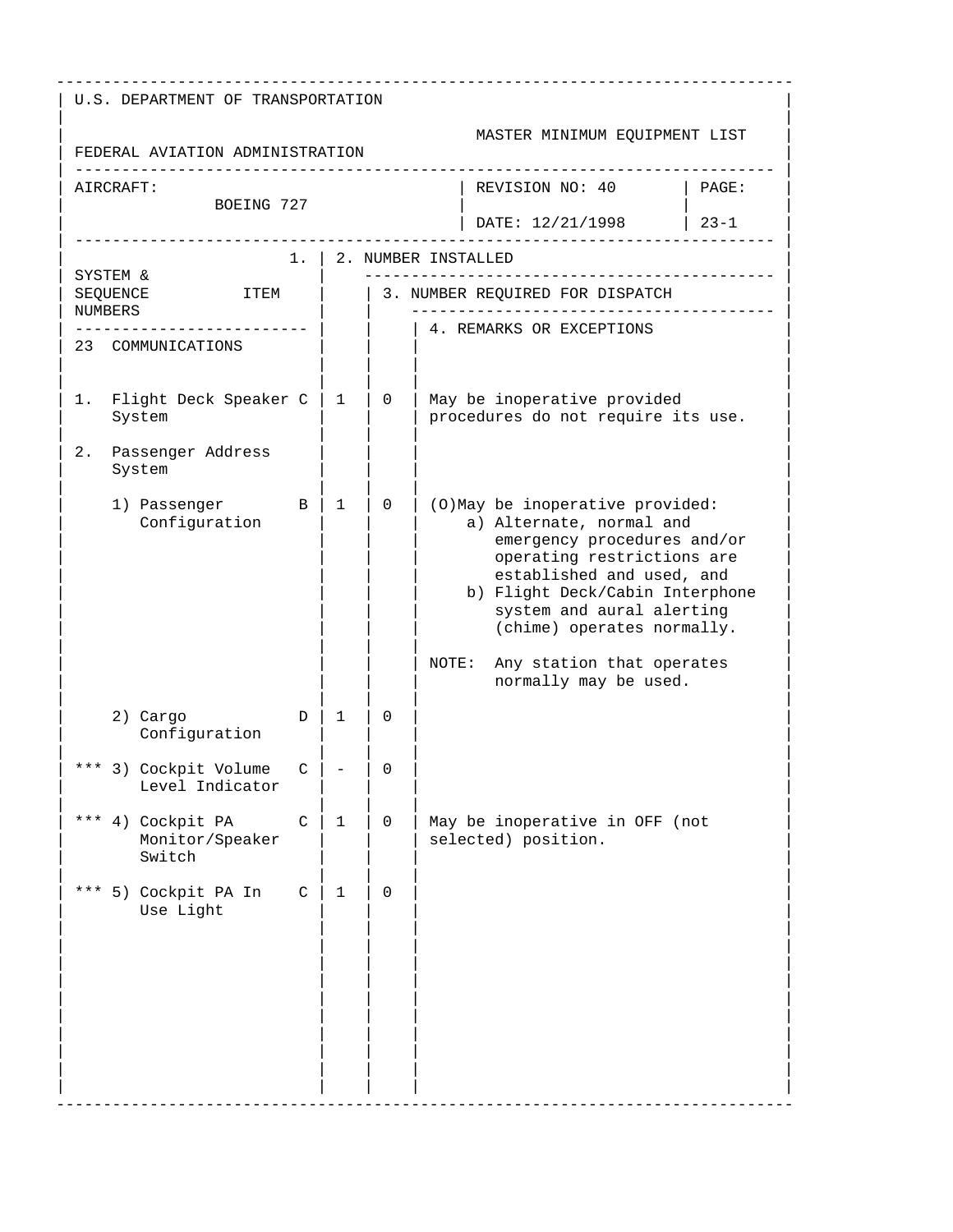| U.S. DEPARTMENT OF TRANSPORTATION                                                |                          |                          |                                                                                                     |  |  |  |  |  |
|----------------------------------------------------------------------------------|--------------------------|--------------------------|-----------------------------------------------------------------------------------------------------|--|--|--|--|--|
| MASTER MINIMUM EQUIPMENT LIST<br>FEDERAL AVIATION ADMINISTRATION                 |                          |                          |                                                                                                     |  |  |  |  |  |
| AIRCRAFT:<br>BOEING 727                                                          |                          |                          | REVISION NO: 40<br>$\mathtt{PAGE}$ :                                                                |  |  |  |  |  |
|                                                                                  |                          |                          | DATE: 12/21/1998<br>$ 23-2 $                                                                        |  |  |  |  |  |
| SYSTEM &                                                                         |                          | 1. 2. NUMBER INSTALLED   |                                                                                                     |  |  |  |  |  |
| SEQUENCE<br>ITEM<br><b>NUMBERS</b>                                               |                          |                          | 3. NUMBER REQUIRED FOR DISPATCH                                                                     |  |  |  |  |  |
| 23 COMMUNICATIONS                                                                |                          |                          | 4. REMARKS OR EXCEPTIONS                                                                            |  |  |  |  |  |
| Communications<br>3.<br>$\Box$<br>System (VHF, HF, UHF)                          |                          |                          | Any in excess of those required by<br>FAR, and not powered by a Standby<br>Bus, may be inoperative. |  |  |  |  |  |
| 1) VHF Comm                                                                      |                          |                          |                                                                                                     |  |  |  |  |  |
| ***<br>a) Frequency<br>$\mathsf{C}$<br>Transfer<br>Light                         |                          | $\Omega$                 |                                                                                                     |  |  |  |  |  |
| ***<br>b) Frequency<br>$\mathcal{C}$<br>Transfer<br>Switch                       | $\sim$ $-$               | $\Omega$                 |                                                                                                     |  |  |  |  |  |
| c) Frequency<br>$\mathcal{C}$<br>Selectors                                       |                          |                          | One per each VHF Comm required by<br>FAR must operate normally.                                     |  |  |  |  |  |
| d) Frequency<br>$\mathcal{C}$<br>Indicators                                      | $\overline{\phantom{0}}$ | $\overline{\phantom{0}}$ | One per each VHF Comm required by<br>FAR must operate normally.                                     |  |  |  |  |  |
| Flight Interphone<br>4.<br>System                                                |                          |                          |                                                                                                     |  |  |  |  |  |
| 1) Flight Deck to<br>$\mathsf{C}$<br>Ground Feature                              | $\mathbf{1}$             | $\mathbf 0$              | (O) May be inoperative provided<br>alternate procedures are<br>established and used.                |  |  |  |  |  |
| 2) Lavatory<br>C<br>Interphone<br>Speaker (All<br>Cargo Con-<br>figuration Only) |                          | 0                        | (0) May be inoperative provided<br>alternate procedures are<br>established and used.                |  |  |  |  |  |
|                                                                                  |                          |                          |                                                                                                     |  |  |  |  |  |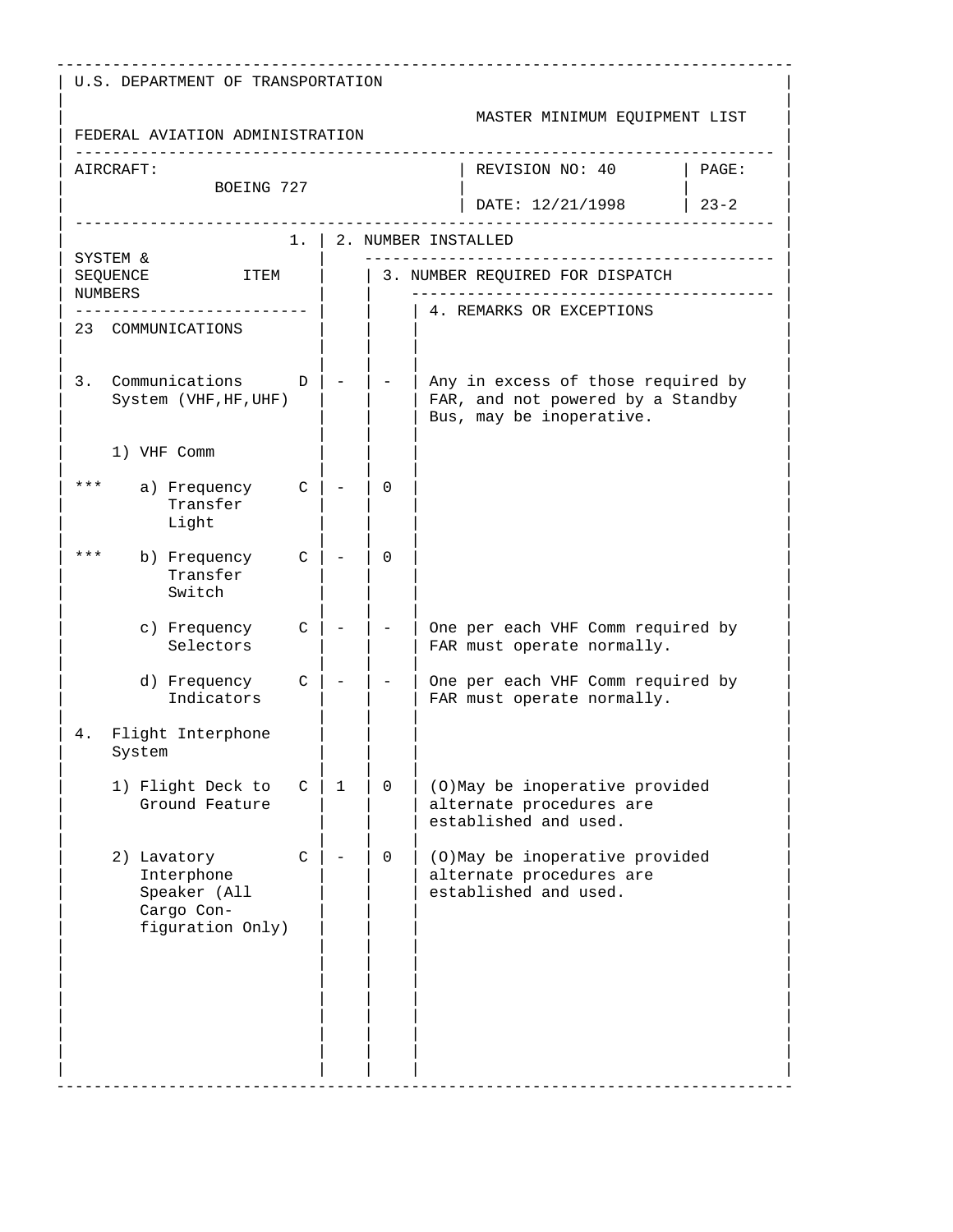| U.S. DEPARTMENT OF TRANSPORTATION                                                                                 |  |                        |                                                                                                                                                                                                                                                                                                                                   |  |  |  |  |
|-------------------------------------------------------------------------------------------------------------------|--|------------------------|-----------------------------------------------------------------------------------------------------------------------------------------------------------------------------------------------------------------------------------------------------------------------------------------------------------------------------------|--|--|--|--|
| MASTER MINIMUM EQUIPMENT LIST<br>FEDERAL AVIATION ADMINISTRATION                                                  |  |                        |                                                                                                                                                                                                                                                                                                                                   |  |  |  |  |
| AIRCRAFT:<br>BOEING 727                                                                                           |  |                        | REVISION NO: 38<br>PAGE:                                                                                                                                                                                                                                                                                                          |  |  |  |  |
|                                                                                                                   |  |                        | DATE: 02/14/1996<br>$ 23-3 $                                                                                                                                                                                                                                                                                                      |  |  |  |  |
| SYSTEM &                                                                                                          |  | 1. 2. NUMBER INSTALLED |                                                                                                                                                                                                                                                                                                                                   |  |  |  |  |
| SEQUENCE<br>ITEM<br>NUMBERS                                                                                       |  |                        | 3. NUMBER REQUIRED FOR DISPATCH                                                                                                                                                                                                                                                                                                   |  |  |  |  |
| 23 COMMUNICATIONS                                                                                                 |  |                        | 4. REMARKS OR EXCEPTIONS                                                                                                                                                                                                                                                                                                          |  |  |  |  |
| Audio Selector<br>5.<br>Panels                                                                                    |  |                        |                                                                                                                                                                                                                                                                                                                                   |  |  |  |  |
| 1) Flight Deck<br>Audio Selector<br>Panels                                                                        |  |                        |                                                                                                                                                                                                                                                                                                                                   |  |  |  |  |
| a) Receive/<br>***<br>$\mathsf{C}$<br>Transmit<br>Function of<br>Receive/<br>Transmit and<br>Intercom<br>Switches |  | $\Omega$               | (M) May be inoperative provided:<br>a) A separate push-to-talk<br>(PTT) switch operates<br>normally at affected crew<br>station, and<br>b) Affected switch is<br>electrically failed open.                                                                                                                                        |  |  |  |  |
| ***<br>b) Amplifiers C<br>(Panels<br>equipped with<br>dual<br>amplifiers)                                         |  |                        | One amplifier in each panel may be<br>inoperative provided one amplifier<br>operates normally at each required<br>crew station.                                                                                                                                                                                                   |  |  |  |  |
| c) Mixer<br>C<br>Switches<br>(ADF, HF,<br>NAV, MKR,<br>VOICE, RANGE)                                              |  |                        | (0) One switch on each audio panel<br>may be inoperative provided:<br>a) The flight interphone<br>function operates normally,<br>b) Alternate procedures for<br>monitoring radios and<br>identifying stations are<br>established and used, and<br>c) Associated function operates<br>normally at other required<br>crew stations. |  |  |  |  |
| $***$<br>2) Other Than On<br>D<br>Flight Deck                                                                     |  | 0                      |                                                                                                                                                                                                                                                                                                                                   |  |  |  |  |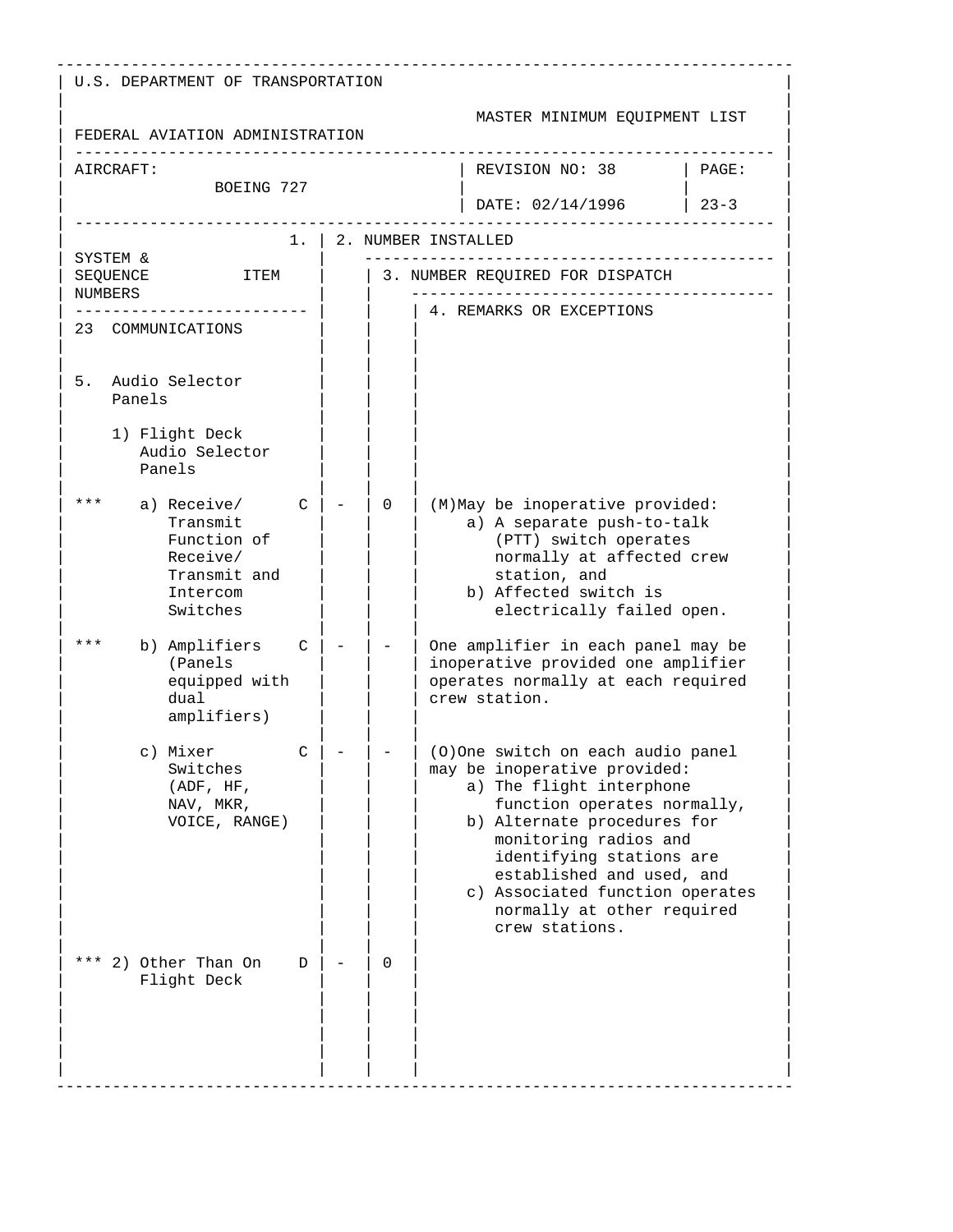|         | U.S. DEPARTMENT OF TRANSPORTATION<br>MASTER MINIMUM EQUIPMENT LIST                                     |    |              |                          |                                                                                                                                                                                                                                                                                                                                       |  |  |  |  |  |
|---------|--------------------------------------------------------------------------------------------------------|----|--------------|--------------------------|---------------------------------------------------------------------------------------------------------------------------------------------------------------------------------------------------------------------------------------------------------------------------------------------------------------------------------------|--|--|--|--|--|
|         | FEDERAL AVIATION ADMINISTRATION                                                                        |    |              |                          |                                                                                                                                                                                                                                                                                                                                       |  |  |  |  |  |
|         | AIRCRAFT:<br>BOEING 727                                                                                |    |              |                          | REVISION NO: 40<br>PAGE:                                                                                                                                                                                                                                                                                                              |  |  |  |  |  |
|         |                                                                                                        |    |              |                          | DATE: 12/21/1998 23-4                                                                                                                                                                                                                                                                                                                 |  |  |  |  |  |
|         | SYSTEM &                                                                                               |    |              | 1.   2. NUMBER INSTALLED |                                                                                                                                                                                                                                                                                                                                       |  |  |  |  |  |
| NUMBERS | SEQUENCE<br>ITEM                                                                                       |    |              |                          | 3. NUMBER REQUIRED FOR DISPATCH                                                                                                                                                                                                                                                                                                       |  |  |  |  |  |
|         | 23 COMMUNICATIONS                                                                                      |    |              |                          | 4. REMARKS OR EXCEPTIONS                                                                                                                                                                                                                                                                                                              |  |  |  |  |  |
|         |                                                                                                        |    |              |                          |                                                                                                                                                                                                                                                                                                                                       |  |  |  |  |  |
| 6.      | Service Interphone B<br>System (Flight Deck<br>to Cabin) (Cabin to<br>Flight Deck) (Cabin<br>to Cabin) |    | 1            | $\mathbf{0}$             | (0) May be inoperative provided:<br>a) PA system operates normally<br>and can be used as an<br>alternate communications<br>link between the flight deck<br>and the cabin, and<br>b) Alternate communication<br>procedures between the<br>affected Flight Attendants<br>station(s) and the flight<br>deck are established and<br>used. |  |  |  |  |  |
|         |                                                                                                        |    |              |                          | Any station that operates<br>NOTE:<br>normally may be used.                                                                                                                                                                                                                                                                           |  |  |  |  |  |
| 7.      | DELETED                                                                                                |    |              |                          | Deleted prior to Rev. 27.                                                                                                                                                                                                                                                                                                             |  |  |  |  |  |
| 8.      | Selective Call<br>*** System (SELCAL)                                                                  | D  | $\mathbf{1}$ | $\Omega$                 |                                                                                                                                                                                                                                                                                                                                       |  |  |  |  |  |
| 9.      | DELETED                                                                                                |    |              |                          | Deleted, Rev. 29.                                                                                                                                                                                                                                                                                                                     |  |  |  |  |  |
|         | 10. Cockpit Voice<br>Recorder System<br>(CVR)                                                          | A  | 1            | $\mathbf 0$              | May be inoperative provided:<br>a) Flight Data Recorder (FDR)<br>operates normally, and<br>b) Repairs are made within<br>three flight days.                                                                                                                                                                                           |  |  |  |  |  |
|         | 11. ARINC Communica-<br>*** tions Addressing<br>and Reporting<br>System (ACARS)                        | D. | $\mathbf{1}$ | $\Omega$                 |                                                                                                                                                                                                                                                                                                                                       |  |  |  |  |  |
| ***     | 1) ACARS Printer                                                                                       | D  | $\mathbf{1}$ | 0                        |                                                                                                                                                                                                                                                                                                                                       |  |  |  |  |  |
|         | 12. Emergency Locator<br>Transmitter (ELT)                                                             | D  |              | $\overline{\phantom{a}}$ | As required by FAR.                                                                                                                                                                                                                                                                                                                   |  |  |  |  |  |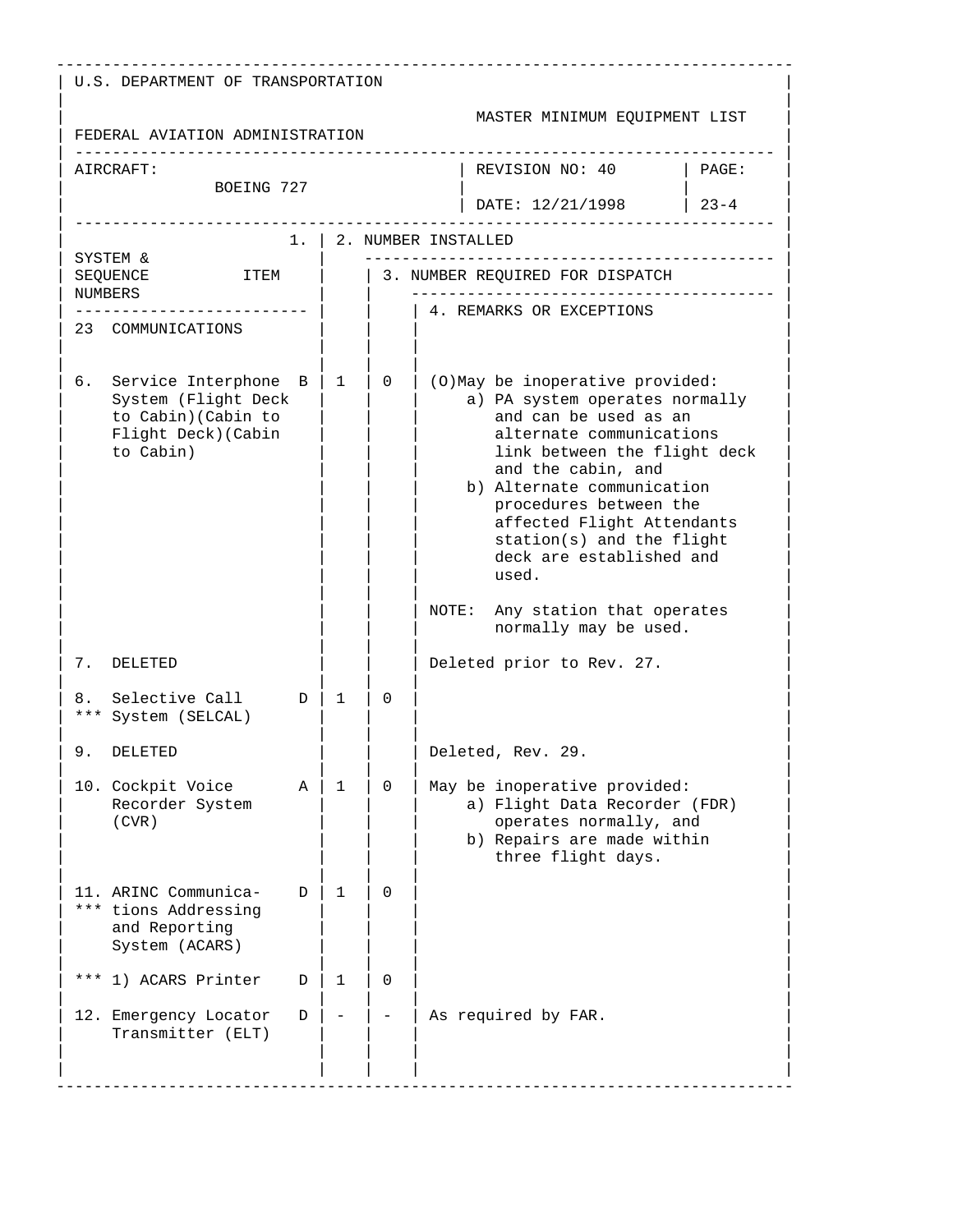| U.S. DEPARTMENT OF TRANSPORTATION |            |                                                                      |                                                                                                                                                                                                                                                              |                                                                                            |  |  |  |
|-----------------------------------|------------|----------------------------------------------------------------------|--------------------------------------------------------------------------------------------------------------------------------------------------------------------------------------------------------------------------------------------------------------|--------------------------------------------------------------------------------------------|--|--|--|
| FEDERAL AVIATION ADMINISTRATION   |            |                                                                      |                                                                                                                                                                                                                                                              |                                                                                            |  |  |  |
|                                   |            |                                                                      | REVISION NO: 40                                                                                                                                                                                                                                              | PAGE:                                                                                      |  |  |  |
|                                   |            |                                                                      | DATE: 12/21/1998                                                                                                                                                                                                                                             | $ 23-5 $                                                                                   |  |  |  |
|                                   |            |                                                                      |                                                                                                                                                                                                                                                              |                                                                                            |  |  |  |
|                                   |            |                                                                      |                                                                                                                                                                                                                                                              |                                                                                            |  |  |  |
|                                   |            |                                                                      | 4. REMARKS OR EXCEPTIONS                                                                                                                                                                                                                                     |                                                                                            |  |  |  |
|                                   |            |                                                                      |                                                                                                                                                                                                                                                              |                                                                                            |  |  |  |
| 1) Cockpit Voice A                |            | 0                                                                    | May be inoperative provided:<br>a) Flight Data Recorder (FDR)<br>operates normally, and<br>b) Repairs are made within<br>three flight days.                                                                                                                  |                                                                                            |  |  |  |
| D                                 |            | $\Omega$                                                             |                                                                                                                                                                                                                                                              |                                                                                            |  |  |  |
| $\mathcal{C}$                     |            | $\mathbf 0$                                                          | (0) May be inoperative provided<br>alternate procedures are<br>established and used.                                                                                                                                                                         |                                                                                            |  |  |  |
| C                                 | 2          | 0                                                                    | (M) May be inoperative provided:<br>a) Associated speaker isolation<br>amplifier operates normally,<br>b) Associated headset(s)<br>receive all normal<br>selections, and<br>c) Associated headset operates<br>normally and is worn during<br>all operations. |                                                                                            |  |  |  |
|                                   | BOEING 727 | $\overline{\phantom{0}}$<br>$\overline{\phantom{a}}$<br>$\mathbf{1}$ |                                                                                                                                                                                                                                                              | MASTER MINIMUM EQUIPMENT LIST<br>1. 2. NUMBER INSTALLED<br>3. NUMBER REQUIRED FOR DISPATCH |  |  |  |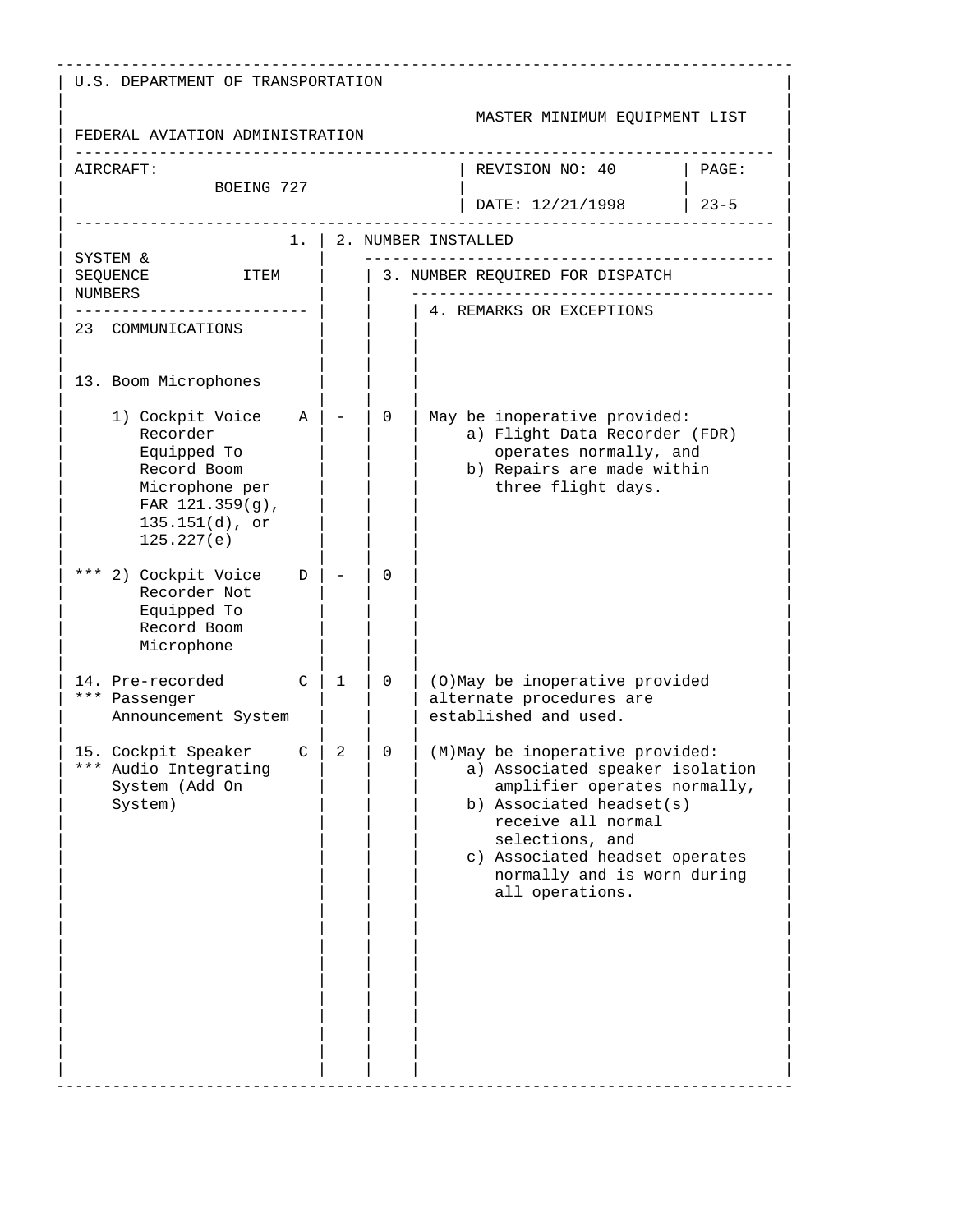| U.S. DEPARTMENT OF TRANSPORTATION<br>MASTER MINIMUM EQUIPMENT LIST |                          |                                  |                                                                                                                                                                                                                                                                                                  |  |  |  |  |
|--------------------------------------------------------------------|--------------------------|----------------------------------|--------------------------------------------------------------------------------------------------------------------------------------------------------------------------------------------------------------------------------------------------------------------------------------------------|--|--|--|--|
| FEDERAL AVIATION ADMINISTRATION                                    |                          |                                  |                                                                                                                                                                                                                                                                                                  |  |  |  |  |
| AIRCRAFT:<br>BOEING 727                                            |                          |                                  | REVISION NO: 40 a<br>$ $ PAGE:                                                                                                                                                                                                                                                                   |  |  |  |  |
|                                                                    |                          |                                  | DATE: 03/23/1999   23-6                                                                                                                                                                                                                                                                          |  |  |  |  |
| SYSTEM &<br>SEQUENCE<br>ITEM<br><b>NUMBERS</b>                     |                          |                                  | 1. 2. NUMBER INSTALLED<br>3. NUMBER REQUIRED FOR DISPATCH                                                                                                                                                                                                                                        |  |  |  |  |
| 23 COMMUNICATIONS                                                  |                          |                                  | 4. REMARKS OR EXCEPTIONS                                                                                                                                                                                                                                                                         |  |  |  |  |
| 16. Control Wheel Push- C  <br>to-talk (PTT)<br>Switches           | $\overline{2}$           | $\begin{array}{ccc} \end{array}$ | (M)(0)One may be inoperative<br>provided:<br>a) Alternate PTT switch is<br>installed and operates in<br>normal communications and<br>with oxygen mask,<br>b) Alternate procedures are<br>established and used, and<br>c) Affected switch is either<br>verified failed open or is<br>deactivated. |  |  |  |  |
| 17. Hand Held<br>$\mathcal{C}$<br>Microphones                      | $\overline{\phantom{0}}$ | $\mathbf{0}$                     | May be inoperative or missing<br>provided associated boom<br>microphones are operative.                                                                                                                                                                                                          |  |  |  |  |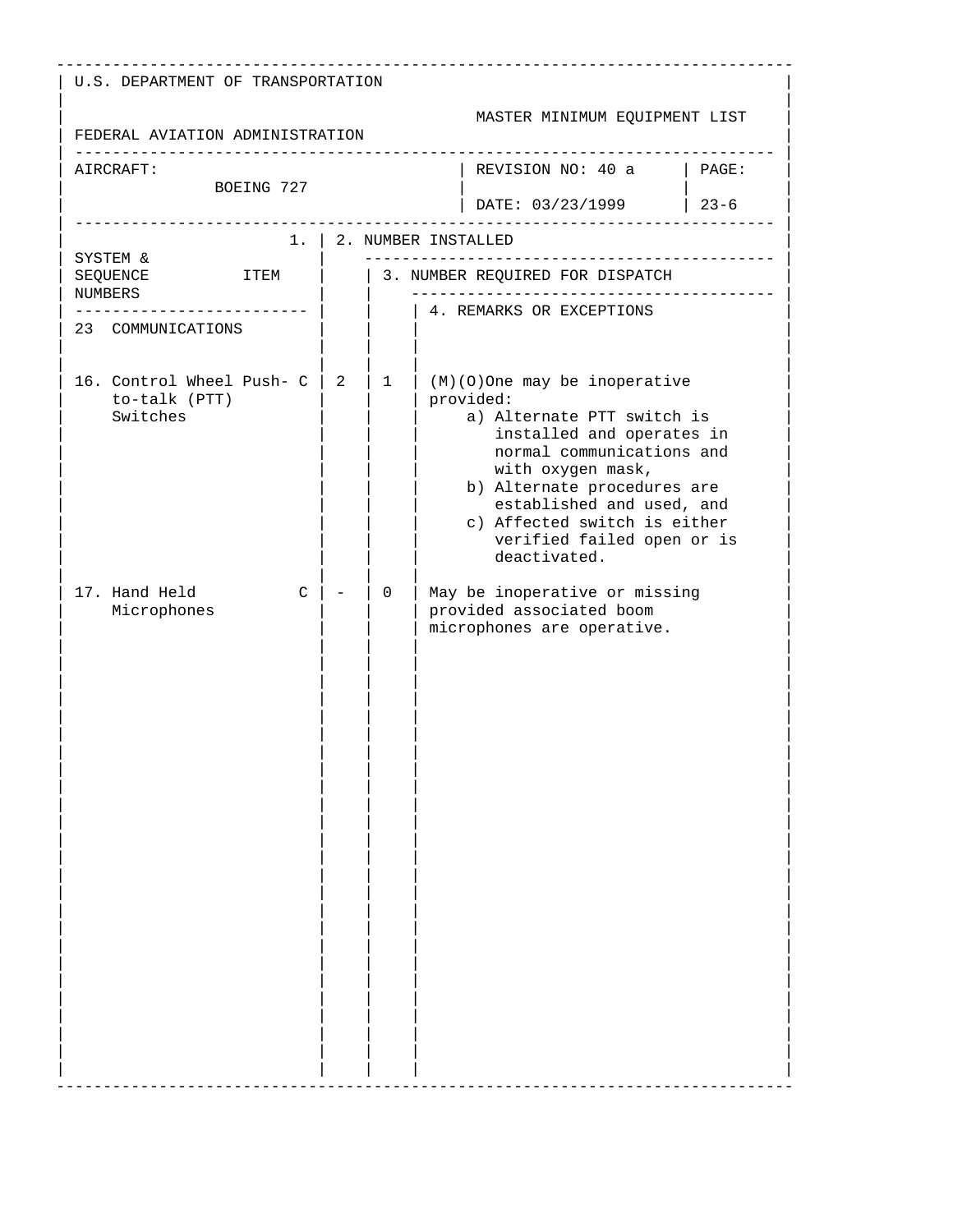| U.S. DEPARTMENT OF TRANSPORTATION<br>MASTER MINIMUM EQUIPMENT LIST |                |                        |                                                                                                                                                                                                                                                                     |  |  |  |  |
|--------------------------------------------------------------------|----------------|------------------------|---------------------------------------------------------------------------------------------------------------------------------------------------------------------------------------------------------------------------------------------------------------------|--|--|--|--|
| FEDERAL AVIATION ADMINISTRATION                                    |                |                        |                                                                                                                                                                                                                                                                     |  |  |  |  |
| AIRCRAFT:<br>BOEING 727                                            |                |                        | REVISION NO: 40 a<br>  PAGE:                                                                                                                                                                                                                                        |  |  |  |  |
|                                                                    |                |                        | DATE: 03/23/1999<br>$ 23 - 7 $                                                                                                                                                                                                                                      |  |  |  |  |
| SYSTEM &                                                           |                | 1. 2. NUMBER INSTALLED |                                                                                                                                                                                                                                                                     |  |  |  |  |
| SEQUENCE<br>ITEM<br>NUMBERS                                        |                |                        | 3. NUMBER REQUIRED FOR DISPATCH                                                                                                                                                                                                                                     |  |  |  |  |
|                                                                    |                |                        | 4. REMARKS OR EXCEPTIONS                                                                                                                                                                                                                                            |  |  |  |  |
| 23 COMMUNICATIONS                                                  |                |                        |                                                                                                                                                                                                                                                                     |  |  |  |  |
| 18. Alerting Systems<br>(Chime/Light)                              |                |                        |                                                                                                                                                                                                                                                                     |  |  |  |  |
| 1) Flight Deck Call B<br>Light                                     | $\mathbf{1}$   | 0                      | May be inoperative provided the<br>flight deck chime is operative.                                                                                                                                                                                                  |  |  |  |  |
|                                                                    |                |                        | NOTE: The flight deck chime must<br>always be operative.                                                                                                                                                                                                            |  |  |  |  |
| 2) Flight Attendant B<br>Call Lights                               | $\overline{a}$ | $\Omega$               | May be inoperative provided:<br>a) PA system is operative, and<br>b) Affected light is not used<br>for Lavatory Smoke Detector<br>Alerting.                                                                                                                         |  |  |  |  |
| 3) Flight Attendant B<br>Chime                                     |                | $\mathbf 0$            | May be inoperative provided:<br>a) PA system is operative, and<br>b) Affected chime is not used<br>for Lavatory Smoke Detector<br>Alerting.                                                                                                                         |  |  |  |  |
|                                                                    |                |                        | Item 18 does not include the<br>Note:<br>passenger to attendant call<br>system. The passenger to<br>attendant call system was<br>previously included as item<br>25-15 and was subsequently<br>deleted as it is considered<br>to be a passenger<br>convenience item. |  |  |  |  |
|                                                                    |                |                        |                                                                                                                                                                                                                                                                     |  |  |  |  |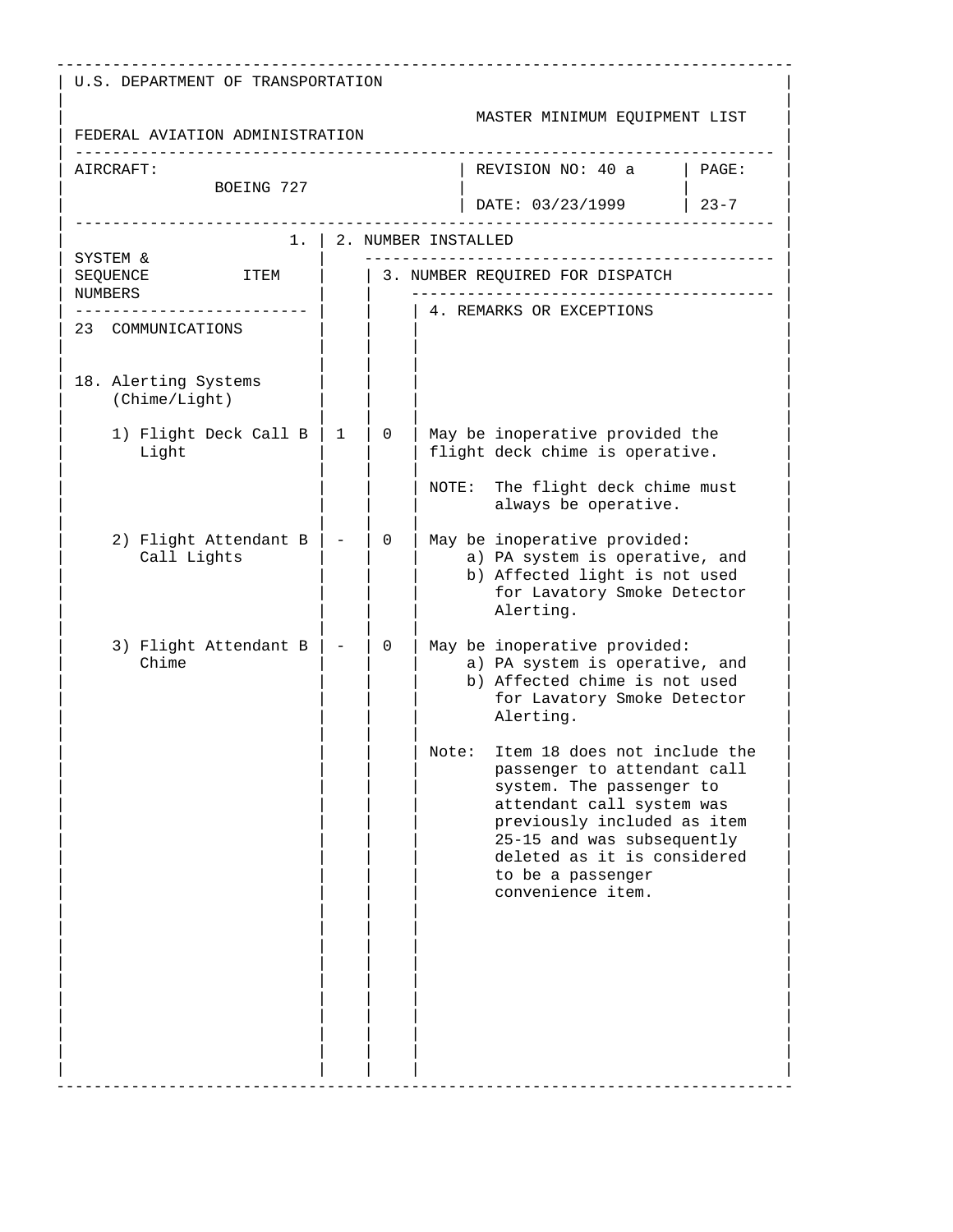| U.S. DEPARTMENT OF TRANSPORTATION |                                                                  |              |                                                        |                          |                                                                                                                                                                                                                                             |  |  |  |  |
|-----------------------------------|------------------------------------------------------------------|--------------|--------------------------------------------------------|--------------------------|---------------------------------------------------------------------------------------------------------------------------------------------------------------------------------------------------------------------------------------------|--|--|--|--|
|                                   | MASTER MINIMUM EQUIPMENT LIST<br>FEDERAL AVIATION ADMINISTRATION |              |                                                        |                          |                                                                                                                                                                                                                                             |  |  |  |  |
|                                   | AIRCRAFT:<br>BOEING 727                                          |              |                                                        | REVISION NO: 38<br>PAGE: |                                                                                                                                                                                                                                             |  |  |  |  |
|                                   |                                                                  |              | DATE: 02/14/1996<br>$ 24-1 $<br>1. 2. NUMBER INSTALLED |                          |                                                                                                                                                                                                                                             |  |  |  |  |
|                                   | <b>SYSTEM &amp;</b><br>SEQUENCE<br>ITEM<br>NUMBERS               |              | 3. NUMBER REQUIRED FOR DISPATCH                        |                          |                                                                                                                                                                                                                                             |  |  |  |  |
|                                   | 24 ELECTRICAL POWER                                              |              |                                                        |                          | 4. REMARKS OR EXCEPTIONS                                                                                                                                                                                                                    |  |  |  |  |
| 1.                                | Generators and<br>Constant Speed<br>Drive Units                  | $\mathbf{B}$ | $\overline{3}$                                         | 2                        | (M)(0)One generator or CSD may be<br>inoperative provided:<br>a) Electrical loads are<br>monitored,<br>b) Two generators operate<br>normally,<br>c) All TRs operate normally,<br>and<br>d) One air conditioning pack<br>fan is deactivated. |  |  |  |  |
| 2.                                | CSD Low Pressure C<br>Lights                                     |              | $\overline{3}$                                         | $\Omega$                 | Any or all may be inoperative<br>provided the associated generator<br>functions and indicators operate<br>normally.                                                                                                                         |  |  |  |  |
| 3.                                | CSD Oil Temperature C<br>Gauges                                  |              | 3                                                      | $\Omega$                 | Any or all may be inoperative<br>provided the associated KW/KVAR<br>meter and generator drive low<br>pressure lights operate normally.                                                                                                      |  |  |  |  |
|                                   | Automatic Generator C<br>Paralleling System                      |              | 1                                                      | 0                        | (O) May be inoperative provided<br>manual paralleling procedures are<br>followed.                                                                                                                                                           |  |  |  |  |
| 5.                                | Generator<br>Synchronization<br>Lights                           | C            | 2                                                      | $\mathbf 0$              | One or both may be inoperative<br>provided auto-paralleling operates<br>normally for parallel generator<br>operation.                                                                                                                       |  |  |  |  |
| б.                                | Transformer<br>Rectifiers                                        | B            | 3                                                      | 2                        | No. 1 or No. 2 TR may be inoper-<br>ative provided all generators, DC<br>busses and essential TR operate<br>normally.                                                                                                                       |  |  |  |  |
| 7.                                | DELETED                                                          |              |                                                        |                          |                                                                                                                                                                                                                                             |  |  |  |  |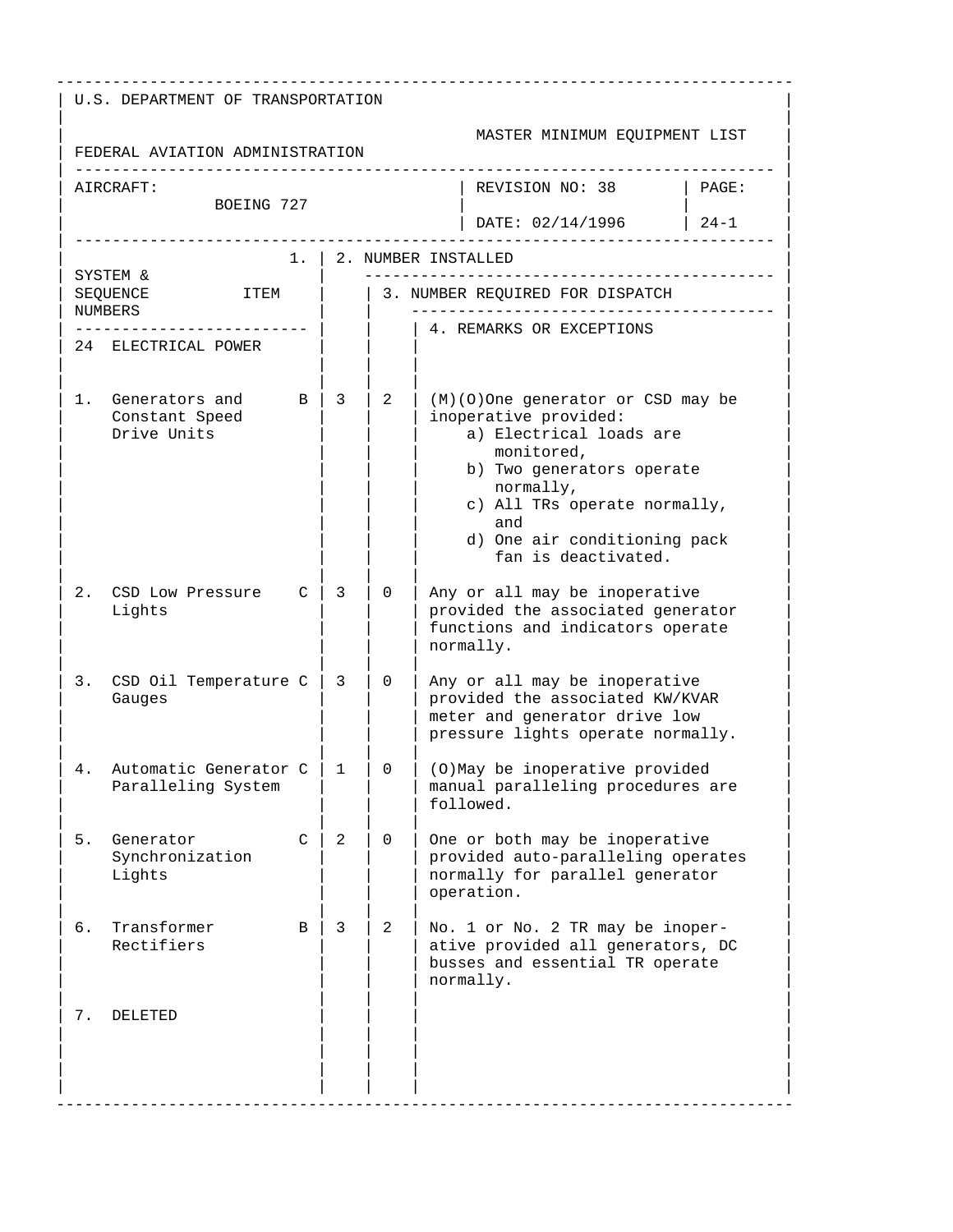| U.S. DEPARTMENT OF TRANSPORTATION               |                                                                  |                                   |                                                                                                                                                                      |  |  |  |  |  |  |  |
|-------------------------------------------------|------------------------------------------------------------------|-----------------------------------|----------------------------------------------------------------------------------------------------------------------------------------------------------------------|--|--|--|--|--|--|--|
|                                                 | MASTER MINIMUM EQUIPMENT LIST<br>FEDERAL AVIATION ADMINISTRATION |                                   |                                                                                                                                                                      |  |  |  |  |  |  |  |
| AIRCRAFT:<br>BOEING 727                         |                                                                  |                                   | REVISION NO: 40<br>$ $ PAGE:                                                                                                                                         |  |  |  |  |  |  |  |
|                                                 |                                                                  |                                   | DATE: 12/21/1998   24-2                                                                                                                                              |  |  |  |  |  |  |  |
| <b>SYSTEM &amp;</b>                             |                                                                  |                                   | 1.   2. NUMBER INSTALLED                                                                                                                                             |  |  |  |  |  |  |  |
| SEQUENCE<br>ITEM<br>NUMBERS                     | 3. NUMBER REQUIRED FOR DISPATCH                                  |                                   |                                                                                                                                                                      |  |  |  |  |  |  |  |
| 24 ELECTRICAL POWER                             |                                                                  |                                   | 4. REMARKS OR EXCEPTIONS                                                                                                                                             |  |  |  |  |  |  |  |
| 8. AC Voltmeter                                 |                                                                  |                                   |                                                                                                                                                                      |  |  |  |  |  |  |  |
| 1) Residual Voltage C   1<br>Function           |                                                                  | $\begin{array}{cc} \n\end{array}$ |                                                                                                                                                                      |  |  |  |  |  |  |  |
| 9. DELETED                                      |                                                                  |                                   |                                                                                                                                                                      |  |  |  |  |  |  |  |
| 10. DELETED                                     |                                                                  |                                   |                                                                                                                                                                      |  |  |  |  |  |  |  |
| 11. DELETED                                     |                                                                  |                                   |                                                                                                                                                                      |  |  |  |  |  |  |  |
| 12. Generator System C   1<br>Annunciator Panel |                                                                  | $\overline{\phantom{0}}$          |                                                                                                                                                                      |  |  |  |  |  |  |  |
| 13. DELETED                                     |                                                                  |                                   |                                                                                                                                                                      |  |  |  |  |  |  |  |
| 14. External Power C<br>System                  | $\mathbf{1}$                                                     | 0                                 |                                                                                                                                                                      |  |  |  |  |  |  |  |
| 15. KW/KVAR Meters                              |                                                                  |                                   |                                                                                                                                                                      |  |  |  |  |  |  |  |
| $\mathsf{C}$<br>1) KW Meters                    | $\overline{\mathbf{3}}$                                          |                                   | 2   One KW meter may be inoperative<br>provided:<br>a) Associated CSD oil temper-<br>ature gauge operates<br>normally, and<br>b) All generators operate<br>normally. |  |  |  |  |  |  |  |
| C                                               | 3                                                                | 2                                 | One KW meter may be inoperative for<br>an associated inoperative<br>generator.                                                                                       |  |  |  |  |  |  |  |
| $\mathsf{C}$<br>2) KVAR Meters                  | 3                                                                | $\mathbf 0$                       |                                                                                                                                                                      |  |  |  |  |  |  |  |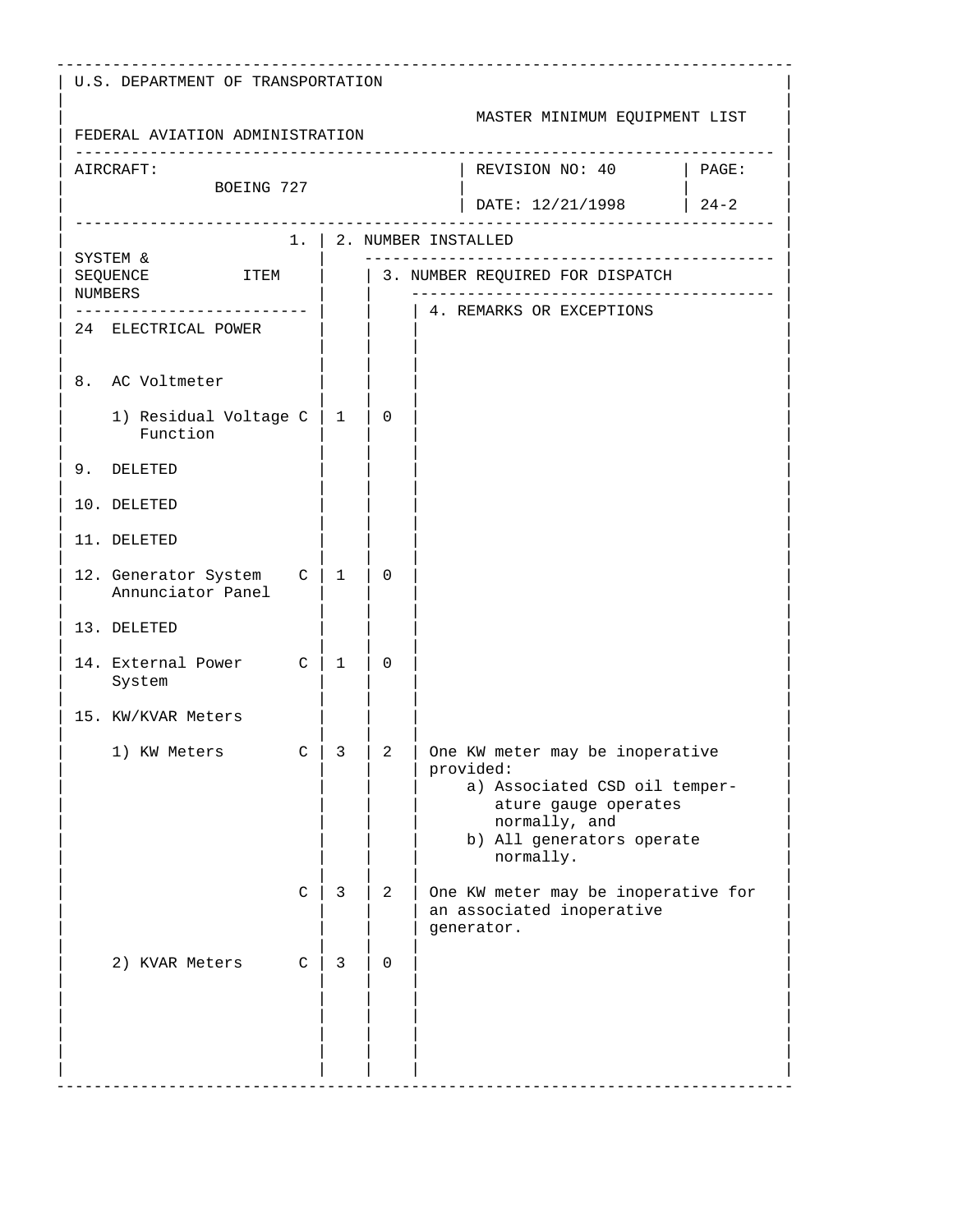| U.S. DEPARTMENT OF TRANSPORTATION<br>MASTER MINIMUM EQUIPMENT LIST<br>FEDERAL AVIATION ADMINISTRATION |                                                             |                |                                                                                                                                                                                                                                                                                                                                                                                                                      |  |  |  |  |  |
|-------------------------------------------------------------------------------------------------------|-------------------------------------------------------------|----------------|----------------------------------------------------------------------------------------------------------------------------------------------------------------------------------------------------------------------------------------------------------------------------------------------------------------------------------------------------------------------------------------------------------------------|--|--|--|--|--|
| REVISION NO: 38<br>$\mathtt{PAGE}$ :<br>AIRCRAFT:<br>BOEING 727                                       |                                                             |                |                                                                                                                                                                                                                                                                                                                                                                                                                      |  |  |  |  |  |
|                                                                                                       |                                                             |                | DATE: 02/14/1996<br>$ 24-3 $                                                                                                                                                                                                                                                                                                                                                                                         |  |  |  |  |  |
| SYSTEM &<br>SEQUENCE<br>ITEM<br>NUMBERS                                                               | 1.   2. NUMBER INSTALLED<br>3. NUMBER REQUIRED FOR DISPATCH |                |                                                                                                                                                                                                                                                                                                                                                                                                                      |  |  |  |  |  |
| 24 ELECTRICAL POWER                                                                                   | 4. REMARKS OR EXCEPTIONS                                    |                |                                                                                                                                                                                                                                                                                                                                                                                                                      |  |  |  |  |  |
| 16. Constant Speed<br>$\overline{C}$<br>*** Drive Ejector<br>Valves                                   | $-$                                                         |                | (M)(0) One may be inoperative open<br>provided:<br>a) All limit EPRS on associated<br>engine are reduced by .03,<br>and<br>b) Performance limited gross<br>weight is reduced by: -<br>Takeoff and Landing - 2,500<br>lbs. (1,134 kg.). - En route<br>climb (1 or 2 engines<br>inoperative) - 4,800 lbs.<br>$(2, 177 \text{ kg.}).$                                                                                   |  |  |  |  |  |
| 17. Essential Power<br>$\mathsf{C}$<br>Generator Selector<br>Position                                 | $\overline{3}$                                              | $\overline{2}$ | (M)(O)One generator postion may be<br>inoperative provided:<br>a) Essential power can be<br>provided through the two<br>remaining generator<br>positions,<br>b) Remaining generator channels<br>operate normally,<br>c) All AC buses are paralleled,<br>and<br>d) Three-phase circuit breaker<br>for the inoperative position<br>is opened and secured, as<br>prescribed by the operators<br>appropriate procedures. |  |  |  |  |  |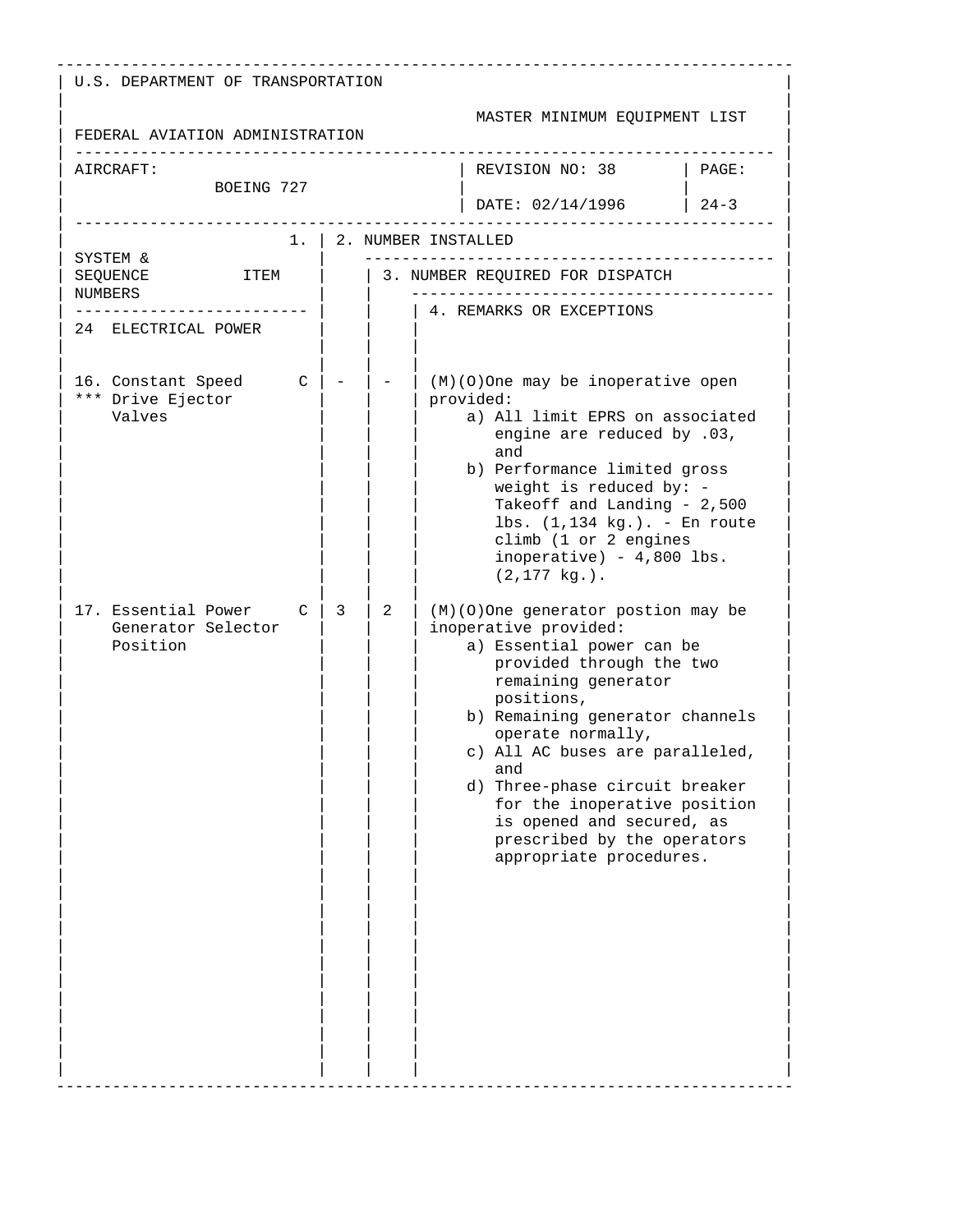| U.S. DEPARTMENT OF TRANSPORTATION                                            |                                                                                                                                                                                                                                                   |                                                           |                                                                                                         |  |  |  |  |  |
|------------------------------------------------------------------------------|---------------------------------------------------------------------------------------------------------------------------------------------------------------------------------------------------------------------------------------------------|-----------------------------------------------------------|---------------------------------------------------------------------------------------------------------|--|--|--|--|--|
| MASTER MINIMUM EQUIPMENT LIST<br>FEDERAL AVIATION ADMINISTRATION             |                                                                                                                                                                                                                                                   |                                                           |                                                                                                         |  |  |  |  |  |
| AIRCRAFT:<br>BOEING 727                                                      |                                                                                                                                                                                                                                                   |                                                           | REVISION NO: 38<br>PAGE:                                                                                |  |  |  |  |  |
|                                                                              | DATE: 02/14/1996<br>$124-4$                                                                                                                                                                                                                       |                                                           |                                                                                                         |  |  |  |  |  |
| SYSTEM &<br>SEQUENCE<br>ITEM                                                 |                                                                                                                                                                                                                                                   | 1. 2. NUMBER INSTALLED<br>3. NUMBER REQUIRED FOR DISPATCH |                                                                                                         |  |  |  |  |  |
| <b>NUMBERS</b><br>24 ELECTRICAL POWER                                        |                                                                                                                                                                                                                                                   |                                                           | 4. REMARKS OR EXCEPTIONS                                                                                |  |  |  |  |  |
| 18. Automatic Standby<br>Bus Transfer System<br>(Auto Standby<br>Switching)  |                                                                                                                                                                                                                                                   |                                                           |                                                                                                         |  |  |  |  |  |
| 1) Automatic<br>$\mathbf{B}$<br>Transfer<br>Function                         | $\Omega$<br>1<br>(0) May be inoperative provided:<br>a) Normal, Abnormal, and<br>Emergency Procedures are<br>established and used for<br>manual transfer, and<br>b) Manual transfer operates<br>normally and is verified<br>once each flight day. |                                                           |                                                                                                         |  |  |  |  |  |
| *** 2) Ground Test<br>$\mathsf{C}$<br>Function                               | $\mathbf{1}$                                                                                                                                                                                                                                      | $\Omega$                                                  | (0) May be inoperative provided<br>system integrity is verified once<br>each flight day.                |  |  |  |  |  |
| 19. Master Warning<br>$\overline{C}$<br>Light (WARN) (Pilot<br>Center Panel) | $\mathbf{1}$                                                                                                                                                                                                                                      | $\mathbf{0}$                                              | May be inoperative provided the<br>essential power failure light on<br>the F/E panel operates normally. |  |  |  |  |  |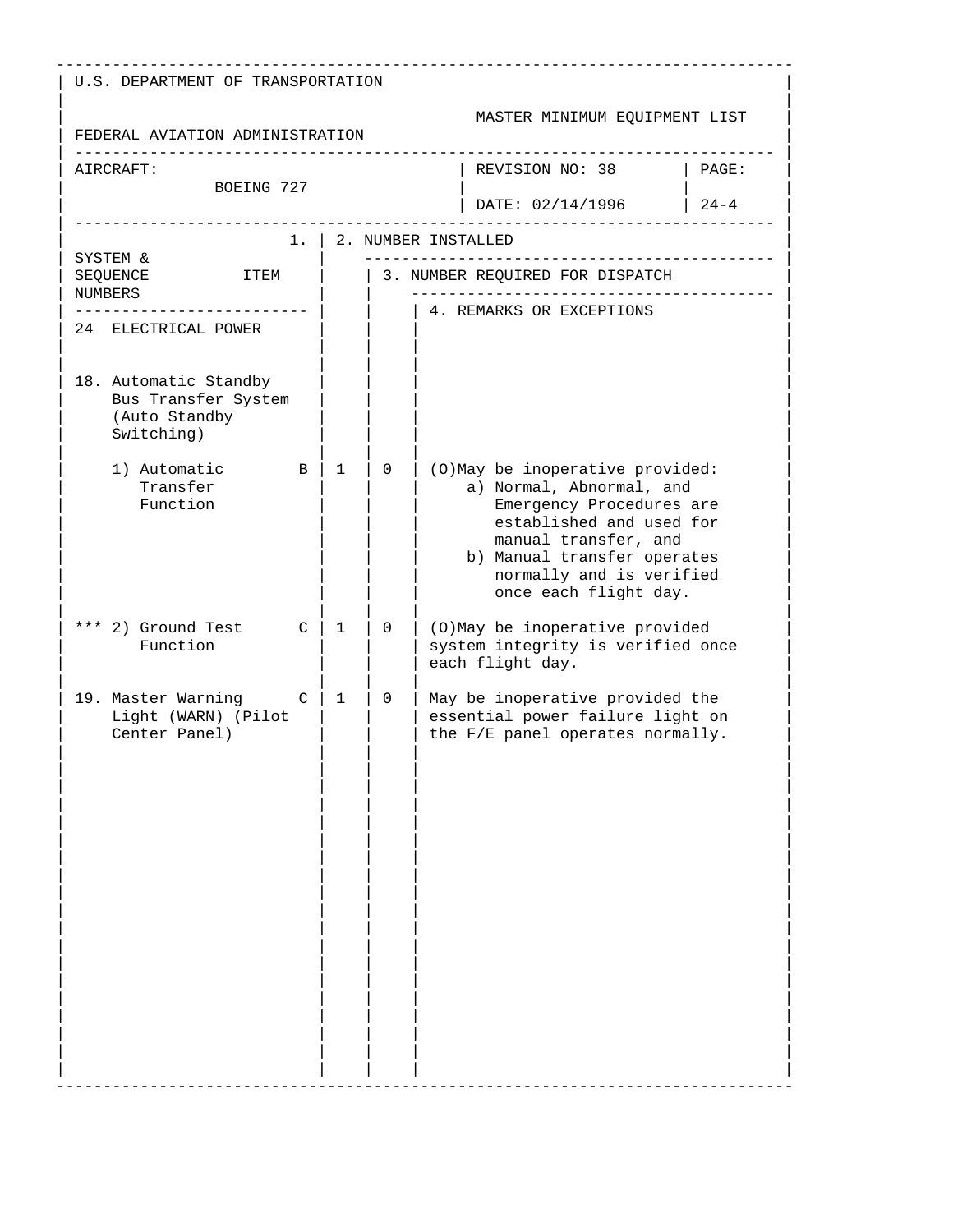| U.S. DEPARTMENT OF TRANSPORTATION |                                                                  |              |                        |                                                                                                                                                                                                               |  |  |  |  |  |
|-----------------------------------|------------------------------------------------------------------|--------------|------------------------|---------------------------------------------------------------------------------------------------------------------------------------------------------------------------------------------------------------|--|--|--|--|--|
|                                   | MASTER MINIMUM EQUIPMENT LIST<br>FEDERAL AVIATION ADMINISTRATION |              |                        |                                                                                                                                                                                                               |  |  |  |  |  |
|                                   | AIRCRAFT:<br>BOEING 727                                          |              |                        | REVISION NO: 39 a<br>$ $ PAGE:                                                                                                                                                                                |  |  |  |  |  |
|                                   |                                                                  |              |                        | DATE: 05/05/1998   25-1                                                                                                                                                                                       |  |  |  |  |  |
|                                   | SYSTEM &                                                         |              | 1. 2. NUMBER INSTALLED |                                                                                                                                                                                                               |  |  |  |  |  |
|                                   | SEQUENCE<br>ITEM<br><b>NUMBERS</b>                               |              |                        | 3. NUMBER REQUIRED FOR DISPATCH<br>4. REMARKS OR EXCEPTIONS                                                                                                                                                   |  |  |  |  |  |
|                                   | 25 EQUIPMENT/FURNISHINGS                                         |              |                        |                                                                                                                                                                                                               |  |  |  |  |  |
| 1.                                | DELETED                                                          |              |                        | Deleted prior to Rev. 33.                                                                                                                                                                                     |  |  |  |  |  |
| 2.                                | Megaphones<br>D                                                  |              |                        | Any in excess of those required by<br>FAR may be inoperative or missing<br>provided:<br>a) Inoperative megaphone is<br>removed from the passenger<br>cabin, and<br>b) Required distribution is<br>maintained. |  |  |  |  |  |
| 3.                                | Rear Entrance Door C<br>Strap                                    | $\mathbf{1}$ | $\mathbf{0}$           | May be inoperative provided a<br>passenger announcement is made to<br>stay clear until the door is<br>opened.                                                                                                 |  |  |  |  |  |
|                                   |                                                                  |              |                        | NOTE 1: Not required for -200<br>series, or -100 series<br>airplanes with two type I<br>rear exits.                                                                                                           |  |  |  |  |  |
|                                   |                                                                  |              |                        | NOTE 2: Not required for all cargo<br>operations.                                                                                                                                                             |  |  |  |  |  |
| $4$ .                             | Crewmember Shoulder<br>Harness (Flight<br>Deck)                  |              |                        | Deleted, Rev. 35.                                                                                                                                                                                             |  |  |  |  |  |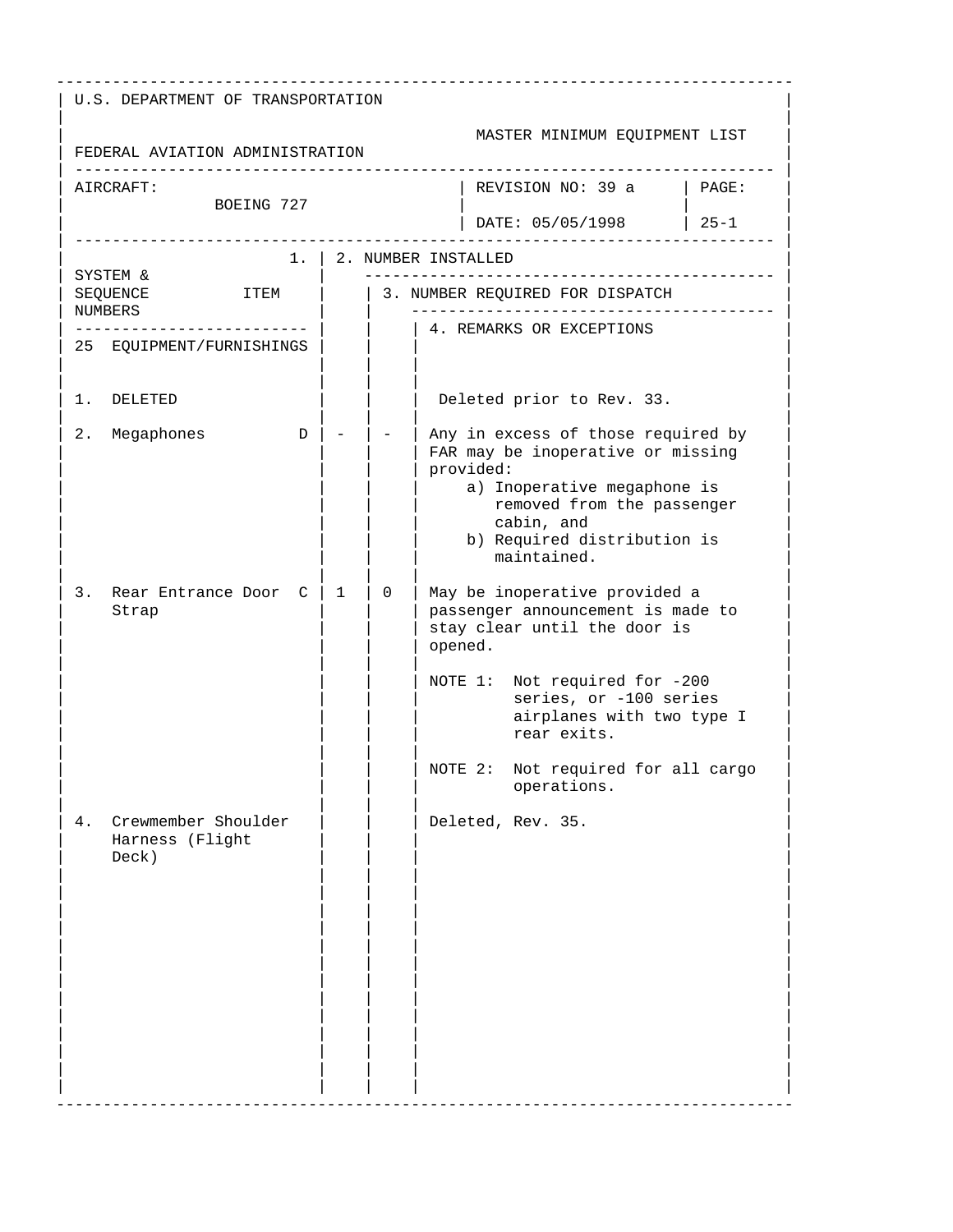| U.S. DEPARTMENT OF TRANSPORTATION<br>MASTER MINIMUM EQUIPMENT LIST      |                 |                  |                                                                                                                                                                                                                                                                                                                                                                                                                                                                                                                                                                                                                                                                                                                                                                                                                                                                        |          |  |  |  |
|-------------------------------------------------------------------------|-----------------|------------------|------------------------------------------------------------------------------------------------------------------------------------------------------------------------------------------------------------------------------------------------------------------------------------------------------------------------------------------------------------------------------------------------------------------------------------------------------------------------------------------------------------------------------------------------------------------------------------------------------------------------------------------------------------------------------------------------------------------------------------------------------------------------------------------------------------------------------------------------------------------------|----------|--|--|--|
| FEDERAL AVIATION ADMINISTRATION                                         |                 |                  |                                                                                                                                                                                                                                                                                                                                                                                                                                                                                                                                                                                                                                                                                                                                                                                                                                                                        |          |  |  |  |
| AIRCRAFT:<br>BOEING 727                                                 | REVISION NO: 40 |                  | PAGE:                                                                                                                                                                                                                                                                                                                                                                                                                                                                                                                                                                                                                                                                                                                                                                                                                                                                  |          |  |  |  |
|                                                                         |                 | DATE: 12/21/1998 |                                                                                                                                                                                                                                                                                                                                                                                                                                                                                                                                                                                                                                                                                                                                                                                                                                                                        | $ 25-2 $ |  |  |  |
| SYSTEM &                                                                |                 |                  | 1.   2. NUMBER INSTALLED                                                                                                                                                                                                                                                                                                                                                                                                                                                                                                                                                                                                                                                                                                                                                                                                                                               |          |  |  |  |
| SEQUENCE<br>ITEM                                                        |                 |                  | 3. NUMBER REQUIRED FOR DISPATCH                                                                                                                                                                                                                                                                                                                                                                                                                                                                                                                                                                                                                                                                                                                                                                                                                                        |          |  |  |  |
| NUMBERS                                                                 |                 |                  | 4. REMARKS OR EXCEPTIONS                                                                                                                                                                                                                                                                                                                                                                                                                                                                                                                                                                                                                                                                                                                                                                                                                                               |          |  |  |  |
| 25 EQUIPMENT/FURNISHINGS                                                |                 |                  |                                                                                                                                                                                                                                                                                                                                                                                                                                                                                                                                                                                                                                                                                                                                                                                                                                                                        |          |  |  |  |
| Flight Attendant<br>5.<br>Seat Assembly<br>(Single or Dual<br>Position) |                 |                  |                                                                                                                                                                                                                                                                                                                                                                                                                                                                                                                                                                                                                                                                                                                                                                                                                                                                        |          |  |  |  |
| 1) Required Flight B<br>Attendant Seats                                 |                 |                  | (M)(O)One seat or assembly (dual<br>position) may be inoperative<br>provided:<br>a) Affected seat or seat<br>assembly is not occupied,<br>b) Flight attendant(s)<br>displaced by inoperative<br>seat(s) occupies the<br>passenger seat most<br>accessable to the<br>inoperative seat(s),<br>c) Alternate procedures are<br>established and used as<br>published in crewmember<br>manuals,<br>d) Folding type seat is stowed<br>or secured in the retracted<br>position,<br>e) Passenger seat assigned to<br>flight attendant is<br>placarded "FOR FLIGHT<br>ATTENDANT USE ONLY", and<br>f) If the ventral door<br>attendant's seat (727-100<br>without two TYPE I exits<br>only) is inoperative, the<br>aft entry restraint aisle<br>strap will not be used, and<br>a passenger announcement<br>will be made to stay clear<br>until the door is opened.<br>(Continued) |          |  |  |  |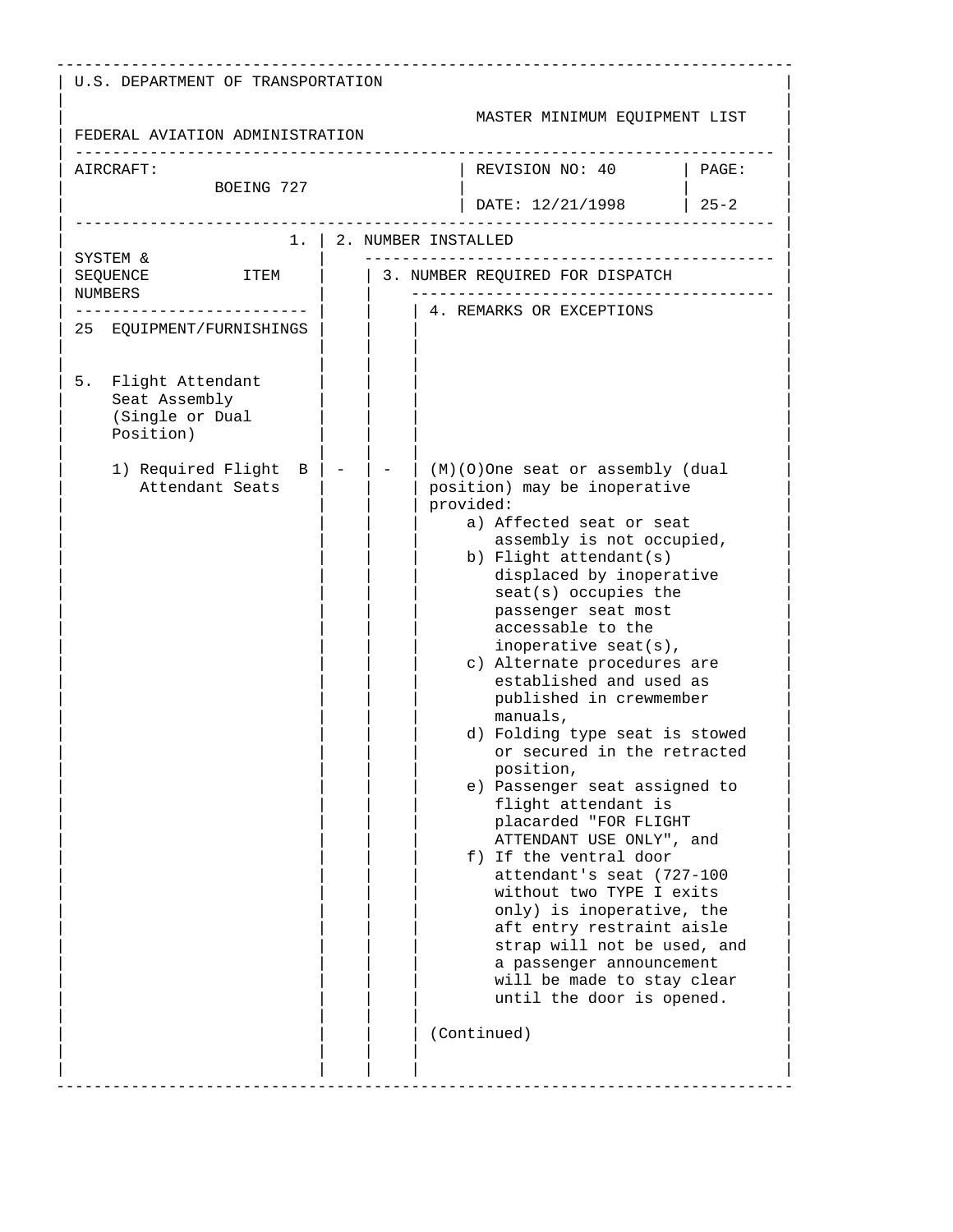| U.S. DEPARTMENT OF TRANSPORTATION                                                   |  |  |                          |                                                                                                                                                                                                                                                                                                         |              |  |  |  |
|-------------------------------------------------------------------------------------|--|--|--------------------------|---------------------------------------------------------------------------------------------------------------------------------------------------------------------------------------------------------------------------------------------------------------------------------------------------------|--------------|--|--|--|
| MASTER MINIMUM EQUIPMENT LIST<br>FEDERAL AVIATION ADMINISTRATION                    |  |  |                          |                                                                                                                                                                                                                                                                                                         |              |  |  |  |
| AIRCRAFT:<br>BOEING 727                                                             |  |  |                          | REVISION NO: 40                                                                                                                                                                                                                                                                                         | PAGE:        |  |  |  |
|                                                                                     |  |  |                          | DATE: 12/21/1998                                                                                                                                                                                                                                                                                        | $\vert$ 25-3 |  |  |  |
| SYSTEM &                                                                            |  |  | 1.   2. NUMBER INSTALLED |                                                                                                                                                                                                                                                                                                         |              |  |  |  |
| SEQUENCE<br>ITEM<br>NUMBERS                                                         |  |  |                          | 3. NUMBER REQUIRED FOR DISPATCH                                                                                                                                                                                                                                                                         |              |  |  |  |
| 25 EQUIPMENT/FURNISHINGS                                                            |  |  |                          | 4. REMARKS OR EXCEPTIONS                                                                                                                                                                                                                                                                                |              |  |  |  |
| Flight Attendant<br>5.<br>Seat Assembly<br>(Single or Dual<br>Position)<br>(Cont d) |  |  |                          |                                                                                                                                                                                                                                                                                                         |              |  |  |  |
| 2) Excess Flight C<br>Attendant Seats                                               |  |  |                          | (M) May be inoperative provided:<br>a) Affected seat or seat<br>assembly is not occupied,<br>and<br>b) Folding type seat is stowed<br>or secured in the retracted<br>position.                                                                                                                          |              |  |  |  |
|                                                                                     |  |  |                          | NOTE 1: A folding seat that will<br>not stow automatically is<br>considered inoperative.                                                                                                                                                                                                                |              |  |  |  |
|                                                                                     |  |  |                          | NOTE 2: A seat position with an<br>inoperative or missing lap<br>belt is considered<br>inoperative.                                                                                                                                                                                                     |              |  |  |  |
|                                                                                     |  |  | NOTE 3:                  | The above provisos apply<br>to flight attendant seats.<br>Individual operators, when<br>operating with inoperative<br>seats, will consider the<br>locations and combinations<br>of seats to ensure that<br>the proximity to exits and<br>distribution requirements<br>of the applicable FAR are<br>met. |              |  |  |  |
|                                                                                     |  |  |                          |                                                                                                                                                                                                                                                                                                         |              |  |  |  |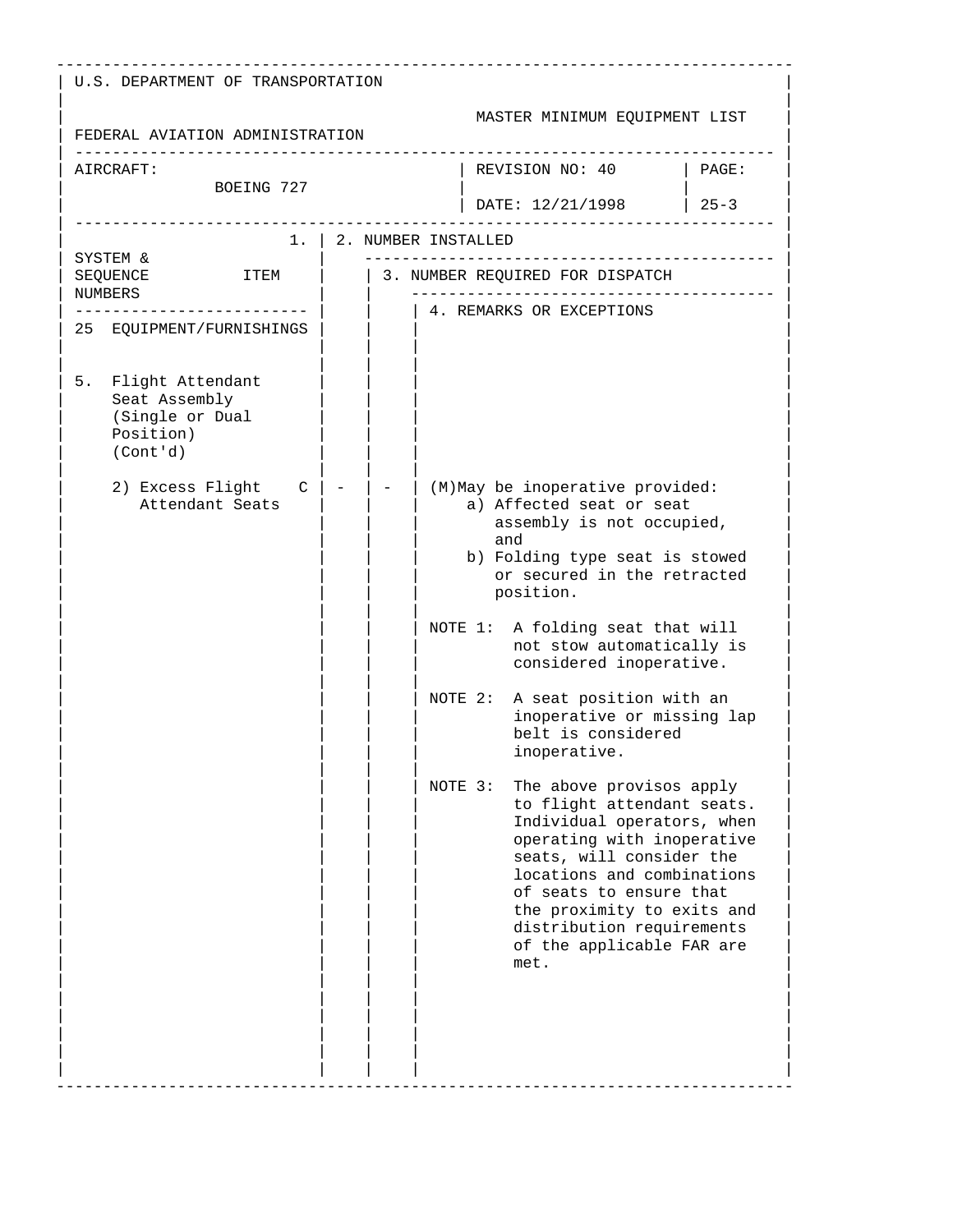| U.S. DEPARTMENT OF TRANSPORTATION<br>MASTER MINIMUM EQUIPMENT LIST |                                                            |              |                                                                                                                                                                                                                                                                                                  |             |                                                                                                                                                |  |  |  |
|--------------------------------------------------------------------|------------------------------------------------------------|--------------|--------------------------------------------------------------------------------------------------------------------------------------------------------------------------------------------------------------------------------------------------------------------------------------------------|-------------|------------------------------------------------------------------------------------------------------------------------------------------------|--|--|--|
| FEDERAL AVIATION ADMINISTRATION                                    |                                                            |              |                                                                                                                                                                                                                                                                                                  |             |                                                                                                                                                |  |  |  |
| AIRCRAFT:<br>BOEING 727                                            |                                                            |              |                                                                                                                                                                                                                                                                                                  |             | REVISION NO: 38<br>$\mathtt{PAGE}$ :                                                                                                           |  |  |  |
|                                                                    |                                                            |              |                                                                                                                                                                                                                                                                                                  |             | DATE: 02/14/1996<br>$ 25-4 $                                                                                                                   |  |  |  |
|                                                                    | SYSTEM &                                                   |              |                                                                                                                                                                                                                                                                                                  |             | 1. 2. NUMBER INSTALLED                                                                                                                         |  |  |  |
|                                                                    | SEQUENCE<br>ITEM<br>NUMBERS                                |              |                                                                                                                                                                                                                                                                                                  |             | 3. NUMBER REQUIRED FOR DISPATCH                                                                                                                |  |  |  |
|                                                                    |                                                            |              |                                                                                                                                                                                                                                                                                                  |             | 4. REMARKS OR EXCEPTIONS                                                                                                                       |  |  |  |
|                                                                    | 25 EQUIPMENT/FURNISHINGS                                   |              |                                                                                                                                                                                                                                                                                                  |             |                                                                                                                                                |  |  |  |
| б.                                                                 | Pallet Locks<br>Passenger/Cargo<br>Convertible<br>Airplane |              |                                                                                                                                                                                                                                                                                                  |             |                                                                                                                                                |  |  |  |
|                                                                    | 1) Passenger Pallet C<br>Locks                             |              | A maximum of one per pallet may be<br>inoperative provided:<br>a) Three seats in the group<br>associated with that lock<br>are blocked by folding and<br>securing the backrests in a<br>forward position, and<br>b) If more than one lock is<br>inoperative open, the pallet<br>must be removed. |             |                                                                                                                                                |  |  |  |
|                                                                    | 2) Cargo Pallet<br>Locks                                   | $\mathsf{C}$ |                                                                                                                                                                                                                                                                                                  |             | (0) As required by the appropriate<br>Approved Weight & Balance Control<br>and Loading Manual.                                                 |  |  |  |
|                                                                    |                                                            | C            |                                                                                                                                                                                                                                                                                                  | $\Omega$    | Any or all cargo locks may be in-<br>operative at a pallet position<br>provided that pallet is removed.                                        |  |  |  |
| 7.                                                                 | Passenger Cabin<br>Window Shades                           | D            |                                                                                                                                                                                                                                                                                                  | $\mathbf 0$ | May be inoperative in a compartment<br>used for cargo provided AFM<br>Limitations are observed.                                                |  |  |  |
|                                                                    |                                                            |              |                                                                                                                                                                                                                                                                                                  |             | Passenger Cabin Window<br>NOTE:<br>Shades in compartments<br>configured for passengers<br>only are considered a<br>passenger convenience item. |  |  |  |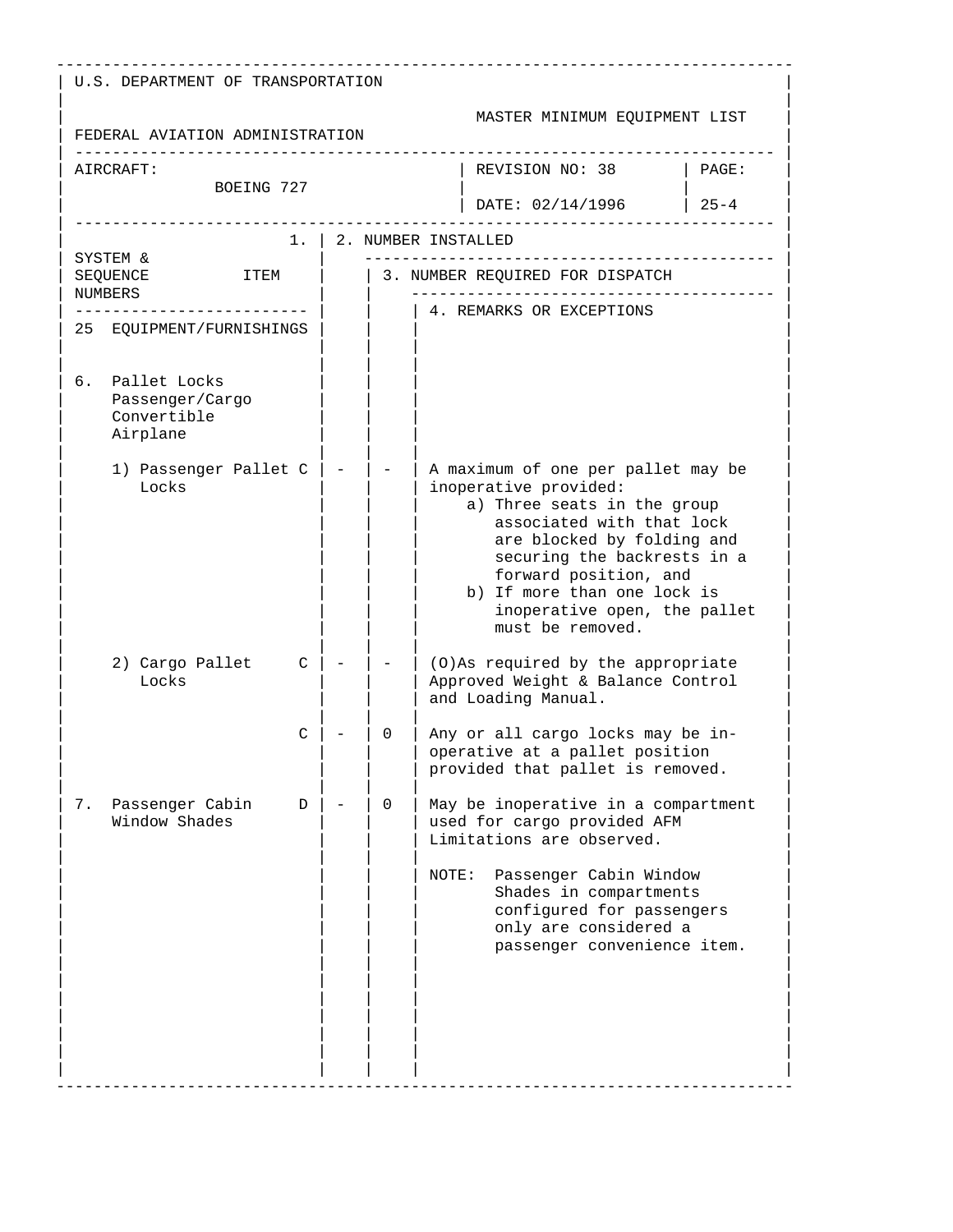| U.S. DEPARTMENT OF TRANSPORTATION                                             |                                 |             |                                                                                                                                                                                                        |  |  |  |  |  |
|-------------------------------------------------------------------------------|---------------------------------|-------------|--------------------------------------------------------------------------------------------------------------------------------------------------------------------------------------------------------|--|--|--|--|--|
| MASTER MINIMUM EQUIPMENT LIST<br>FEDERAL AVIATION ADMINISTRATION              |                                 |             |                                                                                                                                                                                                        |  |  |  |  |  |
| AIRCRAFT:<br>BOEING 727                                                       |                                 |             | REVISION NO: 39 a<br>PAGE:                                                                                                                                                                             |  |  |  |  |  |
|                                                                               |                                 |             | DATE: 05/05/1998<br>$125 - 5$                                                                                                                                                                          |  |  |  |  |  |
| SYSTEM &                                                                      |                                 |             | 1. 2. NUMBER INSTALLED                                                                                                                                                                                 |  |  |  |  |  |
| SEQUENCE<br>ITEM<br><b>NUMBERS</b>                                            | 3. NUMBER REQUIRED FOR DISPATCH |             |                                                                                                                                                                                                        |  |  |  |  |  |
| 25 EQUIPMENT/FURNISHINGS                                                      |                                 |             | 4. REMARKS OR EXCEPTIONS                                                                                                                                                                               |  |  |  |  |  |
| 8.<br>"FASTEN SEAT BELT<br>$\overline{C}$<br>WHILE SEATED" Sign<br>or Placard |                                 |             | One or more signs or placards may<br>be illegible or missing provided a<br>legible sign or placard is readable<br>from each occupied passenger seat.                                                   |  |  |  |  |  |
| Flight Attendant<br>9.<br>Flashlight Holders/<br>Flashlights                  |                                 |             |                                                                                                                                                                                                        |  |  |  |  |  |
| 1) Passenger And C<br>Mixed<br>Configurations                                 |                                 |             | May be inoperative or missing<br>provided the crewmember assigned to<br>the associated position has a<br>normally operating flashlight of<br>equivalent lighting characteristics<br>readily available. |  |  |  |  |  |
| $***$ 2) Cargo<br>D<br>Configuration                                          |                                 | $\Omega$    |                                                                                                                                                                                                        |  |  |  |  |  |
| 10. AFT Airstair Access<br>Panels                                             |                                 |             | Deleted, Rev. 39.                                                                                                                                                                                      |  |  |  |  |  |
| 11. Flight Crew Power<br>D<br>***<br>Seat Adjustment<br>System                |                                 | $\mathbf 0$ | May be inoperative provided manual<br>seat adjustment system operates<br>normally.                                                                                                                     |  |  |  |  |  |
|                                                                               |                                 |             |                                                                                                                                                                                                        |  |  |  |  |  |
|                                                                               |                                 |             |                                                                                                                                                                                                        |  |  |  |  |  |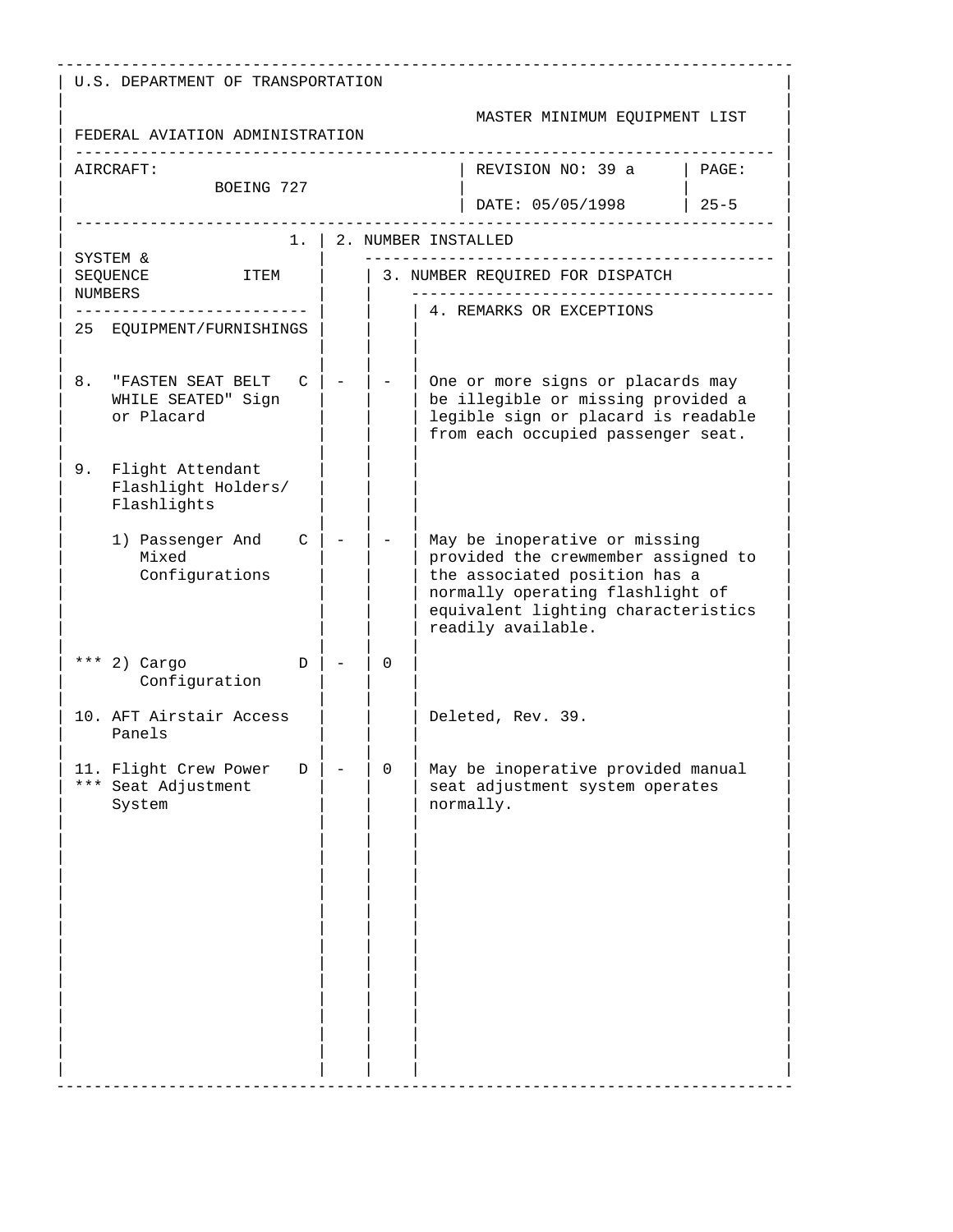| MASTER MINIMUM EQUIPMENT LIST<br>FEDERAL AVIATION ADMINISTRATION<br>REVISION NO: 39 a   PAGE:<br>AIRCRAFT:<br>BOEING 727<br>DATE: 05/05/1998   25-6<br>1. 2. NUMBER INSTALLED<br>SYSTEM &<br>SEQUENCE<br>ITEM<br>3. NUMBER REQUIRED FOR DISPATCH<br><b>NUMBERS</b><br>4. REMARKS OR EXCEPTIONS<br>25 EQUIPMENT/FURNISHINGS<br>$\mathbf{0}$<br>Passenger convenience items, as<br>12. Passenger<br>expressed in this MMEL, are those<br>Convenience Item(s)<br>related to passenger convenience,<br>comfort, or entertainment such as,<br>but not limited to, galley<br>equipment, movie equipment, ash<br>trays, stereo equipment, overhead<br>reading lamps. Items addressed<br>elsewhere in this document shall<br>not be included. (M) and (0)<br>procedures may be required and<br>included in the air carrier's<br>appropriate document.<br>NOTE: EXTERIOR LAVATORY DOOR ASH<br>TRAYS ARE NOT CONSIDERED<br>CONVENIENCE ITEMS. | U.S. DEPARTMENT OF TRANSPORTATION |  |  |  |  |  |  |  |  |
|-------------------------------------------------------------------------------------------------------------------------------------------------------------------------------------------------------------------------------------------------------------------------------------------------------------------------------------------------------------------------------------------------------------------------------------------------------------------------------------------------------------------------------------------------------------------------------------------------------------------------------------------------------------------------------------------------------------------------------------------------------------------------------------------------------------------------------------------------------------------------------------------------------------------------------------|-----------------------------------|--|--|--|--|--|--|--|--|
|                                                                                                                                                                                                                                                                                                                                                                                                                                                                                                                                                                                                                                                                                                                                                                                                                                                                                                                                     |                                   |  |  |  |  |  |  |  |  |
|                                                                                                                                                                                                                                                                                                                                                                                                                                                                                                                                                                                                                                                                                                                                                                                                                                                                                                                                     |                                   |  |  |  |  |  |  |  |  |
|                                                                                                                                                                                                                                                                                                                                                                                                                                                                                                                                                                                                                                                                                                                                                                                                                                                                                                                                     |                                   |  |  |  |  |  |  |  |  |
|                                                                                                                                                                                                                                                                                                                                                                                                                                                                                                                                                                                                                                                                                                                                                                                                                                                                                                                                     |                                   |  |  |  |  |  |  |  |  |
|                                                                                                                                                                                                                                                                                                                                                                                                                                                                                                                                                                                                                                                                                                                                                                                                                                                                                                                                     |                                   |  |  |  |  |  |  |  |  |
|                                                                                                                                                                                                                                                                                                                                                                                                                                                                                                                                                                                                                                                                                                                                                                                                                                                                                                                                     |                                   |  |  |  |  |  |  |  |  |
|                                                                                                                                                                                                                                                                                                                                                                                                                                                                                                                                                                                                                                                                                                                                                                                                                                                                                                                                     |                                   |  |  |  |  |  |  |  |  |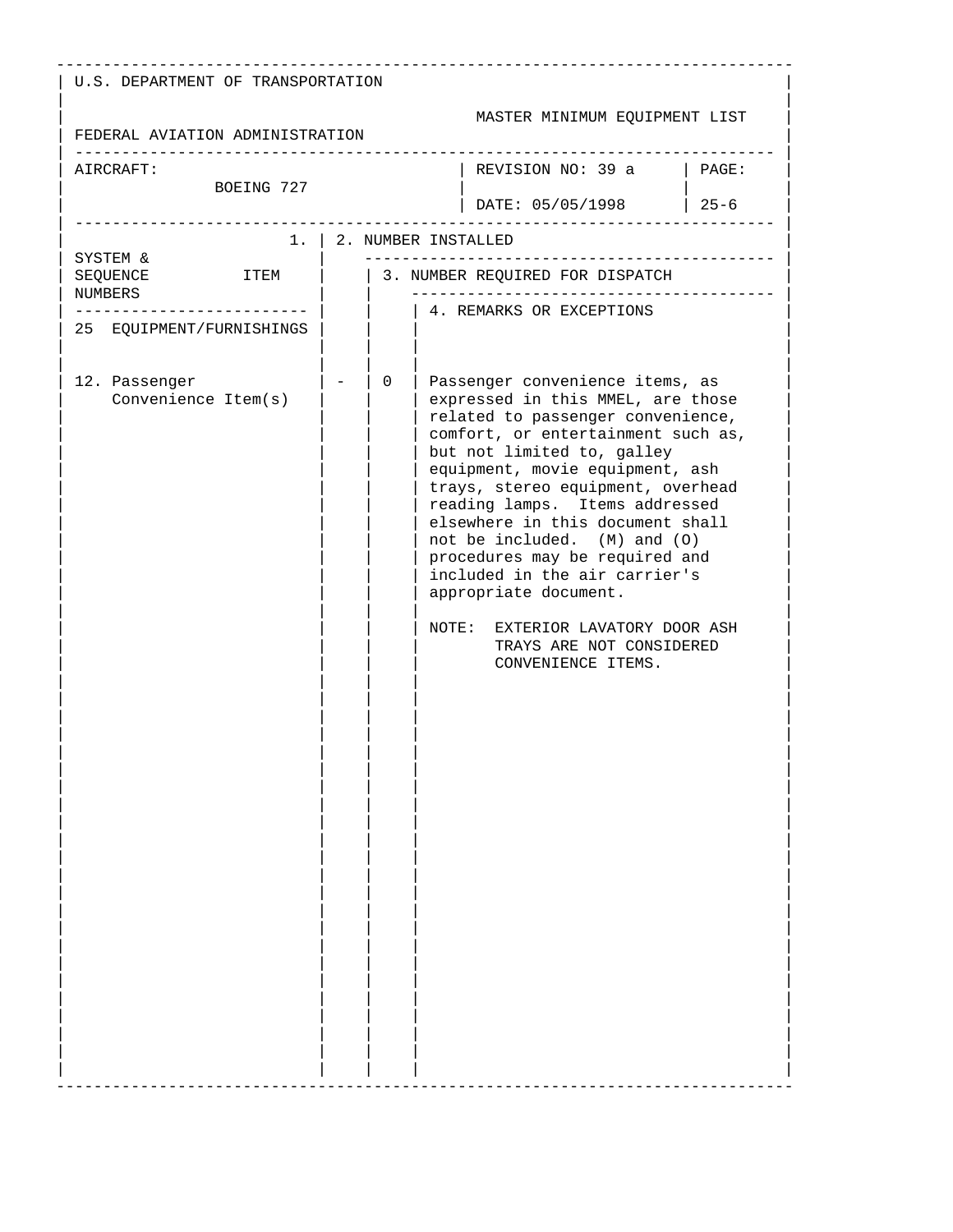| U.S. DEPARTMENT OF TRANSPORTATION                                |                                                             |                              |                                                                                                                                                                                                                                                                                                  |  |  |  |  |  |  |
|------------------------------------------------------------------|-------------------------------------------------------------|------------------------------|--------------------------------------------------------------------------------------------------------------------------------------------------------------------------------------------------------------------------------------------------------------------------------------------------|--|--|--|--|--|--|
| MASTER MINIMUM EQUIPMENT LIST<br>FEDERAL AVIATION ADMINISTRATION |                                                             |                              |                                                                                                                                                                                                                                                                                                  |  |  |  |  |  |  |
| AIRCRAFT:<br>BOEING 727                                          |                                                             | REVISION NO: 39 a<br>  PAGE: |                                                                                                                                                                                                                                                                                                  |  |  |  |  |  |  |
|                                                                  |                                                             |                              | DATE: 05/05/1998<br>$ 25 - 7 $                                                                                                                                                                                                                                                                   |  |  |  |  |  |  |
| SYSTEM &<br>SEQUENCE<br>ITEM                                     | 1.   2. NUMBER INSTALLED<br>3. NUMBER REQUIRED FOR DISPATCH |                              |                                                                                                                                                                                                                                                                                                  |  |  |  |  |  |  |
| NUMBERS                                                          | 4. REMARKS OR EXCEPTIONS                                    |                              |                                                                                                                                                                                                                                                                                                  |  |  |  |  |  |  |
| 25 EQUIPMENT/FURNISHINGS                                         |                                                             |                              |                                                                                                                                                                                                                                                                                                  |  |  |  |  |  |  |
| 13. Passenger Seat(s) $D$   -                                    |                                                             |                              | May be inoperative provided:<br>a) Seat does not block an<br>Emergency Exit,<br>b) Seat does not restrict any<br>passenger from access to the<br>main aircraft aisle, and<br>c) The affected seat(s) are<br>blocked and placarded "DO<br>NOT OCCUPY".                                            |  |  |  |  |  |  |
|                                                                  |                                                             |                              | NOTE 1: A seat with an inoperative<br>seat belt is considered<br>inoperative.                                                                                                                                                                                                                    |  |  |  |  |  |  |
|                                                                  |                                                             |                              | NOTE 2: Inoperative seats do not<br>affect the required number<br>of Flight Attendants.                                                                                                                                                                                                          |  |  |  |  |  |  |
|                                                                  |                                                             |                              | NOTE 3: Affected seat(s) may<br>include the seat(s) behind<br>and/or adjacent outboard<br>seats.                                                                                                                                                                                                 |  |  |  |  |  |  |
| 1) Recline<br>D<br>Mechanism                                     |                                                             |                              | May be inoperative and seat<br>occupied provided seat is secured<br>in the up-right position.                                                                                                                                                                                                    |  |  |  |  |  |  |
| 2) Underseat<br>D<br>Baggage<br>Restraining Bars                 |                                                             |                              | (O) May be inoperative provided:<br>a) Baggage is not stowed under<br>seat with inoperative<br>restraining bar,<br>b) Associated seat is placarded<br>"DO NOT STOW BAGGAGE UNDER<br>THIS SEAT", and<br>c) Procedures are established<br>to alert Cabin Crew of inop-<br>erative restraining bar. |  |  |  |  |  |  |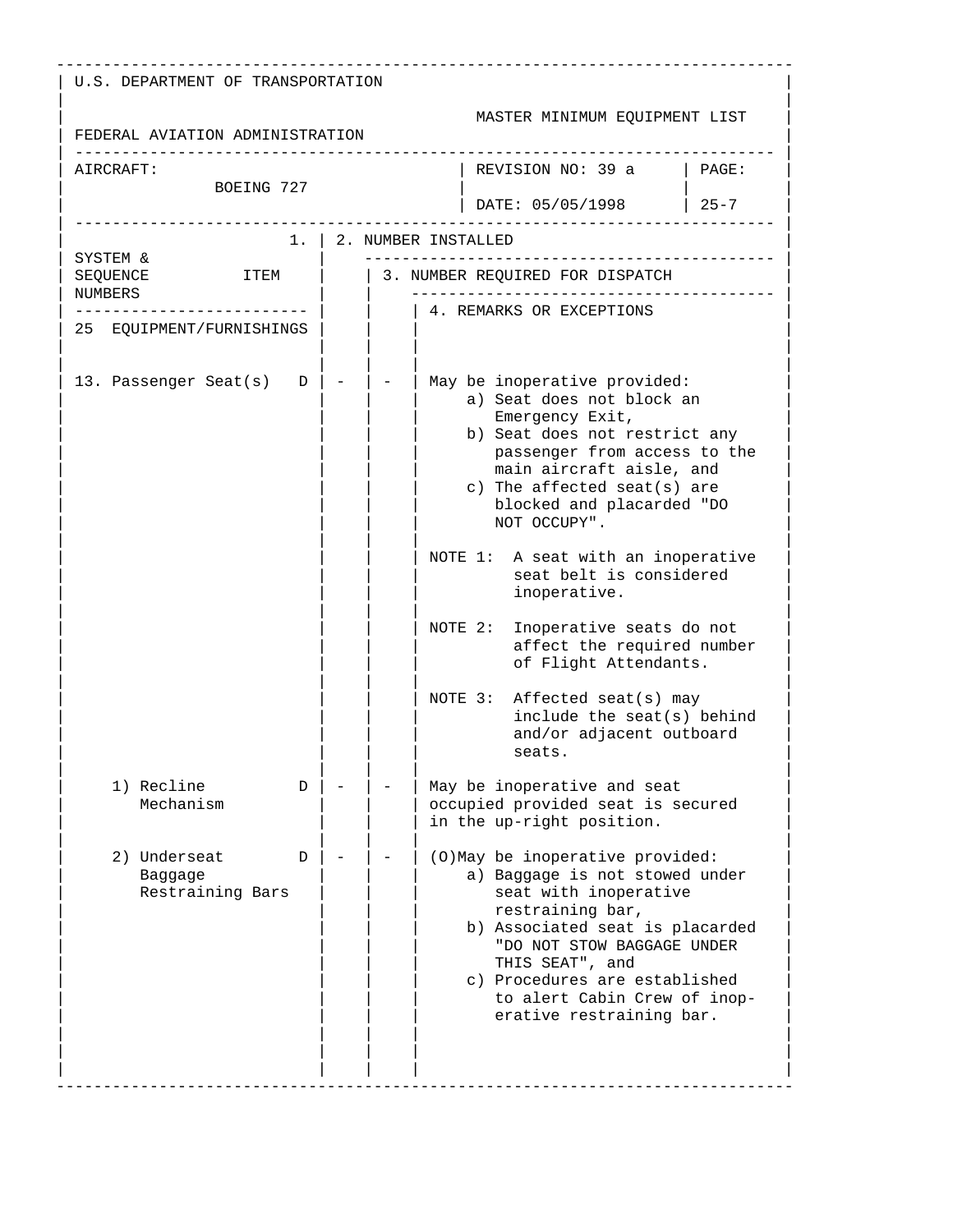| U.S. DEPARTMENT OF TRANSPORTATION                                         |   |                |                                                                                                                                                                                                                                                                                                                                                                                                                                                          |  |  |  |  |  |
|---------------------------------------------------------------------------|---|----------------|----------------------------------------------------------------------------------------------------------------------------------------------------------------------------------------------------------------------------------------------------------------------------------------------------------------------------------------------------------------------------------------------------------------------------------------------------------|--|--|--|--|--|
| MASTER MINIMUM EQUIPMENT LIST<br>FEDERAL AVIATION ADMINISTRATION          |   |                |                                                                                                                                                                                                                                                                                                                                                                                                                                                          |  |  |  |  |  |
| AIRCRAFT:<br>BOEING 727                                                   |   |                | REVISION NO: 38<br>PAGE:                                                                                                                                                                                                                                                                                                                                                                                                                                 |  |  |  |  |  |
|                                                                           |   |                | DATE: 02/14/1996<br>$ 25-8 $                                                                                                                                                                                                                                                                                                                                                                                                                             |  |  |  |  |  |
| SYSTEM &                                                                  |   |                | 1.   2. NUMBER INSTALLED                                                                                                                                                                                                                                                                                                                                                                                                                                 |  |  |  |  |  |
| SEQUENCE<br>ITEM<br>NUMBERS                                               |   |                | 3. NUMBER REQUIRED FOR DISPATCH                                                                                                                                                                                                                                                                                                                                                                                                                          |  |  |  |  |  |
| 25 EQUIPMENT/FURNISHINGS                                                  |   |                | 4. REMARKS OR EXCEPTIONS                                                                                                                                                                                                                                                                                                                                                                                                                                 |  |  |  |  |  |
| 14. Observer Seat(s)                                                      |   |                |                                                                                                                                                                                                                                                                                                                                                                                                                                                          |  |  |  |  |  |
| 1) Primary Observer A<br>Seat (Including<br>associated<br>equipment)<br>Α | 1 | $\overline{0}$ | May be inoperative provided:<br>a) A passenger seat in the<br>passenger cabin is made<br>available to an FAA<br>inspector for the<br>performance of official<br>duties, and<br>b) Repairs are made within two<br>flight days.<br>0 <sub>R</sub><br>c) Second observer's seat is<br>available and acceptable to<br>an FAA inspector for the<br>performance of official<br>duties, and<br>d) Repairs are made within two<br>flight days.<br>0 <sub>R</sub> |  |  |  |  |  |
| Α                                                                         |   |                | e) Primary observer's seat is<br>available with the required<br>minimum safety equipment<br>(safety belt and oxygen) and<br>acceptable to an FAA<br>inspector for the<br>performance of official<br>duties, and<br>f) Repairs are made within two<br>flight days.<br>(Continued)                                                                                                                                                                         |  |  |  |  |  |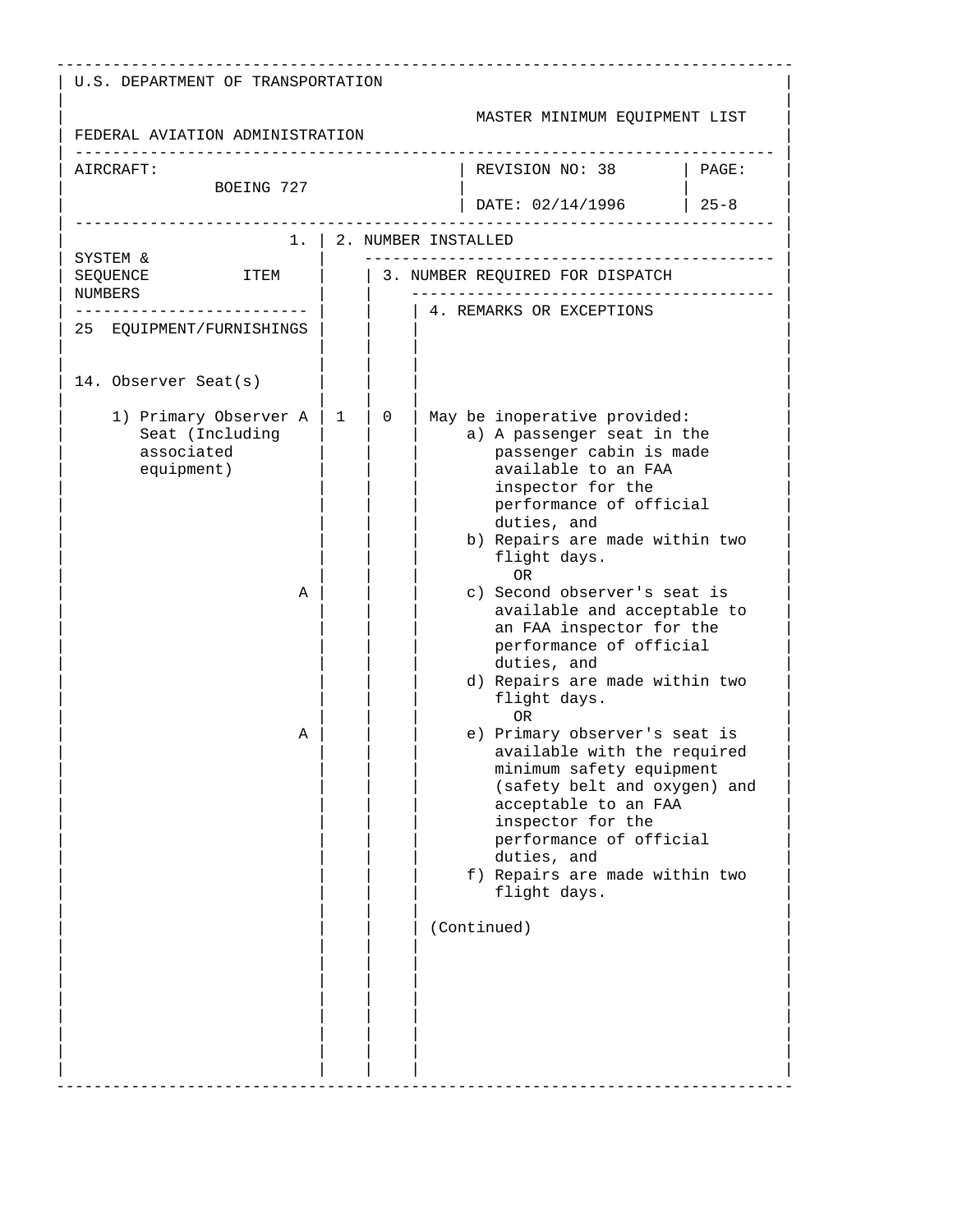| U.S. DEPARTMENT OF TRANSPORTATION                                                            |  |   |                          |                                                                                                                                                                                                                                                                       |  |  |  |  |  |
|----------------------------------------------------------------------------------------------|--|---|--------------------------|-----------------------------------------------------------------------------------------------------------------------------------------------------------------------------------------------------------------------------------------------------------------------|--|--|--|--|--|
| MASTER MINIMUM EQUIPMENT LIST<br>FEDERAL AVIATION ADMINISTRATION                             |  |   |                          |                                                                                                                                                                                                                                                                       |  |  |  |  |  |
| AIRCRAFT:<br>BOEING 727                                                                      |  |   | REVISION NO: 38          | $\mathtt{PAGE}$ :                                                                                                                                                                                                                                                     |  |  |  |  |  |
|                                                                                              |  |   |                          | DATE: 02/14/1996   25-9                                                                                                                                                                                                                                               |  |  |  |  |  |
| SYSTEM &                                                                                     |  |   | 1.   2. NUMBER INSTALLED |                                                                                                                                                                                                                                                                       |  |  |  |  |  |
| SEQUENCE<br>ITEM<br>NUMBERS                                                                  |  |   |                          | 3. NUMBER REQUIRED FOR DISPATCH                                                                                                                                                                                                                                       |  |  |  |  |  |
| 25 EQUIPMENT/FURNISHINGS                                                                     |  |   |                          | 4. REMARKS OR EXCEPTIONS                                                                                                                                                                                                                                              |  |  |  |  |  |
| 14. Observer Seat(s)<br>(Cont d)                                                             |  |   |                          |                                                                                                                                                                                                                                                                       |  |  |  |  |  |
| 1) Primary Observer<br>Seat (Including<br>associated<br>equipment)<br>(Cont d)               |  |   |                          | NOTE 1: These provisos are<br>intended to provide for<br>occupancy of the above<br>seats by an FAA inspector<br>when the minimum safety<br>equipment (oxygen and<br>safety belt) is functional<br>and the inspector<br>determines the conditions<br>to be acceptable. |  |  |  |  |  |
|                                                                                              |  |   | NOTE 2:                  | The pilot-in-command will<br>determine if the minimum<br>safety equipment is<br>functional for other<br>persons authorized to<br>occupy any observer<br>$seat(s)$ .                                                                                                   |  |  |  |  |  |
| $***$<br>2) Additional<br>D<br>Observer<br>Seat(s)<br>(Including<br>associated<br>equipment) |  | 0 | NOTE:                    | The Pilot-in-Command will<br>determine if the minimum<br>safety equipment is<br>functional for other persons<br>authorized to occupy any<br>$observation$ seat(s).                                                                                                    |  |  |  |  |  |
| 15. Flight Attendant<br>Call System                                                          |  |   | Item $25 - 12.$ )        | Deleted, Rev. 38. (Included in                                                                                                                                                                                                                                        |  |  |  |  |  |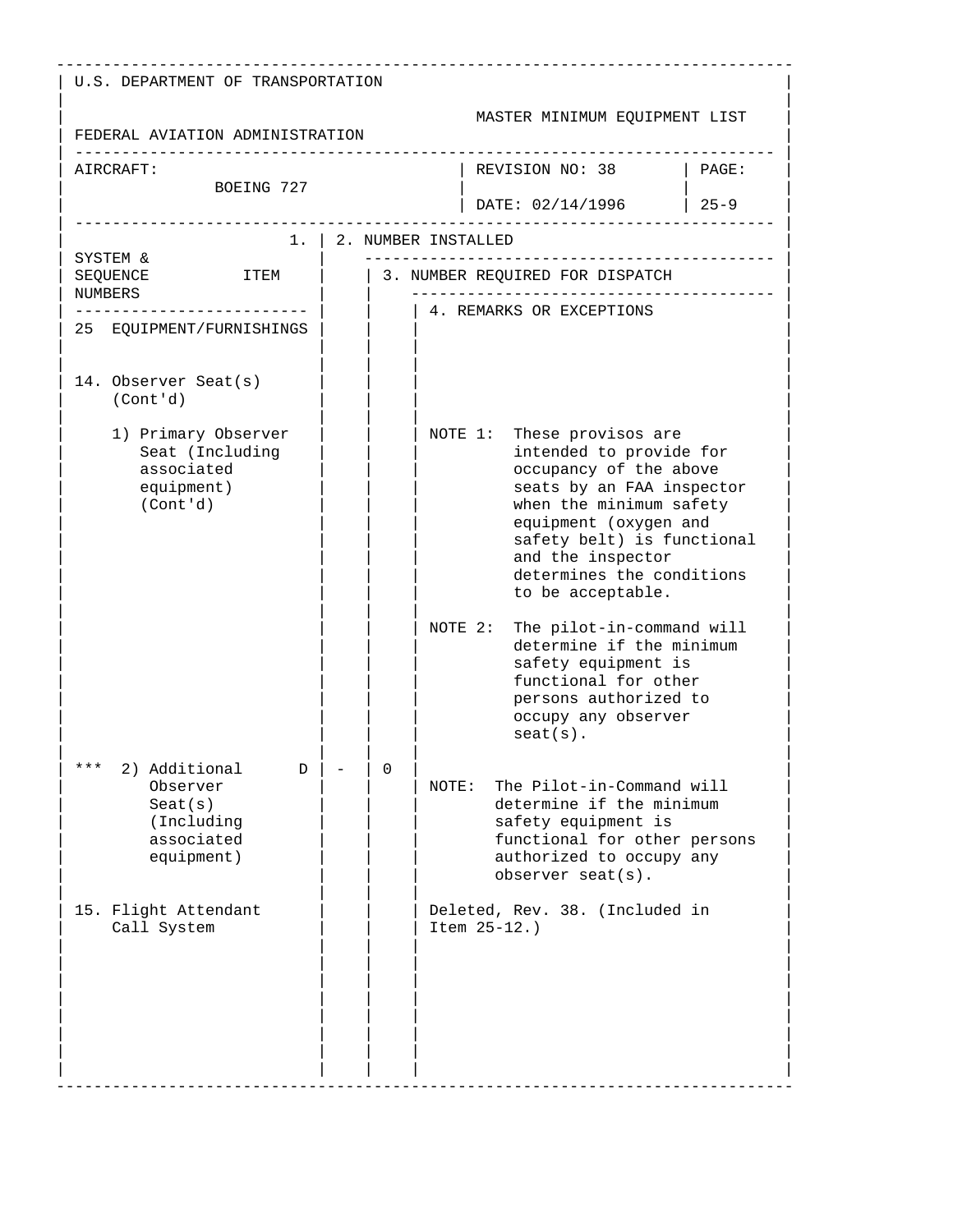| U.S. DEPARTMENT OF TRANSPORTATION                                    |            |                |                                                                                                                                                                                                                   |  |  |  |  |  |
|----------------------------------------------------------------------|------------|----------------|-------------------------------------------------------------------------------------------------------------------------------------------------------------------------------------------------------------------|--|--|--|--|--|
| MASTER MINIMUM EQUIPMENT LIST<br>FEDERAL AVIATION ADMINISTRATION     |            |                |                                                                                                                                                                                                                   |  |  |  |  |  |
| AIRCRAFT:<br>BOEING 727                                              |            |                | REVISION NO: 39 a<br>$\mathsf I$ PAGE:                                                                                                                                                                            |  |  |  |  |  |
|                                                                      |            |                | DATE: 05/05/1998<br>$125 - 10$                                                                                                                                                                                    |  |  |  |  |  |
| SYSTEM &                                                             |            |                | 1.   2. NUMBER INSTALLED                                                                                                                                                                                          |  |  |  |  |  |
| SEQUENCE<br>ITEM<br>NUMBERS                                          |            |                | 3. NUMBER REQUIRED FOR DISPATCH                                                                                                                                                                                   |  |  |  |  |  |
| 25 EQUIPMENT/FURNISHINGS                                             |            |                | 4. REMARKS OR EXCEPTIONS                                                                                                                                                                                          |  |  |  |  |  |
| 16. Lower Cargo Door C<br>Barrier Curtain                            | $\sim$ $-$ | $\overline{0}$ | May be inoperative or may be<br>dysfunctional and not perform its<br>intended function provided:<br>a) Interior netting system is<br>utilized to keep cargo free<br>of cargo door.<br>OR.                         |  |  |  |  |  |
| C                                                                    |            |                | b) "Pod" cargo containers are<br>utilized to keep cargo free<br>of cargo door.<br>0R                                                                                                                              |  |  |  |  |  |
| C                                                                    |            |                | c) Cargo compartment remains<br>empty.                                                                                                                                                                            |  |  |  |  |  |
|                                                                      |            |                | NOTE:<br>Lower Cargo Door Barrier<br>Curtain may have two torn<br>non-contiguous ribs and/or<br>be missing two<br>non-contiguous support clips<br>and still be considered to<br>provide its intended<br>function. |  |  |  |  |  |
| 17. Interior Cargo<br>C<br>*** Hold Nets And Net<br>Support Fittings |            | $\Omega$       | All may be inoperative or missing<br>provided:<br>a) Lower Cargo Door Barrier<br>Curtain is functional and<br>operates normally.<br>0R                                                                            |  |  |  |  |  |
| C                                                                    |            |                | b) "Pod" cargo containers are<br>utilized to keep cargo free<br>of cargo door.<br>OR.                                                                                                                             |  |  |  |  |  |
| C                                                                    |            |                | c) Cargo compartment remains<br>empty.                                                                                                                                                                            |  |  |  |  |  |
| 18. Onboard Cargo<br>C<br>*** Container System                       | 1          | 0              | (M) May be inoperative provided the<br>system is deactivated and secured.                                                                                                                                         |  |  |  |  |  |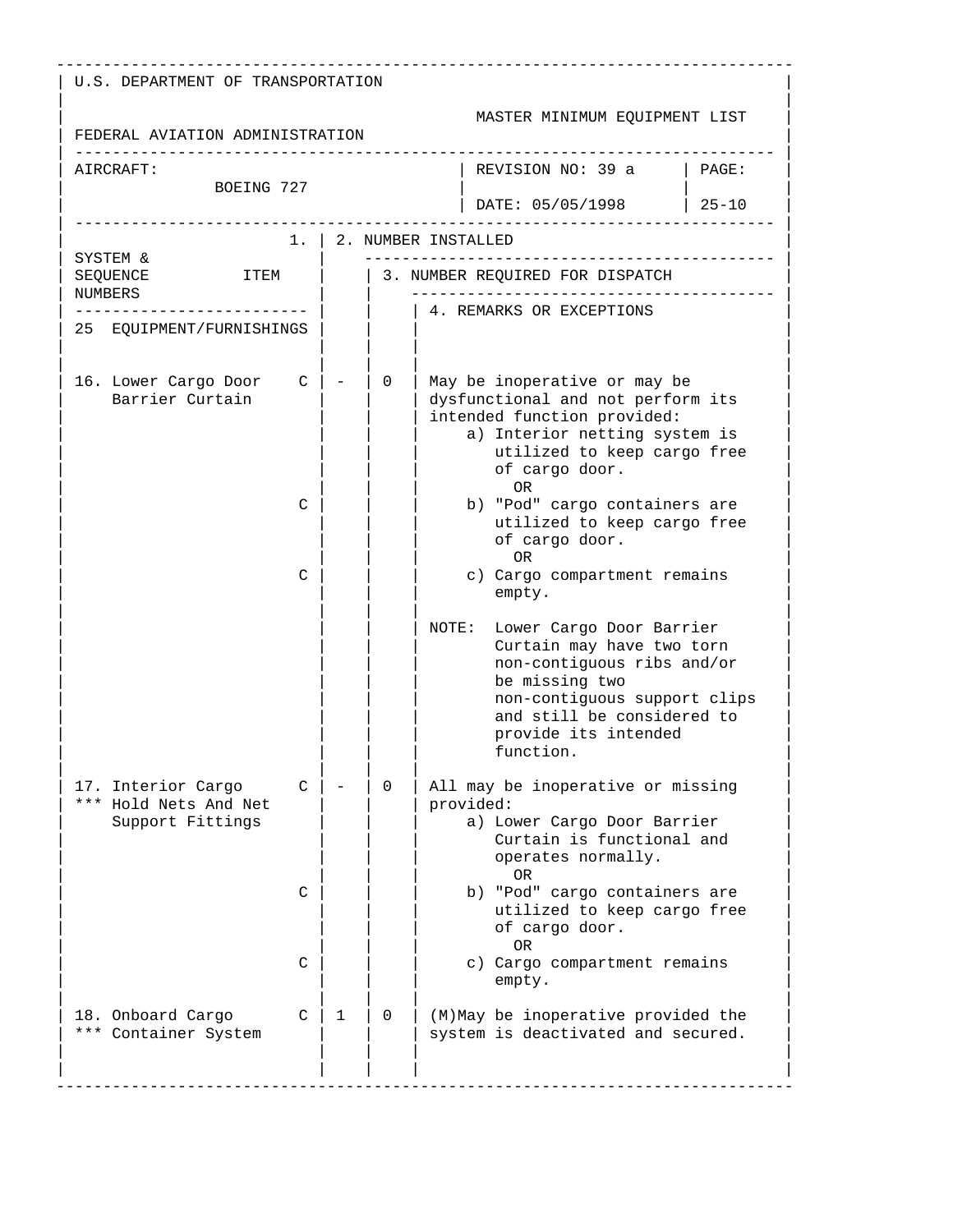| U.S. DEPARTMENT OF TRANSPORTATION                                |               |        |                        |                                                                                                                                                                                |                   |  |  |  |  |
|------------------------------------------------------------------|---------------|--------|------------------------|--------------------------------------------------------------------------------------------------------------------------------------------------------------------------------|-------------------|--|--|--|--|
| MASTER MINIMUM EQUIPMENT LIST<br>FEDERAL AVIATION ADMINISTRATION |               |        |                        |                                                                                                                                                                                |                   |  |  |  |  |
| AIRCRAFT:<br>BOEING 727                                          |               |        |                        | REVISION NO: 40                                                                                                                                                                | $\mathtt{PAGE}$ : |  |  |  |  |
|                                                                  |               |        |                        | DATE: 12/21/1998                                                                                                                                                               | $ 25 - 11 $       |  |  |  |  |
| SYSTEM &                                                         |               |        | 1. 2. NUMBER INSTALLED |                                                                                                                                                                                |                   |  |  |  |  |
| SEQUENCE<br>ITEM<br>NUMBERS                                      |               |        |                        | 3. NUMBER REQUIRED FOR DISPATCH                                                                                                                                                |                   |  |  |  |  |
| 25 EQUIPMENT/FURNISHINGS                                         |               |        |                        | 4. REMARKS OR EXCEPTIONS                                                                                                                                                       |                   |  |  |  |  |
| 19. Flotation<br>Equipment (Crew<br>and Passenger)               | $\mathcal{C}$ | $-$    |                        | Any in excess of that required by<br>FAR may be inoperative or missing.                                                                                                        |                   |  |  |  |  |
| 20. Flight Crew Seats                                            |               |        |                        |                                                                                                                                                                                |                   |  |  |  |  |
| 1) Armrests                                                      | $\mathbf{B}$  | 6      | $\mathbf 0$            | (M) May be inoperative in the up<br>position or removed provided seat<br>is acceptable to the affected<br>crewmember.                                                          |                   |  |  |  |  |
| 2) Lumbar/Thigh<br>Supports<br>Adjustments                       | $\mathsf{C}$  | $-$    | 0                      | May be inoperative provided seat is<br>acceptable to the affected<br>crewmember.                                                                                               |                   |  |  |  |  |
| 3) Recline System                                                | A             | $\sim$ | $\mathbf 0$            | May be inoperative provided:<br>a) Seat is secured in an<br>upright position acceptable<br>to the affected crewmember,<br>and<br>b) Repairs are made within<br>three landings. |                   |  |  |  |  |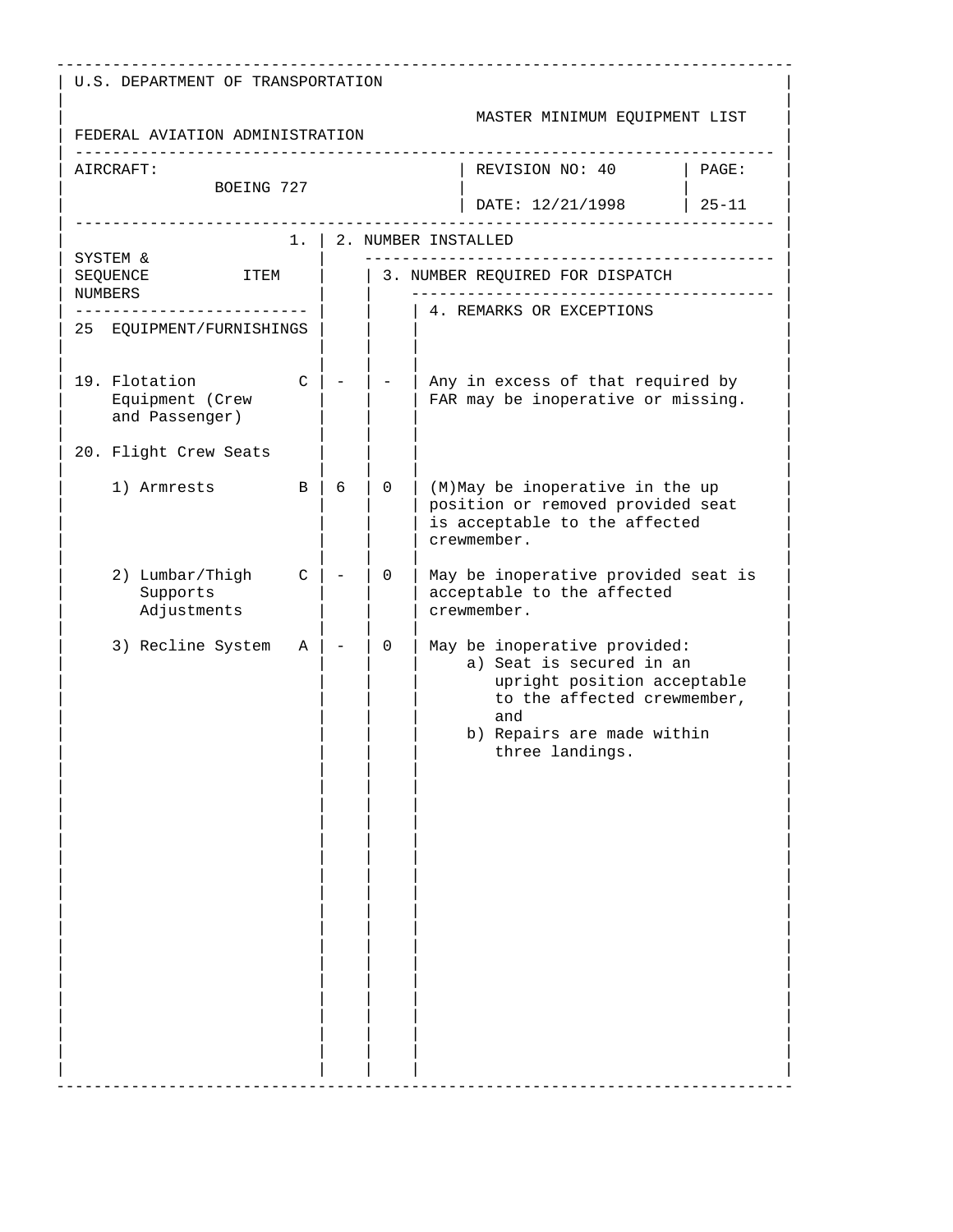| U.S. DEPARTMENT OF TRANSPORTATION                                                 |              |                          |                                                                                                                                               |  |  |  |  |  |  |
|-----------------------------------------------------------------------------------|--------------|--------------------------|-----------------------------------------------------------------------------------------------------------------------------------------------|--|--|--|--|--|--|
| MASTER MINIMUM EQUIPMENT LIST<br>FEDERAL AVIATION ADMINISTRATION                  |              |                          |                                                                                                                                               |  |  |  |  |  |  |
| AIRCRAFT:<br>BOEING 727                                                           |              |                          | REVISION NO: 39 a<br>$\mathtt{PAGE}$ :                                                                                                        |  |  |  |  |  |  |
|                                                                                   |              |                          | DATE: 05/05/1998<br>$ 25 - 12 $                                                                                                               |  |  |  |  |  |  |
| SYSTEM &                                                                          |              |                          | 1.   2. NUMBER INSTALLED                                                                                                                      |  |  |  |  |  |  |
| SEQUENCE<br>ITEM<br><b>NUMBERS</b>                                                |              |                          | 3. NUMBER REQUIRED FOR DISPATCH                                                                                                               |  |  |  |  |  |  |
| 25 EQUIPMENT/FURNISHINGS                                                          |              |                          | 4. REMARKS OR EXCEPTIONS                                                                                                                      |  |  |  |  |  |  |
| 21. Lavatory Door<br>Ashtrays                                                     |              |                          |                                                                                                                                               |  |  |  |  |  |  |
| 1) Airplanes with<br>A<br>more than one<br>lavatory door<br>ashtrays<br>installed |              | $\overline{\phantom{0}}$ | One may be missing provided it is<br>replaced within 10 calendar days.                                                                        |  |  |  |  |  |  |
| 2) Airplanes with A  <br>only one<br>lavatory door<br>ashtray<br>installed        | $\mathbf{1}$ | $\mathbf 0$              | May be missing provided it is<br>replaced within 3 calendar days.                                                                             |  |  |  |  |  |  |
| 22. First Aid Kits<br>D                                                           |              |                          | Any in excess of those required by<br>FAR may be incomplete or missing<br>provided required distribution is<br>maintained.                    |  |  |  |  |  |  |
| 23. Galley Waste<br>$\mathsf{C}$<br>Receptacles Access<br>Doors/Covers            |              |                          | (M) May be inoperative provided the<br>container is empty and the access<br>is secured to prevent waste<br>introduction into the compartment. |  |  |  |  |  |  |
|                                                                                   |              |                          |                                                                                                                                               |  |  |  |  |  |  |
|                                                                                   |              |                          |                                                                                                                                               |  |  |  |  |  |  |
|                                                                                   |              |                          |                                                                                                                                               |  |  |  |  |  |  |
|                                                                                   |              |                          |                                                                                                                                               |  |  |  |  |  |  |
|                                                                                   |              |                          |                                                                                                                                               |  |  |  |  |  |  |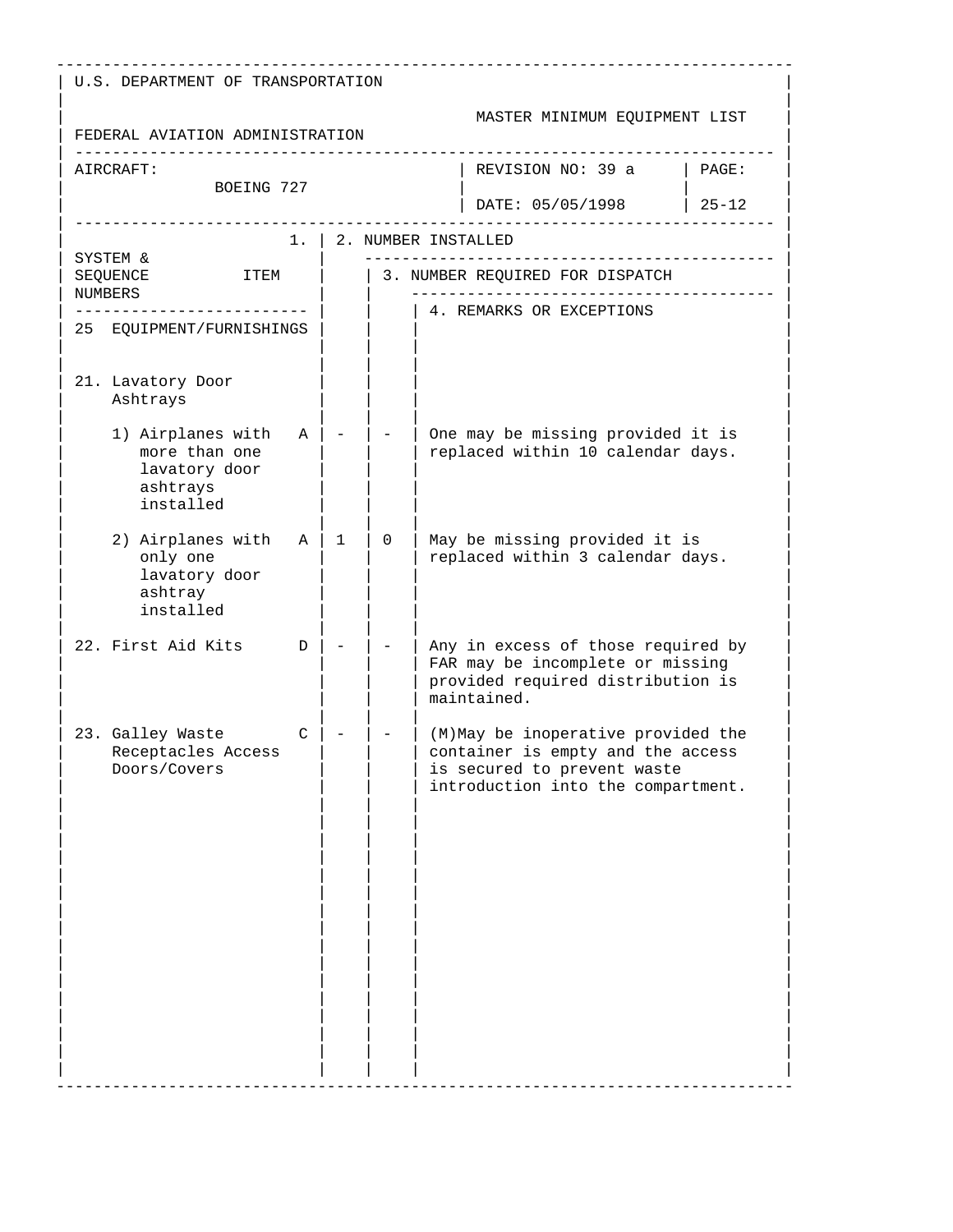| U.S. DEPARTMENT OF TRANSPORTATION<br>MASTER MINIMUM EQUIPMENT LIST<br>FEDERAL AVIATION ADMINISTRATION |               |                |          |                                                                                                                                                                                                                                                                                                                                  |  |  |  |  |
|-------------------------------------------------------------------------------------------------------|---------------|----------------|----------|----------------------------------------------------------------------------------------------------------------------------------------------------------------------------------------------------------------------------------------------------------------------------------------------------------------------------------|--|--|--|--|
| AIRCRAFT:<br>BOEING 727                                                                               |               |                |          | REVISION NO: 40<br>PAGE:                                                                                                                                                                                                                                                                                                         |  |  |  |  |
|                                                                                                       |               |                |          | DATE: 12/21/1998<br>$ 26-1 $                                                                                                                                                                                                                                                                                                     |  |  |  |  |
| <b>SYSTEM &amp;</b>                                                                                   |               |                |          | 1. 2. NUMBER INSTALLED                                                                                                                                                                                                                                                                                                           |  |  |  |  |
| SEQUENCE<br>ITEM                                                                                      |               |                |          | 3. NUMBER REQUIRED FOR DISPATCH                                                                                                                                                                                                                                                                                                  |  |  |  |  |
| <b>NUMBERS</b>                                                                                        |               |                |          | 4. REMARKS OR EXCEPTIONS                                                                                                                                                                                                                                                                                                         |  |  |  |  |
| 26 FIRE PROTECTION                                                                                    |               |                |          |                                                                                                                                                                                                                                                                                                                                  |  |  |  |  |
| Engine Fire<br>$1$ .<br>Extinguisher<br>Discharge Lights                                              | $\mathsf{C}$  | $\overline{2}$ | $\Omega$ |                                                                                                                                                                                                                                                                                                                                  |  |  |  |  |
| Engine Fire<br>2.<br>Extinguisher<br>Thermal/Discharge<br>Discs                                       | $\mathcal{C}$ | $\overline{3}$ | $\Omega$ | (M) May be missing provided gauge<br>readings or other acceptable<br>procedures are used to verify<br>adequate charge.                                                                                                                                                                                                           |  |  |  |  |
| 3.<br>DELETED                                                                                         |               |                |          |                                                                                                                                                                                                                                                                                                                                  |  |  |  |  |
| DELETED<br>4.                                                                                         |               |                |          |                                                                                                                                                                                                                                                                                                                                  |  |  |  |  |
| Engine Fire<br>5.<br>Detection Test<br>System                                                         | $\mathcal{C}$ | $\overline{1}$ | $\Omega$ | (M)Flight deck test feature may be<br>inoperative provided an alternate<br>procedure is established to assure<br>integrity of the system before<br>first flight of the day.                                                                                                                                                      |  |  |  |  |
| Engine Overheat and C<br>б.<br>Fire Detection<br>Systems (Kidde<br>System)                            |               | 6              | 3        | One complete system (A or B) on<br>each engine may be inoperative.                                                                                                                                                                                                                                                               |  |  |  |  |
| 7.<br>Portable Fire<br>Extinguishers                                                                  | D             |                |          | Any in excess of those required by<br>FAR may be inoperative or missing<br>provided:<br>a) The inoperative fire<br>extinguisher is tagged<br>inoperative, removed from<br>installed location, and<br>placed out of sight so it<br>cannot be mistaken for a<br>functional unit, and<br>b) Required distribution is<br>maintained. |  |  |  |  |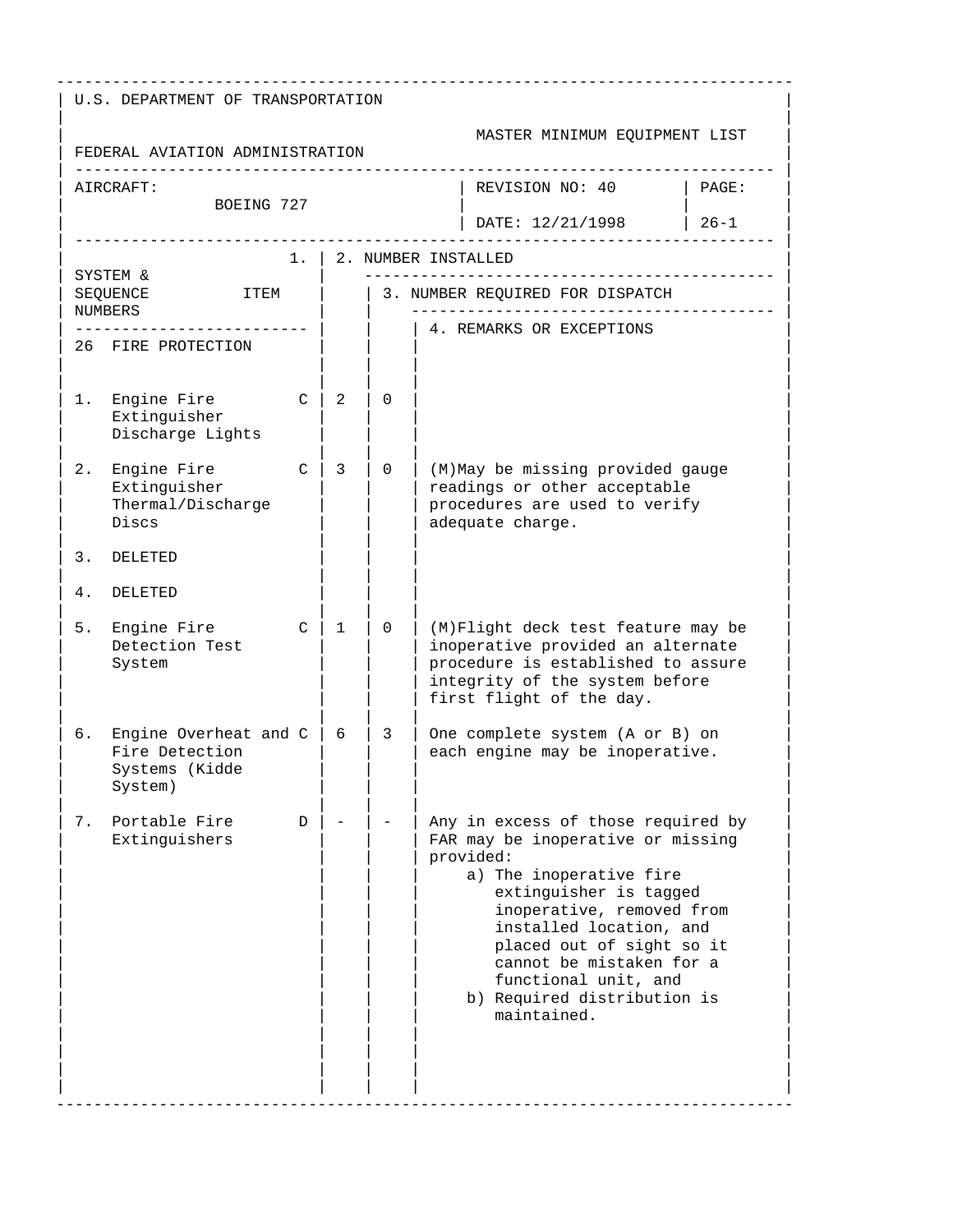|    | U.S. DEPARTMENT OF TRANSPORTATION                  |              |                          |                                                                                                                                                                                                                                                                                                           |  |  |  |  |  |
|----|----------------------------------------------------|--------------|--------------------------|-----------------------------------------------------------------------------------------------------------------------------------------------------------------------------------------------------------------------------------------------------------------------------------------------------------|--|--|--|--|--|
|    | FEDERAL AVIATION ADMINISTRATION                    |              |                          | MASTER MINIMUM EQUIPMENT LIST                                                                                                                                                                                                                                                                             |  |  |  |  |  |
|    | AIRCRAFT:<br>BOEING 727                            |              |                          | REVISION NO: 38<br>$\mathtt{PAGE}$ :                                                                                                                                                                                                                                                                      |  |  |  |  |  |
|    |                                                    |              |                          | DATE: 02/14/1996<br>$126 - 2$                                                                                                                                                                                                                                                                             |  |  |  |  |  |
|    | SYSTEM &                                           |              | 1.   2. NUMBER INSTALLED |                                                                                                                                                                                                                                                                                                           |  |  |  |  |  |
|    | SEQUENCE<br>ITEM<br>NUMBERS                        |              |                          | 3. NUMBER REQUIRED FOR DISPATCH                                                                                                                                                                                                                                                                           |  |  |  |  |  |
|    | 26 FIRE PROTECTION                                 |              |                          | 4. REMARKS OR EXCEPTIONS                                                                                                                                                                                                                                                                                  |  |  |  |  |  |
| 8. | Wheel Well Fire C<br>Detection System              | $\mathbf{1}$ | $\overline{0}$           | (0) May be inoperative provided:<br>a) Brakes are inspected and are<br>cool to the touch immed-<br>iately before starting<br>engines, and<br>b) After takeoff, landing gear<br>remains extended for 10<br>minutes to avoid the<br>possibility of retracting a<br>wheel overheated by a<br>dragging brake. |  |  |  |  |  |
|    |                                                    |              |                          | NOTE 1: Performance is the prime<br>consideration. When an<br>engine fails at V1 or<br>later, landing gear should<br>be retracted until<br>performance penalties<br>associated with gear<br>extended are not a<br>problem.                                                                                |  |  |  |  |  |
|    |                                                    |              |                          | Pilots should consider the<br>NOTE 2:<br>effects associated with<br>delayed raising or<br>lowering of the landing<br>gear during winter<br>operations from<br>contaminated runways.                                                                                                                       |  |  |  |  |  |
| 9. | Fire Warning Ground C<br>Fault Detector<br>Systems | 3            | $\Omega$                 |                                                                                                                                                                                                                                                                                                           |  |  |  |  |  |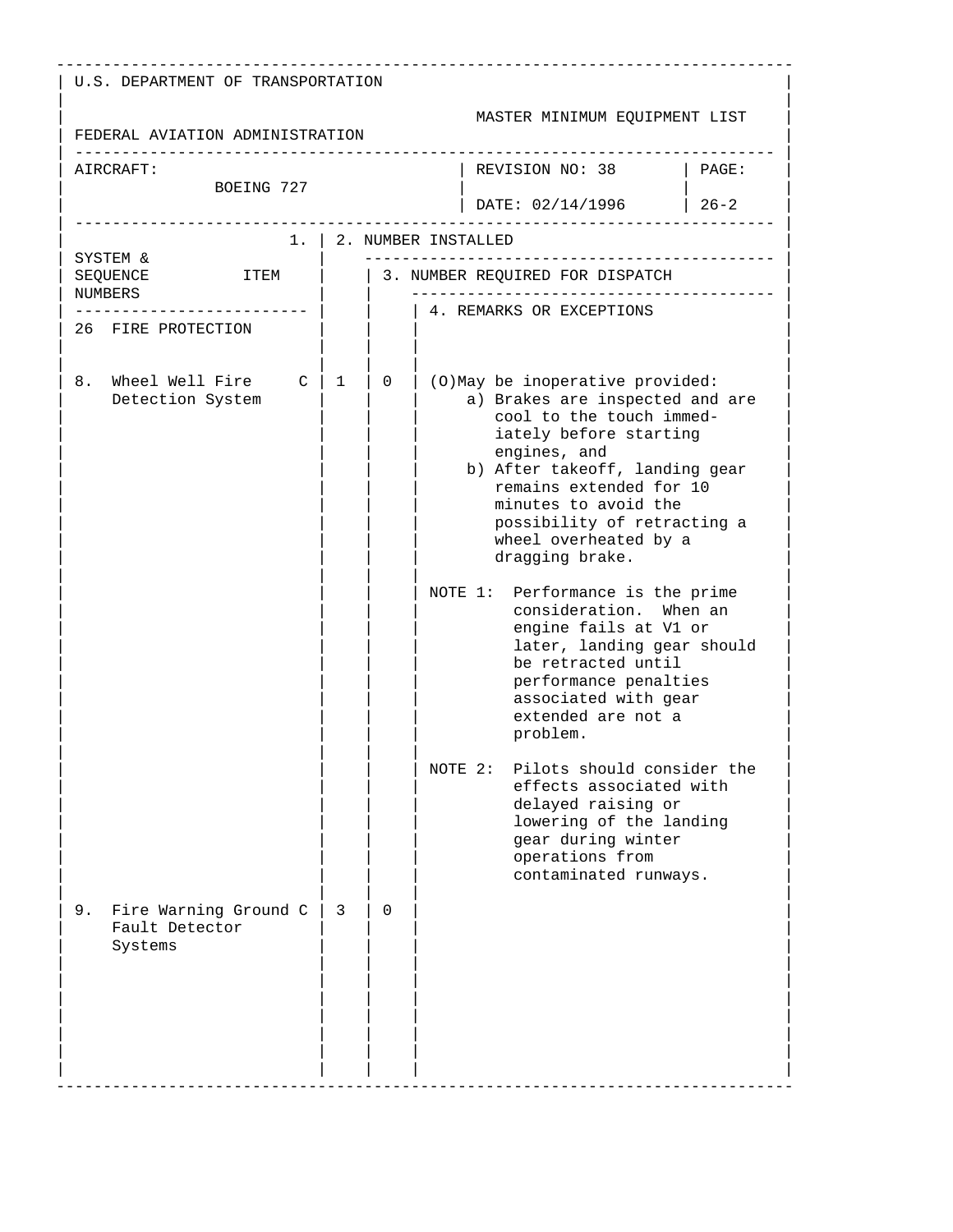| U.S. DEPARTMENT OF TRANSPORTATION                                |                          |                        |                                                                                                                                                                                                                                                                                             |  |  |  |  |  |
|------------------------------------------------------------------|--------------------------|------------------------|---------------------------------------------------------------------------------------------------------------------------------------------------------------------------------------------------------------------------------------------------------------------------------------------|--|--|--|--|--|
| MASTER MINIMUM EQUIPMENT LIST<br>FEDERAL AVIATION ADMINISTRATION |                          |                        |                                                                                                                                                                                                                                                                                             |  |  |  |  |  |
| AIRCRAFT:<br>BOEING 727                                          |                          |                        | REVISION NO: 38<br>PAGE:                                                                                                                                                                                                                                                                    |  |  |  |  |  |
|                                                                  |                          |                        | DATE: 02/14/1996<br>$\frac{1}{26-3}$                                                                                                                                                                                                                                                        |  |  |  |  |  |
| SYSTEM &                                                         |                          | 1. 2. NUMBER INSTALLED |                                                                                                                                                                                                                                                                                             |  |  |  |  |  |
| SEQUENCE<br>ITEM<br>NUMBERS                                      |                          |                        | 3. NUMBER REQUIRED FOR DISPATCH                                                                                                                                                                                                                                                             |  |  |  |  |  |
| 26 FIRE PROTECTION                                               | 4. REMARKS OR EXCEPTIONS |                        |                                                                                                                                                                                                                                                                                             |  |  |  |  |  |
| 10. Overheat Detection<br>Systems (Strut and<br>Body)            |                          |                        |                                                                                                                                                                                                                                                                                             |  |  |  |  |  |
| 1) Lower Aft Body C<br>System                                    | $\mathbf{1}$             | $\Omega$               | (M)(0) May be inoperative provided:<br>a) No bleed air is used on the<br>airplane, and<br>b) Both packs are considered<br>inoperative.                                                                                                                                                      |  |  |  |  |  |
| 2) Flight Deck Test C<br>Feature                                 | 1                        | 0                      | (M) May be inoperative provided<br>system integrity is verified by an<br>approved alternate procedure once<br>each flight day.                                                                                                                                                              |  |  |  |  |  |
| 11. APU Fire Protect- C<br>ion/Detection<br>System               | 1                        | $\Omega$               | (M)(O)May be inoperative and APU<br>used provided:<br>a) APU is used for starting of<br>one engine only, and<br>b) A fire guard is stationed on<br>the ground adjacent to the<br>APU at all times while it is<br>operating, and for at least<br>5 minutes following APU<br>shutdown.<br>OR. |  |  |  |  |  |
| C                                                                |                          |                        | c) May be inoperative provided<br>APU is not used.                                                                                                                                                                                                                                          |  |  |  |  |  |
| 1) APU Test Feature C                                            | 1                        | 0                      | (M) May be inoperative provided an<br>approved procedure is established<br>to verify integrity of the system.                                                                                                                                                                               |  |  |  |  |  |
| 2) External Warning C<br>Horn and/ or<br>Warning Light           | 1                        | 0                      | May be inoperative provided during<br>the entire period of APU operation,<br>the system is monitored at the<br>flight deck APU control panel.                                                                                                                                               |  |  |  |  |  |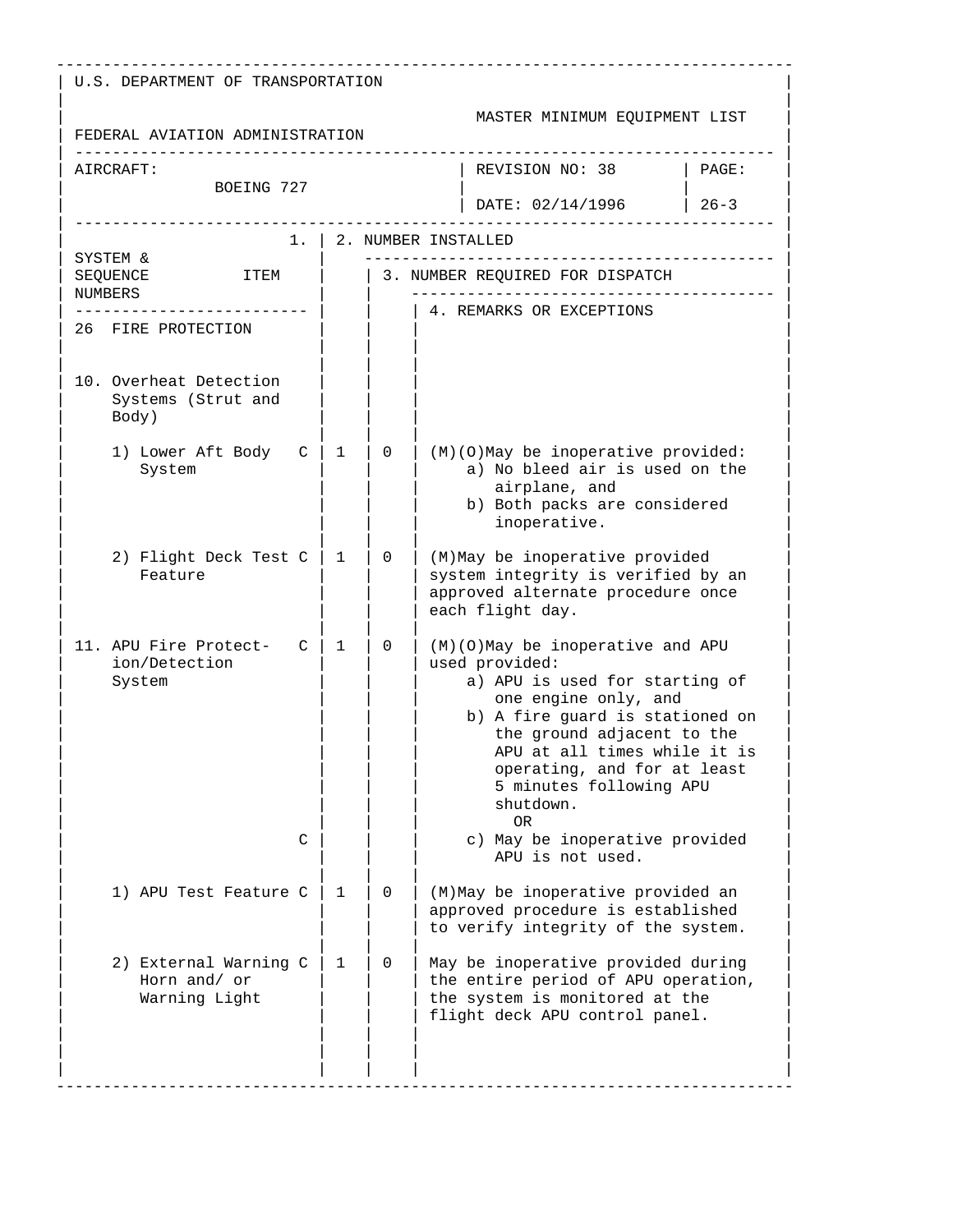| U.S. DEPARTMENT OF TRANSPORTATION<br>MASTER MINIMUM EQUIPMENT LIST |                                 |                          |                     |                                                                                                                       |                   |  |  |  |  |  |
|--------------------------------------------------------------------|---------------------------------|--------------------------|---------------------|-----------------------------------------------------------------------------------------------------------------------|-------------------|--|--|--|--|--|
|                                                                    | FEDERAL AVIATION ADMINISTRATION |                          |                     |                                                                                                                       |                   |  |  |  |  |  |
| AIRCRAFT:<br>BOEING 727                                            |                                 |                          |                     | REVISION NO: 38                                                                                                       | $\mathtt{PAGE}$ : |  |  |  |  |  |
|                                                                    |                                 |                          |                     | DATE: 02/14/1996                                                                                                      | $126 - 4$         |  |  |  |  |  |
| SYSTEM &                                                           |                                 | 1. 2. NUMBER INSTALLED   |                     |                                                                                                                       |                   |  |  |  |  |  |
| SEQUENCE<br>ITEM<br>NUMBERS                                        |                                 |                          |                     | 3. NUMBER REQUIRED FOR DISPATCH                                                                                       |                   |  |  |  |  |  |
| 26 FIRE PROTECTION                                                 |                                 | 4. REMARKS OR EXCEPTIONS |                     |                                                                                                                       |                   |  |  |  |  |  |
| 12. APU Fire<br>Extinguisher<br>Discharge Disc                     | $\mathcal{C}$                   | $\mathbf{1}$             | $\mathbf 0$         | (M)(O)May be missing provided:<br>a) Gauge reading is used to<br>verify adequate charge.<br>0 <sub>R</sub>            |                   |  |  |  |  |  |
|                                                                    | C                               |                          |                     | b) If HTL type bottle is<br>installed, integrity is<br>verified by weighing the<br>bottle once each flight day.<br>0R |                   |  |  |  |  |  |
|                                                                    | C                               |                          |                     | c) APU Fire Protection/<br>Detection System is<br>considered inoperative.<br>0 <sub>R</sub>                           |                   |  |  |  |  |  |
|                                                                    | $\mathcal{C}$                   |                          |                     | d) APU is not operated.                                                                                               |                   |  |  |  |  |  |
| 13. Engine Fire<br>Detector<br>Inoperative Lights                  | C                               |                          | $\Omega$            |                                                                                                                       |                   |  |  |  |  |  |
| 14. Main Cargo<br>Compartment Smoke<br>Detection System            |                                 |                          |                     |                                                                                                                       |                   |  |  |  |  |  |
| 1) Passenger and<br>Combi<br>Configurations                        | C                               | 1                        | $\mathbf 1$         | Those lamps corresponding to pickup<br>points in the passenger compartment<br>may be inoperative.                     |                   |  |  |  |  |  |
| 727-200F<br>2)                                                     |                                 |                          |                     |                                                                                                                       |                   |  |  |  |  |  |
| 1) Amplifier A                                                     | $\mathsf{C}$                    | $\mathbf{1}$             | $\mathbf 0$         | May be inoperative provided<br>Amplifier B operates normally.                                                         |                   |  |  |  |  |  |
| 2) Amplifier B                                                     | C                               | $\mathbf 1$              | $\mathsf{O}\xspace$ | May be inoperative provided<br>Amplifier A operates normally.                                                         |                   |  |  |  |  |  |
|                                                                    |                                 |                          |                     | (Continued)                                                                                                           |                   |  |  |  |  |  |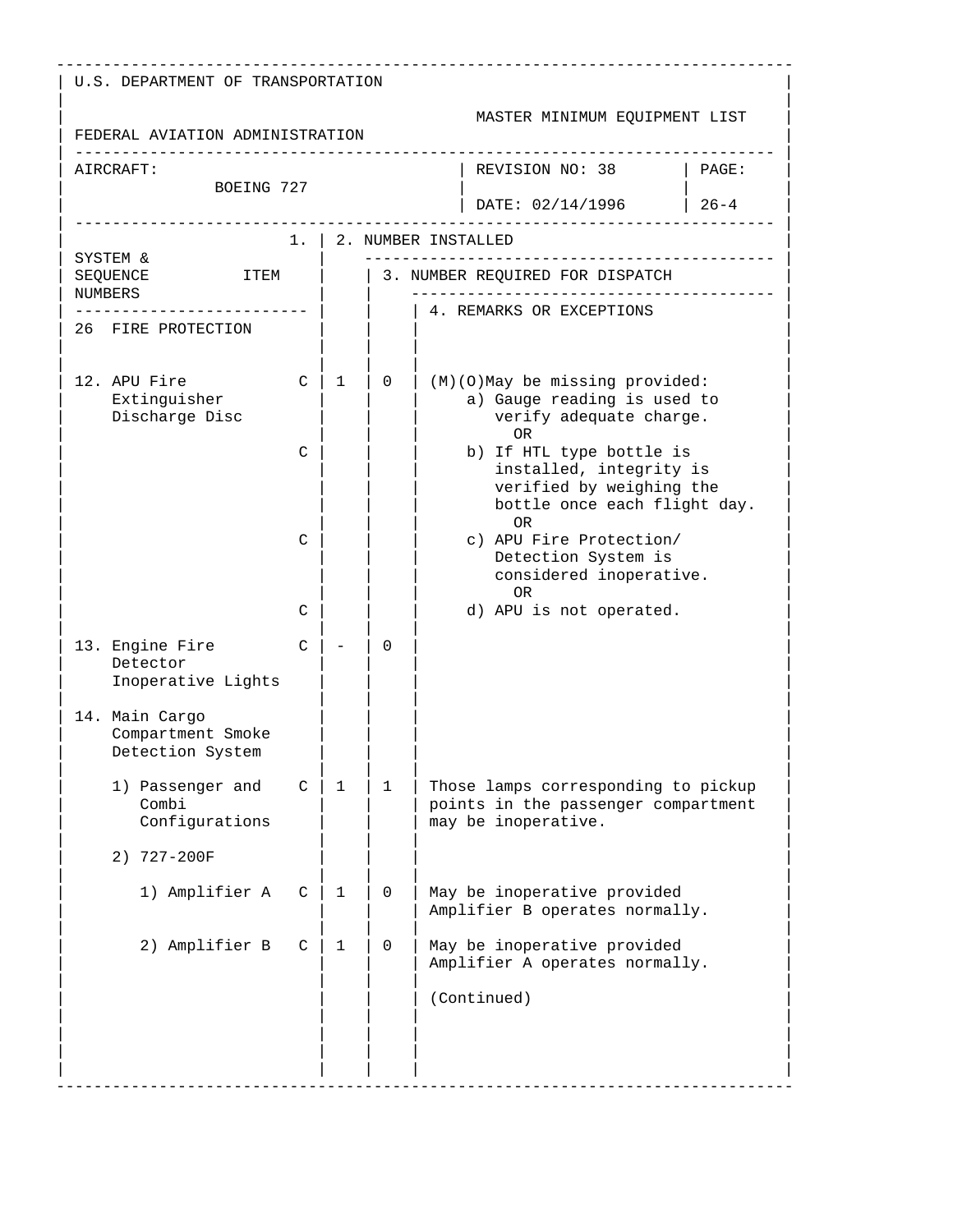| U.S. DEPARTMENT OF TRANSPORTATION<br>MASTER MINIMUM EQUIPMENT LIST                      |              |             |                                                                                                                    |  |  |  |  |  |
|-----------------------------------------------------------------------------------------|--------------|-------------|--------------------------------------------------------------------------------------------------------------------|--|--|--|--|--|
| FEDERAL AVIATION ADMINISTRATION                                                         |              |             |                                                                                                                    |  |  |  |  |  |
| AIRCRAFT:<br>BOEING 727                                                                 |              |             | REVISION NO: 38<br>$ $ PAGE:                                                                                       |  |  |  |  |  |
|                                                                                         |              |             | $\vert$ DATE: 02/14/1996 $\vert$ 26-5                                                                              |  |  |  |  |  |
| SYSTEM &                                                                                |              |             | 1. 2. NUMBER INSTALLED                                                                                             |  |  |  |  |  |
| SEQUENCE<br>ITEM<br>NUMBERS                                                             |              |             | 3. NUMBER REQUIRED FOR DISPATCH                                                                                    |  |  |  |  |  |
| 26 FIRE PROTECTION                                                                      |              |             | 4. REMARKS OR EXCEPTIONS                                                                                           |  |  |  |  |  |
| 14. Main Cargo<br>Compartment Smoke<br>Detection System<br>(Cont 'd)                    |              |             |                                                                                                                    |  |  |  |  |  |
| 3) 727-100 (STC C  <br># SA189650<br>Conversion)<br>and 727-200<br>Cargo<br>Conversions | $\mathbf{1}$ | $\mathbf 0$ | May be inoperative provided<br>restrictions in AFM Supplement are<br>observed.                                     |  |  |  |  |  |
|                                                                                         |              |             | Main Cargo Compartment Smoke<br>NOTE:<br>Detection System is not<br>required in an All-Passenger<br>configuration. |  |  |  |  |  |
|                                                                                         |              |             |                                                                                                                    |  |  |  |  |  |
|                                                                                         |              |             |                                                                                                                    |  |  |  |  |  |
|                                                                                         |              |             |                                                                                                                    |  |  |  |  |  |
|                                                                                         |              |             |                                                                                                                    |  |  |  |  |  |
|                                                                                         |              |             |                                                                                                                    |  |  |  |  |  |
|                                                                                         |              |             |                                                                                                                    |  |  |  |  |  |
|                                                                                         |              |             |                                                                                                                    |  |  |  |  |  |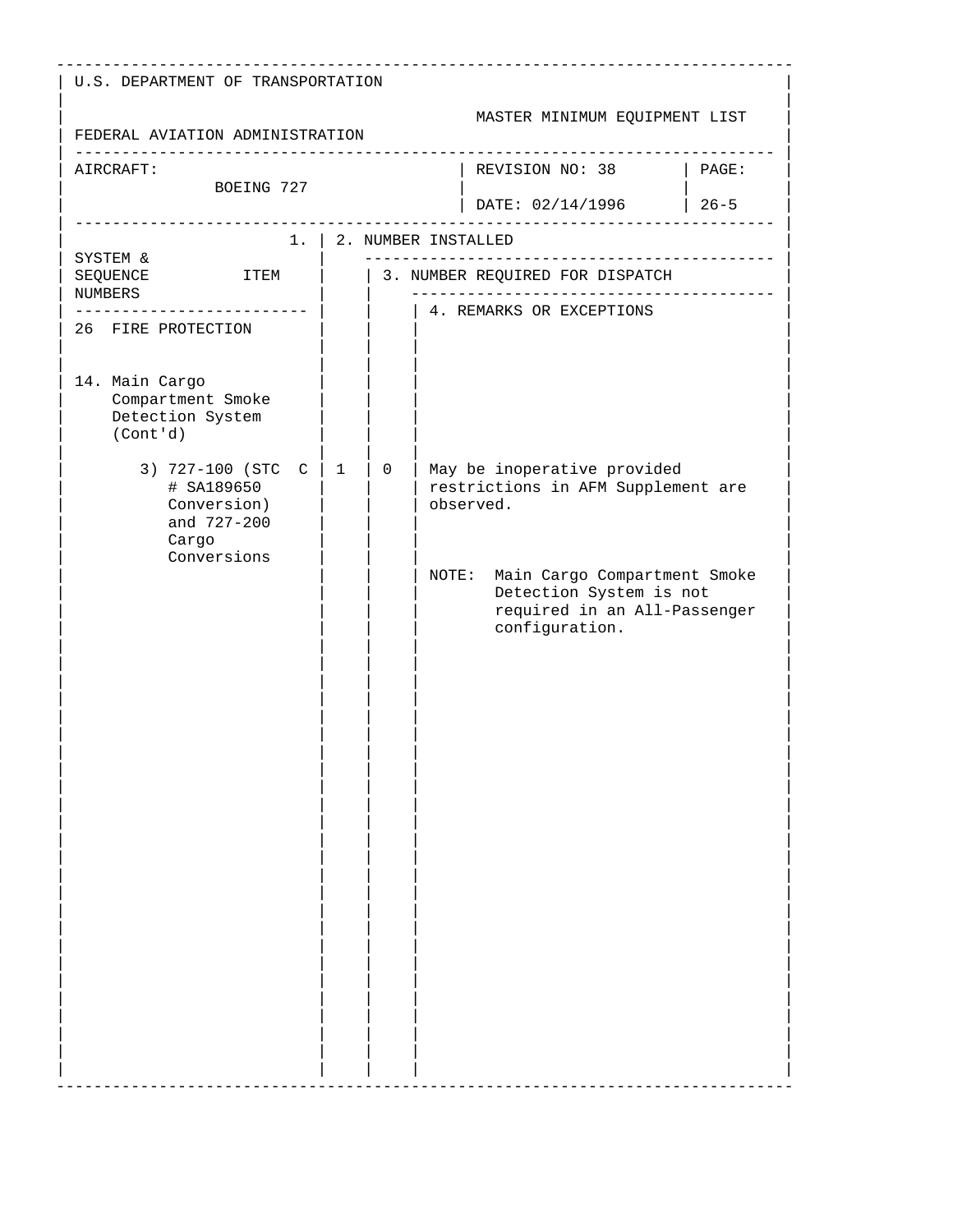| U.S. DEPARTMENT OF TRANSPORTATION                                |                          |              |                                                                                                                                                                                                                                                                                              |  |  |  |  |  |
|------------------------------------------------------------------|--------------------------|--------------|----------------------------------------------------------------------------------------------------------------------------------------------------------------------------------------------------------------------------------------------------------------------------------------------|--|--|--|--|--|
| MASTER MINIMUM EQUIPMENT LIST<br>FEDERAL AVIATION ADMINISTRATION |                          |              |                                                                                                                                                                                                                                                                                              |  |  |  |  |  |
| AIRCRAFT:<br>BOEING 727                                          |                          |              | REVISION NO: 39 a<br>PAGE:                                                                                                                                                                                                                                                                   |  |  |  |  |  |
|                                                                  |                          |              | DATE: 05/05/1998<br>$126-6$                                                                                                                                                                                                                                                                  |  |  |  |  |  |
| SYSTEM &<br>SEOUENCE<br>ITEM                                     |                          |              | 1.   2. NUMBER INSTALLED<br>3. NUMBER REQUIRED FOR DISPATCH                                                                                                                                                                                                                                  |  |  |  |  |  |
| NUMBERS<br>26 FIRE PROTECTION                                    | 4. REMARKS OR EXCEPTIONS |              |                                                                                                                                                                                                                                                                                              |  |  |  |  |  |
| 15. Lavatory Fire<br>$\mathsf{C}$<br>Extinguisher<br>Systems     |                          |              | For each lavatory, the lavatory<br>fire extinguisher system may be<br>inoperative provided Lavatory Smoke<br>Detector system operates normally.                                                                                                                                              |  |  |  |  |  |
| C                                                                |                          |              | (M)(O)For each lavatory, the<br>lavatory fire extinguisher system<br>may be inoperative provided:<br>a) Lavatory waste receptacle is<br>empty,<br>b) Lavatory door is locked<br>closed and placarded,<br>"INOPERATIVE - DO NOT<br>ENTER", and<br>c) Lavatory is not used for any<br>purpose. |  |  |  |  |  |
|                                                                  |                          |              | NOTE 1: These provisos are not<br>intended to prohibit<br>lavatory inspections by<br>crewmembers.<br>NOTE 2:<br>A lavatory fire<br>extinguisher system is not<br>required for all-cargo                                                                                                      |  |  |  |  |  |
| 16. Master Fire Warning C<br>Bell Cutout<br>Switches             |                          | $\mathbf{1}$ | operations.<br>(O) When multiple switches are<br>installed, may be inoperative<br>provided:<br>a) One operates normally at a<br>pilot station, and<br>b) All other components of the<br>fire warning system, both<br>visual and aural, operate<br>normally.                                  |  |  |  |  |  |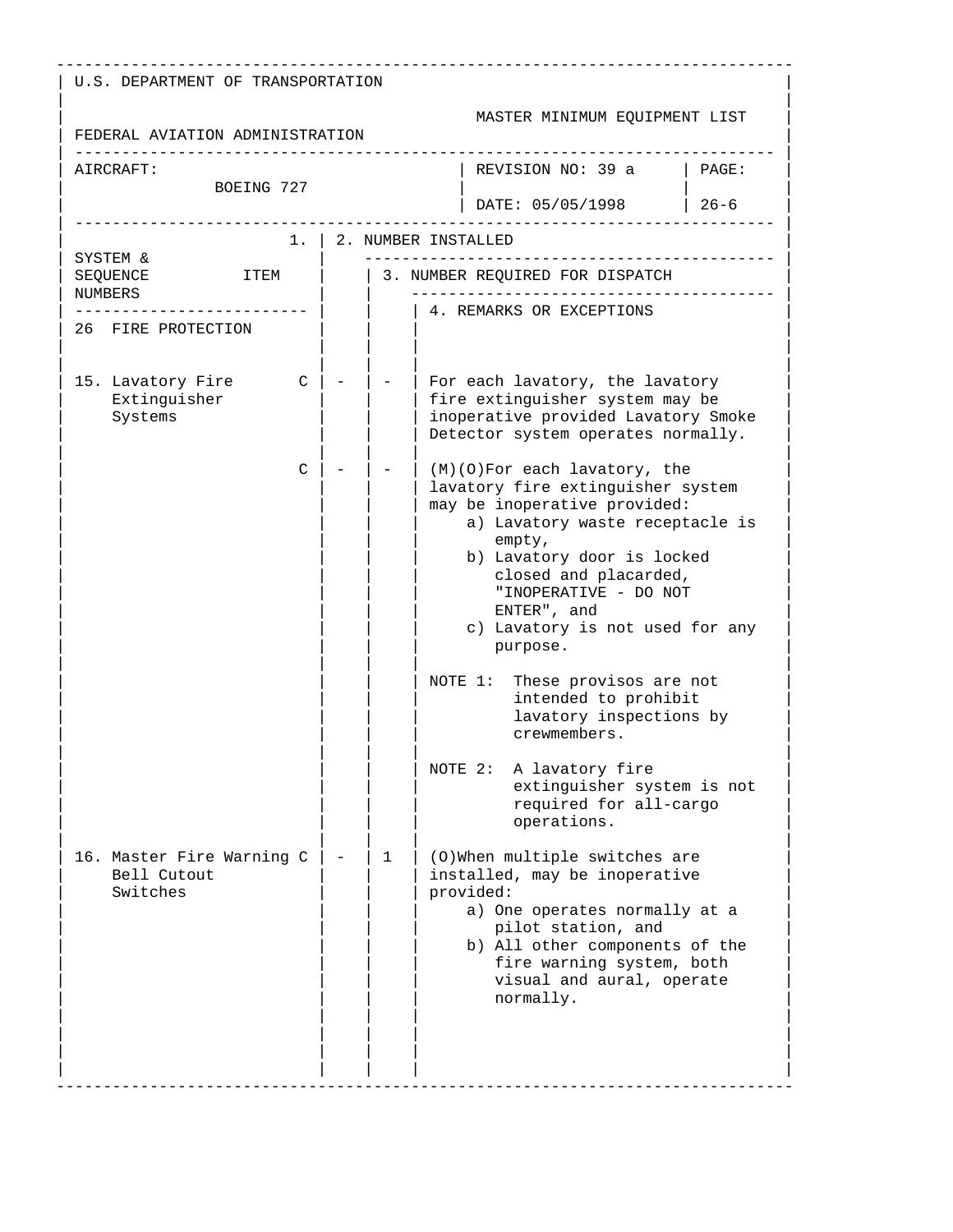| U.S. DEPARTMENT OF TRANSPORTATION<br>MASTER MINIMUM EQUIPMENT LIST |              |                                                                                                                                                                                                                                                                                                                                                                                |  |                                      |                                                                                                                                        |          |  |  |  |
|--------------------------------------------------------------------|--------------|--------------------------------------------------------------------------------------------------------------------------------------------------------------------------------------------------------------------------------------------------------------------------------------------------------------------------------------------------------------------------------|--|--------------------------------------|----------------------------------------------------------------------------------------------------------------------------------------|----------|--|--|--|
| FEDERAL AVIATION ADMINISTRATION                                    |              |                                                                                                                                                                                                                                                                                                                                                                                |  |                                      |                                                                                                                                        |          |  |  |  |
| AIRCRAFT:<br>BOEING 727                                            |              |                                                                                                                                                                                                                                                                                                                                                                                |  | REVISION NO: 40<br>$\mathtt{PAGE}$ : |                                                                                                                                        |          |  |  |  |
|                                                                    |              |                                                                                                                                                                                                                                                                                                                                                                                |  |                                      | DATE: 12/21/1998                                                                                                                       | $ 26-7 $ |  |  |  |
| SYSTEM &                                                           |              |                                                                                                                                                                                                                                                                                                                                                                                |  | 1.   2. NUMBER INSTALLED             |                                                                                                                                        |          |  |  |  |
| SEQUENCE<br>ITEM<br>NUMBERS                                        |              |                                                                                                                                                                                                                                                                                                                                                                                |  |                                      | 3. NUMBER REQUIRED FOR DISPATCH                                                                                                        |          |  |  |  |
| 26 FIRE PROTECTION                                                 |              |                                                                                                                                                                                                                                                                                                                                                                                |  |                                      | 4. REMARKS OR EXCEPTIONS                                                                                                               |          |  |  |  |
| 17. Lavatory Smoke<br>Detection Systems                            | $\mathbb{C}$ |                                                                                                                                                                                                                                                                                                                                                                                |  | normally.                            | For each lavatory, the lavatory<br>smoke detection system may be<br>inoperative provided Lavatory fire<br>extinguisher system operates |          |  |  |  |
|                                                                    | C            | (M)(O)For each lavatory, the<br>lavatory smoke detection system may<br>be inoperative provided:<br>a) Lavatory waste receptacle is<br>empty,<br>b) Lavatory door is locked<br>closed and placarded<br>"INOPERATIVE - DO NOT<br>ENTER", and<br>c) Lavatory is not used for any<br>purpose.<br>NOTE 1: These provisos are not<br>intended to prohibit<br>lavatory inspections by |  |                                      |                                                                                                                                        |          |  |  |  |
|                                                                    |              |                                                                                                                                                                                                                                                                                                                                                                                |  | NOTE 2:                              | crewmembers.<br>A lavatory smoke detection<br>system is not required for<br>all-cargo operations.                                      |          |  |  |  |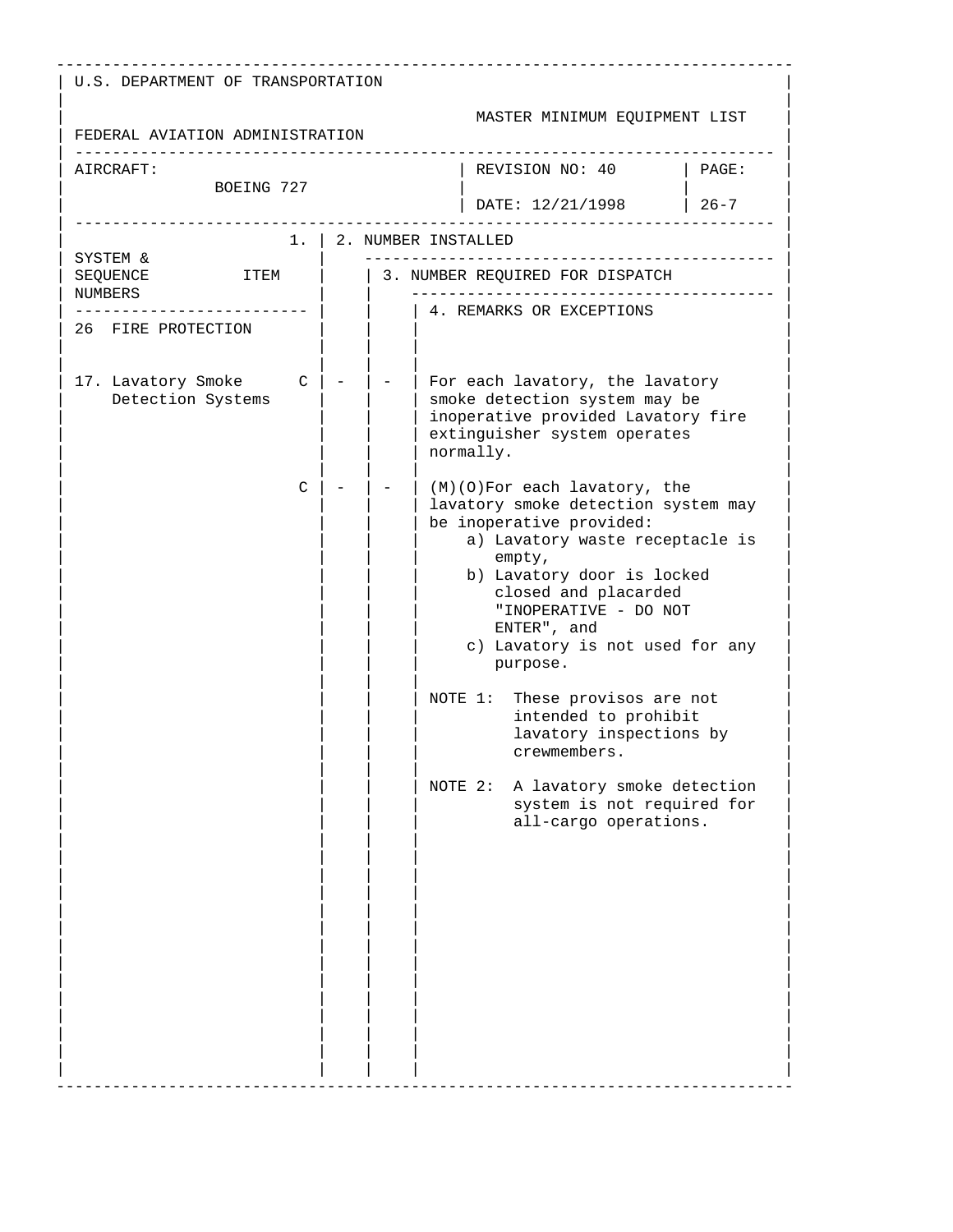| U.S. DEPARTMENT OF TRANSPORTATION                                             |                |                        |                     |                                                                                                                     |  |  |  |  |  |
|-------------------------------------------------------------------------------|----------------|------------------------|---------------------|---------------------------------------------------------------------------------------------------------------------|--|--|--|--|--|
| MASTER MINIMUM EQUIPMENT LIST<br>FEDERAL AVIATION ADMINISTRATION              |                |                        |                     |                                                                                                                     |  |  |  |  |  |
| AIRCRAFT:<br>BOEING 727                                                       |                |                        |                     | REVISION NO: 40<br>PAGE:                                                                                            |  |  |  |  |  |
|                                                                               |                |                        |                     | DATE: 12/21/1998<br>$ 26-8 $                                                                                        |  |  |  |  |  |
| SYSTEM &                                                                      |                | 1. 2. NUMBER INSTALLED |                     |                                                                                                                     |  |  |  |  |  |
| SEQUENCE<br>ITEM<br><b>NUMBERS</b>                                            |                |                        |                     | 3. NUMBER REQUIRED FOR DISPATCH                                                                                     |  |  |  |  |  |
| 26 FIRE PROTECTION                                                            |                |                        |                     | 4. REMARKS OR EXCEPTIONS                                                                                            |  |  |  |  |  |
| 18. Passenger<br>*** Compartment Smoke<br>Detection System<br>(Add On System) |                |                        |                     |                                                                                                                     |  |  |  |  |  |
| 1) Pick Points                                                                |                |                        |                     |                                                                                                                     |  |  |  |  |  |
| a) Smoke<br>Detectors                                                         | $\mathsf{C}$   |                        |                     | Sensing lamps within passenger<br>compartments occupied by passengers<br>or flight attendants may be<br>inoperative |  |  |  |  |  |
| b) Flame<br>Detectors                                                         | $\mathsf{C}^-$ |                        |                     |                                                                                                                     |  |  |  |  |  |
| 2) Smoke Test<br>System                                                       | $\mathcal{C}$  | 1                      | $\Omega$            | May be inoperative provided flame<br>(heat) test system operates<br>normally.                                       |  |  |  |  |  |
| 3) Flame (Heat)<br>Test System                                                | $\mathcal{C}$  | $\mathbf{1}$           | 0                   | May be inoperative provided smoke<br>test system operates normally.                                                 |  |  |  |  |  |
| 19. Lower Cargo<br>*** Compartment Smoke<br>Detection System                  | C              |                        | $\mathsf 0$         | May be inoperative until required<br>by FAR.                                                                        |  |  |  |  |  |
| 20. Lower Cargo<br>*** Compartment Fire<br>Suppression System                 | $\mathsf{C}$   |                        | $\mathsf{O}\xspace$ | May be inoperative until required<br>by FAR.                                                                        |  |  |  |  |  |
|                                                                               |                |                        |                     |                                                                                                                     |  |  |  |  |  |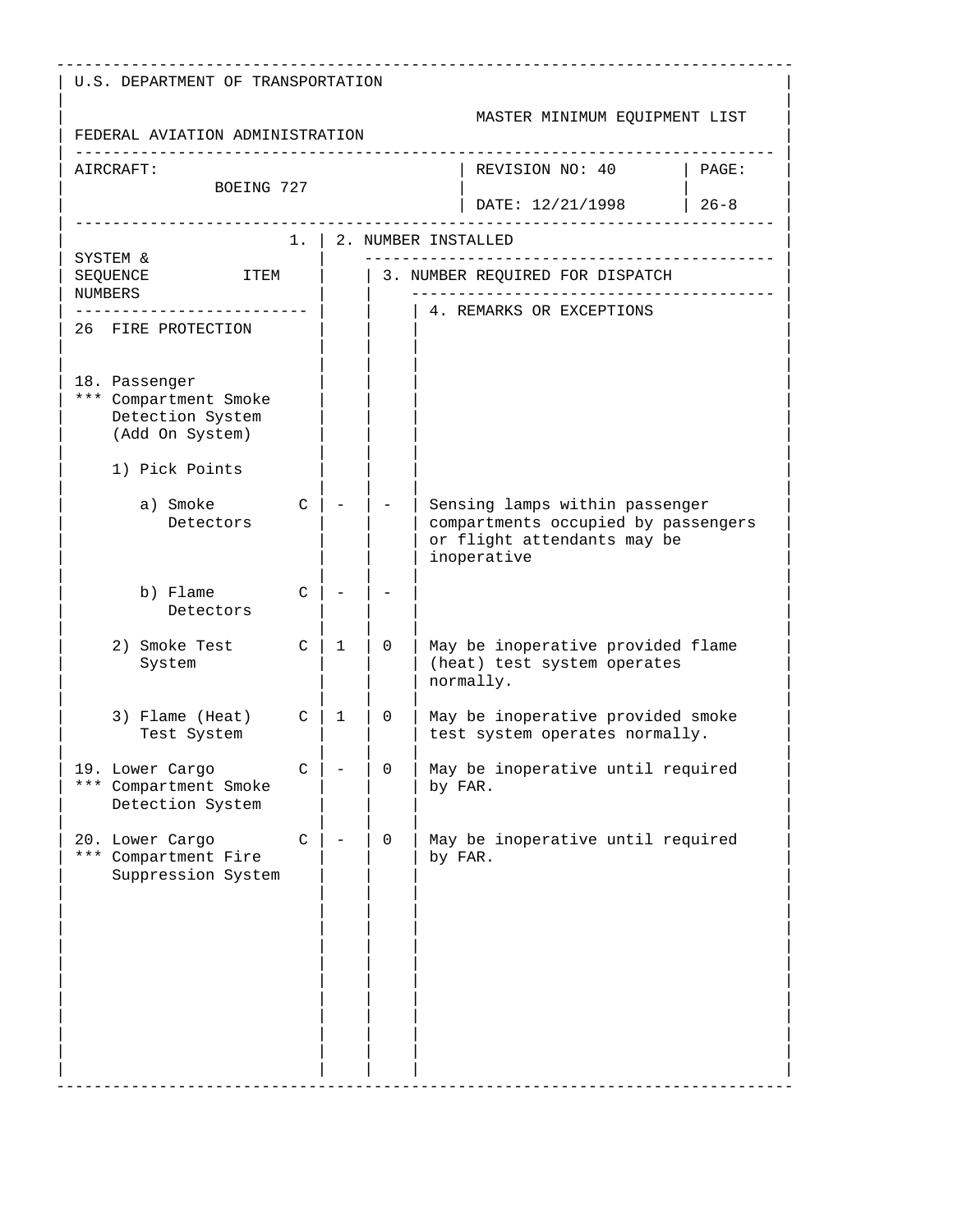| U.S. DEPARTMENT OF TRANSPORTATION                                           |                |              |                                                                                                                                                                                                                                                                                                                                                                                                                           |          |  |  |  |  |
|-----------------------------------------------------------------------------|----------------|--------------|---------------------------------------------------------------------------------------------------------------------------------------------------------------------------------------------------------------------------------------------------------------------------------------------------------------------------------------------------------------------------------------------------------------------------|----------|--|--|--|--|
| MASTER MINIMUM EQUIPMENT LIST<br>FEDERAL AVIATION ADMINISTRATION            |                |              |                                                                                                                                                                                                                                                                                                                                                                                                                           |          |  |  |  |  |
| AIRCRAFT:<br>BOEING 727                                                     |                |              | REVISION NO: 38                                                                                                                                                                                                                                                                                                                                                                                                           | PAGE:    |  |  |  |  |
|                                                                             |                |              | DATE: 02/14/1996                                                                                                                                                                                                                                                                                                                                                                                                          | $ 27-1 $ |  |  |  |  |
| SYSTEM &                                                                    |                |              | 1. 2. NUMBER INSTALLED                                                                                                                                                                                                                                                                                                                                                                                                    |          |  |  |  |  |
| SEQUENCE<br>ITEM<br><b>NUMBERS</b>                                          |                |              | 3. NUMBER REQUIRED FOR DISPATCH                                                                                                                                                                                                                                                                                                                                                                                           |          |  |  |  |  |
| 27 FLIGHT CONTROLS                                                          |                |              | 4. REMARKS OR EXCEPTIONS                                                                                                                                                                                                                                                                                                                                                                                                  |          |  |  |  |  |
| $1$ .<br>DELETED                                                            |                |              |                                                                                                                                                                                                                                                                                                                                                                                                                           |          |  |  |  |  |
| Stabilizer Main<br>2.<br>$\overline{C}$<br>Electric Trim<br>Operating Light | $\overline{1}$ | $\Omega$     |                                                                                                                                                                                                                                                                                                                                                                                                                           |          |  |  |  |  |
| Trailing Edge Flap<br>3.<br>Position Indicating<br>Systems (Outboard)       |                |              | Deleted, Rev. 38.                                                                                                                                                                                                                                                                                                                                                                                                         |          |  |  |  |  |
| 4.<br>DELETED                                                               |                |              |                                                                                                                                                                                                                                                                                                                                                                                                                           |          |  |  |  |  |
| DELETED<br>5.                                                               |                |              |                                                                                                                                                                                                                                                                                                                                                                                                                           |          |  |  |  |  |
| Leading Edge Device C<br>б.<br>Position Light<br>System                     | 2              | $\mathbf{1}$ | (O)F/E annunciator panel lights may<br>be inoperative provided forward<br>instrument panel L.E.D. position<br>indicator lights operate normally.                                                                                                                                                                                                                                                                          |          |  |  |  |  |
| C                                                                           | 2              | $\mathbf{1}$ | (O)Forward instrument panel L.E.D.<br>position indicator lights may be<br>inoperative provided the F/E<br>annunciator panel lights are used<br>to confirm proper L.E.D. position<br>after each movement of the flap<br>handle to position UP, 2 and 5<br>degrees as follows:<br>1) Flaps UP - ALL<br>L.E.D.'s UP,<br>2)<br>Flaps 2 degrees -<br>No's. 2, 3, 6, 7<br>extended,<br>Flaps 5 degrees - All<br>3)<br>extended. |          |  |  |  |  |
| 7.<br>DELETED                                                               |                |              |                                                                                                                                                                                                                                                                                                                                                                                                                           |          |  |  |  |  |
|                                                                             |                |              |                                                                                                                                                                                                                                                                                                                                                                                                                           |          |  |  |  |  |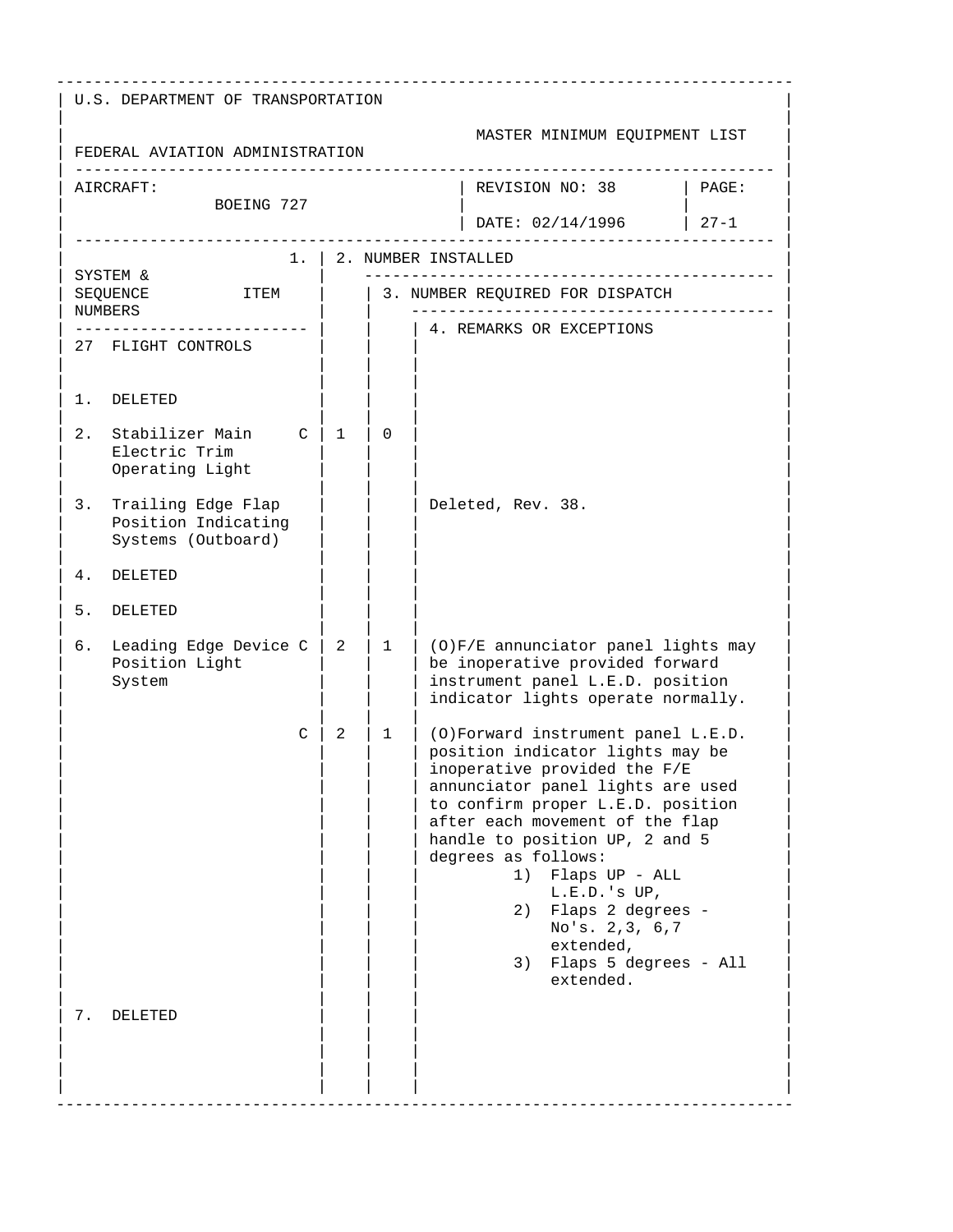|    | U.S. DEPARTMENT OF TRANSPORTATION   |                     |                |                          |                                                                                                                                                                                                                                                                                                                              |                   |  |  |  |  |  |
|----|-------------------------------------|---------------------|----------------|--------------------------|------------------------------------------------------------------------------------------------------------------------------------------------------------------------------------------------------------------------------------------------------------------------------------------------------------------------------|-------------------|--|--|--|--|--|
|    | FEDERAL AVIATION ADMINISTRATION     |                     |                |                          | MASTER MINIMUM EQUIPMENT LIST                                                                                                                                                                                                                                                                                                |                   |  |  |  |  |  |
|    | AIRCRAFT:<br>BOEING 727             |                     |                |                          | REVISION NO: 38                                                                                                                                                                                                                                                                                                              | $\mathtt{PAGE}$ : |  |  |  |  |  |
|    |                                     |                     |                |                          | DATE: 02/14/1996                                                                                                                                                                                                                                                                                                             | $ 27-2 $          |  |  |  |  |  |
|    | SYSTEM &                            |                     |                | 1.   2. NUMBER INSTALLED |                                                                                                                                                                                                                                                                                                                              |                   |  |  |  |  |  |
|    | SEQUENCE<br>ITEM<br>NUMBERS         |                     |                |                          | 3. NUMBER REQUIRED FOR DISPATCH                                                                                                                                                                                                                                                                                              |                   |  |  |  |  |  |
|    | 27 FLIGHT CONTROLS                  |                     |                |                          | 4. REMARKS OR EXCEPTIONS                                                                                                                                                                                                                                                                                                     |                   |  |  |  |  |  |
| 8. | Rudder Position<br>Indicators       | $\overline{C}$<br>C | $\overline{2}$ | $\mathbf 0$              | (M)(0)One or both may be<br>inoperative provided:<br>a) Rudder is visually checked<br>for proper movement before<br>each departure,<br>b) AFM yaw damper limitations<br>are observed, and<br>c) Associated power control<br>unit low pressure lights<br>operate normally.<br>0 <sub>R</sub><br>d) Rudder is visually checked |                   |  |  |  |  |  |
|    |                                     |                     |                |                          | for proper movement before<br>each departure,<br>e) Associated power control<br>unit low pressure lights<br>operate normally, and<br>f) Associated yaw damper is<br>verified to operate normally<br>prior to each departure<br>using the test function.                                                                      |                   |  |  |  |  |  |
| 9. | DELETED                             |                     |                |                          |                                                                                                                                                                                                                                                                                                                              |                   |  |  |  |  |  |
|    | 10. Elevator Position<br>Indicators | $\mathsf{C}$        | 2              | $\mathbf{1}$             | One may be inoperative provided<br>remaining indicator operates<br>normally.                                                                                                                                                                                                                                                 |                   |  |  |  |  |  |
|    |                                     | C                   | 2              | $\mathbf 0$              | (M)Both may be inoperative provided<br>elevator is visually checked for<br>proper movement once each flight<br>day.                                                                                                                                                                                                          |                   |  |  |  |  |  |
|    | 11. DELETED                         |                     |                |                          |                                                                                                                                                                                                                                                                                                                              |                   |  |  |  |  |  |
|    | 12. DELETED                         |                     |                |                          |                                                                                                                                                                                                                                                                                                                              |                   |  |  |  |  |  |
|    | 13. DELETED                         |                     |                |                          |                                                                                                                                                                                                                                                                                                                              |                   |  |  |  |  |  |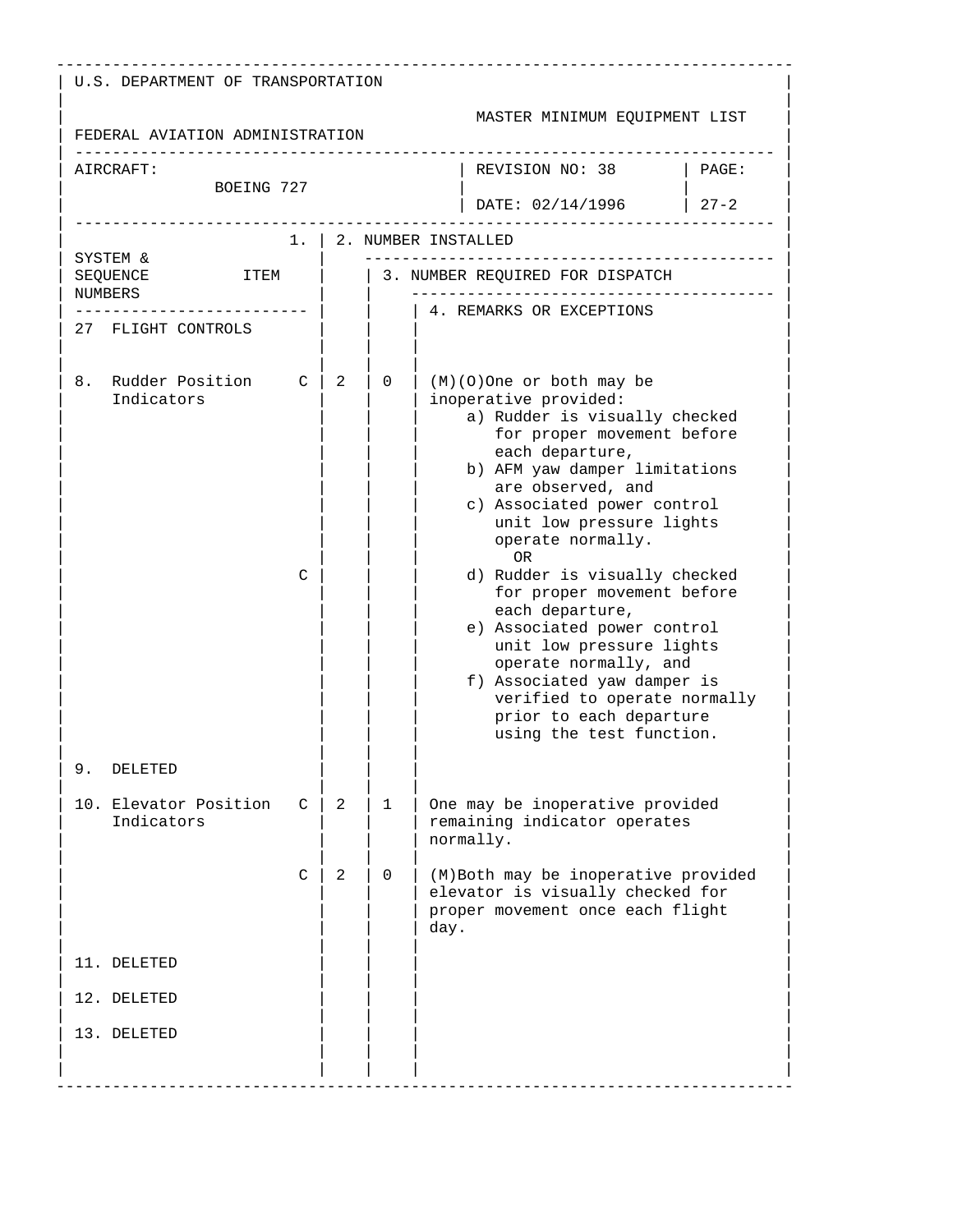| U.S. DEPARTMENT OF TRANSPORTATION<br>MASTER MINIMUM EQUIPMENT LIST |     |             |                                                                                                                                                                                                                                                                                                                                                     |  |  |  |
|--------------------------------------------------------------------|-----|-------------|-----------------------------------------------------------------------------------------------------------------------------------------------------------------------------------------------------------------------------------------------------------------------------------------------------------------------------------------------------|--|--|--|
| FEDERAL AVIATION ADMINISTRATION                                    |     |             |                                                                                                                                                                                                                                                                                                                                                     |  |  |  |
| AIRCRAFT:<br>BOEING 727                                            |     |             | REVISION NO: 38<br>$ $ PAGE:                                                                                                                                                                                                                                                                                                                        |  |  |  |
|                                                                    |     |             | DATE: 02/14/1996   27-3                                                                                                                                                                                                                                                                                                                             |  |  |  |
| SYSTEM &                                                           |     |             | 1. 2. NUMBER INSTALLED                                                                                                                                                                                                                                                                                                                              |  |  |  |
| SEQUENCE<br>ITEM<br>NUMBERS                                        |     |             | 3. NUMBER REQUIRED FOR DISPATCH                                                                                                                                                                                                                                                                                                                     |  |  |  |
| 27 FLIGHT CONTROLS                                                 |     |             | 4. REMARKS OR EXCEPTIONS                                                                                                                                                                                                                                                                                                                            |  |  |  |
|                                                                    |     |             |                                                                                                                                                                                                                                                                                                                                                     |  |  |  |
| 14. DELETED                                                        |     |             |                                                                                                                                                                                                                                                                                                                                                     |  |  |  |
| 15. DELETED                                                        |     |             |                                                                                                                                                                                                                                                                                                                                                     |  |  |  |
| 16. PCU Low Pressure C<br>Lights (A and B<br>Systems)              | - 6 | 3           | One light on each control may be<br>inoperative provided all other<br>flight deck hydraulic pressure and<br>quantity gauges, and warning lights<br>operate normally.                                                                                                                                                                                |  |  |  |
| 17. Stabilizer Cruise<br>Trim System                               |     |             |                                                                                                                                                                                                                                                                                                                                                     |  |  |  |
| 1) 727-100, 100QF C                                                | 1   | $\Omega$    |                                                                                                                                                                                                                                                                                                                                                     |  |  |  |
| $2) 727 - 200$<br>$\mathcal{C}$                                    | 1   | $\mathbf 0$ | (0) May be inoperative provided:<br>a) Altitude is limited to<br>15,000 feet MSL or less,<br>b) Airspeed is limited to 250<br>KIAS or less,<br>c) Aft CG is limited to 32%<br>MAC, and<br>d) Pilot's panel is placarded<br>to indicate airspeed and<br>altitude limitations.<br>Autopilot pitch axis will be<br>NOTE:<br>inoperative on all models. |  |  |  |
|                                                                    |     |             |                                                                                                                                                                                                                                                                                                                                                     |  |  |  |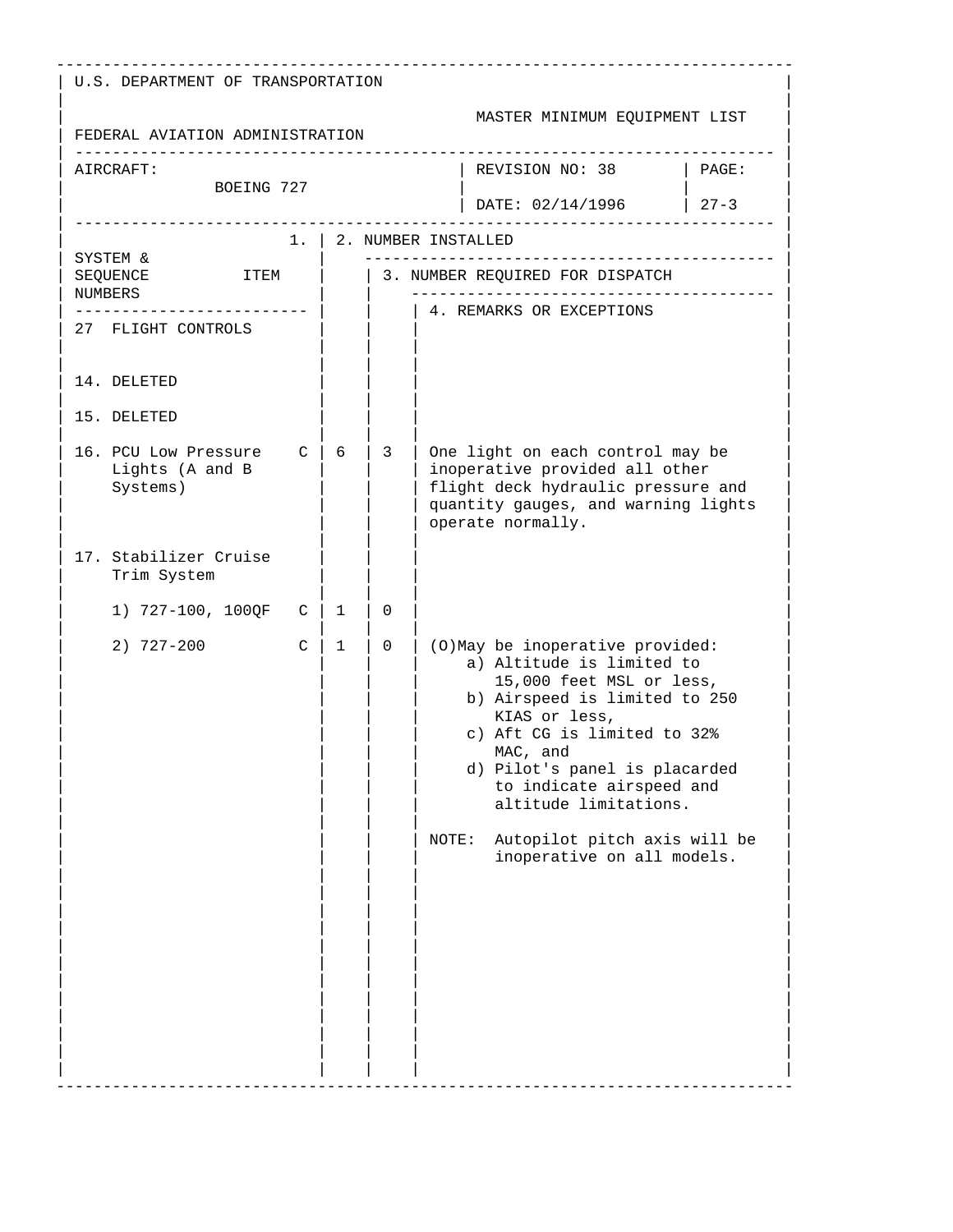| U.S. DEPARTMENT OF TRANSPORTATION<br>MASTER MINIMUM EQUIPMENT LIST |                |              |                                                                                                                                                                 |  |  |  |
|--------------------------------------------------------------------|----------------|--------------|-----------------------------------------------------------------------------------------------------------------------------------------------------------------|--|--|--|
| FEDERAL AVIATION ADMINISTRATION                                    |                |              |                                                                                                                                                                 |  |  |  |
| AIRCRAFT:<br>BOEING 727                                            |                |              | REVISION NO: 38<br>PAGE:                                                                                                                                        |  |  |  |
|                                                                    |                |              | DATE: 02/14/1996<br>$127-4$                                                                                                                                     |  |  |  |
| <b>SYSTEM &amp;</b>                                                |                |              | 1. 2. NUMBER INSTALLED                                                                                                                                          |  |  |  |
| SEQUENCE<br>ITEM<br>NUMBERS                                        |                |              | 3. NUMBER REQUIRED FOR DISPATCH                                                                                                                                 |  |  |  |
|                                                                    |                |              | 4. REMARKS OR EXCEPTIONS                                                                                                                                        |  |  |  |
| 27 FLIGHT CONTROLS                                                 |                |              |                                                                                                                                                                 |  |  |  |
| 18. Stall Warning<br>$\mathcal{C}$<br>Systems                      | $-$            | $\mathbf{1}$ | (M)(0)Systems in excess of one may<br>be inoperative provided remaining<br>system is verified to operate<br>normally before each departure.                     |  |  |  |
| 1) Vane Heater/<br>$\mathcal{C}$<br>Power Failure<br>Light         | $\mathbf{1}$   | $\Omega$     | May be inoperative provided:<br>a) Stall warning system oper-<br>ates normally, and<br>b) Airplane is not operated in<br>known or forecast icing<br>conditions. |  |  |  |
| 2) Test Indicator<br>$\mathcal{C}$<br>Rotating Card                | $\overline{a}$ | $\Omega$     | (0) May be inoperative provided<br>stall warning system operates<br>normally.                                                                                   |  |  |  |
| 19. DELETED                                                        |                |              |                                                                                                                                                                 |  |  |  |
| 20. Stabilizer Actuated C<br>Elevator Trim<br>(Neutral Shift)      | $\mathbf{1}$   | $\Omega$     | May be inoperative provided auto-<br>pilot is not used below 1,500 feet<br>AGL during approach and landing.                                                     |  |  |  |
| 21. Auto Spoiler<br>D<br>*** System                                | 1              | 0            | (M)(O)May be inoperative provided:<br>a) System is electrically<br>deactivated, and<br>b) AFM performance decrements<br>are observed.                           |  |  |  |
|                                                                    |                |              |                                                                                                                                                                 |  |  |  |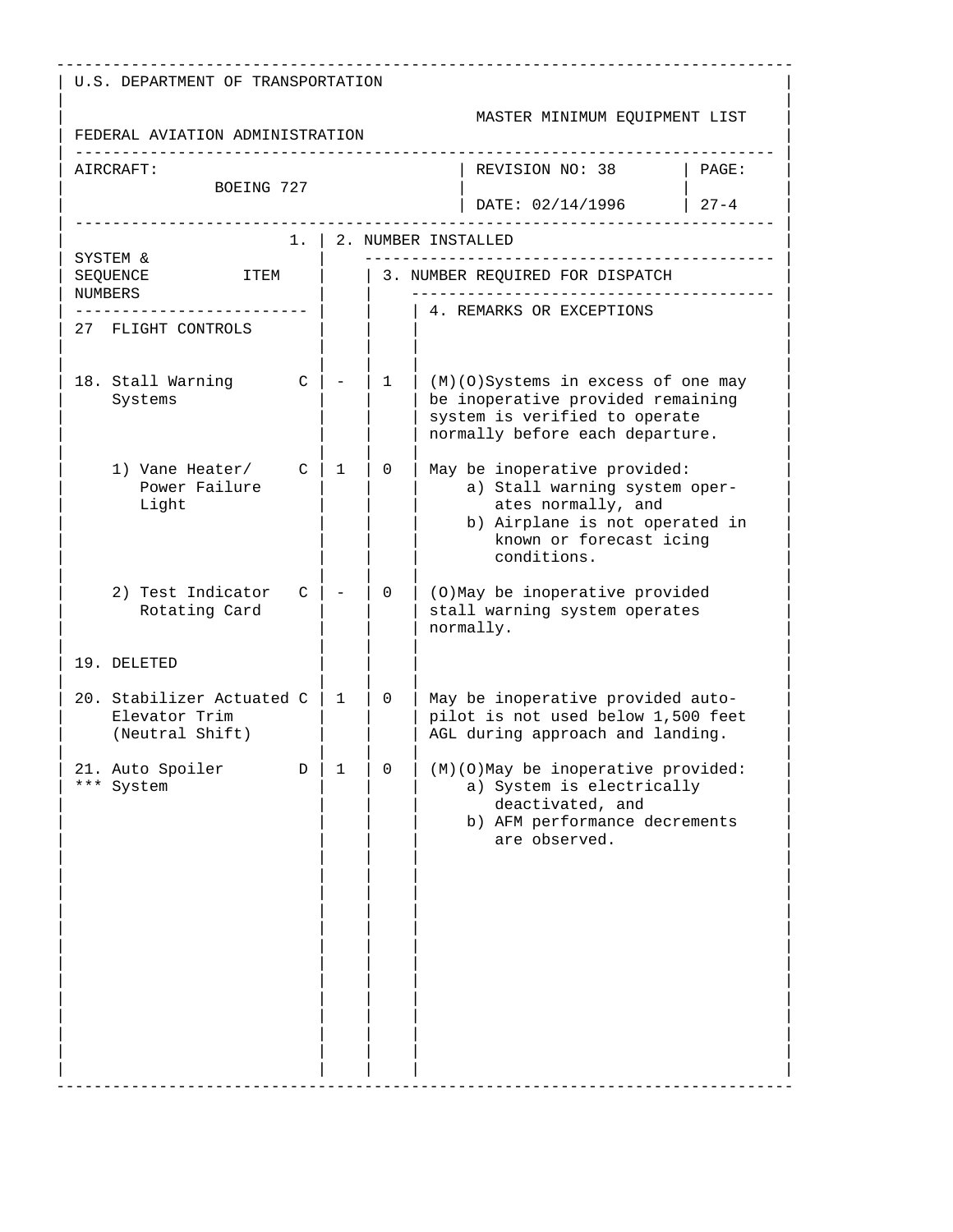| U.S. DEPARTMENT OF TRANSPORTATION<br>MASTER MINIMUM EQUIPMENT LIST |              |                |                                                                                                                                                                                                                                                            |         |  |  |
|--------------------------------------------------------------------|--------------|----------------|------------------------------------------------------------------------------------------------------------------------------------------------------------------------------------------------------------------------------------------------------------|---------|--|--|
| FEDERAL AVIATION ADMINISTRATION                                    |              |                |                                                                                                                                                                                                                                                            |         |  |  |
| AIRCRAFT:<br>BOEING 727                                            |              |                | REVISION NO: 38                                                                                                                                                                                                                                            | PAGE:   |  |  |
|                                                                    |              |                | DATE: 02/14/1996                                                                                                                                                                                                                                           | $ 27-5$ |  |  |
| SYSTEM &                                                           |              |                | 1.   2. NUMBER INSTALLED                                                                                                                                                                                                                                   |         |  |  |
| SEQUENCE<br>ITEM<br>NUMBERS                                        |              |                | 3. NUMBER REQUIRED FOR DISPATCH                                                                                                                                                                                                                            |         |  |  |
|                                                                    |              |                | 4. REMARKS OR EXCEPTIONS                                                                                                                                                                                                                                   |         |  |  |
| 27 FLIGHT CONTROLS                                                 |              |                |                                                                                                                                                                                                                                                            |         |  |  |
| 22. Rudder Load Limiter C  <br>System (Lower<br>Rudder)            | $\mathbf{1}$ | $\overline{0}$ | (O) Low pressure mode (800 psi) may<br>be inoperative provided:<br>a) Rudder load limiter circuit<br>breaker is pulled and<br>collared,<br>b) Altitude is limited to<br>10,000 feet MSL or below,<br>and<br>c) Airspeed does not exceed 240<br>KIAS.<br>0R |         |  |  |
| C                                                                  |              |                | d) System "A" (lower rudder)<br>switch is turned off after<br>flaps have been retracted,<br>and on before flaps are<br>extended, and<br>e) AFM yaw damper inoperative<br>speed and altitude limitat-<br>ions are complied with.                            |         |  |  |
|                                                                    |              |                | NOTE:<br>Failure to restore power to<br>the lower rudder before<br>approach may reduce<br>crosswind landing<br>capability.                                                                                                                                 |         |  |  |
| 23. Control Wheel Trim C<br>Switches                               | 2            | $\mathbf{1}$   | Copilot's may be inoperative<br>provided stabilizer trim system<br>(including pilot's control wheel<br>switch and cruise trim switch)<br>operates normally.                                                                                                |         |  |  |
| 24. Flap Load Relief<br>C<br>System                                | $\mathbf{1}$ | 0              | (0) May be inoperative provided<br>flaps 40 setting is not used above<br>landing weight of 142,500 lbs.<br>$(64, 637 kg)$ .                                                                                                                                |         |  |  |
|                                                                    |              |                |                                                                                                                                                                                                                                                            |         |  |  |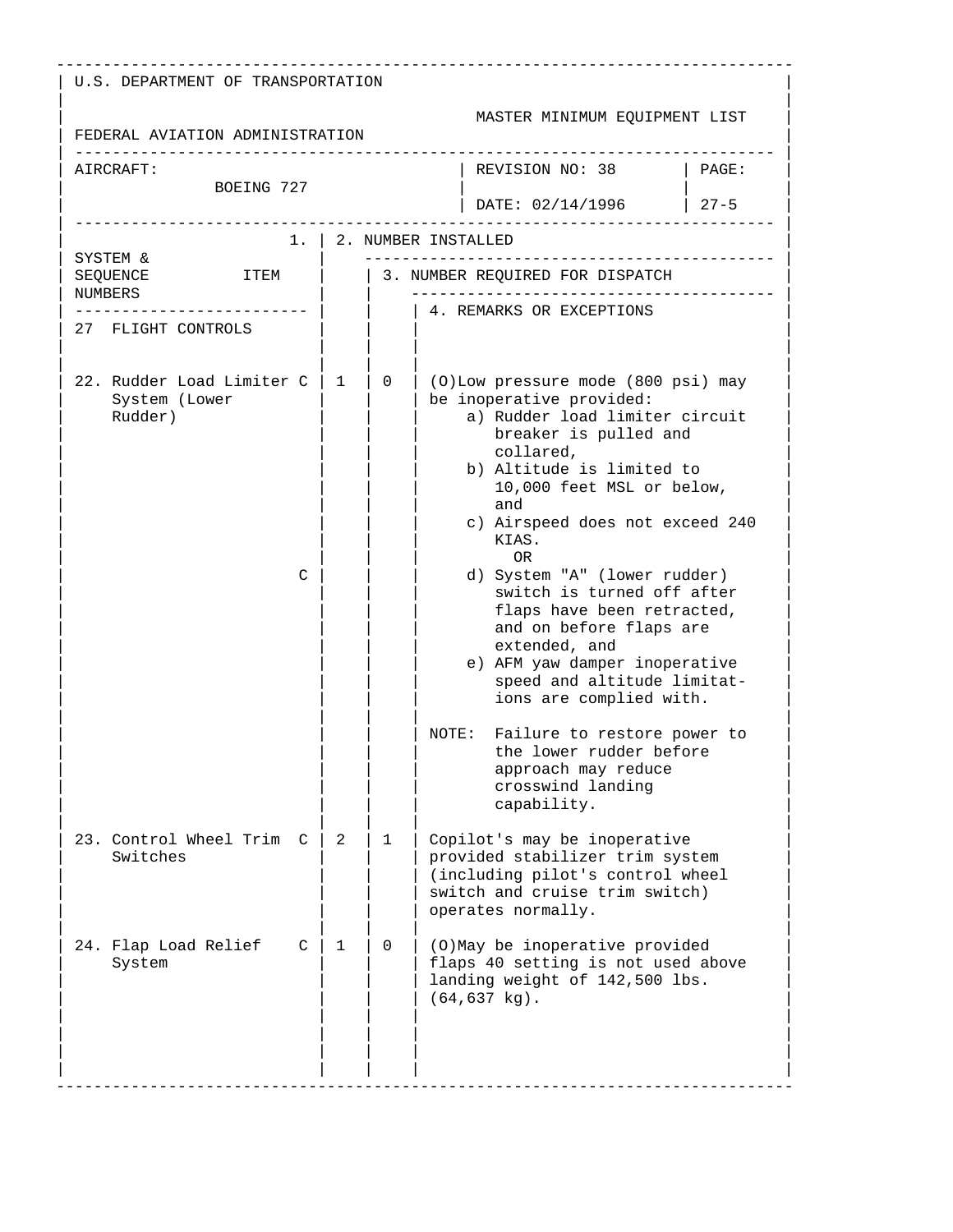| U.S. DEPARTMENT OF TRANSPORTATION<br>FEDERAL AVIATION ADMINISTRATION   |                          |  | MASTER MINIMUM EQUIPMENT LIST                                         |              |  |  |  |  |  |
|------------------------------------------------------------------------|--------------------------|--|-----------------------------------------------------------------------|--------------|--|--|--|--|--|
| ___________________                                                    |                          |  |                                                                       | -----------  |  |  |  |  |  |
| AIRCRAFT:<br>BOEING 727                                                |                          |  | REVISION NO: 38                                                       | PAGE:        |  |  |  |  |  |
| ----------------                                                       |                          |  | DATE: 02/14/1996   27-6                                               |              |  |  |  |  |  |
|                                                                        | 1.   2. NUMBER INSTALLED |  |                                                                       |              |  |  |  |  |  |
| SYSTEM &<br>SEQUENCE<br><b>ITEM</b><br>NUMBERS                         |                          |  | -----------<br>3. NUMBER REQUIRED FOR DISPATCH                        | ------------ |  |  |  |  |  |
| 27 FLIGHT CONTROLS                                                     |                          |  | 4. REMARKS OR EXCEPTIONS                                              |              |  |  |  |  |  |
| 25. Stabilizer Main C   1<br>*** Trim Heater System<br>(Add On System) | $\sim$ 1.00              |  | (M) May be inoperative provided<br>system is deactivated and secured. |              |  |  |  |  |  |
|                                                                        |                          |  |                                                                       |              |  |  |  |  |  |
|                                                                        |                          |  |                                                                       |              |  |  |  |  |  |
|                                                                        |                          |  |                                                                       |              |  |  |  |  |  |
|                                                                        |                          |  |                                                                       |              |  |  |  |  |  |
|                                                                        |                          |  |                                                                       |              |  |  |  |  |  |
|                                                                        |                          |  |                                                                       |              |  |  |  |  |  |
|                                                                        |                          |  |                                                                       |              |  |  |  |  |  |
|                                                                        |                          |  |                                                                       |              |  |  |  |  |  |
|                                                                        |                          |  |                                                                       |              |  |  |  |  |  |
|                                                                        |                          |  |                                                                       |              |  |  |  |  |  |
|                                                                        |                          |  |                                                                       |              |  |  |  |  |  |
|                                                                        |                          |  |                                                                       |              |  |  |  |  |  |
|                                                                        |                          |  |                                                                       |              |  |  |  |  |  |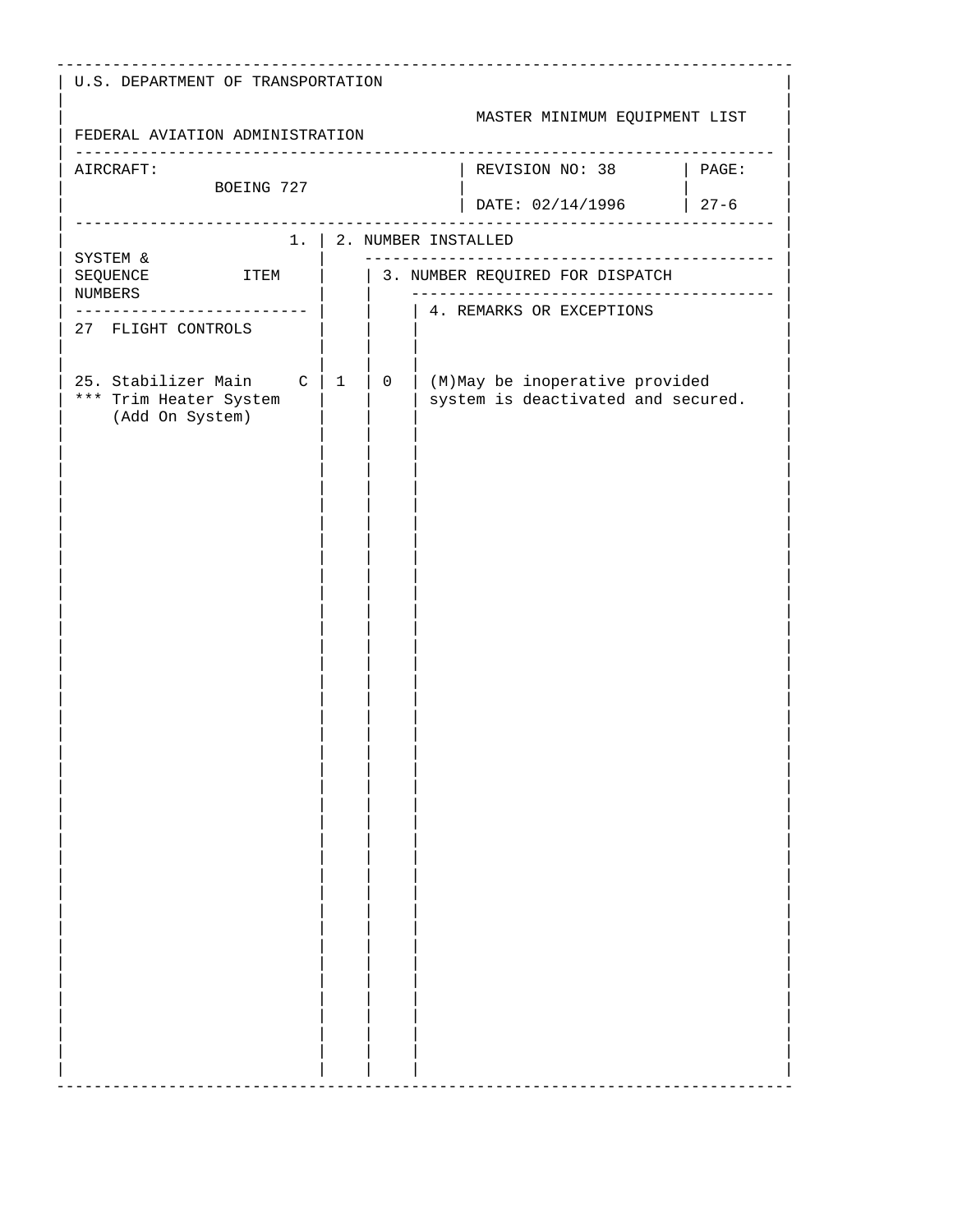| U.S. DEPARTMENT OF TRANSPORTATION<br>MASTER MINIMUM EQUIPMENT LIST<br>FEDERAL AVIATION ADMINISTRATION |                                                       |             |                                                                                                                                                                                                                                                                                                                                                                                                                                                                                                                                                                                       |  |  |  |
|-------------------------------------------------------------------------------------------------------|-------------------------------------------------------|-------------|---------------------------------------------------------------------------------------------------------------------------------------------------------------------------------------------------------------------------------------------------------------------------------------------------------------------------------------------------------------------------------------------------------------------------------------------------------------------------------------------------------------------------------------------------------------------------------------|--|--|--|
| AIRCRAFT:<br>BOEING 727                                                                               |                                                       |             | REVISION NO: 38<br>PAGE:                                                                                                                                                                                                                                                                                                                                                                                                                                                                                                                                                              |  |  |  |
|                                                                                                       |                                                       |             | DATE: 02/14/1996<br>  28-1                                                                                                                                                                                                                                                                                                                                                                                                                                                                                                                                                            |  |  |  |
| SYSTEM &<br>SEQUENCE<br>ITEM<br>NUMBERS                                                               |                                                       |             | 1.   2. NUMBER INSTALLED<br>3. NUMBER REQUIRED FOR DISPATCH                                                                                                                                                                                                                                                                                                                                                                                                                                                                                                                           |  |  |  |
| 28 FUEL                                                                                               |                                                       |             | 4. REMARKS OR EXCEPTIONS                                                                                                                                                                                                                                                                                                                                                                                                                                                                                                                                                              |  |  |  |
| 1.<br>Pressure Fueling C<br>System                                                                    | $\mathbf{1}$                                          | $\mathbf 0$ | (M) May be inoperative provided<br>alternate procedures are<br>established and used.<br>NOTE: Any portion of the system<br>which operates normally may<br>be used.                                                                                                                                                                                                                                                                                                                                                                                                                    |  |  |  |
| 1) Volumetric Top<br>Off (VTO) Units                                                                  | $\overline{3}$<br>$\mathcal{C}$<br>$\mathcal{C}$<br>Α | 0           | (M) May be inoperative provided:<br>a) Associated fuel quantity<br>gauge on refueling panel<br>operates normally and is<br>monitored during refueling.<br>0 <sub>R</sub><br>b) Associated fuel quantity<br>gauge on Flight Engineer's<br>panel operates normally,<br>c) Communications procedures<br>are established between the<br>flight deck and the person<br>refueling, and<br>d) Fuel quantity is monitored<br>from the flight deck during<br>refueling.<br>0 <sub>R</sub><br>e) An alternate means to<br>determine fuel quantity<br>during the fueling process<br>is used, and |  |  |  |
| $2$ .<br>Refueling Control<br>Panel Quantity<br>Gauges                                                | C                                                     | 0           | f) Operations are limited to<br>not more than three flight<br>days before repair is made.<br>(M) Any or all may be inoperative<br>provided an acceptable alternate<br>procedure is used to verify fuel<br>quantity during fueling.                                                                                                                                                                                                                                                                                                                                                    |  |  |  |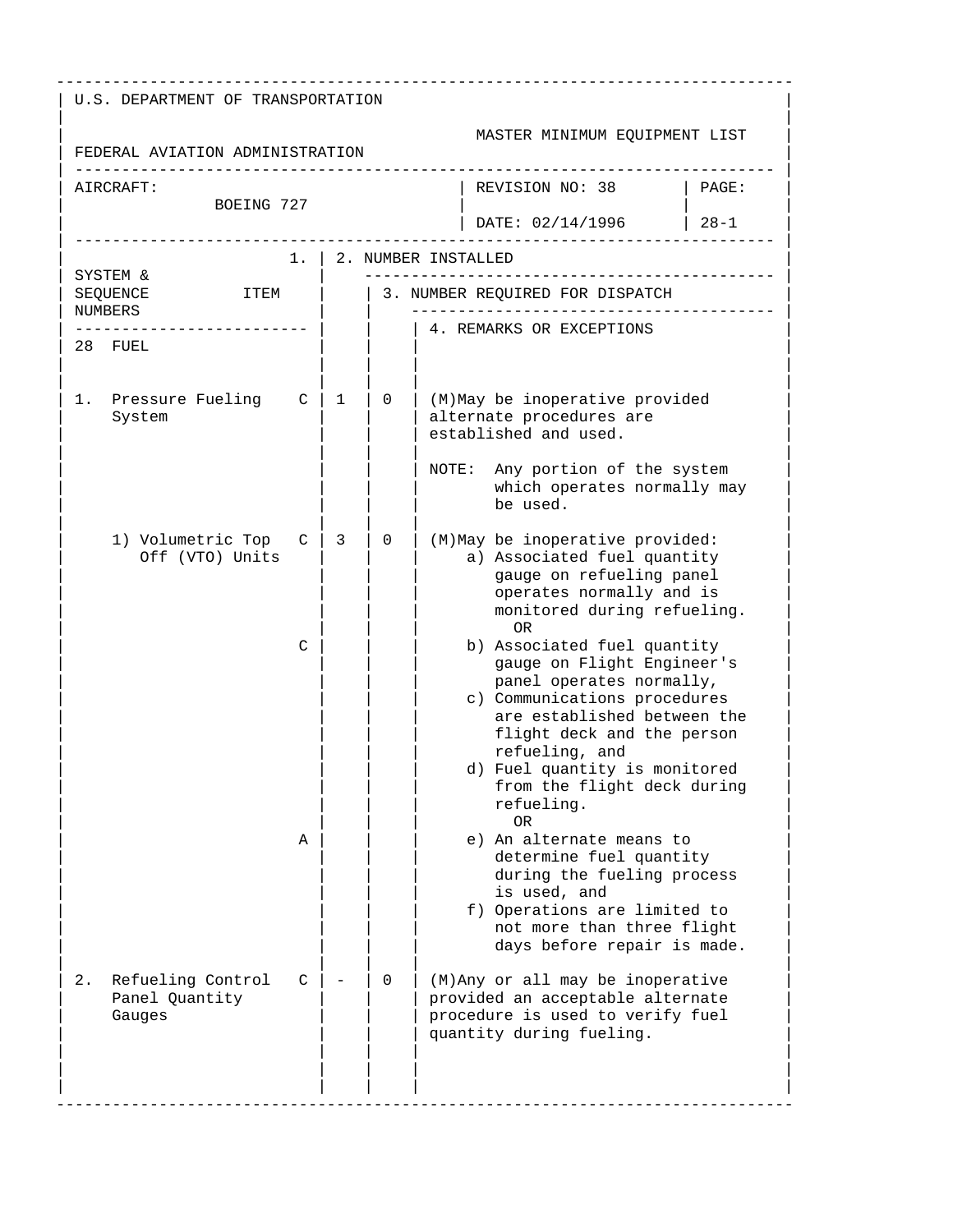|    | U.S. DEPARTMENT OF TRANSPORTATION                   |              |              |                        |                                                                                                                                                                                                                                                                                                                              |  |  |  |  |
|----|-----------------------------------------------------|--------------|--------------|------------------------|------------------------------------------------------------------------------------------------------------------------------------------------------------------------------------------------------------------------------------------------------------------------------------------------------------------------------|--|--|--|--|
|    | FEDERAL AVIATION ADMINISTRATION                     |              |              |                        | MASTER MINIMUM EQUIPMENT LIST                                                                                                                                                                                                                                                                                                |  |  |  |  |
|    | AIRCRAFT:<br>BOEING 727                             |              |              |                        | REVISION NO: 40 a<br>PAGE:                                                                                                                                                                                                                                                                                                   |  |  |  |  |
|    |                                                     |              |              |                        | DATE: 03/23/1999<br>$ 28-2 $                                                                                                                                                                                                                                                                                                 |  |  |  |  |
|    | SYSTEM &                                            |              |              | 1. 2. NUMBER INSTALLED |                                                                                                                                                                                                                                                                                                                              |  |  |  |  |
|    | SEQUENCE<br>ITEM<br>NUMBERS                         |              |              |                        | 3. NUMBER REQUIRED FOR DISPATCH                                                                                                                                                                                                                                                                                              |  |  |  |  |
|    | 28 FUEL                                             |              |              |                        | 4. REMARKS OR EXCEPTIONS                                                                                                                                                                                                                                                                                                     |  |  |  |  |
| 3. | Manually Operated C<br>Defueling Valve              |              | $\mathbf{1}$ | $\overline{0}$         | (M) May be inoperative provided it<br>remains closed.                                                                                                                                                                                                                                                                        |  |  |  |  |
| 4. | Fuel Boost Pumps<br>(Tanks 1, 2, and 3)             |              |              |                        |                                                                                                                                                                                                                                                                                                                              |  |  |  |  |
|    | 1) All Models<br>Except 727-100QF                   | $\mathsf{C}$ | - 8          |                        | (O) May be inoperative provided AFM<br>Limitations are observed.                                                                                                                                                                                                                                                             |  |  |  |  |
|    | 2) 727-100QF                                        | A            | - 8          | $-$                    | (M)(O)May be inoperative provided:<br>a) AFM Limitations are<br>observed,<br>b) Continuous ignition is<br>verified to operate normally<br>once each flight day, and<br>c) Operations are limited to<br>not more than three flight<br>days before repair is made.                                                             |  |  |  |  |
| 5. | DELETED                                             |              |              |                        |                                                                                                                                                                                                                                                                                                                              |  |  |  |  |
| б. | Fuel Boost Pump Low B<br>Pressure Warning<br>Lights | C            |              |                        | (M)(O)One may be inoperative<br>provided:<br>a) All pumps in associated tank<br>operate normally, and<br>b) During takeoff, initial<br>climb and landing, the tank<br>with the inoperative warning<br>light is manifolded to<br>another tank where all boost<br>pumps operate normally.<br>0R<br>c) Associated pump is inop- |  |  |  |  |
|    |                                                     |              |              |                        | erative.                                                                                                                                                                                                                                                                                                                     |  |  |  |  |
| 7. | Fuel Crossfeed<br>Manifold Valves                   | C            | 3            | 2                      | (M)(O)One may be inoperative<br>provided the valve is secured open.                                                                                                                                                                                                                                                          |  |  |  |  |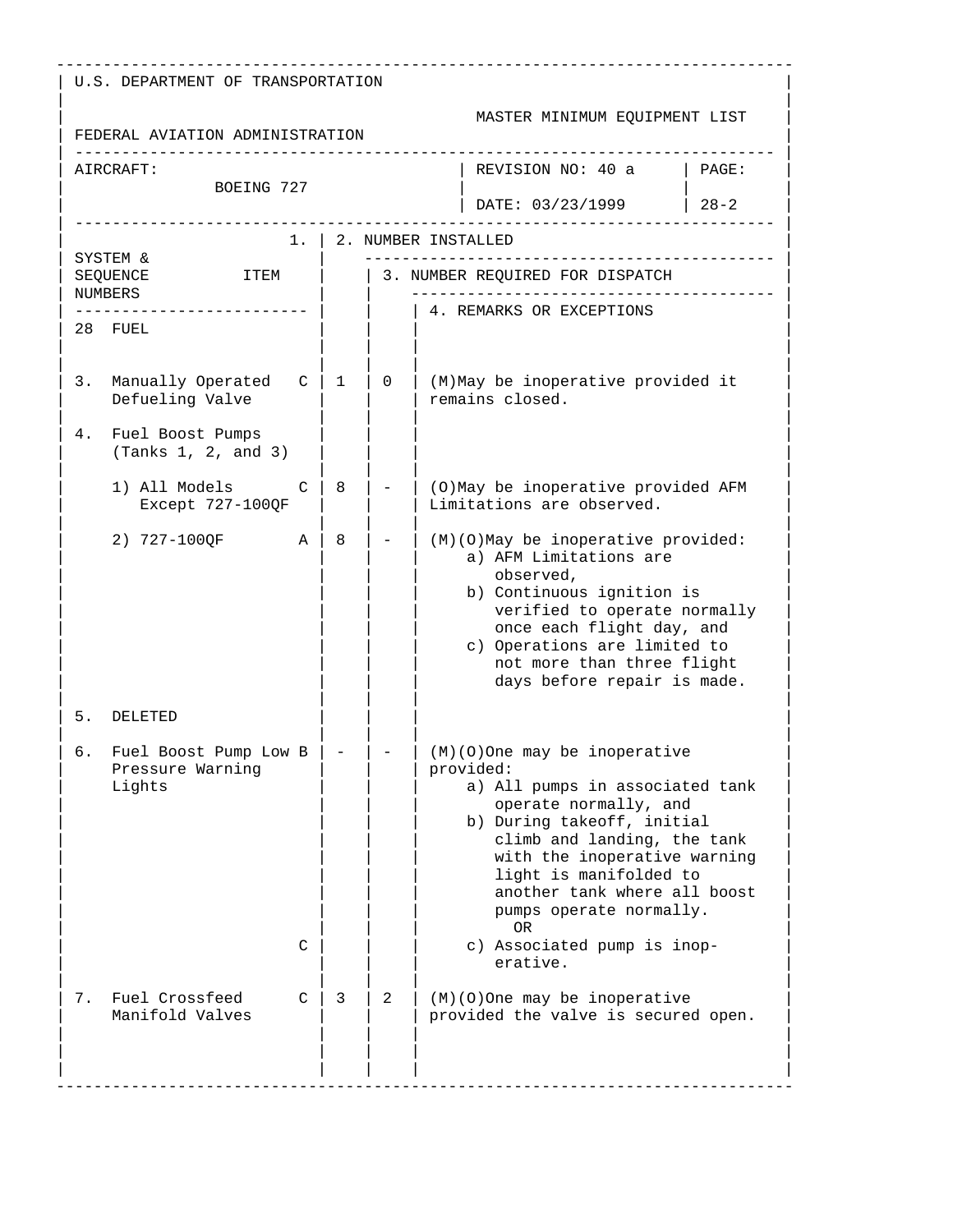| U.S. DEPARTMENT OF TRANSPORTATION<br>MASTER MINIMUM EQUIPMENT LIST |                         |   |                                                                                                                                                                                                                                                    |  |  |  |
|--------------------------------------------------------------------|-------------------------|---|----------------------------------------------------------------------------------------------------------------------------------------------------------------------------------------------------------------------------------------------------|--|--|--|
| FEDERAL AVIATION ADMINISTRATION                                    |                         |   |                                                                                                                                                                                                                                                    |  |  |  |
| AIRCRAFT:<br>BOEING 727                                            |                         |   | REVISION NO: 38<br>$\mathtt{PAGE}$ :                                                                                                                                                                                                               |  |  |  |
|                                                                    |                         |   | DATE: 02/14/1996<br>$ 28-3 $                                                                                                                                                                                                                       |  |  |  |
| SYSTEM &                                                           |                         |   | 1. 2. NUMBER INSTALLED                                                                                                                                                                                                                             |  |  |  |
| SEQUENCE<br>ITEM<br>NUMBERS                                        |                         |   | 3. NUMBER REQUIRED FOR DISPATCH                                                                                                                                                                                                                    |  |  |  |
| 28 FUEL                                                            |                         |   | 4. REMARKS OR EXCEPTIONS                                                                                                                                                                                                                           |  |  |  |
|                                                                    |                         |   |                                                                                                                                                                                                                                                    |  |  |  |
| Fuel Valve<br>8.<br>In-Transit Lights                              |                         |   |                                                                                                                                                                                                                                                    |  |  |  |
| 1) Manifold Valve C<br>Lights                                      | $\overline{\mathbf{3}}$ | 2 | $(M)(0)$ One may be inoperative<br>provided:<br>a) Associated valve is verified<br>to operate normally before<br>each departure.<br>0 <sub>R</sub>                                                                                                 |  |  |  |
| C                                                                  |                         |   | b) Associated valve is locked<br>open.                                                                                                                                                                                                             |  |  |  |
| 2) Fuel Shutoff<br>$\mathsf{C}$<br>Valve Lights                    | $\overline{3}$          | 2 | (M) One may be inoperative provided<br>proper valve operation is verified<br>by use of the fire switch, start<br>lever, or flight engineer panel<br>switch prior to each takeoff.                                                                  |  |  |  |
| 3) Fuel Dump Valve<br>Lights                                       |                         |   |                                                                                                                                                                                                                                                    |  |  |  |
| a) $727-100/$<br>C<br>JT8D-1                                       | 4                       | 0 | (M) May be inoperative provided:<br>a) Takeoff gross weight does<br>not exceed 105% of the<br>authorized maximum landing<br>weight, and<br>b) Performance is not dependent<br>upon fuel dumping for en<br>route engine(s) out<br>procedures.<br>0R |  |  |  |
| C                                                                  |                         |   | c) Operations of the nozzle<br>valve and fuel transfer<br>capability through the fuel<br>dump system is verified once<br>each flight day.                                                                                                          |  |  |  |
|                                                                    |                         |   | (Continued)                                                                                                                                                                                                                                        |  |  |  |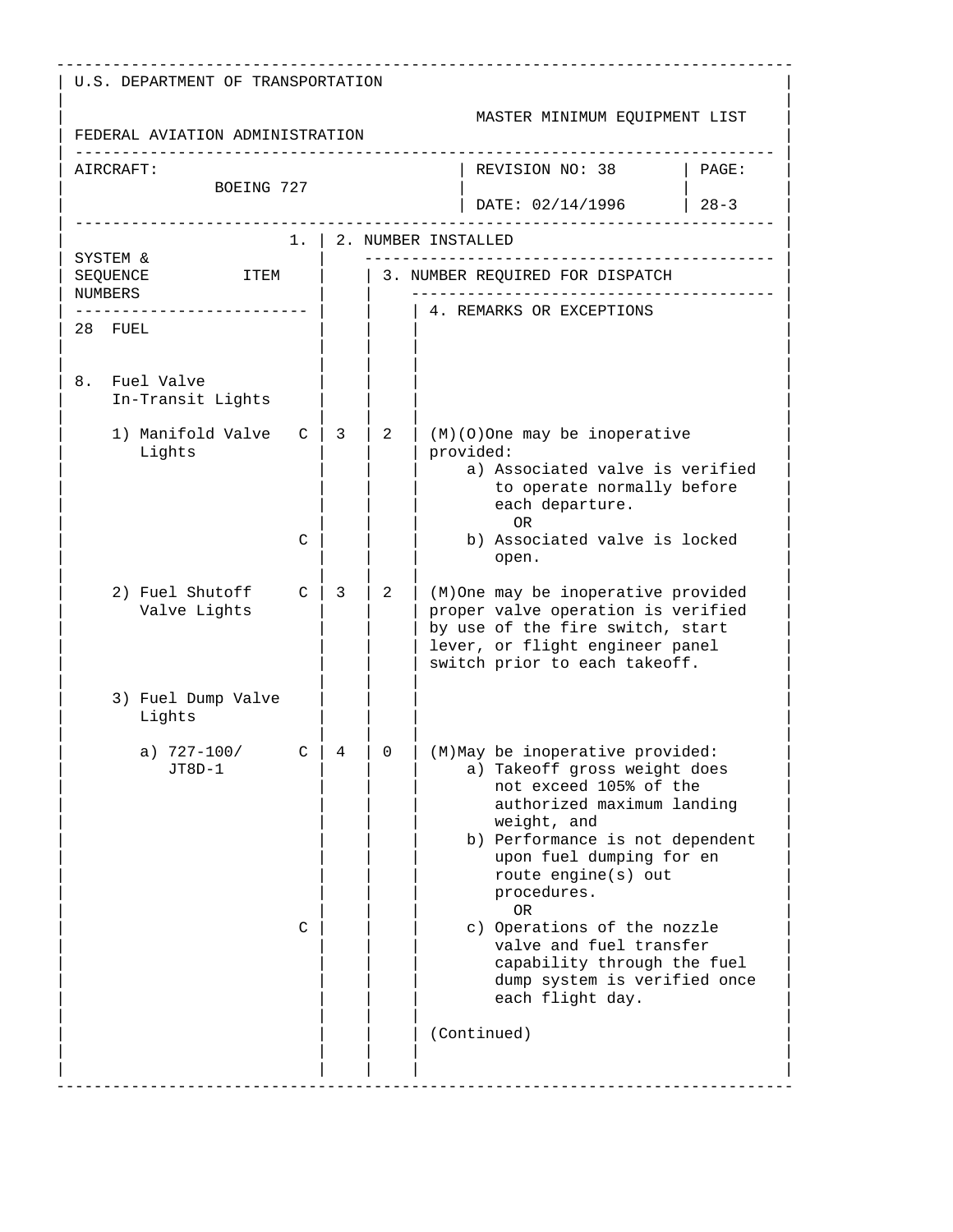|                                                   | U.S. DEPARTMENT OF TRANSPORTATION |                                 |                                                                                                                                                                                                                                                                                                                                                         |                   |  |  |  |
|---------------------------------------------------|-----------------------------------|---------------------------------|---------------------------------------------------------------------------------------------------------------------------------------------------------------------------------------------------------------------------------------------------------------------------------------------------------------------------------------------------------|-------------------|--|--|--|
| FEDERAL AVIATION ADMINISTRATION                   |                                   |                                 | MASTER MINIMUM EQUIPMENT LIST                                                                                                                                                                                                                                                                                                                           |                   |  |  |  |
| AIRCRAFT:<br>BOEING 727                           |                                   |                                 | REVISION NO: 38                                                                                                                                                                                                                                                                                                                                         | $\mathtt{PAGE}$ : |  |  |  |
|                                                   |                                   |                                 | DATE: 02/14/1996                                                                                                                                                                                                                                                                                                                                        | $ 28-4 $          |  |  |  |
| SYSTEM &                                          |                                   |                                 | 1.   2. NUMBER INSTALLED                                                                                                                                                                                                                                                                                                                                |                   |  |  |  |
| SEQUENCE<br>ITEM<br>NUMBERS                       |                                   | 3. NUMBER REQUIRED FOR DISPATCH |                                                                                                                                                                                                                                                                                                                                                         |                   |  |  |  |
| 28 FUEL                                           |                                   |                                 | 4. REMARKS OR EXCEPTIONS                                                                                                                                                                                                                                                                                                                                |                   |  |  |  |
| 8.<br>Fuel Valve<br>In-Transit Lights<br>(Cont d) |                                   |                                 |                                                                                                                                                                                                                                                                                                                                                         |                   |  |  |  |
| b) All Other 727 C $ $<br>Models                  | $\overline{4}$                    | $\mathbf 0$                     | (M) May be inoperative provided:<br>a) Takeoff gross weight does<br>not exceed maximum landing<br>weight climb limit plus<br>1,850 lbs. (839 kg) for the<br>727-100 and 100QF, or 2,200<br>lbs. (998 kg) for the<br>727-200, and<br>b) Performance is not dependent<br>upon fuel dumping for en<br>route engine(s) out<br>procedures.<br>0 <sub>R</sub> |                   |  |  |  |
| C                                                 |                                   |                                 | c) Operation of the nozzle<br>valve and fuel transfer<br>capability through the fuel<br>dump system is verified once<br>each flight day.                                                                                                                                                                                                                |                   |  |  |  |
| 4) Fuel Dump Nozzle<br>Valve Lights               |                                   |                                 |                                                                                                                                                                                                                                                                                                                                                         |                   |  |  |  |
| a) $727 - 100/$<br>C<br>$JT8D-1$                  | 2                                 | $\mathbf 0$                     | (M)Both may be inoperative<br>provided:<br>a) Takeoff gross weight does<br>not exceed 105% of the<br>authorized maximum landing<br>weight, and<br>b) Performance is not dependent<br>upon fuel dumping for en<br>route engine(s) out<br>procedures.<br>0R                                                                                               |                   |  |  |  |
|                                                   |                                   |                                 | (Continued)                                                                                                                                                                                                                                                                                                                                             |                   |  |  |  |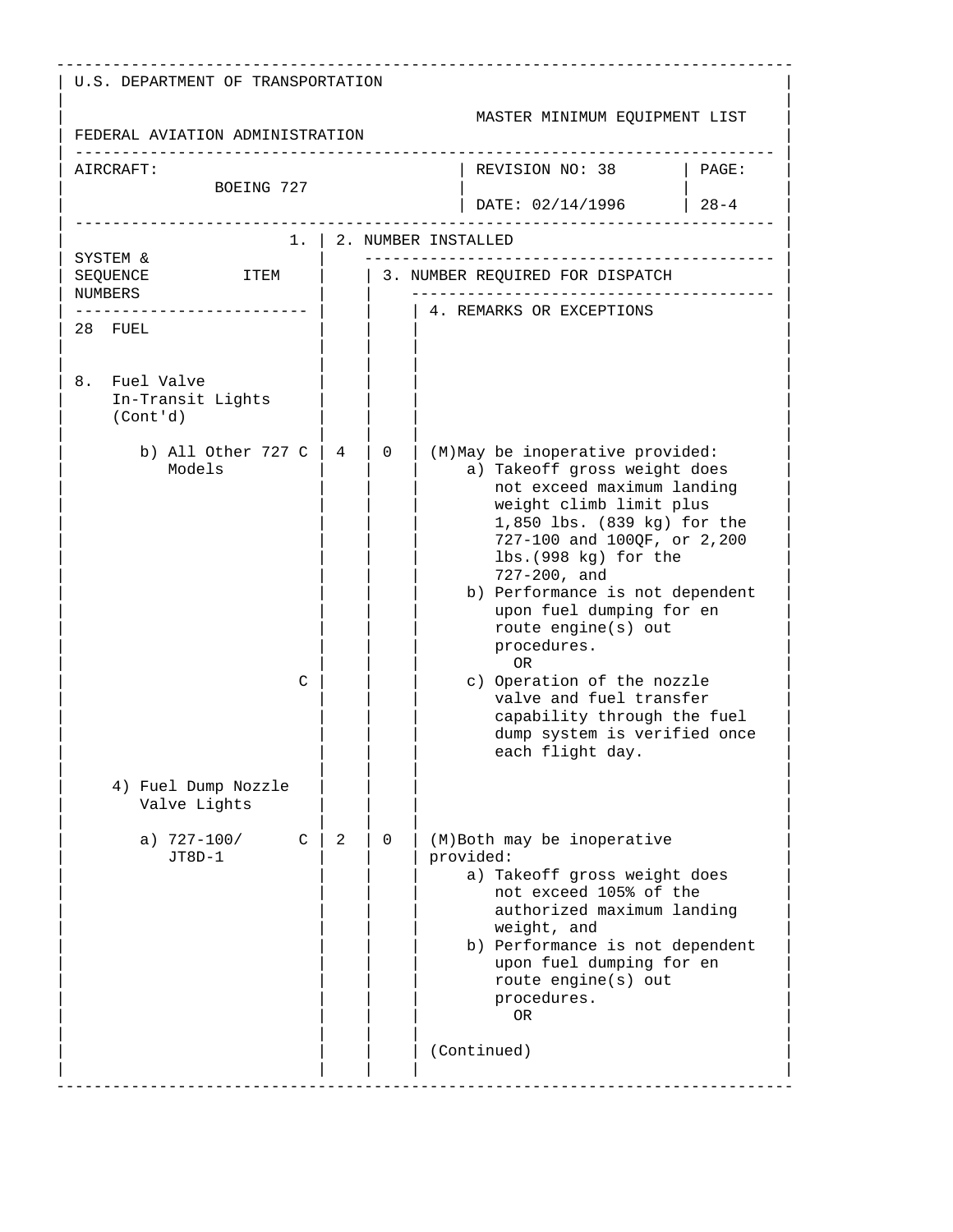| U.S. DEPARTMENT OF TRANSPORTATION                                |  |             |                                                                                                                                                                                                                                                                                                                                              |                   |  |  |
|------------------------------------------------------------------|--|-------------|----------------------------------------------------------------------------------------------------------------------------------------------------------------------------------------------------------------------------------------------------------------------------------------------------------------------------------------------|-------------------|--|--|
| MASTER MINIMUM EQUIPMENT LIST<br>FEDERAL AVIATION ADMINISTRATION |  |             |                                                                                                                                                                                                                                                                                                                                              |                   |  |  |
| AIRCRAFT:<br>BOEING 727                                          |  |             | REVISION NO: 38                                                                                                                                                                                                                                                                                                                              | $\mathtt{PAGE}$ : |  |  |
|                                                                  |  |             | DATE: 02/14/1996   28-5                                                                                                                                                                                                                                                                                                                      |                   |  |  |
| SYSTEM &                                                         |  |             | 1. 2. NUMBER INSTALLED                                                                                                                                                                                                                                                                                                                       |                   |  |  |
| SEQUENCE<br>ITEM<br>NUMBERS                                      |  |             | 3. NUMBER REQUIRED FOR DISPATCH                                                                                                                                                                                                                                                                                                              |                   |  |  |
| 28 FUEL                                                          |  |             | 4. REMARKS OR EXCEPTIONS                                                                                                                                                                                                                                                                                                                     |                   |  |  |
| Fuel Valve<br>8.<br>In-Transit Lights<br>(Cont 'd)               |  |             |                                                                                                                                                                                                                                                                                                                                              |                   |  |  |
| C                                                                |  |             | c) Operation of the nozzle<br>valve and fuel transfer<br>capability through the fuel<br>dump system is verified once<br>each flight day.                                                                                                                                                                                                     |                   |  |  |
| b) All Other 727 C $\vert$ 2<br>Models                           |  | $\mathbf 0$ | (M)Both may be inoperative<br>provided:<br>a) Takeoff weight does not<br>exceed maximum landing<br>weight climb limit plus<br>1,850 lbs. (839 kg) for the<br>727-100 and 100QF, or 2,200<br>lbs. (998 kg) for the<br>727-200, and<br>b) Performance is not dependent<br>upon fuel dumping for en<br>route engine(s) out<br>procedures.<br>0R |                   |  |  |
| C                                                                |  |             | c) Operation of the nozzle<br>valve and fuel transfer<br>capability through the fuel<br>dump system is verified once<br>each flight day.                                                                                                                                                                                                     |                   |  |  |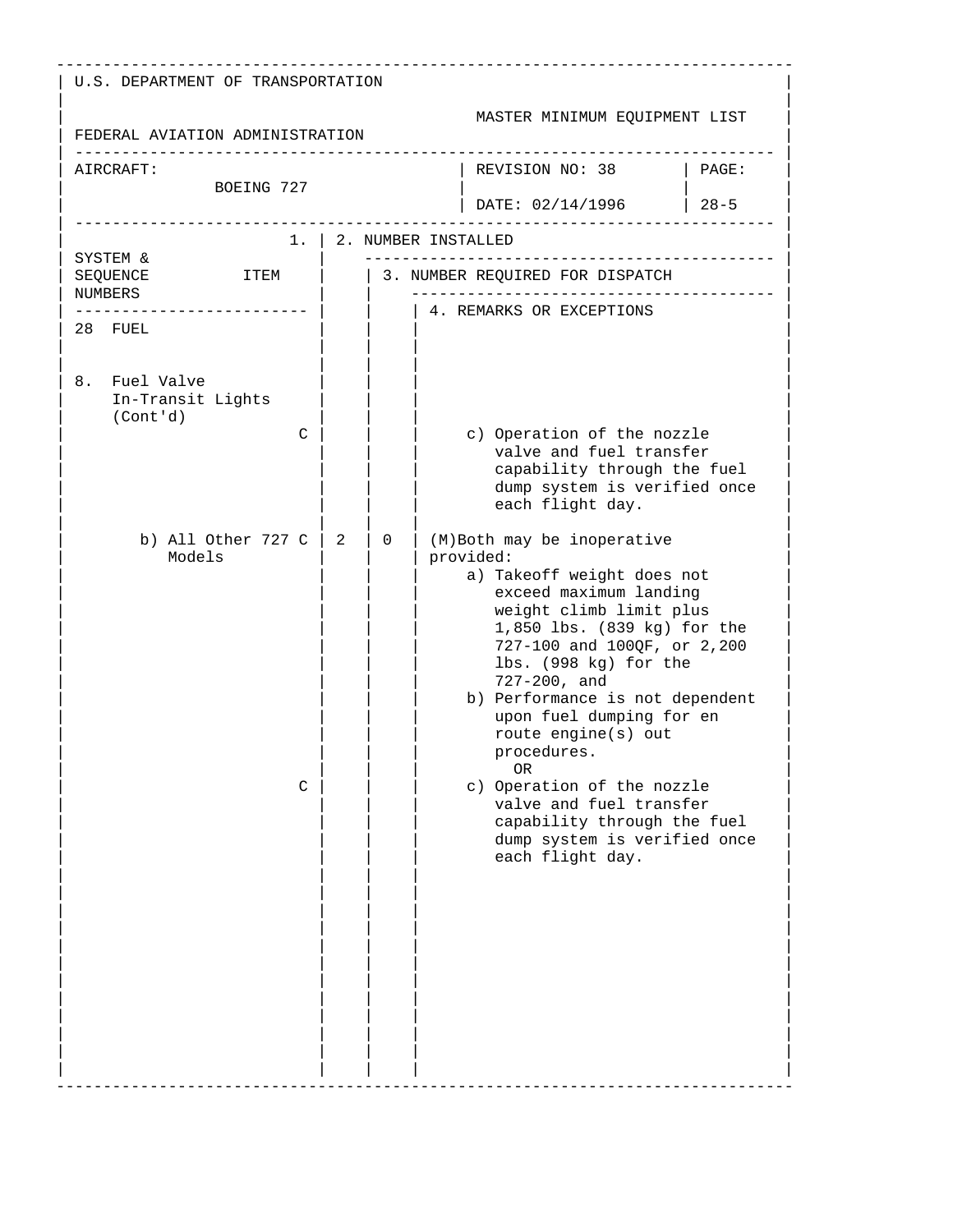| U.S. DEPARTMENT OF TRANSPORTATION       |                                                                  |             |                                                                                                                                                                                                                                                                                                                                                                                    |  |  |  |  |
|-----------------------------------------|------------------------------------------------------------------|-------------|------------------------------------------------------------------------------------------------------------------------------------------------------------------------------------------------------------------------------------------------------------------------------------------------------------------------------------------------------------------------------------|--|--|--|--|
|                                         | MASTER MINIMUM EQUIPMENT LIST<br>FEDERAL AVIATION ADMINISTRATION |             |                                                                                                                                                                                                                                                                                                                                                                                    |  |  |  |  |
| AIRCRAFT:<br>BOEING 727                 |                                                                  |             | REVISION NO: 38<br>$\mathtt{PAGE}$ :                                                                                                                                                                                                                                                                                                                                               |  |  |  |  |
|                                         |                                                                  |             | DATE: 02/14/1996<br>$ 28-6 $                                                                                                                                                                                                                                                                                                                                                       |  |  |  |  |
| SYSTEM &<br>SEQUENCE<br>ITEM<br>NUMBERS |                                                                  |             | 1.   2. NUMBER INSTALLED<br>3. NUMBER REQUIRED FOR DISPATCH                                                                                                                                                                                                                                                                                                                        |  |  |  |  |
| 28 FUEL                                 |                                                                  |             | 4. REMARKS OR EXCEPTIONS                                                                                                                                                                                                                                                                                                                                                           |  |  |  |  |
| Fuel Dump System<br>9.                  |                                                                  |             |                                                                                                                                                                                                                                                                                                                                                                                    |  |  |  |  |
| 1) 727-100/JT8D-1 C                     | $\mathbf{1}$                                                     | $\mathbf 0$ | May be inoperative provided:<br>a) Takeoff gross weight does<br>not exceed 105% of the<br>authorized maximum landing<br>weight,<br>b) All jettison valves remain<br>closed, and<br>c) Performance is not dependent<br>upon fuel dumping for en<br>route engine(s) out<br>procedures.                                                                                               |  |  |  |  |
| 2) All Other 727 C<br>Models            | $\mathbf{1}$                                                     | $\Omega$    | May be inoperative provided:<br>a) Takeoff gross weight does<br>not exceed maximum landing<br>weight climb limit plus<br>1,850 lbs. (839 kg) for the<br>727-100 and 100QF, or 2,200<br>lbs. (998 kg) for the<br>$727 - 200$ ,<br>b) All jettison valves remain<br>closed, and<br>c) Performance is not dependent<br>upon fuel dumping for en<br>route engine(s) out<br>procedures. |  |  |  |  |
| 10. Fuel Quantity<br>D<br>*** Totalizer | $\mathbf{1}$                                                     | 0           |                                                                                                                                                                                                                                                                                                                                                                                    |  |  |  |  |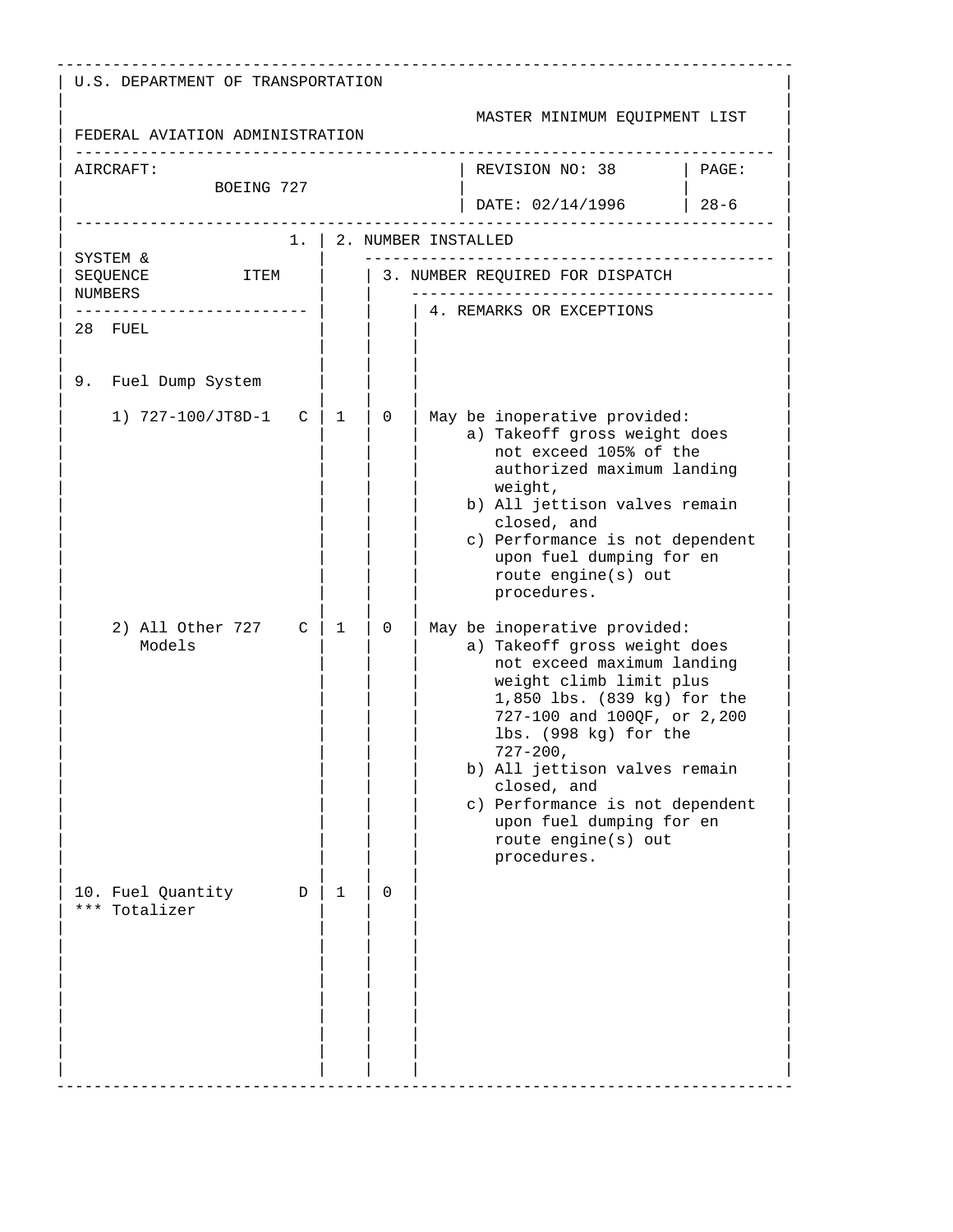| U.S. DEPARTMENT OF TRANSPORTATION                                                                       |              |   | MASTER MINIMUM EQUIPMENT LIST                                                                                                                                                                                                                                                                                                                                                                                                                                                                                                                                        |  |  |
|---------------------------------------------------------------------------------------------------------|--------------|---|----------------------------------------------------------------------------------------------------------------------------------------------------------------------------------------------------------------------------------------------------------------------------------------------------------------------------------------------------------------------------------------------------------------------------------------------------------------------------------------------------------------------------------------------------------------------|--|--|
| FEDERAL AVIATION ADMINISTRATION                                                                         |              |   |                                                                                                                                                                                                                                                                                                                                                                                                                                                                                                                                                                      |  |  |
| AIRCRAFT:                                                                                               |              |   | REVISION NO: 40<br>PAGE:                                                                                                                                                                                                                                                                                                                                                                                                                                                                                                                                             |  |  |
| BOEING 727                                                                                              |              |   | DATE: 12/21/1998<br>$ 28-7 $                                                                                                                                                                                                                                                                                                                                                                                                                                                                                                                                         |  |  |
|                                                                                                         |              |   | 1.   2. NUMBER INSTALLED                                                                                                                                                                                                                                                                                                                                                                                                                                                                                                                                             |  |  |
| SYSTEM &<br>SEQUENCE<br>ITEM                                                                            |              |   | 3. NUMBER REQUIRED FOR DISPATCH                                                                                                                                                                                                                                                                                                                                                                                                                                                                                                                                      |  |  |
| NUMBERS                                                                                                 |              |   | 4. REMARKS OR EXCEPTIONS                                                                                                                                                                                                                                                                                                                                                                                                                                                                                                                                             |  |  |
| 28 FUEL                                                                                                 |              |   |                                                                                                                                                                                                                                                                                                                                                                                                                                                                                                                                                                      |  |  |
| 11. Flight Deck Fuel<br>Quantity Gauges                                                                 |              |   |                                                                                                                                                                                                                                                                                                                                                                                                                                                                                                                                                                      |  |  |
| 1) Main Tanks<br>$\mathcal{C}$<br>(With associated<br>Refueling<br>Control quantity<br>gauge operative) | $\mathbf{3}$ | 2 | (0) One may be inoperative provided:<br>a) Fuel dump system (including<br>all boost pumps) operates<br>normally,<br>b) Procedures are established<br>to assure that fuel in the<br>tank with the inoperative<br>indicator will not be<br>emptied below the non-<br>dumpable level if fuel dump<br>is required, and<br>c) Associated fuel flow meter<br>operates normally.                                                                                                                                                                                            |  |  |
| C                                                                                                       | 3            | 2 | (0) One may be inoperative provided:<br>a) Associated fuel flow meter<br>operates normally,<br>b) Takeoff gross weight does<br>not exceed the following:<br>(1) (727-100/JT8D-1) 105% of<br>the authorized maximum<br>landing weight,<br>$(2)$ $(727-100$ and $-100QF)$<br>Maximum landing climb<br>limit weight plus<br>1,850 lbs. (839 kg),<br>$(3)$ $(727-200)$ Maximum<br>landing climb limit<br>weight plus 2,200 lbs.<br>(998 kg), and<br>c) $(727-100/JT8D-1)$ Performance<br>is not dependent upon fuel<br>dumping for en route<br>engine(s) out procedures. |  |  |
|                                                                                                         |              |   | (Continued)                                                                                                                                                                                                                                                                                                                                                                                                                                                                                                                                                          |  |  |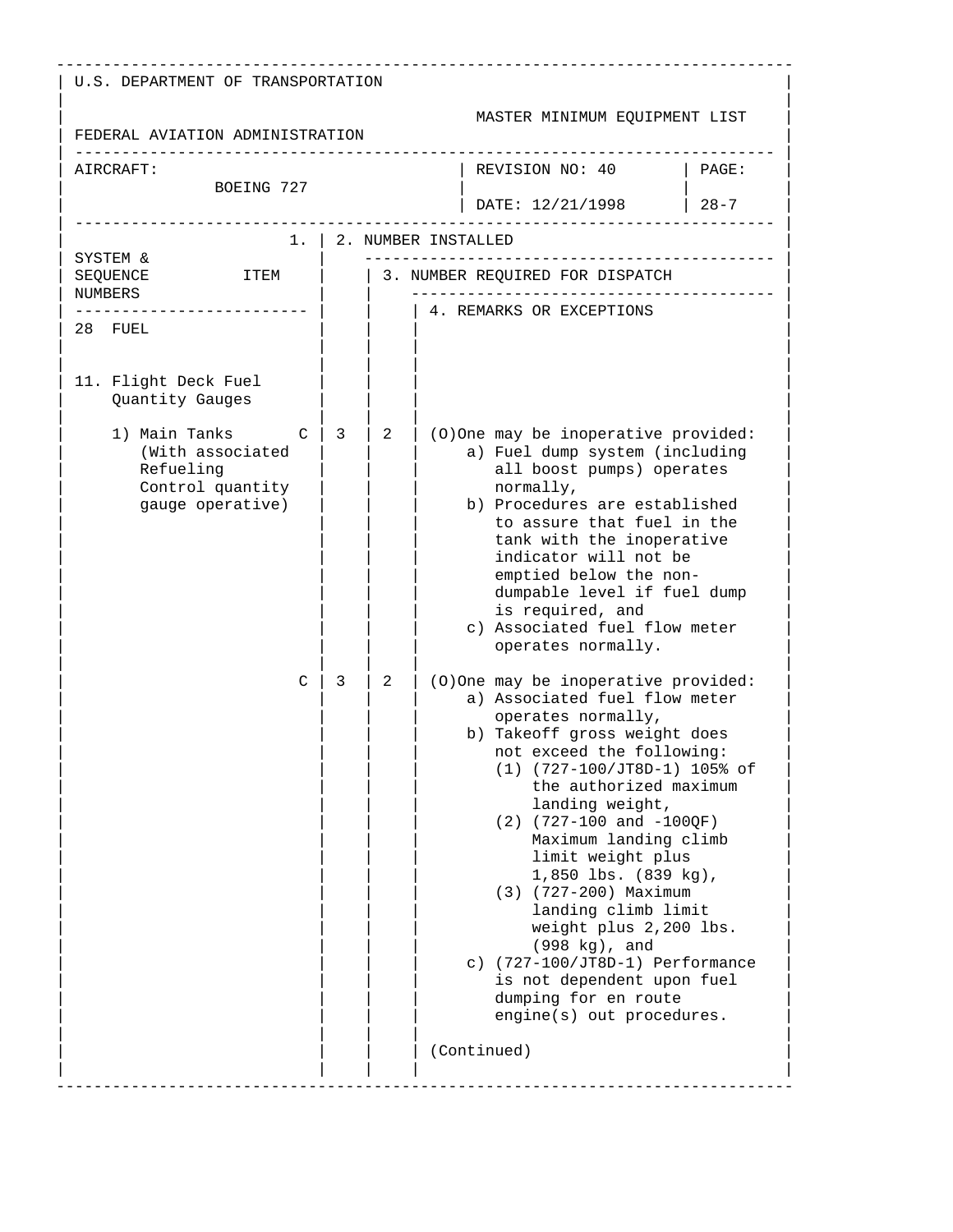| U.S. DEPARTMENT OF TRANSPORTATION                                                                                            |                |                                                             |                                                                                                                                                                                                                                                                                                                                                                                                                                                                                                                                                                                                                                                                 |  |  |  |  |
|------------------------------------------------------------------------------------------------------------------------------|----------------|-------------------------------------------------------------|-----------------------------------------------------------------------------------------------------------------------------------------------------------------------------------------------------------------------------------------------------------------------------------------------------------------------------------------------------------------------------------------------------------------------------------------------------------------------------------------------------------------------------------------------------------------------------------------------------------------------------------------------------------------|--|--|--|--|
| MASTER MINIMUM EQUIPMENT LIST<br>FEDERAL AVIATION ADMINISTRATION                                                             |                |                                                             |                                                                                                                                                                                                                                                                                                                                                                                                                                                                                                                                                                                                                                                                 |  |  |  |  |
| AIRCRAFT:<br>BOEING 727                                                                                                      |                |                                                             | REVISION NO: 40<br>PAGE:                                                                                                                                                                                                                                                                                                                                                                                                                                                                                                                                                                                                                                        |  |  |  |  |
|                                                                                                                              |                |                                                             | DATE: 12/21/1998   28-8                                                                                                                                                                                                                                                                                                                                                                                                                                                                                                                                                                                                                                         |  |  |  |  |
| SYSTEM &                                                                                                                     |                | 1.   2. NUMBER INSTALLED<br>3. NUMBER REQUIRED FOR DISPATCH |                                                                                                                                                                                                                                                                                                                                                                                                                                                                                                                                                                                                                                                                 |  |  |  |  |
| SEQUENCE<br>ITEM<br>NUMBERS                                                                                                  |                |                                                             |                                                                                                                                                                                                                                                                                                                                                                                                                                                                                                                                                                                                                                                                 |  |  |  |  |
| 28 FUEL                                                                                                                      |                |                                                             | 4. REMARKS OR EXCEPTIONS                                                                                                                                                                                                                                                                                                                                                                                                                                                                                                                                                                                                                                        |  |  |  |  |
| 11. Flight Deck Fuel<br>Quantity Gauges<br>(Cont d)                                                                          |                |                                                             |                                                                                                                                                                                                                                                                                                                                                                                                                                                                                                                                                                                                                                                                 |  |  |  |  |
| 2) Main Tanks<br>$\overline{C}$<br>(With any or all<br>associated<br>Refueling<br>Control quantity<br>gauges<br>inoperative) | $\overline{3}$ | 2                                                           | (M)(O)One may be inoperative<br>provided:<br>a) Fuel tank is emptied and<br>serviced with a known<br>quantity of fuel,<br>b) Associated fuel flow meter<br>operates normally,<br>c) Takeoff gross weight does<br>not exceed the following:<br>(1) (727-100/JT8D-1) 105% of<br>the authorized maximum<br>landing weight,<br>$(2)$ $(727-100$ and $-100QF)$<br>Maximum landing climb<br>limit weight plus<br>1,850 lbs. (839 kg),<br>(3) (727-200) Maximum<br>landing climb limit<br>weight plus 2,200 lbs.<br>(998 kg), and<br>d) (727-100/JT8D-1) Performance<br>is not dependent upon fuel<br>dumping for en route<br>engine(s) out procedures.<br>(Continued) |  |  |  |  |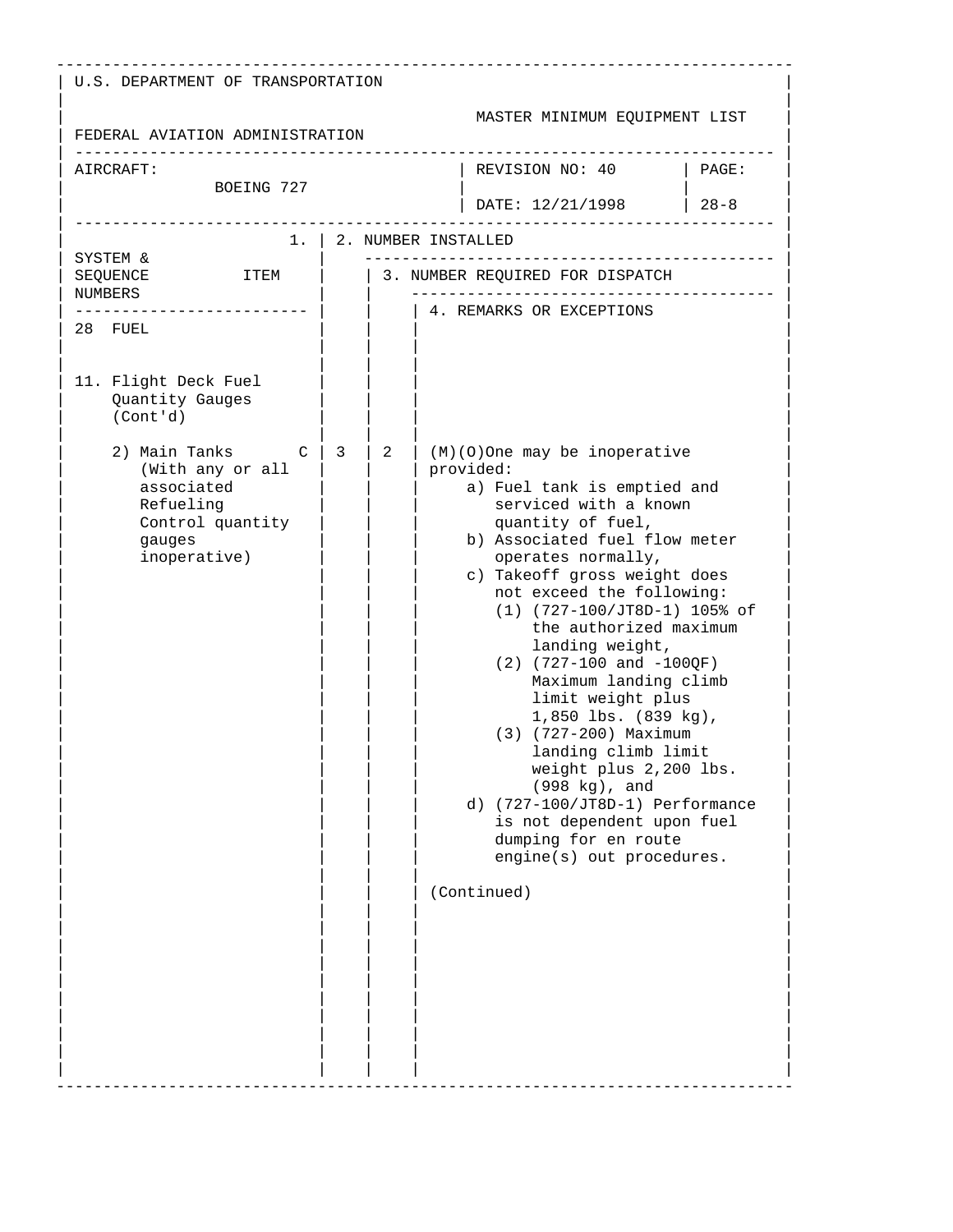| U.S. DEPARTMENT OF TRANSPORTATION                                                                                                        |                |                                 |                                                                                                                                                                                                                                                                                                                                                                                                                                                                                                                                                                                                                                                    |  |  |  |  |
|------------------------------------------------------------------------------------------------------------------------------------------|----------------|---------------------------------|----------------------------------------------------------------------------------------------------------------------------------------------------------------------------------------------------------------------------------------------------------------------------------------------------------------------------------------------------------------------------------------------------------------------------------------------------------------------------------------------------------------------------------------------------------------------------------------------------------------------------------------------------|--|--|--|--|
| MASTER MINIMUM EQUIPMENT LIST<br>FEDERAL AVIATION ADMINISTRATION                                                                         |                |                                 |                                                                                                                                                                                                                                                                                                                                                                                                                                                                                                                                                                                                                                                    |  |  |  |  |
| AIRCRAFT:<br>BOEING 727                                                                                                                  |                |                                 | REVISION NO: 40<br>PAGE:                                                                                                                                                                                                                                                                                                                                                                                                                                                                                                                                                                                                                           |  |  |  |  |
|                                                                                                                                          |                |                                 | DATE: 12/21/1998   28-9                                                                                                                                                                                                                                                                                                                                                                                                                                                                                                                                                                                                                            |  |  |  |  |
| SYSTEM &                                                                                                                                 |                |                                 | 1. 2. NUMBER INSTALLED                                                                                                                                                                                                                                                                                                                                                                                                                                                                                                                                                                                                                             |  |  |  |  |
| SEQUENCE<br>ITEM<br>NUMBERS                                                                                                              |                | 3. NUMBER REQUIRED FOR DISPATCH |                                                                                                                                                                                                                                                                                                                                                                                                                                                                                                                                                                                                                                                    |  |  |  |  |
| 28 FUEL                                                                                                                                  |                |                                 | 4. REMARKS OR EXCEPTIONS                                                                                                                                                                                                                                                                                                                                                                                                                                                                                                                                                                                                                           |  |  |  |  |
| 11. Flight Deck Fuel<br>Quantity Gauges<br>(Cont d)                                                                                      |                |                                 |                                                                                                                                                                                                                                                                                                                                                                                                                                                                                                                                                                                                                                                    |  |  |  |  |
| 2) Main Tanks<br>$\overline{C}$<br>(With any or all<br>associated<br>Refueling<br>Control quantity<br>gauges<br>inoperative)<br>(Cont d) | $\overline{3}$ | 2                               | $(M)(0)$ One may be inoperative<br>provided:<br>a) Fuel tank is measured by the<br>use of dripsticks,<br>b) Associated fuel flow meter<br>operates normally,<br>c) Takeoff gross weight does<br>not exceed the following:<br>$(1)$ $(727-100/JT8D-1)$ 105% of<br>the authorized maximum<br>landing weight,<br>$(2)$ $(727-100$ and $-100QF)$<br>Maximum landing climb<br>limit weight plus<br>1,850 lbs. (839 kg),<br>(3) (727-200) Maximum<br>landing climb limit<br>weight plus 2,200 lbs.<br>(998 kg), and<br>d) (727-100/JT8D-1) Performance<br>is not dependent upon fuel<br>dumping for en route<br>engine(s) out procedures.<br>(Continued) |  |  |  |  |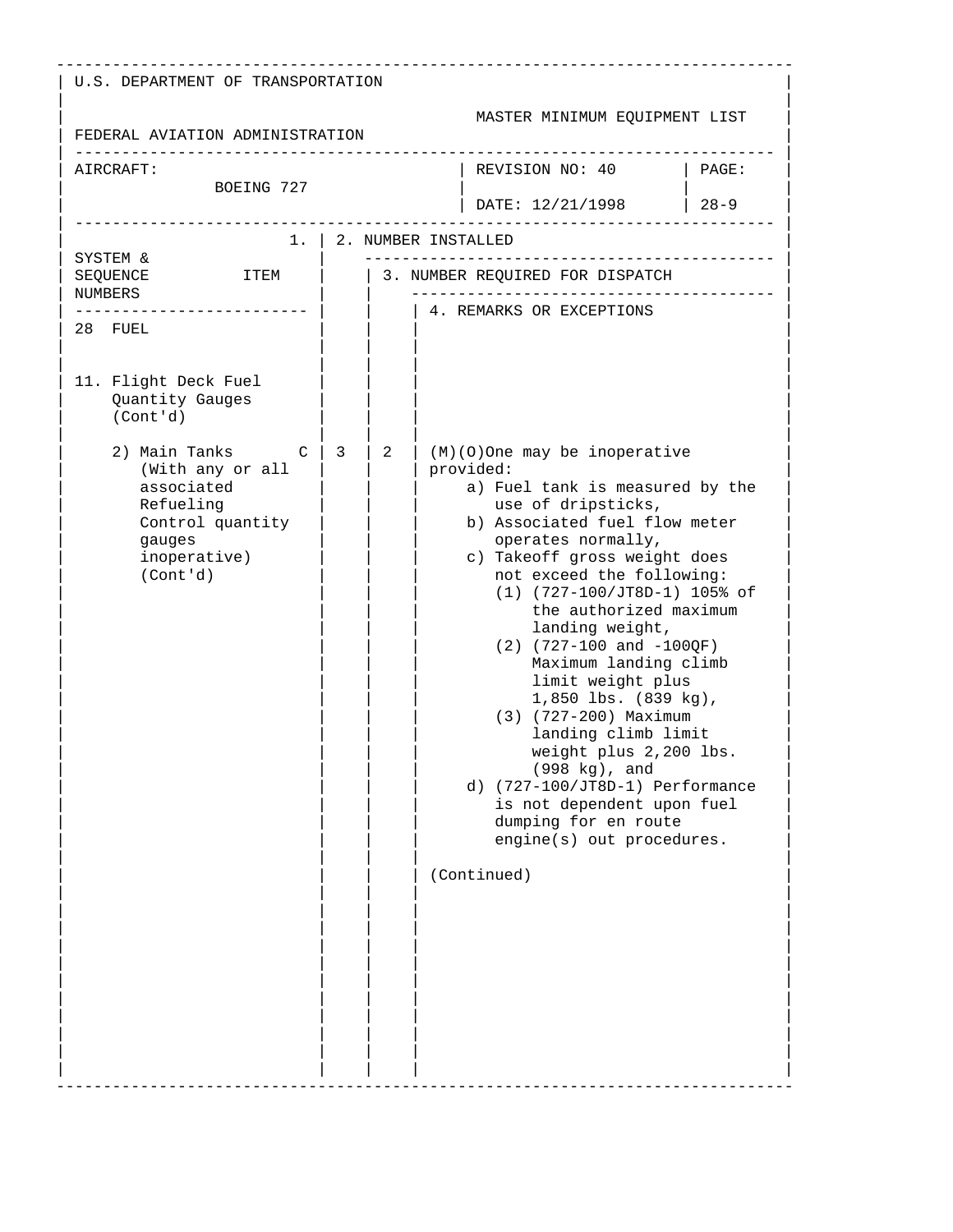| U.S. DEPARTMENT OF TRANSPORTATION                                                                                      |   |                                 |                                                                                                                                                                                                                                                                                                                                                                                                                                                                                                                                               |  |  |  |  |
|------------------------------------------------------------------------------------------------------------------------|---|---------------------------------|-----------------------------------------------------------------------------------------------------------------------------------------------------------------------------------------------------------------------------------------------------------------------------------------------------------------------------------------------------------------------------------------------------------------------------------------------------------------------------------------------------------------------------------------------|--|--|--|--|
| MASTER MINIMUM EQUIPMENT LIST<br>FEDERAL AVIATION ADMINISTRATION                                                       |   |                                 |                                                                                                                                                                                                                                                                                                                                                                                                                                                                                                                                               |  |  |  |  |
| AIRCRAFT:<br>BOEING 727                                                                                                |   |                                 | REVISION NO: 40<br>$\mathtt{PAGE}$ :                                                                                                                                                                                                                                                                                                                                                                                                                                                                                                          |  |  |  |  |
|                                                                                                                        |   |                                 | DATE: 12/21/1998<br>$ 28-10$                                                                                                                                                                                                                                                                                                                                                                                                                                                                                                                  |  |  |  |  |
| SYSTEM &                                                                                                               |   |                                 | 1.   2. NUMBER INSTALLED                                                                                                                                                                                                                                                                                                                                                                                                                                                                                                                      |  |  |  |  |
| SEQUENCE<br>ITEM<br>NUMBERS                                                                                            |   | 3. NUMBER REQUIRED FOR DISPATCH |                                                                                                                                                                                                                                                                                                                                                                                                                                                                                                                                               |  |  |  |  |
| 28 FUEL                                                                                                                |   |                                 | 4. REMARKS OR EXCEPTIONS                                                                                                                                                                                                                                                                                                                                                                                                                                                                                                                      |  |  |  |  |
|                                                                                                                        |   |                                 |                                                                                                                                                                                                                                                                                                                                                                                                                                                                                                                                               |  |  |  |  |
| 11. Flight Deck Fuel<br>Quantity Gauges<br>(Cont 'd)                                                                   |   |                                 |                                                                                                                                                                                                                                                                                                                                                                                                                                                                                                                                               |  |  |  |  |
| 2) Main Tanks<br>(With any or all<br>associated<br>Refueling<br>Control quantity<br>gauges<br>inoperative)<br>(Cont d) |   |                                 | When measuring wing tanks<br>NOTE:<br>through use of dripsticks,<br>wings must be within 1/16<br>degree of level in the lat-<br>eral axis if pitch attitude<br>is lower than 1 degree down,<br>or within 1/8 degree of<br>level at all other pitch<br>attitudes, unless SB 28-48,<br>or production equivalent, is<br>incorporated.                                                                                                                                                                                                            |  |  |  |  |
| Α                                                                                                                      | 3 | 2                               | (M)(O)One may be inoperative<br>provided:<br>a) Fuel tank is serviced with<br>fuel as determined from a<br>continuous fuel log.<br>This<br>method is limited to:<br>$(1)$ A maximum of 5<br>consecutive flight legs<br>not to exceed 10 hours<br>total after determining<br>original fuel quantity by<br>measurement,<br>(2) Flights on which all<br>other lights, gauges and<br>switches associated with<br>that system operate<br>normally, and<br>(3) If associated tank is No.<br>1 or No. 3, both wing<br>tanks are serviced<br>equally, |  |  |  |  |
|                                                                                                                        |   |                                 | (Continued)                                                                                                                                                                                                                                                                                                                                                                                                                                                                                                                                   |  |  |  |  |
|                                                                                                                        |   |                                 |                                                                                                                                                                                                                                                                                                                                                                                                                                                                                                                                               |  |  |  |  |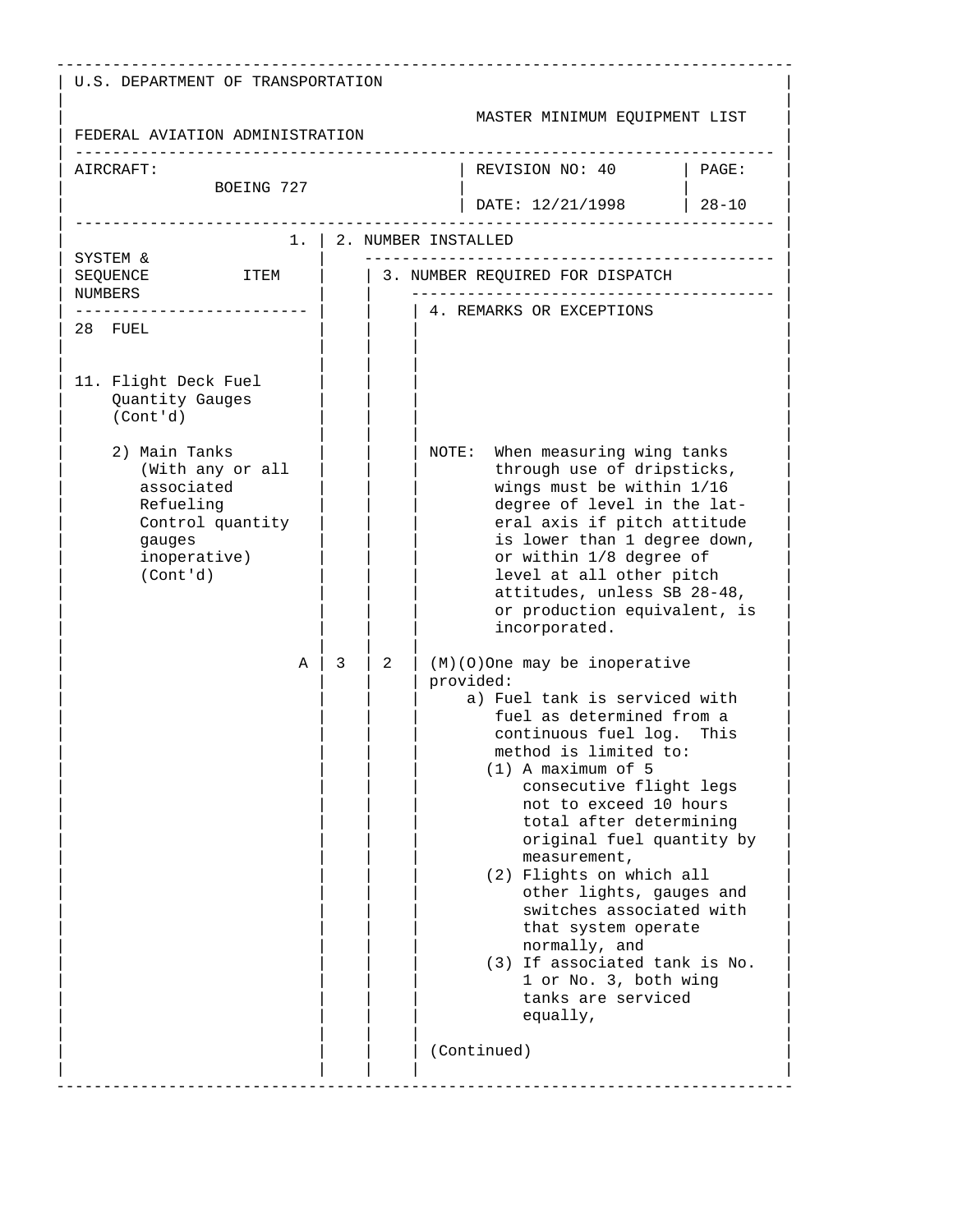| U.S. DEPARTMENT OF TRANSPORTATION                                                                                      |  |                                                                                                                                                                                                                                                                                                                                                                                                                                                                                                                                               |  |  |  |  |  |
|------------------------------------------------------------------------------------------------------------------------|--|-----------------------------------------------------------------------------------------------------------------------------------------------------------------------------------------------------------------------------------------------------------------------------------------------------------------------------------------------------------------------------------------------------------------------------------------------------------------------------------------------------------------------------------------------|--|--|--|--|--|
| MASTER MINIMUM EQUIPMENT LIST<br>FEDERAL AVIATION ADMINISTRATION                                                       |  |                                                                                                                                                                                                                                                                                                                                                                                                                                                                                                                                               |  |  |  |  |  |
| AIRCRAFT:<br>BOEING 727                                                                                                |  | REVISION NO: 40 a<br>$ $ PAGE:                                                                                                                                                                                                                                                                                                                                                                                                                                                                                                                |  |  |  |  |  |
|                                                                                                                        |  | DATE: 03/23/1999   28-11                                                                                                                                                                                                                                                                                                                                                                                                                                                                                                                      |  |  |  |  |  |
| SYSTEM &                                                                                                               |  | 1.   2. NUMBER INSTALLED                                                                                                                                                                                                                                                                                                                                                                                                                                                                                                                      |  |  |  |  |  |
| SEQUENCE<br>ITEM<br>NUMBERS                                                                                            |  | 3. NUMBER REQUIRED FOR DISPATCH                                                                                                                                                                                                                                                                                                                                                                                                                                                                                                               |  |  |  |  |  |
| 28 FUEL                                                                                                                |  | 4. REMARKS OR EXCEPTIONS                                                                                                                                                                                                                                                                                                                                                                                                                                                                                                                      |  |  |  |  |  |
| 11. Flight Deck Fuel<br>Quantity Gauges<br>(Cont d)                                                                    |  |                                                                                                                                                                                                                                                                                                                                                                                                                                                                                                                                               |  |  |  |  |  |
| 2) Main Tanks<br>(With any or all<br>associated<br>Refueling<br>Control quantity<br>gauges<br>inoperative)<br>(Cont d) |  | b) Associated fuel flow meter<br>operates normally,<br>c) Takeoff gross weight does<br>not exceed the following:<br>$(1)$ $(727-100/JT8D-1)$ 105% of<br>the authorized maximum<br>landing weight,<br>$(2)$ $(727-100$ and $-100QF)$<br>Maximum landing climb<br>limit weight plus<br>1,850 lbs. (839 kg),<br>$(3)$ $(727-200)$ Maximum<br>landing climb limit<br>weight plus 2,200 lbs.<br>(998 kg), and<br>d) (727-100/JT8D-1) Performance<br>is not dependent upon fuel<br>dumping for en route<br>engine(s) out procedures.<br>(Continued) |  |  |  |  |  |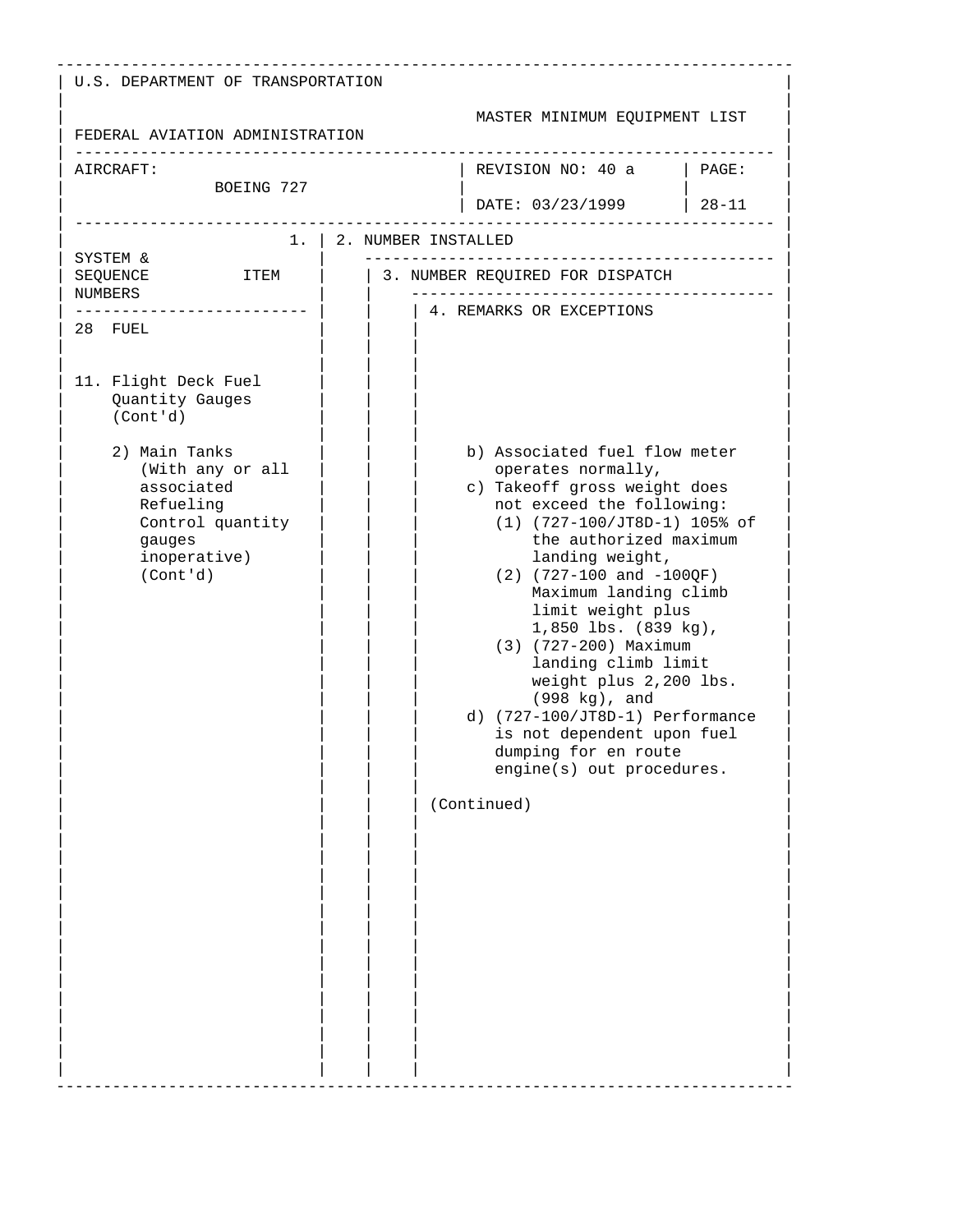| U.S. DEPARTMENT OF TRANSPORTATION                                                                                         |                         |                |                                                                                                                                                                                                                                                                                                                                                                                                                                                                            |  |  |  |
|---------------------------------------------------------------------------------------------------------------------------|-------------------------|----------------|----------------------------------------------------------------------------------------------------------------------------------------------------------------------------------------------------------------------------------------------------------------------------------------------------------------------------------------------------------------------------------------------------------------------------------------------------------------------------|--|--|--|
| MASTER MINIMUM EQUIPMENT LIST<br>FEDERAL AVIATION ADMINISTRATION                                                          |                         |                |                                                                                                                                                                                                                                                                                                                                                                                                                                                                            |  |  |  |
| AIRCRAFT:<br>BOEING 727                                                                                                   |                         |                | REVISION NO: 40 a<br>$I$ PAGE:                                                                                                                                                                                                                                                                                                                                                                                                                                             |  |  |  |
|                                                                                                                           |                         |                | DATE: 03/23/1999   28-12                                                                                                                                                                                                                                                                                                                                                                                                                                                   |  |  |  |
| SYSTEM &<br>SEQUENCE<br>ITEM                                                                                              |                         |                | 1. 2. NUMBER INSTALLED<br>3. NUMBER REQUIRED FOR DISPATCH                                                                                                                                                                                                                                                                                                                                                                                                                  |  |  |  |
| <b>NUMBERS</b><br>28 FUEL                                                                                                 |                         |                | 4. REMARKS OR EXCEPTIONS                                                                                                                                                                                                                                                                                                                                                                                                                                                   |  |  |  |
|                                                                                                                           |                         |                |                                                                                                                                                                                                                                                                                                                                                                                                                                                                            |  |  |  |
| 2) Main Tanks C<br>(With any or all<br>associated<br>Refueling<br>Control quantity<br>gauges<br>inoperative)<br>(Cont 'd) | $\overline{\mathbf{3}}$ | $\overline{2}$ | (M)(O)One may be inoperative<br>provided:<br>a) Fuel tank is emptied and<br>serviced with a known<br>quantity of fuel,<br>b) Associated fuel flow meter<br>operates normally,<br>c) Fuel dump system (including<br>all boost pumps) operates<br>normally, and<br>d) Procedures are established<br>to assure that fuel in the<br>tank with the inoperative<br>indicator will not be<br>emptied below the non-<br>dumpable level if fuel dump<br>is required.<br>(Continued) |  |  |  |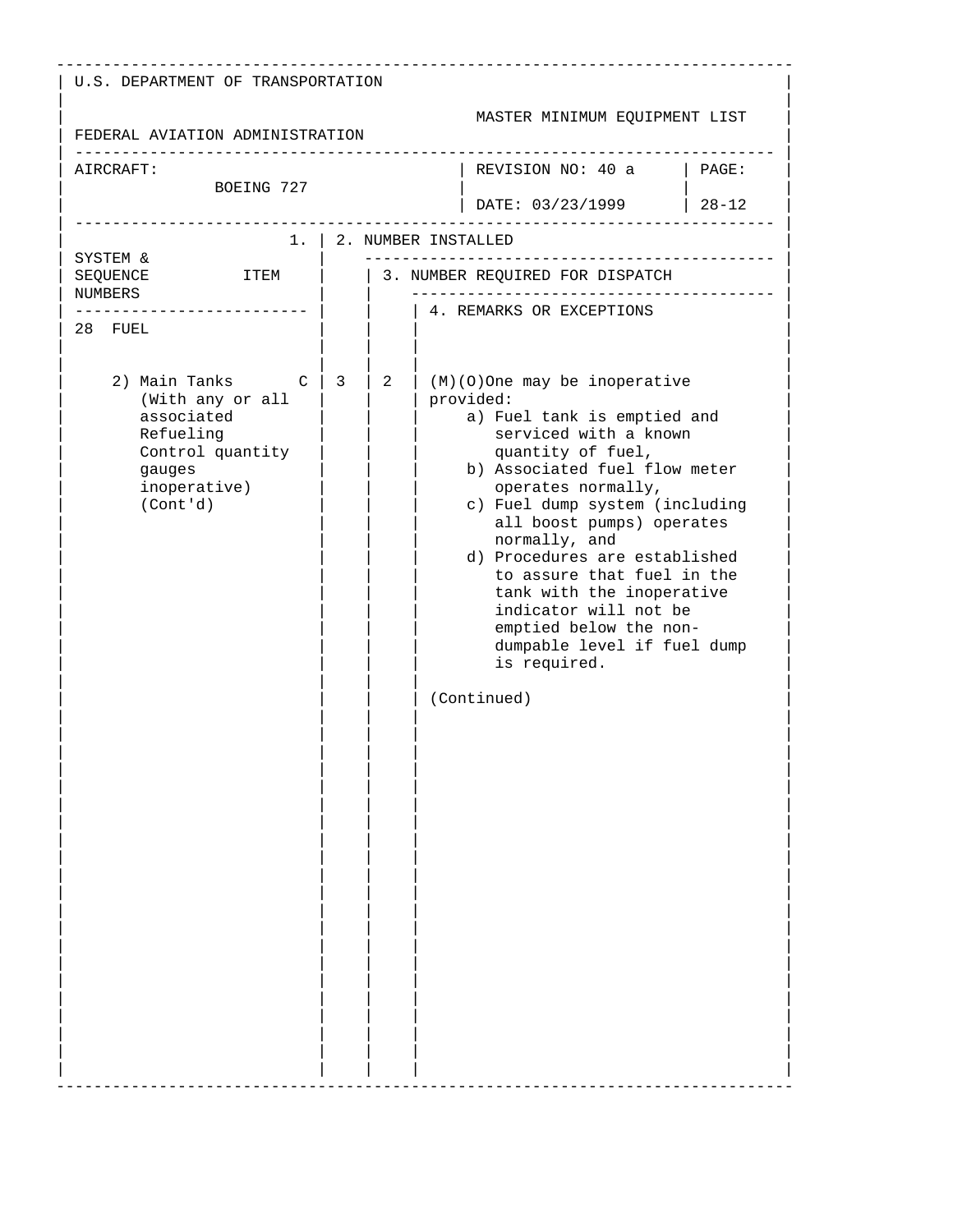| U.S. DEPARTMENT OF TRANSPORTATION<br>MASTER MINIMUM EQUIPMENT LIST                                                                        |                |                          |                                                                                                                                                                                                                                                                                                                                                                                                                                                                                                                                                                                                                                                                                                                                                                                                 |  |  |  |  |
|-------------------------------------------------------------------------------------------------------------------------------------------|----------------|--------------------------|-------------------------------------------------------------------------------------------------------------------------------------------------------------------------------------------------------------------------------------------------------------------------------------------------------------------------------------------------------------------------------------------------------------------------------------------------------------------------------------------------------------------------------------------------------------------------------------------------------------------------------------------------------------------------------------------------------------------------------------------------------------------------------------------------|--|--|--|--|
| FEDERAL AVIATION ADMINISTRATION                                                                                                           |                |                          |                                                                                                                                                                                                                                                                                                                                                                                                                                                                                                                                                                                                                                                                                                                                                                                                 |  |  |  |  |
| AIRCRAFT:<br>BOEING 727                                                                                                                   |                |                          | REVISION NO: 40 a<br>$ $ PAGE:                                                                                                                                                                                                                                                                                                                                                                                                                                                                                                                                                                                                                                                                                                                                                                  |  |  |  |  |
|                                                                                                                                           |                |                          | DATE: 03/23/1999   28-13                                                                                                                                                                                                                                                                                                                                                                                                                                                                                                                                                                                                                                                                                                                                                                        |  |  |  |  |
| SYSTEM &                                                                                                                                  |                | 1.   2. NUMBER INSTALLED |                                                                                                                                                                                                                                                                                                                                                                                                                                                                                                                                                                                                                                                                                                                                                                                                 |  |  |  |  |
| SEQUENCE<br>ITEM<br>NUMBERS                                                                                                               |                |                          | 3. NUMBER REQUIRED FOR DISPATCH                                                                                                                                                                                                                                                                                                                                                                                                                                                                                                                                                                                                                                                                                                                                                                 |  |  |  |  |
| 28 FUEL                                                                                                                                   |                |                          | 4. REMARKS OR EXCEPTIONS                                                                                                                                                                                                                                                                                                                                                                                                                                                                                                                                                                                                                                                                                                                                                                        |  |  |  |  |
| 2) Main Tanks<br>$\overline{C}$<br>(With any or all<br>associated<br>Refueling<br>Control quantity<br>gauges<br>inoperative)<br>(Cont 'd) | $\overline{3}$ | -2                       | $(M)(0)$ One may be inoperative<br>provided:<br>a) Fuel tank is measured by the<br>use of dripsticks,<br>b) Associated fuel flow meter<br>operates normally,<br>c) Fuel dump system (including<br>all boost pumps) operates<br>normally, and<br>d) Procedures are established<br>to assure that fuel in the<br>tank with the inoperative<br>indicator will not be<br>emptied below the non-<br>dumpable level if fuel dump<br>is required.<br>When measuring wing tanks<br>NOTE:<br>through use of dripsticks,<br>wings must be within 1/16<br>degree of level in the lat-<br>eral axis if pitch attitude<br>is lower than 1 degree down,<br>or within 1/8 degree of<br>level at all other pitch<br>attitudes, unless SB 28-48,<br>or production equivalent, is<br>incorporated.<br>(Continued) |  |  |  |  |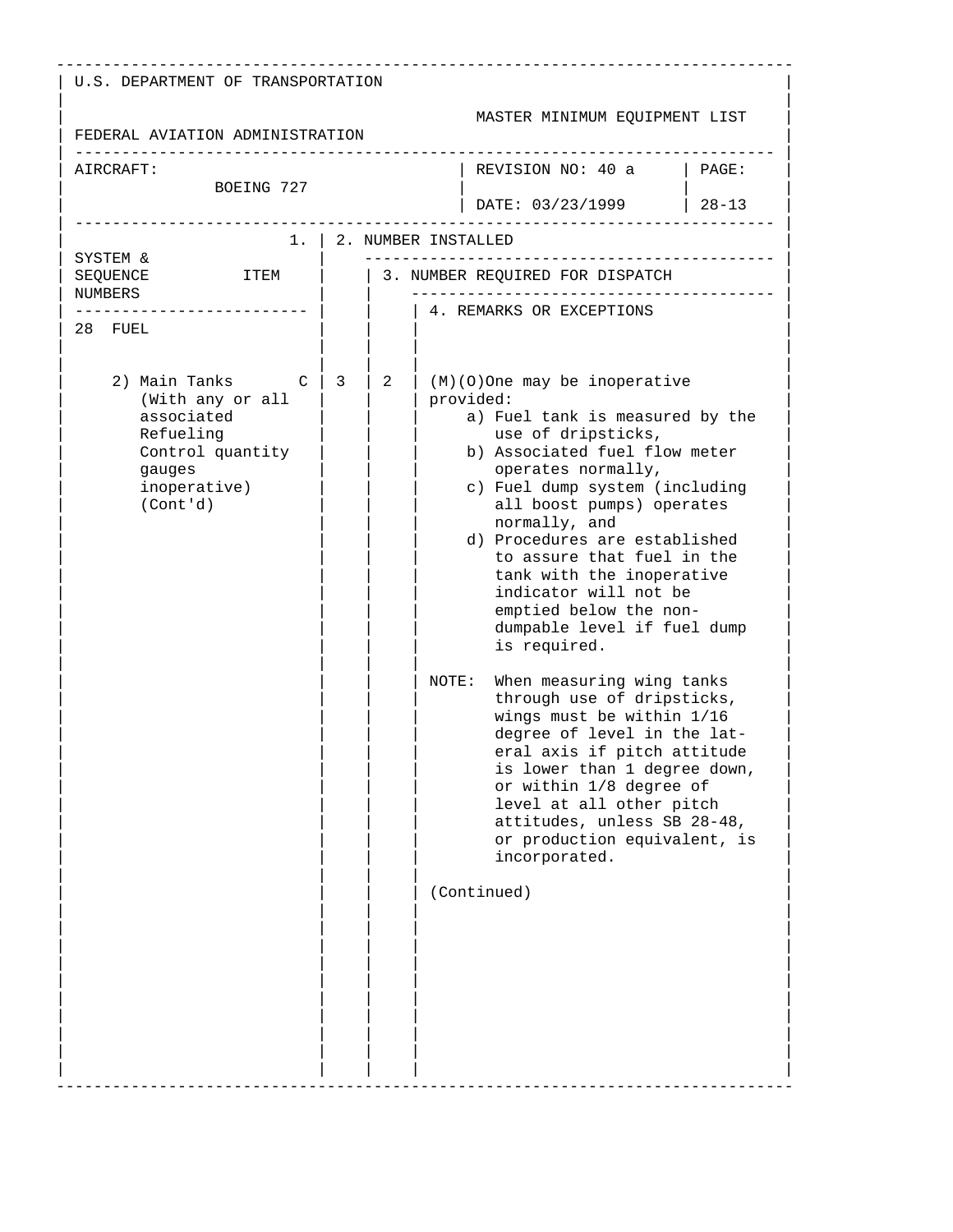| U.S. DEPARTMENT OF TRANSPORTATION                                                                                                      |                         |                          |                          |                                                                                                                                                                                                                                                                                                                                                                                                                                                                                                                                                                                                                                                                                                                                                                                                                                                                    |           |  |  |  |
|----------------------------------------------------------------------------------------------------------------------------------------|-------------------------|--------------------------|--------------------------|--------------------------------------------------------------------------------------------------------------------------------------------------------------------------------------------------------------------------------------------------------------------------------------------------------------------------------------------------------------------------------------------------------------------------------------------------------------------------------------------------------------------------------------------------------------------------------------------------------------------------------------------------------------------------------------------------------------------------------------------------------------------------------------------------------------------------------------------------------------------|-----------|--|--|--|
| MASTER MINIMUM EQUIPMENT LIST<br>FEDERAL AVIATION ADMINISTRATION                                                                       |                         |                          |                          |                                                                                                                                                                                                                                                                                                                                                                                                                                                                                                                                                                                                                                                                                                                                                                                                                                                                    |           |  |  |  |
| AIRCRAFT:<br>BOEING 727                                                                                                                |                         |                          |                          | REVISION NO: 40 a                                                                                                                                                                                                                                                                                                                                                                                                                                                                                                                                                                                                                                                                                                                                                                                                                                                  | $I$ PAGE: |  |  |  |
|                                                                                                                                        |                         |                          |                          | DATE: 03/23/1999                                                                                                                                                                                                                                                                                                                                                                                                                                                                                                                                                                                                                                                                                                                                                                                                                                                   | $ 28-14 $ |  |  |  |
| SYSTEM &                                                                                                                               |                         | 1.   2. NUMBER INSTALLED |                          |                                                                                                                                                                                                                                                                                                                                                                                                                                                                                                                                                                                                                                                                                                                                                                                                                                                                    |           |  |  |  |
| SEQUENCE<br>ITEM<br>NUMBERS                                                                                                            |                         |                          |                          | 3. NUMBER REQUIRED FOR DISPATCH                                                                                                                                                                                                                                                                                                                                                                                                                                                                                                                                                                                                                                                                                                                                                                                                                                    |           |  |  |  |
| 28 FUEL                                                                                                                                |                         |                          |                          | 4. REMARKS OR EXCEPTIONS                                                                                                                                                                                                                                                                                                                                                                                                                                                                                                                                                                                                                                                                                                                                                                                                                                           |           |  |  |  |
| 2) Main Tanks<br>$\mathbb A$<br>(With any or all<br>associated<br>Refueling<br>Control quantity<br>gauges<br>inoperative)<br>(Cont 'd) | $\overline{\mathbf{3}}$ | $\overline{2}$           | provided:<br>(Continued) | (M)(O)One may be inoperative<br>a) Fuel tank is serviced with<br>fuel as determined from a<br>continuous fuel log. This<br>method is limited to:<br>$(1)$ A maximum of 5<br>consecutive flight legs<br>not to exceed 10 hours<br>total after determining<br>original fuel quantity by<br>measurement,<br>(2) Flights on which all<br>other lights, gauges and<br>switches associated with<br>that system operate<br>normally, and<br>(3) If associated tank is No.<br>1 or No. 3, both wing<br>tanks are serviced<br>equally,<br>b) Associated fuel flow meter<br>operates normally,<br>c) Fuel dump system (including<br>all boost pumps) operates<br>normally, and<br>d) Procedures are established<br>to assure that fuel in the<br>tank with the inoperative<br>indicator will not be<br>emptied below the non-<br>dumpable level if fuel dump<br>is required. |           |  |  |  |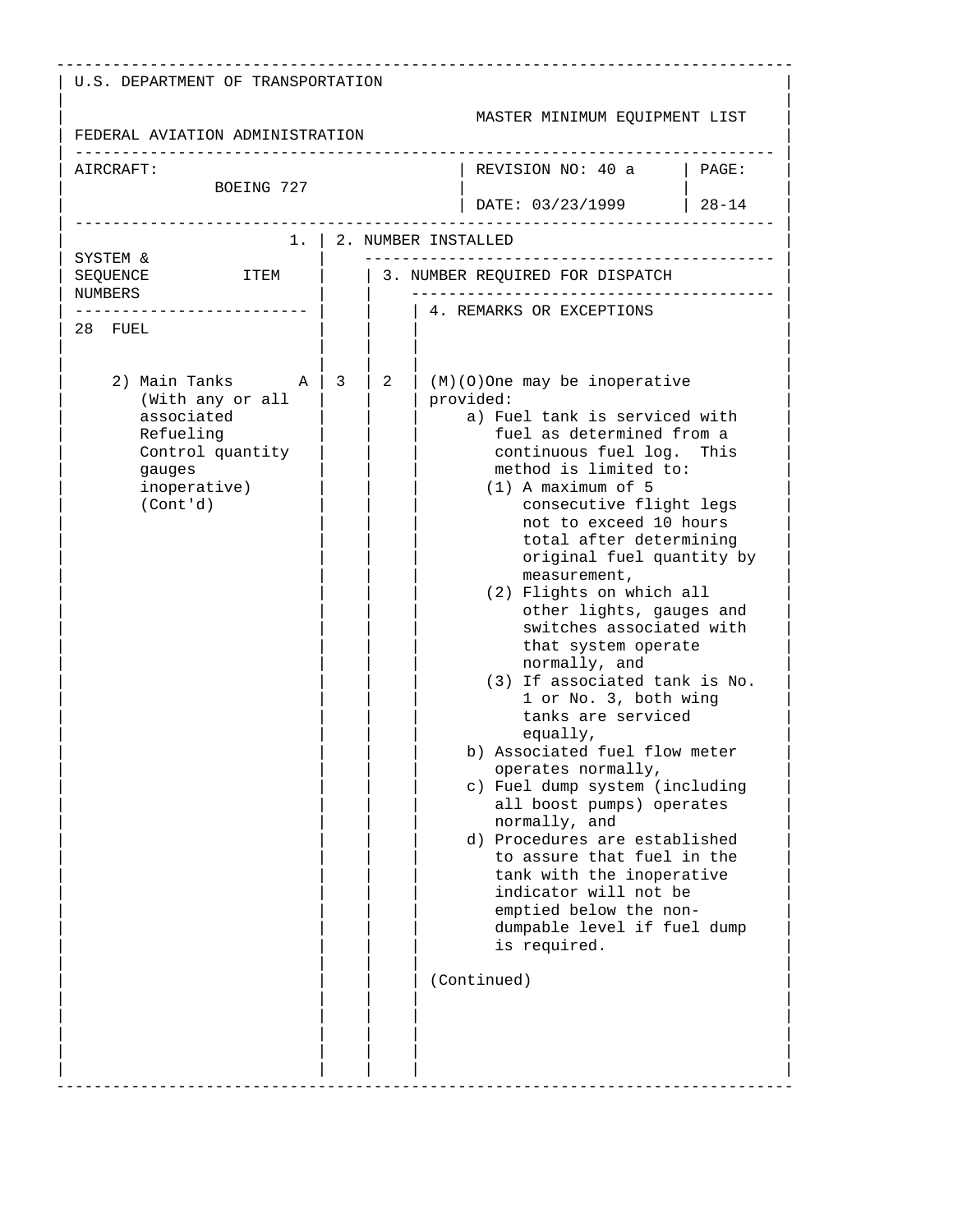| U.S. DEPARTMENT OF TRANSPORTATION<br>MASTER MINIMUM EQUIPMENT LIST |  |                          |                                                                                                                                                                                                                                                                                                           |  |  |  |  |
|--------------------------------------------------------------------|--|--------------------------|-----------------------------------------------------------------------------------------------------------------------------------------------------------------------------------------------------------------------------------------------------------------------------------------------------------|--|--|--|--|
| FEDERAL AVIATION ADMINISTRATION                                    |  |                          |                                                                                                                                                                                                                                                                                                           |  |  |  |  |
| AIRCRAFT:<br>BOEING 727                                            |  |                          | REVISION NO: 40 a<br>$\mathsf I$ PAGE:                                                                                                                                                                                                                                                                    |  |  |  |  |
|                                                                    |  |                          | DATE: 03/23/1999<br>$ 28-15$                                                                                                                                                                                                                                                                              |  |  |  |  |
| SYSTEM &                                                           |  | 1.   2. NUMBER INSTALLED |                                                                                                                                                                                                                                                                                                           |  |  |  |  |
| SEQUENCE<br>ITEM<br>NUMBERS                                        |  |                          | 3. NUMBER REQUIRED FOR DISPATCH                                                                                                                                                                                                                                                                           |  |  |  |  |
| 28 FUEL                                                            |  |                          | 4. REMARKS OR EXCEPTIONS                                                                                                                                                                                                                                                                                  |  |  |  |  |
|                                                                    |  |                          |                                                                                                                                                                                                                                                                                                           |  |  |  |  |
| 11. Flight Deck Fuel<br>Quantity Gauges<br>(Cont d)                |  |                          |                                                                                                                                                                                                                                                                                                           |  |  |  |  |
| *** 3) Auxiliary Tanks C                                           |  |                          | (0) Gauges for one aux tank may be<br>inoperative and the tank may be<br>used, provided:<br>a) SB 727-28 A62, or production<br>equivalent, has been<br>incorporated, and<br>b) Fuel quantity in associated<br>tank is verified by an<br>acceptable alternate<br>procedure.                                |  |  |  |  |
| $\mathsf{C}$                                                       |  | 0                        | (M) All may be inoperative and the<br>tanks not used provided:<br>a) SB 727-28 A62, or production<br>equivalent, has been<br>incorporated, and<br>b) Fuel quantity in associated<br>tank is verified by an<br>acceptable alternate<br>procedure, and is considered<br>as part of the zero fuel<br>weight. |  |  |  |  |
| C                                                                  |  | 0                        | (M)All may be inoperative and the<br>tanks not used provided associated<br>tanks are verified empty after each<br>refueling.                                                                                                                                                                              |  |  |  |  |
| C                                                                  |  | 0                        | (M)All may be inoperative and the<br>tanks not used provided associated<br>tanks are verified empty and fill<br>valve deactivated.                                                                                                                                                                        |  |  |  |  |
|                                                                    |  |                          |                                                                                                                                                                                                                                                                                                           |  |  |  |  |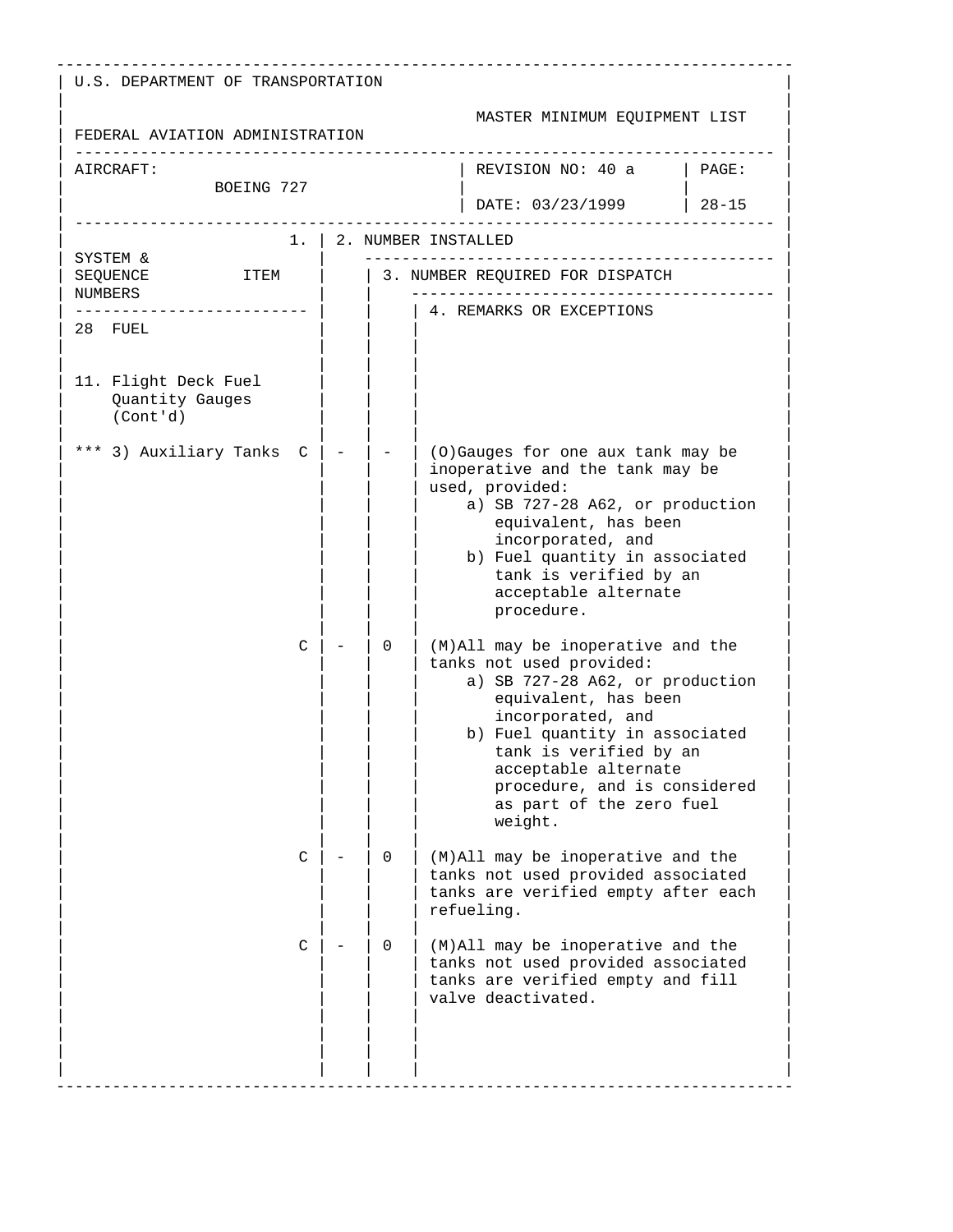| U.S. DEPARTMENT OF TRANSPORTATION                                |  |                |                                                           |                                                                                                                                            |  |  |  |  |
|------------------------------------------------------------------|--|----------------|-----------------------------------------------------------|--------------------------------------------------------------------------------------------------------------------------------------------|--|--|--|--|
| MASTER MINIMUM EQUIPMENT LIST<br>FEDERAL AVIATION ADMINISTRATION |  |                |                                                           |                                                                                                                                            |  |  |  |  |
| AIRCRAFT:<br>BOEING 727                                          |  |                |                                                           | REVISION NO: 40 a<br>$ $ PAGE:                                                                                                             |  |  |  |  |
|                                                                  |  |                |                                                           | DATE: 03/23/1999   28-16                                                                                                                   |  |  |  |  |
| SYSTEM &<br>SEQUENCE<br>ITEM                                     |  |                | 1. 2. NUMBER INSTALLED<br>3. NUMBER REQUIRED FOR DISPATCH |                                                                                                                                            |  |  |  |  |
| <b>NUMBERS</b><br>28 FUEL                                        |  |                |                                                           | 4. REMARKS OR EXCEPTIONS                                                                                                                   |  |  |  |  |
| 12. Fuel Temperature C   1<br>Gauge                              |  | $\mathsf{O}$   |                                                           | (0) May be inoperative provided<br>Total Air Temperature or Ram Air<br>Temperature is substituted as an<br>indication of fuel temperature. |  |  |  |  |
| 13. Fenwall Fuel Surge D   1<br>*** Tank Suppression<br>System   |  |                | $\mathbf 0$                                               |                                                                                                                                            |  |  |  |  |
| 14. Fuel Dripsticks C                                            |  | $\overline{a}$ | $\mathbf{0}$                                              | (M) One or more may be inoperative<br>provided fuel quantity is verified<br>by an alternate acceptable<br>procedure.                       |  |  |  |  |
| 15. Fuel Sump Drain C<br>Valves                                  |  | $\overline{a}$ |                                                           | One may be inoperative.                                                                                                                    |  |  |  |  |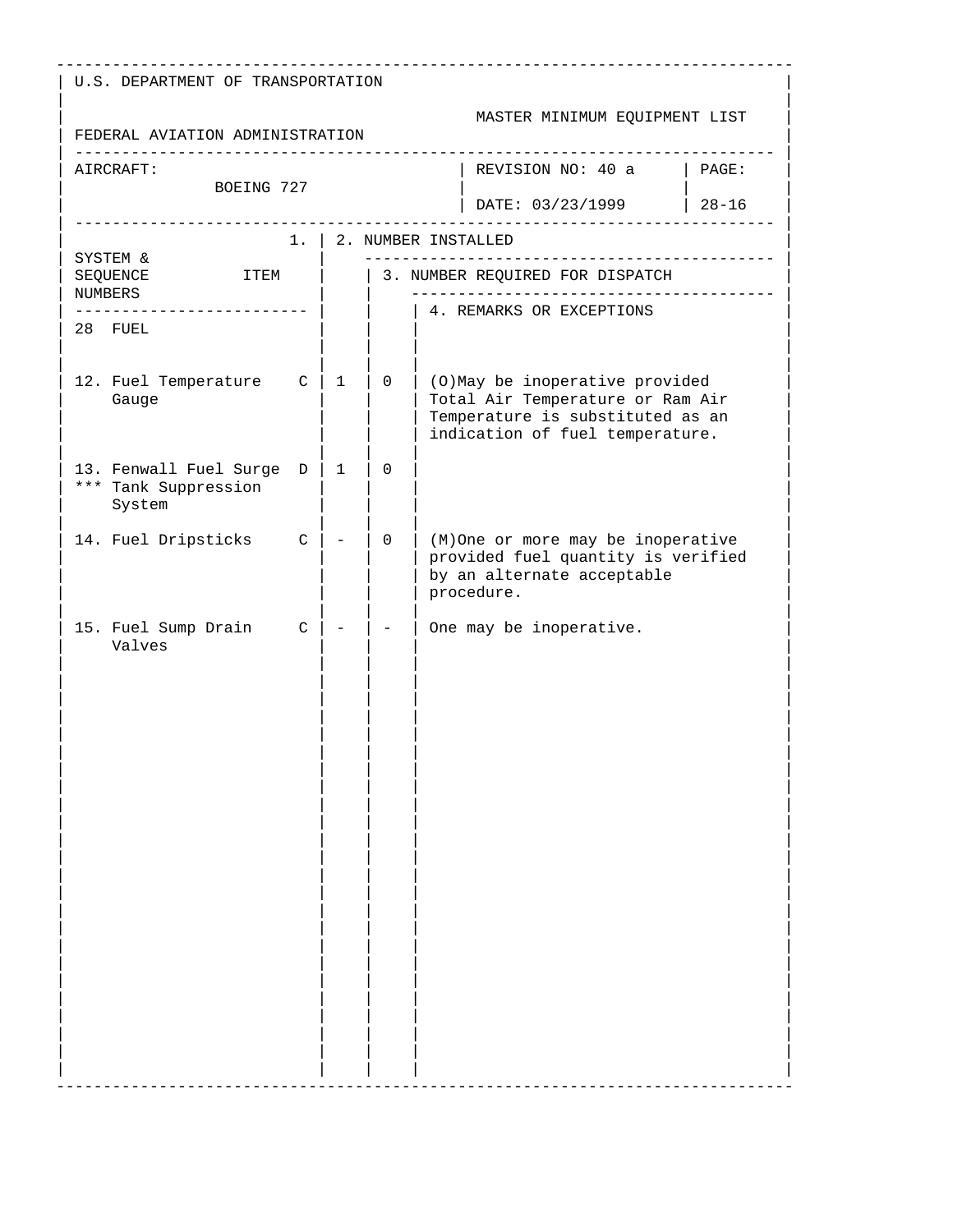| U.S. DEPARTMENT OF TRANSPORTATION                                |  |  |                                                                                                                                                                                                                                                                                                                                                                                                                                       |  |  |  |
|------------------------------------------------------------------|--|--|---------------------------------------------------------------------------------------------------------------------------------------------------------------------------------------------------------------------------------------------------------------------------------------------------------------------------------------------------------------------------------------------------------------------------------------|--|--|--|
| MASTER MINIMUM EQUIPMENT LIST<br>FEDERAL AVIATION ADMINISTRATION |  |  |                                                                                                                                                                                                                                                                                                                                                                                                                                       |  |  |  |
| AIRCRAFT:<br>BOEING 727                                          |  |  | REVISION NO: 40 a<br>  PAGE:                                                                                                                                                                                                                                                                                                                                                                                                          |  |  |  |
|                                                                  |  |  | DATE: 03/23/1999<br>$ 28-17$                                                                                                                                                                                                                                                                                                                                                                                                          |  |  |  |
| SYSTEM &                                                         |  |  | 1.   2. NUMBER INSTALLED                                                                                                                                                                                                                                                                                                                                                                                                              |  |  |  |
| SEQUENCE<br>ITEM<br>NUMBERS                                      |  |  | 3. NUMBER REQUIRED FOR DISPATCH<br>4. REMARKS OR EXCEPTIONS                                                                                                                                                                                                                                                                                                                                                                           |  |  |  |
| 28 FUEL                                                          |  |  |                                                                                                                                                                                                                                                                                                                                                                                                                                       |  |  |  |
| 16. Auxiliary Fuel<br>*** Tank Boost Pumps                       |  |  |                                                                                                                                                                                                                                                                                                                                                                                                                                       |  |  |  |
| 1) Specified Models C                                            |  |  | (0) One pump in each tank may be<br>inoperative provided:<br>a) Tank remains empty.<br>OR.                                                                                                                                                                                                                                                                                                                                            |  |  |  |
| C                                                                |  |  | b) Fuel quantity remaining in<br>other tanks is adequate to<br>reach an alternate destin-<br>ation if the remaining pump<br>fails at any time,<br>c) Fuel in the associated<br>$tank(s)$ is included as<br>payload, and<br>d) The effect on airplane<br>balance in the event auxil-<br>iary tank fuel cannot be<br>used is accounted for by<br>limiting cargo compartment<br>payload as follows:<br>SEAT SPACING LESS THAN 32 INCHES: |  |  |  |
| i) All Models<br>C<br>(All Passenger<br>Configuration)           |  |  | FWD TANK ANY<br>AFT TANK ANY<br>PUMP INOP.--<br>PUMP INOP.--<br>Forward cargo<br>Aft cargo<br>compartment<br>compartment<br>remains empty.<br>remains empty.<br>(Continued)                                                                                                                                                                                                                                                           |  |  |  |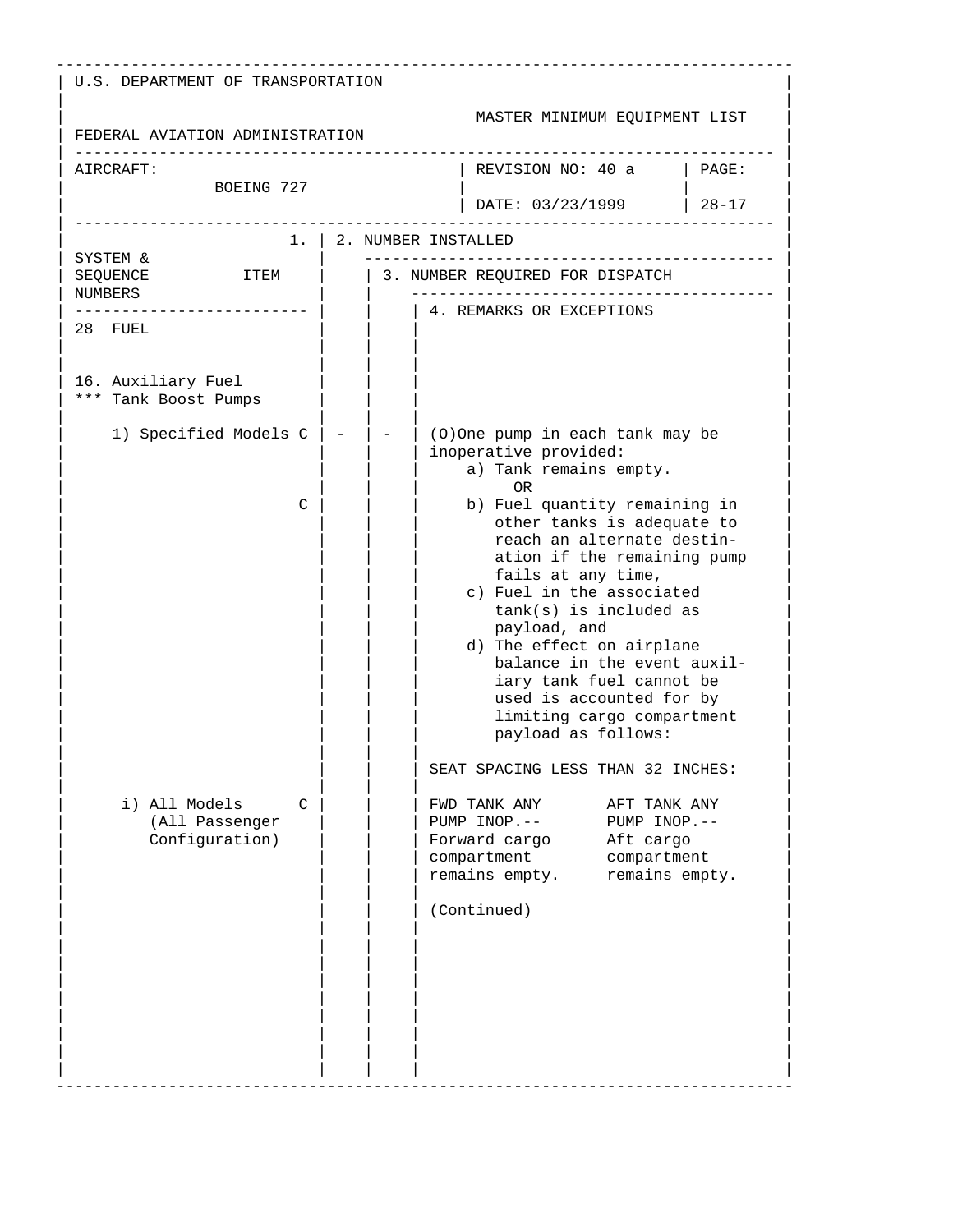| U.S. DEPARTMENT OF TRANSPORTATION                                                    |  |  |                                                                                                                                                                                                |                                                                                                   |  |  |
|--------------------------------------------------------------------------------------|--|--|------------------------------------------------------------------------------------------------------------------------------------------------------------------------------------------------|---------------------------------------------------------------------------------------------------|--|--|
| MASTER MINIMUM EQUIPMENT LIST<br>FEDERAL AVIATION ADMINISTRATION                     |  |  |                                                                                                                                                                                                |                                                                                                   |  |  |
| AIRCRAFT:<br>BOEING 727                                                              |  |  | REVISION NO: 40 a   PAGE:                                                                                                                                                                      |                                                                                                   |  |  |
|                                                                                      |  |  | $\vert$ DATE: 03/23/1999 $\vert$ 28-18                                                                                                                                                         |                                                                                                   |  |  |
| SYSTEM &                                                                             |  |  | 1. 2. NUMBER INSTALLED                                                                                                                                                                         |                                                                                                   |  |  |
| SEQUENCE<br>ITEM<br>NUMBERS                                                          |  |  | 3. NUMBER REQUIRED FOR DISPATCH                                                                                                                                                                |                                                                                                   |  |  |
| 28 FUEL                                                                              |  |  | 4. REMARKS OR EXCEPTIONS                                                                                                                                                                       |                                                                                                   |  |  |
| 16. Auxiliary Fuel<br>*** Tank Boost Pumps<br>(Cont d)                               |  |  |                                                                                                                                                                                                |                                                                                                   |  |  |
| i) All Models<br>(All Passenger                                                      |  |  | SEAT SPACING 32 INCHES OR MORE:                                                                                                                                                                |                                                                                                   |  |  |
| Configuration) C<br>(Cont't)                                                         |  |  | FWD TANK ANY AFT TANK ANY<br>PUMP INOP.--<br>No restrict-<br>ions.                                                                                                                             | PUMP INOP.--<br>Aft cargo<br>compartment load<br>maximum<br>2,000 lbs.<br>(907 kgs.)              |  |  |
| ii) $727-100C, -100$ C<br>Conversions<br>(In All Cargo<br>or Combi<br>Configuration) |  |  | FWD TANK ANY<br>PUMP INOP.--<br>Forward cargo<br>compartment<br>remains empty.                                                                                                                 | AFT TANK ANY<br>PUMP INOP.--<br>Aft cargo<br>compartment<br>remains empty.                        |  |  |
| iii) 727-200F<br>C<br>(All Cargo<br>Configuration)                                   |  |  | FWD TANK ANY<br>PUMP INOP.--<br>Forward cargo<br>compartment<br>remains empty.                                                                                                                 | AFT TANK ANY<br>PUMP INOP.--<br>Aft cargo<br>compartment<br>load maximum<br>2000 Lbs<br>(907 Kgs) |  |  |
| 2) All Models<br>C                                                                   |  |  | Both pumps in any aux tank may be<br>inoperative provided:<br>a) Tank remains empty.<br>0R                                                                                                     |                                                                                                   |  |  |
| C                                                                                    |  |  | b) Fuel in the associated<br>tank(s) is included as part<br>of the zero fuel weight, and<br>c) Cargo compartment payload<br>limitations for Specified<br>Models, noted above, are<br>observed. |                                                                                                   |  |  |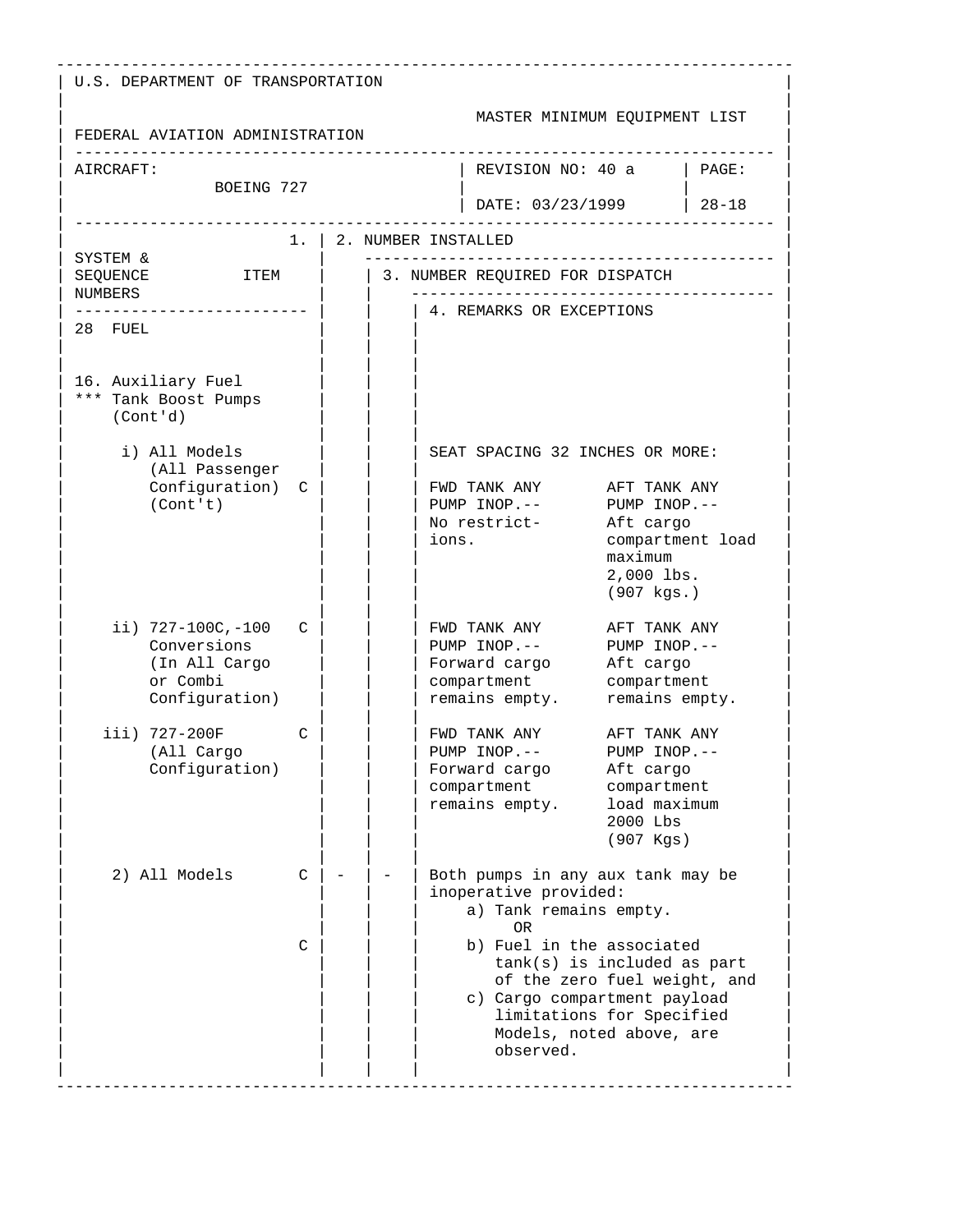| U.S. DEPARTMENT OF TRANSPORTATION                                                                |                |             |                                                                                                                                                                                                                                      |  |  |  |
|--------------------------------------------------------------------------------------------------|----------------|-------------|--------------------------------------------------------------------------------------------------------------------------------------------------------------------------------------------------------------------------------------|--|--|--|
| MASTER MINIMUM EQUIPMENT LIST<br>FEDERAL AVIATION ADMINISTRATION                                 |                |             |                                                                                                                                                                                                                                      |  |  |  |
| AIRCRAFT:<br>BOEING 727                                                                          |                |             | REVISION NO: 40 a<br>$ $ PAGE:                                                                                                                                                                                                       |  |  |  |
|                                                                                                  |                |             | DATE: 03/23/1999   28-19                                                                                                                                                                                                             |  |  |  |
| SYSTEM &<br>SEQUENCE<br>ITEM                                                                     |                |             | 1. 2. NUMBER INSTALLED<br>3. NUMBER REQUIRED FOR DISPATCH                                                                                                                                                                            |  |  |  |
| NUMBERS                                                                                          |                |             | 4. REMARKS OR EXCEPTIONS                                                                                                                                                                                                             |  |  |  |
| 28 FUEL                                                                                          |                |             |                                                                                                                                                                                                                                      |  |  |  |
| 17. Fueling Bay Fuel C<br>Cap                                                                    | $\overline{2}$ | $\mathbf 0$ | (M) One or both may be missing<br>provided:<br>a) Refueling receptacle is<br>visually checked for<br>contamination before each<br>refueling, and<br>b) No leakage is detected.                                                       |  |  |  |
| 18. Page/PATS<br>$\mathsf{C}$<br>*** Auxiliary Tank Fuel<br>System                               | 1              | $\Omega$    | (M) May be inoperative provided:<br>a) Both auxiliary tank fuel<br>valve and vent valve are<br>verified closed,<br>b) Auxiliary tank circuit<br>breakers are pulled and<br>collared, and<br>c) Auxiliary tank is drained of<br>fuel. |  |  |  |
| 19. Page/PATS<br>$\mathcal{C}$<br>*** Auxiliary Tank Fuel<br>Valve Open Light<br>(Fueling Panel) | 1              | $\mathbf 0$ | (M) May be inoperative provided:<br>a) Auxiliary tank valve open<br>light on F/E panel operates<br>normally, and<br>b) All other functions of the<br>system operate normally.                                                        |  |  |  |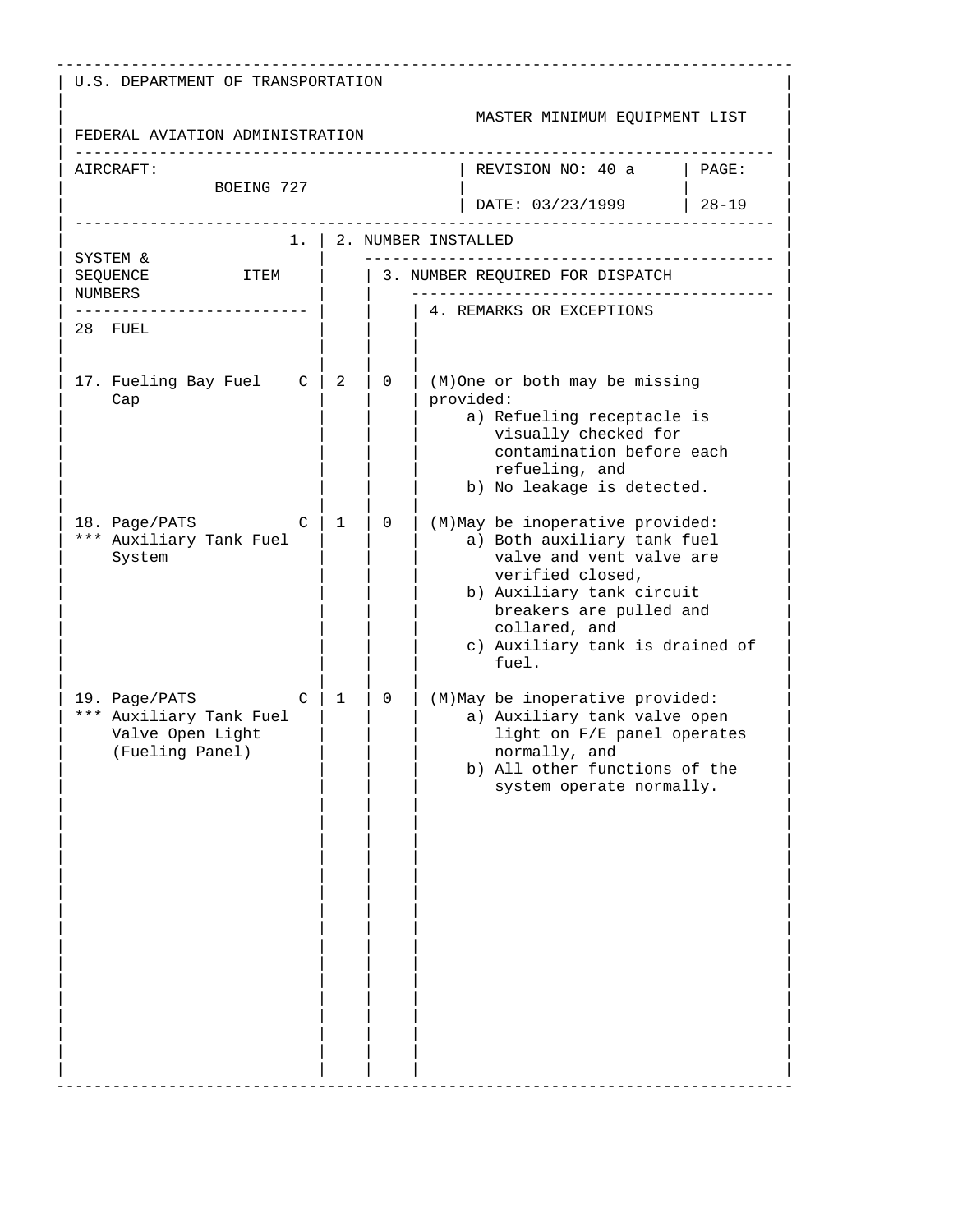| U.S. DEPARTMENT OF TRANSPORTATION                                                        |                |                |                                                                                                                                                                                                                                                                                                                                                                                                                                                                                       |  |  |  |
|------------------------------------------------------------------------------------------|----------------|----------------|---------------------------------------------------------------------------------------------------------------------------------------------------------------------------------------------------------------------------------------------------------------------------------------------------------------------------------------------------------------------------------------------------------------------------------------------------------------------------------------|--|--|--|
| MASTER MINIMUM EQUIPMENT LIST<br>FEDERAL AVIATION ADMINISTRATION                         |                |                |                                                                                                                                                                                                                                                                                                                                                                                                                                                                                       |  |  |  |
| AIRCRAFT:<br>BOEING 727                                                                  |                |                | REVISION NO: 40 a<br>$\mathsf I$ PAGE:                                                                                                                                                                                                                                                                                                                                                                                                                                                |  |  |  |
|                                                                                          |                |                | DATE: 03/23/1999<br>$ 28-20$                                                                                                                                                                                                                                                                                                                                                                                                                                                          |  |  |  |
| SYSTEM &                                                                                 |                |                | 1.   2. NUMBER INSTALLED                                                                                                                                                                                                                                                                                                                                                                                                                                                              |  |  |  |
| SEQUENCE<br>ITEM<br>NUMBERS                                                              |                |                | 3. NUMBER REQUIRED FOR DISPATCH                                                                                                                                                                                                                                                                                                                                                                                                                                                       |  |  |  |
| 28 FUEL                                                                                  |                |                | 4. REMARKS OR EXCEPTIONS                                                                                                                                                                                                                                                                                                                                                                                                                                                              |  |  |  |
| 20. ATS (Aircraft Tank<br>*** Service) Auxiliary<br>Tank Fuel System<br>(STC SA 3810 WE) |                |                |                                                                                                                                                                                                                                                                                                                                                                                                                                                                                       |  |  |  |
| 1) Sub-systems C<br>Forward, Mid and<br>Aft                                              | $\overline{3}$ | 0              | (M) May be inoperative provided:<br>a) Flight operations are not<br>predicated on the use of the<br>inoperative sub-system(s)<br>fuel,<br>b) Associated aux fuel tanks<br>are verified empty,<br>c) Associated appropriate<br>electrical circuits are<br>deactivated and secured,<br>d) Associated auxiliary tank<br>vent valves are verified<br>open, and<br>e) Aircraft Center of Gravity<br>(C/G) limitations are<br>observed and maintained<br>through-out the flight<br>profile. |  |  |  |
| 2) Air Pressure<br>C<br>Indicator                                                        | $\mathbf{1}$   | $\overline{0}$ |                                                                                                                                                                                                                                                                                                                                                                                                                                                                                       |  |  |  |
| 3) Vent Valves<br>C                                                                      | 2              | $\mathbf{1}$   | (M)(O)One may be inoperative open<br>provided:<br>a) Remaining vent valve<br>operates normally,<br>b) Fuel quantity in other tanks<br>is adequate to reach an<br>alternate destination, if<br>the remaining valve fails at<br>any time during flight, and<br>(Continued)                                                                                                                                                                                                              |  |  |  |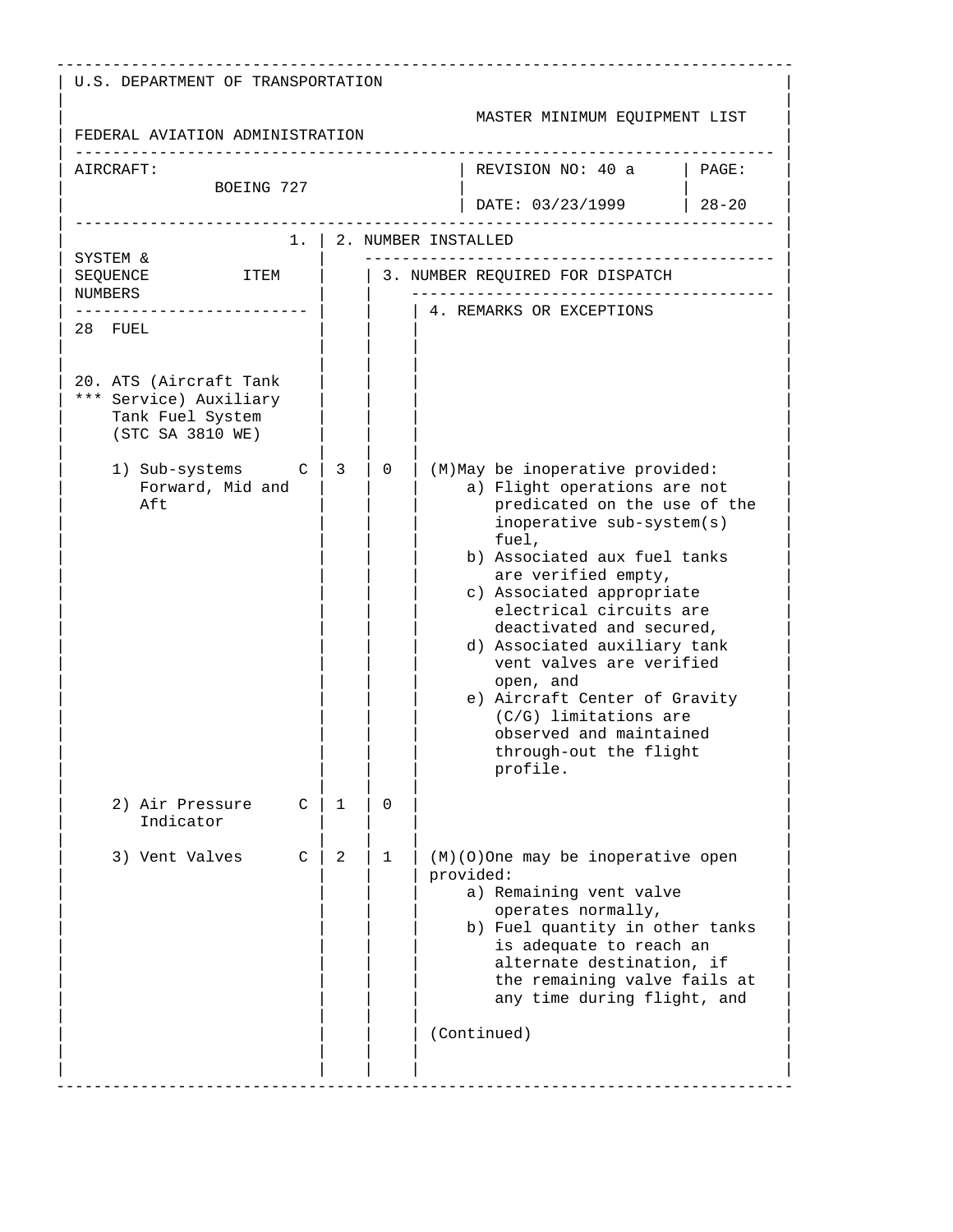| U.S. DEPARTMENT OF TRANSPORTATION                                                                    |                                                                  |              |                                                                                                                                                                                                                                         |  |  |  |  |  |
|------------------------------------------------------------------------------------------------------|------------------------------------------------------------------|--------------|-----------------------------------------------------------------------------------------------------------------------------------------------------------------------------------------------------------------------------------------|--|--|--|--|--|
|                                                                                                      | MASTER MINIMUM EQUIPMENT LIST<br>FEDERAL AVIATION ADMINISTRATION |              |                                                                                                                                                                                                                                         |  |  |  |  |  |
| AIRCRAFT:<br>BOEING 727                                                                              |                                                                  |              | REVISION NO: 40 a<br>$ $ PAGE:                                                                                                                                                                                                          |  |  |  |  |  |
|                                                                                                      |                                                                  |              | DATE: 03/23/1999<br>$ 28-21 $                                                                                                                                                                                                           |  |  |  |  |  |
| SYSTEM &                                                                                             |                                                                  |              | 1. 2. NUMBER INSTALLED                                                                                                                                                                                                                  |  |  |  |  |  |
| SEQUENCE<br>ITEM<br>NUMBERS                                                                          |                                                                  |              | 3. NUMBER REQUIRED FOR DISPATCH                                                                                                                                                                                                         |  |  |  |  |  |
| 28 FUEL                                                                                              |                                                                  |              | 4. REMARKS OR EXCEPTIONS                                                                                                                                                                                                                |  |  |  |  |  |
| 20. ATS (Aircraft Tank<br>*** Service) Auxiliary<br>Tank Fuel System<br>(STC SA 3810 WE)<br>(Cont d) |                                                                  |              |                                                                                                                                                                                                                                         |  |  |  |  |  |
| 3) Vent Valves<br>$\mathcal{C}$<br>(Cont d)                                                          |                                                                  |              | c) Fuel in associated aux tank<br>is considered undumpable and<br>that fuel weight is included<br>in all take off alternate<br>landing performance con-<br>siderations including center<br>of Gravity (Weight and<br>Balance) envelope. |  |  |  |  |  |
| 4) Vent Valve C<br>Intransit Lights                                                                  | 2                                                                | $\mathbf{1}$ | (M) One may be inoperative provided:<br>a) It is verified that both<br>vent valves operate normally<br>before each departure, when<br>ATS aux tank fuel is<br>required.<br>0R<br>b) Associated valve is either                          |  |  |  |  |  |
| C                                                                                                    |                                                                  |              | inoperative or considered<br>inoperative.                                                                                                                                                                                               |  |  |  |  |  |
|                                                                                                      |                                                                  |              | (Continued)                                                                                                                                                                                                                             |  |  |  |  |  |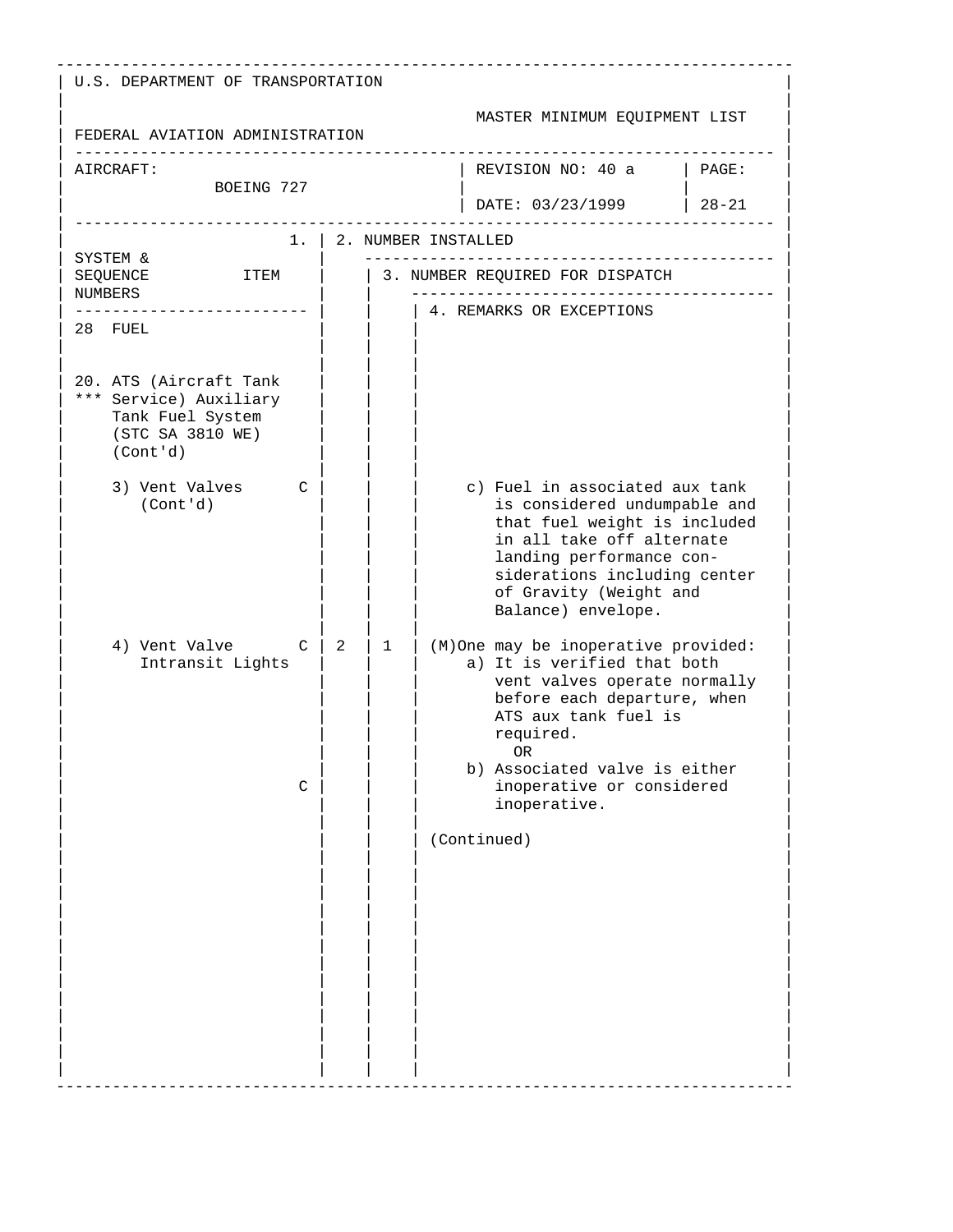| U.S. DEPARTMENT OF TRANSPORTATION                                                                    |              |   |                                                                                                                                                                                                                                                                                                                                                                                                                                                                                                |  |  |  |  |
|------------------------------------------------------------------------------------------------------|--------------|---|------------------------------------------------------------------------------------------------------------------------------------------------------------------------------------------------------------------------------------------------------------------------------------------------------------------------------------------------------------------------------------------------------------------------------------------------------------------------------------------------|--|--|--|--|
| MASTER MINIMUM EQUIPMENT LIST<br>FEDERAL AVIATION ADMINISTRATION                                     |              |   |                                                                                                                                                                                                                                                                                                                                                                                                                                                                                                |  |  |  |  |
| AIRCRAFT:<br>BOEING 727                                                                              |              |   | REVISION NO: 40 a<br>$\mathsf I$ PAGE:                                                                                                                                                                                                                                                                                                                                                                                                                                                         |  |  |  |  |
|                                                                                                      |              |   | DATE: 03/23/1999<br>  $28 - 22$                                                                                                                                                                                                                                                                                                                                                                                                                                                                |  |  |  |  |
| SYSTEM &                                                                                             |              |   | 1.   2. NUMBER INSTALLED                                                                                                                                                                                                                                                                                                                                                                                                                                                                       |  |  |  |  |
| SEQUENCE<br>ITEM<br>NUMBERS                                                                          |              |   | 3. NUMBER REQUIRED FOR DISPATCH                                                                                                                                                                                                                                                                                                                                                                                                                                                                |  |  |  |  |
| 28 FUEL                                                                                              |              |   | 4. REMARKS OR EXCEPTIONS                                                                                                                                                                                                                                                                                                                                                                                                                                                                       |  |  |  |  |
| 20. ATS (Aircraft Tank<br>*** Service) Auxiliary<br>Tank Fuel System<br>(STC SA 3810 WE)<br>(Cont d) |              |   |                                                                                                                                                                                                                                                                                                                                                                                                                                                                                                |  |  |  |  |
| 5) System Bleed Air C<br>Pressure Valves                                                             | 2            | 1 | (0) One may be inoperative provided:<br>a) Remaining pressure valve<br>operates normally,<br>b) Fuel quantity in other tanks<br>is adequate to reach an<br>alternate destination, if<br>the remaining valve fails at<br>any time during flight, and<br>c) Fuel in associated aux tank<br>is considered undumpable and<br>that fuel weight is included<br>in all take off alternate<br>landing performance con-<br>siderations including center<br>of Gravity (Weight and<br>Balance) envelope. |  |  |  |  |
| 6) Transfer Valve<br>$\mathcal{C}$<br>Intransit Lights                                               | 3            | 2 | (0) One may be inoperative provided:<br>a) Associated transfer valve is<br>verified to operate normally<br>before each departure, when<br>ATS aux fuel is required.                                                                                                                                                                                                                                                                                                                            |  |  |  |  |
| 7) ATS System<br>C<br>Quantity<br>Indicator                                                          | $\mathbf{1}$ | 0 | May be inoperative provided:<br>a) Fuel quantity in ATS Aux<br>Tank System is verified by<br>an alternate acceptable<br>procedure.<br>0R                                                                                                                                                                                                                                                                                                                                                       |  |  |  |  |
| C                                                                                                    |              |   | b) Tanks are verified to be<br>empty before each departure.                                                                                                                                                                                                                                                                                                                                                                                                                                    |  |  |  |  |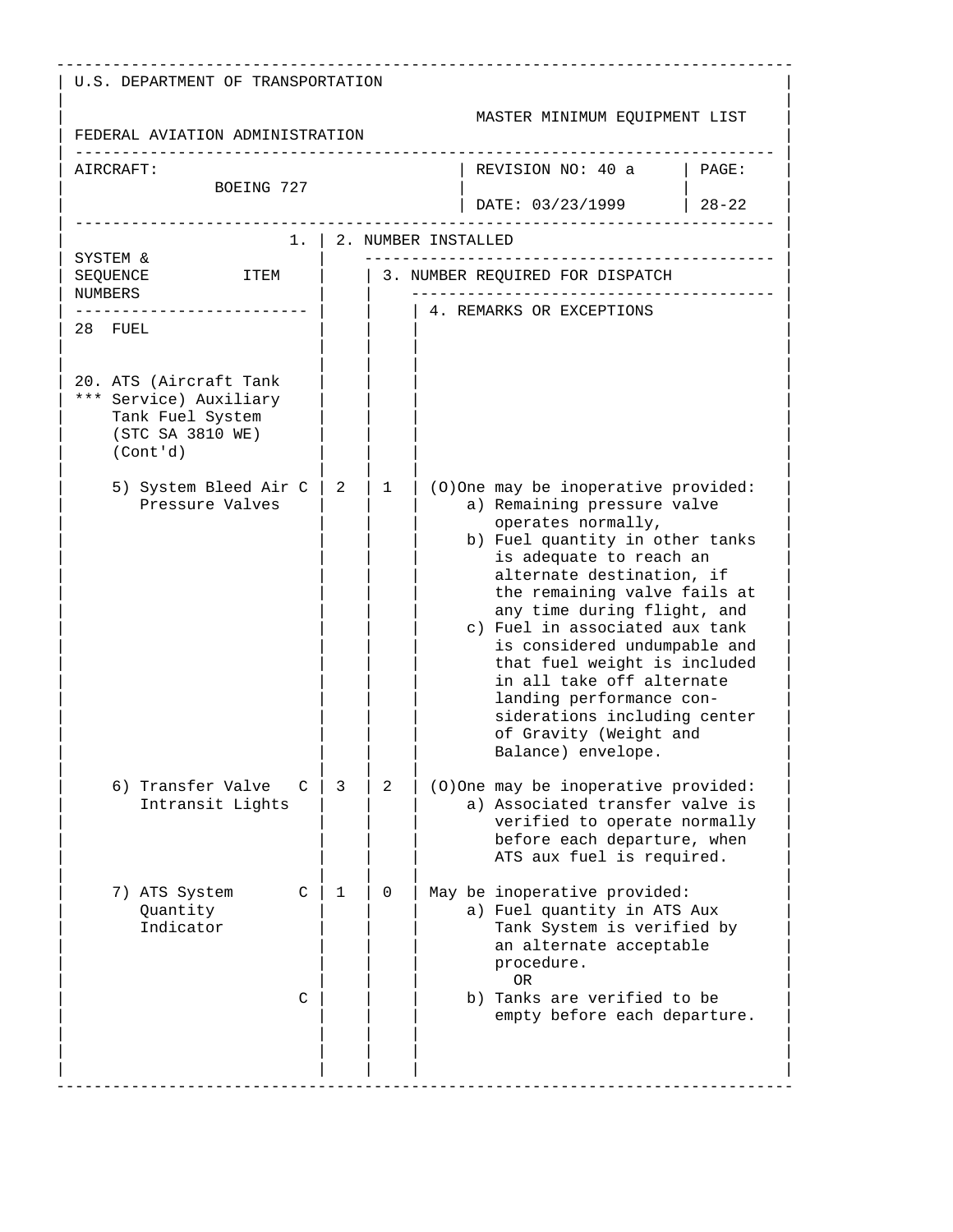| U.S. DEPARTMENT OF TRANSPORTATION<br>MASTER MINIMUM EQUIPMENT LIST |                |                                                                                                                                                                                                                       |  |  |  |  |  |
|--------------------------------------------------------------------|----------------|-----------------------------------------------------------------------------------------------------------------------------------------------------------------------------------------------------------------------|--|--|--|--|--|
| FEDERAL AVIATION ADMINISTRATION                                    |                |                                                                                                                                                                                                                       |  |  |  |  |  |
|                                                                    |                | REVISION NO: 40 a<br>$\mathtt{PAGE}$ :                                                                                                                                                                                |  |  |  |  |  |
|                                                                    |                | DATE: 03/23/1999<br>$ 28-23 $                                                                                                                                                                                         |  |  |  |  |  |
|                                                                    |                | 1. 2. NUMBER INSTALLED                                                                                                                                                                                                |  |  |  |  |  |
|                                                                    |                | 3. NUMBER REQUIRED FOR DISPATCH                                                                                                                                                                                       |  |  |  |  |  |
|                                                                    |                | 4. REMARKS OR EXCEPTIONS                                                                                                                                                                                              |  |  |  |  |  |
| $\overline{\mathbf{3}}$                                            | $\overline{0}$ | (M) May be inoperative provided:<br>a) An alternate means of<br>determining that the fueling<br>valves operate is utilized,<br>and<br>b) Quantity of fuel in the<br>associated tank is known<br>after each refueling. |  |  |  |  |  |
|                                                                    |                |                                                                                                                                                                                                                       |  |  |  |  |  |
| 1                                                                  | $\Omega$       | (0) May be inoperative provided:<br>a) Any fuel in the Forward Aux<br>Tanks is considered<br>unusable, and<br>b) AFM Limitations are applied.                                                                         |  |  |  |  |  |
| $\mathbf{1}$                                                       | 0              | (0) May be inoperative provided:<br>a) Any fuel in the AFT Aux<br>Tanks is considered<br>unusable, and<br>b) AFM Limitations are applied.                                                                             |  |  |  |  |  |
|                                                                    |                |                                                                                                                                                                                                                       |  |  |  |  |  |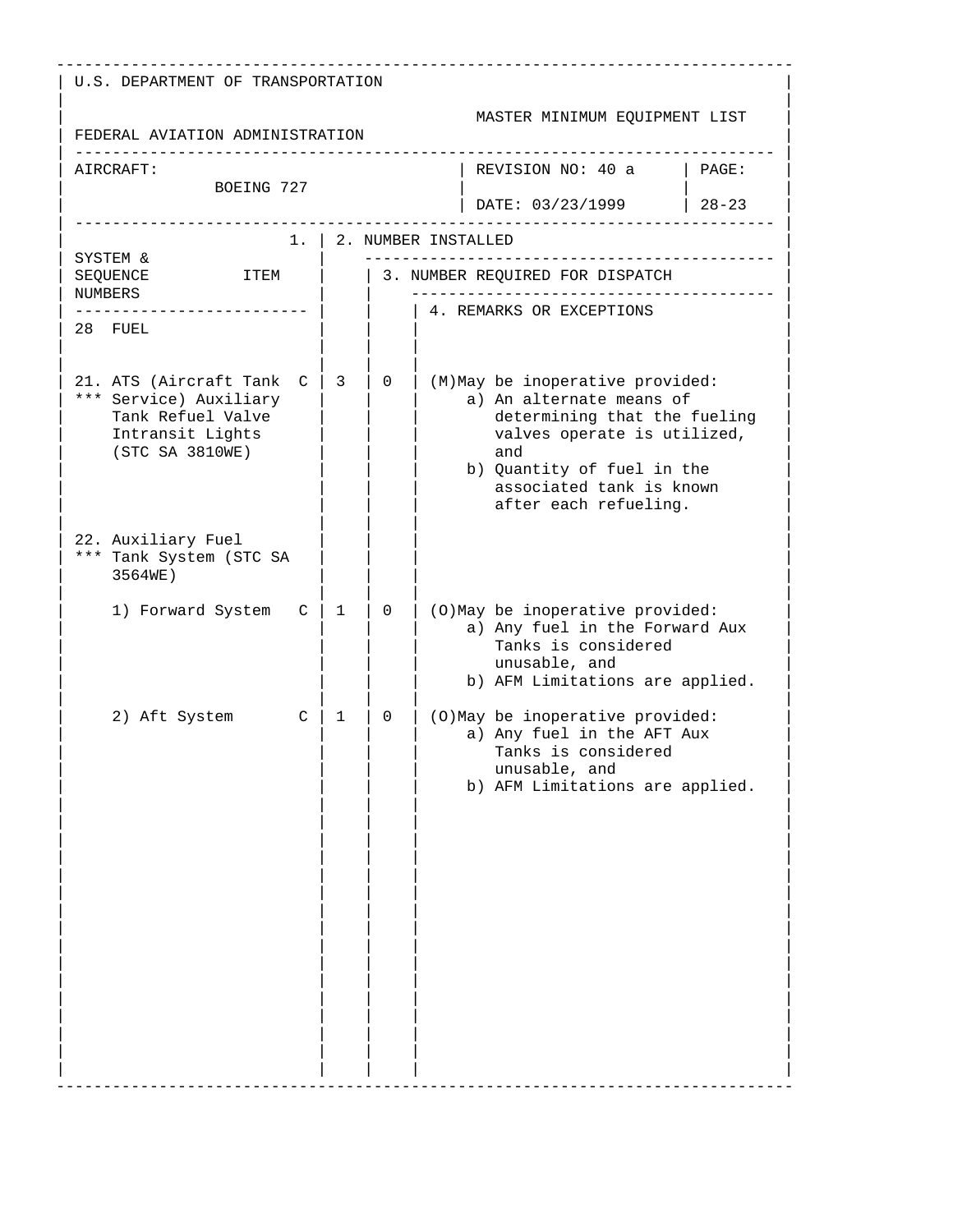| U.S. DEPARTMENT OF TRANSPORTATION                                           |                                                                                                                        |                          |                                                                                                                                                    |  |  |  |  |
|-----------------------------------------------------------------------------|------------------------------------------------------------------------------------------------------------------------|--------------------------|----------------------------------------------------------------------------------------------------------------------------------------------------|--|--|--|--|
| MASTER MINIMUM EQUIPMENT LIST<br>FEDERAL AVIATION ADMINISTRATION            |                                                                                                                        |                          |                                                                                                                                                    |  |  |  |  |
| AIRCRAFT:<br>BOEING 727                                                     |                                                                                                                        |                          | REVISION NO: 40<br>$\mathtt{PAGE}$ :                                                                                                               |  |  |  |  |
|                                                                             | DATE: 12/21/1998<br>$ 29-1 $                                                                                           |                          |                                                                                                                                                    |  |  |  |  |
| 1. 2. NUMBER INSTALLED<br><b>SYSTEM &amp;</b>                               |                                                                                                                        |                          |                                                                                                                                                    |  |  |  |  |
| SEQUENCE<br>ITEM<br>NUMBERS                                                 | 3. NUMBER REQUIRED FOR DISPATCH                                                                                        |                          |                                                                                                                                                    |  |  |  |  |
| 29 HYDRAULIC POWER                                                          |                                                                                                                        | 4. REMARKS OR EXCEPTIONS |                                                                                                                                                    |  |  |  |  |
| System "A" Pumps<br>1.                                                      |                                                                                                                        |                          |                                                                                                                                                    |  |  |  |  |
| 1) Depressurization C<br>Function                                           | 2                                                                                                                      | $\mathbf 0$              | (O)May be inoperative on one or<br>both pumps.                                                                                                     |  |  |  |  |
|                                                                             |                                                                                                                        |                          | NOTE:<br>Starting # 1 or # 2 engines<br>will pressurize nose wheel<br>steering system, unless<br>alternate procedures are<br>established and used. |  |  |  |  |
| 2.<br>DELETED                                                               | Deleted prior to Rev. 33.                                                                                              |                          |                                                                                                                                                    |  |  |  |  |
| System "A" Heat C<br>3.<br>*** Exchanger Bleed Air<br>Control Valves        | 2<br>$\mathbf{1}$<br>(M) One may be inoperative closed<br>provided the associated overheat<br>light operates normally. |                          |                                                                                                                                                    |  |  |  |  |
| Ground Inter-<br>$\overline{C}$<br>4.<br>connect Valve (A<br>and B Systems) | $\mathbf{1}$                                                                                                           | $\Omega$                 | (M) May be inoperative provided<br>valve remains closed.                                                                                           |  |  |  |  |
| 5.<br>Brake Interconnect<br>$\mathsf C$<br>System                           | 1                                                                                                                      | 0                        | (M)(O)May be inoperative closed<br>provided approved procedures are<br>defined in the operator's manual<br>for "B" System malfunctions.            |  |  |  |  |
|                                                                             |                                                                                                                        |                          | Both brake pressure and<br>NOTE:<br>brake pressure indication(s)<br>are absent during a battery<br>start.                                          |  |  |  |  |
| б.<br>DELETED                                                               |                                                                                                                        |                          | Deleted prior to Rev. 33.                                                                                                                          |  |  |  |  |
| 7.<br>DELETED                                                               |                                                                                                                        |                          | Deleted prior to Rev. 33.                                                                                                                          |  |  |  |  |
|                                                                             |                                                                                                                        |                          |                                                                                                                                                    |  |  |  |  |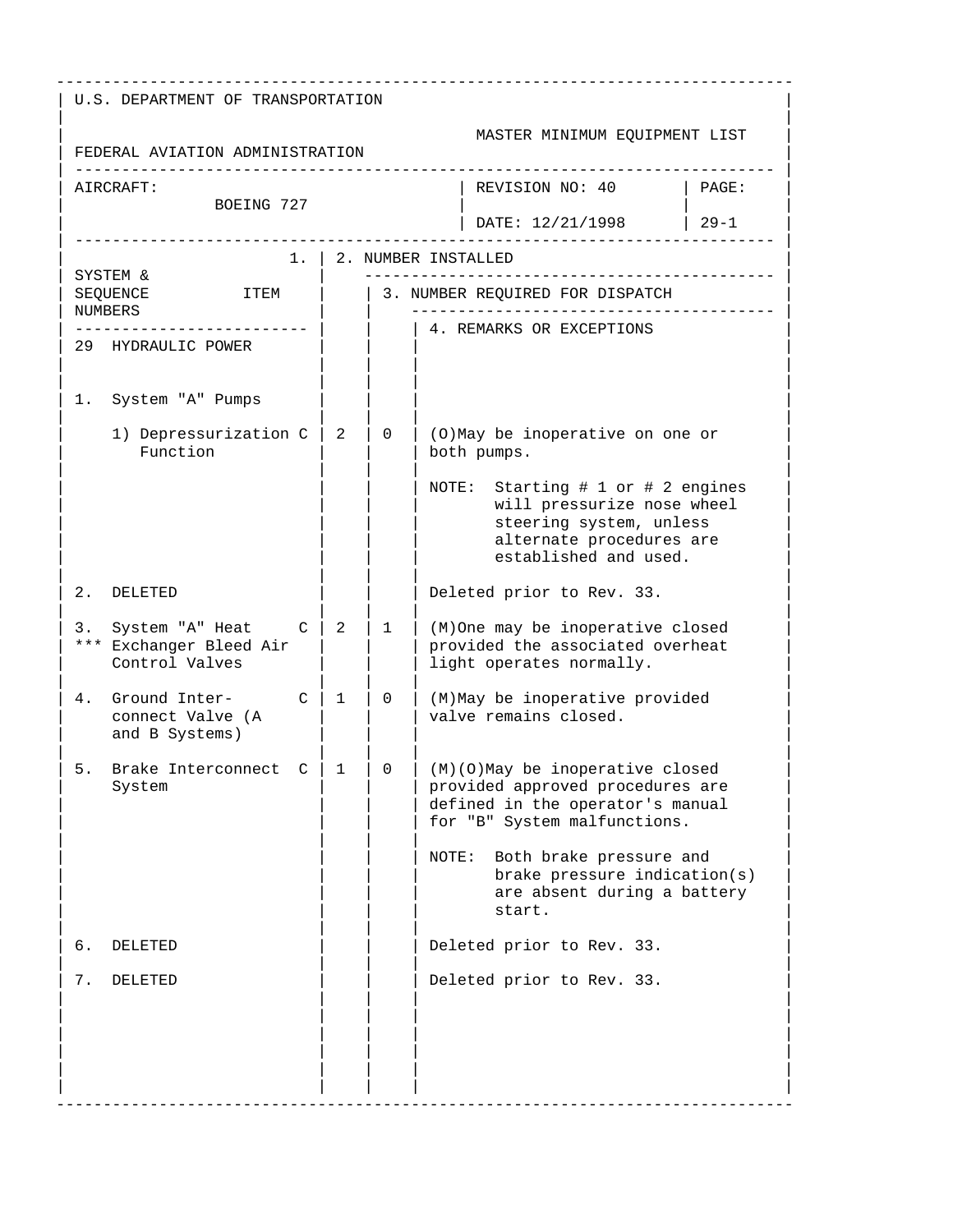| U.S. DEPARTMENT OF TRANSPORTATION |                                                                        |               |                                 |              |                                                                                                                                                                                        |  |  |  |  |
|-----------------------------------|------------------------------------------------------------------------|---------------|---------------------------------|--------------|----------------------------------------------------------------------------------------------------------------------------------------------------------------------------------------|--|--|--|--|
|                                   | MASTER MINIMUM EQUIPMENT LIST<br>FEDERAL AVIATION ADMINISTRATION       |               |                                 |              |                                                                                                                                                                                        |  |  |  |  |
|                                   | AIRCRAFT:<br>BOEING 727                                                |               |                                 |              | REVISION NO: 40<br>PAGE:                                                                                                                                                               |  |  |  |  |
|                                   |                                                                        |               |                                 |              | DATE: 12/21/1998<br>$29 - 2$                                                                                                                                                           |  |  |  |  |
|                                   | <b>SYSTEM &amp;</b>                                                    |               | 1. 2. NUMBER INSTALLED          |              |                                                                                                                                                                                        |  |  |  |  |
|                                   | SEQUENCE<br>ITEM<br>NUMBERS                                            |               | 3. NUMBER REQUIRED FOR DISPATCH |              |                                                                                                                                                                                        |  |  |  |  |
|                                   | 29 HYDRAULIC POWER                                                     |               |                                 |              | 4. REMARKS OR EXCEPTIONS                                                                                                                                                               |  |  |  |  |
| 8.                                | System Pressure<br>Indication Systems<br>("A" or "B")<br>(Flight Deck) | $\mathbb{C}$  | $\overline{2}$                  | $\mathbf{1}$ | (0) One may be inoperative provided:<br>a) Associated low pressure<br>warning lights operate<br>normally, and<br>b) Associated system pressure<br>is checked before each<br>departure. |  |  |  |  |
| 9.                                | Pump Low Pressure C<br>Lights ("A" System)                             |               | 2                               | $\mathbf{1}$ | (0) One may be inoperative provided:<br>a) The output of the associated<br>pump is checked before each<br>departure, and<br>b) Both pumps remain ON<br>continuously during flight.     |  |  |  |  |
|                                   | 10. Pump Low Pressure C<br>Lights ("B" System)                         |               | 2                               | $\mathbf{1}$ | (0) One may be inoperative provided:<br>a) The output of the associated<br>pump is checked before each<br>departure, and<br>b) Both pumps remain ON<br>continuously during flight.     |  |  |  |  |
|                                   | 11. Accumulator<br>Pressure Indication<br>Systems                      | $\mathcal{C}$ |                                 | 0            | (0) May be inoperative provided<br>associated flight deck gauge<br>operates normally.                                                                                                  |  |  |  |  |
| 12.                               | DELETED                                                                |               |                                 |              | Deleted prior to Rev. 33.                                                                                                                                                              |  |  |  |  |
| 13.                               | "A", "B" and<br>Standby System<br>Overheat Lights                      | C             | 3                               | $\mathbf 0$  |                                                                                                                                                                                        |  |  |  |  |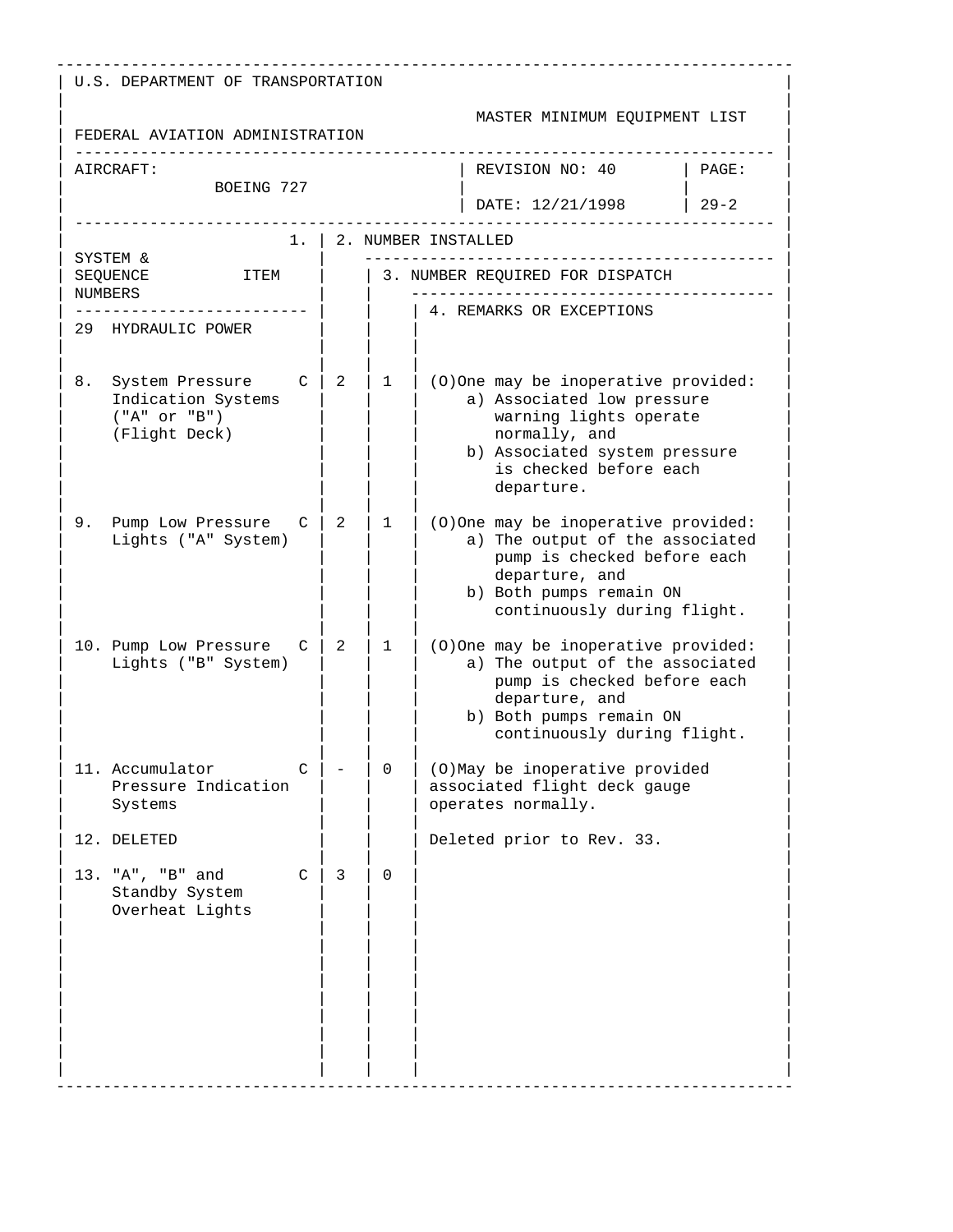| U.S. DEPARTMENT OF TRANSPORTATION                                                 |                                 |                |                                                                                                                                                                                                                            |       |  |  |  |
|-----------------------------------------------------------------------------------|---------------------------------|----------------|----------------------------------------------------------------------------------------------------------------------------------------------------------------------------------------------------------------------------|-------|--|--|--|
| MASTER MINIMUM EQUIPMENT LIST<br>FEDERAL AVIATION ADMINISTRATION                  |                                 |                |                                                                                                                                                                                                                            |       |  |  |  |
| AIRCRAFT:<br>BOEING 727                                                           |                                 |                | REVISION NO: 40                                                                                                                                                                                                            | PAGE: |  |  |  |
|                                                                                   |                                 |                | DATE: 12/21/1998<br>$ 29-3 $                                                                                                                                                                                               |       |  |  |  |
| SYSTEM &                                                                          |                                 |                | 1. 2. NUMBER INSTALLED                                                                                                                                                                                                     |       |  |  |  |
| SEQUENCE<br>ITEM<br><b>NUMBERS</b>                                                | 3. NUMBER REQUIRED FOR DISPATCH |                |                                                                                                                                                                                                                            |       |  |  |  |
| 29 HYDRAULIC POWER                                                                |                                 |                | 4. REMARKS OR EXCEPTIONS                                                                                                                                                                                                   |       |  |  |  |
| 14. System "A" Quantity C<br>Indication System<br>$(F/E$ Panel)                   | $\mathbf{1}$                    | $\mathbf 0$    | (M) May be inoperative provided:<br>a) Quantity is checked before<br>each departure,<br>b) "A" system pressure gauge<br>operates normally, and<br>c) "B" system and Standby<br>system quantity gauges<br>operate normally. |       |  |  |  |
| 15. System "B" Quantity C<br>Indication System<br>$(F/E$ Panel)                   | 1                               | $\Omega$       | (M) May be inoperative provided:<br>a) Quantity is verified<br>adequate, and<br>b) Ground interconnect is<br>verified closed before each<br>departure.                                                                     |       |  |  |  |
| 16. Standby System<br>$\overline{C}$<br>Quantity Indication<br>System (F/E Panel) | $\mathbf{1}$                    | $\Omega$       | May be inoperative provided<br>adequate quantity is verified<br>before each departure.                                                                                                                                     |       |  |  |  |
| 17. Reservoir and Fill C<br>Station Quantity<br>Indication System                 | $\overline{1}$                  | 0              |                                                                                                                                                                                                                            |       |  |  |  |
| 18. Low Level Lights<br>D<br>*** ("A" and "B")<br>Systems                         | 2                               | $\overline{0}$ |                                                                                                                                                                                                                            |       |  |  |  |
| 19. Reservoir Air<br>D<br>*** Pressure Gauge                                      | $\mathbf{1}$                    | $\mathsf 0$    |                                                                                                                                                                                                                            |       |  |  |  |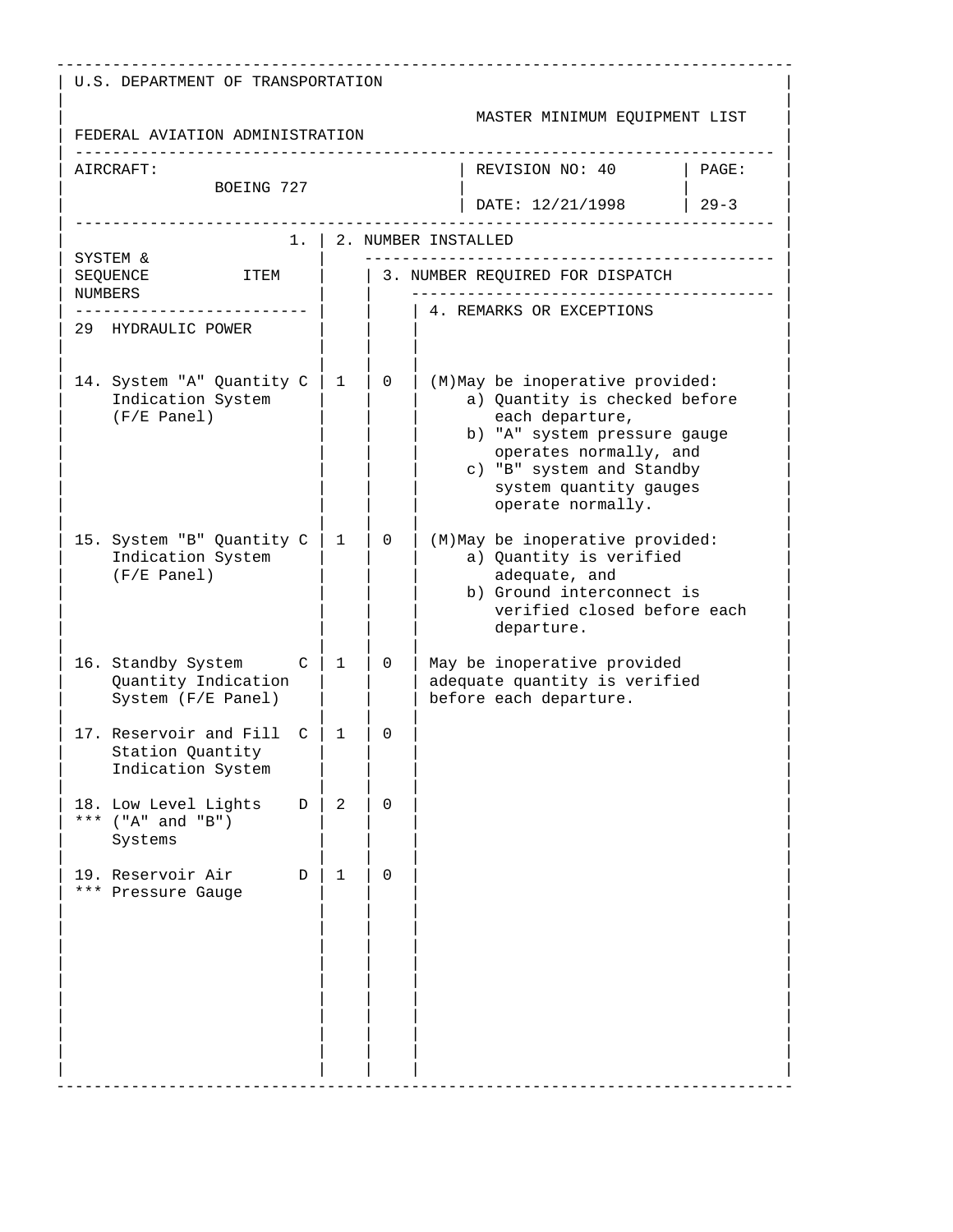| U.S. DEPARTMENT OF TRANSPORTATION                                                |              |             |                                                                                                                                                                                                                      |  |  |  |
|----------------------------------------------------------------------------------|--------------|-------------|----------------------------------------------------------------------------------------------------------------------------------------------------------------------------------------------------------------------|--|--|--|
| FEDERAL AVIATION ADMINISTRATION                                                  |              |             | MASTER MINIMUM EQUIPMENT LIST                                                                                                                                                                                        |  |  |  |
| AIRCRAFT:<br>BOEING 727                                                          |              |             | REVISION NO: 38<br>PAGE:                                                                                                                                                                                             |  |  |  |
|                                                                                  |              |             | DATE: 02/14/1996<br>$ 30-1 $<br>1. 2. NUMBER INSTALLED                                                                                                                                                               |  |  |  |
| SYSTEM &<br>SEQUENCE<br>ITEM<br><b>NUMBERS</b>                                   |              |             | 3. NUMBER REQUIRED FOR DISPATCH                                                                                                                                                                                      |  |  |  |
| 30 ICE AND RAIN<br>PROTECTION                                                    |              |             | 4. REMARKS OR EXCEPTIONS                                                                                                                                                                                             |  |  |  |
| Wing Anti-Icing<br>$\overline{C}$<br>1.<br>Duct Temperature<br>Indicating System | $\mathbf{1}$ | $\mathbf 0$ | May be inoperative provided valve<br>position lights operate normally<br>when the system is in use.                                                                                                                  |  |  |  |
| Wing Anti-Icing<br>2.<br>$\mathcal{C}$<br>System                                 | $\mathbf{1}$ | $\Omega$    | (M) May be inoperative provided:<br>a) The airplane is not operated<br>in known or forecast icing<br>conditions, and<br>b) Inoperative valve remains<br>closed.<br>0 <sub>R</sub>                                    |  |  |  |
| $\mathcal{C}$                                                                    |              |             | c) Damaged ducting is removed,<br>and a suitable blocking<br>plate is installed.                                                                                                                                     |  |  |  |
| Wing Anti-Icing<br>3.<br>D<br>Interconnect Valve<br>* * *                        | 1            | $\Omega$    | (M) May be inoperative provided:<br>a) The interconnect valve<br>remains closed, and<br>b) Engine anti-icing AFM<br>limitations are observed.                                                                        |  |  |  |
| C                                                                                | 1            | 0           | May be inoperative open provided:<br>a) No. 2 engine thermal anti-<br>icing is not operated on the<br>ground or during takeoff,<br>and<br>b) Icing conditions do not<br>exist on the ground at<br>departure airport. |  |  |  |
| Wing Anti-Ice Valve C<br>4.<br>Position Lights                                   | 2            | $\mathbf 0$ | One or both may be inoperative<br>provided wing anti-icing duct<br>temperature indicating system<br>operates normally.                                                                                               |  |  |  |
| Wing Anti-Ice<br>5.<br>D<br>Auto Trip System<br>***                              | $\mathbf{1}$ | $\mathbf 0$ |                                                                                                                                                                                                                      |  |  |  |
|                                                                                  |              |             |                                                                                                                                                                                                                      |  |  |  |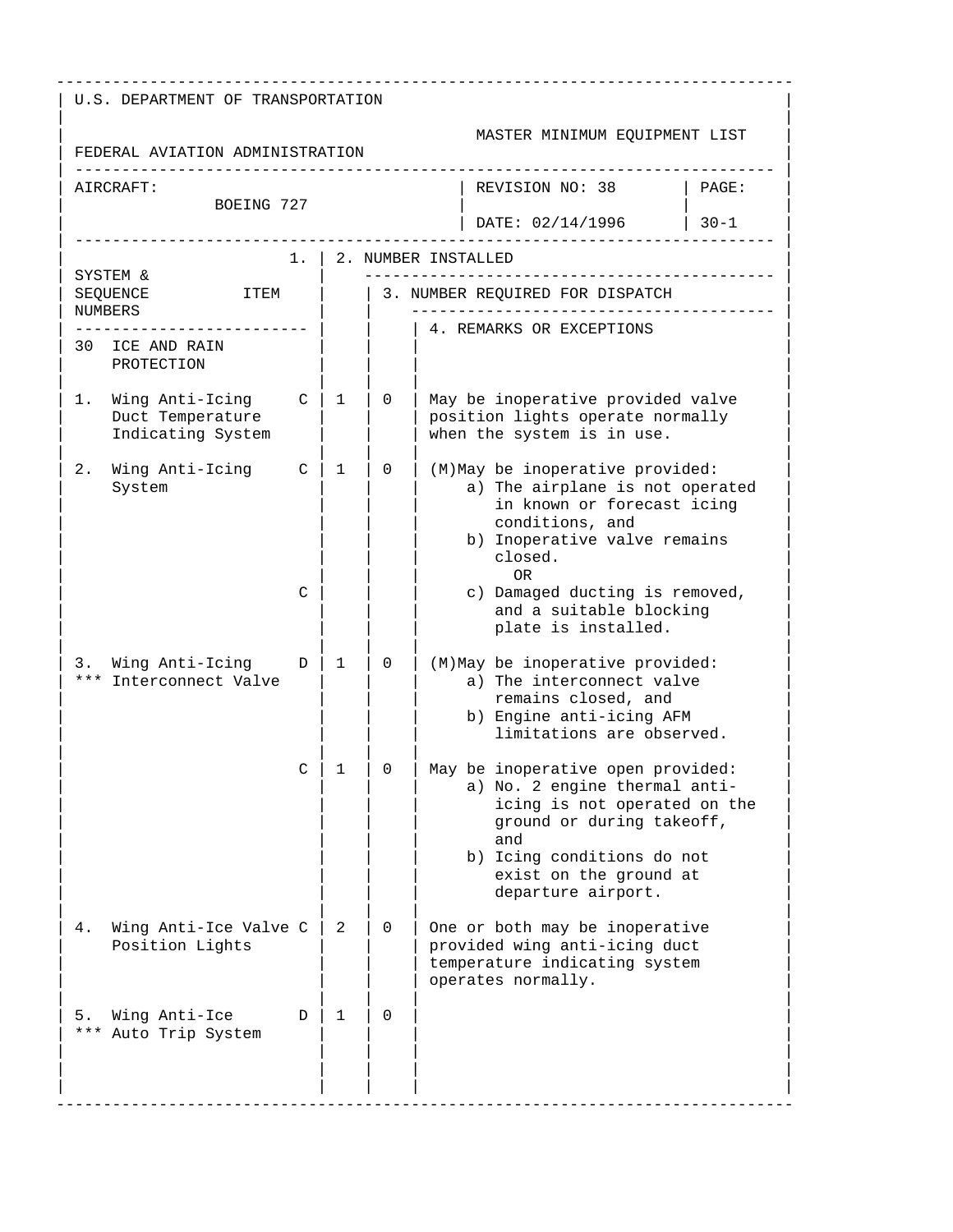| U.S. DEPARTMENT OF TRANSPORTATION<br>MASTER MINIMUM EQUIPMENT LIST                                              |                               |                          |                                                                                                                                                  |  |  |  |  |  |
|-----------------------------------------------------------------------------------------------------------------|-------------------------------|--------------------------|--------------------------------------------------------------------------------------------------------------------------------------------------|--|--|--|--|--|
| FEDERAL AVIATION ADMINISTRATION                                                                                 |                               |                          |                                                                                                                                                  |  |  |  |  |  |
| AIRCRAFT:<br>BOEING 727                                                                                         |                               |                          | REVISION NO: 38<br>PAGE:                                                                                                                         |  |  |  |  |  |
|                                                                                                                 |                               |                          | DATE: 02/14/1996<br>$ 30-2 $                                                                                                                     |  |  |  |  |  |
| SYSTEM &                                                                                                        |                               |                          | 1. 2. NUMBER INSTALLED                                                                                                                           |  |  |  |  |  |
| SEQUENCE<br>ITEM                                                                                                |                               |                          | 3. NUMBER REQUIRED FOR DISPATCH                                                                                                                  |  |  |  |  |  |
| <b>NUMBERS</b>                                                                                                  |                               | 4. REMARKS OR EXCEPTIONS |                                                                                                                                                  |  |  |  |  |  |
| 30 ICE AND RAIN<br>PROTECTION                                                                                   |                               |                          |                                                                                                                                                  |  |  |  |  |  |
| Wing Anti-Ice<br>6.<br>$\overline{C}$<br>Isolation Valves<br>(B-727-100 And<br>100QF APU Equipped<br>Airplanes) | $\overline{2}$                | $\mathbf 0$              | (M) One or both may be inoperative<br>provided:<br>a) Both valves are secured open<br>by an accepted maintenance<br>procedure.<br>0 <sub>R</sub> |  |  |  |  |  |
| C                                                                                                               |                               |                          | b) Flight is not operated in<br>known or forecast icing<br>conditions.                                                                           |  |  |  |  |  |
| Tail Anti-Icing<br>7.<br>*** System                                                                             | $\mathbf{1}$<br>$\mathcal{C}$ | 0                        | May be inoperative provided AFM<br>limitations are observed.                                                                                     |  |  |  |  |  |
| Tail Anti-Icing<br>8.<br>*** Duct Temperature<br>Indicating System                                              | $\mathsf{C}$<br>$\mathbf{1}$  | $\Omega$                 | May be inoperative provided the<br>valve position light operates<br>normally when the system is in use.                                          |  |  |  |  |  |
| Tail Anti-Icing<br>9.<br>*** Valve Position<br>Light                                                            | $\mathcal{C}$<br>$\mathbf{1}$ | $\mathbf 0$              | May be inoperative provided<br>temperature indicator operates<br>normally.                                                                       |  |  |  |  |  |
| 10. DELETED                                                                                                     |                               |                          | Deleted prior to Rev. 27 A.                                                                                                                      |  |  |  |  |  |
|                                                                                                                 |                               |                          |                                                                                                                                                  |  |  |  |  |  |
|                                                                                                                 |                               |                          |                                                                                                                                                  |  |  |  |  |  |
|                                                                                                                 |                               |                          |                                                                                                                                                  |  |  |  |  |  |
|                                                                                                                 |                               |                          |                                                                                                                                                  |  |  |  |  |  |
|                                                                                                                 |                               |                          |                                                                                                                                                  |  |  |  |  |  |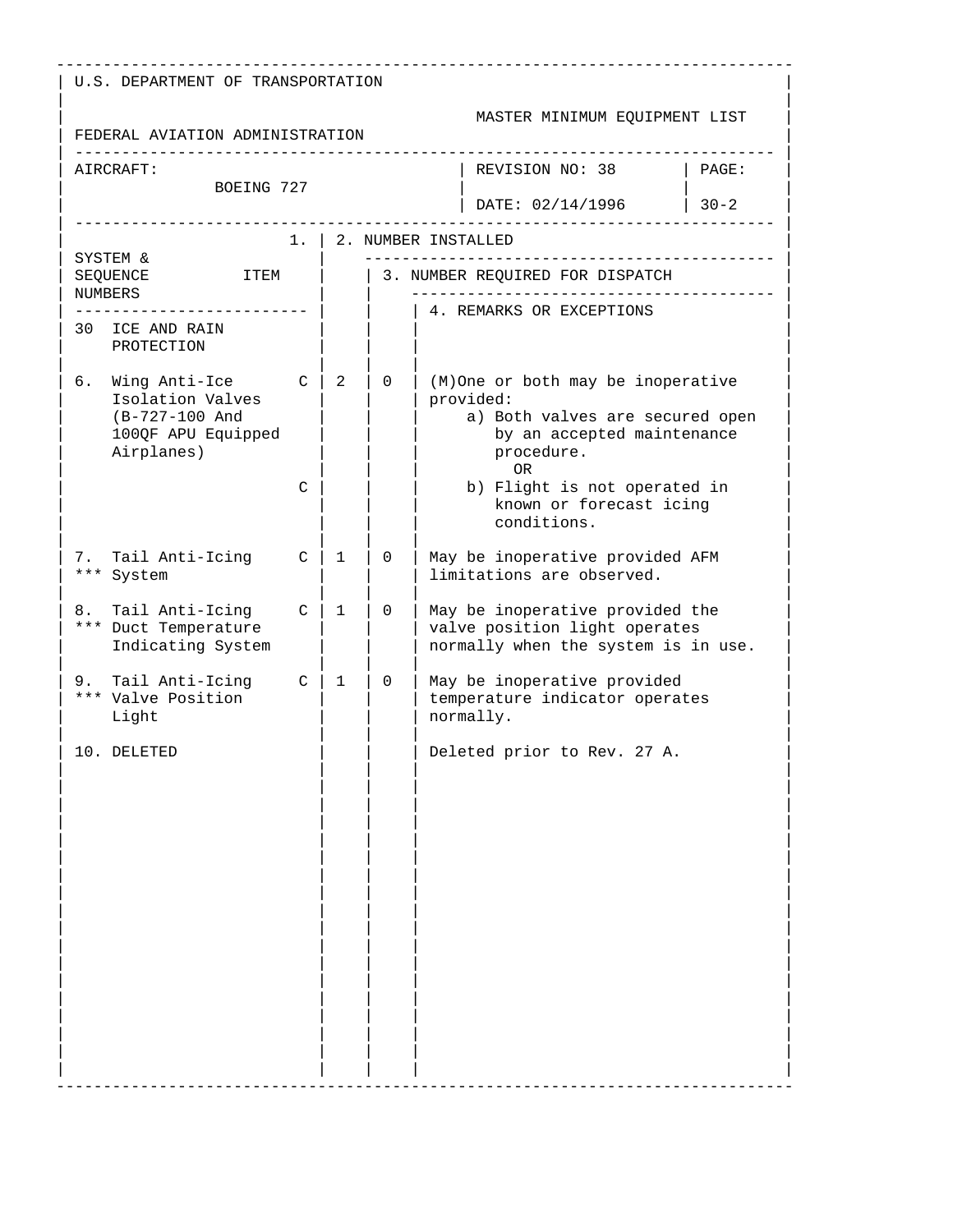| FEDERAL AVIATION ADMINISTRATION<br>REVISION NO: 40<br>AIRCRAFT:<br>$\mathtt{PAGE}$ :<br>BOEING 727<br>DATE: 12/21/1998   30-3<br>1. 2. NUMBER INSTALLED<br>SYSTEM &<br>SEQUENCE<br>ITEM<br>3. NUMBER REQUIRED FOR DISPATCH<br><b>NUMBERS</b><br>4. REMARKS OR EXCEPTIONS<br>30 ICE AND RAIN<br>PROTECTION<br>11. Engine and Cowl C  <br>10<br>9<br>(M) One may be inoperative closed<br>Anti-Ice Valves All<br>provided:<br>a) Airplane is not operated in<br>Models (Except<br>known or forecast icing<br>727-100QF)<br>conditions, and<br>b) All other anti-ice valves<br>operate normally.<br>(M)No. 2 engine 13th stage valve<br>All Models (Except C  <br>$\mathbf 0$<br>$\mathbf{1}$<br>727-100QF)<br>may be inoperative open provided:<br>a) No. 2 engine automated sixth<br>stage bleed valve is not<br>installed or is deactivated<br>closed, and<br>b) All other anti-ice valves<br>operate normally.<br>(Continued) | U.S. DEPARTMENT OF TRANSPORTATION<br>MASTER MINIMUM EQUIPMENT LIST |  |  |  |  |  |  |  |
|--------------------------------------------------------------------------------------------------------------------------------------------------------------------------------------------------------------------------------------------------------------------------------------------------------------------------------------------------------------------------------------------------------------------------------------------------------------------------------------------------------------------------------------------------------------------------------------------------------------------------------------------------------------------------------------------------------------------------------------------------------------------------------------------------------------------------------------------------------------------------------------------------------------------------------|--------------------------------------------------------------------|--|--|--|--|--|--|--|
|                                                                                                                                                                                                                                                                                                                                                                                                                                                                                                                                                                                                                                                                                                                                                                                                                                                                                                                                |                                                                    |  |  |  |  |  |  |  |
|                                                                                                                                                                                                                                                                                                                                                                                                                                                                                                                                                                                                                                                                                                                                                                                                                                                                                                                                |                                                                    |  |  |  |  |  |  |  |
|                                                                                                                                                                                                                                                                                                                                                                                                                                                                                                                                                                                                                                                                                                                                                                                                                                                                                                                                |                                                                    |  |  |  |  |  |  |  |
|                                                                                                                                                                                                                                                                                                                                                                                                                                                                                                                                                                                                                                                                                                                                                                                                                                                                                                                                |                                                                    |  |  |  |  |  |  |  |
|                                                                                                                                                                                                                                                                                                                                                                                                                                                                                                                                                                                                                                                                                                                                                                                                                                                                                                                                |                                                                    |  |  |  |  |  |  |  |
|                                                                                                                                                                                                                                                                                                                                                                                                                                                                                                                                                                                                                                                                                                                                                                                                                                                                                                                                |                                                                    |  |  |  |  |  |  |  |
|                                                                                                                                                                                                                                                                                                                                                                                                                                                                                                                                                                                                                                                                                                                                                                                                                                                                                                                                |                                                                    |  |  |  |  |  |  |  |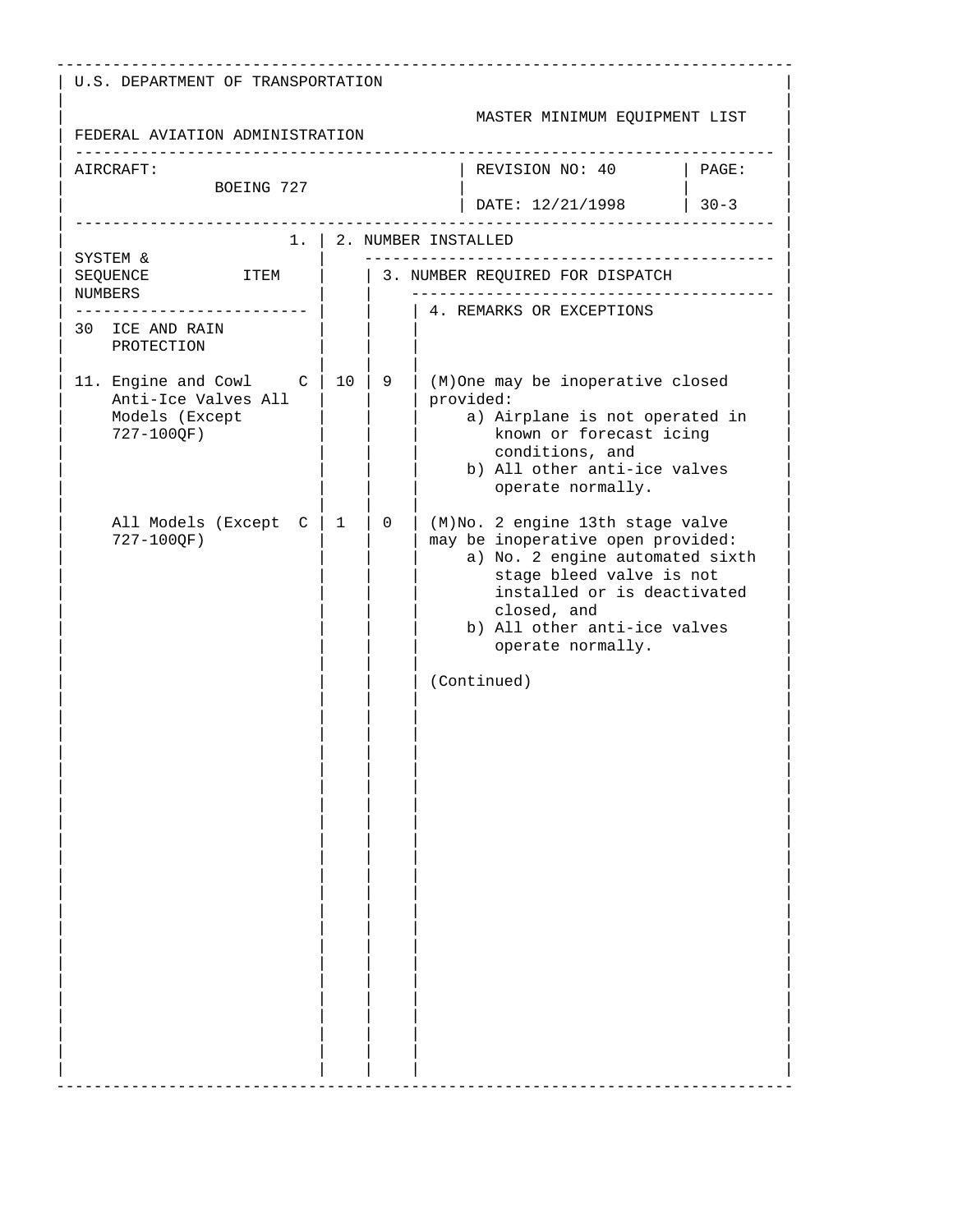| U.S. DEPARTMENT OF TRANSPORTATION<br>FEDERAL AVIATION ADMINISTRATION                                                         |     |   |                          | MASTER MINIMUM EQUIPMENT LIST                                                                                                                                                                                                                                                                                                                                                                                                                                                                                                                                                                                                                                                                                                                                                                                                                                                                                                       |                   |
|------------------------------------------------------------------------------------------------------------------------------|-----|---|--------------------------|-------------------------------------------------------------------------------------------------------------------------------------------------------------------------------------------------------------------------------------------------------------------------------------------------------------------------------------------------------------------------------------------------------------------------------------------------------------------------------------------------------------------------------------------------------------------------------------------------------------------------------------------------------------------------------------------------------------------------------------------------------------------------------------------------------------------------------------------------------------------------------------------------------------------------------------|-------------------|
| AIRCRAFT:<br>BOEING 727                                                                                                      |     |   |                          | REVISION NO: 40                                                                                                                                                                                                                                                                                                                                                                                                                                                                                                                                                                                                                                                                                                                                                                                                                                                                                                                     | $\mathtt{PAGE}$ : |
|                                                                                                                              |     |   |                          | DATE: 12/21/1998                                                                                                                                                                                                                                                                                                                                                                                                                                                                                                                                                                                                                                                                                                                                                                                                                                                                                                                    | $ 30-4 $          |
| SYSTEM &<br>SEQUENCE<br>ITEM<br>NUMBERS                                                                                      |     |   | 1.   2. NUMBER INSTALLED | 3. NUMBER REQUIRED FOR DISPATCH                                                                                                                                                                                                                                                                                                                                                                                                                                                                                                                                                                                                                                                                                                                                                                                                                                                                                                     |                   |
| 30 ICE AND RAIN<br>PROTECTION                                                                                                |     |   |                          | 4. REMARKS OR EXCEPTIONS                                                                                                                                                                                                                                                                                                                                                                                                                                                                                                                                                                                                                                                                                                                                                                                                                                                                                                            |                   |
| 11. Engine and Cowl C<br>Anti-Ice Valves<br>(Cont d)<br>All Models<br>(Excluding Valsan<br>727-100, -200RE and<br>727-100QF) | - 9 | 8 | (Continued)              | (M)(0)One pod engine cowl valve or<br>one inlet guide vane valve, or the<br>No. 2 engine mixed air valve may be<br>inoperative open provided:<br>a) All thrust rating limits on<br>the affected engine, except<br>takeoff and go-around are<br>reduced by .03 EPR, or .05<br>EPR for No. 2 engine mixed<br>air valve,<br>b) En route climb limited<br>weight is reduced by 4,900<br>lb. (2,223 kg) or by 8,100<br>lb. (3,674 kg) for No. 2<br>engine mixed air valve,<br>c) At temperatures greater than<br>50 degrees F (10 degrees C),<br>(1) Takeoff and go-around<br>thrust limits on the<br>affected engine are<br>reduced by .03 EPR, or<br>by .05 EPR for No. 2<br>engine mixed air valve,<br>(2) Takeoff and landing<br>performance limited<br>weight is reduced by<br>2,900 lb. (1,315 kg), or<br>by 4,600 lb. (2,087 kg)<br>for No. 2 engine mixed<br>air valve,<br>d) All other anti-ice valves<br>operate normally, and |                   |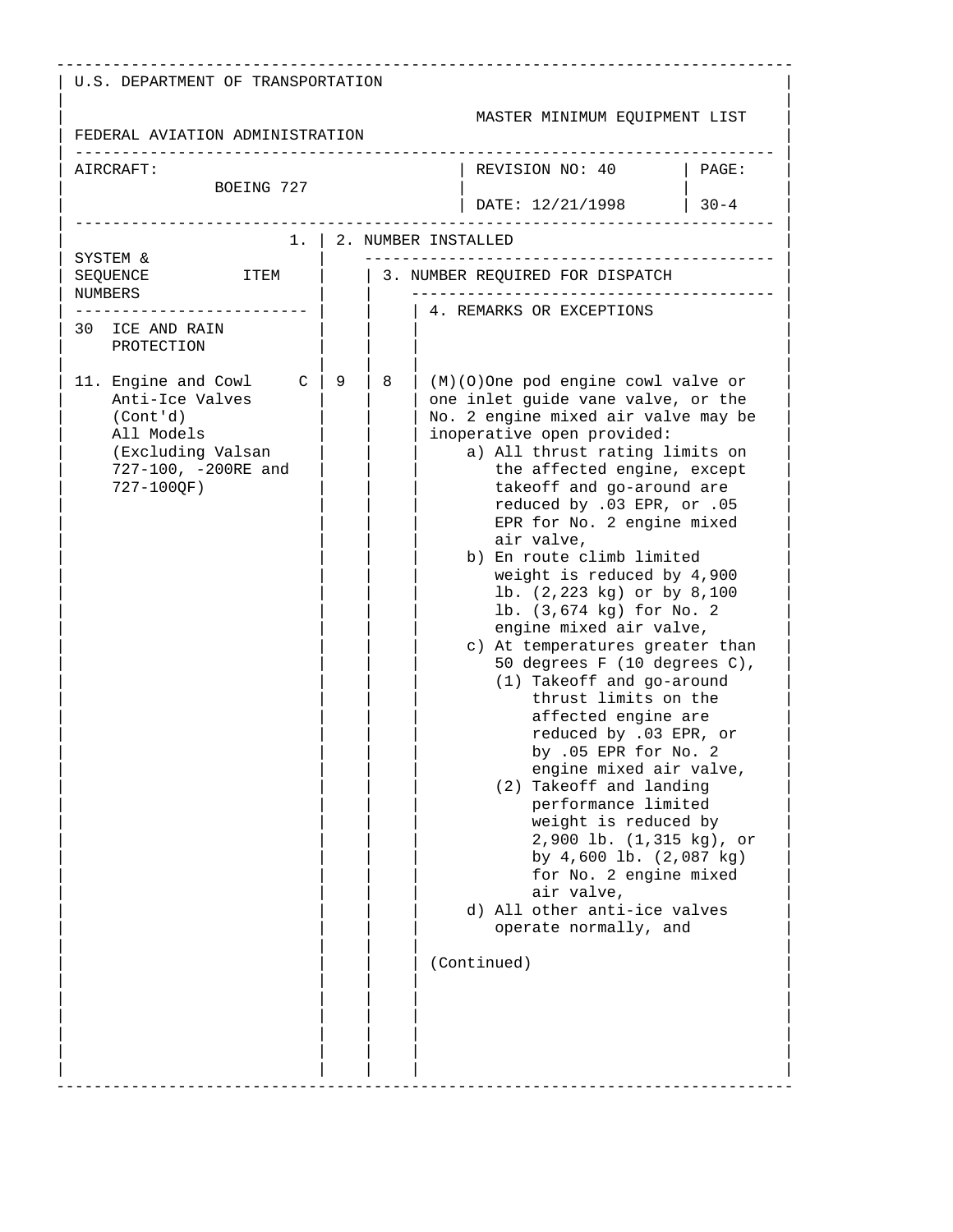| U.S. DEPARTMENT OF TRANSPORTATION                                                                                             |  |                          |                                                                                                                                                                                                                                                                       |                   |  |  |
|-------------------------------------------------------------------------------------------------------------------------------|--|--------------------------|-----------------------------------------------------------------------------------------------------------------------------------------------------------------------------------------------------------------------------------------------------------------------|-------------------|--|--|
| MASTER MINIMUM EQUIPMENT LIST<br>FEDERAL AVIATION ADMINISTRATION                                                              |  |                          |                                                                                                                                                                                                                                                                       |                   |  |  |
| AIRCRAFT:<br>BOEING 727                                                                                                       |  |                          | REVISION NO: 38                                                                                                                                                                                                                                                       | $\mathtt{PAGE}$ : |  |  |
|                                                                                                                               |  |                          | DATE: 02/14/1996   30-5                                                                                                                                                                                                                                               |                   |  |  |
| SYSTEM &                                                                                                                      |  | 1.   2. NUMBER INSTALLED |                                                                                                                                                                                                                                                                       |                   |  |  |
| SEQUENCE<br>ITEM<br>NUMBERS                                                                                                   |  |                          | 3. NUMBER REQUIRED FOR DISPATCH                                                                                                                                                                                                                                       |                   |  |  |
| 30 ICE AND RAIN<br>PROTECTION                                                                                                 |  |                          | 4. REMARKS OR EXCEPTIONS                                                                                                                                                                                                                                              |                   |  |  |
| 11. Engine and Cowl C<br>Anti-Ice Valves<br>(Cont 'd)<br>All Models<br>(Excluding Valsan<br>727-100, -200RE and<br>727-100QF) |  |                          | e) Operating temperature with<br>one pod engine cowl valve<br>inoperative open is limited<br>to 50 degrees F (10 degrees<br>C) maximum (ambient or Total<br>Air Temperature) unless S/B<br>30-31 "Nose Cowl TAI Spray<br>Ring Modification" has been<br>incorporated. |                   |  |  |
|                                                                                                                               |  |                          | ADDITIONAL REQUIREMENTS FOR JT8D-<br>15-15A AND JT8D-17/17A ENGINES                                                                                                                                                                                                   |                   |  |  |
|                                                                                                                               |  | conditions exist:        | The adjustments listed below must<br>be applied when dispatching with<br>anti-ice OFF, and the following                                                                                                                                                              |                   |  |  |
|                                                                                                                               |  | Takeoff--                | JT8D-15/15A Pressure altitude<br>between 3,000 feet and<br>10,000 feet, ambient<br>temperature below 0<br>degrees F (-18 degrees<br>$C)$ .                                                                                                                            |                   |  |  |
|                                                                                                                               |  | JT8D-17/17A              | Pressure altitude<br>between 3,000 feet and<br>10,000 feet, ambient<br>temperature below 15<br>degrees F (-10 degrees<br>$C$ ).                                                                                                                                       |                   |  |  |
|                                                                                                                               |  | (Continued)              |                                                                                                                                                                                                                                                                       |                   |  |  |
|                                                                                                                               |  |                          |                                                                                                                                                                                                                                                                       |                   |  |  |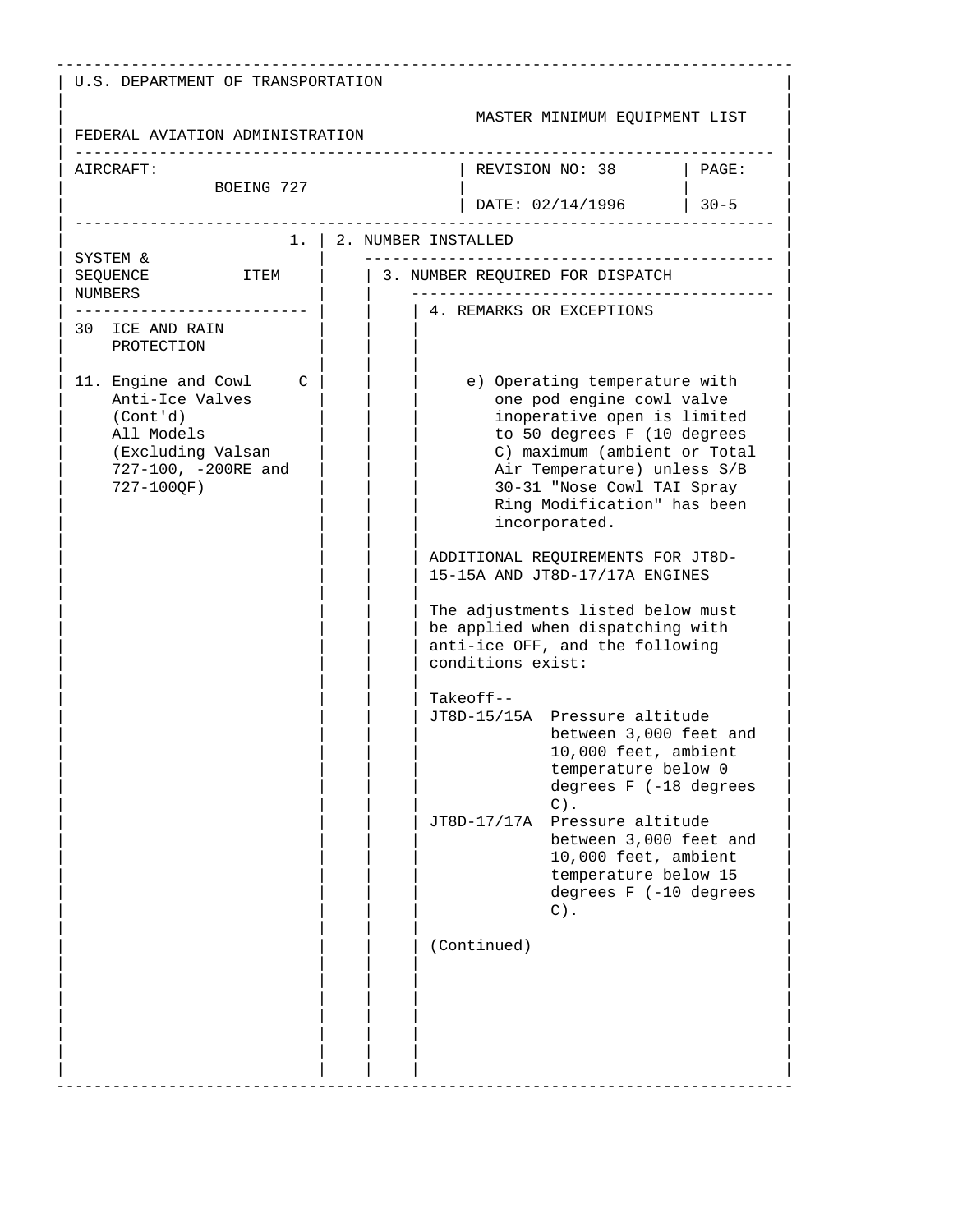| REVISION NO: 40<br>$\mathtt{PAGE}$ :<br>AIRCRAFT:<br>BOEING 727<br>DATE: 12/21/1998<br>$ 30-6 $<br>1.   2. NUMBER INSTALLED<br>SYSTEM &<br>SEQUENCE<br>ITEM<br>3. NUMBER REQUIRED FOR DISPATCH<br>NUMBERS<br>4. REMARKS OR EXCEPTIONS<br>30 ICE AND RAIN<br>PROTECTION<br>11. Engine and Cowl C<br>Go Around--<br>Anti-Ice Valves<br>JT8D-15/15A Pressure altitude<br>(Cont d)<br>between 3,000 feet and<br>All Models<br>10,000 feet, total air<br>(Excluding Valsan<br>temperature below 0<br>727-100, -200RE and<br>degrees F (-18 degrees<br>727-100QF)<br>$C$ ).<br>JT8D-17/17A<br>Pressure altitude<br>between 3,000 feet and<br>10,000 feet, total air<br>temperature below 15<br>degrees F (-10 degrees<br>$C$ ).<br>(1) Takeoff and go-around<br>thrust limits on the<br>affected engine are<br>reduced by .03 EPR, and<br>(2) Takeoff and landing<br>performance weight is<br>reduced by 2,900 lb.<br>$(1,315 \text{ kg})$ , or by 2,600<br>lb. (1,179 kg) for No. 2<br>engine mixed air valve,<br>0 <sub>R</sub><br>(3) AFM Appendix 28 for<br>JT8D-15/15A or AFM<br>C<br>Appendix 61 for<br>JT8D-17/17A weight<br>reductions are observed.<br>Valve position light<br>NOTE:<br>operation not required for<br>the specific inoperative<br>valve.<br>(Continued) | U.S. DEPARTMENT OF TRANSPORTATION<br>FEDERAL AVIATION ADMINISTRATION | MASTER MINIMUM EQUIPMENT LIST |  |
|----------------------------------------------------------------------------------------------------------------------------------------------------------------------------------------------------------------------------------------------------------------------------------------------------------------------------------------------------------------------------------------------------------------------------------------------------------------------------------------------------------------------------------------------------------------------------------------------------------------------------------------------------------------------------------------------------------------------------------------------------------------------------------------------------------------------------------------------------------------------------------------------------------------------------------------------------------------------------------------------------------------------------------------------------------------------------------------------------------------------------------------------------------------------------------------------------------------------------------------------------------------------------|----------------------------------------------------------------------|-------------------------------|--|
|                                                                                                                                                                                                                                                                                                                                                                                                                                                                                                                                                                                                                                                                                                                                                                                                                                                                                                                                                                                                                                                                                                                                                                                                                                                                            |                                                                      |                               |  |
|                                                                                                                                                                                                                                                                                                                                                                                                                                                                                                                                                                                                                                                                                                                                                                                                                                                                                                                                                                                                                                                                                                                                                                                                                                                                            |                                                                      |                               |  |
|                                                                                                                                                                                                                                                                                                                                                                                                                                                                                                                                                                                                                                                                                                                                                                                                                                                                                                                                                                                                                                                                                                                                                                                                                                                                            |                                                                      |                               |  |
|                                                                                                                                                                                                                                                                                                                                                                                                                                                                                                                                                                                                                                                                                                                                                                                                                                                                                                                                                                                                                                                                                                                                                                                                                                                                            |                                                                      |                               |  |
|                                                                                                                                                                                                                                                                                                                                                                                                                                                                                                                                                                                                                                                                                                                                                                                                                                                                                                                                                                                                                                                                                                                                                                                                                                                                            |                                                                      |                               |  |
|                                                                                                                                                                                                                                                                                                                                                                                                                                                                                                                                                                                                                                                                                                                                                                                                                                                                                                                                                                                                                                                                                                                                                                                                                                                                            |                                                                      |                               |  |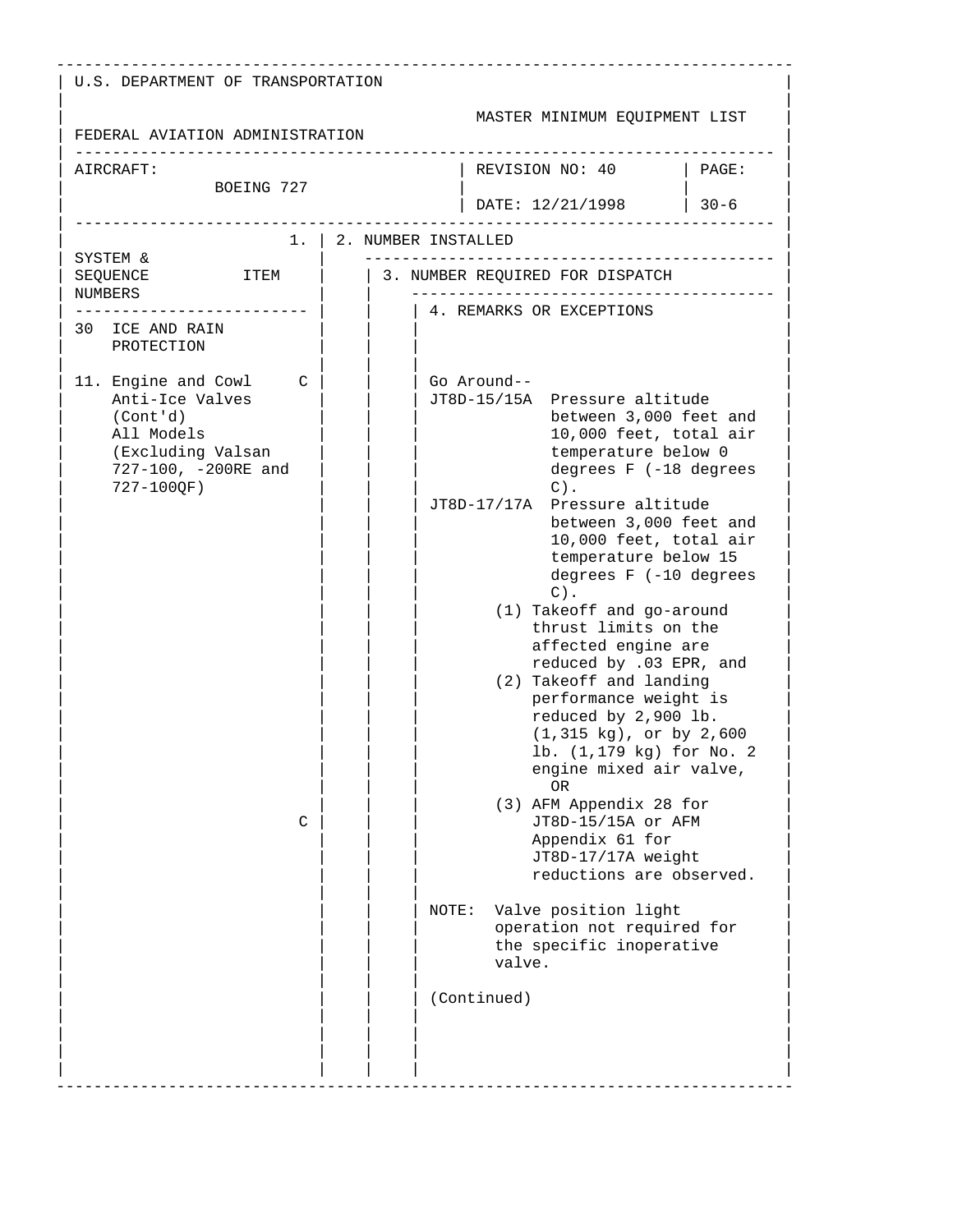| U.S. DEPARTMENT OF TRANSPORTATION                                                         |     |   | MASTER MINIMUM EQUIPMENT LIST                                                                                                                                                                                                                                                                                                                                                                                                                                                                                                                                                                                                                                                                                                                                                                                                                                                                                                                                                                                    |
|-------------------------------------------------------------------------------------------|-----|---|------------------------------------------------------------------------------------------------------------------------------------------------------------------------------------------------------------------------------------------------------------------------------------------------------------------------------------------------------------------------------------------------------------------------------------------------------------------------------------------------------------------------------------------------------------------------------------------------------------------------------------------------------------------------------------------------------------------------------------------------------------------------------------------------------------------------------------------------------------------------------------------------------------------------------------------------------------------------------------------------------------------|
| FEDERAL AVIATION ADMINISTRATION<br>AIRCRAFT:                                              |     |   | REVISION NO: 40<br>PAGE:                                                                                                                                                                                                                                                                                                                                                                                                                                                                                                                                                                                                                                                                                                                                                                                                                                                                                                                                                                                         |
| BOEING 727                                                                                |     |   | DATE: 12/21/1998<br>$ 30 - 7 $                                                                                                                                                                                                                                                                                                                                                                                                                                                                                                                                                                                                                                                                                                                                                                                                                                                                                                                                                                                   |
| SYSTEM &<br>SEQUENCE<br>ITEM<br>NUMBERS                                                   |     |   | 1.   2. NUMBER INSTALLED<br>3. NUMBER REQUIRED FOR DISPATCH                                                                                                                                                                                                                                                                                                                                                                                                                                                                                                                                                                                                                                                                                                                                                                                                                                                                                                                                                      |
| 30 ICE AND RAIN<br>PROTECTION                                                             |     |   | 4. REMARKS OR EXCEPTIONS                                                                                                                                                                                                                                                                                                                                                                                                                                                                                                                                                                                                                                                                                                                                                                                                                                                                                                                                                                                         |
| 11. Engine and Cowl C<br>Anti-Ice Valves<br>(Cont d)<br>(Valsan B-727-100/<br>200RE Only) | - 9 | 8 | (M)(O)One inlet guide vane valve,<br>or the No. 2 engine mixed air valve<br>(cowl shutoff valve) may be<br>inoperative open provided:<br>a) All other anti-ice valves<br>operate normally,<br>b) All thrust rating limits on<br>the affected engine, except<br>takeoff and go-around, are<br>reduced by: Pod Engine,<br>inlet guide vane valve, .05<br>EPR. No. 2 Engine, inlet<br>guide vane valve, .03 EPR,<br>or mixed air valve, .05 EPR.<br>c) En route climb limited<br>weight is reduced by: Pod<br>Engine, inlet guide vane<br>valve 6900 lbs. (3130 kg.).<br>No. 2 Engine, inlet guide<br>vane valve, 4900 lbs. (2223<br>kg.) or by 8100 lbs. (3674<br>kg.) for mixed air valve,<br>and<br>d) At temperatures greater than<br>50 Deg. F (10 Deg. C),<br>(1) Takeoff and go-around<br>thrust limits on the<br>affected engine are re-<br>duced by: Pod Engine,<br>inlet guide vane valve,<br>.05 EPR. No. 2 Engine,<br>inlet guide vane valve,<br>.03 EPR, or mixed air<br>valve .05 EPR.<br>(Continued) |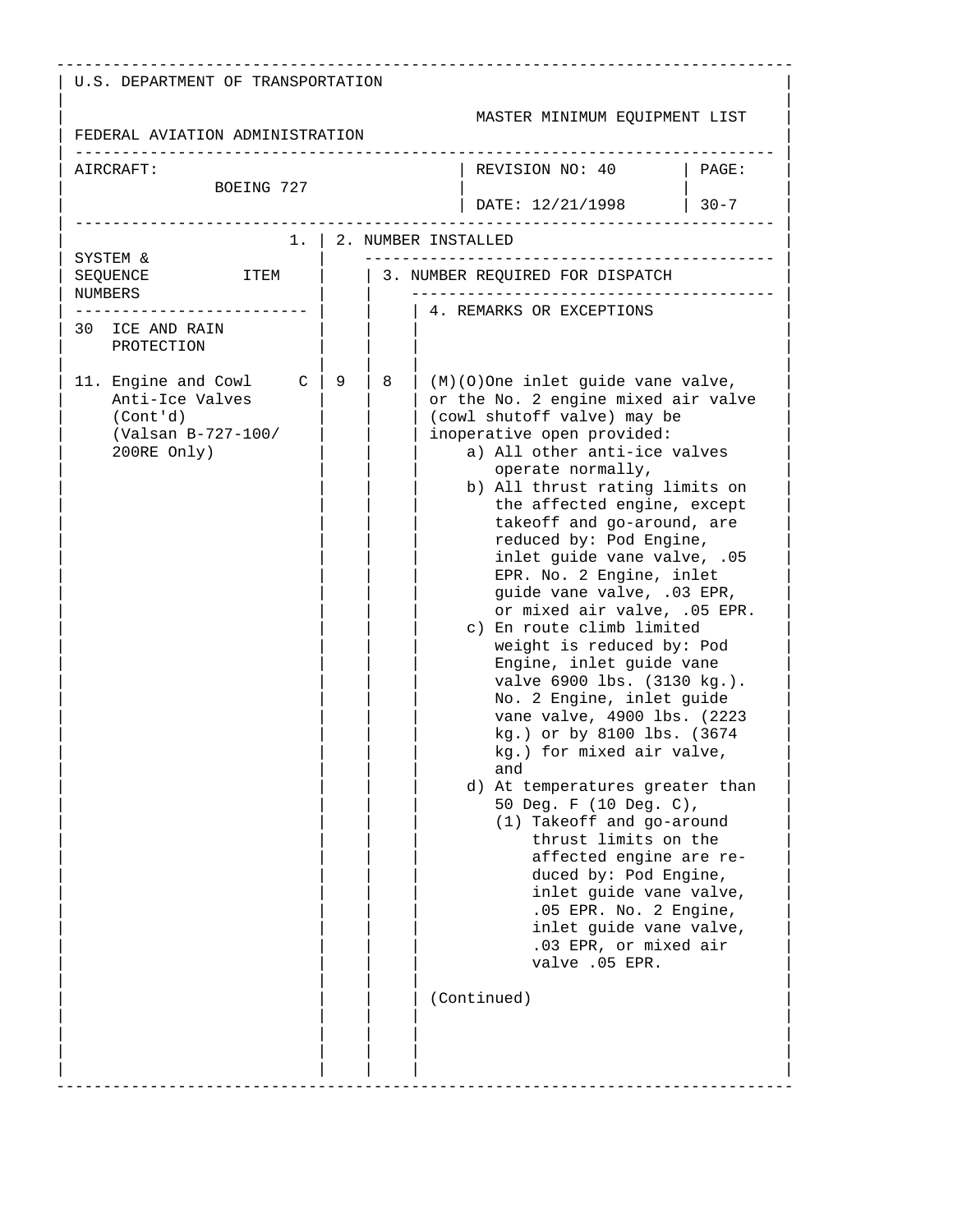| U.S. DEPARTMENT OF TRANSPORTATION<br>MASTER MINIMUM EQUIPMENT LIST                        |                        |                                                                                                                                                                                                                                                                                                                                                                                                                                                                                                                                                                                                                                                                                                                                         |                                                                                                                                                                                                      |                |  |  |  |
|-------------------------------------------------------------------------------------------|------------------------|-----------------------------------------------------------------------------------------------------------------------------------------------------------------------------------------------------------------------------------------------------------------------------------------------------------------------------------------------------------------------------------------------------------------------------------------------------------------------------------------------------------------------------------------------------------------------------------------------------------------------------------------------------------------------------------------------------------------------------------------|------------------------------------------------------------------------------------------------------------------------------------------------------------------------------------------------------|----------------|--|--|--|
| FEDERAL AVIATION ADMINISTRATION                                                           |                        |                                                                                                                                                                                                                                                                                                                                                                                                                                                                                                                                                                                                                                                                                                                                         |                                                                                                                                                                                                      |                |  |  |  |
| AIRCRAFT:<br>BOEING 727                                                                   |                        | REVISION NO: 40                                                                                                                                                                                                                                                                                                                                                                                                                                                                                                                                                                                                                                                                                                                         |                                                                                                                                                                                                      | $\vdash$ PAGE: |  |  |  |
|                                                                                           |                        | DATE: 12/21/1998                                                                                                                                                                                                                                                                                                                                                                                                                                                                                                                                                                                                                                                                                                                        |                                                                                                                                                                                                      | $ 30-8$        |  |  |  |
| SYSTEM &                                                                                  | 1. 2. NUMBER INSTALLED |                                                                                                                                                                                                                                                                                                                                                                                                                                                                                                                                                                                                                                                                                                                                         |                                                                                                                                                                                                      |                |  |  |  |
| SEQUENCE<br>ITEM<br>NUMBERS                                                               |                        | 3. NUMBER REQUIRED FOR DISPATCH                                                                                                                                                                                                                                                                                                                                                                                                                                                                                                                                                                                                                                                                                                         |                                                                                                                                                                                                      |                |  |  |  |
| 30 ICE AND RAIN<br>PROTECTION                                                             |                        | 4. REMARKS OR EXCEPTIONS                                                                                                                                                                                                                                                                                                                                                                                                                                                                                                                                                                                                                                                                                                                |                                                                                                                                                                                                      |                |  |  |  |
| 11. Engine and Cowl C<br>Anti-Ice Valves<br>(Cont d)<br>(Valsan B-727-100/<br>200RE Only) |                        | (2) Takeoff and landing per-<br>$(2087 kg.)$ .<br>No relief is given for Pod<br>NOTE:<br>Engine cowl valves in the<br>open position on the Valsan<br>B-727-100/200RE.<br>Additional Requirements for JT8D<br>-15/15A and JT8D-17/17A Engines<br>In addition, the adjustments listed<br>below must be applied to the No. 2<br>engine, when dispatching with anti-<br>ice OFF, a valve open, and the<br>following conditions exist:<br>Takeoff:<br>JT8D-15/15A - Pressure altitude be-<br>tween 3000 ft. and 10000 ft.,<br>ambient temperature below 0 Deg. F<br>$(-18$ Deg. C).<br>JT8D-17/17A - Pressure altitude be-<br>tween 3000 ft. and 10000 ft.,<br>ambient temperature below 15 Deg. F<br>$(-10 \text{ Deg. C}).$<br>(Continued) | formance weight is<br>reduced by: Pod Engine,<br>inlet guide vane valve,<br>5100 lbs. (2313 kg.)<br>No. 2 Engine, inlet<br>guide vane valve, 2900<br>lbs. (1315 kg.) or mixed<br>air valve 4600 lbs. |                |  |  |  |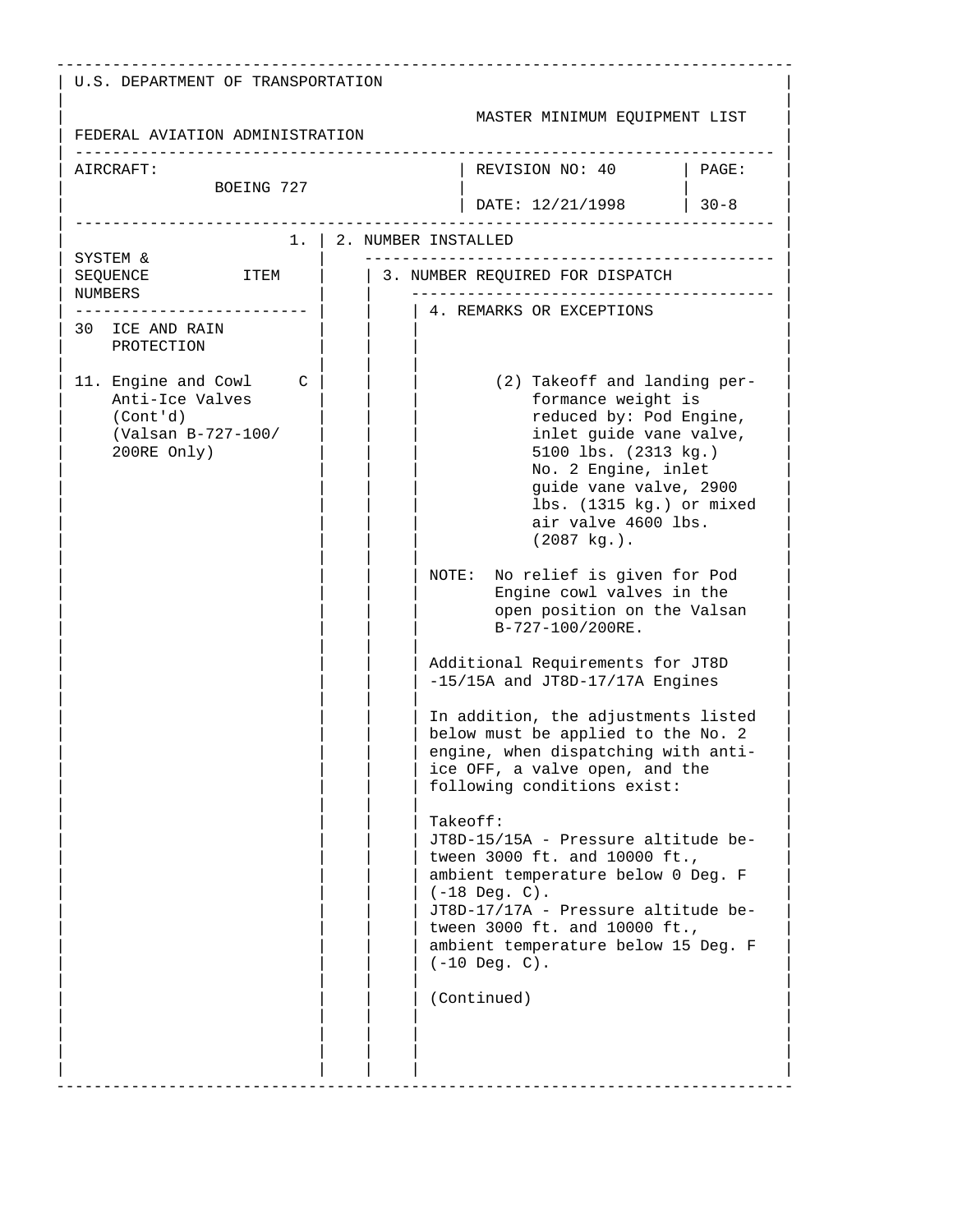| U.S. DEPARTMENT OF TRANSPORTATION                                                                                |                          |  |                                   |                                                                                                                                                                                                                                                                                                                                                                                                                                                                                                                                                                                                                                                                                                                                                                                                 |  |                   |  |
|------------------------------------------------------------------------------------------------------------------|--------------------------|--|-----------------------------------|-------------------------------------------------------------------------------------------------------------------------------------------------------------------------------------------------------------------------------------------------------------------------------------------------------------------------------------------------------------------------------------------------------------------------------------------------------------------------------------------------------------------------------------------------------------------------------------------------------------------------------------------------------------------------------------------------------------------------------------------------------------------------------------------------|--|-------------------|--|
| MASTER MINIMUM EQUIPMENT LIST<br>FEDERAL AVIATION ADMINISTRATION                                                 |                          |  |                                   |                                                                                                                                                                                                                                                                                                                                                                                                                                                                                                                                                                                                                                                                                                                                                                                                 |  |                   |  |
| AIRCRAFT:<br>BOEING 727                                                                                          |                          |  |                                   | REVISION NO: 40                                                                                                                                                                                                                                                                                                                                                                                                                                                                                                                                                                                                                                                                                                                                                                                 |  | $\mathtt{PAGE}$ : |  |
|                                                                                                                  |                          |  |                                   | DATE: 12/21/1998                                                                                                                                                                                                                                                                                                                                                                                                                                                                                                                                                                                                                                                                                                                                                                                |  | $ 30-9 $          |  |
| SYSTEM &<br>SEQUENCE<br>ITEM                                                                                     | 1.   2. NUMBER INSTALLED |  |                                   | 3. NUMBER REQUIRED FOR DISPATCH                                                                                                                                                                                                                                                                                                                                                                                                                                                                                                                                                                                                                                                                                                                                                                 |  |                   |  |
| NUMBERS<br>30 ICE AND RAIN<br>PROTECTION                                                                         |                          |  |                                   | 4. REMARKS OR EXCEPTIONS                                                                                                                                                                                                                                                                                                                                                                                                                                                                                                                                                                                                                                                                                                                                                                        |  |                   |  |
| 11. Engine and Cowl<br>$\overline{C}$<br>Anti-Icing Valves<br>(Cont d)<br>(Valsan B-727-100/<br>200RE Only)<br>C |                          |  | Go-Around:<br>Deg. $C$ )<br>NOTE: | JT8D-15/15A - Pressure altitude be-<br>tween 3000 ft. and 10000 ft., total<br>air temperature below 0 Deg. F (-18<br>JT8D-17/17A - Pressure altitude<br>between 3000 ft. and 10000 ft.,<br>total air temperature below 15 Deg.<br>$F(-10 \text{ Deg. C}).$<br>(1) Takeoff and go-around thrust<br>limits on the affected engine<br>are reduced by .03 EPR, and<br>(2) Takeoff and landing performance<br>weight is reduced by: No. 2<br>Engine - inlet guide vane<br>valve, 2900 lbs. (1315 kg.) or<br>mixed air valve 2600 lbs. (1179<br>kg.),<br>0 <sub>R</sub><br>(3) AFM Appendix 28 for JT8D-15/15A<br>or AFM Appendix 61 for<br>JT8D-17/17A weight reductions<br>are observed.<br>Valve position light<br>operation not required for<br>the specific inoperative<br>valve.<br>(Continued) |  |                   |  |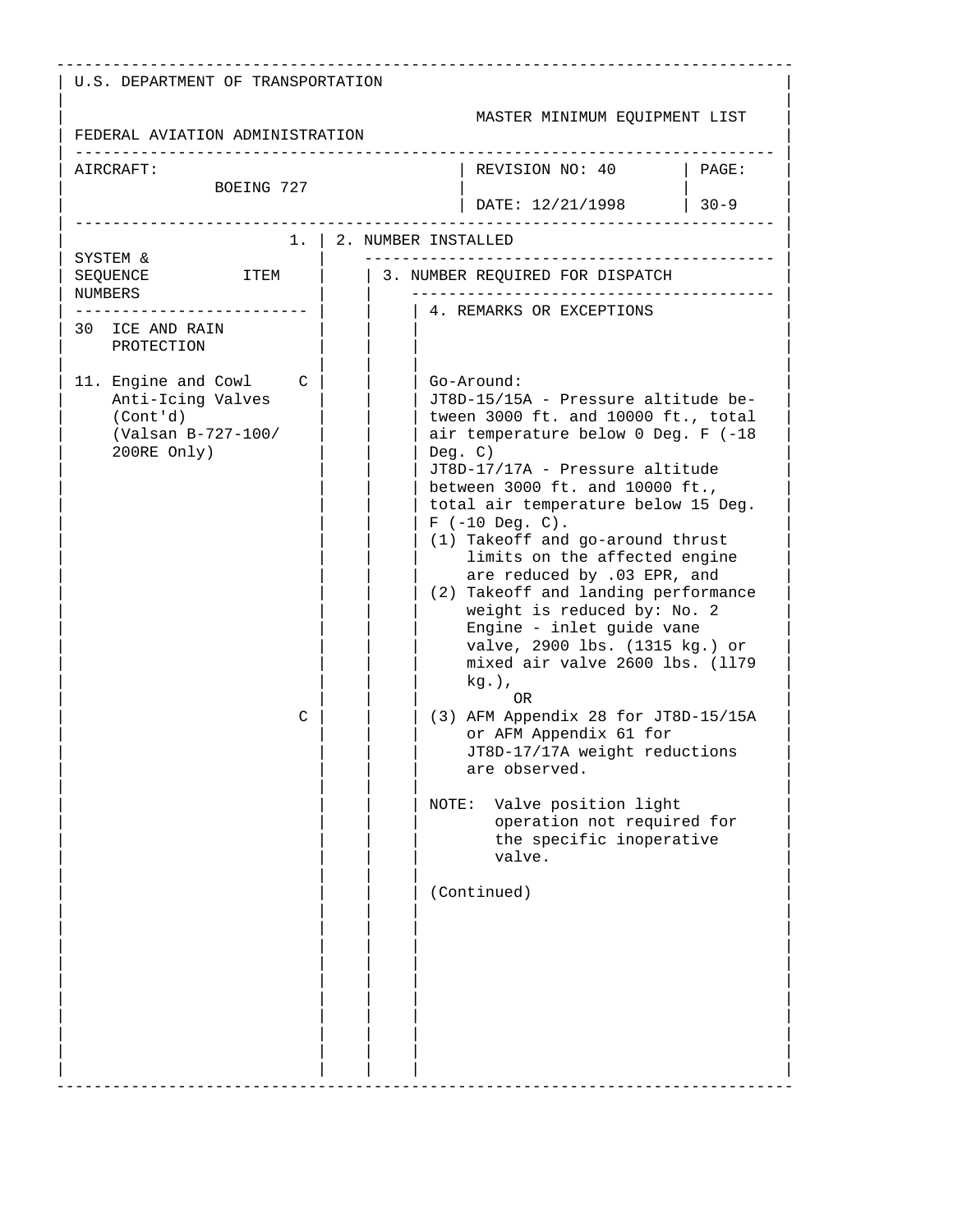| U.S. DEPARTMENT OF TRANSPORTATION                                          |                         |                |                                                                                                                                                                                                                                                                                                                                                                                                                                                                                                                                                                                                                                                          |  |  |  |  |
|----------------------------------------------------------------------------|-------------------------|----------------|----------------------------------------------------------------------------------------------------------------------------------------------------------------------------------------------------------------------------------------------------------------------------------------------------------------------------------------------------------------------------------------------------------------------------------------------------------------------------------------------------------------------------------------------------------------------------------------------------------------------------------------------------------|--|--|--|--|
| MASTER MINIMUM EQUIPMENT LIST<br>FEDERAL AVIATION ADMINISTRATION           |                         |                |                                                                                                                                                                                                                                                                                                                                                                                                                                                                                                                                                                                                                                                          |  |  |  |  |
| AIRCRAFT:<br>BOEING 727                                                    |                         |                | REVISION NO: 40<br>PAGE:                                                                                                                                                                                                                                                                                                                                                                                                                                                                                                                                                                                                                                 |  |  |  |  |
|                                                                            |                         |                | DATE: 12/21/1998<br>$ 30-10$                                                                                                                                                                                                                                                                                                                                                                                                                                                                                                                                                                                                                             |  |  |  |  |
| SYSTEM &<br>SEQUENCE<br>ITEM<br>NUMBERS                                    |                         |                | 1.   2. NUMBER INSTALLED<br>3. NUMBER REQUIRED FOR DISPATCH                                                                                                                                                                                                                                                                                                                                                                                                                                                                                                                                                                                              |  |  |  |  |
| 30 ICE AND RAIN<br>PROTECTION                                              |                         |                | 4. REMARKS OR EXCEPTIONS                                                                                                                                                                                                                                                                                                                                                                                                                                                                                                                                                                                                                                 |  |  |  |  |
| 11. Engine and Cowl C<br>Anti-Ice Valves<br>(Cont d)<br>(B-727-100QF Only) | $\overline{\mathbf{3}}$ | $\overline{2}$ | (M)(0)One valve may be inoperative<br>secured open provided:<br>a) Engine start procedure for<br>anti-ice valve secured open<br>is used,<br>b) AFM engine EPR reductions<br>for inlet anti-ice ON for<br>effected engine are used,<br>c) Aircraft performance is<br>determined using AFM engine<br>inlet anti-ice ON correction<br>chart,<br>d) Outside Air Temperature<br>(OAT) does not exceed 55<br>degrees F (12 degrees C)<br>with valve secured open on<br>engines 1 or 3 and OAT does<br>not exceed 80 degrees F (26<br>degrees C) with valve<br>secured open on No. 2<br>engine, and<br>e) All other engine anti-ice<br>valves operate normally. |  |  |  |  |
| (B-727-100QF Only)<br>$\mathsf{C}$                                         | 3                       | 2              | (M) One may be inoperative secured<br>closed provided:<br>a) Airplane is not operated in<br>known or forecast icing<br>conditions, and<br>b) All other engine anti-ice<br>valves operate normally.                                                                                                                                                                                                                                                                                                                                                                                                                                                       |  |  |  |  |
| 1) Indicator Lights C<br>(B-727-100QF<br>Only)                             | 3                       | $\mathbf 0$    | (M)(O)May be inoperative provided<br>normal valve operation is verified<br>prior to operation in known or<br>forecast icing conditions                                                                                                                                                                                                                                                                                                                                                                                                                                                                                                                   |  |  |  |  |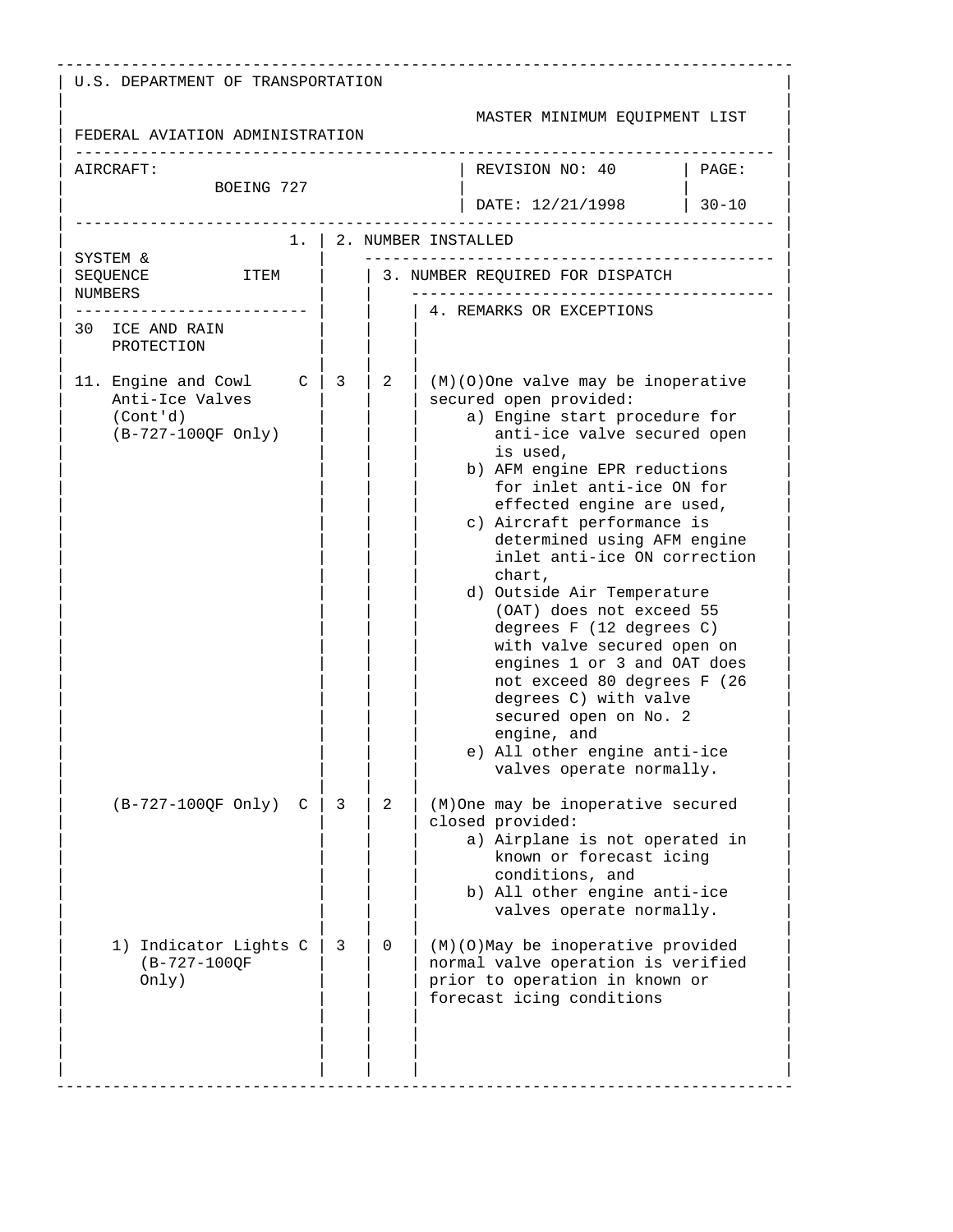| U.S. DEPARTMENT OF TRANSPORTATION                                |                |                     |                                                                                                                                                                                                                      |  |  |  |  |  |
|------------------------------------------------------------------|----------------|---------------------|----------------------------------------------------------------------------------------------------------------------------------------------------------------------------------------------------------------------|--|--|--|--|--|
| MASTER MINIMUM EQUIPMENT LIST<br>FEDERAL AVIATION ADMINISTRATION |                |                     |                                                                                                                                                                                                                      |  |  |  |  |  |
| AIRCRAFT:<br>BOEING 727                                          |                |                     | REVISION NO: 38<br>$\mathtt{PAGE}$ :                                                                                                                                                                                 |  |  |  |  |  |
|                                                                  |                |                     | DATE: 02/14/1996<br>$ 30-11 $                                                                                                                                                                                        |  |  |  |  |  |
| SYSTEM &                                                         |                |                     | 1.   2. NUMBER INSTALLED                                                                                                                                                                                             |  |  |  |  |  |
| SEQUENCE<br>ITEM<br>NUMBERS                                      |                |                     | 3. NUMBER REQUIRED FOR DISPATCH                                                                                                                                                                                      |  |  |  |  |  |
| 30 ICE AND RAIN<br>PROTECTION                                    |                |                     | 4. REMARKS OR EXCEPTIONS                                                                                                                                                                                             |  |  |  |  |  |
| 12. Pitot Heat Systems B                                         | $\overline{2}$ | $\mathbf{1}$        | (O) Pilot's or Copilot's may be<br>inoperative provided the airplane<br>is not operated in known or fore-<br>cast icing conditions.                                                                                  |  |  |  |  |  |
| B                                                                | $\mathbf{1}$   | 0                   | (O) Auxiliary pitot heat system may<br>be inoperative provided:<br>a) Dispatch deviations for<br>affected equipment are<br>observed, and<br>b) All affected equipment must<br>be identified and the crew<br>advised. |  |  |  |  |  |
|                                                                  |                |                     | Light not required for an<br>NOTE:<br>inoperative heater.                                                                                                                                                            |  |  |  |  |  |
| 13. Static Port Heater C<br>System                               |                |                     | One may be inoperative provided the<br>airplane is not operated in known<br>or forecast icing conditions.                                                                                                            |  |  |  |  |  |
| 1) B-727-100/QC And C<br>727-100QF                               |                | 0                   | All may be inoperative provided<br>static port system has been mod-<br>ified per AD-76-17-07 or production<br>equivalent.                                                                                            |  |  |  |  |  |
| $2) B - 727 - 200$<br>$\mathsf{C}$                               |                | $\mathsf{O}\xspace$ | (0) May be inoperative provided AFM<br>Limitations, Takeoff at 35 Deg. F.<br>(2 Deg. C) or below are observed.                                                                                                       |  |  |  |  |  |
| 14. Elevator Feel Pitot C<br>Heater                              | 2              | $\mathbf 1$         | One may be inoperative provided<br>airplane is not operated in known<br>or forecast icing conditions.                                                                                                                |  |  |  |  |  |
| 15. Flight Deck Window<br>C<br>Heat System                       | 8              |                     | See AFM for window heat<br>NOTE:<br>requirements.                                                                                                                                                                    |  |  |  |  |  |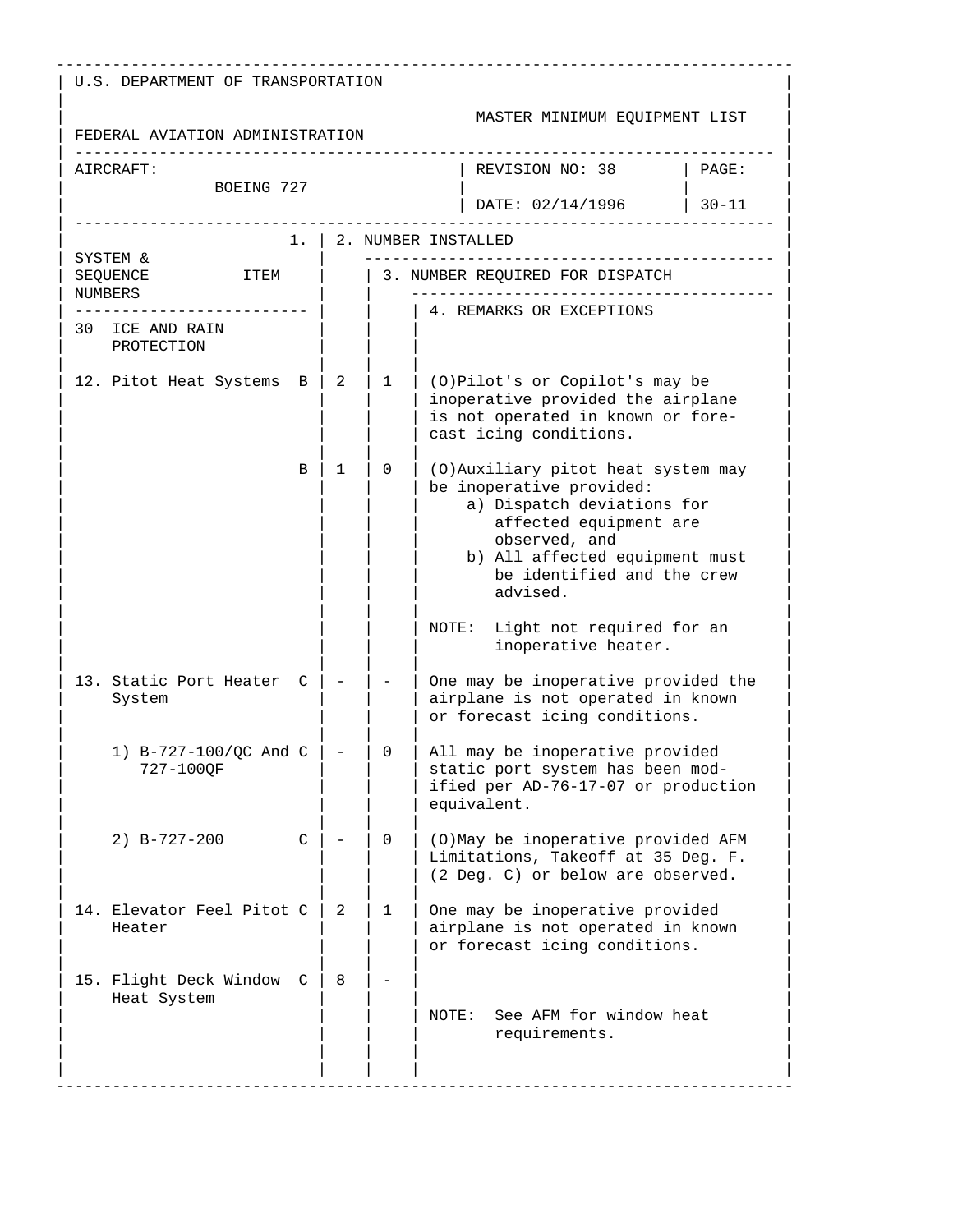| U.S. DEPARTMENT OF TRANSPORTATION              |                          |              | MASTER MINIMUM EQUIPMENT LIST                                                                                                                            |  |  |  |  |
|------------------------------------------------|--------------------------|--------------|----------------------------------------------------------------------------------------------------------------------------------------------------------|--|--|--|--|
| FEDERAL AVIATION ADMINISTRATION                |                          |              |                                                                                                                                                          |  |  |  |  |
| AIRCRAFT:<br>BOEING 727                        |                          |              | REVISION NO: 38<br>$\mathtt{PAGE}$ :                                                                                                                     |  |  |  |  |
|                                                |                          |              | DATE: 02/14/1996   30-12                                                                                                                                 |  |  |  |  |
| SYSTEM &                                       |                          |              | 1.   2. NUMBER INSTALLED                                                                                                                                 |  |  |  |  |
| SEQUENCE<br>ITEM<br><b>NUMBERS</b>             |                          |              | 3. NUMBER REQUIRED FOR DISPATCH                                                                                                                          |  |  |  |  |
| 30 ICE AND RAIN<br>PROTECTION                  |                          |              | 4. REMARKS OR EXCEPTIONS                                                                                                                                 |  |  |  |  |
| 16. Windshield Wipers C                        | $\overline{\mathbf{2}}$  | $\mathbf 0$  | May be inoperative provided<br>airplane is not operated in<br>precipitation within 5 nautical<br>miles of the airport of takeoff or<br>intended landing. |  |  |  |  |
| 1) Windshield Wiper C<br>Speeds                | $\overline{\phantom{0}}$ | $\mathbf{1}$ | May be inoperative provided one<br>speed operates normally at both<br>pilot stations.                                                                    |  |  |  |  |
| 17. Rain Repellent<br>$D \mid 1$<br>*** System |                          | 0            |                                                                                                                                                          |  |  |  |  |
| 18. Ice Detection<br>*** System                | $\mathbf{1}$<br>D        | $\Omega$     |                                                                                                                                                          |  |  |  |  |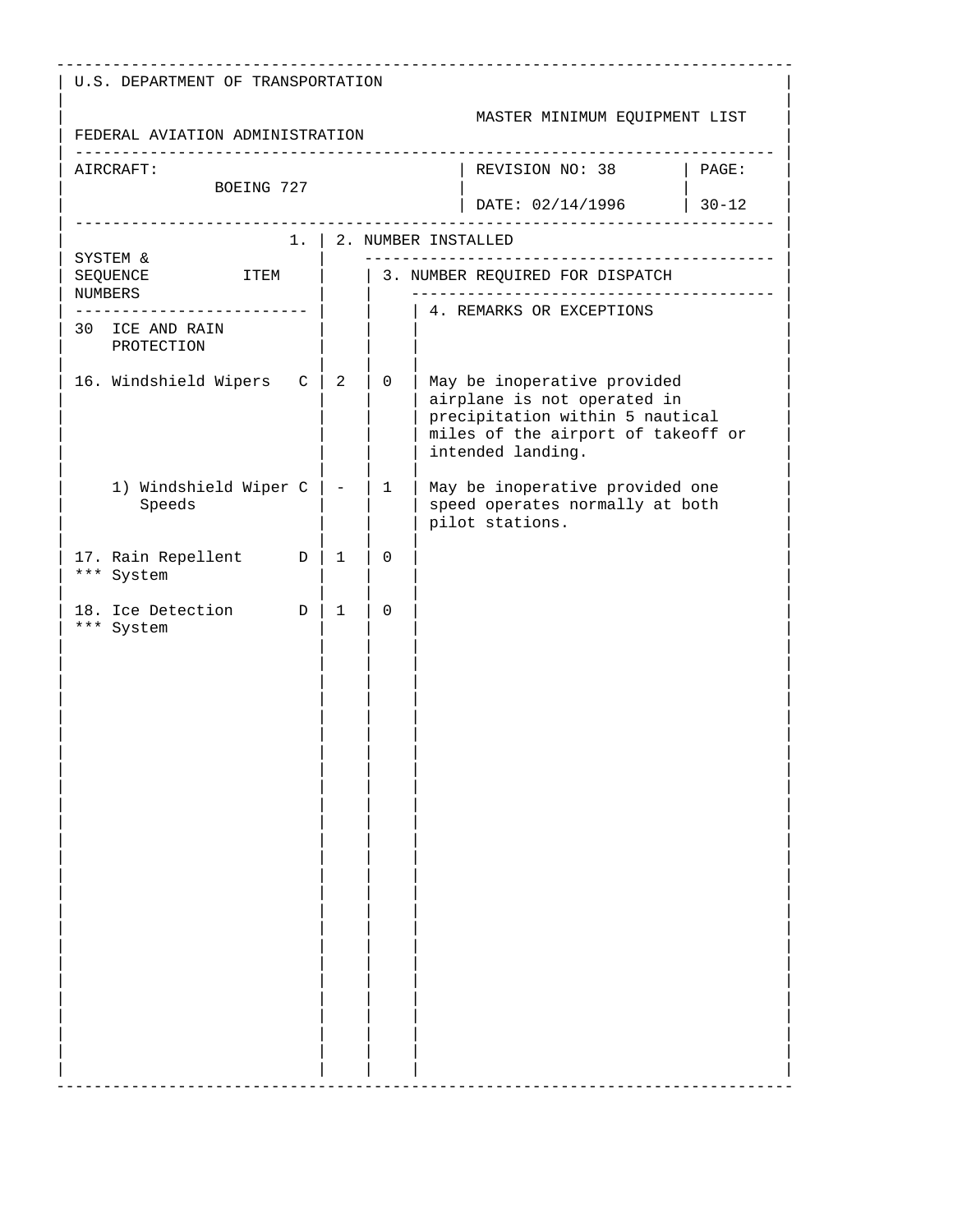| U.S. DEPARTMENT OF TRANSPORTATION<br>MASTER MINIMUM EQUIPMENT LIST                      |                |              |                                                                                                                                                                                                                         |  |  |  |  |
|-----------------------------------------------------------------------------------------|----------------|--------------|-------------------------------------------------------------------------------------------------------------------------------------------------------------------------------------------------------------------------|--|--|--|--|
| FEDERAL AVIATION ADMINISTRATION                                                         |                |              |                                                                                                                                                                                                                         |  |  |  |  |
| AIRCRAFT:<br>BOEING 727                                                                 |                |              | REVISION NO: 38<br>$\mathtt{PAGE}$ :                                                                                                                                                                                    |  |  |  |  |
|                                                                                         |                |              | DATE: 02/14/1996   30-13                                                                                                                                                                                                |  |  |  |  |
| SYSTEM &                                                                                |                |              | 1. 2. NUMBER INSTALLED                                                                                                                                                                                                  |  |  |  |  |
| SEQUENCE<br>ITEM<br>NUMBERS                                                             |                |              | 3. NUMBER REQUIRED FOR DISPATCH                                                                                                                                                                                         |  |  |  |  |
| 30 ICE AND RAIN<br>PROTECTION                                                           |                |              | 4. REMARKS OR EXCEPTIONS                                                                                                                                                                                                |  |  |  |  |
| 19. Pitot/Static,<br>Temperature Probe<br>Heater Indicating<br>System                   |                |              |                                                                                                                                                                                                                         |  |  |  |  |
| ***<br>1) Ammeter System                                                                |                |              |                                                                                                                                                                                                                         |  |  |  |  |
| a) AC Ammeters B                                                                        | $\overline{2}$ | $\Omega$     | (M) May be inoperative provided<br>associated heaters are verified to<br>operate normally.                                                                                                                              |  |  |  |  |
| b) Heater Off<br>$\mathbf{B}$<br>Light                                                  | <sup>1</sup>   | $\Omega$     | (0) May be inoperative provided:<br>a) All other components of the<br>pitot heat system are<br>verified to operate<br>normally, and<br>b) Airplane is not operated in<br>known or forecast icing<br>conditions.         |  |  |  |  |
| *** 2) 8 Light System                                                                   |                |              |                                                                                                                                                                                                                         |  |  |  |  |
| a) PITOT L & R<br>B<br>Lights                                                           | 2              | $\mathbf{1}$ | (0) One may be inoperative provided:<br>a) All other components of the<br>pitot heat system are<br>verified to operate<br>normally, and<br>b) The airplane is not operated<br>in known or forecast icing<br>conditions. |  |  |  |  |
| b) ELEV PITOT<br>B<br>L & R, STATIC<br>L & R, AUX<br>PITOT, and<br>TEMP PROBE<br>Lights | 6              | 0            | (M) May be inoperative provided<br>associated heaters are verified to<br>operate normally.<br>Light not required for an<br>NOTE:<br>inoperative heater.                                                                 |  |  |  |  |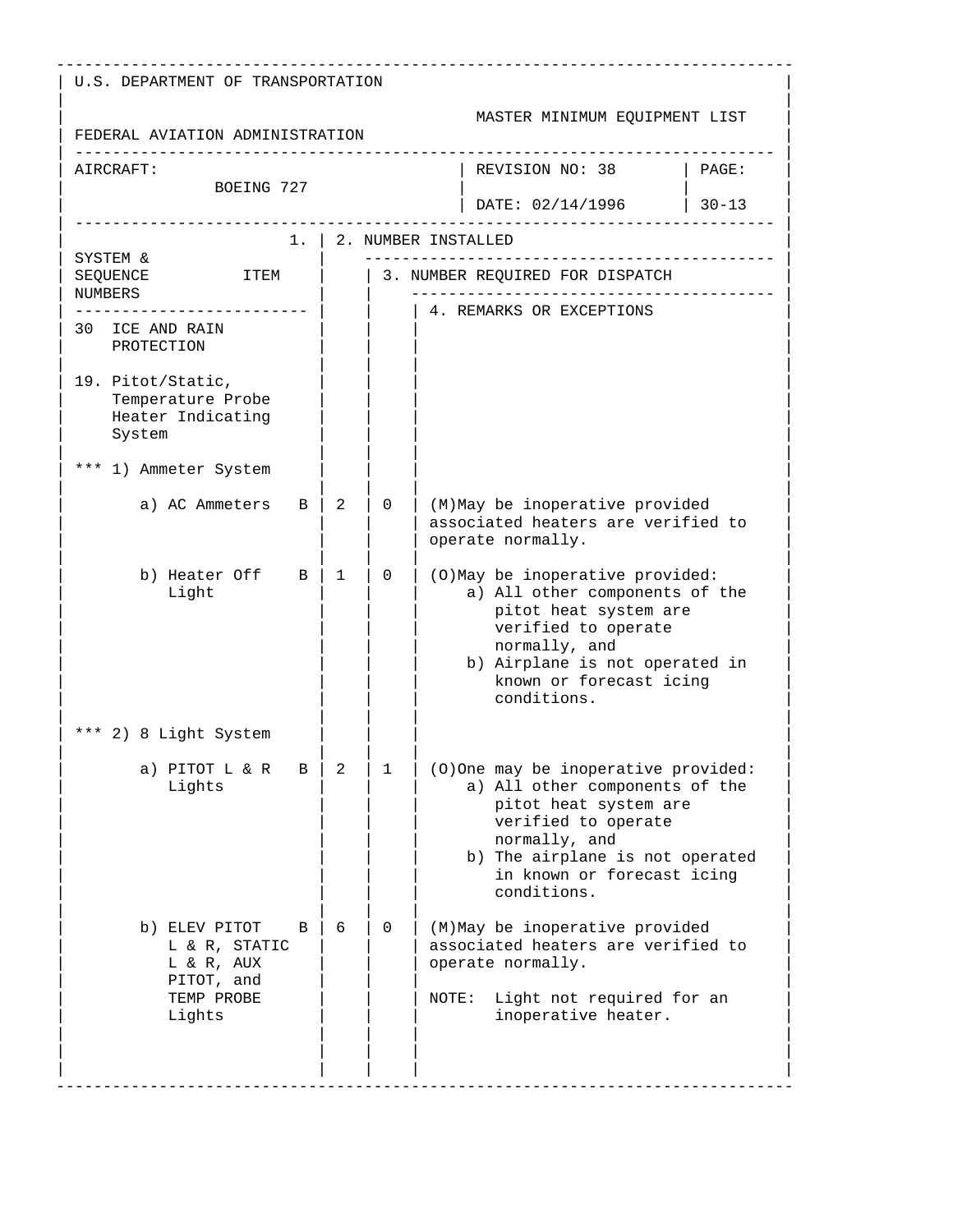| U.S. DEPARTMENT OF TRANSPORTATION                |                    |              |             | MASTER MINIMUM EQUIPMENT LIST                                                                                                                                                                |
|--------------------------------------------------|--------------------|--------------|-------------|----------------------------------------------------------------------------------------------------------------------------------------------------------------------------------------------|
| FEDERAL AVIATION ADMINISTRATION<br>AIRCRAFT:     |                    |              |             | REVISION NO: 38<br>$\mathtt{PAGE}$ :                                                                                                                                                         |
| BOEING 727                                       |                    |              |             | DATE: 02/14/1996   30-14                                                                                                                                                                     |
| SYSTEM &<br>SEQUENCE<br>ITEM<br><b>NUMBERS</b>   |                    |              |             | 1. 2. NUMBER INSTALLED<br>3. NUMBER REQUIRED FOR DISPATCH                                                                                                                                    |
| 30 ICE AND RAIN<br>PROTECTION                    |                    |              |             | 4. REMARKS OR EXCEPTIONS                                                                                                                                                                     |
| 20. Total Air<br>Temperature Probe<br>Heater     | $\mathcal{C}$<br>C | $\sim$       | $\mathbf 0$ | (0) May be inoperative provided:<br>a) An approved alternate system<br>is installed and operates<br>normally,<br>0 <sub>R</sub><br>b) Airplane is not operated in<br>known or forecast icing |
|                                                  |                    |              |             | conditions.<br>Light not required for an<br>NOTE:<br>inoperative heater.                                                                                                                     |
| 21. Windshield Heat<br>Power On/Overheat<br>Test | $\mathsf{C}$       | $\mathbf{1}$ | $\Omega$    |                                                                                                                                                                                              |
| 22. De-Fog System                                | $\mathcal{C}$      | $\mathbf{1}$ | 0           |                                                                                                                                                                                              |
| 23. Anti-Ice Duct<br>Overheat Light<br>System    | $\mathcal{C}$      | $\mathbf{1}$ | $\mathbf 0$ | (M) May be inoperative provided:<br>a) Associated anti-ice valves<br>remain closed, and<br>b) Airplane is not operated in<br>known or forecast icing<br>conditions.                          |
|                                                  |                    |              |             |                                                                                                                                                                                              |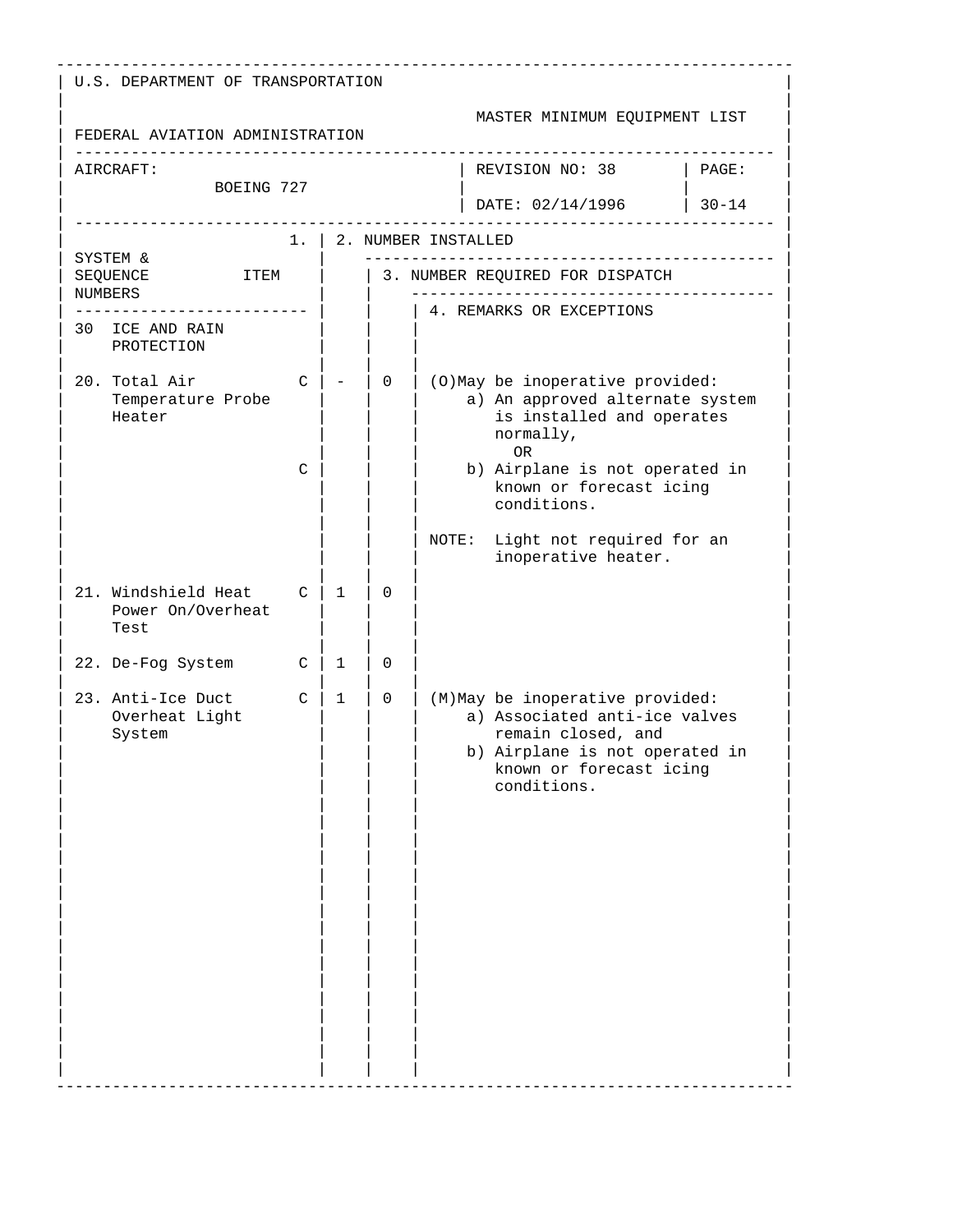| U.S. DEPARTMENT OF TRANSPORTATION                                              |              |                |                                                                                                                                                                                                                |  |  |  |  |
|--------------------------------------------------------------------------------|--------------|----------------|----------------------------------------------------------------------------------------------------------------------------------------------------------------------------------------------------------------|--|--|--|--|
| MASTER MINIMUM EQUIPMENT LIST<br>FEDERAL AVIATION ADMINISTRATION               |              |                |                                                                                                                                                                                                                |  |  |  |  |
| AIRCRAFT:<br>BOEING 727                                                        |              |                | REVISION NO: 38<br>PAGE:                                                                                                                                                                                       |  |  |  |  |
|                                                                                |              |                | DATE: 02/14/1996<br>$ 30-15$                                                                                                                                                                                   |  |  |  |  |
| SYSTEM &                                                                       |              |                | 1.   2. NUMBER INSTALLED                                                                                                                                                                                       |  |  |  |  |
| SEQUENCE<br>ITEM<br>NUMBERS                                                    |              |                | 3. NUMBER REQUIRED FOR DISPATCH                                                                                                                                                                                |  |  |  |  |
| 30 ICE AND RAIN<br>PROTECTION                                                  |              |                | 4. REMARKS OR EXCEPTIONS                                                                                                                                                                                       |  |  |  |  |
| 24. Drain Mast Heaters C                                                       | $\sim$ $-$   | $\overline{0}$ | (M) May be inoperative provided:<br>a) Associated TOILET FLUSH<br>PORT(S) is capped at toilet<br>service panel, and<br>b) Associated galley is used<br>without water service.<br>OR.                           |  |  |  |  |
| C                                                                              |              |                | c) Associated lavatory entrance<br>door is secured to prevent<br>use of lavatory, and<br>d) Associated galley is used<br>without water service.<br>OR.                                                         |  |  |  |  |
| C                                                                              |              |                | e) Water supply to associated<br>galley, lavatory sink, and<br>drinking fountain is secured<br>OFF, and<br>f) Associated galley drains,<br>lavatory sinks, and drinking<br>fountain drains are not<br>used.    |  |  |  |  |
| 25. Windshield<br><sup>D</sup><br>*** Perimeter Heater                         | $\mathbf{1}$ | $\Omega$       |                                                                                                                                                                                                                |  |  |  |  |
| 26. Pitot Heat<br>Indicating System<br>(Heater OFF<br>Monitor)                 |              |                | Deleted, Rev. 38. (Combined with<br>Item $30-19.$ )                                                                                                                                                            |  |  |  |  |
| 27. Wing Anti-Ice<br>$\mathcal{C}$<br>Pressure Regulating<br>Valve (727-100QF) | $\mathbf{1}$ | $\Omega$       | (M)(O)May be inoperative provided:<br>a) Valve is secured open by an<br>acceptable maintenance<br>procedure, and<br>b) EPR settings and performance<br>data for wing anti-ice ON,<br>as appropriate, are used. |  |  |  |  |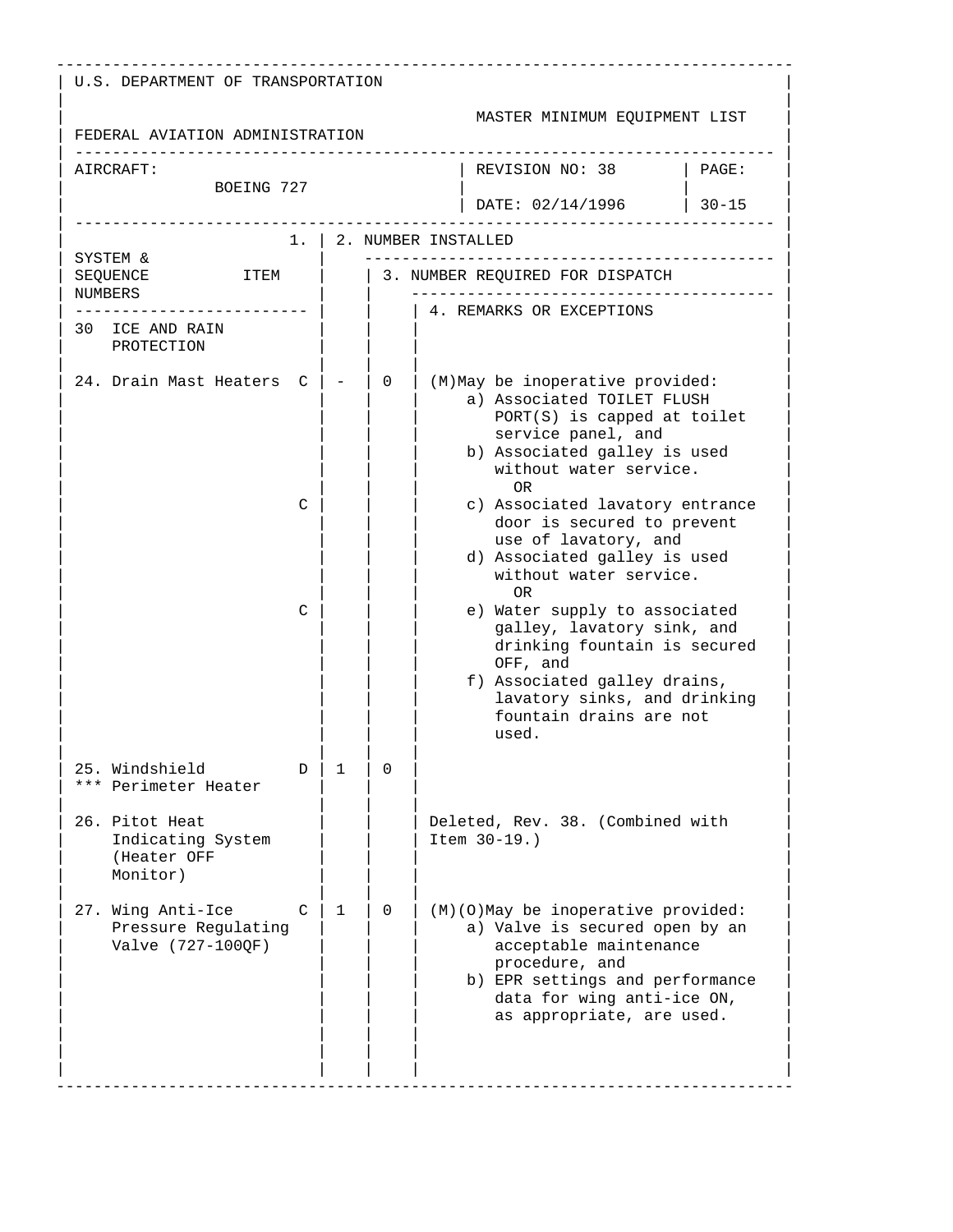|           | FEDERAL AVIATION ADMINISTRATION                        |   |                |          | MASTER MINIMUM EQUIPMENT LIST                                                                                                                                                                                                                                   |
|-----------|--------------------------------------------------------|---|----------------|----------|-----------------------------------------------------------------------------------------------------------------------------------------------------------------------------------------------------------------------------------------------------------------|
|           | AIRCRAFT:<br>BOEING 727                                |   |                |          | REVISION NO: 40<br>PAGE:                                                                                                                                                                                                                                        |
|           |                                                        |   |                |          | DATE: 12/21/1998<br>$ 31-1 $                                                                                                                                                                                                                                    |
|           | SYSTEM &<br>SEQUENCE<br>ITEM                           |   |                |          | 1. 2. NUMBER INSTALLED<br>3. NUMBER REQUIRED FOR DISPATCH                                                                                                                                                                                                       |
|           | NUMBERS                                                |   |                |          | 4. REMARKS OR EXCEPTIONS                                                                                                                                                                                                                                        |
| 31        | INDICATING/RECORDING<br><b>SYSTEMS</b>                 |   |                |          |                                                                                                                                                                                                                                                                 |
| 1.        | Clocks                                                 | C | $\overline{a}$ | 1        | May be inoperative provided one<br>clock at either the pilot's or<br>copilot's position operates<br>normally.                                                                                                                                                   |
| 2.        | Flight Data<br>Recorder (FDR)                          | A | $\mathbf{1}$   | $\Omega$ | May be inoperative provided:<br>a) Cockpit Voice Recorder (CVR)<br>operates normally,<br>b) Airplane is not dispatched<br>from a designated airport<br>where repairs or<br>replacements can be made,<br>and<br>c) Repairs are made within<br>three flight days. |
|           | 1) DFDR Recording<br>Parameters<br>required by FAR     | A | $\mathbf{1}$   | 0        | May be inoperative provided:<br>a) Cockpit Voice Recorder (CVR)<br>operates normally,<br>b) Airplane is not dispatched<br>from a designated airport<br>where repairs or<br>replacements can be made,<br>and<br>c) Repairs are made within<br>three flight days. |
|           | 2) DFDR Recording<br>Parameters not<br>required by FAR | C |                | 0        |                                                                                                                                                                                                                                                                 |
| 3.<br>*** | AIDS Maintenance<br>Recorder                           | D | $\mathbf{1}$   | 0        | May be inoperative provided:<br>a) Alternate procedures are<br>used.<br>0R                                                                                                                                                                                      |
|           |                                                        | D |                |          | b) Maintenance procedures are<br>not dependent upon its use.                                                                                                                                                                                                    |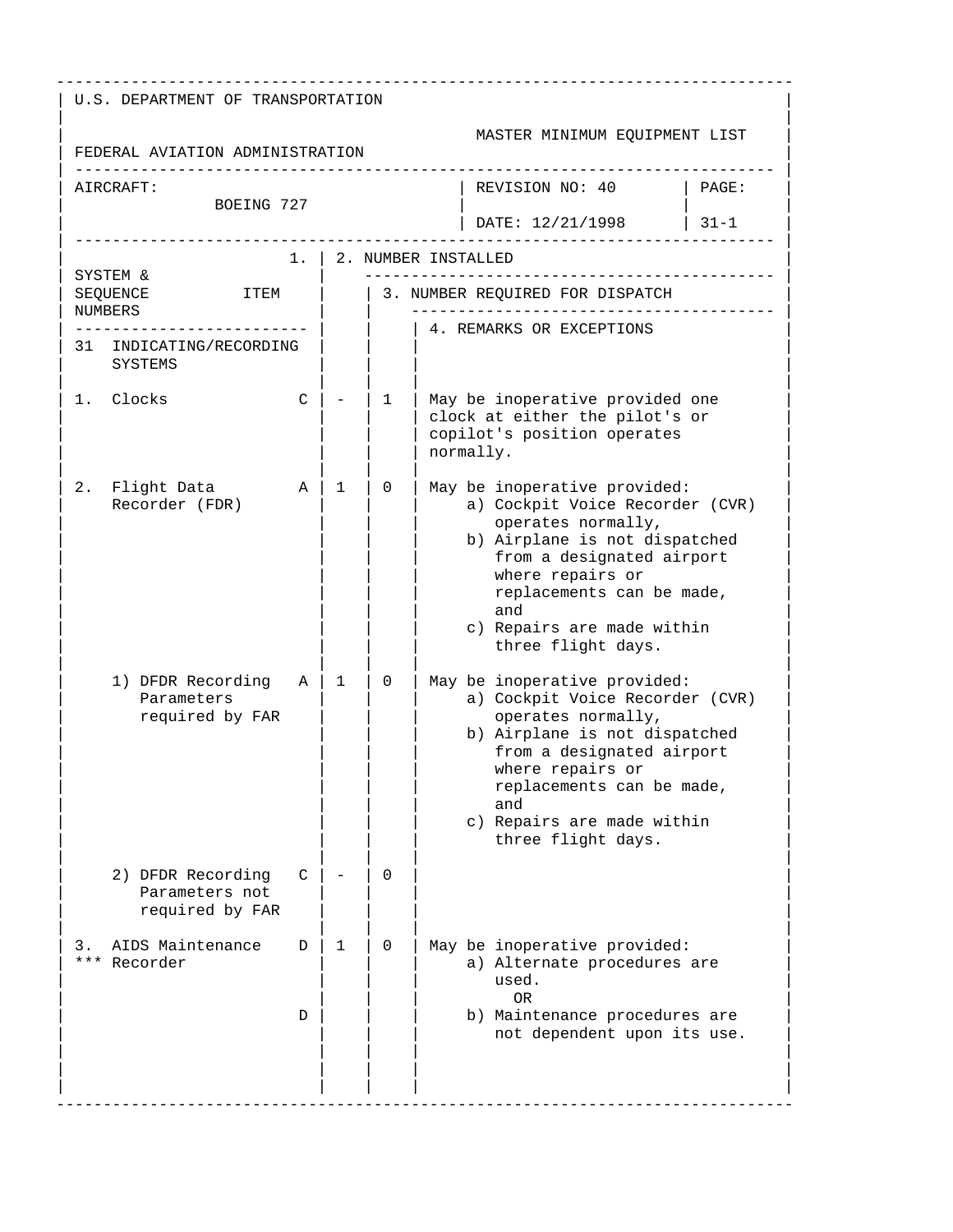| U.S. DEPARTMENT OF TRANSPORTATION<br>MASTER MINIMUM EQUIPMENT LIST |                                           |              |                          |                |                                                                                                                                     |  |  |  |
|--------------------------------------------------------------------|-------------------------------------------|--------------|--------------------------|----------------|-------------------------------------------------------------------------------------------------------------------------------------|--|--|--|
| FEDERAL AVIATION ADMINISTRATION                                    |                                           |              |                          |                |                                                                                                                                     |  |  |  |
|                                                                    | AIRCRAFT:<br>BOEING 727                   |              |                          |                | REVISION NO: 38<br>$\vdash$ PAGE:                                                                                                   |  |  |  |
|                                                                    |                                           |              |                          |                | DATE: 02/14/1996   32-1                                                                                                             |  |  |  |
|                                                                    | SYSTEM &                                  |              |                          |                | 1. 2. NUMBER INSTALLED                                                                                                              |  |  |  |
|                                                                    | SEQUENCE<br>ITEM<br>NUMBERS               |              |                          |                | 3. NUMBER REQUIRED FOR DISPATCH                                                                                                     |  |  |  |
|                                                                    | 32 LANDING GEAR                           |              |                          |                | 4. REMARKS OR EXCEPTIONS                                                                                                            |  |  |  |
|                                                                    |                                           |              |                          |                |                                                                                                                                     |  |  |  |
| 1.                                                                 | Landing Gear Door C   1<br>Warning System |              |                          | $\Omega$       |                                                                                                                                     |  |  |  |
| 2.                                                                 | Landing Gear<br>Warning Horn<br>Function  |              |                          |                | Deleted, Rev. 29.                                                                                                                   |  |  |  |
| 3.                                                                 | Landing Gear<br>Indication                | $\mathbf{B}$ | $\overline{\phantom{0}}$ | $\overline{2}$ | May be inoperative provided center<br>panel indicators, and one other<br>indicating system operates<br>normally.                    |  |  |  |
| 4.                                                                 | Ground Lock Pin<br>*** Annunciator System | $\Box$       | $\mathbf{1}$             | $\Omega$       |                                                                                                                                     |  |  |  |
| 5.                                                                 | Antiskid System                           |              | $C$   1                  | $\mathbf 0$    | (O) May be inoperative provided AFM<br>Limitations are observed.                                                                    |  |  |  |
|                                                                    | 1) Test Feature                           |              | $C \mid 1$               | $\mathbf{0}$   |                                                                                                                                     |  |  |  |
|                                                                    | 2) Touchdown<br>Feature                   | $\mathsf{C}$ | 1                        | 0              |                                                                                                                                     |  |  |  |
|                                                                    | 3) Annunciators                           | C            |                          | 0              | May be inoperative for an inoper-<br>ative system.                                                                                  |  |  |  |
| б.                                                                 | Nose Wheel Brake/<br>*** Anti-skid System | D            | $\mathbf 1$              | $\mathsf 0$    | (0) May be inoperative provided:<br>a) Nose wheel brake/anti-skid<br>switch remains OFF, and<br>b) AFM Limitations are<br>observed. |  |  |  |
| 7.                                                                 | Parking Brake                             |              |                          |                | Deleted, Rev. 29.                                                                                                                   |  |  |  |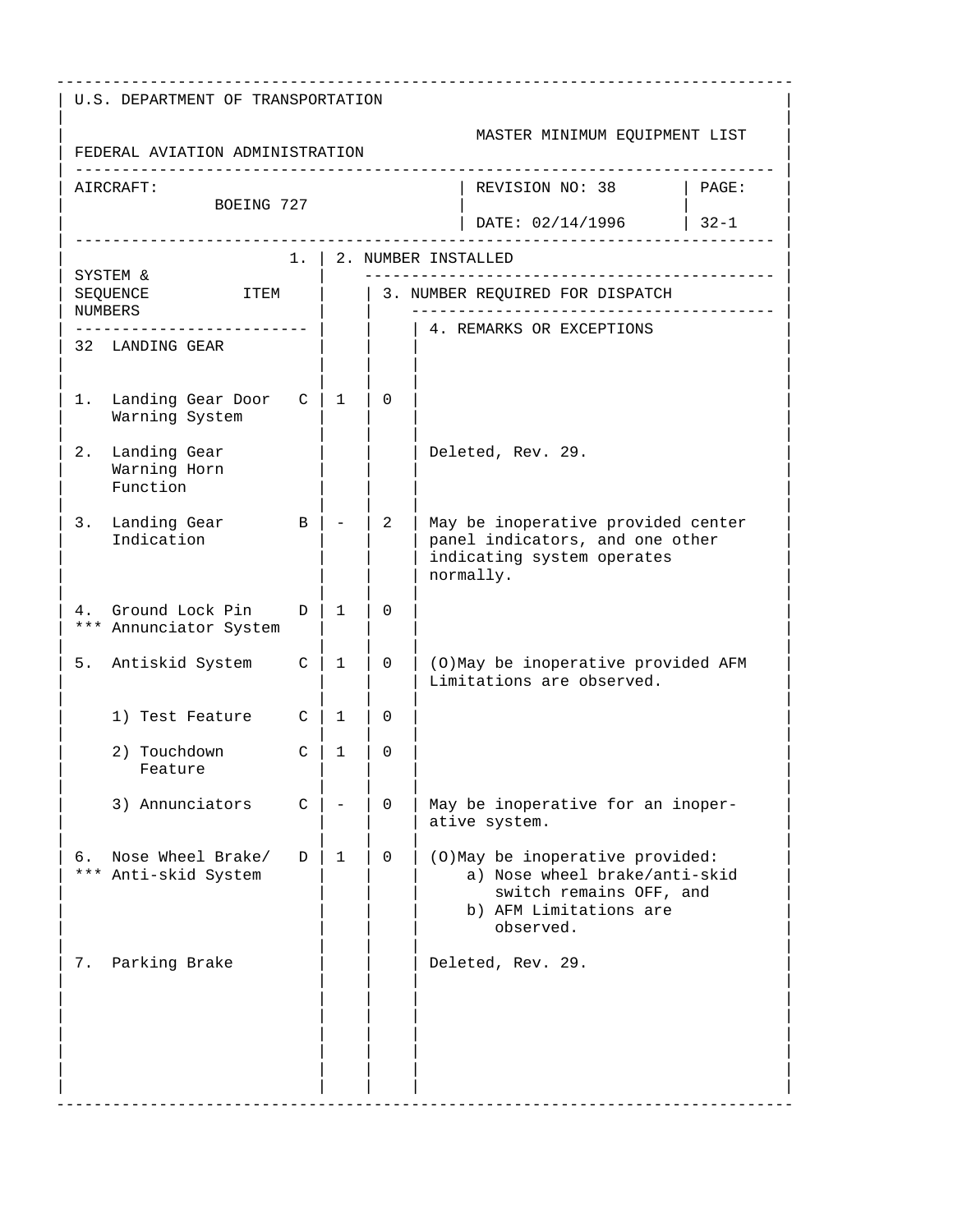| U.S. DEPARTMENT OF TRANSPORTATION<br>MASTER MINIMUM EQUIPMENT LIST              |                                 |              |                        |                                                                                                                                                                                                                                                                                                |  |  |  |  |
|---------------------------------------------------------------------------------|---------------------------------|--------------|------------------------|------------------------------------------------------------------------------------------------------------------------------------------------------------------------------------------------------------------------------------------------------------------------------------------------|--|--|--|--|
|                                                                                 | FEDERAL AVIATION ADMINISTRATION |              |                        |                                                                                                                                                                                                                                                                                                |  |  |  |  |
| AIRCRAFT:<br>BOEING 727                                                         |                                 |              |                        | REVISION NO: 38<br>PAGE:                                                                                                                                                                                                                                                                       |  |  |  |  |
|                                                                                 |                                 |              |                        | DATE: 02/14/1996<br>$ 32-2 $                                                                                                                                                                                                                                                                   |  |  |  |  |
| SYSTEM &                                                                        |                                 |              | 1. 2. NUMBER INSTALLED |                                                                                                                                                                                                                                                                                                |  |  |  |  |
| SEQUENCE<br>ITEM<br>NUMBERS                                                     |                                 |              |                        | 3. NUMBER REQUIRED FOR DISPATCH                                                                                                                                                                                                                                                                |  |  |  |  |
| 32 LANDING GEAR                                                                 |                                 |              |                        | 4. REMARKS OR EXCEPTIONS                                                                                                                                                                                                                                                                       |  |  |  |  |
| Parking Brake Light<br>8.                                                       |                                 |              |                        |                                                                                                                                                                                                                                                                                                |  |  |  |  |
| 1) Solenoid-<br>Operated Parking<br>Brake Valve                                 | $\mathcal{C}$                   | 1            | $\Omega$               | (O) Light may be inoperative<br>provided anti-skid system is turned<br>OFF when parking brake is in use.                                                                                                                                                                                       |  |  |  |  |
| 2) Motor Operated C<br>Parking Brake<br>Valve (Mark III<br>Anti-Skid<br>System) |                                 | $\mathbf{1}$ | $\Omega$               | (M) Light may be inoperative<br>provided the parking brake shutoff<br>valve operates normally.                                                                                                                                                                                                 |  |  |  |  |
| Pneumatic Brake<br>9.<br>System                                                 |                                 |              |                        | Deleted, Rev. 29.                                                                                                                                                                                                                                                                              |  |  |  |  |
| 10. Flight Deck<br>Pneumatic Brake<br>Pressure Indicator                        | A                               | 1            | $\Omega$               | May be inoperative provided:<br>a) Pneumatic brake pressure<br>indicator in the nose wheel<br>well operates normally.<br>b) Pneumatic brake pressure is<br>verified before each<br>departure, and<br>c) Operations are limited to<br>not more than three flight<br>days before repair is made. |  |  |  |  |
| 11. Pneumatic Brake<br>Pressure Indicator<br>(Nose Wheel Well)                  | $\mathcal{C}$                   | $\mathbf 1$  | $\mathsf 0$            | May be inoperative provided<br>indicator on the flight deck<br>operates normally.                                                                                                                                                                                                              |  |  |  |  |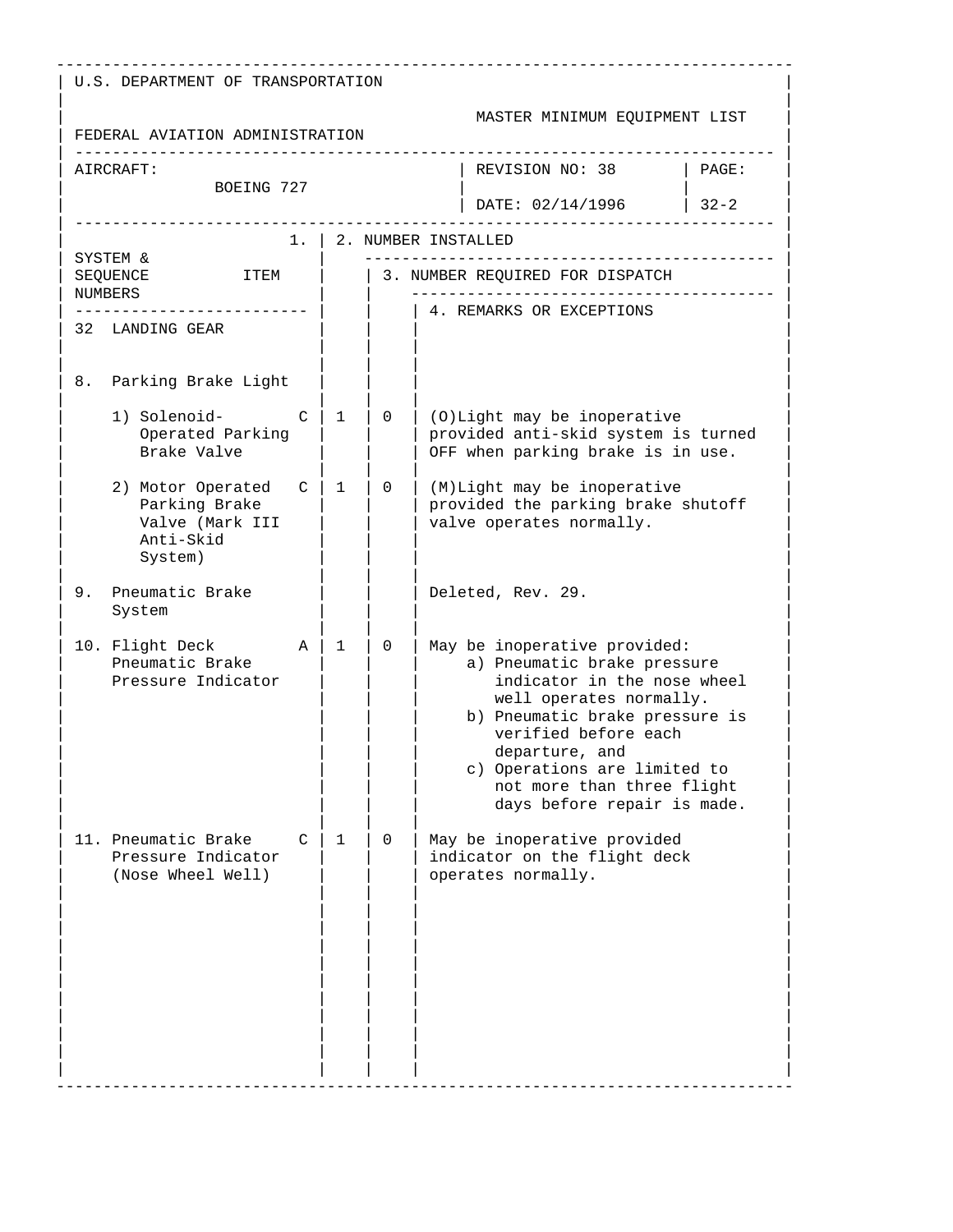| U.S. DEPARTMENT OF TRANSPORTATION                                |              |                |                                                                                                                                                                                                                                                                                                                                                                                                                                                                                                                                                                                                |  |  |  |  |
|------------------------------------------------------------------|--------------|----------------|------------------------------------------------------------------------------------------------------------------------------------------------------------------------------------------------------------------------------------------------------------------------------------------------------------------------------------------------------------------------------------------------------------------------------------------------------------------------------------------------------------------------------------------------------------------------------------------------|--|--|--|--|
| MASTER MINIMUM EQUIPMENT LIST<br>FEDERAL AVIATION ADMINISTRATION |              |                |                                                                                                                                                                                                                                                                                                                                                                                                                                                                                                                                                                                                |  |  |  |  |
| AIRCRAFT:<br>BOEING 727                                          |              |                | REVISION NO: 39<br>$\mathtt{PAGE}$ :                                                                                                                                                                                                                                                                                                                                                                                                                                                                                                                                                           |  |  |  |  |
|                                                                  |              |                | DATE: 09/30/1997   32-3                                                                                                                                                                                                                                                                                                                                                                                                                                                                                                                                                                        |  |  |  |  |
| SYSTEM &                                                         |              |                | 1.   2. NUMBER INSTALLED                                                                                                                                                                                                                                                                                                                                                                                                                                                                                                                                                                       |  |  |  |  |
| SEQUENCE<br>ITEM<br>NUMBERS                                      |              |                | 3. NUMBER REQUIRED FOR DISPATCH                                                                                                                                                                                                                                                                                                                                                                                                                                                                                                                                                                |  |  |  |  |
| 32 LANDING GEAR                                                  |              |                | 4. REMARKS OR EXCEPTIONS                                                                                                                                                                                                                                                                                                                                                                                                                                                                                                                                                                       |  |  |  |  |
| 12. Tail Skid<br>$\mathcal{C}$                                   | $\mathbf{1}$ | $\overline{0}$ | (M)(0) May be inoperative provided:<br>a) Tail skid is secured<br>extended,<br>b) Aft lavatory drain mast is<br>deactivated, and<br>c) The following performance<br>penalties are applied:<br>2,000 lb. (907 kg) gross<br>weight reduction to 2nd<br>segment climb limits.<br>6,000 lb. (2,722 kg) gross<br>weight reduction to one<br>engine inoperative en route<br>climb limits.<br>6,800 lb. (3,084 kg) gross<br>weight reduction to two<br>engine inoperative en route<br>climb limits.<br>1,400 lb. (635 kg) gross<br>weight reduction to approach<br>climb and landing climb<br>limits. |  |  |  |  |
| C                                                                |              |                | 0R<br>d) Tail skid is secured<br>extended,                                                                                                                                                                                                                                                                                                                                                                                                                                                                                                                                                     |  |  |  |  |
|                                                                  |              |                | e) Water supply to aft galleys,<br>lavatory sinks, and drinking<br>fountain is secured OFF,<br>f) Aft galley drains, lavatory<br>sinks, and drinking fountain<br>drains are not used, and<br>g) Performance penalties in c)<br>above are applied.                                                                                                                                                                                                                                                                                                                                              |  |  |  |  |
|                                                                  |              |                | (Continued)                                                                                                                                                                                                                                                                                                                                                                                                                                                                                                                                                                                    |  |  |  |  |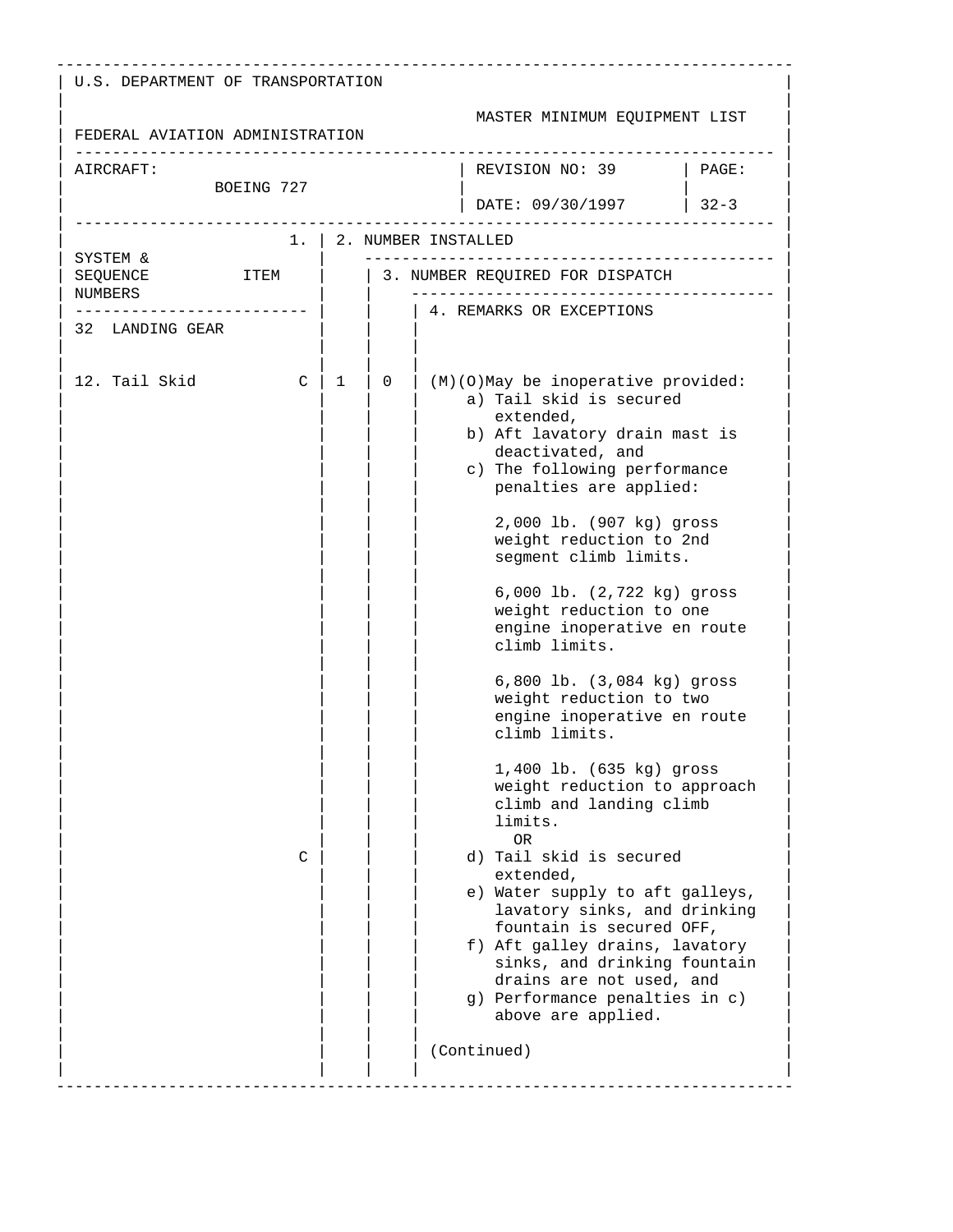| U.S. DEPARTMENT OF TRANSPORTATION                                  |                |             |                                                                                                                                                                                                                                                                                                                                                                                                                                                                                                                                                                                                         |  |  |  |
|--------------------------------------------------------------------|----------------|-------------|---------------------------------------------------------------------------------------------------------------------------------------------------------------------------------------------------------------------------------------------------------------------------------------------------------------------------------------------------------------------------------------------------------------------------------------------------------------------------------------------------------------------------------------------------------------------------------------------------------|--|--|--|
| FEDERAL AVIATION ADMINISTRATION                                    |                |             | MASTER MINIMUM EQUIPMENT LIST                                                                                                                                                                                                                                                                                                                                                                                                                                                                                                                                                                           |  |  |  |
| AIRCRAFT:<br>BOEING 727                                            |                |             | REVISION NO: 38<br>$\mathtt{PAGE}$ :                                                                                                                                                                                                                                                                                                                                                                                                                                                                                                                                                                    |  |  |  |
|                                                                    |                |             | DATE: 02/14/1996   32-4                                                                                                                                                                                                                                                                                                                                                                                                                                                                                                                                                                                 |  |  |  |
| SYSTEM &                                                           |                |             | 1.   2. NUMBER INSTALLED                                                                                                                                                                                                                                                                                                                                                                                                                                                                                                                                                                                |  |  |  |
| SEQUENCE<br>ITEM<br>NUMBERS                                        |                |             | 3. NUMBER REQUIRED FOR DISPATCH                                                                                                                                                                                                                                                                                                                                                                                                                                                                                                                                                                         |  |  |  |
| 32 LANDING GEAR                                                    |                |             | 4. REMARKS OR EXCEPTIONS                                                                                                                                                                                                                                                                                                                                                                                                                                                                                                                                                                                |  |  |  |
| 12. Tail Skid (Cont'd)                                             |                |             |                                                                                                                                                                                                                                                                                                                                                                                                                                                                                                                                                                                                         |  |  |  |
| 1) 727-200 Only C                                                  | $\mathbf{1}$   | $\mathbf 0$ | May fail to lock when retracted<br>provided:<br>a) Tail skid extends and<br>retracts normally,<br>b) Tail skid warning light<br>illuminates only when gear<br>handle is placed OFF<br>following retraction, and<br>operates normally during<br>routine operations,<br>c) After gear retraction, the<br>gear handle is placed OFF<br>momentarily and door warning<br>lights remain extinguished<br>(indicating proper locking<br>of gear and doors), and<br>d) Following (c), the gear<br>handle is returned to UP and<br>the tail skid annunciator<br>extinguishes.<br>Handle should remain UP<br>NOTE: |  |  |  |
|                                                                    |                |             | until necessary to lower<br>qear.                                                                                                                                                                                                                                                                                                                                                                                                                                                                                                                                                                       |  |  |  |
| 13. Tail Skid Position C<br>Light                                  | $\mathbf{1}$   | 0           | (M) May be inoperative provided tail<br>skid is functionally checked once<br>each flight day.                                                                                                                                                                                                                                                                                                                                                                                                                                                                                                           |  |  |  |
| 14. Rudder Pedal Nose<br>$\mathcal{C}$<br>Wheel Steering<br>System | $\overline{1}$ | $\Omega$    | (O) May be inoperative provided:<br>a) Operation of other systems<br>is not impaired, and<br>b) All takeoffs and landings<br>are made by the pilot<br>occupying the left seat.                                                                                                                                                                                                                                                                                                                                                                                                                          |  |  |  |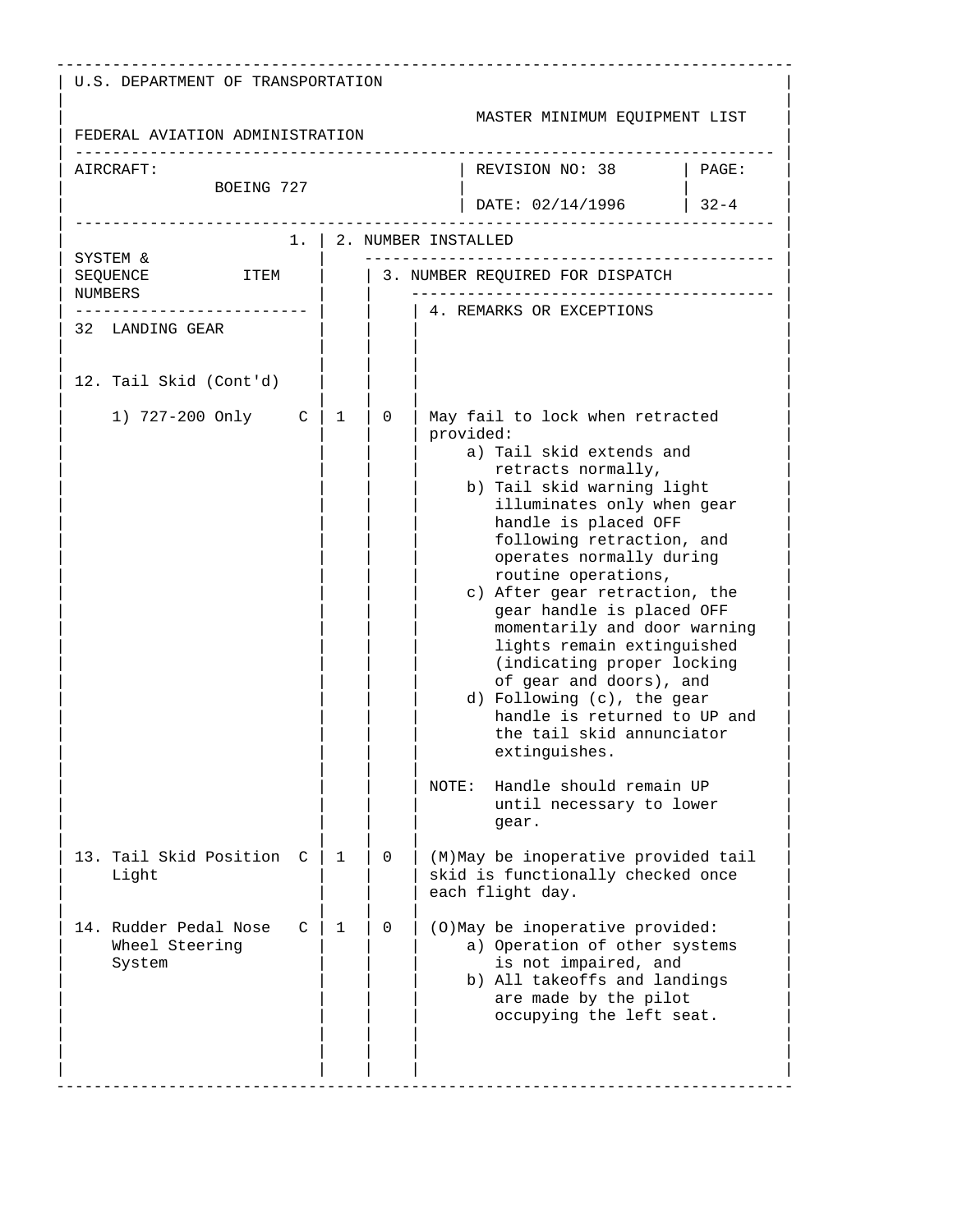| U.S. DEPARTMENT OF TRANSPORTATION                                |   |                |                |                                                                                                                                                                                                        |  |  |  |
|------------------------------------------------------------------|---|----------------|----------------|--------------------------------------------------------------------------------------------------------------------------------------------------------------------------------------------------------|--|--|--|
| MASTER MINIMUM EQUIPMENT LIST<br>FEDERAL AVIATION ADMINISTRATION |   |                |                |                                                                                                                                                                                                        |  |  |  |
| AIRCRAFT:<br>BOEING 727                                          |   |                |                | REVISION NO: 40<br>$\mathtt{PAGE}$ :                                                                                                                                                                   |  |  |  |
|                                                                  |   |                |                | DATE: 12/21/1998   32-5                                                                                                                                                                                |  |  |  |
| SYSTEM &                                                         |   |                |                | 1. 2. NUMBER INSTALLED                                                                                                                                                                                 |  |  |  |
| SEQUENCE<br>ITEM<br>NUMBERS                                      |   |                |                | 3. NUMBER REQUIRED FOR DISPATCH                                                                                                                                                                        |  |  |  |
| 32 LANDING GEAR                                                  |   |                |                | 4. REMARKS OR EXCEPTIONS                                                                                                                                                                               |  |  |  |
| 15. Autobrake System D<br>$***$                                  |   | 1              | 0              | (M) May be inoperative provided that<br>if the autobrake disarm light<br>illuminates with the autobrake ARM<br>switch OFF, the inlet pressure line<br>to the autobrake valve module must<br>be capped. |  |  |  |
|                                                                  |   |                |                | NOTE: AFM takeoff and landing<br>distances are not based on<br>use of autobrakes.                                                                                                                      |  |  |  |
| 16. Brake Low Pressure D   1<br>*** Light                        |   |                | $\Omega$       |                                                                                                                                                                                                        |  |  |  |
| 17. Brake Temperature<br>*** Monitoring System                   | D | $\overline{1}$ | $\Omega$       |                                                                                                                                                                                                        |  |  |  |
| 18. Nose Gear Steering C<br>*** Lockout System                   |   | $\overline{1}$ | $\mathbf 0$    | (M)(O)May be inoperative provided:<br>a) System is deactivated,<br>pressurized, and<br>b) Alternate procedures for<br>push-back and towing are<br>utilized.                                            |  |  |  |
| 19. Direct reading<br>* * *<br>Tire Pressure<br>indication(s)    | D |                | $\overline{0}$ |                                                                                                                                                                                                        |  |  |  |
| 20. Nose Gear Snubber<br>Pads                                    | C | 2              | $\overline{0}$ |                                                                                                                                                                                                        |  |  |  |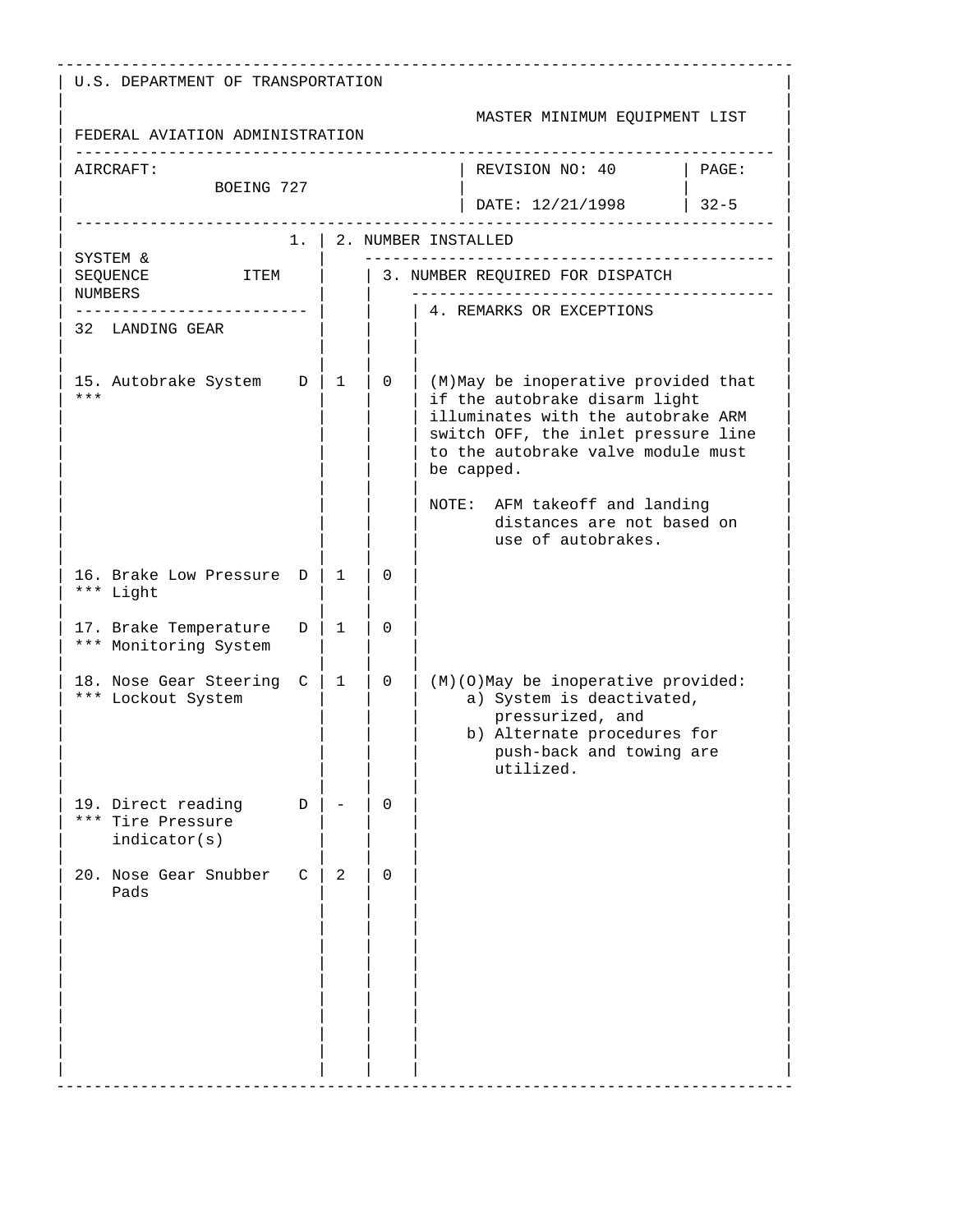| U.S. DEPARTMENT OF TRANSPORTATION<br>MASTER MINIMUM EQUIPMENT LIST                       |  |  |                                                                                                                                                                                                                                                                                                                                                                                                                                                                                                                                                              |            |  |  |
|------------------------------------------------------------------------------------------|--|--|--------------------------------------------------------------------------------------------------------------------------------------------------------------------------------------------------------------------------------------------------------------------------------------------------------------------------------------------------------------------------------------------------------------------------------------------------------------------------------------------------------------------------------------------------------------|------------|--|--|
| FEDERAL AVIATION ADMINISTRATION<br>AIRCRAFT:                                             |  |  | REVISION NO: 39 b                                                                                                                                                                                                                                                                                                                                                                                                                                                                                                                                            | $ $ PAGE:  |  |  |
| BOEING 727                                                                               |  |  | DATE: 06/25/1998                                                                                                                                                                                                                                                                                                                                                                                                                                                                                                                                             | $ 33 - 1 $ |  |  |
| SYSTEM &<br>SEQUENCE<br>ITEM<br>NUMBERS                                                  |  |  | 1. 2. NUMBER INSTALLED<br>3. NUMBER REQUIRED FOR DISPATCH                                                                                                                                                                                                                                                                                                                                                                                                                                                                                                    |            |  |  |
| 33 LIGHTS                                                                                |  |  | 4. REMARKS OR EXCEPTIONS                                                                                                                                                                                                                                                                                                                                                                                                                                                                                                                                     |            |  |  |
| Cockpit/Flight Deck C<br>1.<br>/Flight Compartment<br>and Instrument<br>Lighting Systems |  |  | Individual lights may be<br>inoperative provided remaining<br>lights are:<br>a) Sufficient to clearly<br>illuminate all required<br>instruments, controls, and<br>other devices for which they<br>are provided,<br>b) Positioned so that direct<br>rays are shielded from<br>flight crewmembers' eyes,<br>and<br>c) Lighting configuration and<br>intensity is acceptable to<br>the flight crew.<br>Note: When making above determin-<br>ation, consideration should<br>be given to lighting avail-<br>able with only Standby or<br>Essential buses powered. |            |  |  |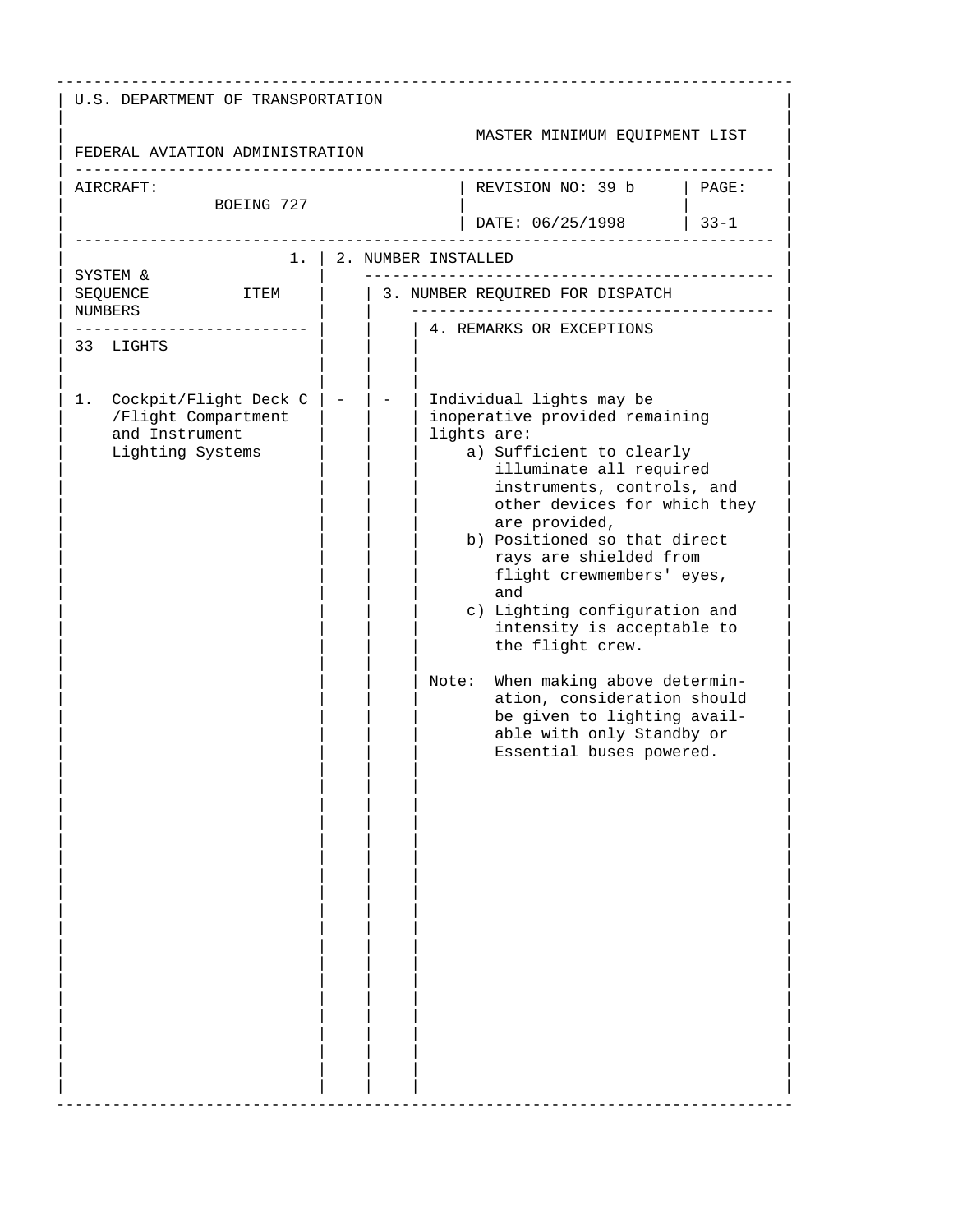| MASTER MINIMUM EQUIPMENT LIST<br>FEDERAL AVIATION ADMINISTRATION<br>REVISION NO: 40<br>PAGE:<br>AIRCRAFT:<br>BOEING 727<br>DATE: 12/21/1998<br>$ 33-2 $<br>1. 2. NUMBER INSTALLED<br>SYSTEM &<br>SEQUENCE<br>ITEM<br>3. NUMBER REQUIRED FOR DISPATCH<br>NUMBERS<br>4. REMARKS OR EXCEPTIONS<br>33 LIGHTS<br>Cabin Interior<br>2.<br>Illumination System<br>1) Passenger And C<br>Individual lights may be<br>Combi Config-<br>inoperative provided remaining<br>urations Without<br>lighting is sufficient for cabin<br>Photoluminescent<br>attendants to perform their duties.<br>Escape Path<br>Marking Systems<br>Individual lights may be<br>2) Passenger And C<br>Combi Config-<br>inoperative provided:<br>urations With<br>a) Remaining lighting is<br>Photoluminescent<br>sufficient for cabin<br>Escape Path<br>attendants to perform their<br>duties, and<br>Marking Systems<br>b) FAA approved minimum<br>acceptable lighting levels<br>specified in one of the<br>following documents are<br>complied with:<br>1) FAA engineering approval<br>letter,<br>2) FAA approved report of<br>the Type Design holder,<br>3) Limitations and<br>Conditions section of the<br>applicable Supplemental<br>Type Certificate (STC),<br>or<br>4) An FAA approved report<br>incorporated in the<br>Master Drawing List for<br>the applicable STC.<br>3) Cargo<br>C<br>As required by FAR.<br>Configurations | U.S. DEPARTMENT OF TRANSPORTATION |  |  |  |  |  |
|----------------------------------------------------------------------------------------------------------------------------------------------------------------------------------------------------------------------------------------------------------------------------------------------------------------------------------------------------------------------------------------------------------------------------------------------------------------------------------------------------------------------------------------------------------------------------------------------------------------------------------------------------------------------------------------------------------------------------------------------------------------------------------------------------------------------------------------------------------------------------------------------------------------------------------------------------------------------------------------------------------------------------------------------------------------------------------------------------------------------------------------------------------------------------------------------------------------------------------------------------------------------------------------------------------------------------------------------------------------------------------------------------------|-----------------------------------|--|--|--|--|--|
|                                                                                                                                                                                                                                                                                                                                                                                                                                                                                                                                                                                                                                                                                                                                                                                                                                                                                                                                                                                                                                                                                                                                                                                                                                                                                                                                                                                                          |                                   |  |  |  |  |  |
|                                                                                                                                                                                                                                                                                                                                                                                                                                                                                                                                                                                                                                                                                                                                                                                                                                                                                                                                                                                                                                                                                                                                                                                                                                                                                                                                                                                                          |                                   |  |  |  |  |  |
|                                                                                                                                                                                                                                                                                                                                                                                                                                                                                                                                                                                                                                                                                                                                                                                                                                                                                                                                                                                                                                                                                                                                                                                                                                                                                                                                                                                                          |                                   |  |  |  |  |  |
|                                                                                                                                                                                                                                                                                                                                                                                                                                                                                                                                                                                                                                                                                                                                                                                                                                                                                                                                                                                                                                                                                                                                                                                                                                                                                                                                                                                                          |                                   |  |  |  |  |  |
|                                                                                                                                                                                                                                                                                                                                                                                                                                                                                                                                                                                                                                                                                                                                                                                                                                                                                                                                                                                                                                                                                                                                                                                                                                                                                                                                                                                                          |                                   |  |  |  |  |  |
|                                                                                                                                                                                                                                                                                                                                                                                                                                                                                                                                                                                                                                                                                                                                                                                                                                                                                                                                                                                                                                                                                                                                                                                                                                                                                                                                                                                                          |                                   |  |  |  |  |  |
|                                                                                                                                                                                                                                                                                                                                                                                                                                                                                                                                                                                                                                                                                                                                                                                                                                                                                                                                                                                                                                                                                                                                                                                                                                                                                                                                                                                                          |                                   |  |  |  |  |  |
|                                                                                                                                                                                                                                                                                                                                                                                                                                                                                                                                                                                                                                                                                                                                                                                                                                                                                                                                                                                                                                                                                                                                                                                                                                                                                                                                                                                                          |                                   |  |  |  |  |  |
|                                                                                                                                                                                                                                                                                                                                                                                                                                                                                                                                                                                                                                                                                                                                                                                                                                                                                                                                                                                                                                                                                                                                                                                                                                                                                                                                                                                                          |                                   |  |  |  |  |  |
|                                                                                                                                                                                                                                                                                                                                                                                                                                                                                                                                                                                                                                                                                                                                                                                                                                                                                                                                                                                                                                                                                                                                                                                                                                                                                                                                                                                                          |                                   |  |  |  |  |  |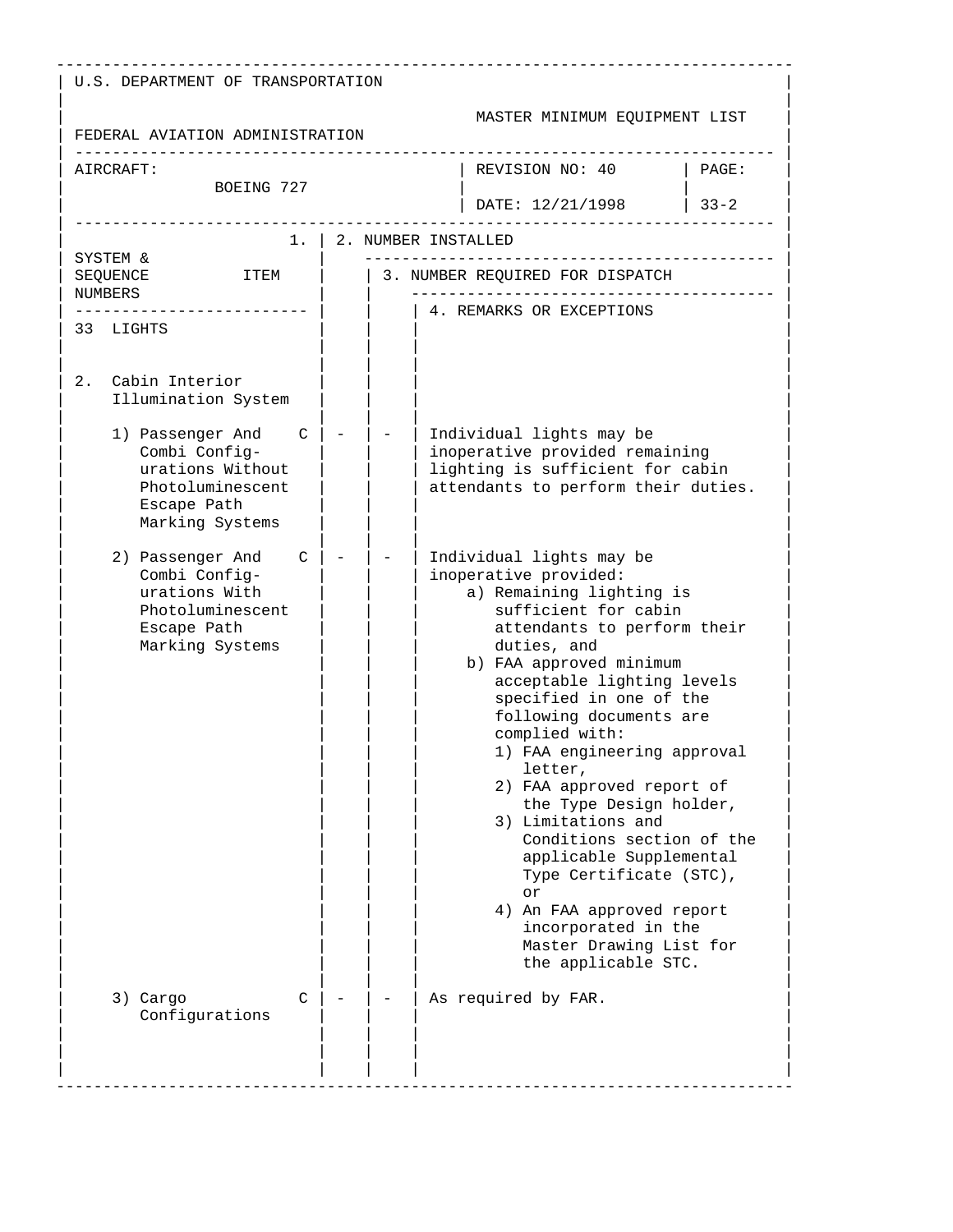|                     | U.S. DEPARTMENT OF TRANSPORTATION                                                                           |               |              |          |                                                                                                                                                                                                                                                                                                                                                                                                                                                                                                  |  |  |  |
|---------------------|-------------------------------------------------------------------------------------------------------------|---------------|--------------|----------|--------------------------------------------------------------------------------------------------------------------------------------------------------------------------------------------------------------------------------------------------------------------------------------------------------------------------------------------------------------------------------------------------------------------------------------------------------------------------------------------------|--|--|--|
|                     | FEDERAL AVIATION ADMINISTRATION                                                                             |               |              |          | MASTER MINIMUM EQUIPMENT LIST                                                                                                                                                                                                                                                                                                                                                                                                                                                                    |  |  |  |
|                     | AIRCRAFT:<br>BOEING 727                                                                                     |               |              |          | REVISION NO: 39 b<br>PAGE:                                                                                                                                                                                                                                                                                                                                                                                                                                                                       |  |  |  |
|                     |                                                                                                             |               |              |          | DATE: 06/25/1998<br>$ 33 - 3 $                                                                                                                                                                                                                                                                                                                                                                                                                                                                   |  |  |  |
| SYSTEM &            |                                                                                                             |               |              |          | 1.   2. NUMBER INSTALLED                                                                                                                                                                                                                                                                                                                                                                                                                                                                         |  |  |  |
| SEQUENCE<br>NUMBERS | ITEM                                                                                                        |               |              |          | 3. NUMBER REQUIRED FOR DISPATCH                                                                                                                                                                                                                                                                                                                                                                                                                                                                  |  |  |  |
| 33 LIGHTS           |                                                                                                             |               |              |          | 4. REMARKS OR EXCEPTIONS                                                                                                                                                                                                                                                                                                                                                                                                                                                                         |  |  |  |
| 3.                  | Passenger Notice<br>$\overline{C}$<br>System "No Smoking/<br>Fasten Seat Belt/<br>Return To Cabin<br>Signs" |               |              |          | (M)No passenger seat, cabin<br>attendant seat, or lavatory may be<br>occupied from which a "No Smoking/<br>Fasten Seat Belt/Return To Cabin<br>sign is not readily legible or that<br>seat or lavatory must be blocked<br>and placarded - "DO NOT OCCUPY".                                                                                                                                                                                                                                       |  |  |  |
|                     |                                                                                                             | C             |              |          | (0) "No Smoking/Fasten Seat Belt/<br>Return To Cabin" signs may be inop-<br>erative, and affected passenger<br>$seat(s)$ , cabin attendant seat(s) or<br>lavatories may be occupied<br>provided:<br>a) PA system operates normally<br>and can be clearly heard<br>throughout the cabin during<br>flight, and<br>b) PA system is used to alert<br>the cabin crew and to notify<br>passengers when seat belts<br>should be fastened, smoking<br>is prohibited, and return to<br>cabin is required. |  |  |  |
|                     | 1) Aural Tone<br>Feature                                                                                    | $\mathsf{C}$  | 1            | 0        |                                                                                                                                                                                                                                                                                                                                                                                                                                                                                                  |  |  |  |
|                     | 2) Lavatory "Return C<br>To Seat" Light,<br>In All Cargo<br>Configurations                                  |               |              | 0        | May be inoperative provided<br>alternate procedures are<br>established and used.                                                                                                                                                                                                                                                                                                                                                                                                                 |  |  |  |
| 4.                  | AFT AIRSTAIR<br>Compartment Service<br>Light System                                                         | $\mathcal{C}$ | $\mathbf{1}$ | $\Omega$ |                                                                                                                                                                                                                                                                                                                                                                                                                                                                                                  |  |  |  |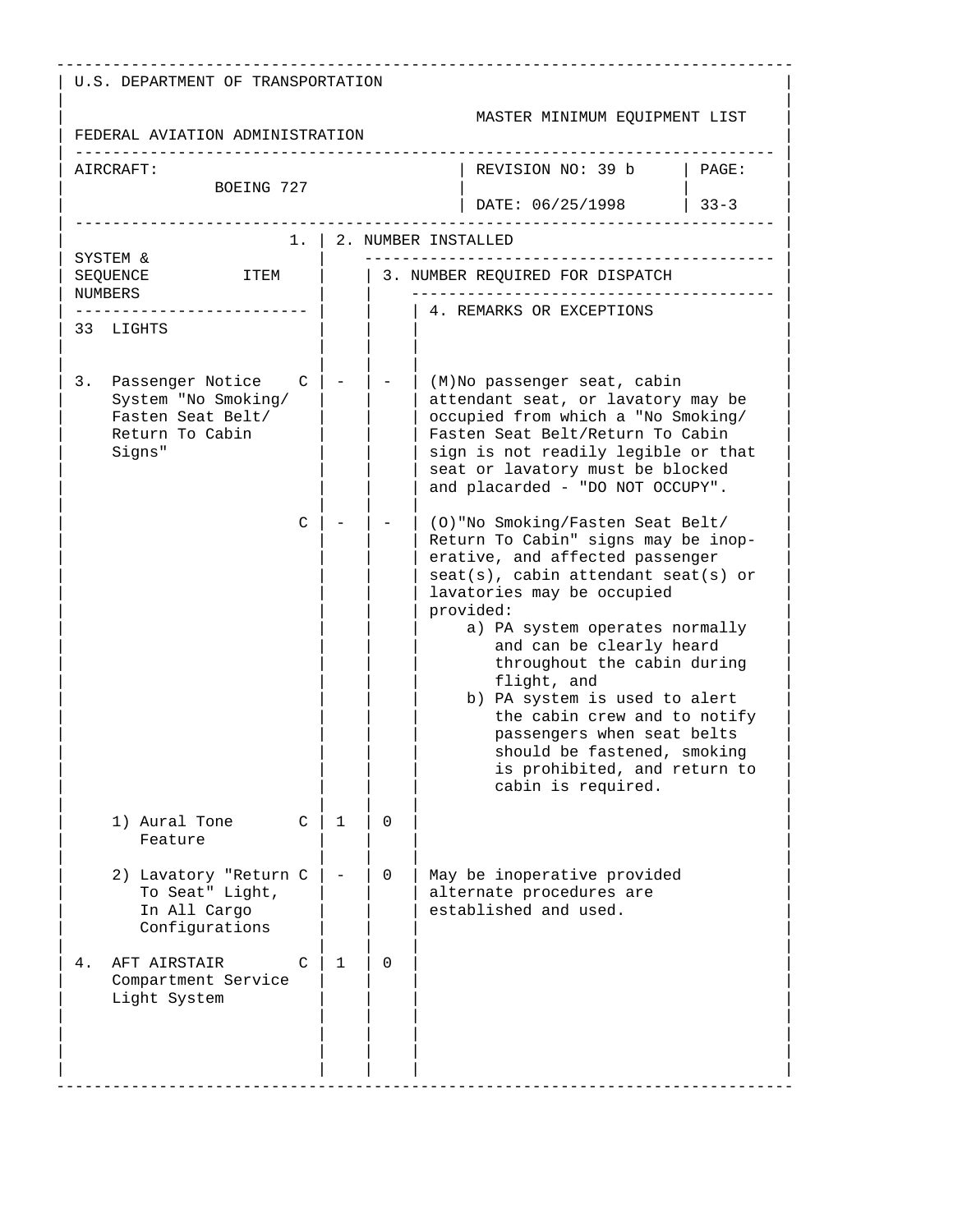|    | U.S. DEPARTMENT OF TRANSPORTATION                                   |               |                          |                        |                                                                                                                                                                                       |  |  |  |  |
|----|---------------------------------------------------------------------|---------------|--------------------------|------------------------|---------------------------------------------------------------------------------------------------------------------------------------------------------------------------------------|--|--|--|--|
|    | FEDERAL AVIATION ADMINISTRATION                                     |               |                          |                        | MASTER MINIMUM EQUIPMENT LIST                                                                                                                                                         |  |  |  |  |
|    | AIRCRAFT:<br>BOEING 727                                             |               |                          |                        | REVISION NO: 39 b<br>$\mathsf{PAGE}$ :                                                                                                                                                |  |  |  |  |
|    |                                                                     |               |                          |                        | DATE: 06/25/1998<br>$ 33 - 4 $                                                                                                                                                        |  |  |  |  |
|    | SYSTEM &                                                            |               |                          | 1. 2. NUMBER INSTALLED |                                                                                                                                                                                       |  |  |  |  |
|    | SEQUENCE<br>ITEM<br>NUMBERS                                         |               |                          |                        | 3. NUMBER REQUIRED FOR DISPATCH                                                                                                                                                       |  |  |  |  |
|    | 33 LIGHTS                                                           |               |                          |                        | 4. REMARKS OR EXCEPTIONS                                                                                                                                                              |  |  |  |  |
| 5. | Cargo Compartment C  <br>Light System                               |               | $\mathbf{1}$             | $\mathbf 0$            | May be inoperative for Class "D"<br>compartments.                                                                                                                                     |  |  |  |  |
| б. | Wheel Well Lights                                                   |               |                          |                        |                                                                                                                                                                                       |  |  |  |  |
|    | 1) Main Wheel<br>Lights                                             | $\mathcal{C}$ |                          | $\Omega$               |                                                                                                                                                                                       |  |  |  |  |
|    | 2) Nose Wheel Well C<br>Light(s)                                    |               | $\sim$                   | $\mathbf{1}$           | May be inoperative provided the<br>Nose Gear Down Lock Light (Aft<br>Light), focused on the nose gear<br>down lock, operates normally.                                                |  |  |  |  |
| 7. | High Intensity<br>*** Oscillating or<br>Strobe Navigation<br>Lights | D             | $\overline{\phantom{a}}$ | $\Omega$               |                                                                                                                                                                                       |  |  |  |  |
| 8. | Anti-Collision<br>Beacon                                            | $\mathcal{C}$ | 2                        | $\mathbf{1}$           | One unit may be inoperative for<br>night operations provided strobe<br>anti-collision (wing/tail mounted<br>lights) are installed and operate<br>normally.                            |  |  |  |  |
|    |                                                                     | $\mathsf{C}$  | $\overline{a}$           | $\mathsf 0$            | Both may be inoperative for night<br>operations provided Minneapolis-<br>Honeywell airplane recognition<br>light system or approved equivalent<br>is installed and operates normally. |  |  |  |  |
|    |                                                                     | C             | 2                        | 0                      | All may be inoperative for day<br>operations.                                                                                                                                         |  |  |  |  |
| 9. | Wing Illumination<br>Lights                                         | $\mathsf{C}$  | $\overline{a}$           | $\mathbf 0$            | (O) May be inoperative provided<br>ground deicing procedures do not<br>require their use.                                                                                             |  |  |  |  |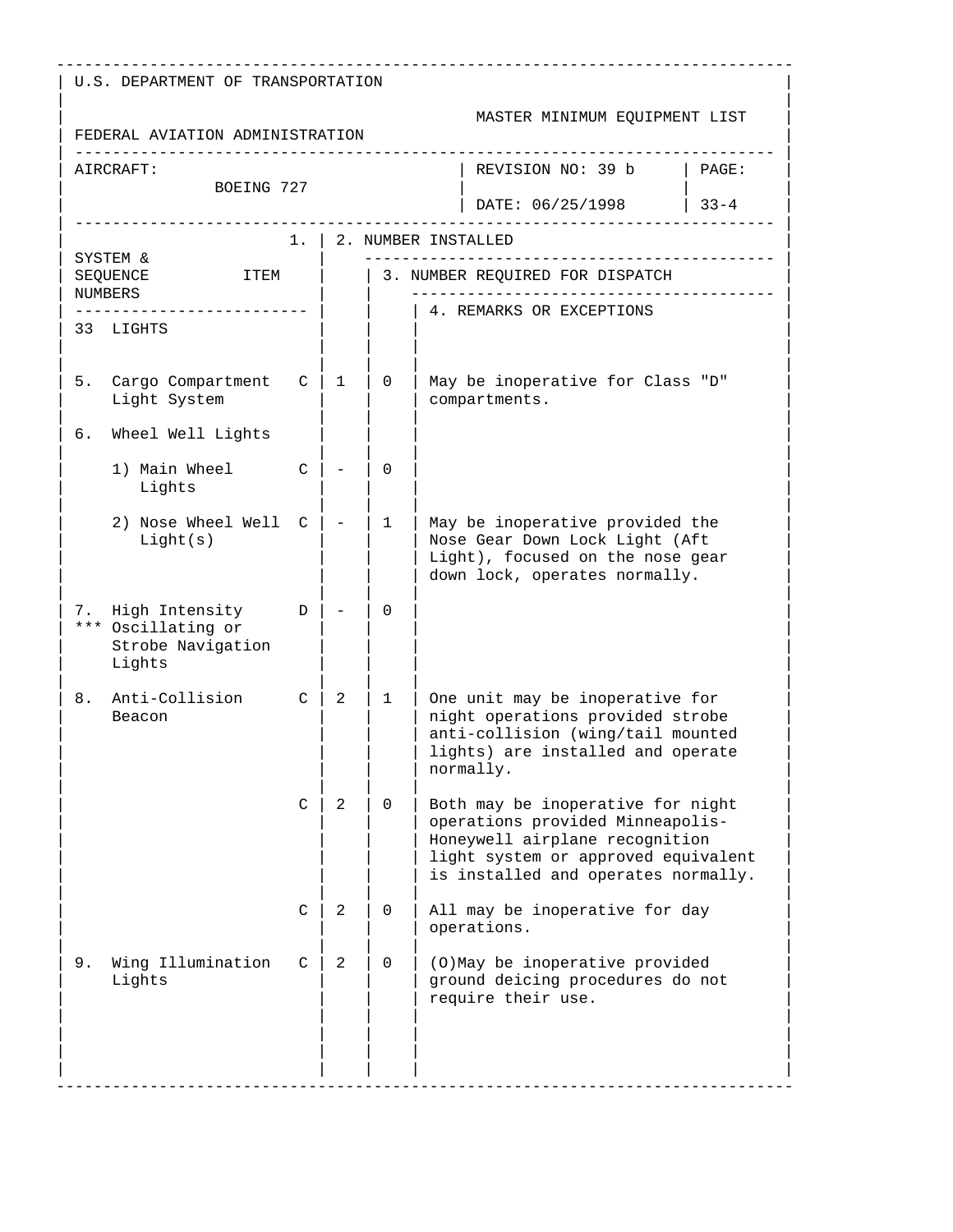| U.S. DEPARTMENT OF TRANSPORTATION         |                                                                  |                          |                            |                                                                                                                                                                                                                                                                                              |  |  |  |
|-------------------------------------------|------------------------------------------------------------------|--------------------------|----------------------------|----------------------------------------------------------------------------------------------------------------------------------------------------------------------------------------------------------------------------------------------------------------------------------------------|--|--|--|
|                                           | MASTER MINIMUM EQUIPMENT LIST<br>FEDERAL AVIATION ADMINISTRATION |                          |                            |                                                                                                                                                                                                                                                                                              |  |  |  |
| AIRCRAFT:<br>BOEING 727                   |                                                                  |                          |                            | REVISION NO: 39 b   PAGE:                                                                                                                                                                                                                                                                    |  |  |  |
|                                           |                                                                  |                          |                            | DATE: 06/25/1998   33-5                                                                                                                                                                                                                                                                      |  |  |  |
| SYSTEM &<br>SEQUENCE<br>ITEM              |                                                                  |                          |                            | 1. 2. NUMBER INSTALLED<br>3. NUMBER REQUIRED FOR DISPATCH                                                                                                                                                                                                                                    |  |  |  |
| <b>NUMBERS</b>                            |                                                                  |                          |                            | 4. REMARKS OR EXCEPTIONS                                                                                                                                                                                                                                                                     |  |  |  |
| 33 LIGHTS                                 |                                                                  |                          |                            |                                                                                                                                                                                                                                                                                              |  |  |  |
| 10. Landing Lights C                      |                                                                  | $\overline{4}$           | $\overline{\phantom{a}}^2$ | One on each side may be inoperative<br>for night operations.                                                                                                                                                                                                                                 |  |  |  |
|                                           | $\mathsf{C}$                                                     | $\overline{4}$           | 0                          | All may be inoperative for day<br>operations.                                                                                                                                                                                                                                                |  |  |  |
| 11. Taxi Light<br>$***$                   | $\mathsf{C}^-$                                                   | $\overline{\phantom{0}}$ | 0                          |                                                                                                                                                                                                                                                                                              |  |  |  |
| 12. Runway Turnoff C<br>Lights            |                                                                  | $\overline{2}$           | $\Omega$                   |                                                                                                                                                                                                                                                                                              |  |  |  |
| 13. Position Lights<br>(Wing Tips & Tail) |                                                                  |                          |                            |                                                                                                                                                                                                                                                                                              |  |  |  |
| 1) Bulbs                                  | $\mathsf{C}$                                                     |                          | $\overline{4}$             | One or two bulbs may be inoperative<br>for night operations provided the<br>following minimum lights operate<br>normally:<br>a) One stationary red wing tip<br>bulb,<br>b) One stationary green wing<br>tip bulb, and<br>c) One stationary white tail<br>light at each wing tip<br>position. |  |  |  |
|                                           | C                                                                |                          | 0                          | All may be inoperative for day<br>operations.                                                                                                                                                                                                                                                |  |  |  |
| 14. DELETED                               |                                                                  |                          |                            |                                                                                                                                                                                                                                                                                              |  |  |  |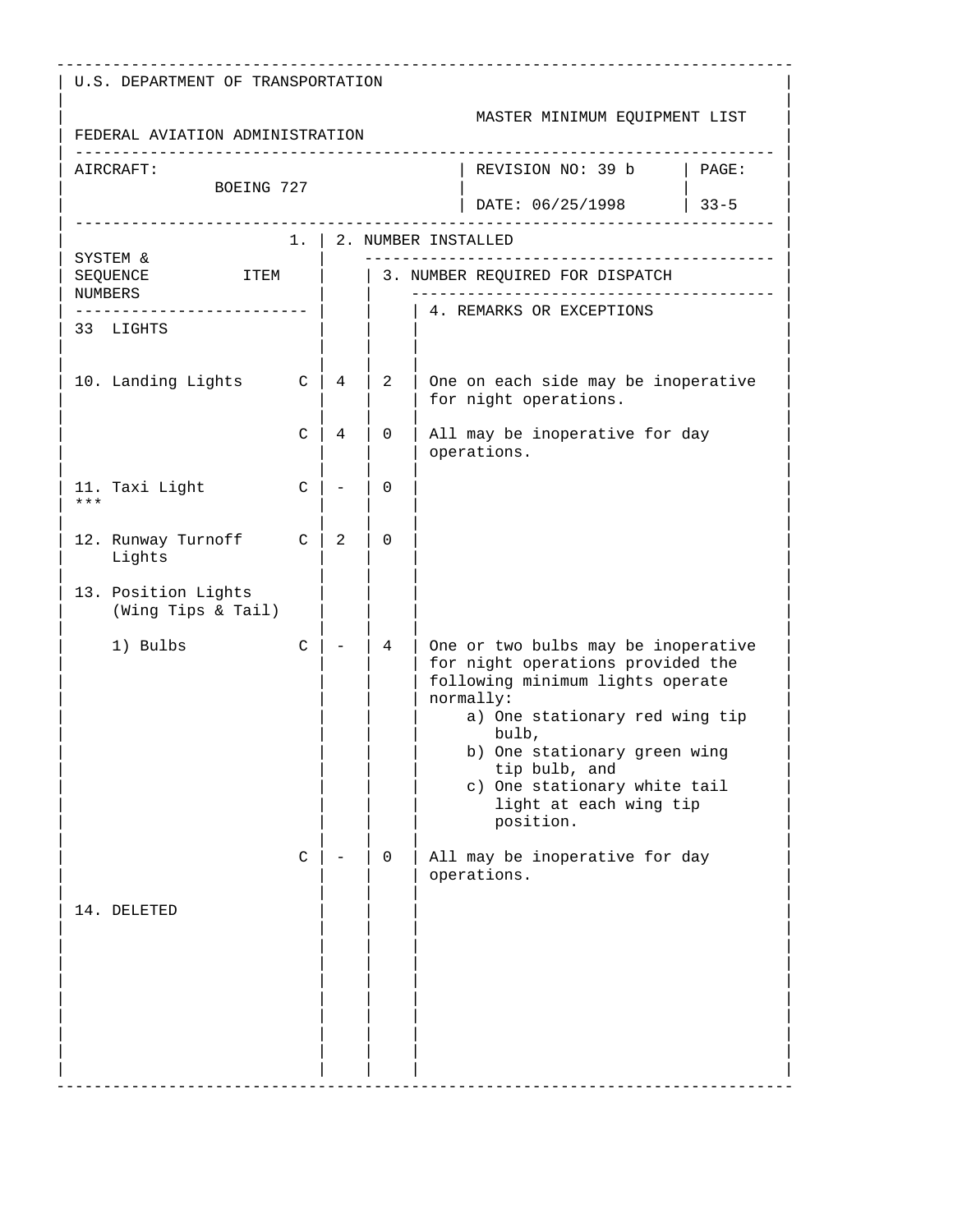| U.S. DEPARTMENT OF TRANSPORTATION                            |              |          |                                                                                                                                                                                                                                        |  |  |  |
|--------------------------------------------------------------|--------------|----------|----------------------------------------------------------------------------------------------------------------------------------------------------------------------------------------------------------------------------------------|--|--|--|
| FEDERAL AVIATION ADMINISTRATION                              |              |          | MASTER MINIMUM EQUIPMENT LIST                                                                                                                                                                                                          |  |  |  |
| AIRCRAFT:<br>BOEING 727                                      |              |          | REVISION NO: 39 b<br>PAGE:                                                                                                                                                                                                             |  |  |  |
|                                                              |              |          | DATE: 06/25/1998<br>$ 33-6 $                                                                                                                                                                                                           |  |  |  |
| SYSTEM &                                                     |              |          | 1. 2. NUMBER INSTALLED                                                                                                                                                                                                                 |  |  |  |
| SEQUENCE<br>ITEM<br>NUMBERS                                  |              |          | 3. NUMBER REQUIRED FOR DISPATCH                                                                                                                                                                                                        |  |  |  |
| 33 LIGHTS                                                    |              |          | 4. REMARKS OR EXCEPTIONS                                                                                                                                                                                                               |  |  |  |
| 15. Interior Emergency<br>Lighting System                    |              |          |                                                                                                                                                                                                                                        |  |  |  |
| 1) Combi (Mixed) or C<br>All Cargo<br>Configurations<br>Only |              |          | Individual lights may be inoper-<br>ative in cargo areas provided:<br>a) No one occupies those areas<br>during flight, and<br>b) Flight deck and forward<br>entrance door exit lights<br>operate normally.                             |  |  |  |
| 16. Exterior Emergency<br>Lighting System                    |              |          |                                                                                                                                                                                                                                        |  |  |  |
| 1) Passenger Combi, B<br>and All Cargo<br>Configurations     | $\mathbf{1}$ | $\Omega$ | May be inoperative for day<br>operations.                                                                                                                                                                                              |  |  |  |
| 2) All Cargo<br>$\mathbf{B}$<br>Operations                   | $\mathbf{1}$ | 0        | May be inoperative for all-cargo<br>night operations provided the<br>forward entry door escape slide<br>lights operate normally.                                                                                                       |  |  |  |
| a) Forward Entry B<br>Door Escape<br>Slide Lights            |              | 0        | May be inoperative for day<br>operations.                                                                                                                                                                                              |  |  |  |
| B                                                            |              | 0        | May be inoperative for night<br>operations provided the interior<br>emergency exit system lights over<br>the cockpit entry door or the left<br>forward entry door of the aircraft<br>are removable (for emergency use)<br>type lights. |  |  |  |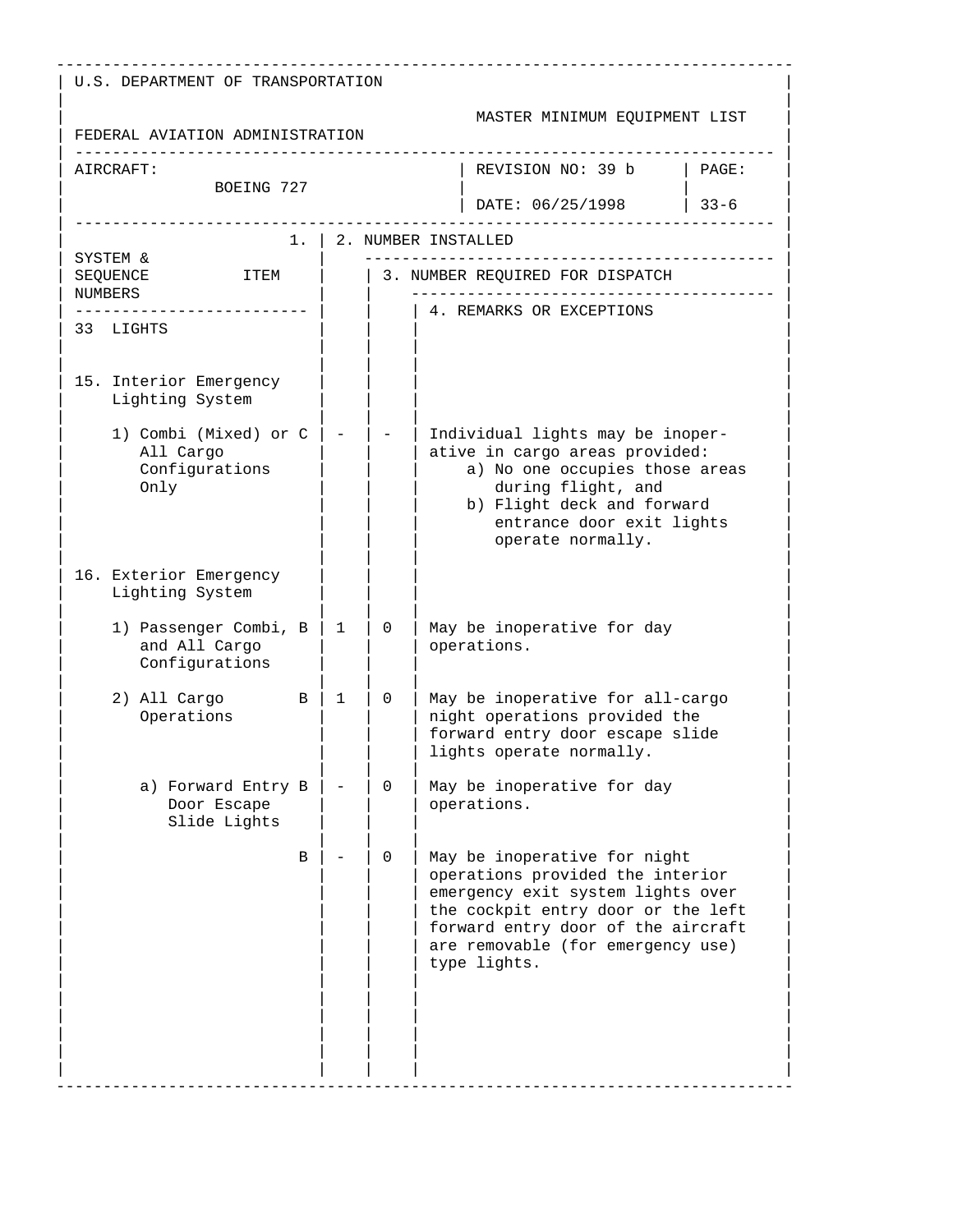| U.S. DEPARTMENT OF TRANSPORTATION                                                                       |                                                                  |                                                             |                                                                                                                                                                                                                                                                                                                                                                                                                                                                                                                                        |  |  |  |  |  |
|---------------------------------------------------------------------------------------------------------|------------------------------------------------------------------|-------------------------------------------------------------|----------------------------------------------------------------------------------------------------------------------------------------------------------------------------------------------------------------------------------------------------------------------------------------------------------------------------------------------------------------------------------------------------------------------------------------------------------------------------------------------------------------------------------------|--|--|--|--|--|
|                                                                                                         | MASTER MINIMUM EQUIPMENT LIST<br>FEDERAL AVIATION ADMINISTRATION |                                                             |                                                                                                                                                                                                                                                                                                                                                                                                                                                                                                                                        |  |  |  |  |  |
| AIRCRAFT:<br>BOEING 727                                                                                 |                                                                  |                                                             | REVISION NO: 40<br>$\mathtt{PAGE}$ :                                                                                                                                                                                                                                                                                                                                                                                                                                                                                                   |  |  |  |  |  |
|                                                                                                         |                                                                  |                                                             | DATE: 12/21/1998<br>$ 33 - 7 $                                                                                                                                                                                                                                                                                                                                                                                                                                                                                                         |  |  |  |  |  |
| SYSTEM &<br>SEQUENCE<br>ITEM                                                                            |                                                                  | 1.   2. NUMBER INSTALLED<br>3. NUMBER REQUIRED FOR DISPATCH |                                                                                                                                                                                                                                                                                                                                                                                                                                                                                                                                        |  |  |  |  |  |
| NUMBERS                                                                                                 |                                                                  |                                                             | 4. REMARKS OR EXCEPTIONS                                                                                                                                                                                                                                                                                                                                                                                                                                                                                                               |  |  |  |  |  |
| 33 LIGHTS                                                                                               |                                                                  |                                                             |                                                                                                                                                                                                                                                                                                                                                                                                                                                                                                                                        |  |  |  |  |  |
| 17. Floor Proximity C<br>Emergency Escape<br>Path Marking System                                        | $\mathbf{1}$                                                     | 1                                                           | Individual lights may be inoper-<br>ative provided FAA approved minimum<br>acceptable lighting levels<br>specified in one of the following<br>documents are complied with:<br>a) FAA engineering approval<br>letter,<br>b) FAA approved report of the<br>Type Design holder,<br>c) Limitations and Conditions<br>section of the applicable<br>Supplemental Type<br>Certificate (STC), and<br>d) An FAA approved report<br>incorporated in the Master<br>Drawing List for the<br>applicable STC.<br>Not required for all cargo<br>NOTE: |  |  |  |  |  |
| 18. Master Caution<br>C<br>*** System Annunciator<br>Lights, Left and<br>Right (Pilot's<br>Glareshield) |                                                                  |                                                             | operations.<br>(0) One may be inoperative for<br>normally operating systems.                                                                                                                                                                                                                                                                                                                                                                                                                                                           |  |  |  |  |  |
| 19. Logo Lights<br>D<br>$***$                                                                           |                                                                  | 0                                                           |                                                                                                                                                                                                                                                                                                                                                                                                                                                                                                                                        |  |  |  |  |  |
| 20. Sterile Cockpit<br>C<br>*** Light System (Add<br>On System)                                         | $\mathbf{1}$                                                     | 0                                                           | (0) May be inoperative provided<br>alternate procedures are<br>established and used.                                                                                                                                                                                                                                                                                                                                                                                                                                                   |  |  |  |  |  |
| 21. Aft Airstair Tread<br>C<br>Lights                                                                   |                                                                  | 0                                                           |                                                                                                                                                                                                                                                                                                                                                                                                                                                                                                                                        |  |  |  |  |  |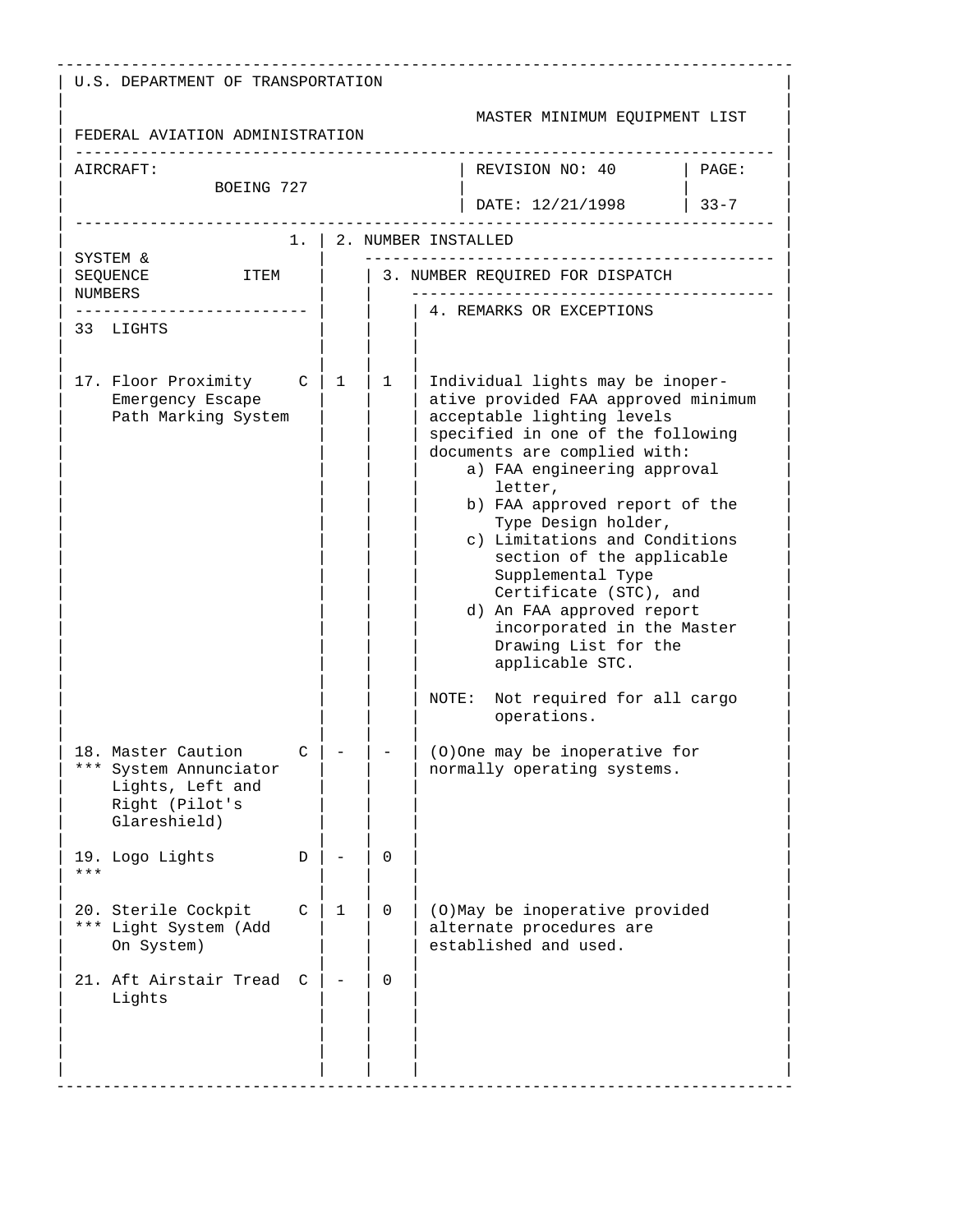| U.S. DEPARTMENT OF TRANSPORTATION                                                     |              |              |                                                                                                                                                                                                                                                                                                                                                                                                                                                      |  |  |  |  |
|---------------------------------------------------------------------------------------|--------------|--------------|------------------------------------------------------------------------------------------------------------------------------------------------------------------------------------------------------------------------------------------------------------------------------------------------------------------------------------------------------------------------------------------------------------------------------------------------------|--|--|--|--|
| MASTER MINIMUM EQUIPMENT LIST<br>FEDERAL AVIATION ADMINISTRATION                      |              |              |                                                                                                                                                                                                                                                                                                                                                                                                                                                      |  |  |  |  |
| AIRCRAFT:<br>BOEING 727                                                               |              |              | REVISION NO: 39<br>$\mathtt{PAGE}$ :<br>DATE: 09/30/1997                                                                                                                                                                                                                                                                                                                                                                                             |  |  |  |  |
|                                                                                       |              |              | $ 34-1 $<br>1. 2. NUMBER INSTALLED                                                                                                                                                                                                                                                                                                                                                                                                                   |  |  |  |  |
| SYSTEM &<br>SEQUENCE<br>ITEM                                                          |              |              | 3. NUMBER REQUIRED FOR DISPATCH                                                                                                                                                                                                                                                                                                                                                                                                                      |  |  |  |  |
| NUMBERS<br>34 NAVIGATION                                                              |              |              | 4. REMARKS OR EXCEPTIONS                                                                                                                                                                                                                                                                                                                                                                                                                             |  |  |  |  |
| True or Calibrated C<br>*** Airspeed Indicator<br>(Both Analogue and<br>EFIS)         | $\mathbf{1}$ | $\Omega$     |                                                                                                                                                                                                                                                                                                                                                                                                                                                      |  |  |  |  |
| Airspeed Indicators<br>2.<br>(IAS)                                                    |              |              |                                                                                                                                                                                                                                                                                                                                                                                                                                                      |  |  |  |  |
| $***$ 1) Basic<br>$\mathsf{C}$<br>Indications<br>(Pointer And<br>Manual Mode<br>Flag) | 2            | 2            | (M)(O)Mode Selector indicator at<br>copilot's station ONLY may be inop-<br>erative, and a standard airspeed<br>indicator substituted provided:<br>a) Both Mach/Airspeed warning<br>systems operate normally,<br>b) Red Line is marked on glass<br>at 350 KIAS, and<br>c) A placard is placed next to<br>instrument stating "Red Line<br>is the limit for Mode B<br>operation except when<br>existing limit speed pointer<br>(Barber Pole) is lower." |  |  |  |  |
| *** 2) Integral Air-<br>Α<br>speed Reference<br>Buq                                   | 2            | $\mathbf{1}$ | One may be inoperative provided<br>repair or replacement is made<br>within three flight days.                                                                                                                                                                                                                                                                                                                                                        |  |  |  |  |
| 3) External Air-<br>***<br>C<br>speed Bugs                                            |              | $\mathbf{1}$ | May be inoperative provided<br>alternate procedures are<br>established and used.                                                                                                                                                                                                                                                                                                                                                                     |  |  |  |  |
| 4) Digital Air-<br>***<br>C<br>speed Readout                                          |              | 0            |                                                                                                                                                                                                                                                                                                                                                                                                                                                      |  |  |  |  |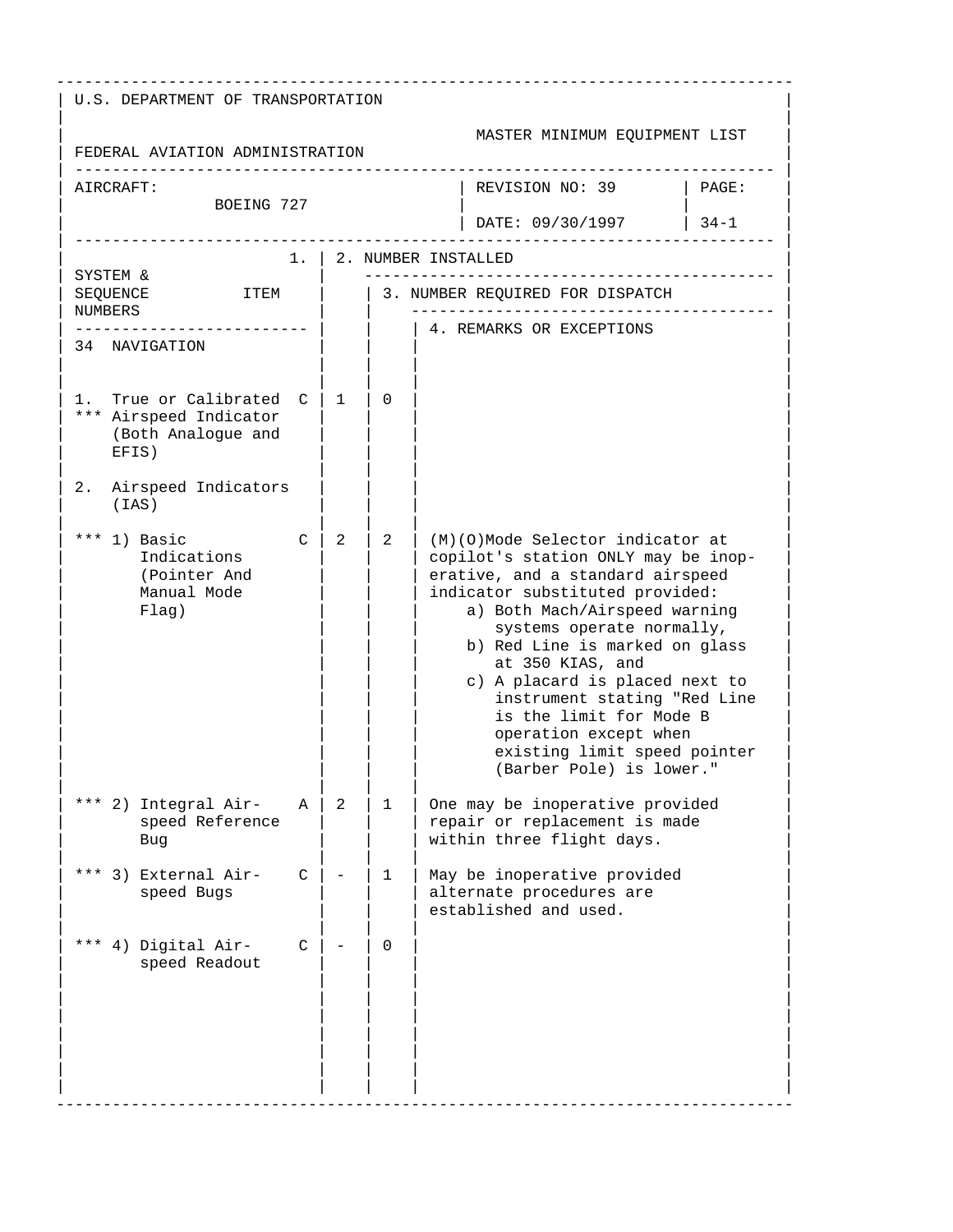|    | U.S. DEPARTMENT OF TRANSPORTATION                                                               |                      |                        |                                                                                                   |                   |  |  |  |  |
|----|-------------------------------------------------------------------------------------------------|----------------------|------------------------|---------------------------------------------------------------------------------------------------|-------------------|--|--|--|--|
|    | MASTER MINIMUM EQUIPMENT LIST<br>FEDERAL AVIATION ADMINISTRATION                                |                      |                        |                                                                                                   |                   |  |  |  |  |
|    | AIRCRAFT:<br>BOEING 727                                                                         |                      |                        | REVISION NO: 41 a                                                                                 | $\mathtt{PAGE}$ : |  |  |  |  |
|    |                                                                                                 |                      |                        | DATE: 08/24/1999                                                                                  | $ 34-2 $          |  |  |  |  |
|    | SYSTEM &                                                                                        |                      | 1. 2. NUMBER INSTALLED |                                                                                                   |                   |  |  |  |  |
|    | SEQUENCE<br>ITEM<br>NUMBERS                                                                     |                      |                        | 3. NUMBER REQUIRED FOR DISPATCH                                                                   |                   |  |  |  |  |
|    | 34 NAVIGATION                                                                                   |                      |                        | 4. REMARKS OR EXCEPTIONS                                                                          |                   |  |  |  |  |
| 3. | Mach Indicators                                                                                 |                      |                        |                                                                                                   |                   |  |  |  |  |
|    | 1) Basic Indicators C<br>(Pointers)                                                             |                      | $\mathbf{1}$           | All but one may be inoperative<br>provided one Mach/Airspeed warning<br>system operates normally. |                   |  |  |  |  |
|    |                                                                                                 | C                    | $\Omega$               | All may be inoperative provided<br>operating altitude is limited to FL<br>330 or below.           |                   |  |  |  |  |
|    | 2) Mach OFF Flag                                                                                | $\mathcal{C}$<br>$-$ | $\mathbf{0}$           | May be inoperative provided all<br>basic indicators are considered<br>inoperative.                |                   |  |  |  |  |
|    | *** 3) Digital Mach<br>Readout                                                                  | $\mathcal{C}$        | $\mathbf{1}$           | All but one may be inoperative<br>provided one Mach/Airspeed warning<br>system operates normally. |                   |  |  |  |  |
| 4. | Mach/Airspeed Aural<br>Warning Systems                                                          |                      |                        |                                                                                                   |                   |  |  |  |  |
|    | 1) B-727-100/200<br>And 727-100QF                                                               | B<br>2               | 1                      | One may be inoperative provided<br>speed is limited to less than<br>M .88.                        |                   |  |  |  |  |
|    | 2) Valsan<br>B-727-100/200RE<br>and airplanes<br>with STC's<br>ST00488SE or<br><b>ST00507SE</b> | 2<br>B               | $\mathbf{1}$           | One may be inoperative provided<br>speed is limited to less than<br>M .85.<br>(Continued)         | 1                 |  |  |  |  |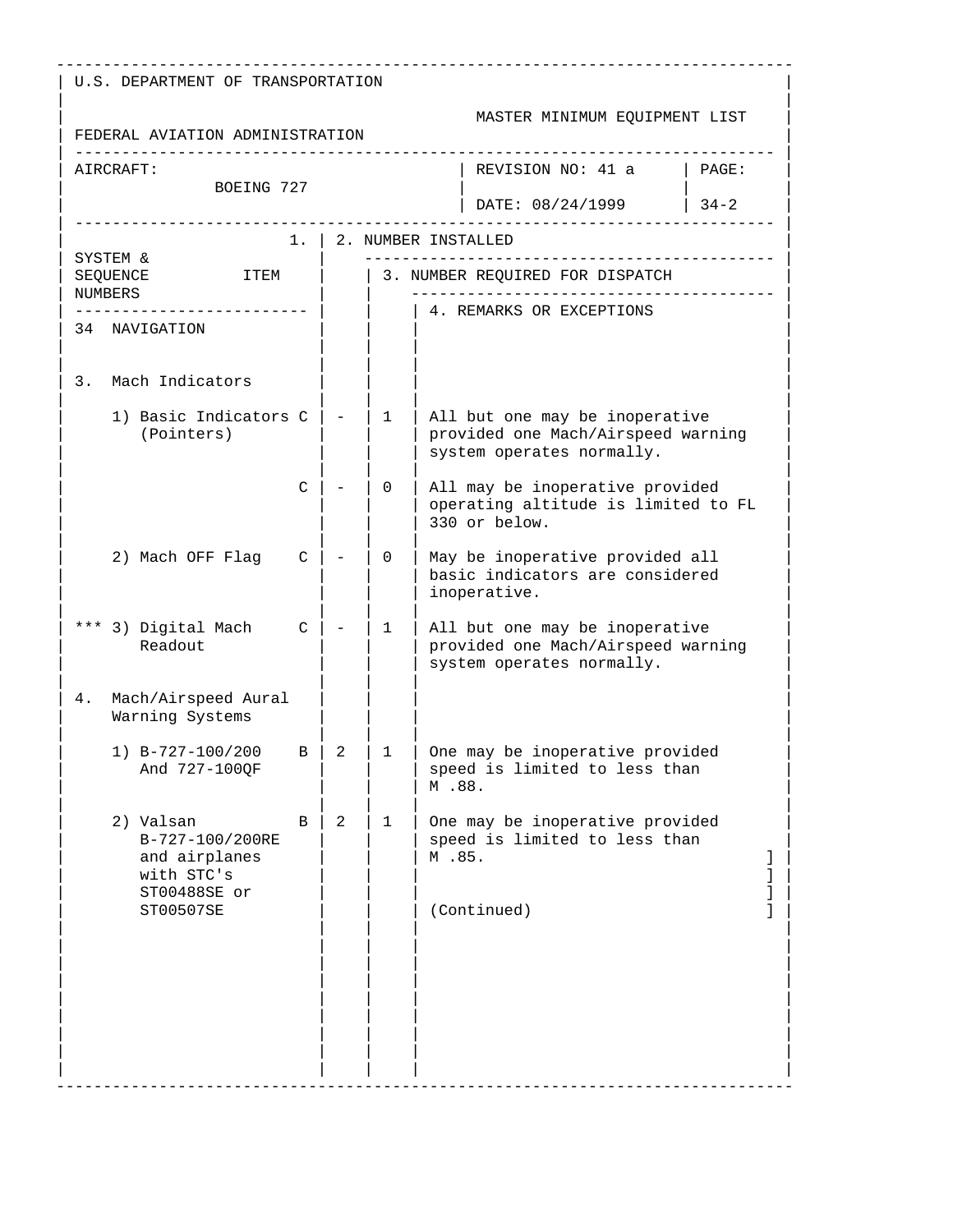| U.S. DEPARTMENT OF TRANSPORTATION                                |   |          |                                                                                                                                                                                                                                                                                                                                                                                                 |  |  |  |
|------------------------------------------------------------------|---|----------|-------------------------------------------------------------------------------------------------------------------------------------------------------------------------------------------------------------------------------------------------------------------------------------------------------------------------------------------------------------------------------------------------|--|--|--|
| MASTER MINIMUM EQUIPMENT LIST<br>FEDERAL AVIATION ADMINISTRATION |   |          |                                                                                                                                                                                                                                                                                                                                                                                                 |  |  |  |
| AIRCRAFT:<br>BOEING 727                                          |   |          | REVISION NO: 39<br>$\mathtt{PAGE}$ :                                                                                                                                                                                                                                                                                                                                                            |  |  |  |
|                                                                  |   |          | DATE: 09/30/1997<br>$ 34-3$                                                                                                                                                                                                                                                                                                                                                                     |  |  |  |
| SYSTEM &                                                         |   |          | 1.   2. NUMBER INSTALLED                                                                                                                                                                                                                                                                                                                                                                        |  |  |  |
| SEQUENCE<br>ITEM<br>NUMBERS                                      |   |          | 3. NUMBER REQUIRED FOR DISPATCH                                                                                                                                                                                                                                                                                                                                                                 |  |  |  |
| 34 NAVIGATION                                                    |   |          | 4. REMARKS OR EXCEPTIONS                                                                                                                                                                                                                                                                                                                                                                        |  |  |  |
| Mach/Airspeed Aural B<br>4.<br>Warning Systems<br>(Cont 'd)      |   |          |                                                                                                                                                                                                                                                                                                                                                                                                 |  |  |  |
| 3) B-727-100/200 B<br>And 727-100QF                              | 2 | $\Omega$ | (0) Both systems may be inoperative<br>provided:<br>a) Both Machmeters operate<br>normally, and<br>b) The following speed limits<br>are observed:<br>Vmo - 320 KIAS below FL 260.<br>Mmo - .78 above FL 260.<br>0 <sub>R</sub>                                                                                                                                                                  |  |  |  |
| B                                                                |   |          | c) If the overspeed warning<br>system malfunctions during<br>flight by sounding earlier<br>than scheduled, continue<br>operation at speeds below<br>the warning horn setting,<br>0 <sub>R</sub>                                                                                                                                                                                                 |  |  |  |
| B                                                                |   |          | d) If the warning system sounds<br>below M .86, deactivate the<br>system by pulling the<br>associated circuit breaker,<br>then observe the Vmo/Mmo<br>speed limits shown below:<br>Vmo - 320 KIAS below FL 260.<br>Mmo - .78 above FL 260.<br>If the operating warning<br>NOTE 1:<br>system is dual (A/B) mode,<br>only the selected mode is<br>required to operate<br>normally.<br>(Continued) |  |  |  |
|                                                                  |   |          |                                                                                                                                                                                                                                                                                                                                                                                                 |  |  |  |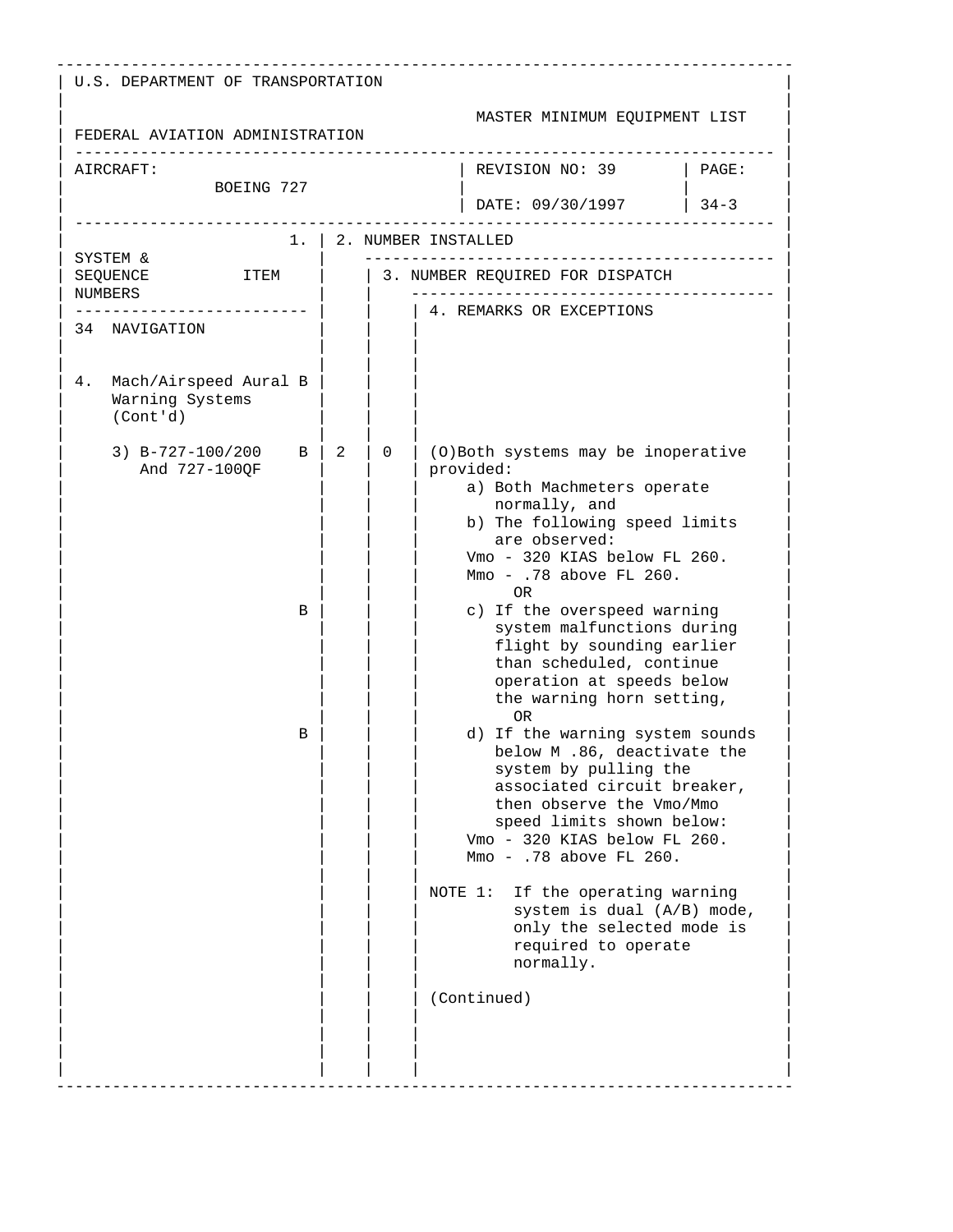| U.S. DEPARTMENT OF TRANSPORTATION                                |     |                          |                                                                                                                                                                                                                                                                                                                                                                                  |  |  |  |  |  |
|------------------------------------------------------------------|-----|--------------------------|----------------------------------------------------------------------------------------------------------------------------------------------------------------------------------------------------------------------------------------------------------------------------------------------------------------------------------------------------------------------------------|--|--|--|--|--|
| MASTER MINIMUM EQUIPMENT LIST<br>FEDERAL AVIATION ADMINISTRATION |     |                          |                                                                                                                                                                                                                                                                                                                                                                                  |  |  |  |  |  |
| AIRCRAFT:<br>BOEING 727                                          |     |                          | REVISION NO: 39<br>$\mathtt{PAGE}$ :                                                                                                                                                                                                                                                                                                                                             |  |  |  |  |  |
|                                                                  |     |                          | DATE: 09/30/1997<br>$ 34-4 $                                                                                                                                                                                                                                                                                                                                                     |  |  |  |  |  |
| SYSTEM &                                                         |     | 1.   2. NUMBER INSTALLED |                                                                                                                                                                                                                                                                                                                                                                                  |  |  |  |  |  |
| SEQUENCE<br>ITEM<br>NUMBERS                                      |     |                          | 3. NUMBER REQUIRED FOR DISPATCH                                                                                                                                                                                                                                                                                                                                                  |  |  |  |  |  |
| 34 NAVIGATION                                                    |     |                          | 4. REMARKS OR EXCEPTIONS                                                                                                                                                                                                                                                                                                                                                         |  |  |  |  |  |
| Mach/Airspeed Aural B<br>4.<br>Warning Systems<br>(Cont 'd)      |     |                          |                                                                                                                                                                                                                                                                                                                                                                                  |  |  |  |  |  |
| 4) Valsan<br>$\mathbf{B}$<br>B-727-100/200RE<br>Only             | - 2 | $\Omega$                 | (0) Both systems may be inoperative<br>provided:<br>a) Both Machmeters operate<br>normally, and<br>b) The following speed limits<br>are observed:<br>Vmo - 320 KIAS below FL 260.<br>Mmo - .78 above FL 260.<br>0 <sub>R</sub>                                                                                                                                                   |  |  |  |  |  |
| B                                                                |     |                          | c) If the overspeed warning<br>system malfunctions during<br>flight by sounding earlier<br>than scheduled, continue<br>operation at speeds below<br>the warning horn setting,<br>0 <sub>R</sub>                                                                                                                                                                                  |  |  |  |  |  |
| B                                                                |     |                          | d) If the warning system sounds<br>below M .85, deactivate the<br>system by pulling the<br>associated circuit breaker,<br>then observe the Vmo/Mmo<br>speed limits shown below:<br>Vmo - 320 KIAS below FL 260.<br>Mmo - .78 above FL 260.<br>If the operating warning<br>NOTE 1:<br>system is dual (A/B) mode,<br>only the selected mode is<br>required to operate<br>normally. |  |  |  |  |  |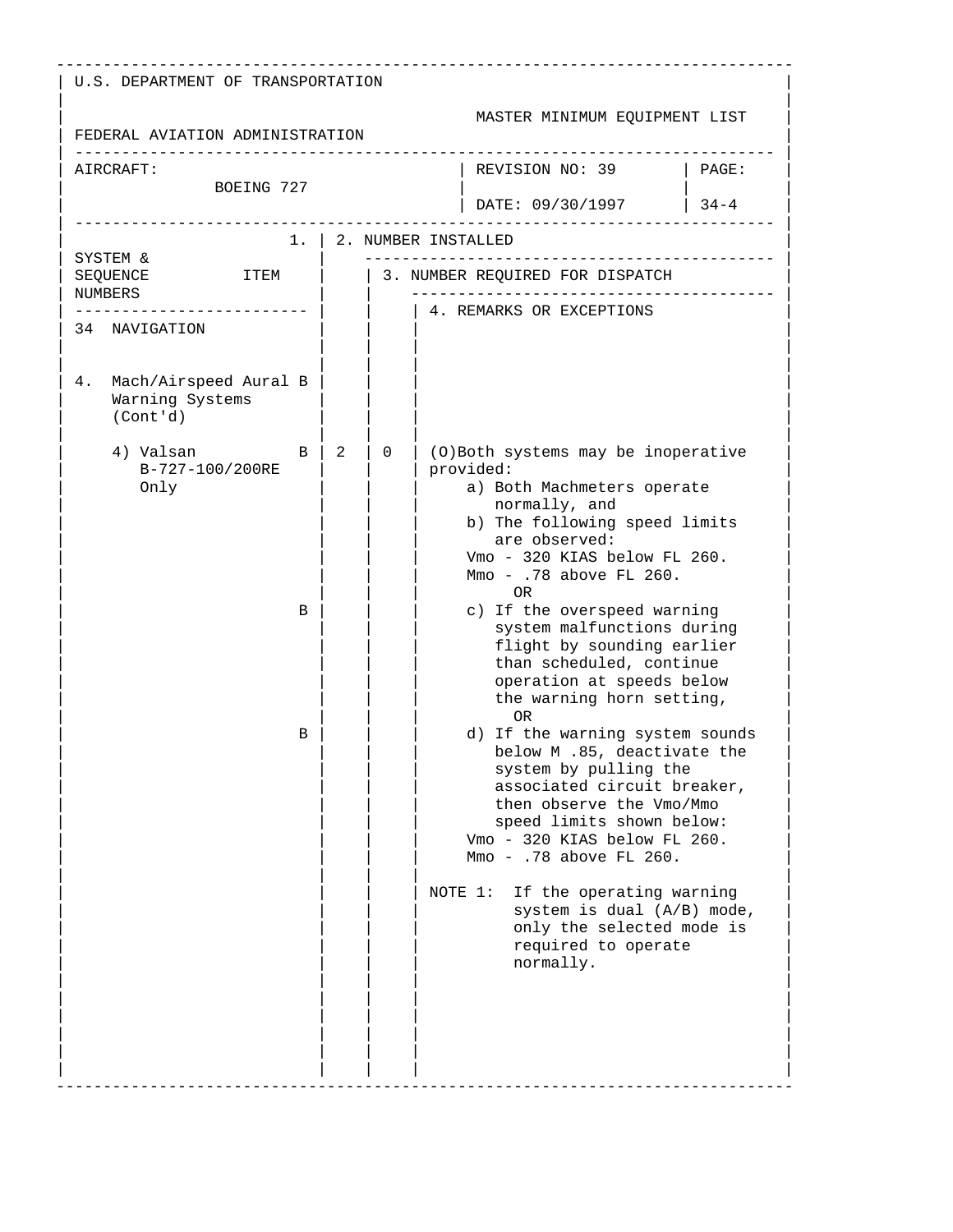| U.S. DEPARTMENT OF TRANSPORTATION                                |                          |             |                                                                                                                                                                                          |                   |  |  |  |
|------------------------------------------------------------------|--------------------------|-------------|------------------------------------------------------------------------------------------------------------------------------------------------------------------------------------------|-------------------|--|--|--|
| MASTER MINIMUM EQUIPMENT LIST<br>FEDERAL AVIATION ADMINISTRATION |                          |             |                                                                                                                                                                                          |                   |  |  |  |
| AIRCRAFT:<br>BOEING 727                                          |                          |             | REVISION NO: 39                                                                                                                                                                          | $\mathtt{PAGE}$ : |  |  |  |
|                                                                  |                          |             | DATE: 09/30/1997   34-5                                                                                                                                                                  |                   |  |  |  |
| SYSTEM &                                                         | 1.   2. NUMBER INSTALLED |             |                                                                                                                                                                                          |                   |  |  |  |
| SEQUENCE<br>ITEM<br><b>NUMBERS</b>                               |                          |             | 3. NUMBER REQUIRED FOR DISPATCH<br>4. REMARKS OR EXCEPTIONS                                                                                                                              |                   |  |  |  |
| 34 NAVIGATION                                                    |                          |             |                                                                                                                                                                                          |                   |  |  |  |
| 5. Altimeters                                                    |                          |             |                                                                                                                                                                                          |                   |  |  |  |
| 1) Basic Altimeters C                                            | $\sim$                   | 2           | May be inoperative provided:<br>a) One altimeter operates<br>normally at each pilot<br>station, and<br>b) At least one of the above is<br>a pneumatic, or servo-<br>pneumatic altimeter. |                   |  |  |  |
| 2) Servo Pneumatic C  <br>***<br>Altimeter Mode                  | $\sim$ $-$               | $\mathbf 0$ | (M) May be inoperative provided<br>Altimeter remains in the pneumatic<br>mode.                                                                                                           |                   |  |  |  |
| 3) Standby<br>$\mathcal{C}$<br>Pneumatic<br>Altimeter            | $\sim$                   | $\Omega$    | May be inoperative provided at<br>least one of the pilot's altimeters<br>is a pneumatic or servo-pneumatic<br>(switchable) altimeter.                                                    |                   |  |  |  |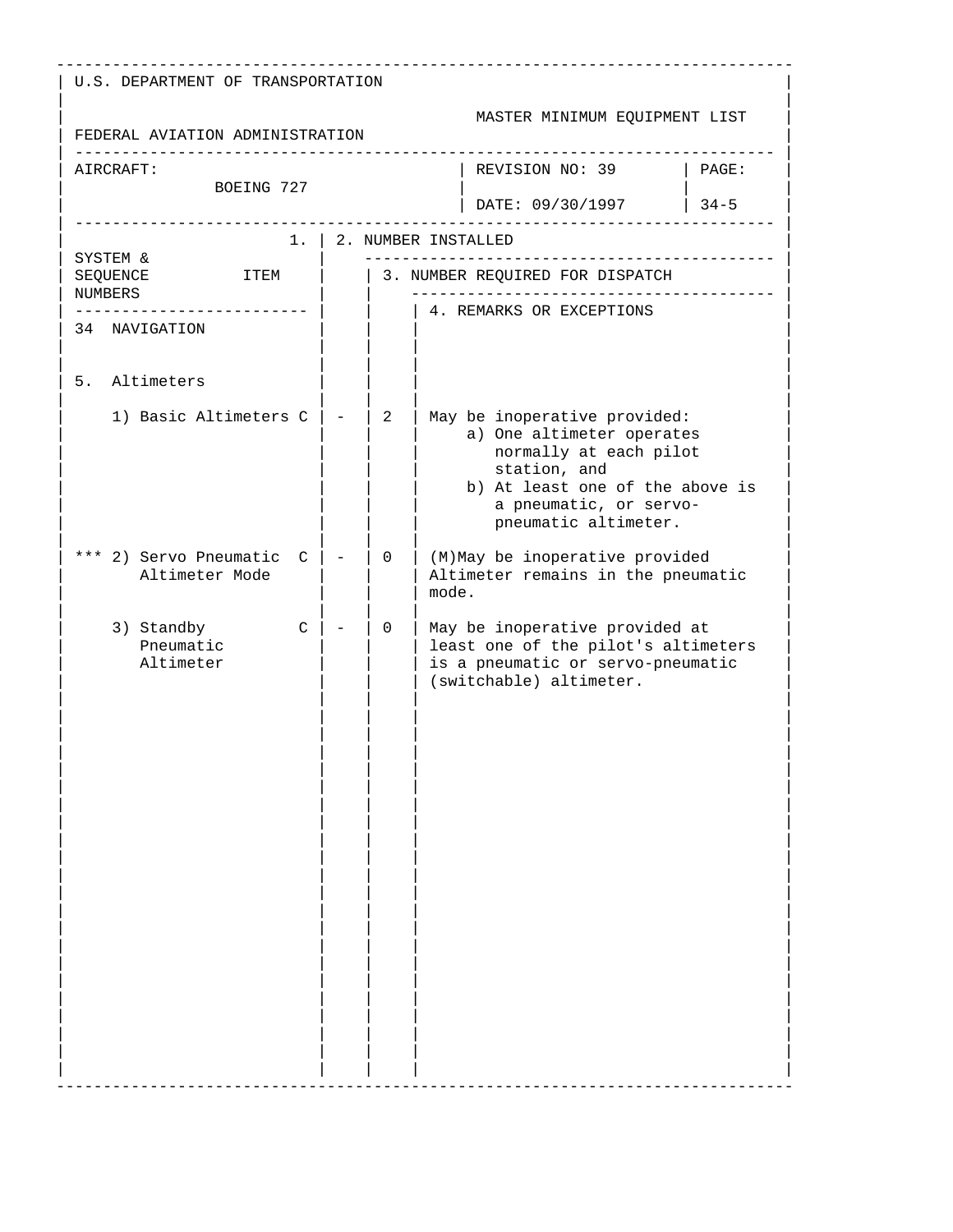|    | U.S. DEPARTMENT OF TRANSPORTATION                                |               |                |                        |                                                                                                                                 |  |  |  |  |
|----|------------------------------------------------------------------|---------------|----------------|------------------------|---------------------------------------------------------------------------------------------------------------------------------|--|--|--|--|
|    | MASTER MINIMUM EQUIPMENT LIST<br>FEDERAL AVIATION ADMINISTRATION |               |                |                        |                                                                                                                                 |  |  |  |  |
|    | AIRCRAFT:<br>BOEING 727                                          |               |                |                        | REVISION NO: 39<br>PAGE:                                                                                                        |  |  |  |  |
|    |                                                                  |               |                |                        | DATE: 09/30/1997<br>$ 34-6$                                                                                                     |  |  |  |  |
|    | SYSTEM &                                                         |               |                | 1. 2. NUMBER INSTALLED |                                                                                                                                 |  |  |  |  |
|    | SEQUENCE<br>ITEM<br>NUMBERS                                      |               |                |                        | 3. NUMBER REQUIRED FOR DISPATCH<br>4. REMARKS OR EXCEPTIONS                                                                     |  |  |  |  |
|    | 34 NAVIGATION                                                    |               |                |                        |                                                                                                                                 |  |  |  |  |
| б. | Altimeter Vibrators                                              |               |                |                        |                                                                                                                                 |  |  |  |  |
|    | 1) Servo-Pneumatic C                                             |               | 2              | $\mathbf{1}$           | One may be inoperative provided<br>associated air data computer<br>function is installed and operating<br>normally.             |  |  |  |  |
|    | 2) Pneumatic                                                     | $\mathcal{C}$ | 2              | $\mathbf{1}$           | One may be inoperative provided VMC<br>exists at departure and arrival<br>airports.                                             |  |  |  |  |
|    | 3) Pneumatic (With C<br>2 Electric<br>Altimeters)                |               | $\mathbf{1}$   | $\Omega$               | May be inoperative provided VMC<br>exists at departure and arrival<br>airports.                                                 |  |  |  |  |
|    | a) Analogue<br>Instrument<br>System                              | $\mathcal{C}$ | $\mathbf{1}$   | 0                      | May be inoperative provided VMC<br>exists at departure and arrival<br>airports.                                                 |  |  |  |  |
|    | b) EFIS<br>Instrument<br>System                                  | C             | 1              | 0                      | May be inoperative provided VMC<br>exists at departure and arrival<br>airports.                                                 |  |  |  |  |
|    | 4) One Pneumatic<br>and One Servo-<br>Pneumatic                  | C             | $\overline{a}$ | $\mathbf{1}$           | Servo-pneumatic may be inoperative<br>provided associated air data<br>computer function is installed and<br>operating normally. |  |  |  |  |
|    |                                                                  | C             | 2              | $\mathbf 1$            | Pneumatic may be inoperative<br>provided VMC exists at departure<br>and arrival airports.                                       |  |  |  |  |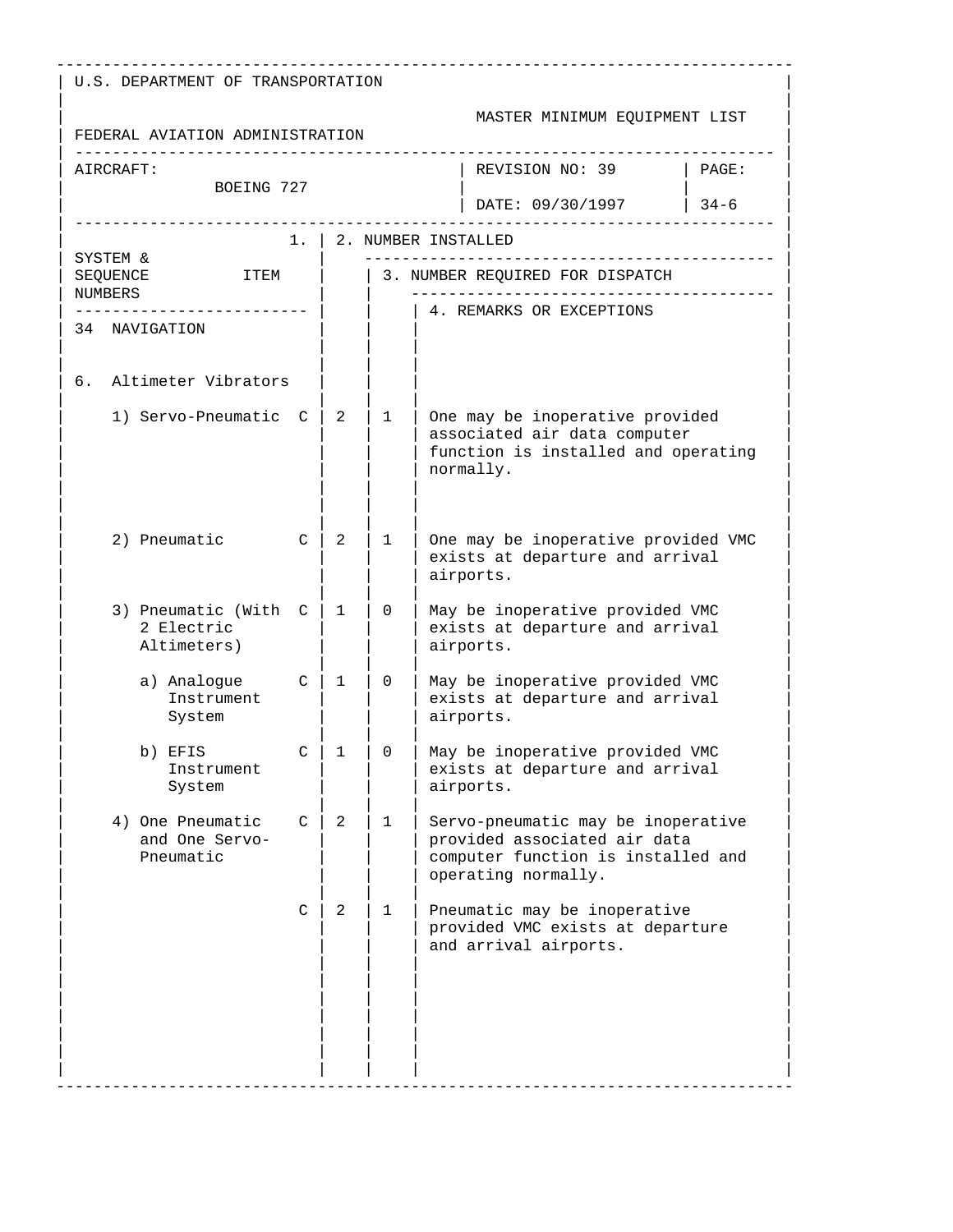| U.S. DEPARTMENT OF TRANSPORTATION                                                  |              |                        |                                                                                                                                                                   |  |  |  |  |  |
|------------------------------------------------------------------------------------|--------------|------------------------|-------------------------------------------------------------------------------------------------------------------------------------------------------------------|--|--|--|--|--|
| MASTER MINIMUM EQUIPMENT LIST<br>FEDERAL AVIATION ADMINISTRATION                   |              |                        |                                                                                                                                                                   |  |  |  |  |  |
| AIRCRAFT:<br>BOEING 727                                                            |              |                        | REVISION NO: 40<br>PAGE:                                                                                                                                          |  |  |  |  |  |
|                                                                                    |              |                        | DATE: 12/21/1998<br>$34 - 7$                                                                                                                                      |  |  |  |  |  |
| SYSTEM &                                                                           |              | 1. 2. NUMBER INSTALLED |                                                                                                                                                                   |  |  |  |  |  |
| SEQUENCE<br>ITEM<br>NUMBERS                                                        |              |                        | 3. NUMBER REQUIRED FOR DISPATCH                                                                                                                                   |  |  |  |  |  |
| 34 NAVIGATION                                                                      |              |                        | 4. REMARKS OR EXCEPTIONS                                                                                                                                          |  |  |  |  |  |
| DELETED<br>7.                                                                      |              |                        |                                                                                                                                                                   |  |  |  |  |  |
| Static Air<br>8.<br>D<br>*** Temperature Gauge<br>(Both Analoque and<br>EFIS)      | 1            | $\Omega$               | May be inoperative provided Total<br>Air Temperature or Ram Air Temper-<br>ature gauge operates normally.                                                         |  |  |  |  |  |
| Ram Air<br>9.<br>D<br>*** Temperature Gauge                                        | $\mathbf{1}$ | $\Omega$               | May be inoperative provided Total<br>Air Temperature or Static Air<br>Temperature gauge operates<br>normally.                                                     |  |  |  |  |  |
| 10. Total Air<br>$\mathcal{C}$<br>Temperature Gauge<br>(Both Analogue and<br>EFIS) | $\mathbf{1}$ | $\Omega$               | May be inoperative provided Ram Air<br>Temperature or Static Air<br>Temperature gauge operates<br>normally.                                                       |  |  |  |  |  |
| 11. DELETED                                                                        |              |                        |                                                                                                                                                                   |  |  |  |  |  |
| 12. Standby Horizon<br>$\mathbf{B}$<br>Indicator                                   | $\mathbf{1}$ | $\mathbf 0$            | Except for EFIS equipped airplanes<br>may be inoperative for day VMC<br>conditions provided a third switch-<br>able source of attitude reference<br>is available. |  |  |  |  |  |
| 13. Angle of Attack<br>D<br>***<br>Indicators                                      |              | 0                      |                                                                                                                                                                   |  |  |  |  |  |
| 14. Turn and Bank<br>Indicators                                                    |              |                        |                                                                                                                                                                   |  |  |  |  |  |
| 1) Rate of Turn<br>C<br>Indicators                                                 | 2            | $\mathbf{1}$           | Turn function of one instrument may<br>be inoperative for VMC flight.                                                                                             |  |  |  |  |  |
| C                                                                                  | 2            | 0                      | May be inoperative provided the<br>Standby Horizon indicator operates<br>normally.                                                                                |  |  |  |  |  |
|                                                                                    |              |                        |                                                                                                                                                                   |  |  |  |  |  |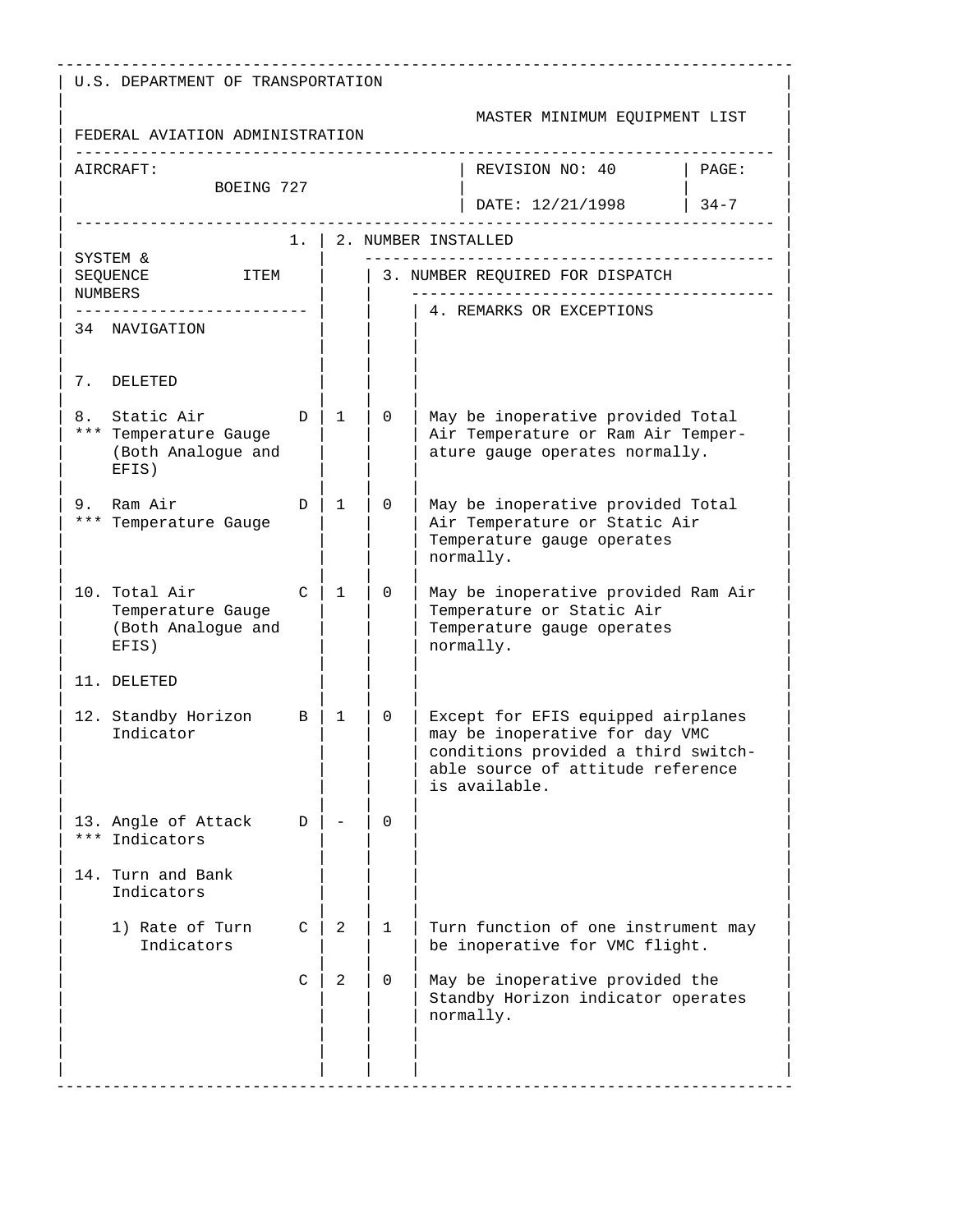| U.S. DEPARTMENT OF TRANSPORTATION                                |              |                          |                                                                                                                                                                                                                                                                                                               |  |  |  |  |  |  |
|------------------------------------------------------------------|--------------|--------------------------|---------------------------------------------------------------------------------------------------------------------------------------------------------------------------------------------------------------------------------------------------------------------------------------------------------------|--|--|--|--|--|--|
| MASTER MINIMUM EQUIPMENT LIST<br>FEDERAL AVIATION ADMINISTRATION |              |                          |                                                                                                                                                                                                                                                                                                               |  |  |  |  |  |  |
| AIRCRAFT:<br>BOEING 727                                          |              |                          | REVISION NO: 39 a<br>PAGE:                                                                                                                                                                                                                                                                                    |  |  |  |  |  |  |
|                                                                  |              |                          | DATE: 05/05/1998<br>$34 - 8$                                                                                                                                                                                                                                                                                  |  |  |  |  |  |  |
| SYSTEM &                                                         |              | 1.   2. NUMBER INSTALLED |                                                                                                                                                                                                                                                                                                               |  |  |  |  |  |  |
| SEQUENCE<br>ITEM<br>NUMBERS                                      |              |                          | 3. NUMBER REQUIRED FOR DISPATCH<br>4. REMARKS OR EXCEPTIONS                                                                                                                                                                                                                                                   |  |  |  |  |  |  |
| 34 NAVIGATION                                                    |              |                          |                                                                                                                                                                                                                                                                                                               |  |  |  |  |  |  |
| 15. DELETED                                                      |              |                          |                                                                                                                                                                                                                                                                                                               |  |  |  |  |  |  |
| 16. Non-Stabilized<br>$\mathbf{B}$<br>Magnetic Compass           | 1            | 0                        | (0) May be inoperative provided any<br>combination of three gyro or INS<br>(IRU) stabilized Compass Systems<br>are operative.                                                                                                                                                                                 |  |  |  |  |  |  |
| B                                                                | $\mathbf{1}$ | 0                        | (0) May be inoperative provided:<br>a) Any combination of two gyro<br>or INS (IRU) stabilized<br>Compass Systems operate<br>normally, and<br>b) Airplane is operated with<br>Dual Independent Navigation<br>Capability and under<br>Positive Radar Control by<br>ATC on the enroute portion<br>of the flight. |  |  |  |  |  |  |
| B                                                                | 1            | 0                        | (0) May be inoperative for flights<br>that are entirely within areas of<br>magnetic unreliability provided at<br>least two Stabilized Directional<br>Gyro Systems are installed, operate<br>normally, and used in conjunction<br>with approved Free Gyro Navigation<br>Techniques.                            |  |  |  |  |  |  |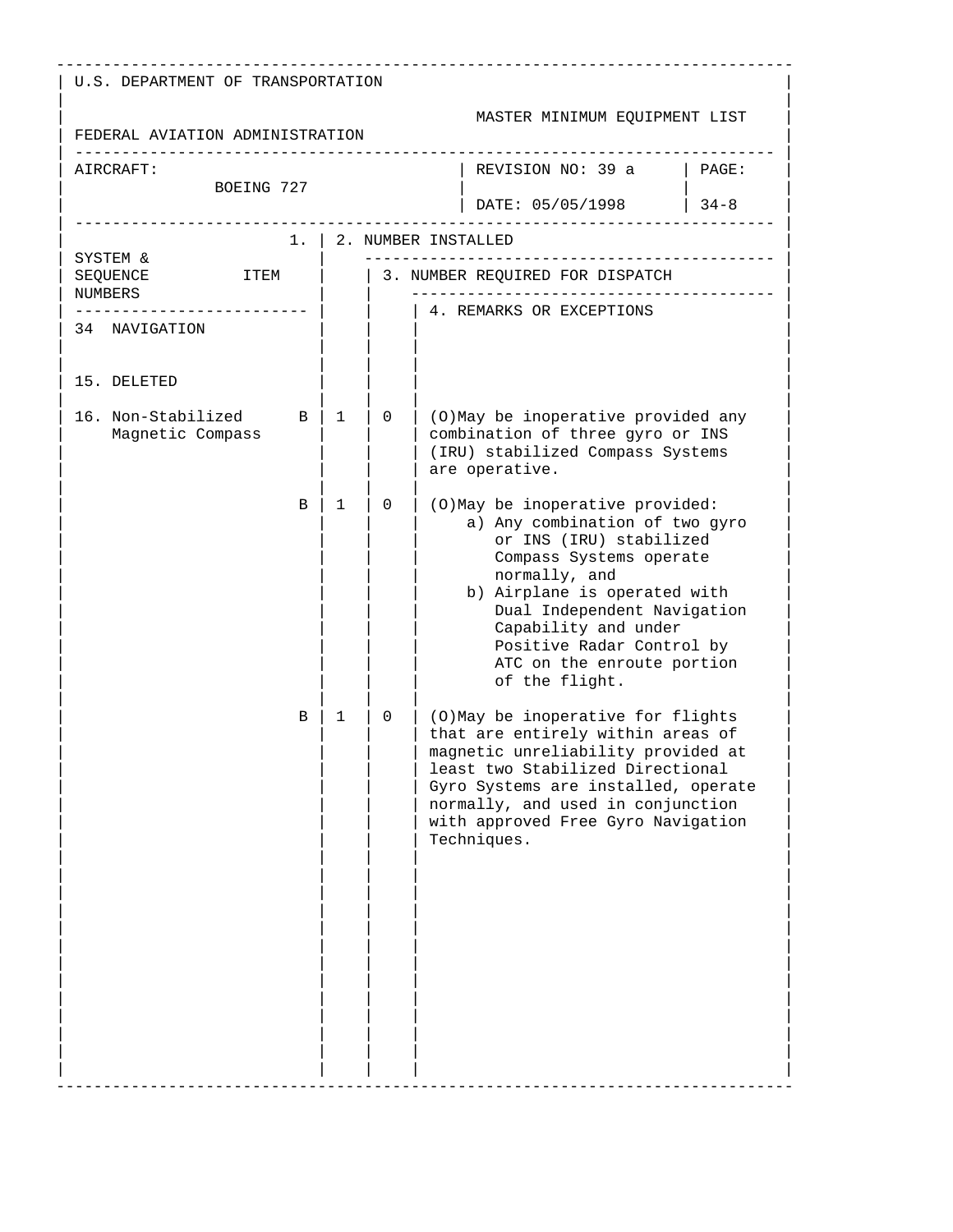| U.S. DEPARTMENT OF TRANSPORTATION<br>MASTER MINIMUM EQUIPMENT LIST |              |                          |                |                                                                                                                        |  |  |  |
|--------------------------------------------------------------------|--------------|--------------------------|----------------|------------------------------------------------------------------------------------------------------------------------|--|--|--|
| FEDERAL AVIATION ADMINISTRATION                                    |              |                          |                |                                                                                                                        |  |  |  |
| AIRCRAFT:<br>BOEING 727                                            |              |                          |                | REVISION NO: 40<br>$\mathtt{PAGE}$ :                                                                                   |  |  |  |
|                                                                    |              |                          |                | DATE: 12/21/1998<br>$ 34-9$                                                                                            |  |  |  |
|                                                                    |              |                          |                | 1. 2. NUMBER INSTALLED                                                                                                 |  |  |  |
| SYSTEM &<br>SEQUENCE<br>ITEM                                       |              |                          |                | 3. NUMBER REQUIRED FOR DISPATCH                                                                                        |  |  |  |
| NUMBERS                                                            |              |                          |                | 4. REMARKS OR EXCEPTIONS                                                                                               |  |  |  |
| 34 NAVIGATION                                                      |              |                          |                |                                                                                                                        |  |  |  |
| 17. Flight Director C<br>Systems                                   |              | $\sim$                   | $\overline{0}$ | May be inoperative provided<br>approach procedures do not require<br>its use.                                          |  |  |  |
|                                                                    |              |                          |                | Note: Any mode which operates<br>normally may be used.                                                                 |  |  |  |
| *** 1) Go-Around<br>Switches                                       | $\mathsf{C}$ |                          | $\Omega$       | May be inoperative provided<br>approach procedures do not require<br>their use.                                        |  |  |  |
| *** a) Go Around<br>Annunciation                                   | $\mathbb{C}$ | $\overline{\phantom{0}}$ | $\Omega$       | May be inoperative provided:<br>a) G/A function is not used,<br>and<br>b) Approach minimums do not<br>require its use. |  |  |  |
| *** 2) Altitude Hold C<br>Mode (ALT/ALT<br>HOLD)                   |              | $\sim$ $-$               | $\Omega$       |                                                                                                                        |  |  |  |
| 3) Go-Around Mode<br>(G/A)                                         | C            |                          | 0              |                                                                                                                        |  |  |  |
| 4) Nav Back Course<br>***<br>Mode (NAV BACK)                       | $\mathsf{C}$ |                          | $\mathbf 0$    | May be inoperative provided<br>approach minimums do not require<br>its use.                                            |  |  |  |
| 5) VOR/LOC Mode<br>***<br>(NAV/LOC)                                | C            |                          | $\mathbf 0$    | May be inoperative provided<br>approach minimums do not require<br>its use.                                            |  |  |  |
| 6) NAV Mode (NAV)<br>***                                           | C            |                          | $\Omega$       |                                                                                                                        |  |  |  |
| 18. Distance Measuring<br>Equipment (DME)<br>Systems               | D            |                          |                | Any in excess of those required by<br>FAR may be inoperative.                                                          |  |  |  |
|                                                                    |              |                          |                |                                                                                                                        |  |  |  |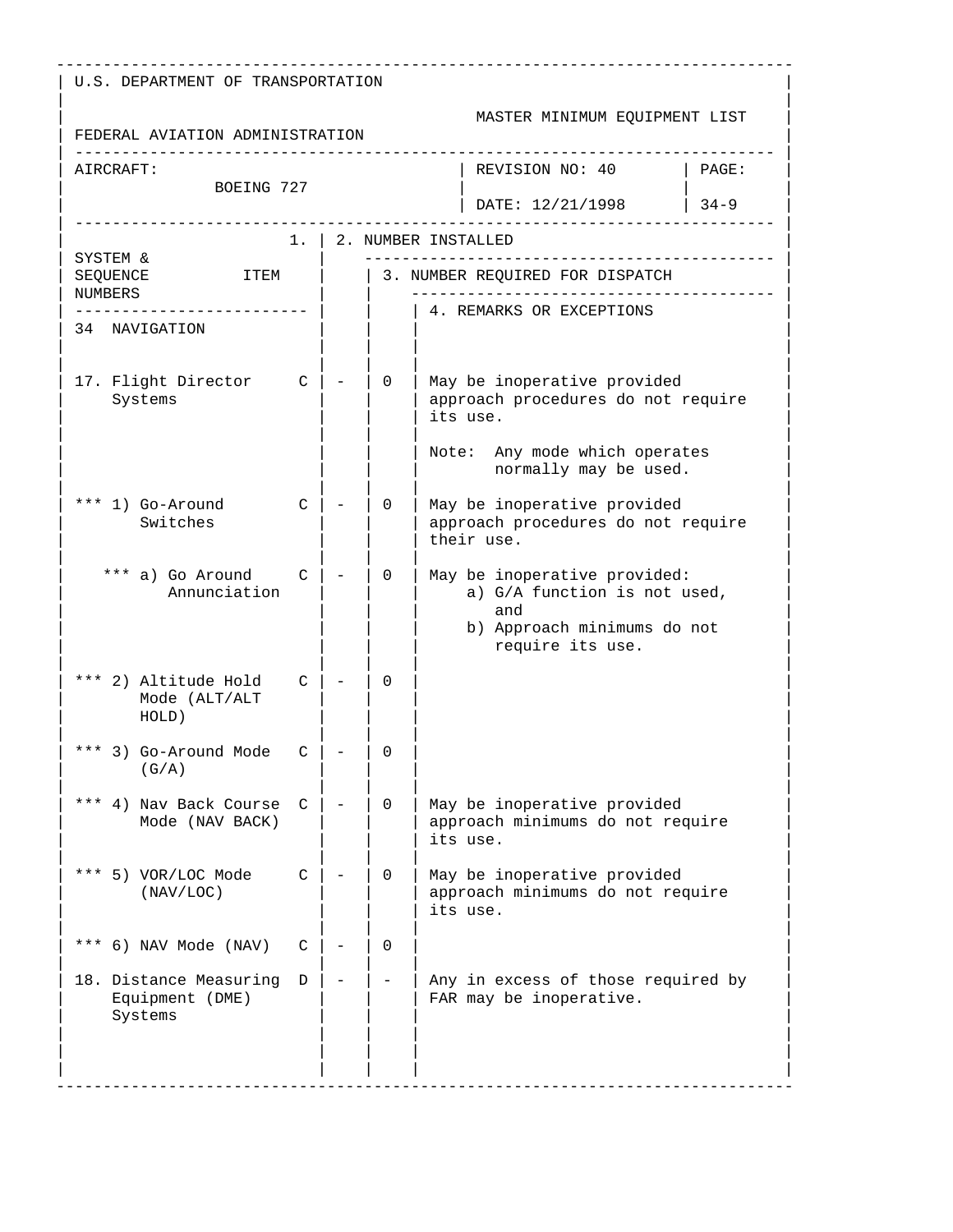| U.S. DEPARTMENT OF TRANSPORTATION                                |               |                                                                                       |                          |                                                                                                                       |  |  |  |  |
|------------------------------------------------------------------|---------------|---------------------------------------------------------------------------------------|--------------------------|-----------------------------------------------------------------------------------------------------------------------|--|--|--|--|
| MASTER MINIMUM EQUIPMENT LIST<br>FEDERAL AVIATION ADMINISTRATION |               |                                                                                       |                          |                                                                                                                       |  |  |  |  |
| AIRCRAFT:                                                        |               |                                                                                       |                          | REVISION NO: 40<br>PAGE:                                                                                              |  |  |  |  |
|                                                                  |               |                                                                                       |                          | DATE: 12/21/1998   34-10                                                                                              |  |  |  |  |
| SYSTEM &                                                         |               |                                                                                       | 1.   2. NUMBER INSTALLED |                                                                                                                       |  |  |  |  |
| SEQUENCE<br>ITEM<br><b>NUMBERS</b>                               |               |                                                                                       |                          | 3. NUMBER REQUIRED FOR DISPATCH                                                                                       |  |  |  |  |
| 34 NAVIGATION                                                    |               |                                                                                       |                          | 4. REMARKS OR EXCEPTIONS                                                                                              |  |  |  |  |
| 19. Marker Beacon<br>Systems                                     |               | $\sim$                                                                                |                          | May be inoperative provided<br>approach procedures do not require<br>its use.                                         |  |  |  |  |
| *** 1) Excess Items                                              |               | $\sim$                                                                                | $\Omega$                 |                                                                                                                       |  |  |  |  |
| System                                                           |               | $\overline{\phantom{0}}$                                                              | $\qquad \qquad -$        | As required by FAR.                                                                                                   |  |  |  |  |
| *** 1) Excess Items                                              |               |                                                                                       | 0                        |                                                                                                                       |  |  |  |  |
| 21. Weather Radar                                                | $\mathcal{C}$ | $\sim$                                                                                | $\qquad \qquad -$        | As required by FAR.                                                                                                   |  |  |  |  |
| 1) Map                                                           | $\mathsf{C}$  | $\overline{\phantom{a}}$                                                              | $\Omega$                 |                                                                                                                       |  |  |  |  |
| 2) Test                                                          | $\mathsf{C}$  | $\overline{\phantom{a}}$                                                              | $\mathbf 0$              | (O) May be inoperative provided an<br>alternate means is developed and<br>used to verify system operates<br>normally. |  |  |  |  |
| 3) Turbulence<br>Detection                                       | $\mathsf{C}$  | $\overline{\phantom{a}}$                                                              | 0                        |                                                                                                                       |  |  |  |  |
| $4)$ Display(s)                                                  | $\mathsf{C}$  |                                                                                       | 1                        |                                                                                                                       |  |  |  |  |
| 5) Excess Items                                                  | D             |                                                                                       | $\mathbf 0$              |                                                                                                                       |  |  |  |  |
| Systems                                                          |               | $\overline{\phantom{a}}$                                                              | $\overline{\phantom{a}}$ | As required by FAR.                                                                                                   |  |  |  |  |
| 1) Excess Items                                                  | D             |                                                                                       | 0                        |                                                                                                                       |  |  |  |  |
|                                                                  |               | BOEING 727<br>$\overline{C}$<br>20. Doppler Navigation C<br>22. Radio Compass (ADF) C | D<br>$D \mid -$          |                                                                                                                       |  |  |  |  |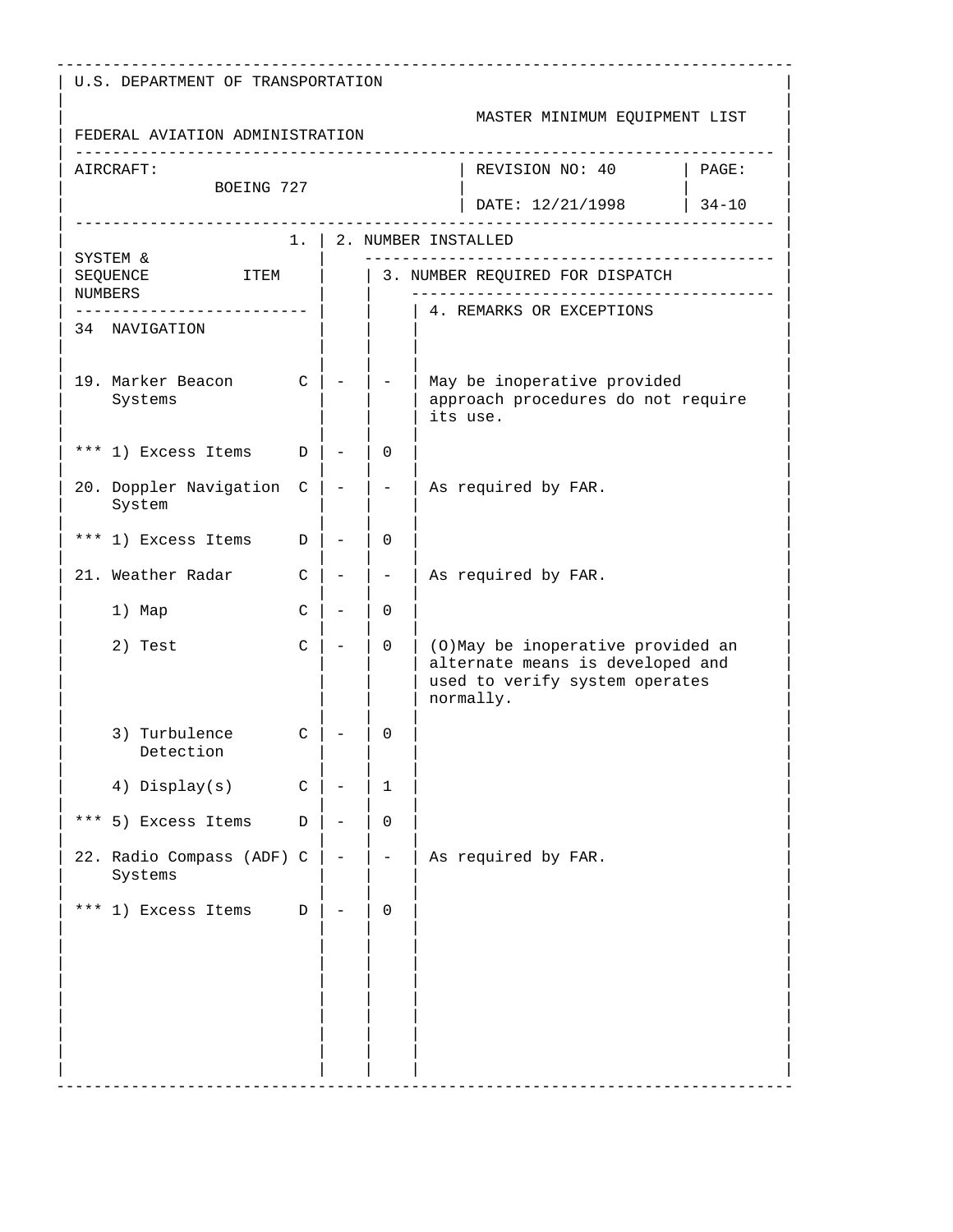| U.S. DEPARTMENT OF TRANSPORTATION                                |                                           |                        |                                                                                                     |  |  |  |  |
|------------------------------------------------------------------|-------------------------------------------|------------------------|-----------------------------------------------------------------------------------------------------|--|--|--|--|
| MASTER MINIMUM EQUIPMENT LIST<br>FEDERAL AVIATION ADMINISTRATION |                                           |                        |                                                                                                     |  |  |  |  |
| AIRCRAFT:<br>BOEING 727                                          |                                           |                        | REVISION NO: 39 a<br>$ $ PAGE:                                                                      |  |  |  |  |
|                                                                  |                                           |                        | DATE: 05/05/1998   34-11                                                                            |  |  |  |  |
| SYSTEM &                                                         |                                           | 1. 2. NUMBER INSTALLED |                                                                                                     |  |  |  |  |
| SEQUENCE<br>ITEM<br>NUMBERS                                      |                                           |                        | 3. NUMBER REQUIRED FOR DISPATCH                                                                     |  |  |  |  |
| 34 NAVIGATION                                                    |                                           |                        | 4. REMARKS OR EXCEPTIONS                                                                            |  |  |  |  |
| 23. VHF Navigation D  <br>Systems (VOR/ILS)                      | $\sim$                                    |                        | Any in excess of those required by<br>FAR, and not powered by a Standby<br>Bus, may be inoperative. |  |  |  |  |
| *** 1) Self Test                                                 | D<br>$\sim$                               | $\Omega$               |                                                                                                     |  |  |  |  |
| *** 2) Frequency<br>Transfer Light                               | C<br>$\overline{\phantom{0}}$             | 0                      |                                                                                                     |  |  |  |  |
| *** 3) Frequency<br>Transfer Switch                              | $\overline{C}$  <br>$\sim$                | $\Omega$               |                                                                                                     |  |  |  |  |
| 4) Frequency<br>Selectors                                        | $\mathcal{C}$<br>$\overline{\phantom{0}}$ | $\qquad \qquad -$      | One per each VHF Nav required by<br>FAR must operate normally.                                      |  |  |  |  |
| 5) Frequency<br>Indicators                                       | $\mathsf{C}$                              |                        | One per each VHF Nav required by<br>FAR must operate normally.                                      |  |  |  |  |
| 24. ATC Transponders C<br>and Automatic                          | $\sim$ $-$                                | $-$                    | As required by FAR.                                                                                 |  |  |  |  |
| Altitude Reporting D  <br>Systems                                | $\overline{\phantom{0}}$                  | $-$                    | Any in excess of those required by<br>FAR may be inoperative.                                       |  |  |  |  |
| 25. Instrument<br>Comparator Warning<br>Systems                  | C                                         | $\mathbf 0$            | May be inoperative provided<br>approach minimums do not require<br>its use.                         |  |  |  |  |
|                                                                  |                                           |                        |                                                                                                     |  |  |  |  |
|                                                                  |                                           |                        |                                                                                                     |  |  |  |  |
|                                                                  |                                           |                        |                                                                                                     |  |  |  |  |
|                                                                  |                                           |                        |                                                                                                     |  |  |  |  |
|                                                                  |                                           |                        |                                                                                                     |  |  |  |  |
|                                                                  |                                           |                        |                                                                                                     |  |  |  |  |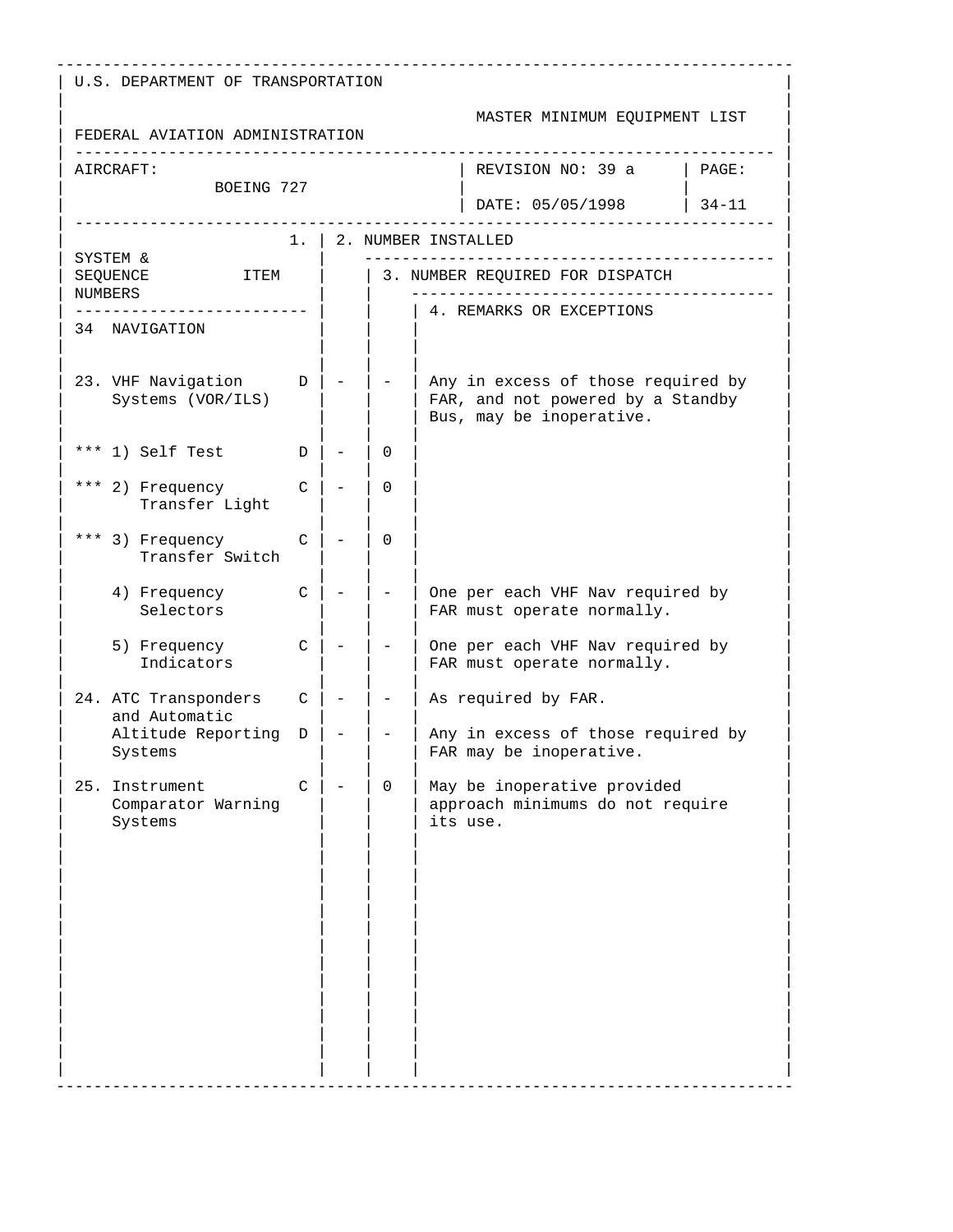| U.S. DEPARTMENT OF TRANSPORTATION                                |        |                        |                                                                                                                                                                                                     |  |  |  |  |  |
|------------------------------------------------------------------|--------|------------------------|-----------------------------------------------------------------------------------------------------------------------------------------------------------------------------------------------------|--|--|--|--|--|
| MASTER MINIMUM EQUIPMENT LIST<br>FEDERAL AVIATION ADMINISTRATION |        |                        |                                                                                                                                                                                                     |  |  |  |  |  |
| AIRCRAFT:<br>BOEING 727                                          |        |                        | REVISION NO: 39 a<br>$\mathtt{PAGE}$ :                                                                                                                                                              |  |  |  |  |  |
|                                                                  |        |                        | DATE: 05/05/1998<br>$ 34-12$                                                                                                                                                                        |  |  |  |  |  |
| SYSTEM &                                                         |        | 1. 2. NUMBER INSTALLED |                                                                                                                                                                                                     |  |  |  |  |  |
| SEQUENCE<br>ITEM<br>NUMBERS                                      |        |                        | 3. NUMBER REQUIRED FOR DISPATCH                                                                                                                                                                     |  |  |  |  |  |
| 34 NAVIGATION                                                    |        |                        | 4. REMARKS OR EXCEPTIONS                                                                                                                                                                            |  |  |  |  |  |
| 26. Air Data Systems<br>$\mathsf{C}$<br>(KIFIS or CADC)          | $-$    |                        | May be inoperative provided:<br>a) Dispatch deviations for<br>affected equipment are<br>observed, and<br>b) All affected equipment is<br>listed in this column of the<br>individual operator's MEL. |  |  |  |  |  |
| *** 1) Flight Deck Self C<br>Test Switches                       |        | $\Omega$               | (M) May be inoperative provided an<br>alternate test procedure is<br>established and used.                                                                                                          |  |  |  |  |  |
| 27. Altitude Alerting<br>A<br>Systems                            |        | $\Omega$               | (O) Except where enroute operations<br>require its use, may be inoperative<br>provided:<br>a) Autopilot with altitude hold<br>is operative, and<br>b) Repairs are made within<br>three flight days. |  |  |  |  |  |
| 1) Dimming Feature A                                             | $\sim$ | 0                      | May be inoperative (failed) in the<br>Bright Mode for day operations pro-<br>vided operations are limited to<br>three flight days before repair is<br>made.                                         |  |  |  |  |  |
| Α                                                                |        | 0                      | May be inoperative (failed) in the<br>Dim Mode for night operations pro-<br>vided operations are limited to<br>three flight days before repair is<br>made.                                          |  |  |  |  |  |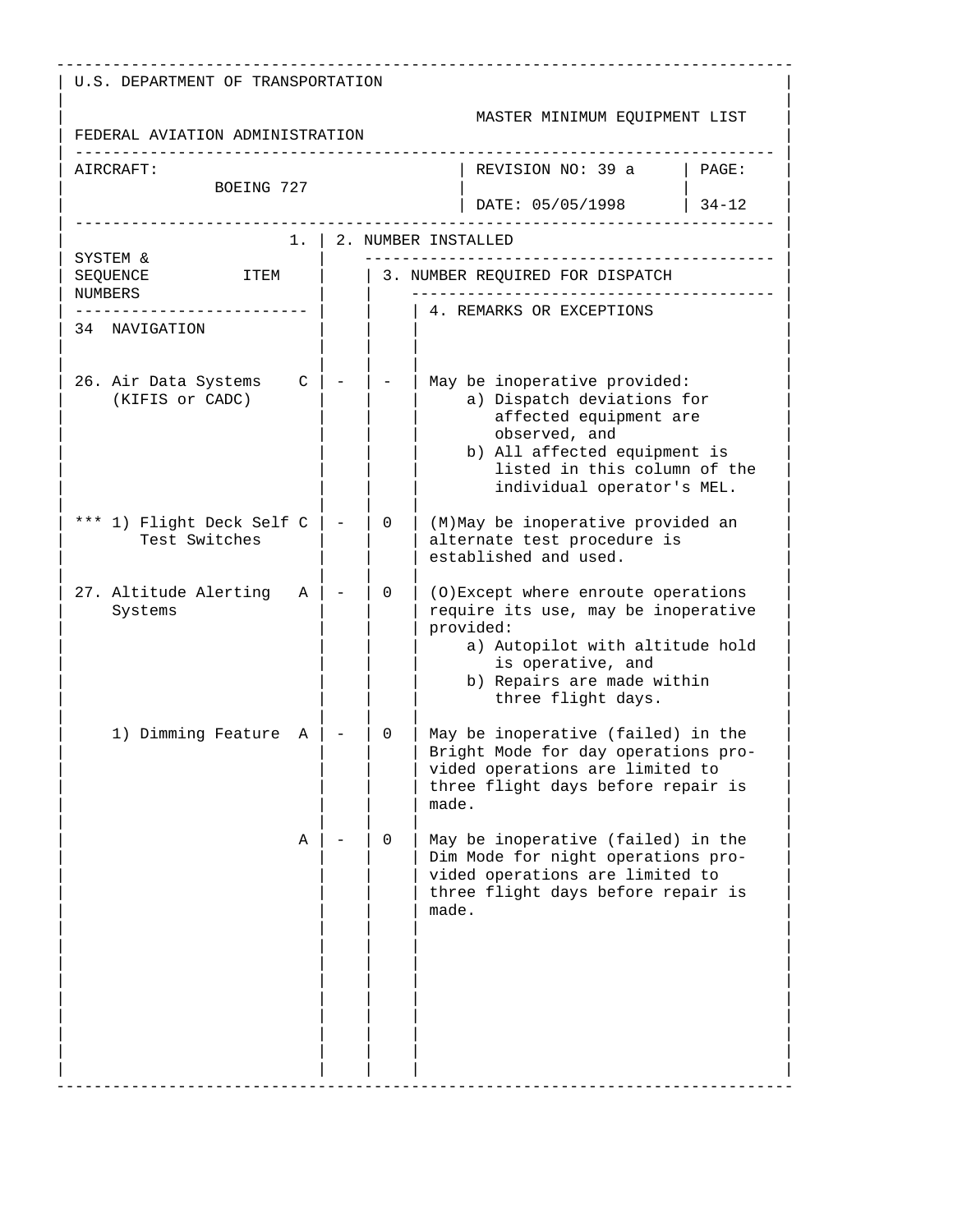| U.S. DEPARTMENT OF TRANSPORTATION<br>MASTER MINIMUM EQUIPMENT LIST                                  |                        |                                 |                                                                                                                                                                                                                                                                                              |  |  |  |
|-----------------------------------------------------------------------------------------------------|------------------------|---------------------------------|----------------------------------------------------------------------------------------------------------------------------------------------------------------------------------------------------------------------------------------------------------------------------------------------|--|--|--|
| FEDERAL AVIATION ADMINISTRATION<br>REVISION NO: 39<br>PAGE:<br>AIRCRAFT:                            |                        |                                 |                                                                                                                                                                                                                                                                                              |  |  |  |
| BOEING 727                                                                                          |                        |                                 | DATE: 09/30/1997<br>$ 34-13$                                                                                                                                                                                                                                                                 |  |  |  |
|                                                                                                     | 1. 2. NUMBER INSTALLED |                                 |                                                                                                                                                                                                                                                                                              |  |  |  |
| SYSTEM &<br>SEQUENCE<br>ITEM<br>NUMBERS                                                             |                        | 3. NUMBER REQUIRED FOR DISPATCH |                                                                                                                                                                                                                                                                                              |  |  |  |
| 34 NAVIGATION                                                                                       |                        |                                 | 4. REMARKS OR EXCEPTIONS                                                                                                                                                                                                                                                                     |  |  |  |
| 28. Radio Altimeter<br>Systems                                                                      |                        |                                 |                                                                                                                                                                                                                                                                                              |  |  |  |
| 1) Indications<br>$\mathcal{C}$<br>(Analogue And<br>EFIS)                                           |                        | $\Omega$                        | May be inoperative provided<br>approach minimums or operating pro-<br>cedures do not require use of the<br>$indication(s)$ .                                                                                                                                                                 |  |  |  |
| a) Decision<br>$\mathcal{C}$<br>Height (DH)<br>Annunciation,<br>Set Indica-<br>tion, Set<br>Control |                        | $\Omega$                        | May be inoperative provided<br>approach minimums or operating pro-<br>cedures do not require its use.                                                                                                                                                                                        |  |  |  |
| 2) Receiver/<br>Transmitter<br>$(R/T)$ Units                                                        |                        |                                 |                                                                                                                                                                                                                                                                                              |  |  |  |
| $a)$ Dual $R/T$<br>$\mathsf{C}$<br>Units                                                            | 2                      | $\mathbf{1}$                    | May be inoperative provided:<br>a) Failed R/T Unit by design,<br>does not provide inputs to<br>the GPWS, and<br>b) Approach minimums or<br>operating procedures do not<br>require use of failed<br>indicator.                                                                                |  |  |  |
| Α                                                                                                   | 2                      | 0                               | May be inoperative provided:<br>a) Dispatch deviation for GPWS<br>inoperative, is observed,<br>b) Approach minimums or<br>operating procedures do not<br>require use of failed<br>indicators, and<br>c) Operations are limited to<br>not more than two flight<br>days before repair is made. |  |  |  |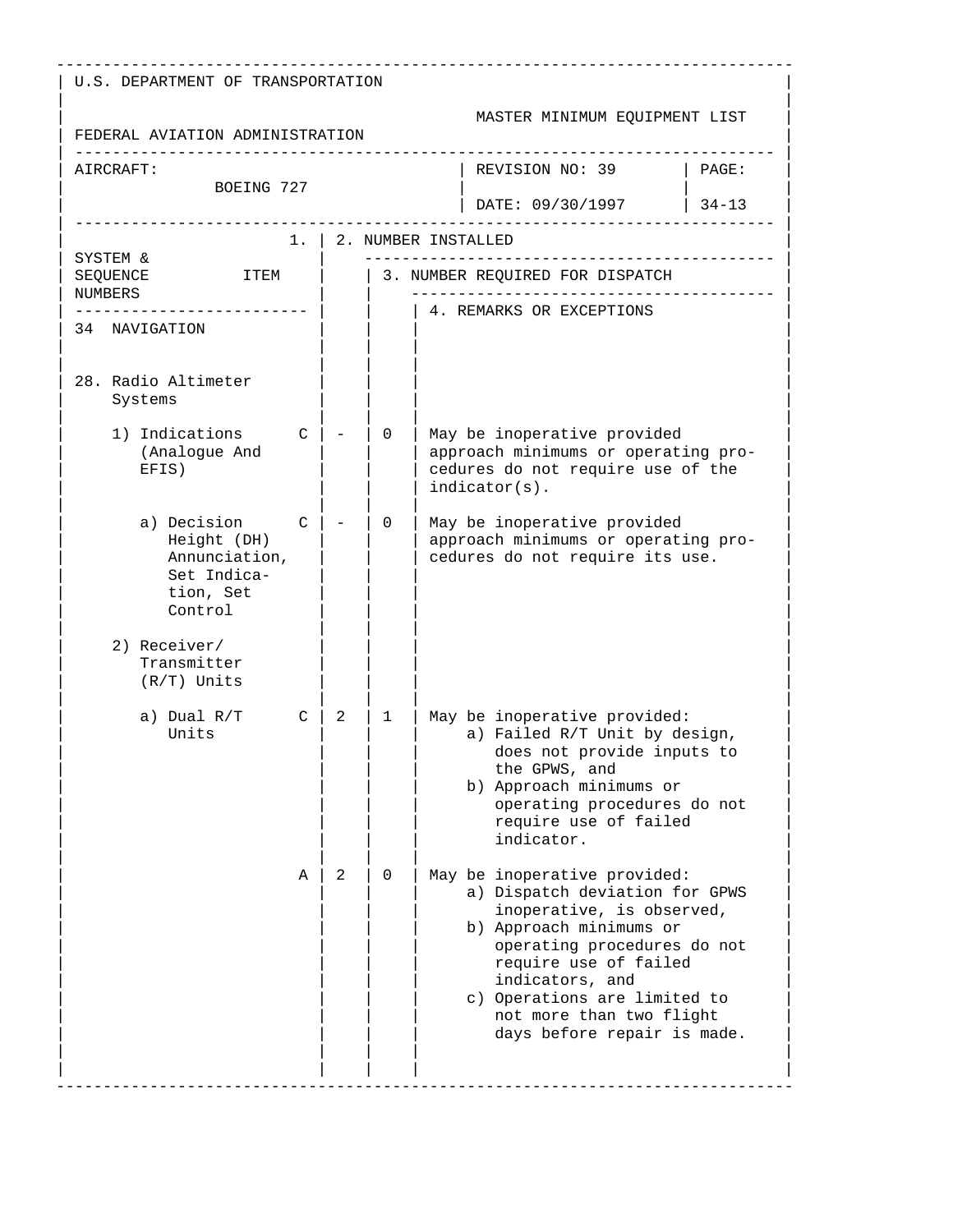| U.S. DEPARTMENT OF TRANSPORTATION                                                                   |                |   |                                                                                                                                                                                                                                                                                              |  |  |  |  |  |
|-----------------------------------------------------------------------------------------------------|----------------|---|----------------------------------------------------------------------------------------------------------------------------------------------------------------------------------------------------------------------------------------------------------------------------------------------|--|--|--|--|--|
| MASTER MINIMUM EQUIPMENT LIST<br>FEDERAL AVIATION ADMINISTRATION                                    |                |   |                                                                                                                                                                                                                                                                                              |  |  |  |  |  |
| AIRCRAFT:<br>BOEING 727                                                                             |                |   | REVISION NO: 39<br>PAGE:                                                                                                                                                                                                                                                                     |  |  |  |  |  |
|                                                                                                     |                |   | DATE: 09/30/1997<br>$ 34-14$                                                                                                                                                                                                                                                                 |  |  |  |  |  |
| SYSTEM &                                                                                            |                |   | 1.   2. NUMBER INSTALLED                                                                                                                                                                                                                                                                     |  |  |  |  |  |
| SEQUENCE<br>ITEM<br>NUMBERS                                                                         |                |   | 3. NUMBER REQUIRED FOR DISPATCH                                                                                                                                                                                                                                                              |  |  |  |  |  |
| 34 NAVIGATION                                                                                       |                |   | 4. REMARKS OR EXCEPTIONS                                                                                                                                                                                                                                                                     |  |  |  |  |  |
| 28. Radio Altimeter<br>Systems (Cont'd)<br>2) Receiver/<br>Transmitter<br>$(R/T)$ Units<br>(Cont d) |                |   |                                                                                                                                                                                                                                                                                              |  |  |  |  |  |
| b) Single R/T A<br>Units                                                                            | $\mathbf{1}$   | 0 | May be inoperative provided:<br>a) Dispatch deviation for GPWS<br>inoperative, is observed,<br>b) Approach minimums or<br>operating procedures do not<br>require use of failed<br>indicators, and<br>c) Operations are limited to<br>not more than two flight<br>days before repair is made. |  |  |  |  |  |
| 3) Radio Altimeter A<br>Indications On<br>EADI (EFIS<br>Instrument<br>System)                       | $\overline{2}$ | 0 | May be inoperative provided:<br>a) Dispatch deviation for GPWS<br>inoperative, is observed,<br>b) Approach minimums or<br>operating procedures do not<br>require its use, and<br>c) Operations are limited to<br>not more than three flight<br>days before repair is made.                   |  |  |  |  |  |
| $4)$ R/A Test<br>C<br>Switch(es)                                                                    |                | 0 | (M) May be inoperative provided an<br>alternate test procedure is<br>established and used.                                                                                                                                                                                                   |  |  |  |  |  |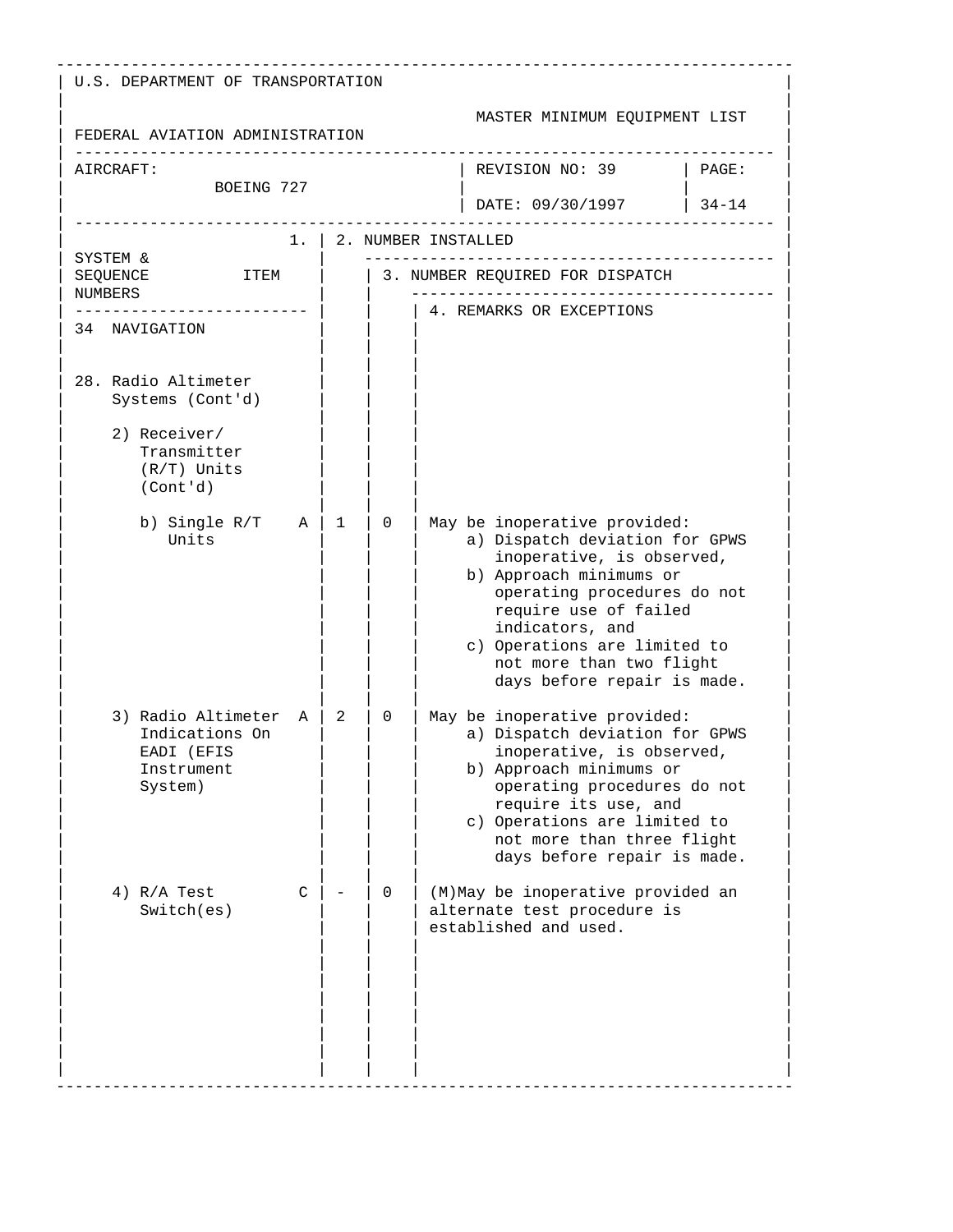| U.S. DEPARTMENT OF TRANSPORTATION                                |              |                        |                                                                                                                                                |  |  |  |  |  |
|------------------------------------------------------------------|--------------|------------------------|------------------------------------------------------------------------------------------------------------------------------------------------|--|--|--|--|--|
| MASTER MINIMUM EQUIPMENT LIST<br>FEDERAL AVIATION ADMINISTRATION |              |                        |                                                                                                                                                |  |  |  |  |  |
| AIRCRAFT:<br>BOEING 727                                          |              |                        | REVISION NO: 40<br>PAGE:                                                                                                                       |  |  |  |  |  |
|                                                                  |              |                        | DATE: 12/21/1998<br>$ 34-15$                                                                                                                   |  |  |  |  |  |
| <b>SYSTEM &amp;</b>                                              |              | 1. 2. NUMBER INSTALLED |                                                                                                                                                |  |  |  |  |  |
| SEQUENCE<br>ITEM<br>NUMBERS                                      |              |                        | 3. NUMBER REQUIRED FOR DISPATCH                                                                                                                |  |  |  |  |  |
| 34 NAVIGATION                                                    |              |                        | 4. REMARKS OR EXCEPTIONS                                                                                                                       |  |  |  |  |  |
| 29. Ground Proximity A   -<br>Warning System<br>(GPWS)           |              | $\overline{0}$         | (0) May be inoperative provided:<br>a) Alternate Procedures are<br>established and used, and<br>b) Repairs are made within two<br>flight days. |  |  |  |  |  |
| $1)$ (Modes $1 - 4$ ) A                                          |              | $\Omega$               | (0) May be inoperative provided:<br>a) Alternate Procedures are<br>established and used, and<br>b) Repairs are made within two<br>flight days. |  |  |  |  |  |
| 2) Test Mode<br>A                                                | 1            | $\Omega$               | May be inoperative provided:<br>a) GPWS is considered<br>inoperative, and<br>b) Repairs are made within two<br>flight days.                    |  |  |  |  |  |
| 3) Glideslope<br>$\mathbf{B}$<br>Deviation<br>(Mode 5)           | 2            | $\Omega$               |                                                                                                                                                |  |  |  |  |  |
| *** 4) Advisory<br>C<br>Callouts                                 |              | 0                      | (O) May be inoperative provided<br>alternate procedures are<br>established and used.                                                           |  |  |  |  |  |
| *** 5) Windshear Mode<br>C                                       |              | $\mathsf 0$            | (O) May be inoperative provided<br>alternate procedures are<br>established and used.                                                           |  |  |  |  |  |
| 6) Enhanced GPWS<br>***<br>C                                     |              | 0                      |                                                                                                                                                |  |  |  |  |  |
| 30. Speed Command<br>D<br>*** System                             | $\mathbf{1}$ | $\mathbf{0}$           | May be inoperative provided<br>approach minimums or operating<br>procedures are not dependent upon<br>its use.                                 |  |  |  |  |  |
|                                                                  |              |                        |                                                                                                                                                |  |  |  |  |  |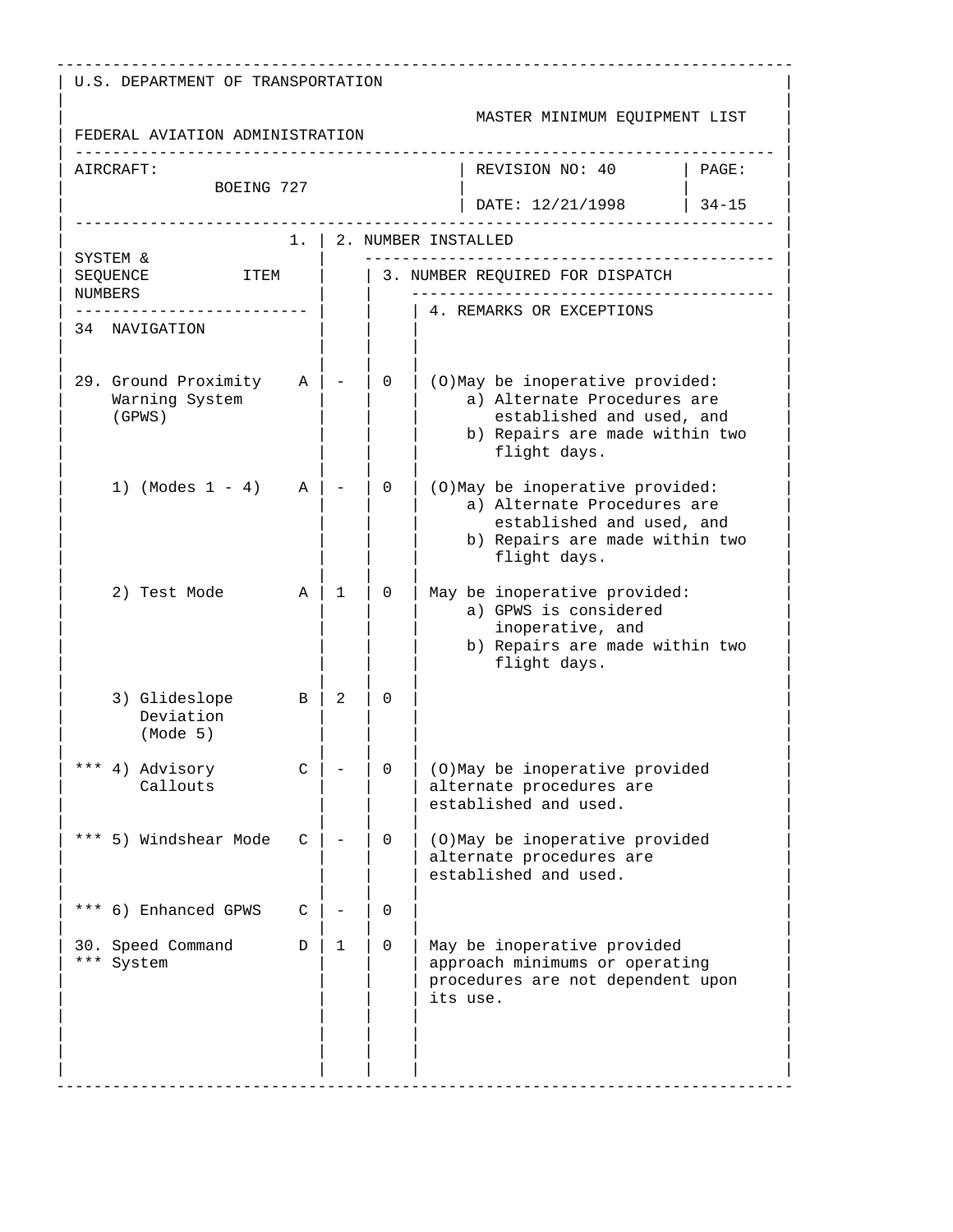| U.S. DEPARTMENT OF TRANSPORTATION                                                                                                   |                |             |                                                                                          |  |  |  |  |  |
|-------------------------------------------------------------------------------------------------------------------------------------|----------------|-------------|------------------------------------------------------------------------------------------|--|--|--|--|--|
| MASTER MINIMUM EQUIPMENT LIST<br>FEDERAL AVIATION ADMINISTRATION                                                                    |                |             |                                                                                          |  |  |  |  |  |
| AIRCRAFT:<br>BOEING 727                                                                                                             |                |             | REVISION NO: 39<br>PAGE:                                                                 |  |  |  |  |  |
|                                                                                                                                     |                |             | DATE: 09/30/1997   34-16                                                                 |  |  |  |  |  |
| SYSTEM &                                                                                                                            |                |             | 1. 2. NUMBER INSTALLED                                                                   |  |  |  |  |  |
| SEQUENCE<br>ITEM<br>NUMBERS                                                                                                         |                |             | 3. NUMBER REQUIRED FOR DISPATCH                                                          |  |  |  |  |  |
| 34 NAVIGATION                                                                                                                       |                |             | 4. REMARKS OR EXCEPTIONS                                                                 |  |  |  |  |  |
| 31. Long Range<br>$\mathbb{C}$<br>Navigation Systems<br>(Other Than INS<br>i.e. Loran, Omega)                                       | $\sim$ $-$     | $\sim$ $-$  | As required by FAR.                                                                      |  |  |  |  |  |
| 1) Excess Items $D \mid -$<br>***                                                                                                   |                | $\Omega$    |                                                                                          |  |  |  |  |  |
| 32. Performance Data<br>D<br>*** Computer System                                                                                    | $\sim$         | $\Omega$    |                                                                                          |  |  |  |  |  |
| *** 1) PDCS INOP Flag D  <br>In Airspeed<br>Indicator                                                                               | $\sim$ $-$     | $\Omega$    | May be inoperative provided<br>Airspeed Bug Selector remains in<br>manual mode.          |  |  |  |  |  |
| *** 2) PDCS Command EPR D<br>System                                                                                                 | $\mathbf{1}$   | $\Omega$    | May be inoperative provided EPR<br>Setting Controls remain in manual<br>mode.            |  |  |  |  |  |
| *** 3) PDCS EPR Bugs D                                                                                                              | $\overline{3}$ | $\mathbf 0$ | May be inoperative provided<br>associated EPR Setting Control<br>remains in manual mode. |  |  |  |  |  |
| 33. Inertial Naviga-<br>C<br>*** tion System (INS)                                                                                  |                |             | As required by FAR.                                                                      |  |  |  |  |  |
| $\star\star\star$<br>1) Excess Items<br>D                                                                                           |                |             |                                                                                          |  |  |  |  |  |
| 2) Auxiliary Drift<br>$***$<br>$\mathsf{C}$<br>Angle/ Ground<br>Speed Indicator<br>(Separate From<br>INS CDU) (Add On<br>Indicator) |                | 0           |                                                                                          |  |  |  |  |  |
| 34. Flight Director<br>D<br>*** Go-Around Switches                                                                                  |                |             | Moved To Item $34 - 17$ , Rev. 35.                                                       |  |  |  |  |  |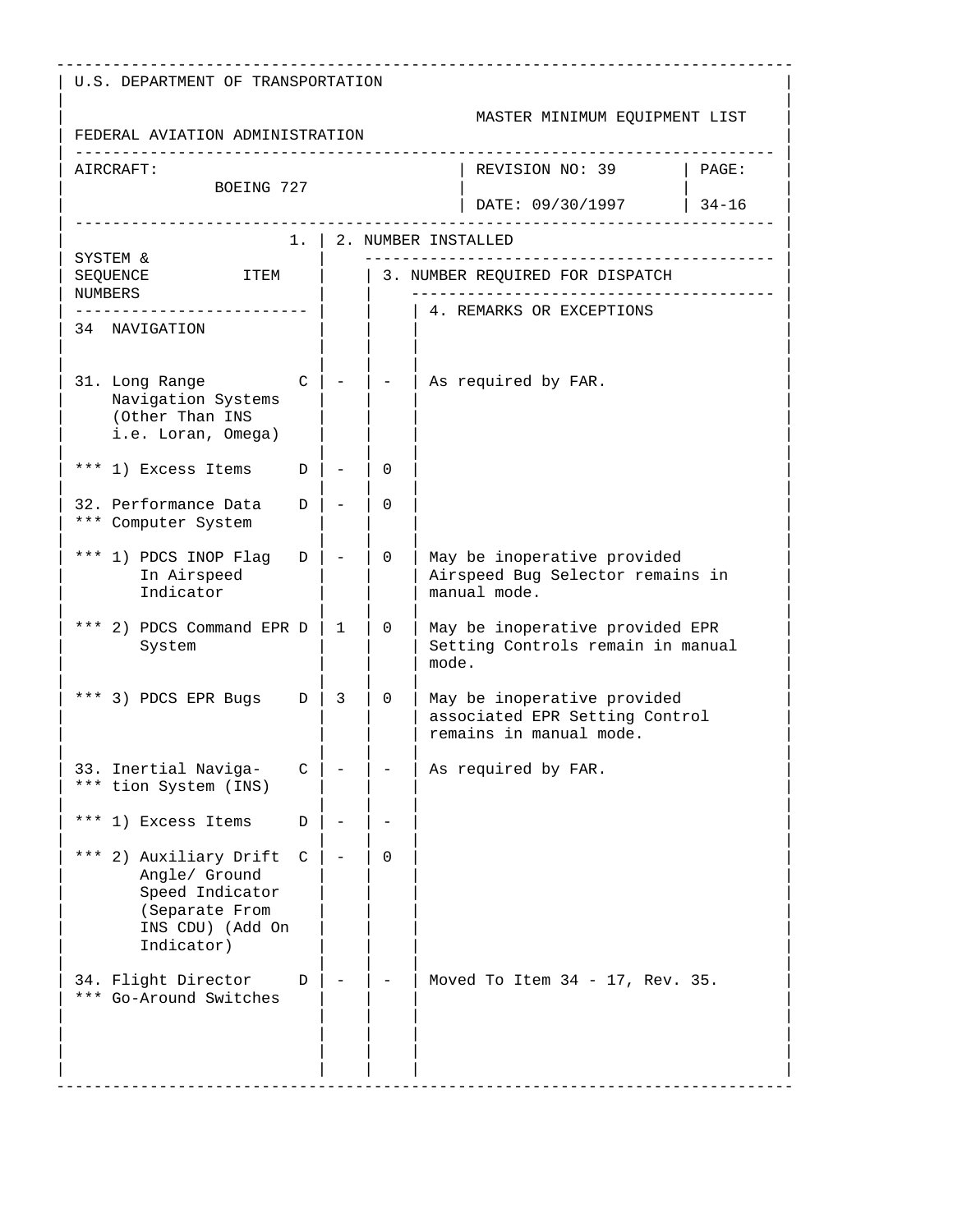| FEDERAL AVIATION ADMINISTRATION<br>REVISION NO: 39 a<br>$ $ PAGE:<br>AIRCRAFT:<br>BOEING 727<br>DATE: 05/05/1998<br>$ 34-17$<br>1. 2. NUMBER INSTALLED<br>SYSTEM &<br>SEQUENCE<br>ITEM<br>3. NUMBER REQUIRED FOR DISPATCH<br>NUMBERS<br>4. REMARKS OR EXCEPTIONS<br>34 NAVIGATION<br>35. Microwave Landing C<br>As required by FAR.<br>$\sim$ $-$<br>$\sim$ $-$<br>System (MLS)<br>***<br>1) Excess Items D<br>$\Omega$<br>$\sim$ $-$<br>36. Head-Up Display<br>May be inoperative provided<br>D<br>*** System (HUD)<br>approach procedures do not require<br>its use.<br>NOTE: Any mode which operates<br>normally may be used.<br>37. RMI Systems (Both<br>Analogue and EFIS)<br>1) Compass Cards C<br>$\mathbf{1}$<br>One may be inoperative provided:<br>$\hspace{0.1cm} -$<br>a) Associated HSI operates<br>normally, and<br>b) Remaining RMI operates<br>normally.<br>FOEB Policy requires both<br>NOTE:<br>pilot's HSI's to operate<br>normally.<br>2) VOR/ADF Pointer<br>$\mathbf{1}$<br>May be inoperative provided other<br>$\mathsf{C}$<br>Indication<br>VOR/ADF system(s) operate normally<br>and meet FAR requirements.<br>38. Metric Altimeter<br>0<br>D<br>$***$<br>39. True or Calibrated<br>Deleted Rev. 33c, Combined with<br>Airspeed Indicator<br>Item 1.<br>$\mathbf 0$<br>40. Airspeed Vibrator<br>2<br>$\mathsf{C}$ | U.S. DEPARTMENT OF TRANSPORTATION |  |  |  |  |  |  |  |  |
|--------------------------------------------------------------------------------------------------------------------------------------------------------------------------------------------------------------------------------------------------------------------------------------------------------------------------------------------------------------------------------------------------------------------------------------------------------------------------------------------------------------------------------------------------------------------------------------------------------------------------------------------------------------------------------------------------------------------------------------------------------------------------------------------------------------------------------------------------------------------------------------------------------------------------------------------------------------------------------------------------------------------------------------------------------------------------------------------------------------------------------------------------------------------------------------------------------------------------------------------------------------------------------------------------------------------------------------------|-----------------------------------|--|--|--|--|--|--|--|--|
|                                                                                                                                                                                                                                                                                                                                                                                                                                                                                                                                                                                                                                                                                                                                                                                                                                                                                                                                                                                                                                                                                                                                                                                                                                                                                                                                            | MASTER MINIMUM EQUIPMENT LIST     |  |  |  |  |  |  |  |  |
|                                                                                                                                                                                                                                                                                                                                                                                                                                                                                                                                                                                                                                                                                                                                                                                                                                                                                                                                                                                                                                                                                                                                                                                                                                                                                                                                            |                                   |  |  |  |  |  |  |  |  |
|                                                                                                                                                                                                                                                                                                                                                                                                                                                                                                                                                                                                                                                                                                                                                                                                                                                                                                                                                                                                                                                                                                                                                                                                                                                                                                                                            |                                   |  |  |  |  |  |  |  |  |
|                                                                                                                                                                                                                                                                                                                                                                                                                                                                                                                                                                                                                                                                                                                                                                                                                                                                                                                                                                                                                                                                                                                                                                                                                                                                                                                                            |                                   |  |  |  |  |  |  |  |  |
|                                                                                                                                                                                                                                                                                                                                                                                                                                                                                                                                                                                                                                                                                                                                                                                                                                                                                                                                                                                                                                                                                                                                                                                                                                                                                                                                            |                                   |  |  |  |  |  |  |  |  |
|                                                                                                                                                                                                                                                                                                                                                                                                                                                                                                                                                                                                                                                                                                                                                                                                                                                                                                                                                                                                                                                                                                                                                                                                                                                                                                                                            |                                   |  |  |  |  |  |  |  |  |
|                                                                                                                                                                                                                                                                                                                                                                                                                                                                                                                                                                                                                                                                                                                                                                                                                                                                                                                                                                                                                                                                                                                                                                                                                                                                                                                                            |                                   |  |  |  |  |  |  |  |  |
|                                                                                                                                                                                                                                                                                                                                                                                                                                                                                                                                                                                                                                                                                                                                                                                                                                                                                                                                                                                                                                                                                                                                                                                                                                                                                                                                            |                                   |  |  |  |  |  |  |  |  |
|                                                                                                                                                                                                                                                                                                                                                                                                                                                                                                                                                                                                                                                                                                                                                                                                                                                                                                                                                                                                                                                                                                                                                                                                                                                                                                                                            |                                   |  |  |  |  |  |  |  |  |
|                                                                                                                                                                                                                                                                                                                                                                                                                                                                                                                                                                                                                                                                                                                                                                                                                                                                                                                                                                                                                                                                                                                                                                                                                                                                                                                                            |                                   |  |  |  |  |  |  |  |  |
|                                                                                                                                                                                                                                                                                                                                                                                                                                                                                                                                                                                                                                                                                                                                                                                                                                                                                                                                                                                                                                                                                                                                                                                                                                                                                                                                            |                                   |  |  |  |  |  |  |  |  |
|                                                                                                                                                                                                                                                                                                                                                                                                                                                                                                                                                                                                                                                                                                                                                                                                                                                                                                                                                                                                                                                                                                                                                                                                                                                                                                                                            |                                   |  |  |  |  |  |  |  |  |
|                                                                                                                                                                                                                                                                                                                                                                                                                                                                                                                                                                                                                                                                                                                                                                                                                                                                                                                                                                                                                                                                                                                                                                                                                                                                                                                                            |                                   |  |  |  |  |  |  |  |  |
|                                                                                                                                                                                                                                                                                                                                                                                                                                                                                                                                                                                                                                                                                                                                                                                                                                                                                                                                                                                                                                                                                                                                                                                                                                                                                                                                            |                                   |  |  |  |  |  |  |  |  |
|                                                                                                                                                                                                                                                                                                                                                                                                                                                                                                                                                                                                                                                                                                                                                                                                                                                                                                                                                                                                                                                                                                                                                                                                                                                                                                                                            |                                   |  |  |  |  |  |  |  |  |
|                                                                                                                                                                                                                                                                                                                                                                                                                                                                                                                                                                                                                                                                                                                                                                                                                                                                                                                                                                                                                                                                                                                                                                                                                                                                                                                                            |                                   |  |  |  |  |  |  |  |  |
|                                                                                                                                                                                                                                                                                                                                                                                                                                                                                                                                                                                                                                                                                                                                                                                                                                                                                                                                                                                                                                                                                                                                                                                                                                                                                                                                            |                                   |  |  |  |  |  |  |  |  |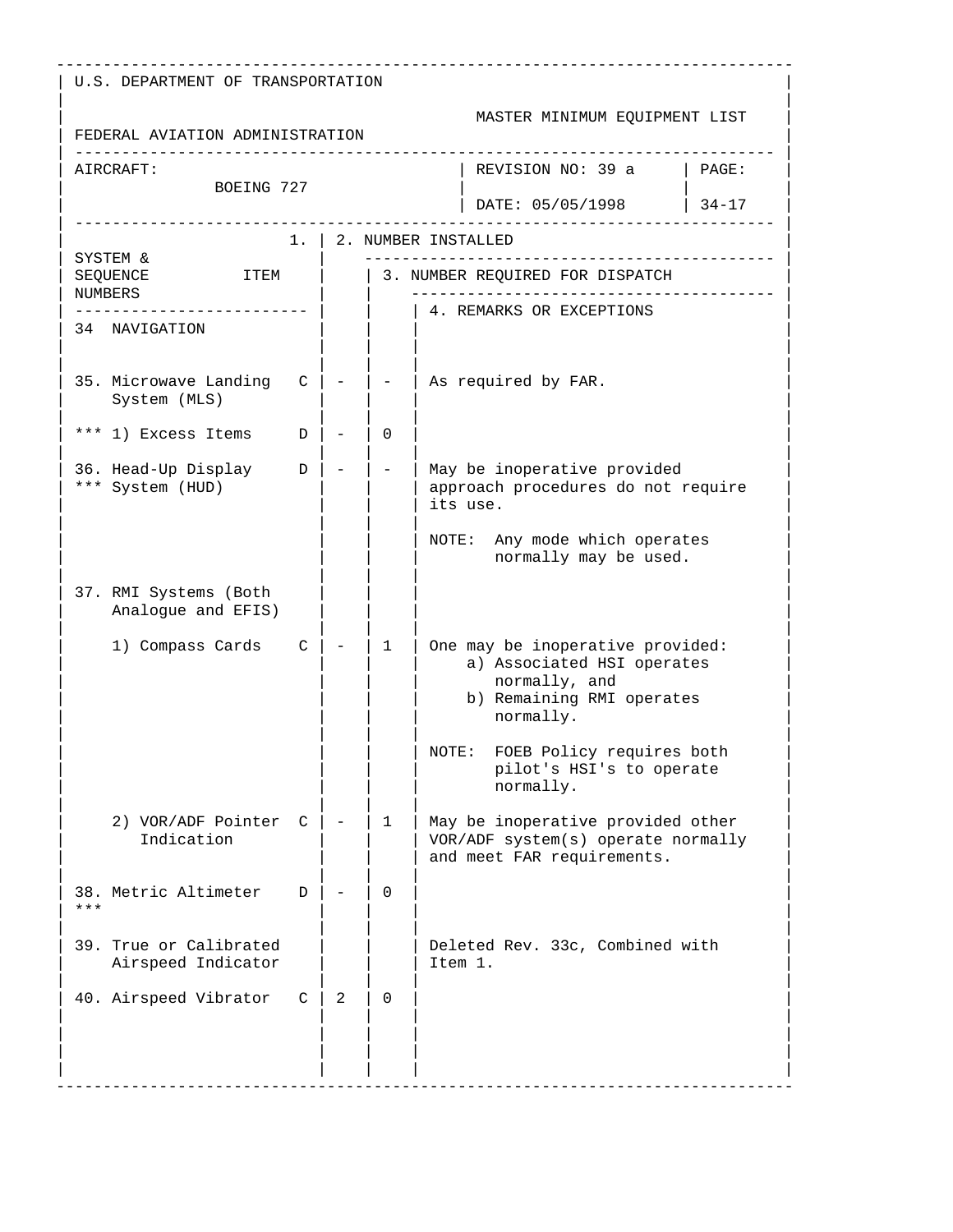| U.S. DEPARTMENT OF TRANSPORTATION                                                             |   |                     |                                                                                                                                                                                             |  |  |  |  |  |
|-----------------------------------------------------------------------------------------------|---|---------------------|---------------------------------------------------------------------------------------------------------------------------------------------------------------------------------------------|--|--|--|--|--|
| MASTER MINIMUM EQUIPMENT LIST<br>FEDERAL AVIATION ADMINISTRATION                              |   |                     |                                                                                                                                                                                             |  |  |  |  |  |
| AIRCRAFT:<br>BOEING 727                                                                       |   |                     | REVISION NO: 39 a<br>PAGE:                                                                                                                                                                  |  |  |  |  |  |
|                                                                                               |   |                     | DATE: 05/05/1998<br>$34 - 18$                                                                                                                                                               |  |  |  |  |  |
| $1.$ $\overline{\phantom{0}}$<br>SYSTEM &                                                     |   | 2. NUMBER INSTALLED |                                                                                                                                                                                             |  |  |  |  |  |
| SEQUENCE<br>ITEM<br>NUMBERS                                                                   |   |                     | 3. NUMBER REQUIRED FOR DISPATCH                                                                                                                                                             |  |  |  |  |  |
| 34 NAVIGATION                                                                                 |   |                     | 4. REMARKS OR EXCEPTIONS                                                                                                                                                                    |  |  |  |  |  |
| 41. Traffic Alert<br>$\mathcal{C}$<br>Collision Avoidance<br>System I (TCAS I)                |   | $\Omega$            | (M) May be inoperative provided the<br>system is deactivated and secured.                                                                                                                   |  |  |  |  |  |
| Traffic Alert<br>$\mathcal{C}$<br>Collision Avoidance<br>System II (TCAS II)                  |   | $\Omega$            | (M) May be inoperative provided the<br>system is deactivated and secured.                                                                                                                   |  |  |  |  |  |
| 1) Combined Traffic C<br>***<br>Alert (TA) and<br>Resolution<br>Advisory (RA)<br>Dual Display | 2 | $\mathbf{1}$        | $(0)$ One may be inoperative on the<br>non-flying pilot side provided TA<br>and RA elements and audio functions<br>are operative on flying pilot side.                                      |  |  |  |  |  |
| 2) Resolution<br>$\mathsf{C}$<br>Advisory (RA)<br>Display<br>System(s)                        | 2 | $\mathbf{1}$        | (0) One may be inoperative on the<br>non-flying pilot side.                                                                                                                                 |  |  |  |  |  |
| C                                                                                             |   | $\mathbf 0$         | (0) May be inoperative provided:<br>a) All Traffic Alert (TA)<br>display elements and voice<br>command audio functions are<br>operative, and<br>b) TA only mode is selected by<br>the crew. |  |  |  |  |  |
| 3) TA Display<br>C<br>System(s)                                                               |   | 0                   | (0) May be inoperative provided all<br>installed RA displays and audio<br>functions are operative.                                                                                          |  |  |  |  |  |
| 42. Windshear Detection C<br>*** and Guidance<br>Systems                                      |   | 0                   | (O) May be inoperative provided<br>alternate procedures are<br>established and used.                                                                                                        |  |  |  |  |  |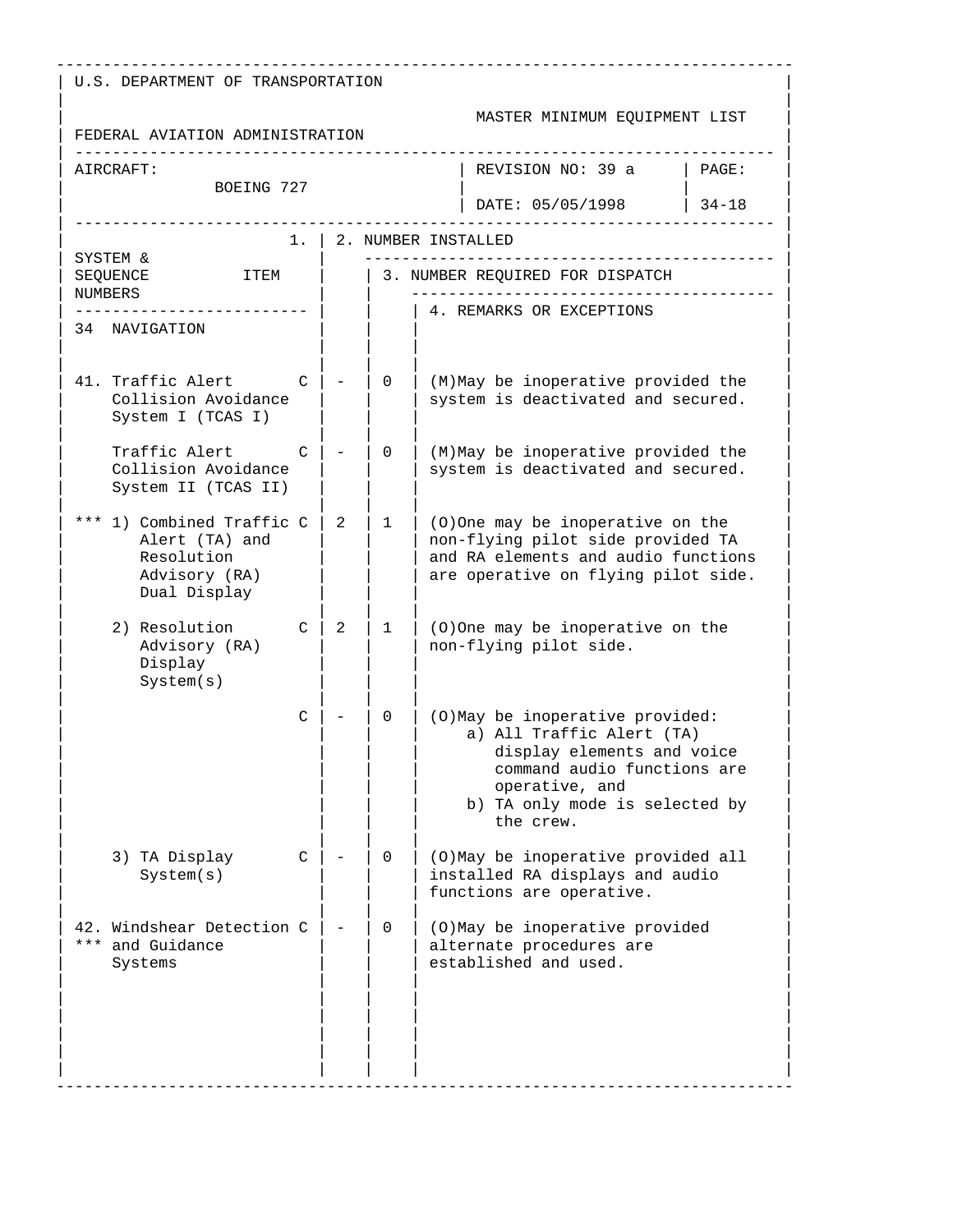| U.S. DEPARTMENT OF TRANSPORTATION                                        |                            |                |                                                                                                                                                                                             |  |  |  |  |  |  |
|--------------------------------------------------------------------------|----------------------------|----------------|---------------------------------------------------------------------------------------------------------------------------------------------------------------------------------------------|--|--|--|--|--|--|
| MASTER MINIMUM EQUIPMENT LIST<br>FEDERAL AVIATION ADMINISTRATION         |                            |                |                                                                                                                                                                                             |  |  |  |  |  |  |
| AIRCRAFT:<br>BOEING 727                                                  |                            |                | REVISION NO: 39<br>PAGE:                                                                                                                                                                    |  |  |  |  |  |  |
|                                                                          |                            |                | DATE: 09/30/1997<br>$ 34-19$                                                                                                                                                                |  |  |  |  |  |  |
| SYSTEM &                                                                 |                            |                | 1. 2. NUMBER INSTALLED                                                                                                                                                                      |  |  |  |  |  |  |
| SEQUENCE<br>ITEM<br><b>NUMBERS</b>                                       |                            |                | 3. NUMBER REQUIRED FOR DISPATCH                                                                                                                                                             |  |  |  |  |  |  |
| 34 NAVIGATION                                                            |                            |                | 4. REMARKS OR EXCEPTIONS                                                                                                                                                                    |  |  |  |  |  |  |
| 43. Attitude Reference C<br>Systems: Vertical<br>Gyro, INS, IRU          | $\alpha \rightarrow \beta$ | $\overline{2}$ | May be inoperative provided<br>a) An independent attitude<br>reference source is<br>available to each ADI, and<br>b) Attitude reference switching<br>and selection capability is<br>normal. |  |  |  |  |  |  |
| 44. Auxiliary Vertical D<br>*** Gyro                                     | $\overline{\phantom{0}}$   | $\Omega$       |                                                                                                                                                                                             |  |  |  |  |  |  |
| 45. Instrument Source<br>$\mathsf{C}$<br>Select Switches<br>(EFIS) (STC) | $-$                        | $-$            | May be inoperative provided:<br>a) Associated instruments<br>operate from isolated<br>sources, and<br>b) Inoperative switches are not<br>moved in flight.                                   |  |  |  |  |  |  |
| 46. Flight Profile<br>$\mathsf{C}$<br>*** Advisory System<br>$(FTA-80)$  | $\mathbf{1}$               | $\Omega$       |                                                                                                                                                                                             |  |  |  |  |  |  |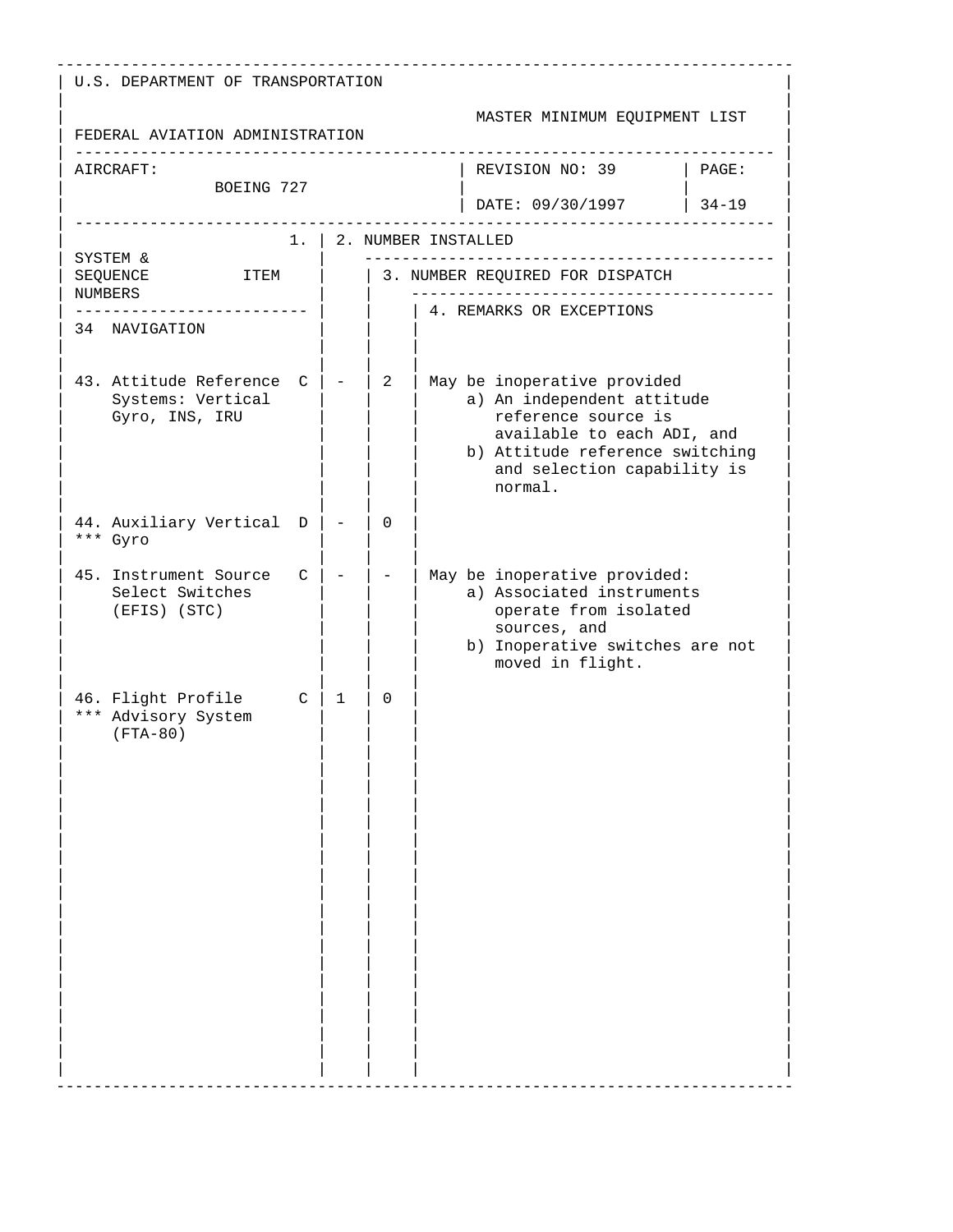| U.S. DEPARTMENT OF TRANSPORTATION<br>MASTER MINIMUM EQUIPMENT LIST     |              |                |                        |                                                                                                                                                                                                                                                                               |  |  |  |  |
|------------------------------------------------------------------------|--------------|----------------|------------------------|-------------------------------------------------------------------------------------------------------------------------------------------------------------------------------------------------------------------------------------------------------------------------------|--|--|--|--|
| FEDERAL AVIATION ADMINISTRATION                                        |              |                |                        |                                                                                                                                                                                                                                                                               |  |  |  |  |
| AIRCRAFT:                                                              | BOEING 727   |                |                        | REVISION NO: 39<br>$\mathtt{PAGE}$ :                                                                                                                                                                                                                                          |  |  |  |  |
|                                                                        |              |                |                        | DATE: 09/30/1997   34-20                                                                                                                                                                                                                                                      |  |  |  |  |
|                                                                        |              |                | 1. 2. NUMBER INSTALLED |                                                                                                                                                                                                                                                                               |  |  |  |  |
| SYSTEM &<br>SEQUENCE                                                   | ITEM         |                |                        | 3. NUMBER REQUIRED FOR DISPATCH                                                                                                                                                                                                                                               |  |  |  |  |
| NUMBERS                                                                |              |                |                        | 4. REMARKS OR EXCEPTIONS                                                                                                                                                                                                                                                      |  |  |  |  |
| 34 NAVIGATION                                                          |              |                |                        |                                                                                                                                                                                                                                                                               |  |  |  |  |
| 47. EFIS Cooling Fans<br>(STC SA 7942SW)                               |              |                |                        |                                                                                                                                                                                                                                                                               |  |  |  |  |
| 1) Captain's Front A<br>Instrument Panel<br>EFIS Fans                  |              | $\overline{2}$ | $\mathbf{1}$           | (M) One fan may be inoperative<br>provided:<br>a) Operation of the remaining<br>fan is verified before each<br>departure,<br>b) Unpressurized flight is not<br>contemplated, and<br>c) Operations are limited to<br>not more than three flight<br>days before repair is made. |  |  |  |  |
| 2) First Officer's A<br>Front Instrument<br>Panel EFIS<br>Cooling Fans |              | 2              | $\mathbf{1}$           | (M) One fan may be inoperative<br>provided:<br>a) Operation of the remaining<br>fan is verified before each<br>departure,<br>b) Unpressurized flight is not<br>contemplated, and<br>c) Operations are limited to<br>not more than three flight<br>days before repair is made. |  |  |  |  |
| 48. Comparator Reset<br>Switch (STC SA<br>7942SW)                      | $\mathsf{C}$ | 2              | $\mathbf 0$            | Either pilot's switch may be<br>inoperative provided the associated<br>comparator is considered<br>inoperative.                                                                                                                                                               |  |  |  |  |
| 49. Global Positioning<br>* * *<br>System                              | D            |                | 0                      | May be inoperative provided<br>procedures do not require its use.                                                                                                                                                                                                             |  |  |  |  |
| 50. Flight Director<br>*** Approach Progress<br>Display Panel          | C            | $\overline{a}$ | $\mathbf 0$            | May be inoperative provided<br>associated flight director mode is<br>considered inoperative and not<br>used.                                                                                                                                                                  |  |  |  |  |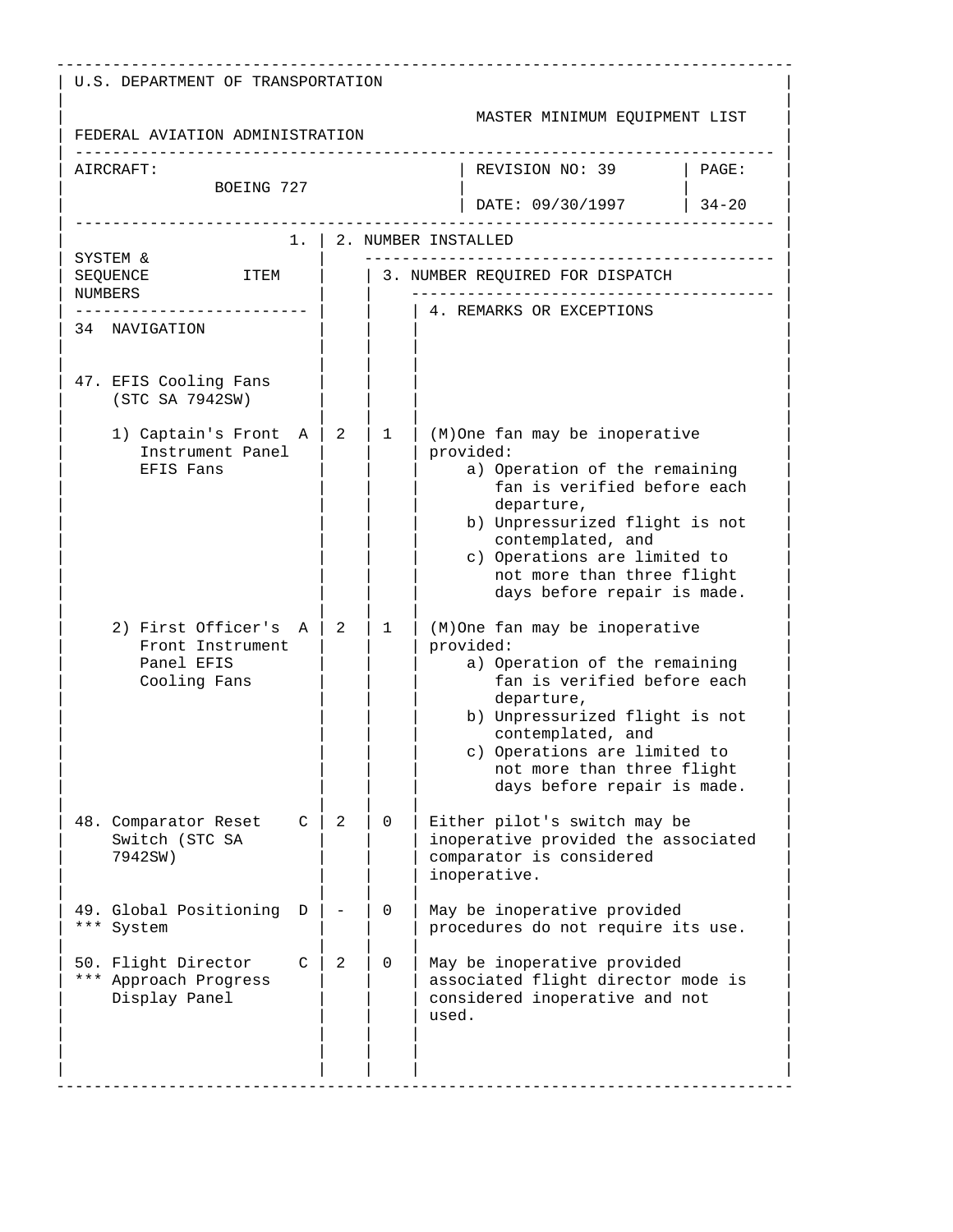| U.S. DEPARTMENT OF TRANSPORTATION<br>MASTER MINIMUM EQUIPMENT LIST                   |                |                                 |                                                                                                                         |  |  |  |  |  |  |
|--------------------------------------------------------------------------------------|----------------|---------------------------------|-------------------------------------------------------------------------------------------------------------------------|--|--|--|--|--|--|
| FEDERAL AVIATION ADMINISTRATION                                                      |                |                                 |                                                                                                                         |  |  |  |  |  |  |
| AIRCRAFT:<br>BOEING 727                                                              |                |                                 | REVISION NO: 39<br>PAGE:                                                                                                |  |  |  |  |  |  |
|                                                                                      |                |                                 | DATE: 09/30/1997<br>$ 34-21 $                                                                                           |  |  |  |  |  |  |
| SYSTEM &                                                                             |                | 1. 2. NUMBER INSTALLED          |                                                                                                                         |  |  |  |  |  |  |
| SEQUENCE<br>ITEM<br>NUMBERS                                                          |                | 3. NUMBER REQUIRED FOR DISPATCH |                                                                                                                         |  |  |  |  |  |  |
| 34 NAVIGATION                                                                        |                |                                 | 4. REMARKS OR EXCEPTIONS                                                                                                |  |  |  |  |  |  |
| 51. Radio Altimeter<br>$\overline{C}$<br>*** Altitude Display<br>(Rising RWY in ADI) | $\overline{2}$ | $\Omega$                        | May be inoperative provided<br>approach minimums do not require<br>its use.                                             |  |  |  |  |  |  |
| 52. Horizontal<br>Situation<br>Indicators (HSI)                                      |                |                                 |                                                                                                                         |  |  |  |  |  |  |
| 1) Glide Slope<br>$\mathsf{C}$                                                       | 2              | $\Omega$                        | May be inoperative provided<br>approach procedures do not require<br>its use, i.e., ILS procedures are<br>not required. |  |  |  |  |  |  |
| 2) TO-FROM<br>$\mathcal{C}$<br>Indicator                                             | 2              | $\Omega$                        | May be inoperative provided RMI VOR<br>needle on the respective pilot's<br>instrument panel operates normally.          |  |  |  |  |  |  |
| 3) INS Indication                                                                    |                |                                 |                                                                                                                         |  |  |  |  |  |  |
| ***<br>a) Waypoint<br>$\mathsf{C}$<br>ALERT Light                                    | $\overline{2}$ | $\mathbf{1}$                    |                                                                                                                         |  |  |  |  |  |  |
| ***<br>b) TRUE/MAG<br>C<br>Heading<br>Annunciator                                    | 2              | 1                               | One may be inoperative provided INS<br>Annunciator operates normally.                                                   |  |  |  |  |  |  |
| $***$<br>c) Miles-To-Go/<br>C<br>Ground Speed                                        | 2              | $\mathbf 1$                     |                                                                                                                         |  |  |  |  |  |  |
| $***$<br>d) INS<br>C<br>Annunciator                                                  | 2              | $\mathbf 1$                     | One may be inoperative provided<br>TRUE/MAG Heading Annunciator<br>operates normally.                                   |  |  |  |  |  |  |
|                                                                                      |                |                                 |                                                                                                                         |  |  |  |  |  |  |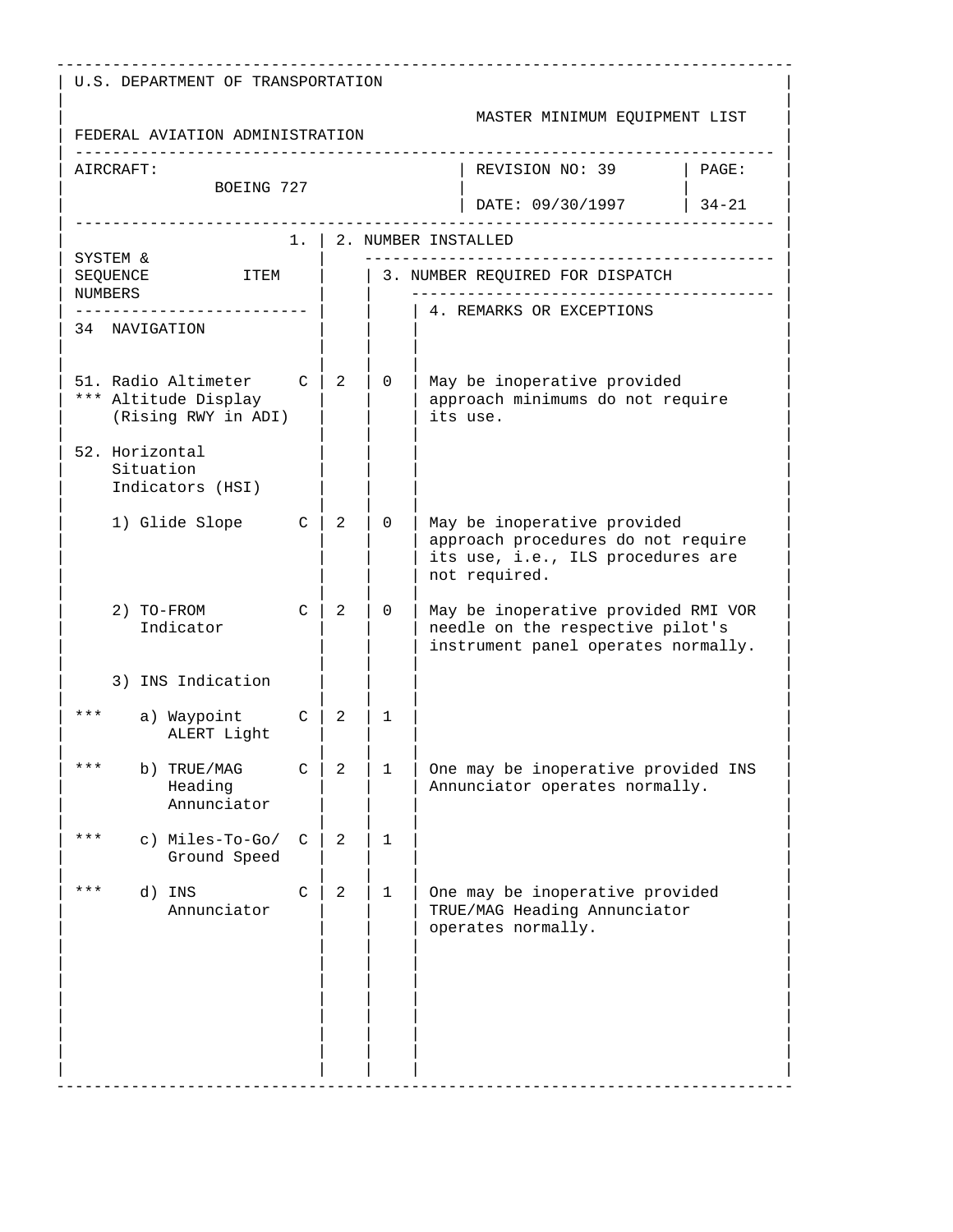| U.S. DEPARTMENT OF TRANSPORTATION                                |   |                        |                                                                                                                                                                                                               |  |  |  |  |  |
|------------------------------------------------------------------|---|------------------------|---------------------------------------------------------------------------------------------------------------------------------------------------------------------------------------------------------------|--|--|--|--|--|
| MASTER MINIMUM EQUIPMENT LIST<br>FEDERAL AVIATION ADMINISTRATION |   |                        |                                                                                                                                                                                                               |  |  |  |  |  |
| AIRCRAFT:<br>BOEING 727                                          |   |                        | REVISION NO: 39<br>$\mathtt{PAGE}$ :                                                                                                                                                                          |  |  |  |  |  |
|                                                                  |   |                        | DATE: 09/30/1997<br>$ 34-22 $                                                                                                                                                                                 |  |  |  |  |  |
| SYSTEM &                                                         |   | 1. 2. NUMBER INSTALLED |                                                                                                                                                                                                               |  |  |  |  |  |
| SEQUENCE<br>ITEM<br>NUMBERS                                      |   |                        | 3. NUMBER REQUIRED FOR DISPATCH                                                                                                                                                                               |  |  |  |  |  |
| 34 NAVIGATION                                                    |   |                        | 4. REMARKS OR EXCEPTIONS                                                                                                                                                                                      |  |  |  |  |  |
| 53. Attitude Director<br>Indicator (ADI)                         |   |                        |                                                                                                                                                                                                               |  |  |  |  |  |
| 1) Course Deviation A<br>***<br>Indicator                        | 2 | 1                      | One may be inoperative provided:<br>a) Course deviation indicator<br>in associated HSI operates<br>normally, and<br>b) Operations are limited to<br>not more than three flight<br>days before repair is made. |  |  |  |  |  |
| $\mathcal{C}$                                                    | 2 | $\Omega$               | May be inoperative provided<br>approach procedures do not require<br>its use, i.e., ILS procedures are<br>not required.                                                                                       |  |  |  |  |  |
| *** 2) Glide Slope<br>A<br>Deviation<br>Indicator                | 2 | $\mathbf 1$            | One may be inoperative provided:<br>a) Glide slope indicator in<br>associated HSI operates<br>normally, and<br>b) Operations are limited to<br>not more than three flight<br>days before repair is made.      |  |  |  |  |  |
| C                                                                | 2 | $\mathbf 0$            | May be inoperative provided<br>approach procedures do not require<br>its use, i.e., ILS procedures are<br>not required.                                                                                       |  |  |  |  |  |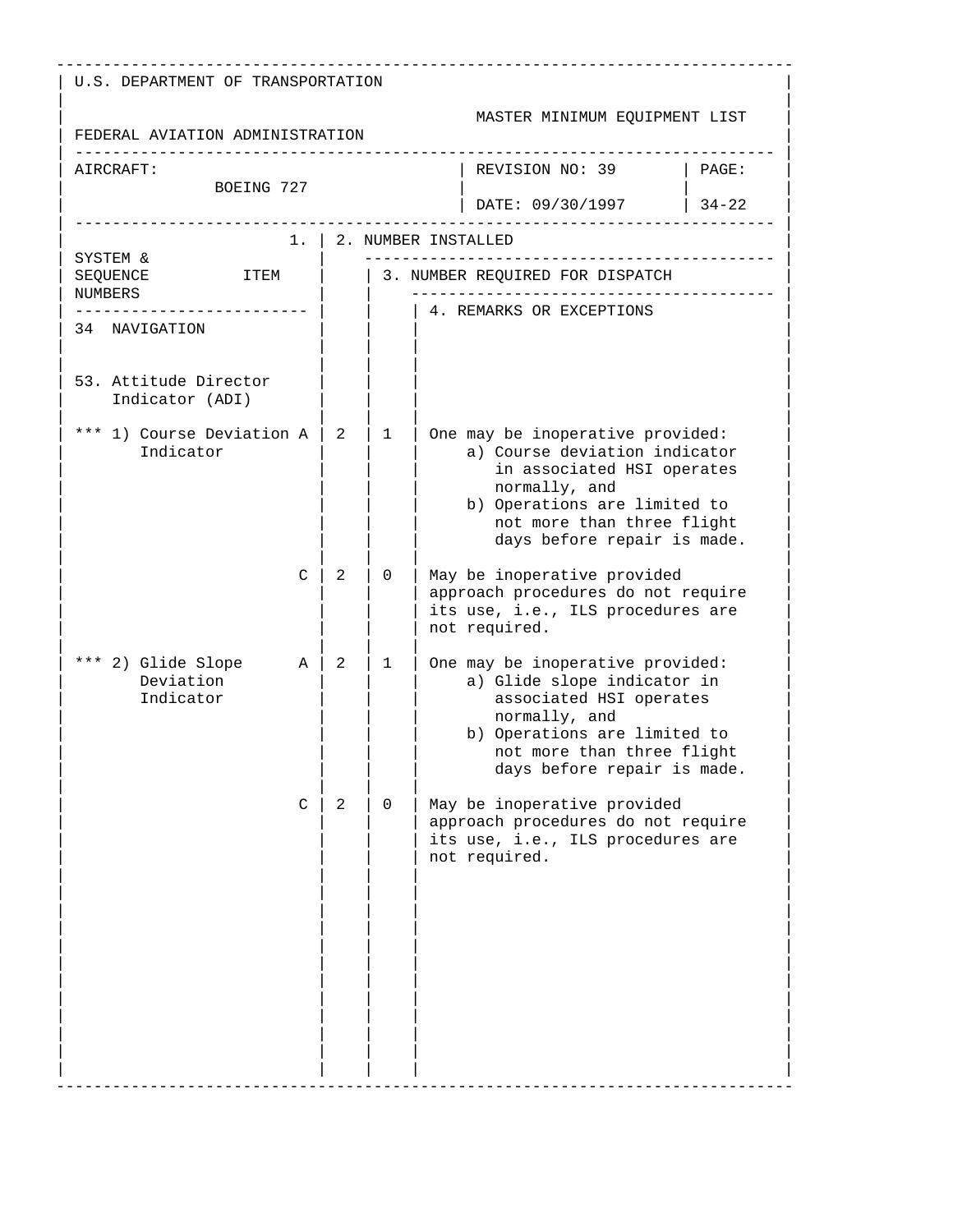| U.S. DEPARTMENT OF TRANSPORTATION                                   |                |              |                                                                                                                                   |  |  |  |  |  |  |
|---------------------------------------------------------------------|----------------|--------------|-----------------------------------------------------------------------------------------------------------------------------------|--|--|--|--|--|--|
| MASTER MINIMUM EQUIPMENT LIST<br>FEDERAL AVIATION ADMINISTRATION    |                |              |                                                                                                                                   |  |  |  |  |  |  |
| AIRCRAFT:<br>BOEING 727                                             |                |              | REVISION NO: 39<br>$ $ PAGE:                                                                                                      |  |  |  |  |  |  |
|                                                                     |                |              | $\vert$ DATE: 09/30/1997 $\vert$ 34-23                                                                                            |  |  |  |  |  |  |
| SYSTEM &                                                            |                |              | 1.   2. NUMBER INSTALLED                                                                                                          |  |  |  |  |  |  |
| SEQUENCE<br>ITEM<br>NUMBERS                                         |                |              | 3. NUMBER REQUIRED FOR DISPATCH                                                                                                   |  |  |  |  |  |  |
| 34 NAVIGATION                                                       |                |              | 4. REMARKS OR EXCEPTIONS                                                                                                          |  |  |  |  |  |  |
| 54. EFIS Course Heading<br>*** Panel (CHP)<br>(STC SA 7942SW)       |                |              |                                                                                                                                   |  |  |  |  |  |  |
| 1) Course Control $C \mid 2$<br>(CRS CTL)<br>Functions              |                | $\mathbf 0$  | May be inoperative provided<br>associated primary course needle<br>operates normally and can be<br>controlled by the course knob. |  |  |  |  |  |  |
| 2) Course Direct C   2<br>Control (PUSH<br>CRS DIRECT)<br>Functions |                | $\Omega$     |                                                                                                                                   |  |  |  |  |  |  |
| 3) Elapsed Time $C \mid 2$<br>(ET) Functions                        |                | $\Omega$     |                                                                                                                                   |  |  |  |  |  |  |
| 4) Heading Sync C 2<br>(PUSH HDG SYNC)<br>Functions                 |                | $\mathbf{0}$ |                                                                                                                                   |  |  |  |  |  |  |
| 5) Nav. Data (NAV<br>$\mathsf{C}$<br>DATA) Functions                | $\overline{a}$ | 0            |                                                                                                                                   |  |  |  |  |  |  |
|                                                                     |                |              |                                                                                                                                   |  |  |  |  |  |  |
|                                                                     |                |              |                                                                                                                                   |  |  |  |  |  |  |
|                                                                     |                |              |                                                                                                                                   |  |  |  |  |  |  |
|                                                                     |                |              |                                                                                                                                   |  |  |  |  |  |  |
|                                                                     |                |              |                                                                                                                                   |  |  |  |  |  |  |
|                                                                     |                |              |                                                                                                                                   |  |  |  |  |  |  |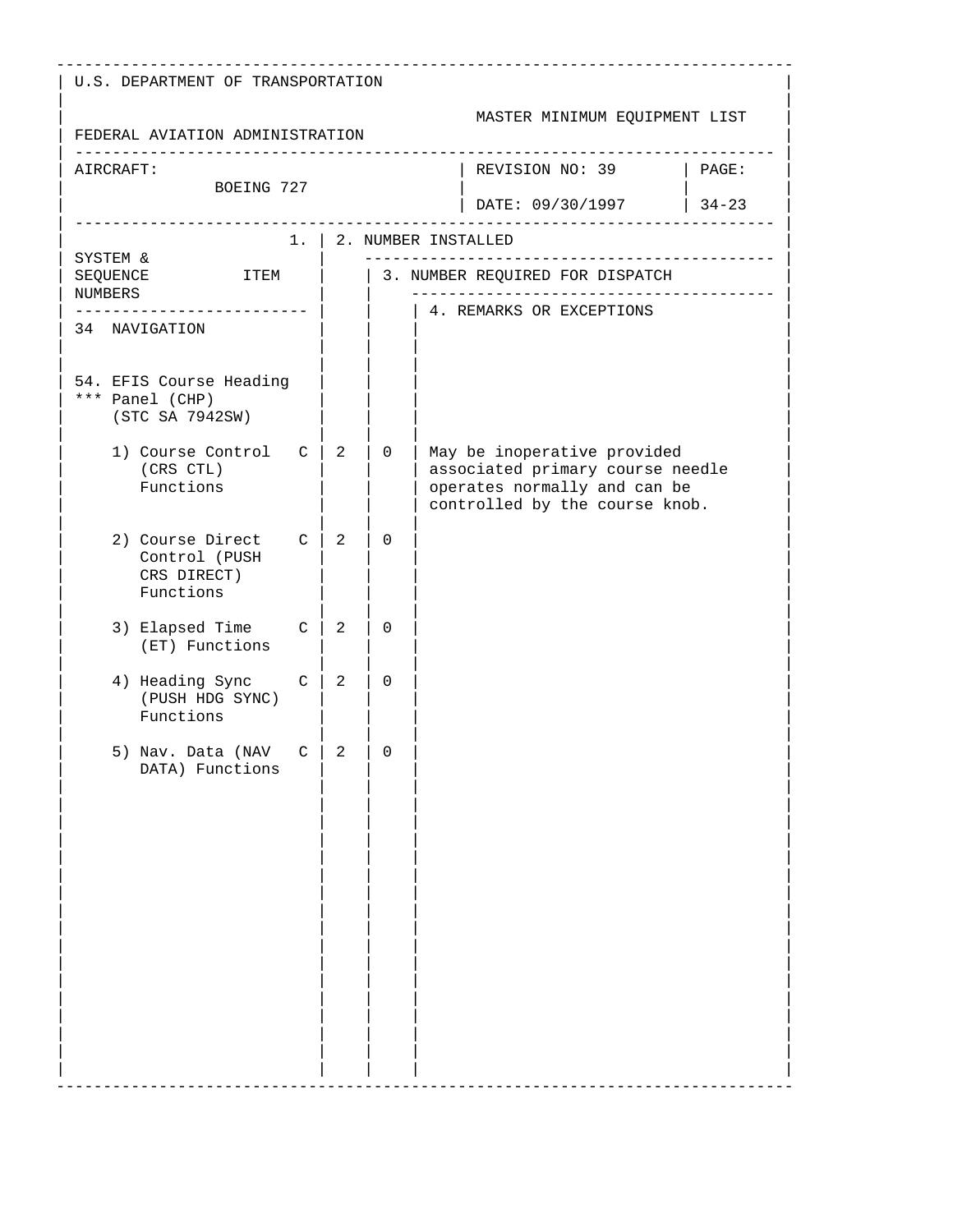| U.S. DEPARTMENT OF TRANSPORTATION                                |                |                        |                                                                                                                                                                                       |  |  |  |  |  |
|------------------------------------------------------------------|----------------|------------------------|---------------------------------------------------------------------------------------------------------------------------------------------------------------------------------------|--|--|--|--|--|
| MASTER MINIMUM EQUIPMENT LIST<br>FEDERAL AVIATION ADMINISTRATION |                |                        |                                                                                                                                                                                       |  |  |  |  |  |
| AIRCRAFT:<br>BOEING 727                                          |                |                        | REVISION NO: 39<br>$\mathtt{PAGE}$ :                                                                                                                                                  |  |  |  |  |  |
|                                                                  |                |                        | DATE: 09/30/1997<br>$ 34-24$                                                                                                                                                          |  |  |  |  |  |
| <b>SYSTEM &amp;</b>                                              |                | 1. 2. NUMBER INSTALLED |                                                                                                                                                                                       |  |  |  |  |  |
| SEQUENCE<br>ITEM<br>NUMBERS                                      |                |                        | 3. NUMBER REQUIRED FOR DISPATCH                                                                                                                                                       |  |  |  |  |  |
| 34 NAVIGATION                                                    |                |                        | 4. REMARKS OR EXCEPTIONS                                                                                                                                                              |  |  |  |  |  |
| 55. EFIS Display<br>*** Control Panel (DCP)<br>(STC SA 7942SW)   |                |                        |                                                                                                                                                                                       |  |  |  |  |  |
| 1) Course Preselect C  <br>(CRS PRE)<br>Functions                | $\overline{2}$ | $\Omega$               |                                                                                                                                                                                       |  |  |  |  |  |
| 2) Course Active C<br>(CRS ACT)<br>Functions                     | $\overline{2}$ | 1                      | (0) One may be inoperative provided:<br>a) Associated active course is<br>displayed on the EHSI, and<br>b) Associated preselect and<br>course transfer functions<br>operate normally. |  |  |  |  |  |
| 3) Bearing (BRG) C<br>Functions                                  | $\overline{2}$ | $\Omega$               | May be inoperative provided:<br>a) Associated RMI bearing<br>pointer operates normally.<br>0R<br>b) Approach minimums do not<br>require its use.                                      |  |  |  |  |  |
| 4) Course Transfer<br>$\mathcal{C}$<br>(CRS XFR)<br>Functions    | 2              | $\Omega$               |                                                                                                                                                                                       |  |  |  |  |  |
| 5) Radar (RDR)<br>C<br>Switches                                  | 2              | $\mathbf 1$            | One may be inoperative provided<br>radar information can be displayed<br>on the operative system.                                                                                     |  |  |  |  |  |
| C                                                                | 2              | 0                      | May be inoperative provided weather<br>radar is considered inoperative.                                                                                                               |  |  |  |  |  |
| 6) DIM Functions<br>C                                            | 4              | $\overline{a}$         | One may be inoperative on each DCP<br>provided display brightness is<br>acceptable to the flight crew.<br>(Continued)                                                                 |  |  |  |  |  |
|                                                                  |                |                        |                                                                                                                                                                                       |  |  |  |  |  |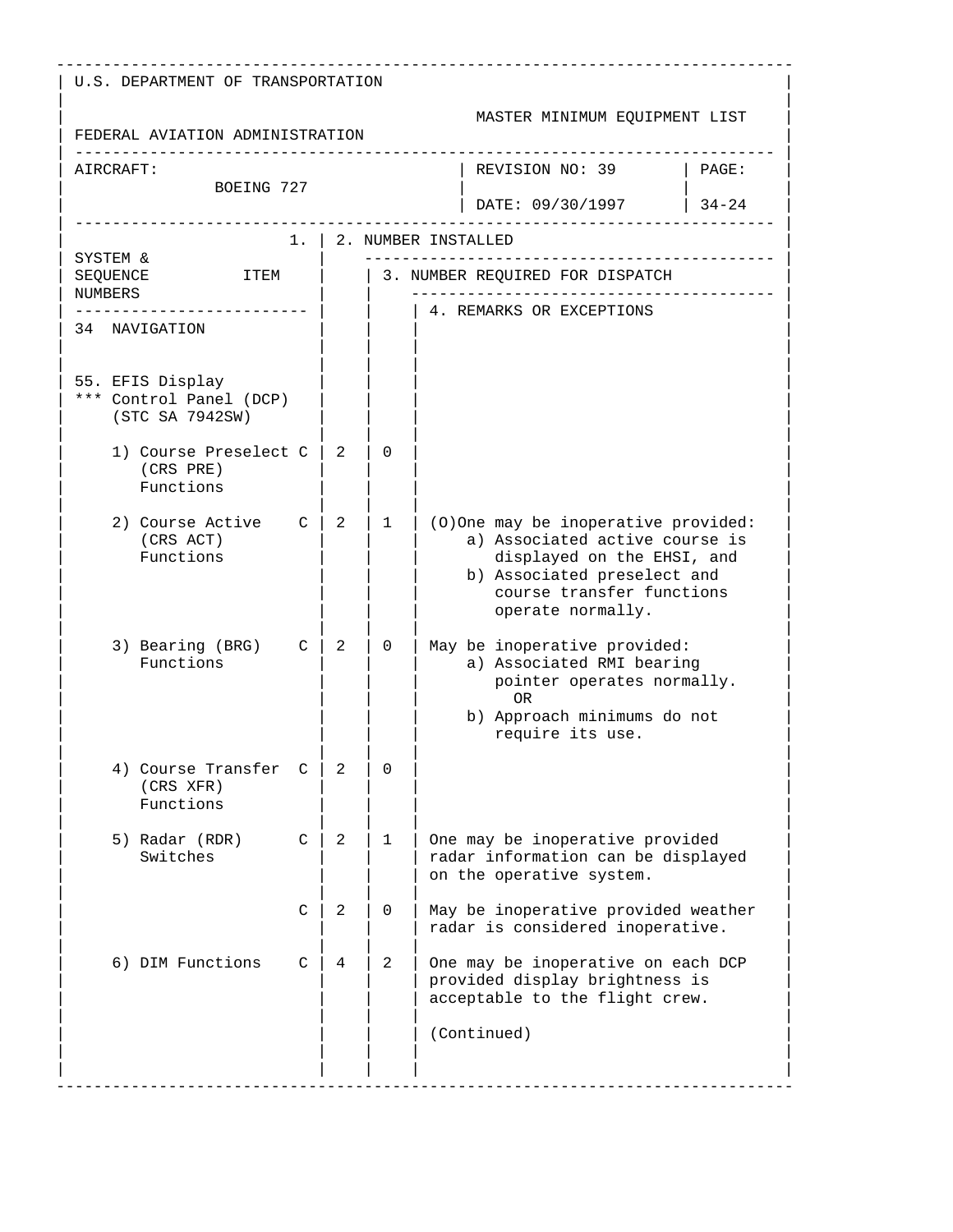| U.S. DEPARTMENT OF TRANSPORTATION                                           |               |                |          |                                                                                                                                                                                                                 |          |  |  |  |  |
|-----------------------------------------------------------------------------|---------------|----------------|----------|-----------------------------------------------------------------------------------------------------------------------------------------------------------------------------------------------------------------|----------|--|--|--|--|
| MASTER MINIMUM EQUIPMENT LIST<br>FEDERAL AVIATION ADMINISTRATION            |               |                |          |                                                                                                                                                                                                                 |          |  |  |  |  |
| AIRCRAFT:<br>BOEING 727                                                     |               |                |          | REVISION NO: 39                                                                                                                                                                                                 | PAGE:    |  |  |  |  |
|                                                                             |               |                |          | DATE: 09/30/1997                                                                                                                                                                                                | $ 34-25$ |  |  |  |  |
| SYSTEM &                                                                    |               |                |          | 1.   2. NUMBER INSTALLED                                                                                                                                                                                        |          |  |  |  |  |
| SEQUENCE<br>ITEM<br>NUMBERS                                                 |               |                |          | 3. NUMBER REQUIRED FOR DISPATCH                                                                                                                                                                                 |          |  |  |  |  |
| 34 NAVIGATION                                                               |               |                |          | 4. REMARKS OR EXCEPTIONS                                                                                                                                                                                        |          |  |  |  |  |
| 55. EFIS Display<br>*** Control Panel (DCP)<br>(STC SA 7942SW)<br>(Cont 'd) |               |                |          |                                                                                                                                                                                                                 |          |  |  |  |  |
| 7) Select/Range<br>(SEL/RNG)<br>Controls                                    |               |                |          |                                                                                                                                                                                                                 |          |  |  |  |  |
| a) Select<br>Functions                                                      | $\mathcal{C}$ | $\overline{2}$ | $\Omega$ | (0) May be inoperative provided:<br>a) Appropriate navigation<br>sensor is selected in the<br>active mode, and<br>b) Associated RMI bearing<br>pointers operate normally.                                       |          |  |  |  |  |
| b) Range<br>Functions                                                       | $\mathsf{C}$  | 2              | $\Omega$ |                                                                                                                                                                                                                 |          |  |  |  |  |
| 8) EHSI Mode<br>Selectors (ARC,<br>MAP, HSI)                                | $\mathsf{C}$  | $\overline{2}$ | 0        | May be inoperative provided:<br>a) One EHSI operates normally<br>in ARC or MAP mode allowing<br>display of weather radar.<br>0 <sub>R</sub>                                                                     |          |  |  |  |  |
|                                                                             | $\mathsf{C}$  |                |          | b) Weather radar is considered<br>inoperative.                                                                                                                                                                  |          |  |  |  |  |
| 56. EFIS Self Test<br>*** Switches<br>(STC SA 7942SW)                       | A             | 2              | 0        | (M)(O)May be inoperative provided:<br>a) An alternate procedure is<br>used to test the system<br>prior to flight, and<br>b) Operations are limited to<br>not more than one flight day<br>before repair is made. |          |  |  |  |  |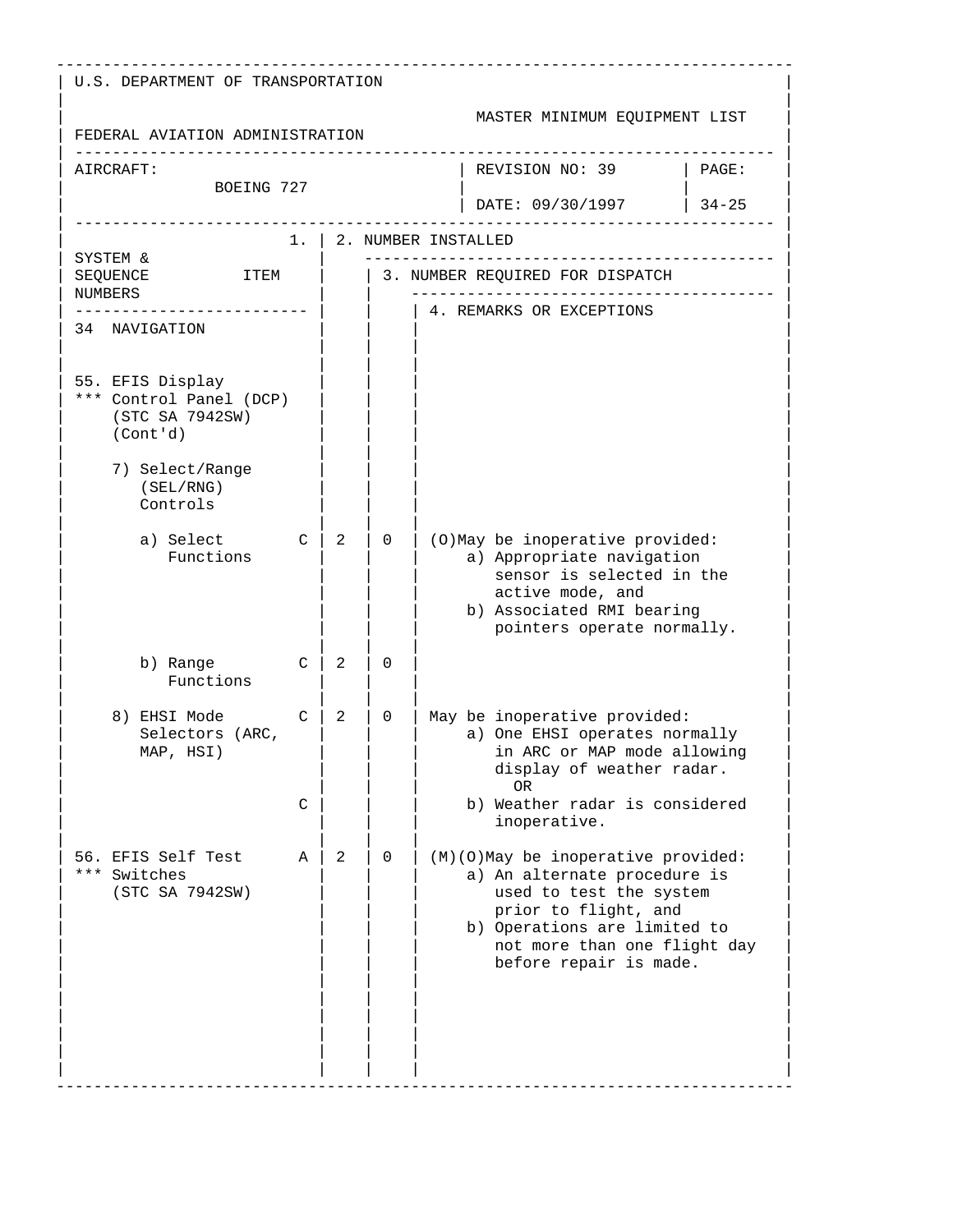| U.S. DEPARTMENT OF TRANSPORTATION                                            |                |                         |                                                                                                                                                                                                                                                                                                                                       |  |  |
|------------------------------------------------------------------------------|----------------|-------------------------|---------------------------------------------------------------------------------------------------------------------------------------------------------------------------------------------------------------------------------------------------------------------------------------------------------------------------------------|--|--|
| MASTER MINIMUM EQUIPMENT LIST<br>FEDERAL AVIATION ADMINISTRATION             |                |                         |                                                                                                                                                                                                                                                                                                                                       |  |  |
| AIRCRAFT:<br>BOEING 727                                                      |                |                         | REVISION NO: $39 a$   PAGE:                                                                                                                                                                                                                                                                                                           |  |  |
|                                                                              |                |                         | DATE: 05/05/1998   34-26<br>1.   2. NUMBER INSTALLED                                                                                                                                                                                                                                                                                  |  |  |
| SYSTEM &<br>SEQUENCE<br>ITEM<br>NUMBERS                                      |                |                         | 3. NUMBER REQUIRED FOR DISPATCH                                                                                                                                                                                                                                                                                                       |  |  |
| 34 NAVIGATION                                                                |                |                         | 4. REMARKS OR EXCEPTIONS                                                                                                                                                                                                                                                                                                              |  |  |
| 57. Liquid Crystal A<br>*** Displays (LCD)<br>(ADI & HSI)<br>(STC ST01115AT) | $\overline{4}$ | $\overline{\mathbf{3}}$ | (M)(O)First Officer's lower LCD may<br>be inoperative provided:<br>a) First Officer's RMI operates<br>normally,<br>b) Integrate mode is selected<br>on First Officer's upper<br>LCD,<br>c) Approach minimums do not<br>require its use, and<br>d) Operations are limited to<br>not more than one flight day<br>before repair is made. |  |  |
|                                                                              |                |                         |                                                                                                                                                                                                                                                                                                                                       |  |  |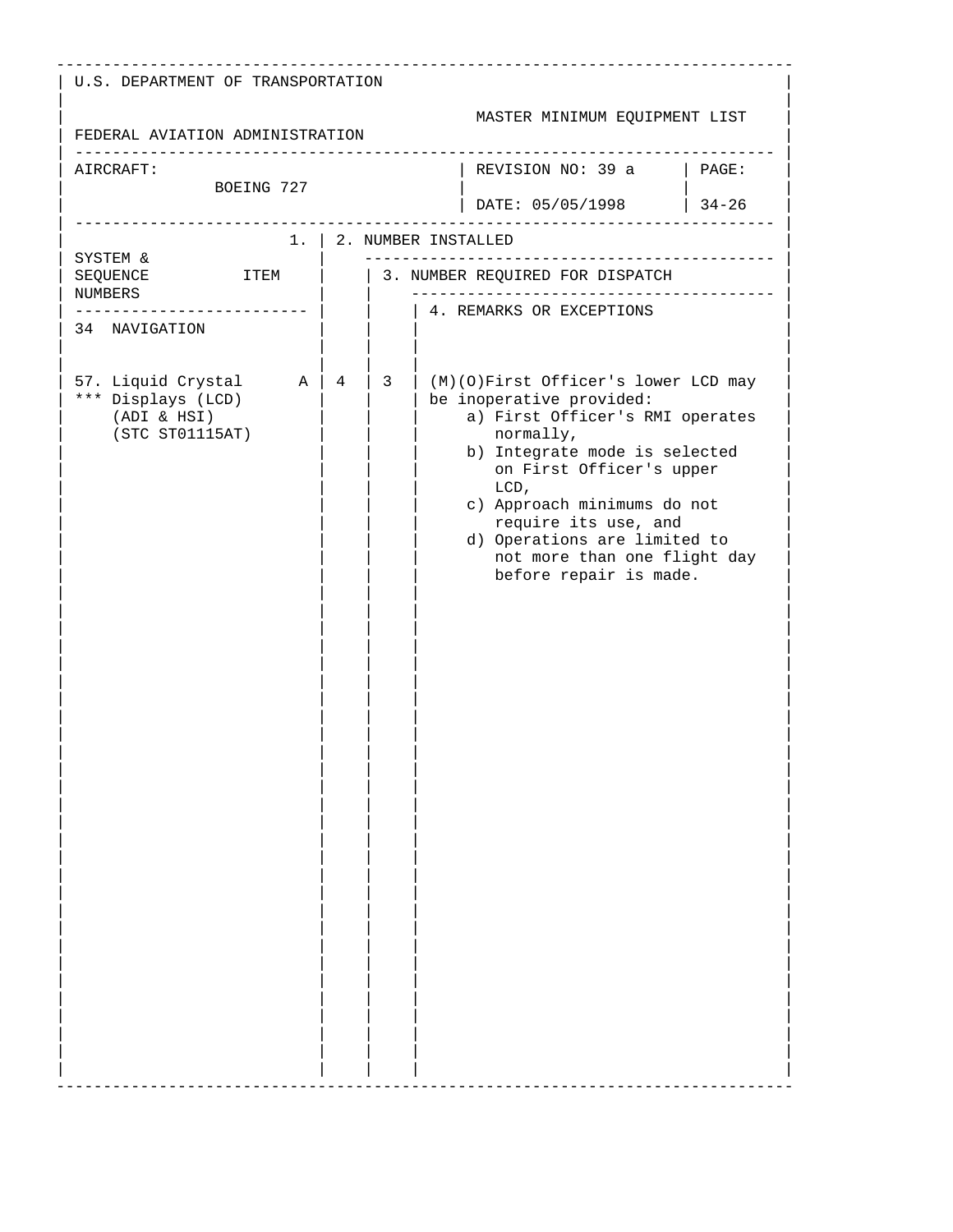| U.S. DEPARTMENT OF TRANSPORTATION<br>MASTER MINIMUM EQUIPMENT LIST                              |                |          |                                                                                                                                                      |  |  |  |
|-------------------------------------------------------------------------------------------------|----------------|----------|------------------------------------------------------------------------------------------------------------------------------------------------------|--|--|--|
| FEDERAL AVIATION ADMINISTRATION                                                                 |                |          |                                                                                                                                                      |  |  |  |
| AIRCRAFT:<br>BOEING 727                                                                         |                |          | REVISION NO: 41 a<br>PAGE:                                                                                                                           |  |  |  |
|                                                                                                 |                |          | DATE: 08/24/1999   34-27                                                                                                                             |  |  |  |
| SYSTEM &                                                                                        |                |          | 1. 2. NUMBER INSTALLED                                                                                                                               |  |  |  |
| SEQUENCE<br>ITEM<br><b>NUMBERS</b>                                                              |                |          | 3. NUMBER REQUIRED FOR DISPATCH                                                                                                                      |  |  |  |
| 34 NAVIGATION                                                                                   |                |          | 4. REMARKS OR EXCEPTIONS                                                                                                                             |  |  |  |
| 58. Automatic<br>$\mathcal{C}$<br>*** Dependent<br>Surveillance-<br>Broadcast (ADS-B)<br>System | 1              | $\Omega$ |                                                                                                                                                      |  |  |  |
| 1) Link and Display C<br>Processor Unit<br>(LDPU)                                               | $\mathbf{1}$   | $\Omega$ | Note: CDTI display of data from<br>other aircraft systems may<br>be used.                                                                            |  |  |  |
| 2) Cockpit Display C  <br>of Traffic<br>Information<br>(CDTI)                                   | $\mathbf{1}$   | 0        | Note: ADS-B data transmissions may<br>continue.                                                                                                      |  |  |  |
| 3) CDTI Control C<br>Panel                                                                      | $\overline{1}$ | 0        | May be inoperative and operable<br>controls used provided:<br>a) Flight ID can be set, and<br>b) Screen display is acceptable<br>to the flight crew. |  |  |  |
| 4) Data Link<br>C<br>Transmitter(s)                                                             |                | 0        |                                                                                                                                                      |  |  |  |
| 5) Data Link<br>C<br>Receivers                                                                  |                | 0        |                                                                                                                                                      |  |  |  |
|                                                                                                 |                |          |                                                                                                                                                      |  |  |  |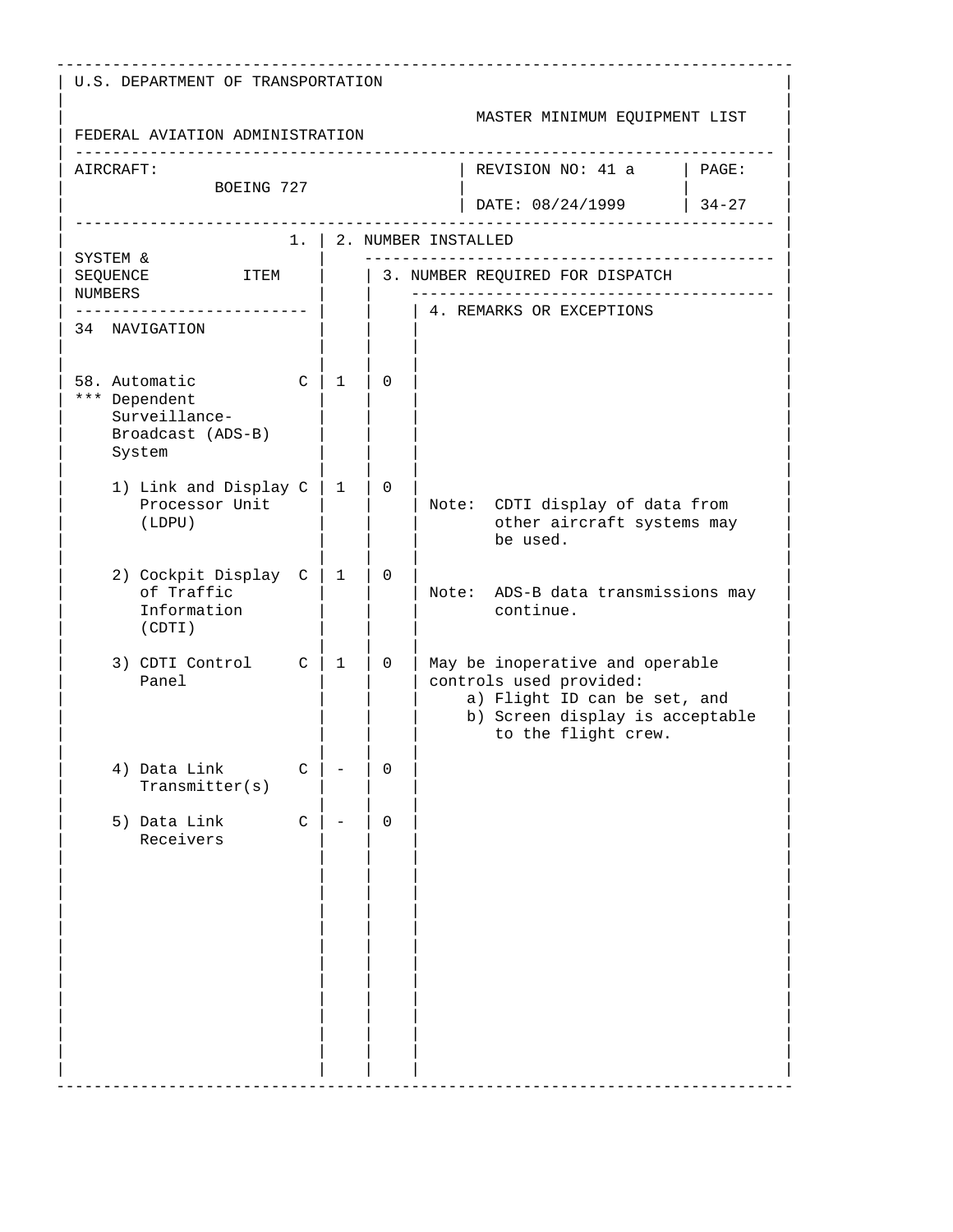| U.S. DEPARTMENT OF TRANSPORTATION                                       |  |  |                                                                                                                                                                                                                                                                                                         |                   |  |
|-------------------------------------------------------------------------|--|--|---------------------------------------------------------------------------------------------------------------------------------------------------------------------------------------------------------------------------------------------------------------------------------------------------------|-------------------|--|
| MASTER MINIMUM EQUIPMENT LIST<br>FEDERAL AVIATION ADMINISTRATION        |  |  |                                                                                                                                                                                                                                                                                                         |                   |  |
| AIRCRAFT:<br>BOEING 727                                                 |  |  | REVISION NO: 40                                                                                                                                                                                                                                                                                         | $\mathtt{PAGE}$ : |  |
|                                                                         |  |  | DATE: 12/21/1998                                                                                                                                                                                                                                                                                        | $ 35 - 1 $        |  |
| SYSTEM &<br>SEQUENCE<br>ITEM                                            |  |  | 1. 2. NUMBER INSTALLED<br>3. NUMBER REQUIRED FOR DISPATCH                                                                                                                                                                                                                                               |                   |  |
| NUMBERS                                                                 |  |  | 4. REMARKS OR EXCEPTIONS                                                                                                                                                                                                                                                                                |                   |  |
| 35 OXYGEN                                                               |  |  |                                                                                                                                                                                                                                                                                                         |                   |  |
| 1. Crew Oxygen System                                                   |  |  | Deleted prior to Rev. 29.                                                                                                                                                                                                                                                                               |                   |  |
| Passenger/Persons C<br>2.<br>Service Units                              |  |  | (M) May be inoperative for<br>unrestricted flight operations<br>provided:<br>a) No person(s) occupies the<br>associated seat(s), and<br>b) Seat(s) are blocked from<br>occupancy.                                                                                                                       |                   |  |
| 1) Automatic<br>$\mathbf{B}$<br>Opening Feature<br>of Door<br>Latch(es) |  |  | (M)(O)May be inoperative unlatched,<br>and taped closed provided:<br>a) PSU oxygen system operates<br>normally,<br>b) Flight is operated at FL 250<br>or below, and<br>c) Passenger(s)/persons<br>occupying the seat(s) with<br>the inoperative door<br>latch(es) are briefed on<br>oxygen mask access. |                   |  |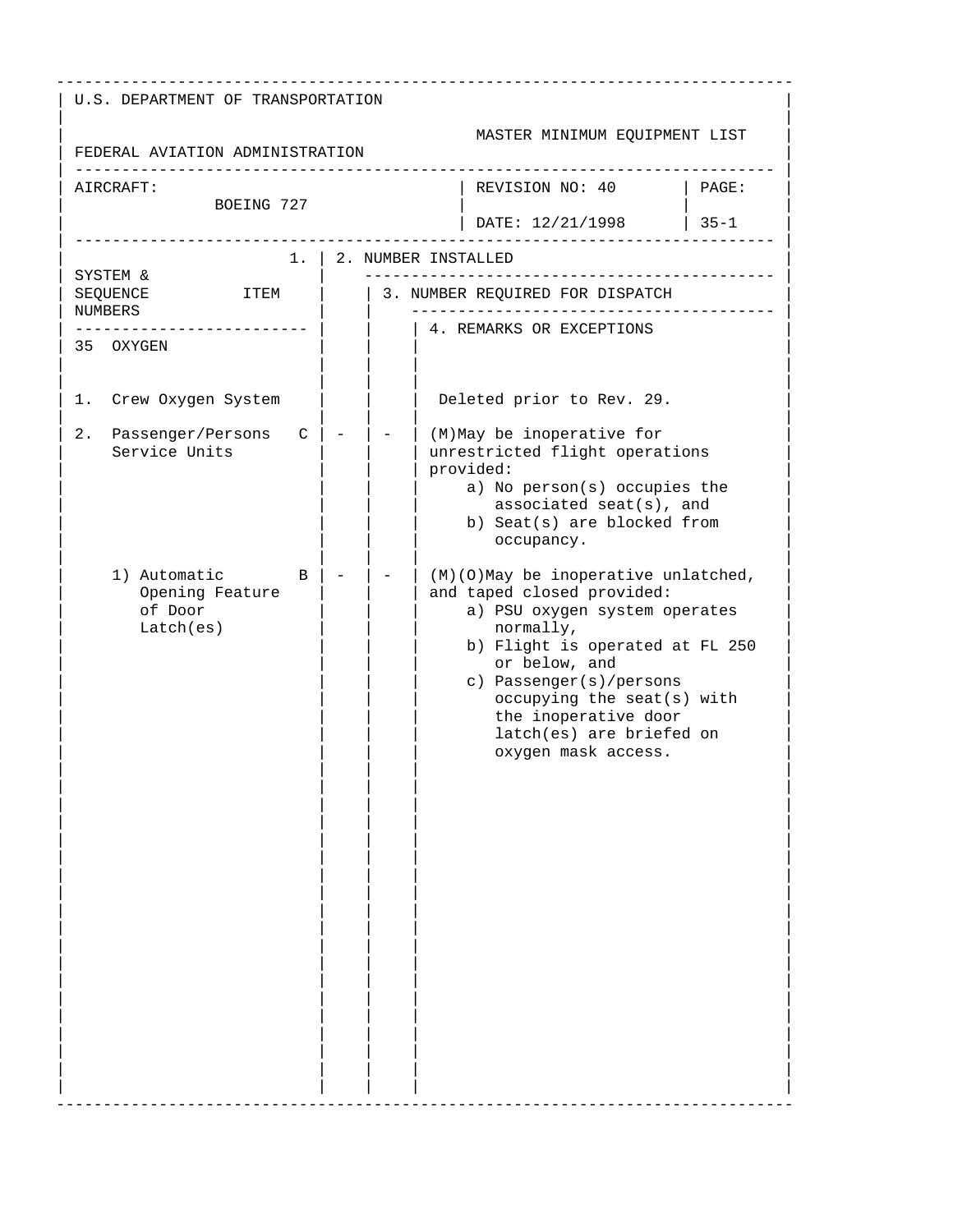|                                                                  | U.S. DEPARTMENT OF TRANSPORTATION                                                   |              |                          |                                                                                                                                                                                                                                                                                                                                                                                                           |          |  |  |  |  |
|------------------------------------------------------------------|-------------------------------------------------------------------------------------|--------------|--------------------------|-----------------------------------------------------------------------------------------------------------------------------------------------------------------------------------------------------------------------------------------------------------------------------------------------------------------------------------------------------------------------------------------------------------|----------|--|--|--|--|
| MASTER MINIMUM EQUIPMENT LIST<br>FEDERAL AVIATION ADMINISTRATION |                                                                                     |              |                          |                                                                                                                                                                                                                                                                                                                                                                                                           |          |  |  |  |  |
|                                                                  | AIRCRAFT:<br>BOEING 727                                                             |              |                          | REVISION NO: 38                                                                                                                                                                                                                                                                                                                                                                                           | PAGE:    |  |  |  |  |
|                                                                  |                                                                                     |              |                          | DATE: 02/14/1996                                                                                                                                                                                                                                                                                                                                                                                          | $ 35-2 $ |  |  |  |  |
|                                                                  | SYSTEM &                                                                            |              | 1.   2. NUMBER INSTALLED |                                                                                                                                                                                                                                                                                                                                                                                                           |          |  |  |  |  |
|                                                                  | SEQUENCE<br>ITEM<br>NUMBERS                                                         |              |                          | 3. NUMBER REQUIRED FOR DISPATCH                                                                                                                                                                                                                                                                                                                                                                           |          |  |  |  |  |
|                                                                  | 35 OXYGEN                                                                           |              |                          | 4. REMARKS OR EXCEPTIONS                                                                                                                                                                                                                                                                                                                                                                                  |          |  |  |  |  |
| 3.                                                               | Flight Deck Oxygen<br>Pressure Indicators                                           |              |                          |                                                                                                                                                                                                                                                                                                                                                                                                           |          |  |  |  |  |
|                                                                  | 1) Crew Indicator<br>A<br>(Single<br>Indicator on<br>Flight<br>Engineer's<br>Panel) | $\mathbf{1}$ | $\Omega$                 | (M)(0) May be inoperative provided:<br>a) Before each departure,<br>alternate procedure is used<br>to verify oxygen supply is<br>above minimum required for<br>dispatch,<br>b) Each regulator's oxygen<br>emergency lever is verified<br>to be in the NORMAL or OFF<br>position prior to each<br>flight, and<br>c) Operations are limited to<br>not more than three flight<br>days before repair is made. |          |  |  |  |  |
|                                                                  | 2) Passenger<br>$\mathcal{C}$<br>Indicator                                          | 1            | 0                        | (M) May be inoperative provided an<br>alternate procedure is used to<br>verify oxygen supply is above<br>minimum required before each<br>departure.                                                                                                                                                                                                                                                       |          |  |  |  |  |
| 4.                                                               | Portable Oxygen<br>D<br>Dispensing Units<br>(Bottle and Mask)                       |              |                          | (M) Any in excess of those required<br>by FAR may be unserviceable or<br>missing provided:<br>a) Required distribution of<br>serviceable bottles is main-<br>tained throughout the<br>aircraft, and<br>b) Bottles not properly<br>serviced are replaced,<br>serviced, or removed at the<br>next available maintenance<br>facility.                                                                        |          |  |  |  |  |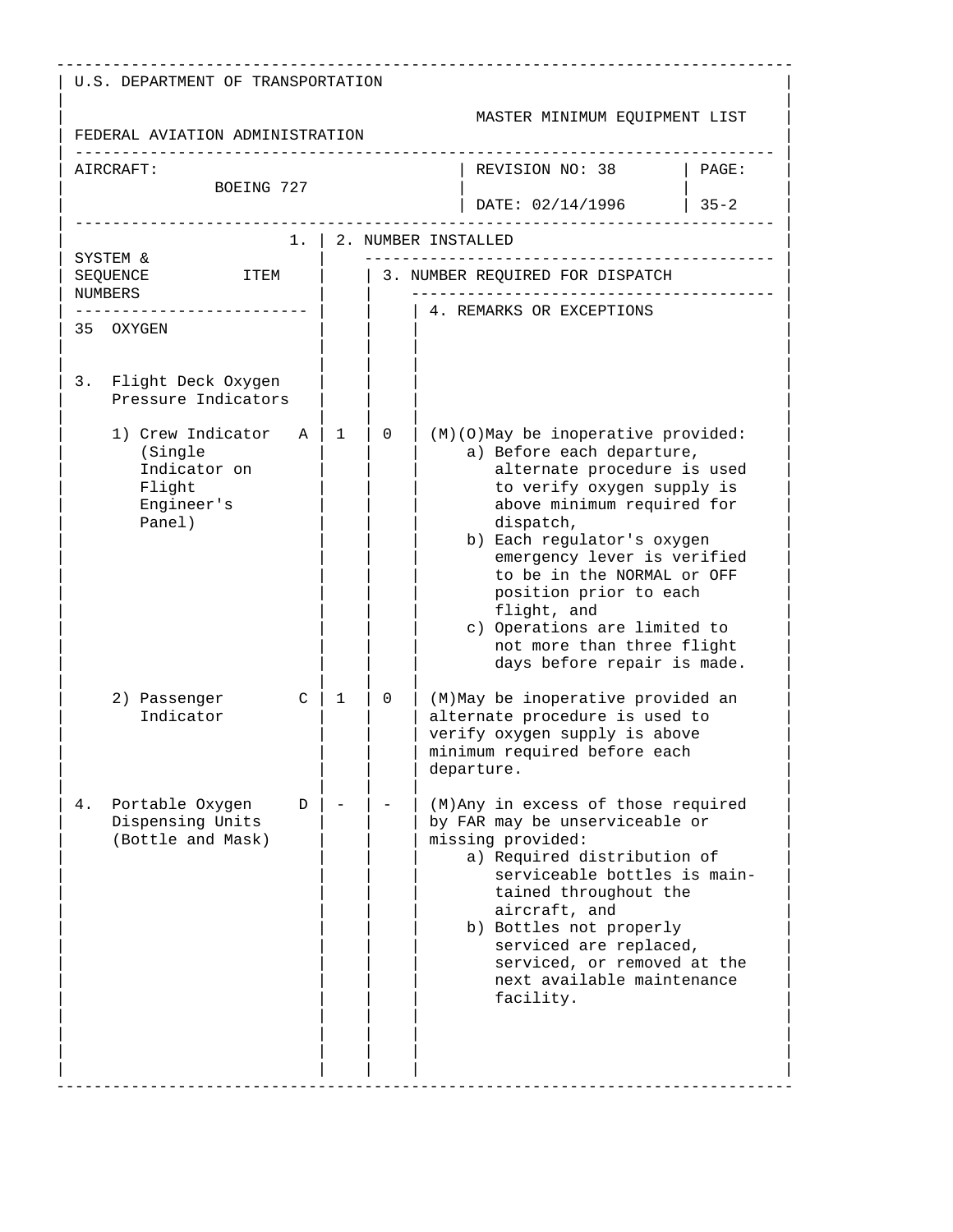| U.S. DEPARTMENT OF TRANSPORTATION                                |          |                                                                                                                                                                                                                                                                                                                                                                                                                                                                                                                                                                                           |  |  |  |  |
|------------------------------------------------------------------|----------|-------------------------------------------------------------------------------------------------------------------------------------------------------------------------------------------------------------------------------------------------------------------------------------------------------------------------------------------------------------------------------------------------------------------------------------------------------------------------------------------------------------------------------------------------------------------------------------------|--|--|--|--|
| MASTER MINIMUM EQUIPMENT LIST<br>FEDERAL AVIATION ADMINISTRATION |          |                                                                                                                                                                                                                                                                                                                                                                                                                                                                                                                                                                                           |  |  |  |  |
|                                                                  |          | REVISION NO: 38<br>$\mathtt{PAGE}$ :                                                                                                                                                                                                                                                                                                                                                                                                                                                                                                                                                      |  |  |  |  |
|                                                                  |          | DATE: 02/14/1996<br>$ 35 - 3 $                                                                                                                                                                                                                                                                                                                                                                                                                                                                                                                                                            |  |  |  |  |
|                                                                  |          | 3. NUMBER REQUIRED FOR DISPATCH                                                                                                                                                                                                                                                                                                                                                                                                                                                                                                                                                           |  |  |  |  |
|                                                                  |          | 4. REMARKS OR EXCEPTIONS                                                                                                                                                                                                                                                                                                                                                                                                                                                                                                                                                                  |  |  |  |  |
|                                                                  |          |                                                                                                                                                                                                                                                                                                                                                                                                                                                                                                                                                                                           |  |  |  |  |
| 1                                                                | $\Omega$ | (M)(O)May be inoperative provided:<br>a) Flight is not conducted<br>where the minimum altitude<br>en route is above 14,000<br>feet MSL,<br>b) Both air conditioning packs,<br>and all other components of<br>the pressurization system<br>operate normally,<br>c) Maximum altitude does not<br>exceed FL 250,<br>d) Portable oxygen units for at<br>least 10% of the passengers<br>are provided, with each unit<br>capable of delivering a<br>minimum of 2 liters per<br>minute for 30 minutes, and<br>e) Passenger briefing<br>procedures are modified to<br>accommodate this operation. |  |  |  |  |
| 1                                                                | 0        | May be inoperative provided:<br>a) A portable oxygen supply<br>sufficient for planned<br>operations, meeting the<br>requirements of the oper-<br>ating rule, is available for<br>each occupant.<br>0R<br>b) Associated seats are not<br>occupied, and<br>c) Any person(s) on that flight<br>or series of flights in any                                                                                                                                                                                                                                                                   |  |  |  |  |
|                                                                  |          | 1.   2. NUMBER INSTALLED                                                                                                                                                                                                                                                                                                                                                                                                                                                                                                                                                                  |  |  |  |  |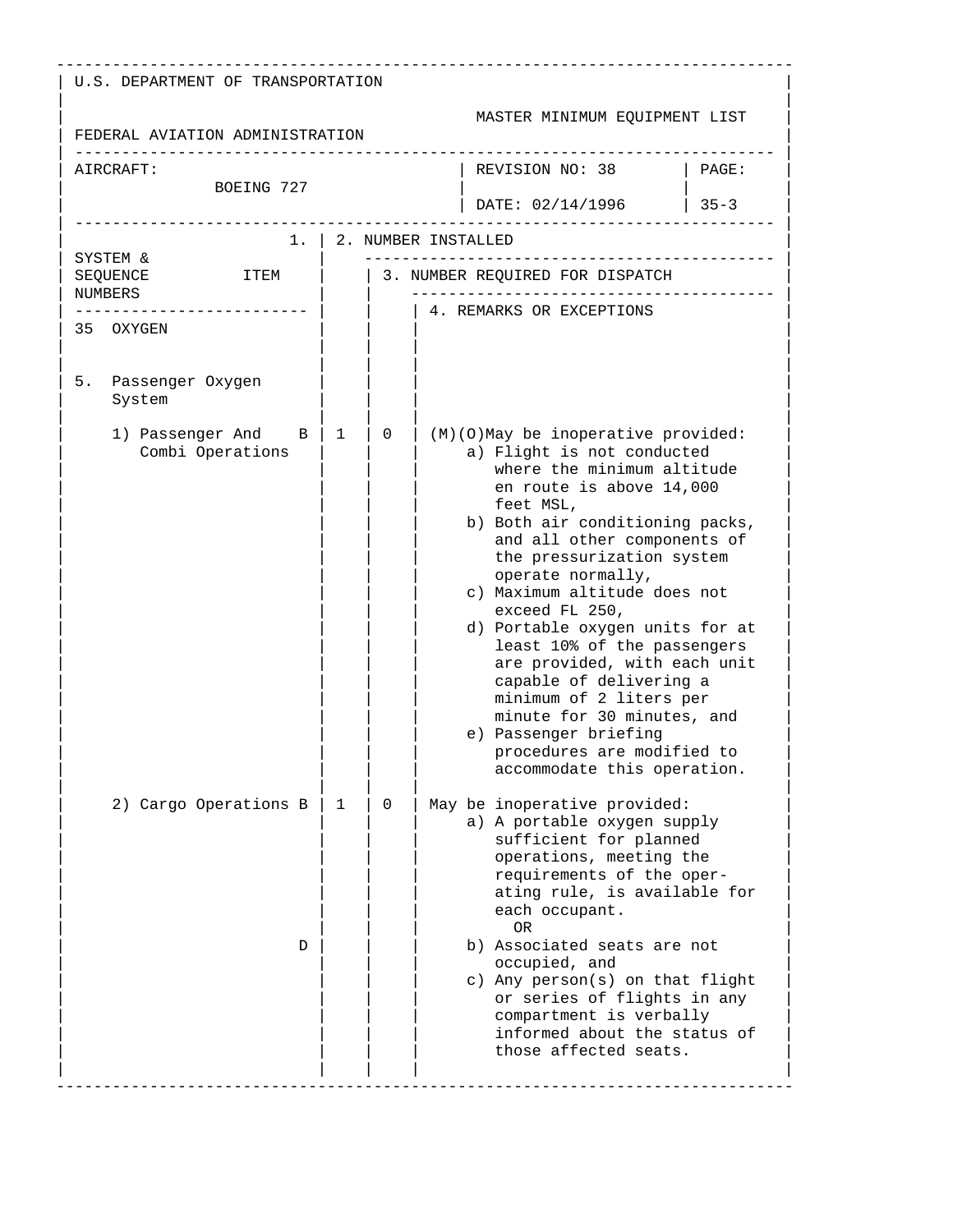| U.S. DEPARTMENT OF TRANSPORTATION                                 |              |             |                                                                                                                                              |  |  |
|-------------------------------------------------------------------|--------------|-------------|----------------------------------------------------------------------------------------------------------------------------------------------|--|--|
| MASTER MINIMUM EQUIPMENT LIST<br>FEDERAL AVIATION ADMINISTRATION  |              |             |                                                                                                                                              |  |  |
| AIRCRAFT:<br>BOEING 727                                           |              |             | REVISION NO: 39 a<br>$\vert$ PAGE:                                                                                                           |  |  |
|                                                                   |              |             | DATE: 05/05/1998   35-4                                                                                                                      |  |  |
| SYSTEM &<br>SEQUENCE<br>ITEM                                      |              |             | 1.   2. NUMBER INSTALLED<br>3. NUMBER REQUIRED FOR DISPATCH                                                                                  |  |  |
| NUMBERS<br>35 OXYGEN                                              |              |             | 4. REMARKS OR EXCEPTIONS                                                                                                                     |  |  |
| 6. Protective<br>D<br>Breathing Equipment<br>(PBE)                |              |             | Any in excess of those required by<br>FAR may be inoperative.                                                                                |  |  |
| Servicing Panel<br>7.<br>$\overline{C}$<br>*** Pressure Indicator | $\mathbf{1}$ | $\mathbf 0$ | (M) May be inoperative provided Crew<br>Oxygen Pressure is checked as<br>required per applicable servicing<br>procedures after each service. |  |  |
|                                                                   |              |             |                                                                                                                                              |  |  |
|                                                                   |              |             |                                                                                                                                              |  |  |
|                                                                   |              |             |                                                                                                                                              |  |  |
|                                                                   |              |             |                                                                                                                                              |  |  |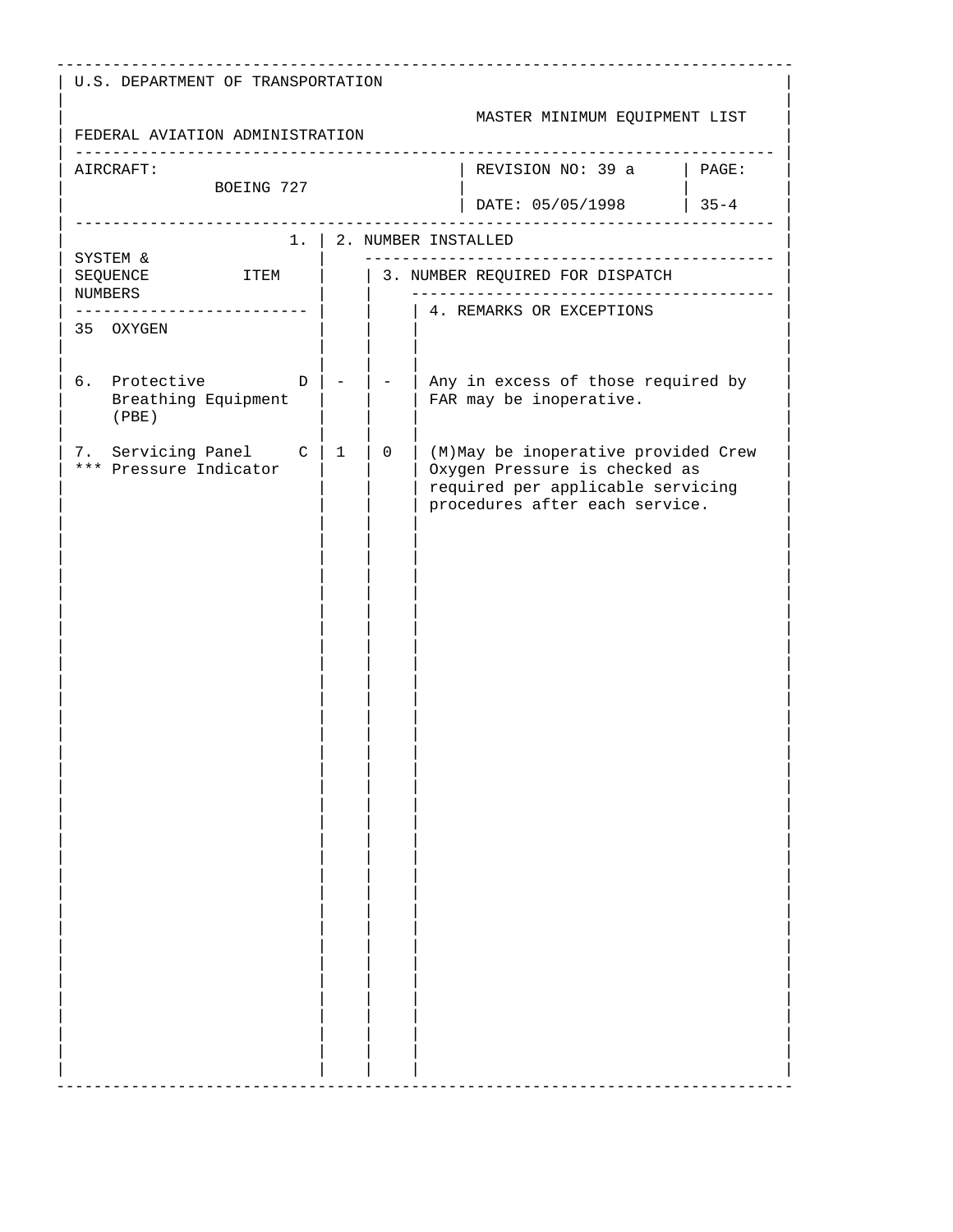| U.S. DEPARTMENT OF TRANSPORTATION<br>MASTER MINIMUM EQUIPMENT LIST<br>FEDERAL AVIATION ADMINISTRATION |                |                                 |                                                                                                                                |  |  |  |  |  |
|-------------------------------------------------------------------------------------------------------|----------------|---------------------------------|--------------------------------------------------------------------------------------------------------------------------------|--|--|--|--|--|
| AIRCRAFT:<br>BOEING 727                                                                               |                |                                 | REVISION NO: 38<br>$\mathtt{PAGE}$ :                                                                                           |  |  |  |  |  |
|                                                                                                       |                |                                 | DATE: 02/14/1996   36-1                                                                                                        |  |  |  |  |  |
| SYSTEM &                                                                                              |                |                                 | 1.   2. NUMBER INSTALLED                                                                                                       |  |  |  |  |  |
| SEQUENCE<br>ITEM<br><b>NUMBERS</b>                                                                    |                | 3. NUMBER REQUIRED FOR DISPATCH |                                                                                                                                |  |  |  |  |  |
|                                                                                                       |                |                                 | 4. REMARKS OR EXCEPTIONS                                                                                                       |  |  |  |  |  |
| 36 PNEUMATIC                                                                                          |                |                                 |                                                                                                                                |  |  |  |  |  |
| Manifold Isolation<br>$1$ .<br>Shutoff Valves                                                         |                |                                 |                                                                                                                                |  |  |  |  |  |
| 1) 727-100C Class C<br>"E" Cargo<br>Configuration<br>(Excluding<br>727-100QF)                         | $\overline{2}$ | $\mathbf{1}$                    | (M) Left valve may be inoperative<br>closed.                                                                                   |  |  |  |  |  |
| $\mathcal{C}$                                                                                         | 2              | $\mathbf{1}$                    | (M)(O)Right valve may be<br>inoperative open provided No. 2<br>bleed air shutoff valve is<br>installed and operating normally. |  |  |  |  |  |
| 2) All Others<br>$\mathsf{C}$<br>(Excluding<br>727-100QF)                                             | 2              | $\mathbf{1}$                    | (M) One may be inoperative closed.                                                                                             |  |  |  |  |  |
| C                                                                                                     | 2              | $\mathbf{1}$                    | (M)(0)One may be inoperative open<br>provided No. 2 bleed air shutoff<br>valve is installed and operating<br>normally.         |  |  |  |  |  |
|                                                                                                       |                |                                 |                                                                                                                                |  |  |  |  |  |
|                                                                                                       |                |                                 |                                                                                                                                |  |  |  |  |  |
|                                                                                                       |                |                                 |                                                                                                                                |  |  |  |  |  |
|                                                                                                       |                |                                 |                                                                                                                                |  |  |  |  |  |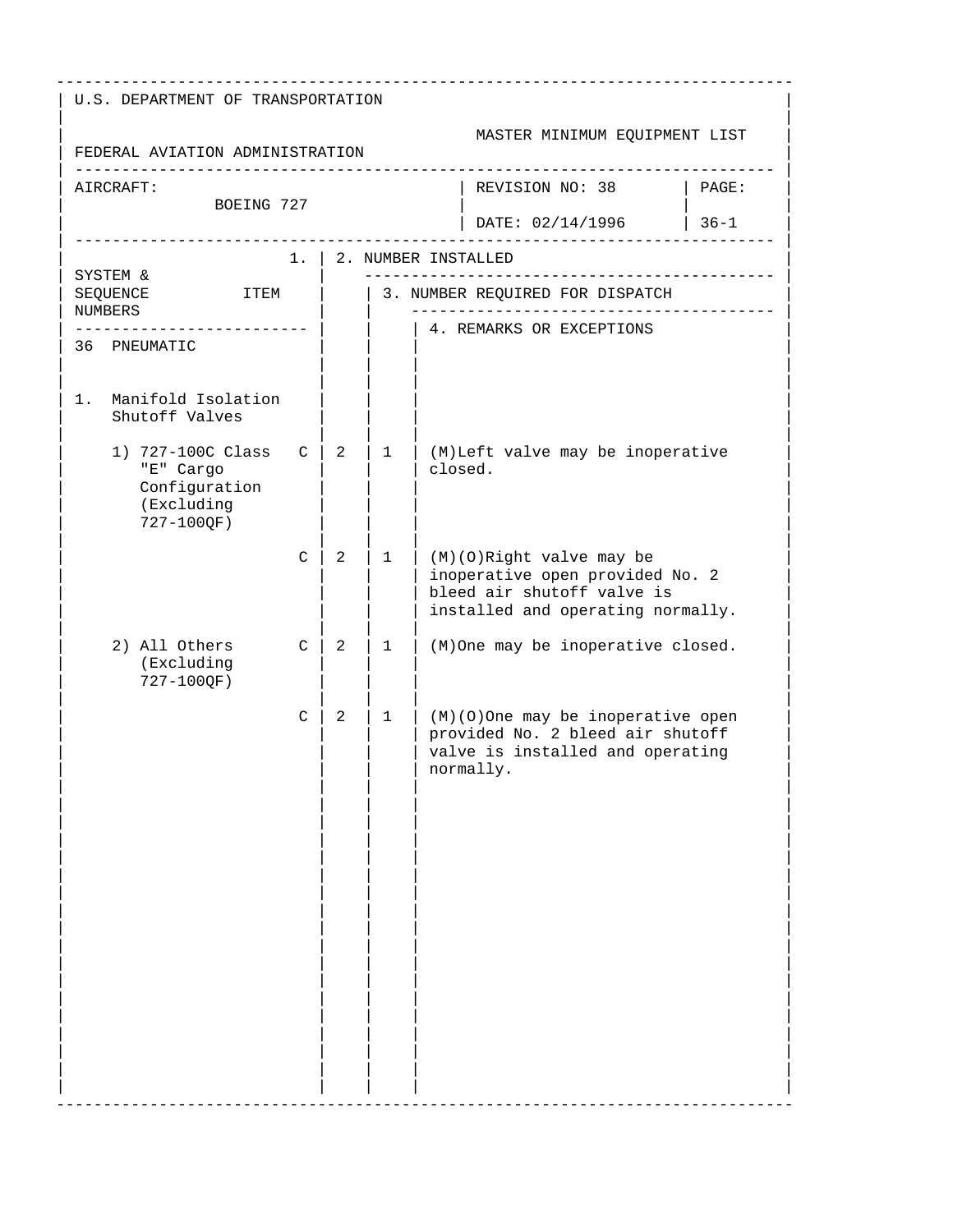| U.S. DEPARTMENT OF TRANSPORTATION                                                       |              |                          |                                                                                                                                                                                                                                                                                      |                   |  |  |
|-----------------------------------------------------------------------------------------|--------------|--------------------------|--------------------------------------------------------------------------------------------------------------------------------------------------------------------------------------------------------------------------------------------------------------------------------------|-------------------|--|--|
| MASTER MINIMUM EQUIPMENT LIST<br>FEDERAL AVIATION ADMINISTRATION                        |              |                          |                                                                                                                                                                                                                                                                                      |                   |  |  |
| AIRCRAFT:<br>BOEING 727                                                                 |              |                          | REVISION NO: 38                                                                                                                                                                                                                                                                      | $\mathtt{PAGE}$ : |  |  |
|                                                                                         |              |                          | DATE: 02/14/1996   36-2                                                                                                                                                                                                                                                              |                   |  |  |
| SYSTEM &<br>SEQUENCE<br>ITEM                                                            |              |                          | 1. 2. NUMBER INSTALLED<br>3. NUMBER REQUIRED FOR DISPATCH                                                                                                                                                                                                                            |                   |  |  |
| <b>NUMBERS</b>                                                                          |              | 4. REMARKS OR EXCEPTIONS |                                                                                                                                                                                                                                                                                      |                   |  |  |
| 36 PNEUMATIC                                                                            |              |                          |                                                                                                                                                                                                                                                                                      |                   |  |  |
| Ground Pneumatic $C \mid 1$<br>2.<br>Connector Check<br>Valve                           |              | $\overline{0}$           | May be inoperative closed.                                                                                                                                                                                                                                                           |                   |  |  |
| 1) All Models C<br>Except 727-100C<br>And 727-100QF<br>Class "E" Cargo<br>Configuration | $\mathbf{1}$ | $\mathbf{0}$             | (O) May be inoperative open<br>provided:<br>a) The right isolation shutoff<br>valve and Engine No. 3 bleed<br>air shutoff valve remains<br>closed except for engine<br>start,<br>b) Right air conditioning pack<br>remains OFF, and<br>c) Altitude is limited to FL<br>250 or below. |                   |  |  |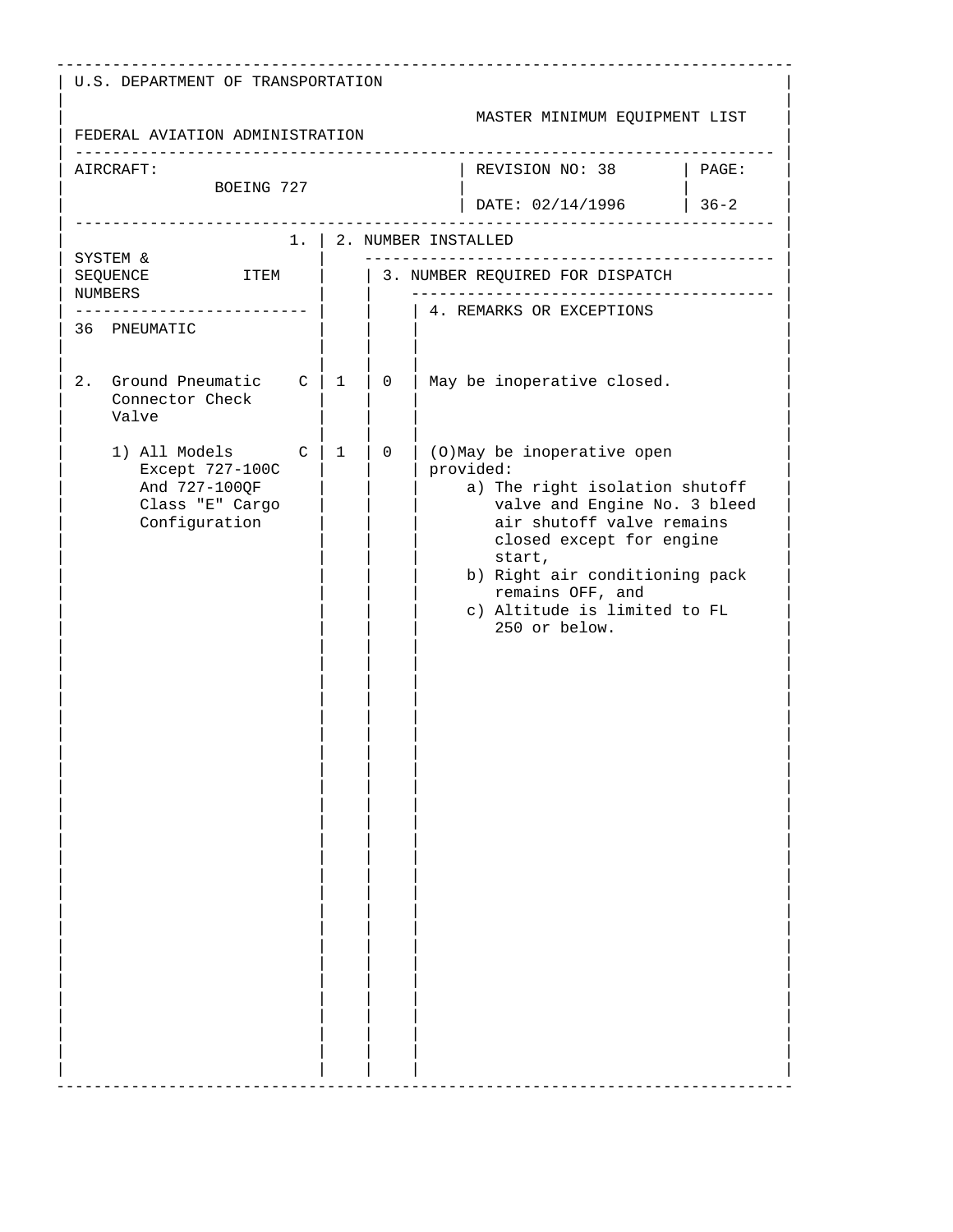| U.S. DEPARTMENT OF TRANSPORTATION<br>MASTER MINIMUM EQUIPMENT LIST<br>FEDERAL AVIATION ADMINISTRATION |                |             |                                                                                                                                                                                                                                                                                                                     |  |  |  |
|-------------------------------------------------------------------------------------------------------|----------------|-------------|---------------------------------------------------------------------------------------------------------------------------------------------------------------------------------------------------------------------------------------------------------------------------------------------------------------------|--|--|--|
| AIRCRAFT:                                                                                             |                |             | REVISION NO: 40<br>PAGE:                                                                                                                                                                                                                                                                                            |  |  |  |
| BOEING 727                                                                                            |                |             | DATE: 12/21/1998<br>$ 36-3 $                                                                                                                                                                                                                                                                                        |  |  |  |
| SYSTEM &<br>SEQUENCE<br>ITEM                                                                          |                |             | 1.   2. NUMBER INSTALLED<br>3. NUMBER REQUIRED FOR DISPATCH                                                                                                                                                                                                                                                         |  |  |  |
| NUMBERS<br>36 PNEUMATIC                                                                               |                |             | 4. REMARKS OR EXCEPTIONS                                                                                                                                                                                                                                                                                            |  |  |  |
| Precooler Temper-<br>3.<br>ature Control<br>Systems                                                   |                |             |                                                                                                                                                                                                                                                                                                                     |  |  |  |
| 1) All Models<br>$\mathsf{C}$<br>Except 727-100QF                                                     | 2              | $\Omega$    | (M) May be inoperative provided<br>cooling air modulating valve<br>remains full open.                                                                                                                                                                                                                               |  |  |  |
| C                                                                                                     | 2              | $\mathbf 0$ | (M)(O)May be inoperative provided:<br>a) Associated engine bleed<br>remains OFF except for<br>engine start, and<br>b) AFM Configuration Limit-<br>ations regarding use of<br>No. 2 engine bleed for pack<br>operation are observed.                                                                                 |  |  |  |
| 2) 727-100QF<br>$\mathsf{C}$                                                                          | $\overline{3}$ | 2           | (M)(O)One may be inoperative<br>provided:<br>a) Airplane is not operated in<br>known or forecast icing<br>conditions,<br>b) Associated engine bleed<br>valve remains closed after<br>engine start, and<br>c) AFM Configuration Limit-<br>ations regarding use of<br>No. 2 engine for pack<br>operation is observed. |  |  |  |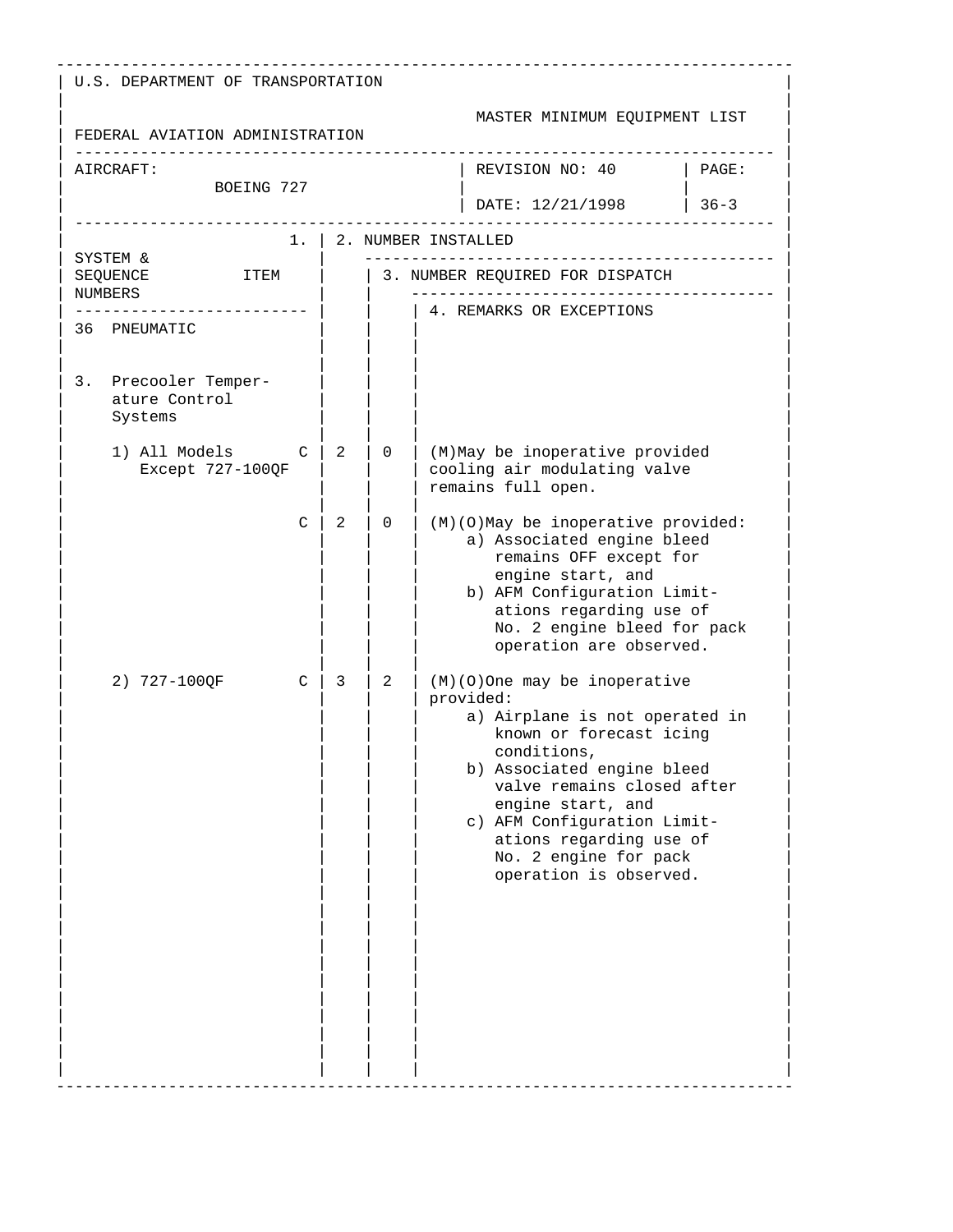|    | U.S. DEPARTMENT OF TRANSPORTATION                                |              |                |             |                                                                                                                                                                                                                                                                                                               |                   |  |
|----|------------------------------------------------------------------|--------------|----------------|-------------|---------------------------------------------------------------------------------------------------------------------------------------------------------------------------------------------------------------------------------------------------------------------------------------------------------------|-------------------|--|
|    | MASTER MINIMUM EQUIPMENT LIST<br>FEDERAL AVIATION ADMINISTRATION |              |                |             |                                                                                                                                                                                                                                                                                                               |                   |  |
|    | AIRCRAFT:<br>BOEING 727                                          |              |                |             | REVISION NO: 40                                                                                                                                                                                                                                                                                               | $\mathtt{PAGE}$ : |  |
|    |                                                                  |              |                |             | DATE: 12/21/1998                                                                                                                                                                                                                                                                                              | $ 36-4 $          |  |
|    | SYSTEM &                                                         |              |                |             | 1.   2. NUMBER INSTALLED                                                                                                                                                                                                                                                                                      |                   |  |
|    | SEQUENCE<br>ITEM<br>NUMBERS                                      |              |                |             | 3. NUMBER REQUIRED FOR DISPATCH                                                                                                                                                                                                                                                                               |                   |  |
|    | 36 PNEUMATIC                                                     |              |                |             | 4. REMARKS OR EXCEPTIONS                                                                                                                                                                                                                                                                                      |                   |  |
| 4. | Precooler Systems                                                |              |                |             |                                                                                                                                                                                                                                                                                                               |                   |  |
|    | 1) All Models<br>$\overline{C}$<br>Except 727-100QF              |              | 2              | 0           | (0) May be inoperative provided:<br>a) Associated pod engine bleed<br>remains closed after start,<br>and<br>b) AFM Configuration Limit-<br>ations regarding use of<br>No. 2 engine bleed for pack<br>operation are observed.                                                                                  |                   |  |
|    | 2) 727-100QF                                                     | $\mathsf{C}$ | $\overline{3}$ | 2           | (0) One may be inoperative provided:<br>a) Airplane is not operated in<br>known or forecast icing<br>conditions,<br>b) Associated engine bleed<br>valve remains closed after<br>engine start, and<br>c) AFM Configuration Limit-<br>ations regarding use of<br>No.2 engine for pack<br>operation is observed. |                   |  |
| 5. | Pneumatic Duct<br>Pressure Indicating<br>Systems                 | C            | 2              | $\mathbf 1$ | (0) One may be inoperative provided,<br>that in the case of a single pack<br>operation, the duct pressure<br>indicator associated with the<br>working pack operates normally.                                                                                                                                 |                   |  |
| б. | Engine Bleed Air<br>Shutoff Valves                               |              |                |             |                                                                                                                                                                                                                                                                                                               |                   |  |
|    | 1) 727-100C And<br>100QF Class "E"<br>Cargo<br>Configuration     | C            |                |             | (M) Engine No. 1 valve ONLY may be<br>inoperative closed.                                                                                                                                                                                                                                                     |                   |  |
|    | 2) All Others                                                    | C            |                |             | (M) One may be inoperative closed.                                                                                                                                                                                                                                                                            |                   |  |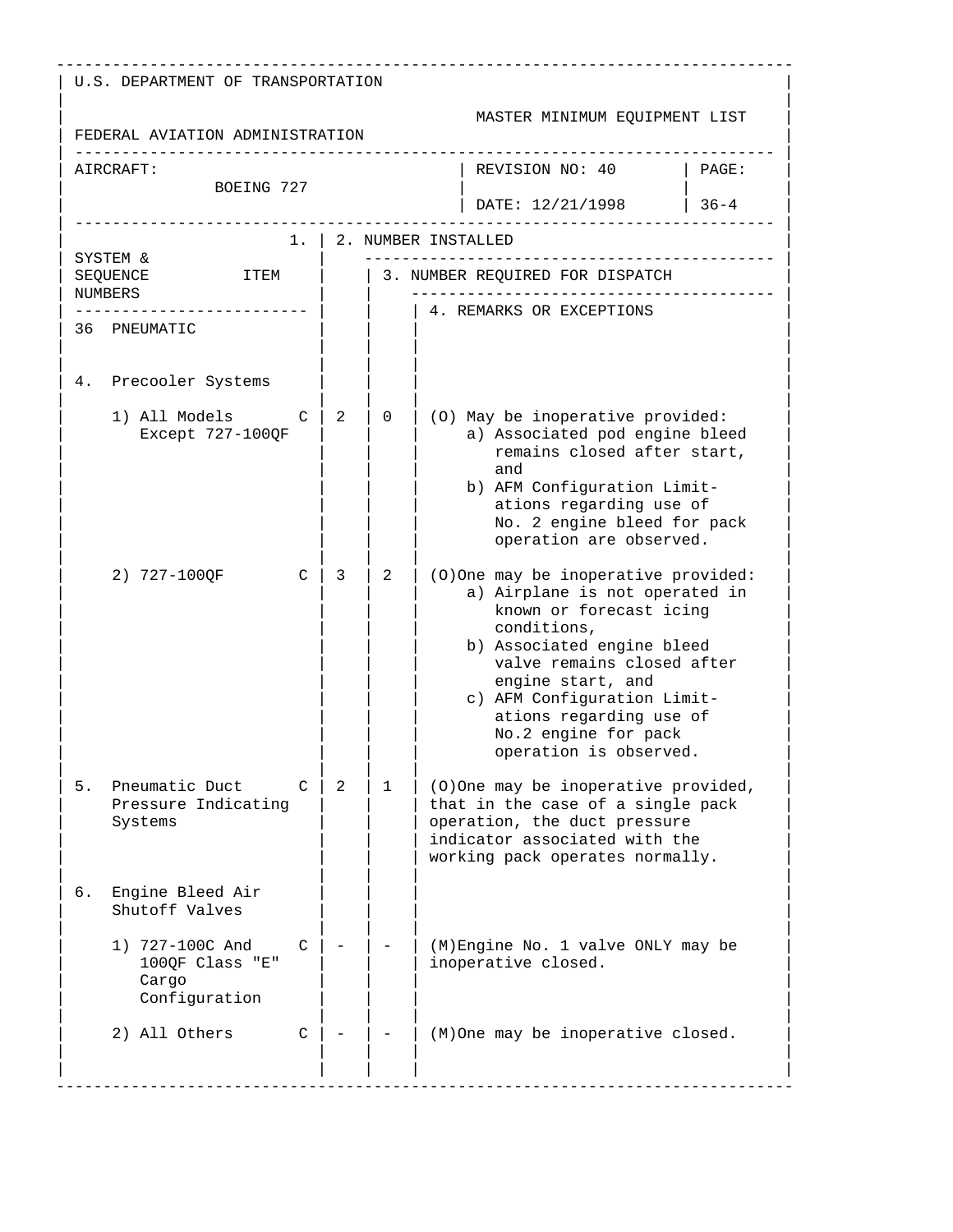| U.S. DEPARTMENT OF TRANSPORTATION<br>MASTER MINIMUM EQUIPMENT LIST |                                                                                            |                                                                |                                                                                         |                                                                                                                                                                                                                                                                                                                                                                                                                                              |  |  |  |  |
|--------------------------------------------------------------------|--------------------------------------------------------------------------------------------|----------------------------------------------------------------|-----------------------------------------------------------------------------------------|----------------------------------------------------------------------------------------------------------------------------------------------------------------------------------------------------------------------------------------------------------------------------------------------------------------------------------------------------------------------------------------------------------------------------------------------|--|--|--|--|
| FEDERAL AVIATION ADMINISTRATION                                    |                                                                                            |                                                                |                                                                                         |                                                                                                                                                                                                                                                                                                                                                                                                                                              |  |  |  |  |
| AIRCRAFT:                                                          |                                                                                            |                                                                | REVISION NO: 38                                                                         | PAGE:                                                                                                                                                                                                                                                                                                                                                                                                                                        |  |  |  |  |
|                                                                    |                                                                                            |                                                                | DATE: 02/14/1996                                                                        | $ 36-5$                                                                                                                                                                                                                                                                                                                                                                                                                                      |  |  |  |  |
|                                                                    |                                                                                            |                                                                |                                                                                         |                                                                                                                                                                                                                                                                                                                                                                                                                                              |  |  |  |  |
| ITEM                                                               |                                                                                            | 3. NUMBER REQUIRED FOR DISPATCH                                |                                                                                         |                                                                                                                                                                                                                                                                                                                                                                                                                                              |  |  |  |  |
|                                                                    |                                                                                            |                                                                | 4. REMARKS OR EXCEPTIONS                                                                |                                                                                                                                                                                                                                                                                                                                                                                                                                              |  |  |  |  |
|                                                                    |                                                                                            |                                                                |                                                                                         |                                                                                                                                                                                                                                                                                                                                                                                                                                              |  |  |  |  |
| Trip-Off Lights                                                    | $\overline{2}$                                                                             | $\mathbf 0$                                                    | start.                                                                                  |                                                                                                                                                                                                                                                                                                                                                                                                                                              |  |  |  |  |
| 1) 727-100C Cargo<br>Configuration                                 | $\overline{2}$                                                                             | $\mathbf{1}$                                                   | start.                                                                                  |                                                                                                                                                                                                                                                                                                                                                                                                                                              |  |  |  |  |
| 2) 727-100QF                                                       | $\overline{\mathbf{3}}$                                                                    | $\overline{a}$                                                 | (O) Left light only may be<br>is not operated in known or<br>forecast icing conditions. |                                                                                                                                                                                                                                                                                                                                                                                                                                              |  |  |  |  |
| (Moved to 21-38)                                                   |                                                                                            |                                                                |                                                                                         |                                                                                                                                                                                                                                                                                                                                                                                                                                              |  |  |  |  |
| (Moved to 21-39)                                                   |                                                                                            |                                                                |                                                                                         |                                                                                                                                                                                                                                                                                                                                                                                                                                              |  |  |  |  |
| Temperature Warning<br>System                                      | $\mathbf{1}$                                                                               | $\mathbf 0$                                                    | start.                                                                                  |                                                                                                                                                                                                                                                                                                                                                                                                                                              |  |  |  |  |
|                                                                    |                                                                                            |                                                                |                                                                                         |                                                                                                                                                                                                                                                                                                                                                                                                                                              |  |  |  |  |
|                                                                    | BOEING 727<br>SYSTEM &<br>SEQUENCE<br><b>NUMBERS</b><br>36 PNEUMATIC<br>7.<br>$\mathsf{C}$ | Engine Bleed Air C<br>$\mathcal{C}$<br>10. Engine No. 2 High C |                                                                                         | 1. 2. NUMBER INSTALLED<br>(0) One or both may be inoperative<br>provided the associated engine<br>bleed is not used except for engine<br>(O) Left light may be inoperative<br>provided the associated engine<br>bleed is not used except for engine<br>inoperative provided the aircraft<br>(O) Except for 727-100C and 100QF<br>Class "E" Cargo Configuration, may<br>be inoperative provided engine<br>bleed is not used except for engine |  |  |  |  |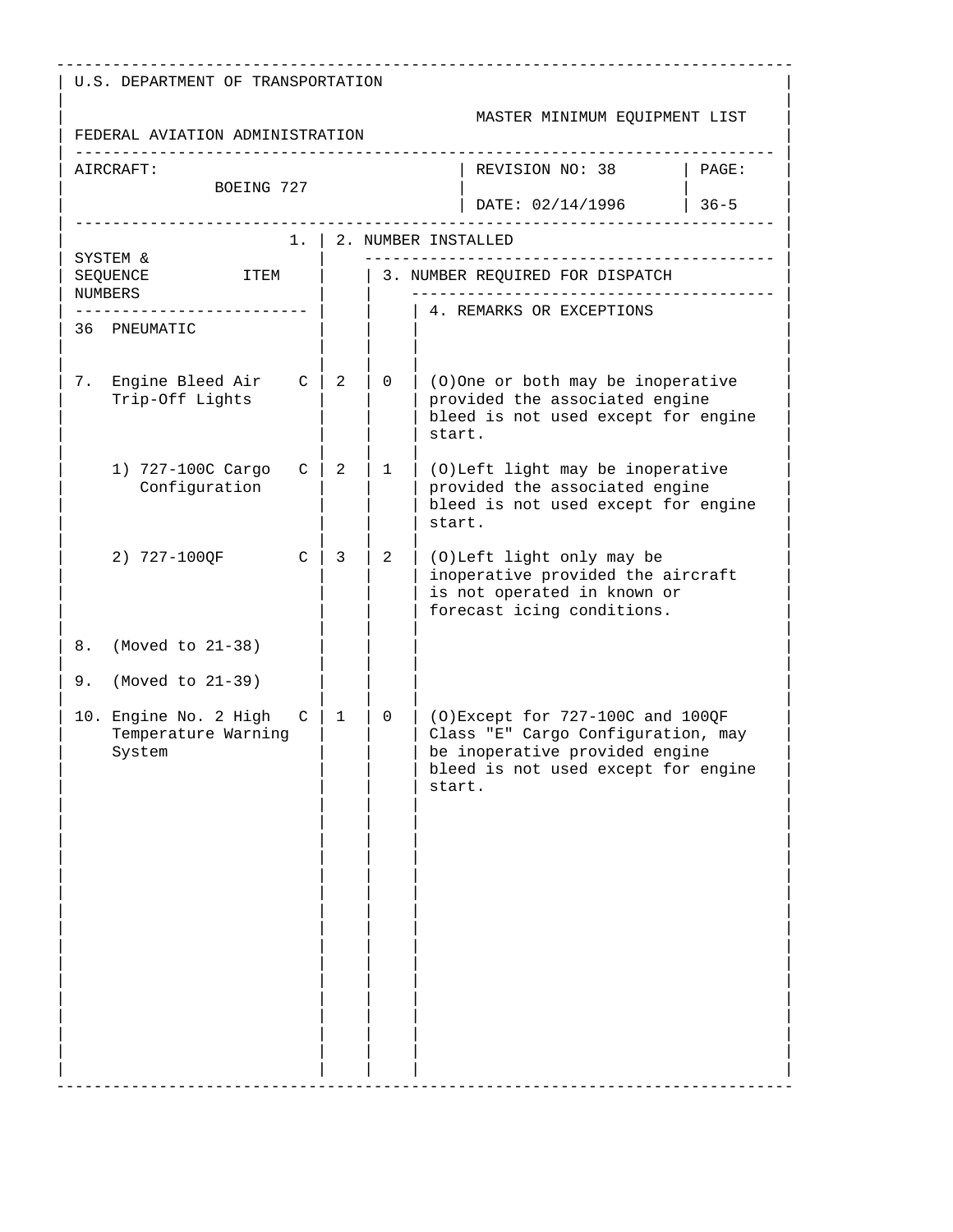| U.S. DEPARTMENT OF TRANSPORTATION                                                 |                |                          |                                                                                                                                                            |  |  |  |  |  |
|-----------------------------------------------------------------------------------|----------------|--------------------------|------------------------------------------------------------------------------------------------------------------------------------------------------------|--|--|--|--|--|
| MASTER MINIMUM EQUIPMENT LIST<br>FEDERAL AVIATION ADMINISTRATION                  |                |                          |                                                                                                                                                            |  |  |  |  |  |
| AIRCRAFT:<br>BOEING 727                                                           |                |                          | REVISION NO: 38<br>PAGE:                                                                                                                                   |  |  |  |  |  |
|                                                                                   |                |                          | DATE: 02/14/1996   36-6                                                                                                                                    |  |  |  |  |  |
| SYSTEM &                                                                          |                | 1.   2. NUMBER INSTALLED |                                                                                                                                                            |  |  |  |  |  |
| SEQUENCE<br>ITEM<br><b>NUMBERS</b>                                                |                |                          | 3. NUMBER REQUIRED FOR DISPATCH                                                                                                                            |  |  |  |  |  |
| 36 PNEUMATIC                                                                      |                |                          | 4. REMARKS OR EXCEPTIONS                                                                                                                                   |  |  |  |  |  |
| 11. 13th Stage Bleed<br>Air Modulating and<br>Shutoff Valves<br>(Engines 1 and 3) |                |                          |                                                                                                                                                            |  |  |  |  |  |
| $\vert$ $\vert$<br>1) All Except<br>727-200F And<br>727-100QF                     | $\overline{2}$ | $\Omega$                 | (0) One or both may be inoperative<br>closed.                                                                                                              |  |  |  |  |  |
| C                                                                                 | 2              | $\mathbf{1}$             | (0) One may be inoperative open<br>provided the associated engine<br>bleed air shutoff valve is closed<br>after engine start, and not opened<br>in flight. |  |  |  |  |  |
| 2) 727-200F<br>$\mathcal{C}$                                                      | 2              | $\mathbf{1}$             | (M) One valve may be inoperative<br>closed.                                                                                                                |  |  |  |  |  |
|                                                                                   |                |                          | NOTE: One pack may be inoperative<br>provided it is associated<br>with the inoperative valve.                                                              |  |  |  |  |  |
|                                                                                   |                |                          |                                                                                                                                                            |  |  |  |  |  |
|                                                                                   |                |                          |                                                                                                                                                            |  |  |  |  |  |
|                                                                                   |                |                          |                                                                                                                                                            |  |  |  |  |  |
|                                                                                   |                |                          |                                                                                                                                                            |  |  |  |  |  |
|                                                                                   |                |                          |                                                                                                                                                            |  |  |  |  |  |
|                                                                                   |                |                          |                                                                                                                                                            |  |  |  |  |  |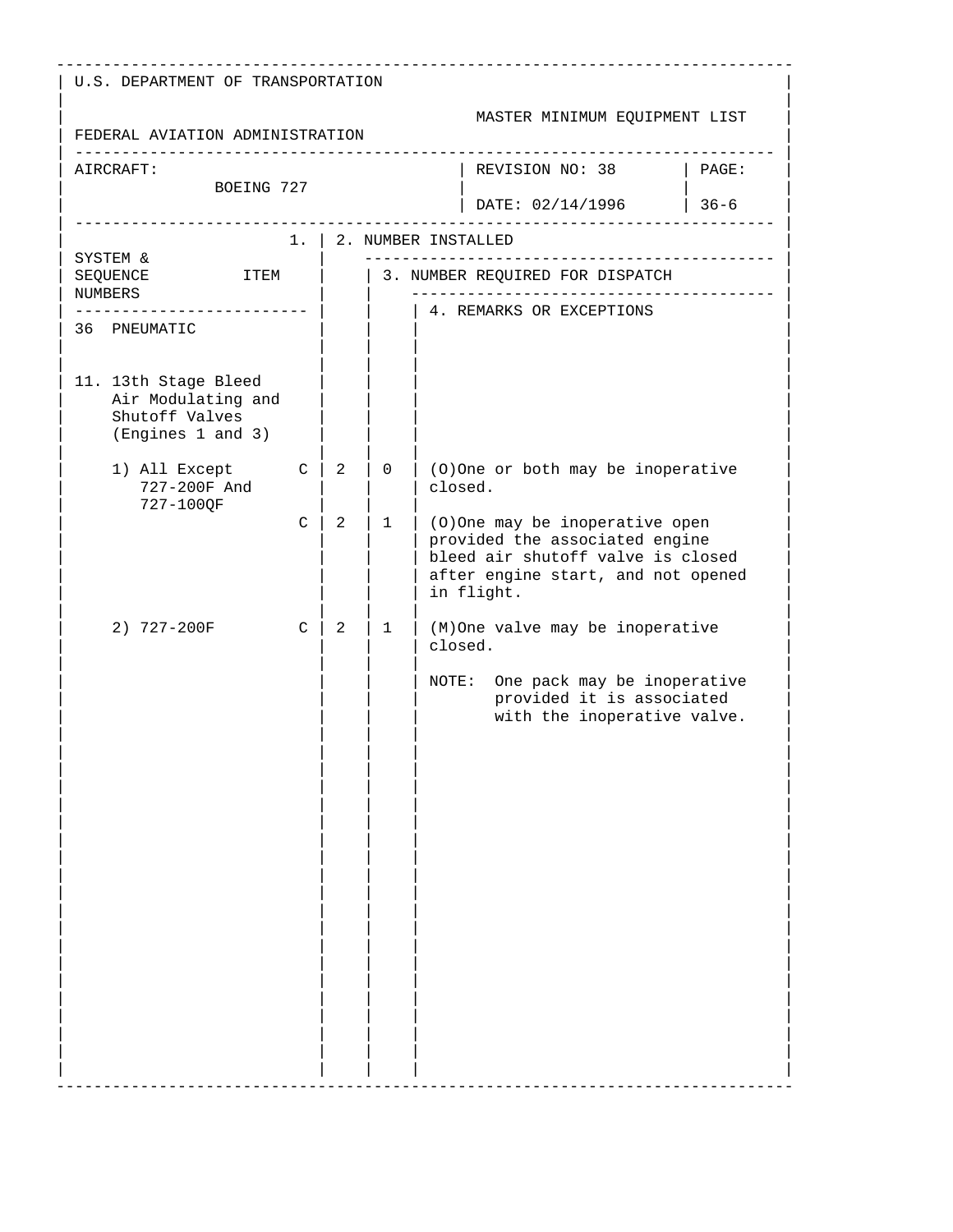| U.S. DEPARTMENT OF TRANSPORTATION                                               |   |                |                                 |                                                                                                                                                                                     |  |  |  |
|---------------------------------------------------------------------------------|---|----------------|---------------------------------|-------------------------------------------------------------------------------------------------------------------------------------------------------------------------------------|--|--|--|
| FEDERAL AVIATION ADMINISTRATION                                                 |   |                |                                 | MASTER MINIMUM EQUIPMENT LIST                                                                                                                                                       |  |  |  |
| AIRCRAFT:<br>BOEING 727                                                         |   |                |                                 | REVISION NO: 39<br>$\mathtt{PAGE}$ :                                                                                                                                                |  |  |  |
|                                                                                 |   |                |                                 | DATE: 09/30/1997   36-7                                                                                                                                                             |  |  |  |
| SYSTEM &                                                                        |   |                |                                 | 1. 2. NUMBER INSTALLED                                                                                                                                                              |  |  |  |
| SEQUENCE<br>ITEM<br>NUMBERS                                                     |   |                | 3. NUMBER REQUIRED FOR DISPATCH |                                                                                                                                                                                     |  |  |  |
| 36 PNEUMATIC                                                                    |   |                |                                 | 4. REMARKS OR EXCEPTIONS                                                                                                                                                            |  |  |  |
| 12. Manifold Isolation<br>Shutoff Valves<br>727-100QF With TAY<br>651 Engines   |   |                |                                 |                                                                                                                                                                                     |  |  |  |
| 1) No. 1 Engine C  <br>Isolation Valve                                          |   | $\mathbf{1}$   | $\mathbf 0$                     | (M) May be inoperative closed.                                                                                                                                                      |  |  |  |
| 2) No. 2 Engine $C$<br>Isolation Valves                                         |   | $\overline{2}$ | 1                               | (M)Left isolation valve only may be<br>inoperative closed provided:<br>a) Airplane is operated at FL<br>250 or below.<br>OR.                                                        |  |  |  |
|                                                                                 | A |                |                                 | b) Airplane is not operated in<br>known or forecast icing<br>conditions, and<br>c) Operations are limited to<br>not more than three flight<br>days before repair is made.           |  |  |  |
| 13. 12th Stage Shutoff C<br>*** Valve Open Lights<br>(12 SOV OPEN)<br>727-100QF |   | 3              | 0                               |                                                                                                                                                                                     |  |  |  |
| 14. Engine Bleed Valve<br>*** Open Lights<br>727-100QF                          | D | 3              | $\mathbf 0$                     |                                                                                                                                                                                     |  |  |  |
| 15. 12th Stage Bleed<br>System<br>727-100QF With TAY<br>651 Engines             | C | 3              | $\mathbf 0$                     | (M)(0)One may inoperative closed<br>provided:<br>a) Airplane is not operated in<br>known or forecast icing<br>conditions, and<br>b) All other bleed components<br>operate normally. |  |  |  |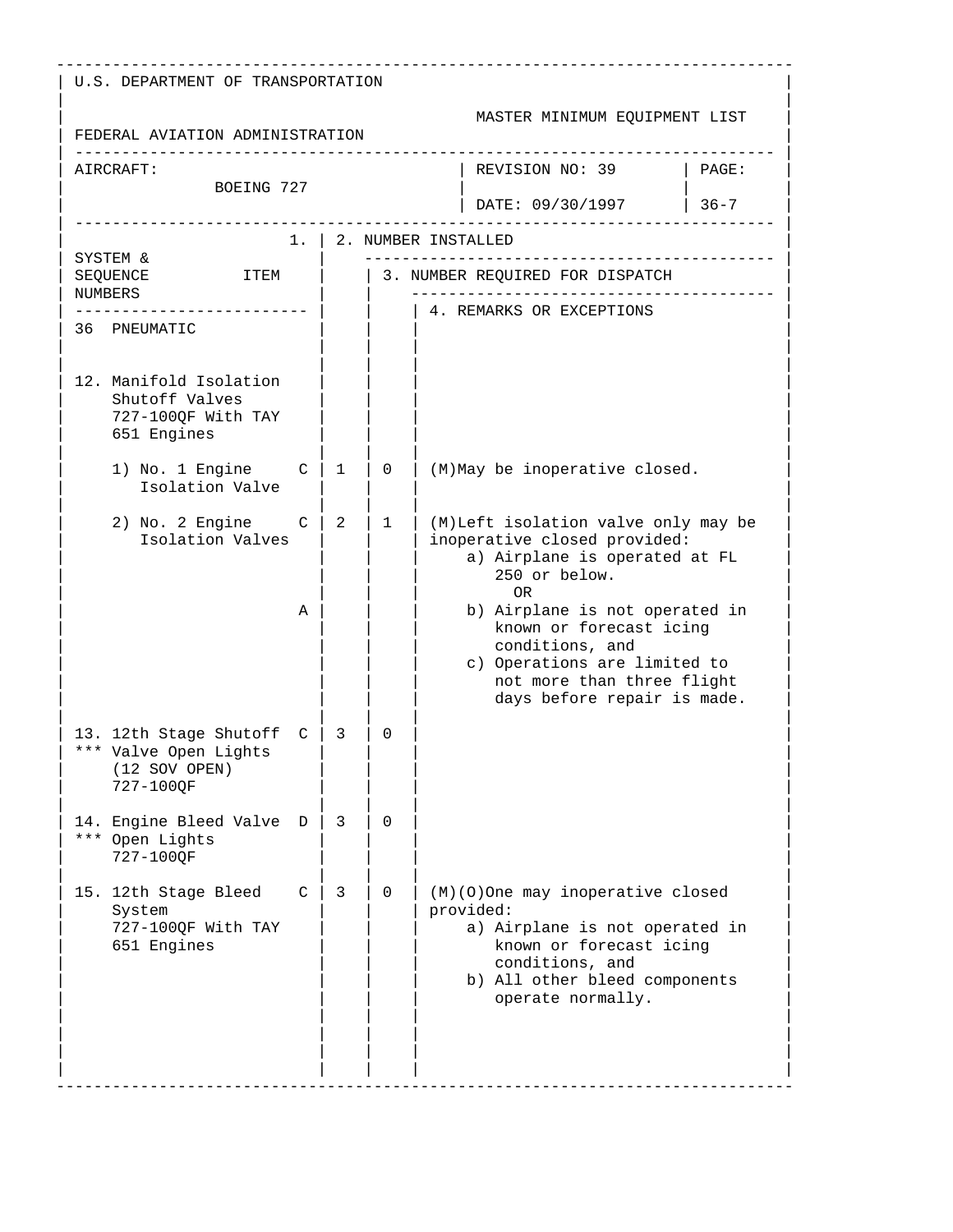| U.S. DEPARTMENT OF TRANSPORTATION           |  | MASTER MINIMUM EQUIPMENT LIST                                                                                                                                                                                                                              |
|---------------------------------------------|--|------------------------------------------------------------------------------------------------------------------------------------------------------------------------------------------------------------------------------------------------------------|
| FEDERAL AVIATION ADMINISTRATION             |  |                                                                                                                                                                                                                                                            |
| AIRCRAFT:<br>BOEING 727                     |  | REVISION NO: 39 a<br>PAGE:                                                                                                                                                                                                                                 |
|                                             |  | DATE: 05/05/1998<br>$ 38-1 $                                                                                                                                                                                                                               |
| SYSTEM &                                    |  | 1. 2. NUMBER INSTALLED                                                                                                                                                                                                                                     |
| SEQUENCE<br>ITEM<br><b>NUMBERS</b>          |  | 3. NUMBER REQUIRED FOR DISPATCH                                                                                                                                                                                                                            |
| 38 WATER/WASTE                              |  | 4. REMARKS OR EXCEPTIONS                                                                                                                                                                                                                                   |
| 1. Potable Water<br>$\mathsf{C}$<br>Systems |  | (M) May be inoperative provided<br>appropriate procedures are<br>established to deactivate<br>applicable system components,<br>(i.e., tank drained), to prevent<br>its servicing, inspect system for<br>leaks and to provide for crewmember<br>inspection. |
| 2.<br>Lavatory Systems<br>$\mathsf{C}$      |  | (M) May be inoperative provided<br>appropriate procedures are<br>established applicable to<br>deactivate system components,<br>(i.e., drain waste), secure door<br>closed, placard inoperative, and to<br>provide for crewmember inspection.               |
|                                             |  |                                                                                                                                                                                                                                                            |
|                                             |  |                                                                                                                                                                                                                                                            |
|                                             |  |                                                                                                                                                                                                                                                            |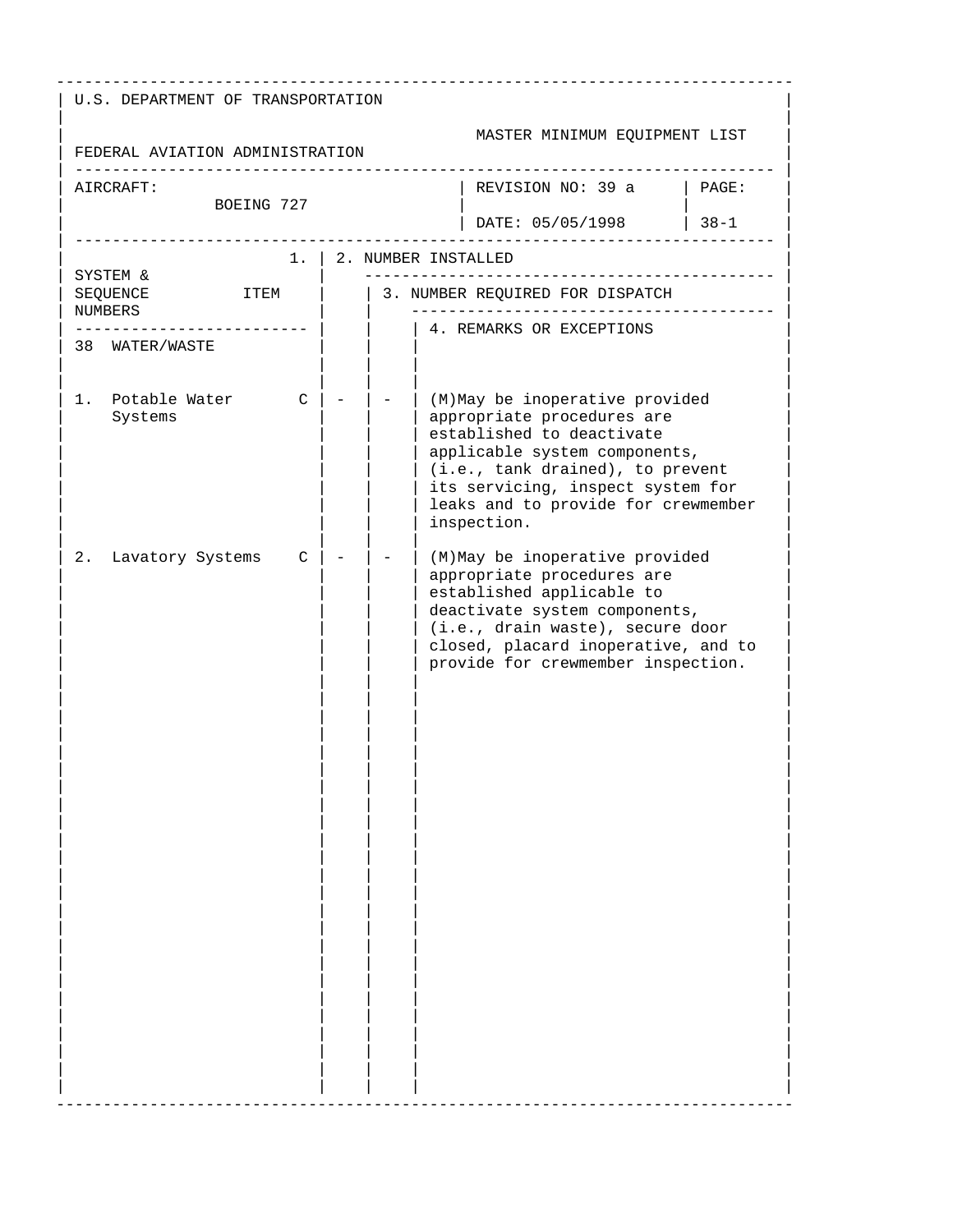|                                                | U.S. DEPARTMENT OF TRANSPORTATION<br>FEDERAL AVIATION ADMINISTRATION |                |              |                                                           | MASTER MINIMUM EQUIPMENT LIST                                                                                                                                                                                                                                                                         |
|------------------------------------------------|----------------------------------------------------------------------|----------------|--------------|-----------------------------------------------------------|-------------------------------------------------------------------------------------------------------------------------------------------------------------------------------------------------------------------------------------------------------------------------------------------------------|
| AIRCRAFT:                                      | BOEING 727                                                           |                |              |                                                           | REVISION NO: 35<br>$\mathtt{PAGE}$ :                                                                                                                                                                                                                                                                  |
|                                                |                                                                      |                |              |                                                           | DATE: 06/21/1993<br>$149-1$                                                                                                                                                                                                                                                                           |
| SYSTEM &<br>SEQUENCE<br>ITEM<br><b>NUMBERS</b> |                                                                      |                |              | 1. 2. NUMBER INSTALLED<br>3. NUMBER REQUIRED FOR DISPATCH |                                                                                                                                                                                                                                                                                                       |
| POWER                                          | 49 AIRBORNE AUXILIARY                                                |                |              |                                                           | 4. REMARKS OR EXCEPTIONS                                                                                                                                                                                                                                                                              |
| 1.<br>Unit                                     | Auxiliary Power C                                                    |                | $\mathbf{1}$ | $\mathbf 0$                                               | May be inoperative provided<br>procedures are not dependent upon<br>its use.                                                                                                                                                                                                                          |
|                                                | 1) APU Pneumatic<br>System                                           | $\mathcal{C}$  | $\mathbf{1}$ | 0                                                         | (O)(M)May be inoperative and the<br>generator used, provided the APU<br>bleed valve remains closed.                                                                                                                                                                                                   |
|                                                | 2) APU Generator                                                     | $\mathsf{C}^-$ | $\mathbf{1}$ | 0                                                         | (0) May be inoperative and the<br>pneumatic source used, provided the<br>generator field relay remains open.                                                                                                                                                                                          |
| 2.<br>*** System                               | APU Exhaust Door C                                                   |                | 1            | $\Omega$                                                  | (0) May be inoperative provided:<br>a) APU door annunciator light<br>operates normally,<br>b) Speed is restricted to 250<br>KIAS if APU door annunciator<br>light illuminates,<br>c) APU exhaust door is removed<br>from the takeoff warning<br>horn circuit by SB 49-25 or<br>production equivalent. |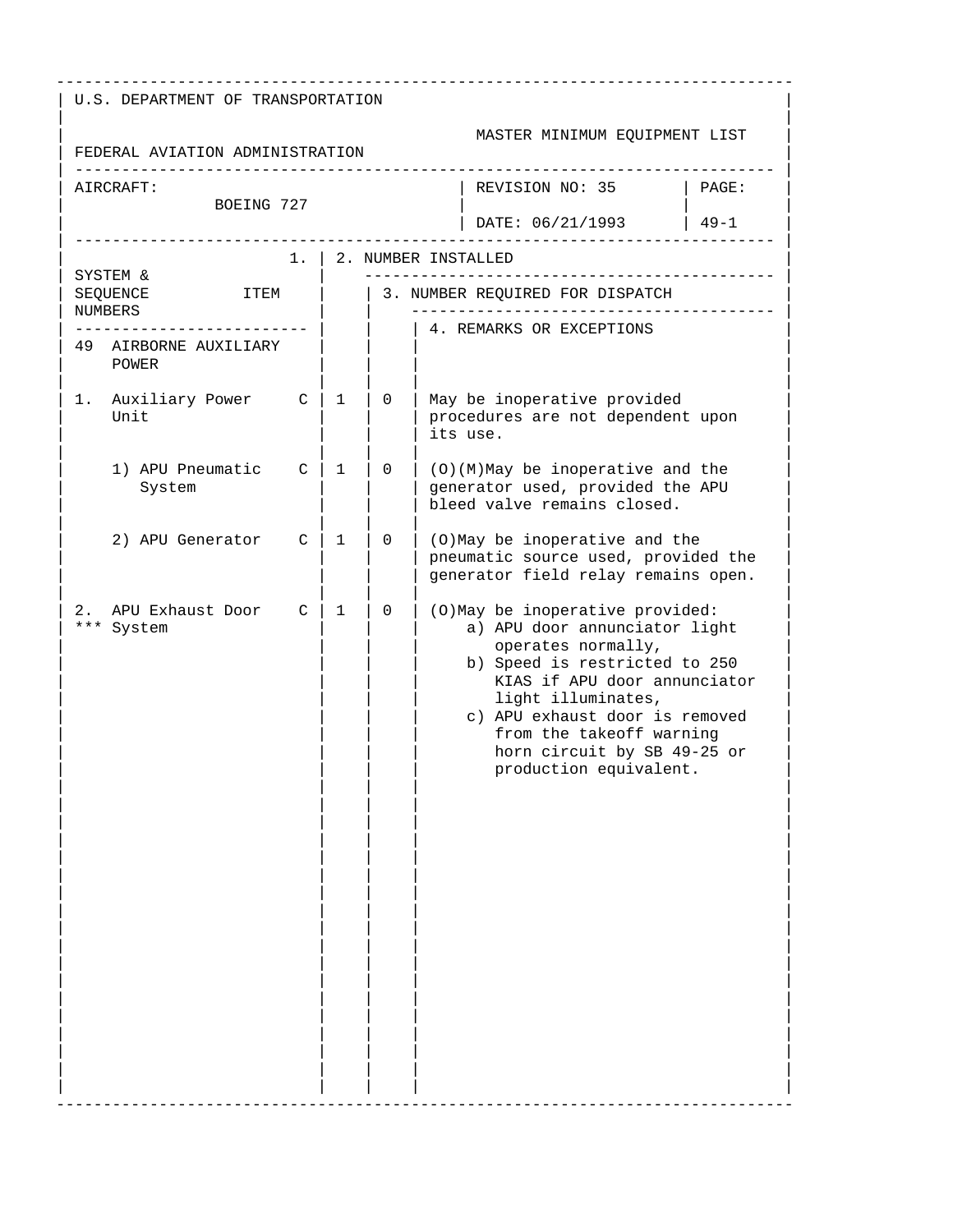| U.S. DEPARTMENT OF TRANSPORTATION                                         |              |                                 | MASTER MINIMUM EQUIPMENT LIST                                                                                                                                                                                                                                                                                                                                     |  |  |  |  |  |
|---------------------------------------------------------------------------|--------------|---------------------------------|-------------------------------------------------------------------------------------------------------------------------------------------------------------------------------------------------------------------------------------------------------------------------------------------------------------------------------------------------------------------|--|--|--|--|--|
| FEDERAL AVIATION ADMINISTRATION                                           |              |                                 |                                                                                                                                                                                                                                                                                                                                                                   |  |  |  |  |  |
| AIRCRAFT:<br>BOEING 727                                                   |              |                                 | REVISION NO: 35<br>PAGE:                                                                                                                                                                                                                                                                                                                                          |  |  |  |  |  |
|                                                                           |              |                                 | DATE: 06/21/1993<br>$149-2$                                                                                                                                                                                                                                                                                                                                       |  |  |  |  |  |
| SYSTEM &                                                                  |              |                                 | 1.   2. NUMBER INSTALLED                                                                                                                                                                                                                                                                                                                                          |  |  |  |  |  |
| SEQUENCE<br>ITEM<br>NUMBERS                                               |              | 3. NUMBER REQUIRED FOR DISPATCH |                                                                                                                                                                                                                                                                                                                                                                   |  |  |  |  |  |
| AIRBORNE AUXILIARY<br>49<br>POWER                                         |              |                                 | 4. REMARKS OR EXCEPTIONS                                                                                                                                                                                                                                                                                                                                          |  |  |  |  |  |
| 3. APU Annunciator<br>Lights                                              |              |                                 |                                                                                                                                                                                                                                                                                                                                                                   |  |  |  |  |  |
| 1) APU Exhaust<br>***<br>$\mathcal{C}$<br>Door Annunciator<br>light (APU) | 1            | $\Omega$                        | (M) May be inoperative provided<br>that before each departure the<br>following is accomplished:<br>a) Visually verify that the<br>exhaust door is closed flush<br>with the wing surface,<br>b) Visually verify in wheel<br>well that door locking cams<br>are locked,<br>c) Deactivate door actuator by<br>pulling and collaring the<br>actuator circuit breaker. |  |  |  |  |  |
| *** 2) Louvered<br>$\mathcal{C}$<br>Exhaust System<br>APU Light           | $\mathbf{1}$ | $\Omega$                        | (M) May be inoperative provided the<br>APU fuel shutoff valve located on<br>the left wing rear spar is verified<br>closed before each departure.                                                                                                                                                                                                                  |  |  |  |  |  |
| 3) APU Crank<br>C<br>Light                                                | 1            | 0                               | (O) May be inopertive provided<br>alternate procedures for verifing<br>APU starter operation are<br>established and used.                                                                                                                                                                                                                                         |  |  |  |  |  |
| 4) APU Bleed<br>C<br>Light<br>$(727 - 200)$                               | <sup>1</sup> | 0                               | May be inoperative provided the<br>aircraft is restricted to a single<br>pack during ground operation.                                                                                                                                                                                                                                                            |  |  |  |  |  |
| APU EGT Indicator<br>4.<br>C                                              | 1            | 0                               | May be inoperative provided APU is<br>considered inoperative.                                                                                                                                                                                                                                                                                                     |  |  |  |  |  |
| 5.<br>APU Cockpit<br>$\mathsf{C}$<br>Hourmeter                            | $\mathbf{1}$ | 0                               |                                                                                                                                                                                                                                                                                                                                                                   |  |  |  |  |  |
| б.<br>APU Start Counter<br>C<br>Meter                                     | $\mathbf{1}$ | 0                               |                                                                                                                                                                                                                                                                                                                                                                   |  |  |  |  |  |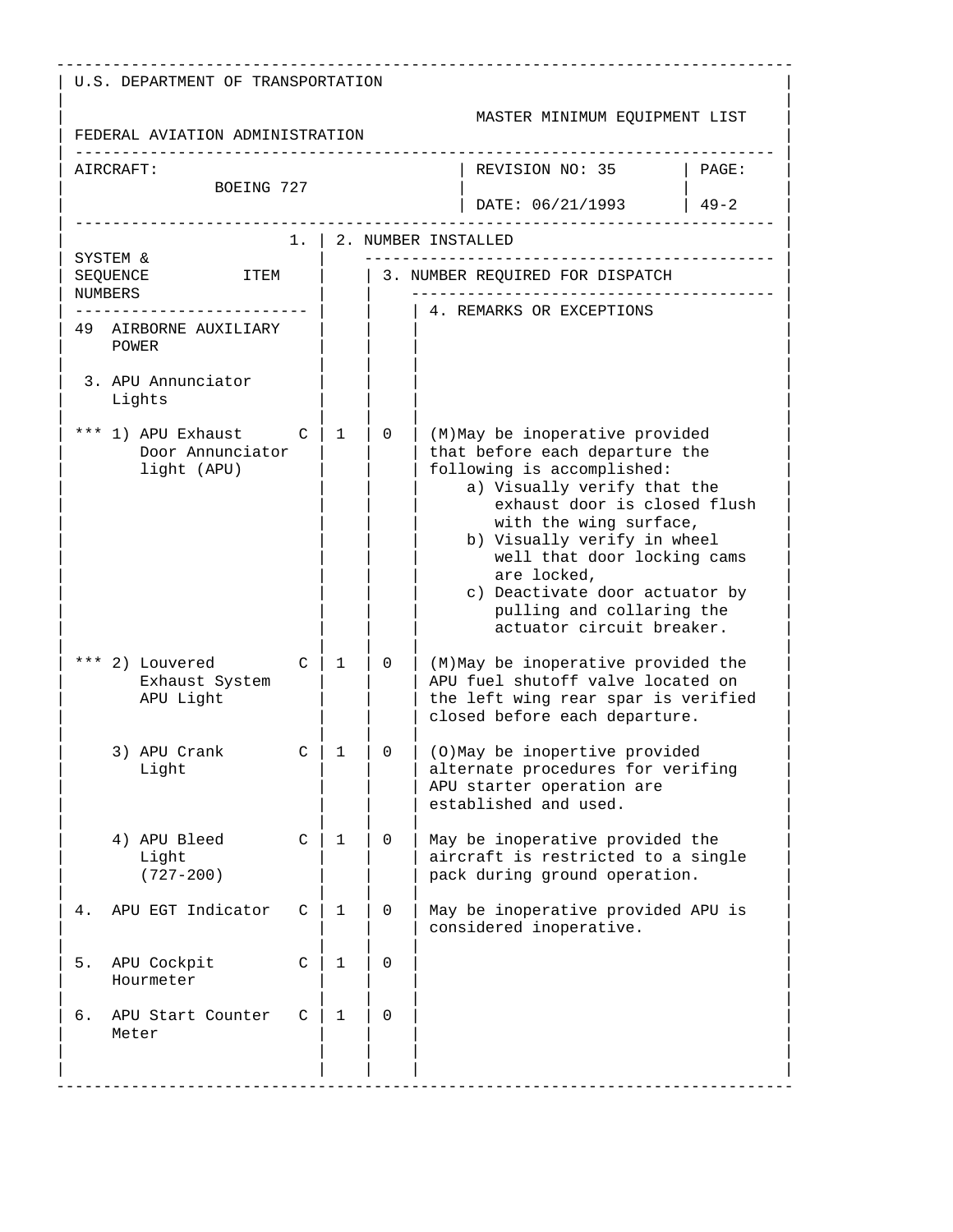| U.S. DEPARTMENT OF TRANSPORTATION                                                                                                               |              |                        | MASTER MINIMUM EQUIPMENT LIST                                                                                                                                                                                                                                                                                                                                                                                                              |  |  |  |  |  |
|-------------------------------------------------------------------------------------------------------------------------------------------------|--------------|------------------------|--------------------------------------------------------------------------------------------------------------------------------------------------------------------------------------------------------------------------------------------------------------------------------------------------------------------------------------------------------------------------------------------------------------------------------------------|--|--|--|--|--|
| FEDERAL AVIATION ADMINISTRATION                                                                                                                 |              |                        |                                                                                                                                                                                                                                                                                                                                                                                                                                            |  |  |  |  |  |
| AIRCRAFT:<br>BOEING 727                                                                                                                         |              |                        | REVISION NO: 38<br>$\mathtt{PAGE}$ :                                                                                                                                                                                                                                                                                                                                                                                                       |  |  |  |  |  |
|                                                                                                                                                 |              |                        | DATE: 02/14/1996   52-1                                                                                                                                                                                                                                                                                                                                                                                                                    |  |  |  |  |  |
| SYSTEM &                                                                                                                                        |              | 1. 2. NUMBER INSTALLED |                                                                                                                                                                                                                                                                                                                                                                                                                                            |  |  |  |  |  |
| SEQUENCE<br>ITEM<br>NUMBERS                                                                                                                     |              |                        | 3. NUMBER REQUIRED FOR DISPATCH                                                                                                                                                                                                                                                                                                                                                                                                            |  |  |  |  |  |
|                                                                                                                                                 |              |                        | 4. REMARKS OR EXCEPTIONS                                                                                                                                                                                                                                                                                                                                                                                                                   |  |  |  |  |  |
| 52 DOORS                                                                                                                                        |              |                        |                                                                                                                                                                                                                                                                                                                                                                                                                                            |  |  |  |  |  |
| 1. Aft Entry Door C                                                                                                                             | $\mathbf{1}$ | $\mathbf 0$            | May be inoperative closed in the<br>all-cargo configuration.                                                                                                                                                                                                                                                                                                                                                                               |  |  |  |  |  |
| Forward Airstair<br>2.<br>D<br>$***$                                                                                                            | 1            | $\Omega$               |                                                                                                                                                                                                                                                                                                                                                                                                                                            |  |  |  |  |  |
| Aft Airstair<br>3.                                                                                                                              |              |                        |                                                                                                                                                                                                                                                                                                                                                                                                                                            |  |  |  |  |  |
| 1) Passenger Or C<br>Combi<br>Configurations<br>(Applies Only To<br>727-100, and<br>$-100$ With 119 Or<br>Less Passengers,<br>and $727 - 200$ ) | $\mathbf{1}$ | $\mathbf 0$            | (M)or(O)May be hydraulically<br>inoperative provided:<br>a) Stairs can be operated<br>manually (including free-<br>fall extension),<br>b) Stairs are manually stowed<br>and locked after preflight<br>inspection, and<br>c) When main deck cargo is<br>being loaded or unloaded<br>while in a mixed configura-<br>tion, airstair side struts<br>are fully extended (locked)<br>before enplaning or<br>deplaning passengers.<br>(Continued) |  |  |  |  |  |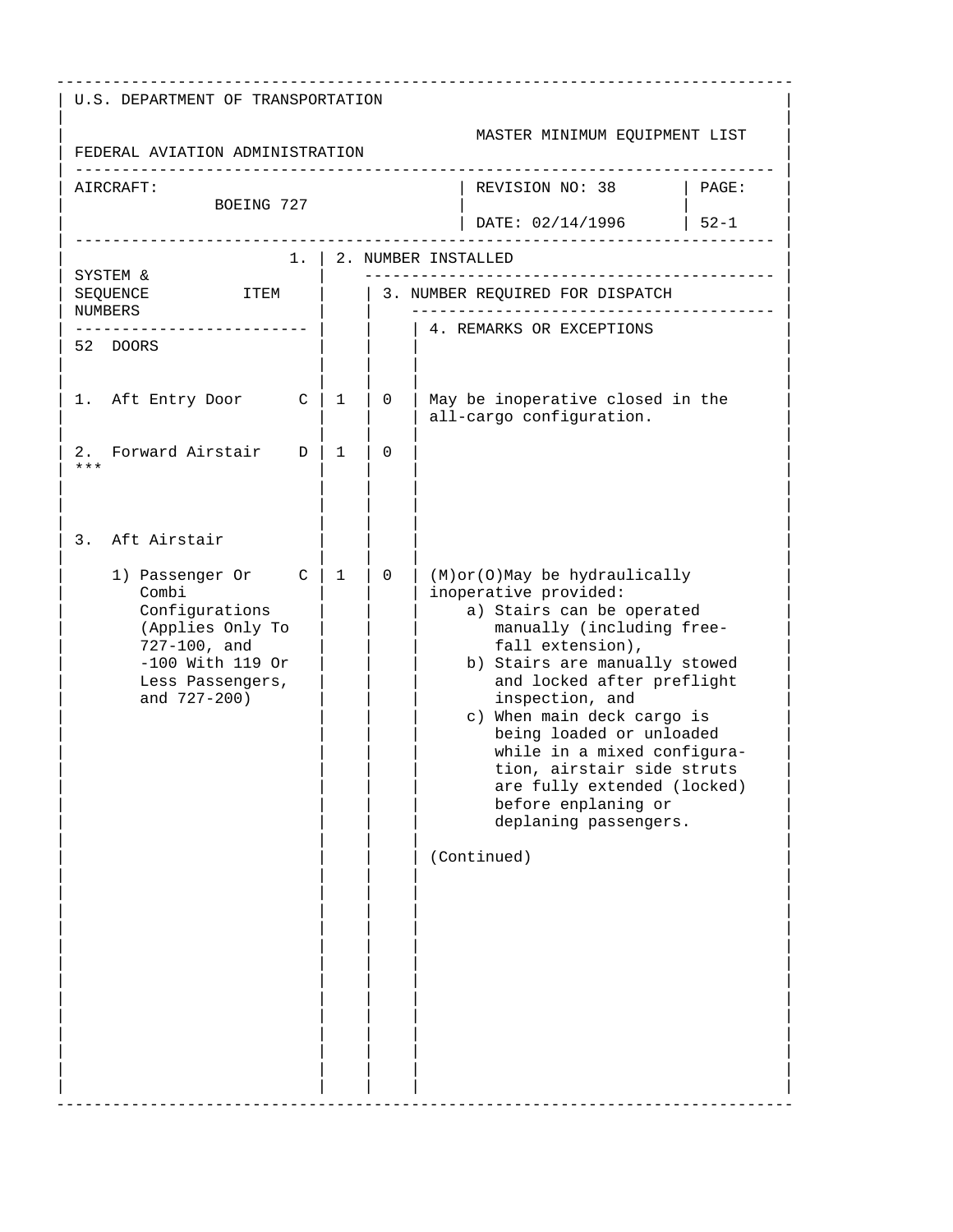|    | U.S. DEPARTMENT OF TRANSPORTATION                                                                |                        |              |              |                                                                                                                                                                                                                                                                                                                                                                                                                                                                                                                                                                                                                                         |
|----|--------------------------------------------------------------------------------------------------|------------------------|--------------|--------------|-----------------------------------------------------------------------------------------------------------------------------------------------------------------------------------------------------------------------------------------------------------------------------------------------------------------------------------------------------------------------------------------------------------------------------------------------------------------------------------------------------------------------------------------------------------------------------------------------------------------------------------------|
|    | FEDERAL AVIATION ADMINISTRATION                                                                  |                        |              |              | MASTER MINIMUM EQUIPMENT LIST                                                                                                                                                                                                                                                                                                                                                                                                                                                                                                                                                                                                           |
|    | AIRCRAFT:<br>BOEING 727                                                                          |                        |              |              | REVISION NO: 38<br>PAGE:                                                                                                                                                                                                                                                                                                                                                                                                                                                                                                                                                                                                                |
|    |                                                                                                  |                        |              |              | DATE: 02/14/1996<br>$ 52-2 $                                                                                                                                                                                                                                                                                                                                                                                                                                                                                                                                                                                                            |
|    | SYSTEM &                                                                                         |                        |              |              | 1.   2. NUMBER INSTALLED                                                                                                                                                                                                                                                                                                                                                                                                                                                                                                                                                                                                                |
|    | SEQUENCE<br>ITEM<br>NUMBERS                                                                      |                        |              |              | 3. NUMBER REQUIRED FOR DISPATCH                                                                                                                                                                                                                                                                                                                                                                                                                                                                                                                                                                                                         |
|    | 52 DOORS                                                                                         |                        |              |              | 4. REMARKS OR EXCEPTIONS                                                                                                                                                                                                                                                                                                                                                                                                                                                                                                                                                                                                                |
| 3. | Aft Airstair<br>(Cont d)                                                                         |                        |              |              |                                                                                                                                                                                                                                                                                                                                                                                                                                                                                                                                                                                                                                         |
|    | 2) Cargo<br>Configurations<br>$(727-100C, 200F,$<br>And Other Cargo<br>Conversions,<br>$STC'S$ ) | $\mathbb{C}$<br>C<br>C | <sup>1</sup> | $\Omega$     | (M)or(O)May be hydraulically inop-<br>erative provided:<br>a) Stairs can be operated<br>manually,<br>b) No persons are seated aft of<br>cargo unless stairs will<br>extend by free-fall,<br>c) Stairs are manually stowed<br>and locked after preflight<br>inspections, and<br>d) When main deck cargo is<br>being loaded or unloaded,<br>one of the following occurs:<br>i) airstair side struts<br>are fully extended<br>(locked), using an<br>alternate means.<br>0R<br>ii) a tail stand is in-<br>stalled.<br>0R<br>iii) an acceptable fueling<br>and loading schedule,<br>designed to prevent<br>aircraft tipping, is<br>utilized. |
| 4. | Door Warning Light<br>System (Including<br>Main Deck Cargo<br>Door)                              | C                      |              | $\Omega$     | (0) May be inoperative provided the<br>door(s) are verified closed and<br>locked.                                                                                                                                                                                                                                                                                                                                                                                                                                                                                                                                                       |
| 5. | Center Engine Duct C<br>Access Door Warning<br>Light                                             |                        | $\mathbf{1}$ | $\mathbf{0}$ | (0) May be inoperative provided door<br>is verified closed and locked.                                                                                                                                                                                                                                                                                                                                                                                                                                                                                                                                                                  |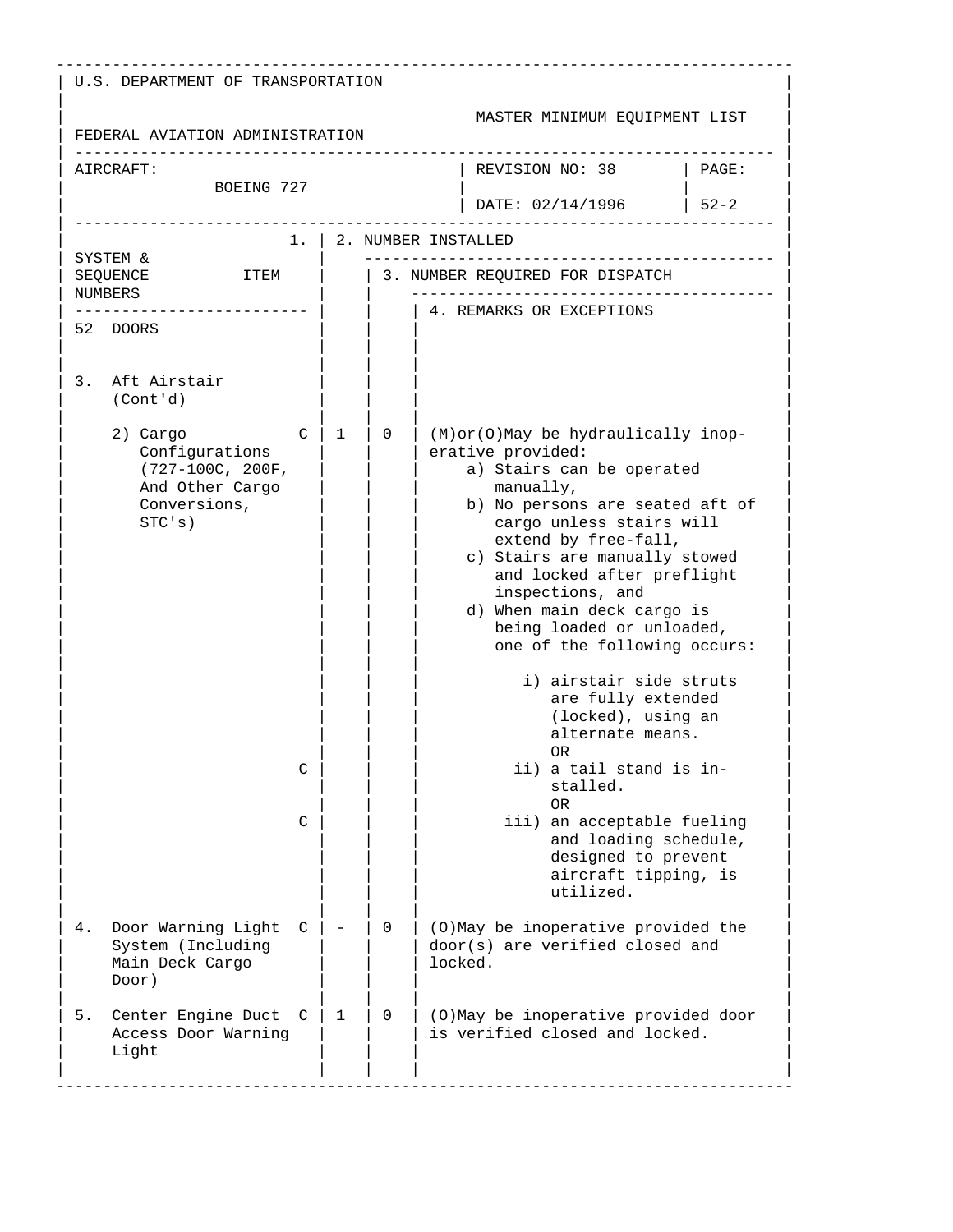|                             | U.S. DEPARTMENT OF TRANSPORTATION                                                                                |               |                |                                 | MASTER MINIMUM EQUIPMENT LIST                                                                                                                                                                                                        |  |  |  |  |
|-----------------------------|------------------------------------------------------------------------------------------------------------------|---------------|----------------|---------------------------------|--------------------------------------------------------------------------------------------------------------------------------------------------------------------------------------------------------------------------------------|--|--|--|--|
|                             | FEDERAL AVIATION ADMINISTRATION                                                                                  |               |                |                                 |                                                                                                                                                                                                                                      |  |  |  |  |
|                             | AIRCRAFT:<br>BOEING 727                                                                                          |               |                |                                 | REVISION NO: 38<br>PAGE:                                                                                                                                                                                                             |  |  |  |  |
|                             |                                                                                                                  |               |                |                                 | DATE: 02/14/1996<br>$52 - 3$                                                                                                                                                                                                         |  |  |  |  |
|                             | <b>SYSTEM &amp;</b>                                                                                              |               |                |                                 | 1. 2. NUMBER INSTALLED                                                                                                                                                                                                               |  |  |  |  |
| SEQUENCE<br>ITEM<br>NUMBERS |                                                                                                                  |               |                | 3. NUMBER REOUIRED FOR DISPATCH |                                                                                                                                                                                                                                      |  |  |  |  |
|                             | 52 DOORS                                                                                                         |               |                |                                 | 4. REMARKS OR EXCEPTIONS                                                                                                                                                                                                             |  |  |  |  |
|                             |                                                                                                                  |               |                |                                 |                                                                                                                                                                                                                                      |  |  |  |  |
| б.                          | AFT AIRSTAIR<br>Warning Light<br>System                                                                          | $\mathcal{C}$ | 1              | $\Omega$                        | One or both control station red<br>lights may be inoperative when the<br>airstair is in the DOWN and LOCKED<br>position.                                                                                                             |  |  |  |  |
|                             |                                                                                                                  | $\mathcal{C}$ | $\mathbf{1}$   | $\Omega$                        | One or both control station red<br>lights may be inoperative with the<br>airstair UP and locked provided the<br>F/E panel amber AFT AIRSTAIR light<br>operates normally.                                                             |  |  |  |  |
|                             |                                                                                                                  | $\mathcal{C}$ | $\overline{1}$ | $\Omega$                        | F/E panel amber AFT AIRSTAIR light<br>may be inoperative provided:<br>a) Control station red light<br>operates normally during<br>airstair operation, and,<br>b) Control station red light<br>extinguishes when locked UP.           |  |  |  |  |
|                             |                                                                                                                  | C             | 1              | $\mathbf{0}$                    | (O)F/E panel green AFT AIRSTAIR<br>light may be inoperative.                                                                                                                                                                         |  |  |  |  |
|                             | 1) 727-100C, 200F,<br>and 727-100,<br>727-200 Cargo<br>Conversions<br>$(STC's)$ In<br>Class "E"<br>Configuration | C             | 1              | 0                               | (M) May be inoperative provided:<br>a) Door is deactivated closed,<br>b) No persons, cargo handlers<br>or passengers are carried<br>behind the cargo, and either<br>c) A tailstand is used for<br>cargo loading and unloading.<br>OR |  |  |  |  |
|                             |                                                                                                                  | C             |                |                                 | d) An acceptable fueling and<br>loading schedule, designed<br>to prevent aircraft tipping<br>is utilized.                                                                                                                            |  |  |  |  |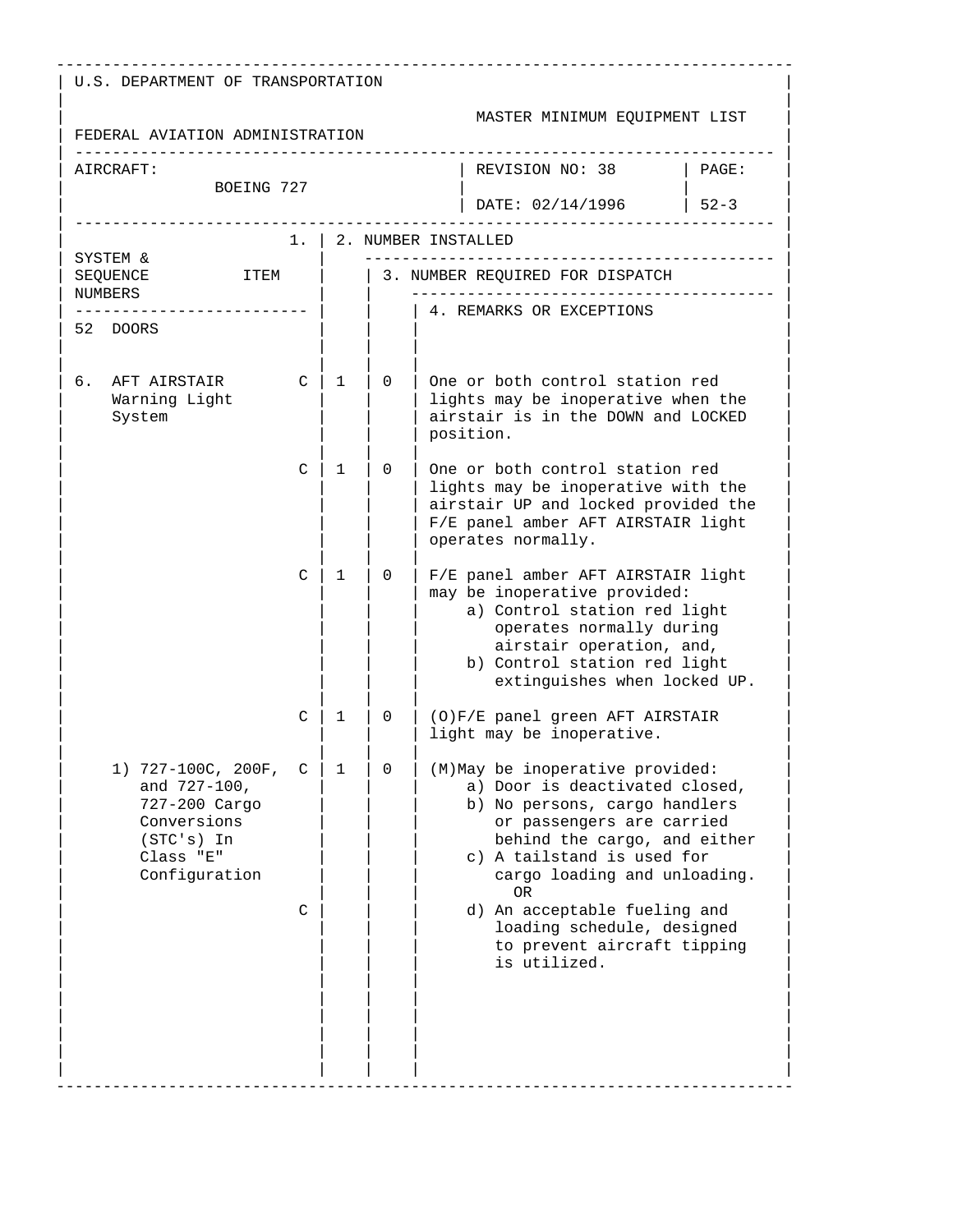|                             | U.S. DEPARTMENT OF TRANSPORTATION                                            |              |                        |                                                                                                                                                                                                                                                                                                                                                     |           |  |  |  |  |
|-----------------------------|------------------------------------------------------------------------------|--------------|------------------------|-----------------------------------------------------------------------------------------------------------------------------------------------------------------------------------------------------------------------------------------------------------------------------------------------------------------------------------------------------|-----------|--|--|--|--|
|                             | FEDERAL AVIATION ADMINISTRATION                                              |              |                        | MASTER MINIMUM EQUIPMENT LIST                                                                                                                                                                                                                                                                                                                       |           |  |  |  |  |
|                             | AIRCRAFT:<br>BOEING 727                                                      |              |                        | REVISION NO: 38                                                                                                                                                                                                                                                                                                                                     | PAGE:     |  |  |  |  |
|                             |                                                                              |              |                        | DATE: 02/14/1996                                                                                                                                                                                                                                                                                                                                    | $152 - 4$ |  |  |  |  |
|                             | SYSTEM &                                                                     |              | 1. 2. NUMBER INSTALLED |                                                                                                                                                                                                                                                                                                                                                     |           |  |  |  |  |
| SEQUENCE<br>ITEM<br>NUMBERS |                                                                              |              |                        | 3. NUMBER REQUIRED FOR DISPATCH<br>4. REMARKS OR EXCEPTIONS                                                                                                                                                                                                                                                                                         |           |  |  |  |  |
|                             | 52 DOORS                                                                     |              |                        |                                                                                                                                                                                                                                                                                                                                                     |           |  |  |  |  |
| 7.                          | Aft Airstair<br>$\mathcal{C}$<br>*** Pneumatic Emergency<br>Extension System | 1            | $\mathbf 0$            | May be inoperative provided:<br>a) Boeing SB 52-60 or<br>production equivalent has<br>been incorporated,<br>b) Passengers are limited to<br>119 persons, and<br>c) Mixed passenger/cargo<br>operations are prohibited.                                                                                                                              |           |  |  |  |  |
|                             |                                                                              |              |                        | Not required for all-cargo<br>NOTE:<br>operations.                                                                                                                                                                                                                                                                                                  |           |  |  |  |  |
| 8.                          | FWD Cabin Door<br>$\mathcal{C}$<br>Pressure Stop<br>Fittings                 | 18           | 17                     | (M)(O)Either the upper aft fitting,<br>or the fifth-from-top forward<br>fitting may be broken or missing<br>provided:<br>a) No visible defects on other<br>fittings for the associated<br>doors can be found,<br>b) Auto pressurization<br>controller operates normally<br>and is used, and<br>c) Pressure differential does<br>not exceed 6.8 psi. |           |  |  |  |  |
| 9.                          | Aft Airstair<br>A<br>In-Flight Security<br>Mechanism                         | $\mathbf{1}$ | 0                      | (M)May be inoperative unlocked, or<br>missing provided operations are<br>limited to three flight days before<br>repair is made.<br>Not required for all-cargo<br>NOTE:<br>operations.                                                                                                                                                               |           |  |  |  |  |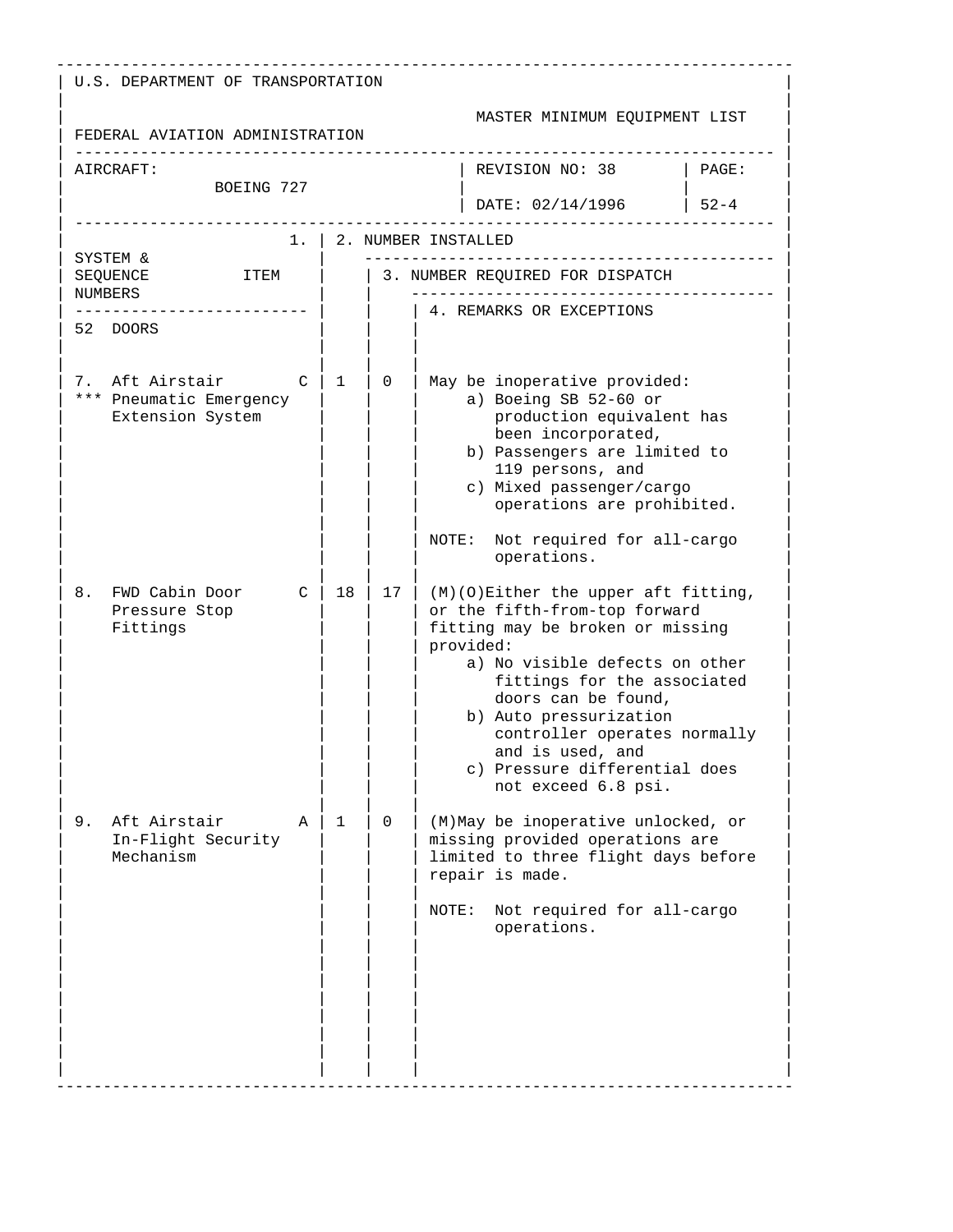| U.S. DEPARTMENT OF TRANSPORTATION                     |              |                          |                                                                                                                                                                                                                                                                                                                                                                                                                      |  |  |  |  |  |
|-------------------------------------------------------|--------------|--------------------------|----------------------------------------------------------------------------------------------------------------------------------------------------------------------------------------------------------------------------------------------------------------------------------------------------------------------------------------------------------------------------------------------------------------------|--|--|--|--|--|
| FEDERAL AVIATION ADMINISTRATION                       |              |                          | MASTER MINIMUM EQUIPMENT LIST                                                                                                                                                                                                                                                                                                                                                                                        |  |  |  |  |  |
| AIRCRAFT:                                             | BOEING 727   |                          | REVISION NO: 40<br>PAGE:                                                                                                                                                                                                                                                                                                                                                                                             |  |  |  |  |  |
|                                                       |              |                          | DATE: 12/21/1998<br>$52 - 5$                                                                                                                                                                                                                                                                                                                                                                                         |  |  |  |  |  |
| SYSTEM &                                              |              | 1.   2. NUMBER INSTALLED |                                                                                                                                                                                                                                                                                                                                                                                                                      |  |  |  |  |  |
| SEQUENCE<br>ITEM<br>NUMBERS                           |              |                          | 3. NUMBER REQUIRED FOR DISPATCH                                                                                                                                                                                                                                                                                                                                                                                      |  |  |  |  |  |
| 52 DOORS                                              |              |                          | 4. REMARKS OR EXCEPTIONS                                                                                                                                                                                                                                                                                                                                                                                             |  |  |  |  |  |
| 10. Lower Cargo Door A<br>Pressure Stop<br>Fittings   |              |                          | (M) One may be broken or missing on<br>each cargo door or frame provided:<br>a) There are no visible defects<br>on the other fittings for<br>the associated door,<br>b) Auto pressurization<br>controller operates normally<br>and is used,<br>c) Not more than 50 landings<br>are made before completion<br>of repairs or replacements,<br>and<br>d) Adjacent stop fittings are<br>inspected within 25<br>landings. |  |  |  |  |  |
|                                                       | $\mathsf{C}$ |                          | Two may be broken or missing on any<br>cargo door or frame provided the<br>airplane is operated in an approved<br>unpressurized configuration only.                                                                                                                                                                                                                                                                  |  |  |  |  |  |
| 11. Entry/Service Door<br>Hold Open Latch<br>Assembly | C            | 0                        | May be inoperative for all-cargo<br>operations.                                                                                                                                                                                                                                                                                                                                                                      |  |  |  |  |  |
|                                                       | C            | $\mathsf{O}\xspace$      | Latch release lever may be<br>inoperative for passenger/cargo<br>operations.                                                                                                                                                                                                                                                                                                                                         |  |  |  |  |  |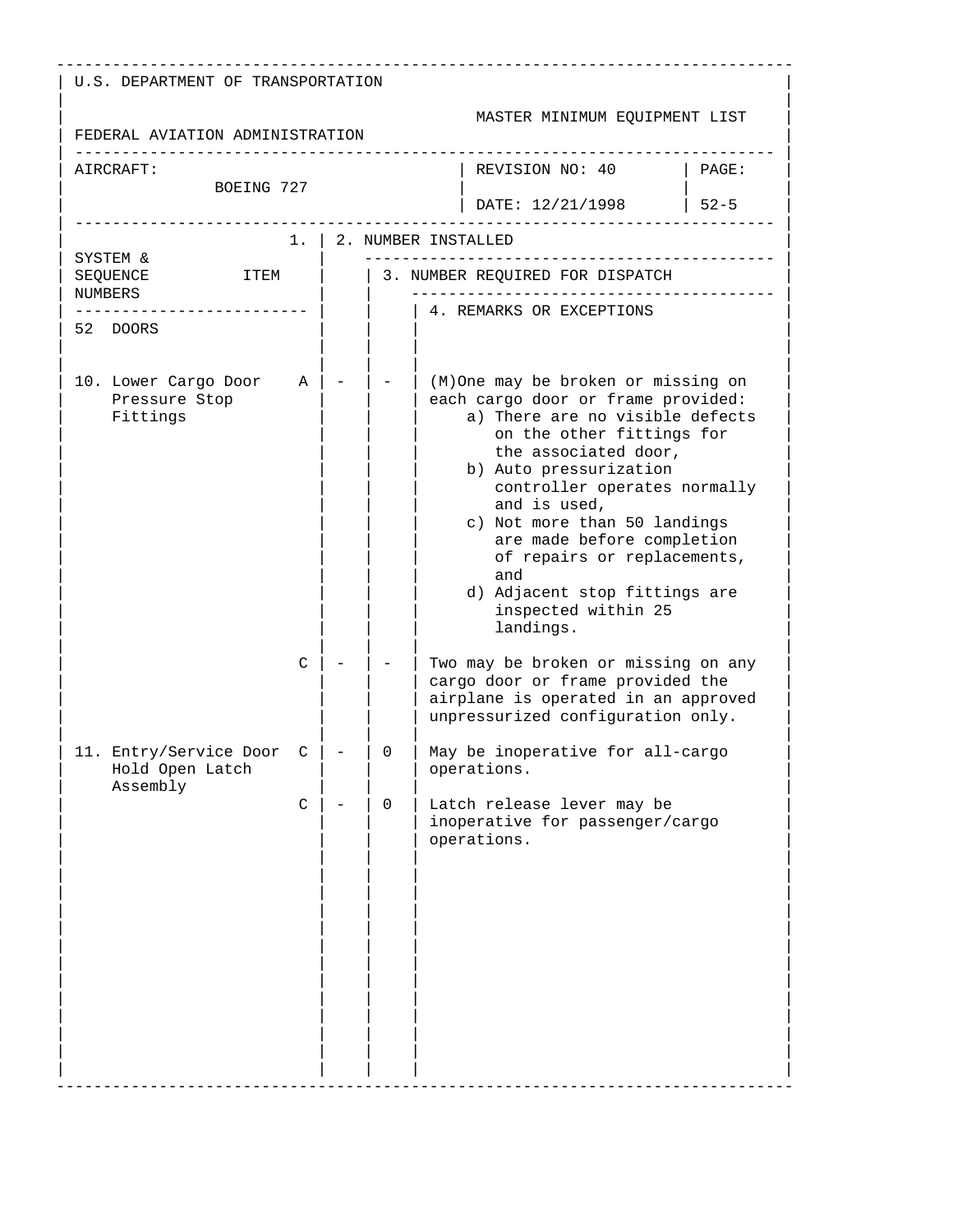| U.S. DEPARTMENT OF TRANSPORTATION                                        |              |             |                                                                                                                                                                                                                                                                                                                           |
|--------------------------------------------------------------------------|--------------|-------------|---------------------------------------------------------------------------------------------------------------------------------------------------------------------------------------------------------------------------------------------------------------------------------------------------------------------------|
| FEDERAL AVIATION ADMINISTRATION                                          |              |             | MASTER MINIMUM EQUIPMENT LIST                                                                                                                                                                                                                                                                                             |
| AIRCRAFT:<br>BOEING 727                                                  |              |             | REVISION NO: 40<br>PAGE:                                                                                                                                                                                                                                                                                                  |
|                                                                          |              |             | DATE: 12/21/1998<br>$152-6$                                                                                                                                                                                                                                                                                               |
| SYSTEM &                                                                 |              |             | 1.   2. NUMBER INSTALLED                                                                                                                                                                                                                                                                                                  |
| SEQUENCE<br>ITEM<br>NUMBERS                                              |              |             | 3. NUMBER REQUIRED FOR DISPATCH                                                                                                                                                                                                                                                                                           |
| 52 DOORS                                                                 |              |             | 4. REMARKS OR EXCEPTIONS                                                                                                                                                                                                                                                                                                  |
| 12. Cargo Door Electric A<br>Hydraulic Pump                              | $\mathbf{1}$ | $\mathbf 0$ | May be inoperative for 120 days<br>provided:<br>a) Manual hand pump is designed<br>to perform the exact same<br>function as the electric<br>pump, i.e. provide cargo<br>door system hydraulic<br>pressure only, and<br>b) Manual hand pump operates<br>normally and is used in<br>accordance with accepted<br>procedures. |
| 13. Cockpit Door Hinge C<br>*** Pin Emergency<br>Release Cables<br>(STC) |              | $\Omega$    | (0) May be broken or missing<br>provided alternate procedures for<br>abnormal access and egress are<br>established.                                                                                                                                                                                                       |
| 14. Cockpit Door Lock A                                                  | - 1          | 0           | (M) May be inoperative provided:<br>a) An alternate method of<br>locking the cockpit door is<br>developed and used, and<br>b) Operations are limited to<br>not more than three flight<br>days before repair is made.<br>Not required for all cargo<br>NOTE:<br>operations.                                                |
|                                                                          |              |             |                                                                                                                                                                                                                                                                                                                           |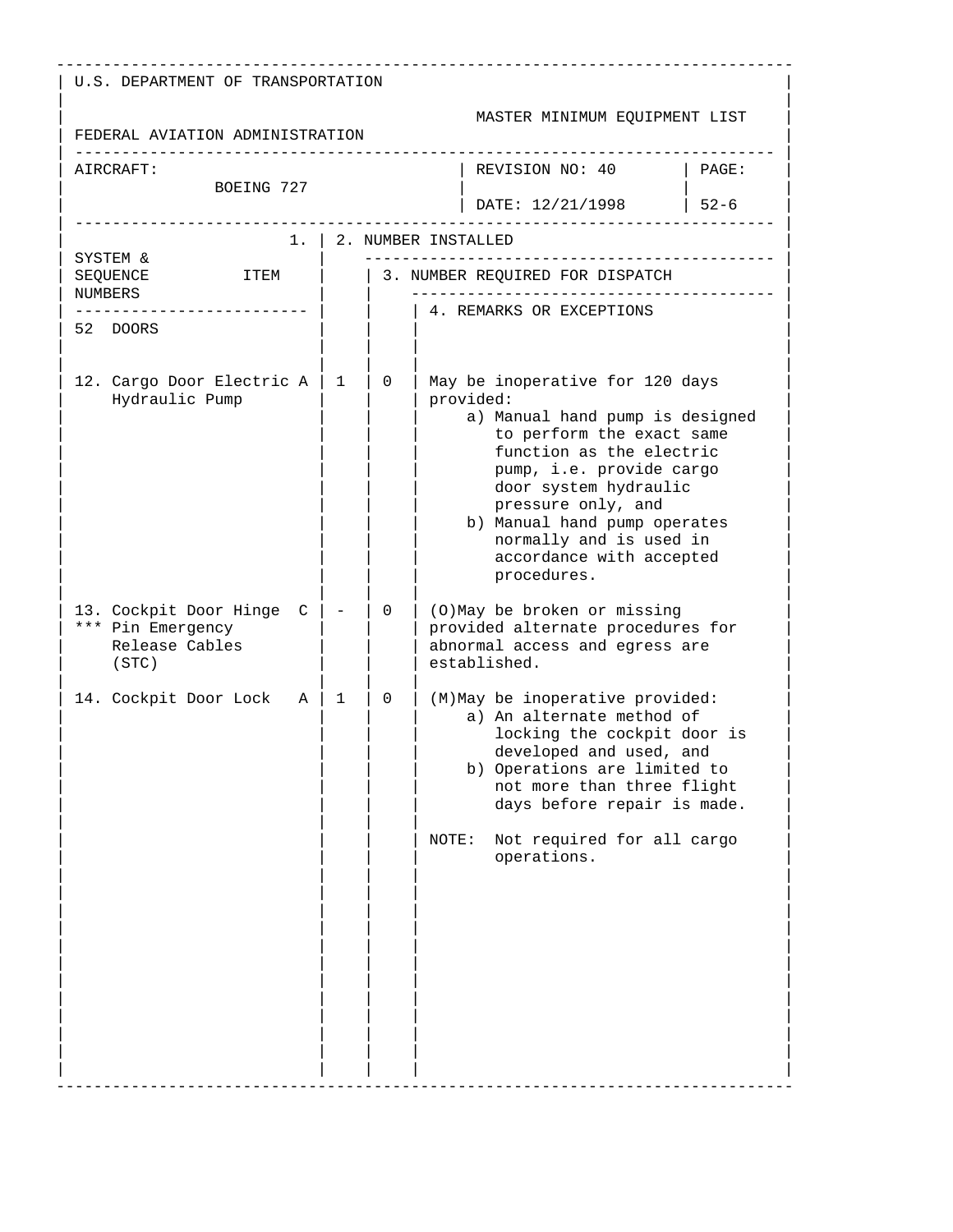| U.S. DEPARTMENT OF TRANSPORTATION                                             |                    |              |                          | MASTER MINIMUM EQUIPMENT LIST                                                                                                                      |  |  |  |  |  |
|-------------------------------------------------------------------------------|--------------------|--------------|--------------------------|----------------------------------------------------------------------------------------------------------------------------------------------------|--|--|--|--|--|
| FEDERAL AVIATION ADMINISTRATION                                               |                    |              |                          |                                                                                                                                                    |  |  |  |  |  |
| AIRCRAFT:<br>BOEING 727                                                       |                    |              |                          | REVISION NO: 38<br>PAGE:                                                                                                                           |  |  |  |  |  |
|                                                                               |                    |              |                          | DATE: 02/14/1996   56-1                                                                                                                            |  |  |  |  |  |
| SYSTEM &                                                                      |                    |              | 1.   2. NUMBER INSTALLED |                                                                                                                                                    |  |  |  |  |  |
| SEQUENCE<br>ITEM<br><b>NUMBERS</b>                                            |                    |              |                          | 3. NUMBER REQUIRED FOR DISPATCH                                                                                                                    |  |  |  |  |  |
| 56 WINDOWS                                                                    |                    |              |                          | 4. REMARKS OR EXCEPTIONS                                                                                                                           |  |  |  |  |  |
|                                                                               |                    |              |                          |                                                                                                                                                    |  |  |  |  |  |
| 1. Pilot's Left<br>*** Sliding Window<br>External Emergency<br>Opening System |                    |              |                          |                                                                                                                                                    |  |  |  |  |  |
| 1) Passenger<br>Configuration                                                 | $\vert$ $\vert$    | 1            | 0                        |                                                                                                                                                    |  |  |  |  |  |
| 2) Cargo<br>Configuration                                                     | $\mathcal{C}$<br>C | $\mathbf{1}$ | $\mathbf 0$              | May be inoperative provided:<br>a) An approved rigid bulkhead<br>or equivalent is properly<br>installed.<br><b>OR</b><br>b) Main cargo compartment |  |  |  |  |  |
|                                                                               |                    |              |                          | remains empty.                                                                                                                                     |  |  |  |  |  |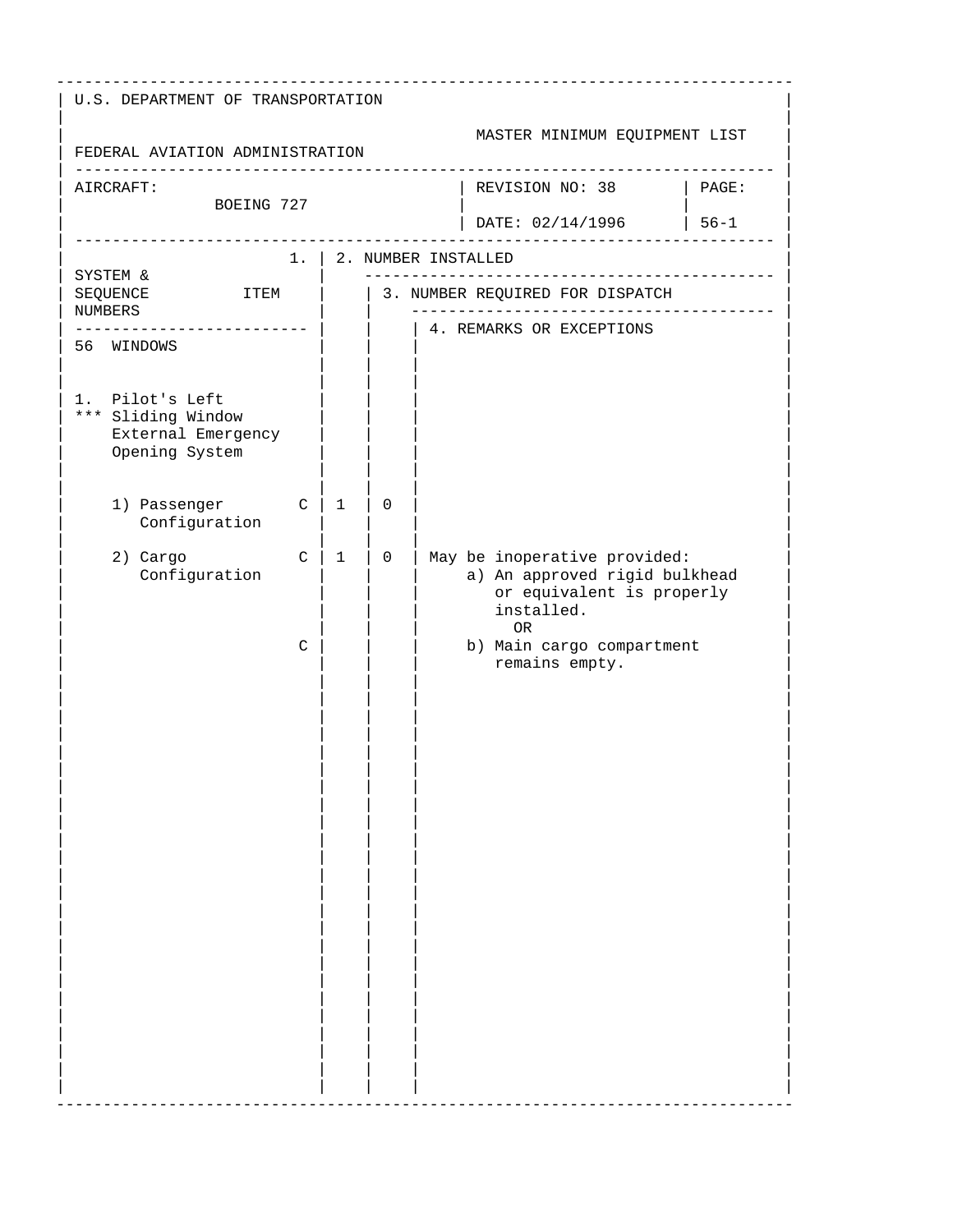| U.S. DEPARTMENT OF TRANSPORTATION                          |                                            |                                                                                  |                                 | MASTER MINIMUM EQUIPMENT LIST                                                                                                                                                                    |                        |  |  |  |  |
|------------------------------------------------------------|--------------------------------------------|----------------------------------------------------------------------------------|---------------------------------|--------------------------------------------------------------------------------------------------------------------------------------------------------------------------------------------------|------------------------|--|--|--|--|
|                                                            |                                            |                                                                                  |                                 |                                                                                                                                                                                                  |                        |  |  |  |  |
|                                                            |                                            |                                                                                  |                                 | REVISION NO: 38<br>PAGE:                                                                                                                                                                         |                        |  |  |  |  |
|                                                            |                                            |                                                                                  |                                 | DATE: 02/14/1996<br>$ 73-1 $                                                                                                                                                                     |                        |  |  |  |  |
|                                                            |                                            |                                                                                  |                                 |                                                                                                                                                                                                  |                        |  |  |  |  |
| <b>SYSTEM &amp;</b><br>SEQUENCE<br>ITEM                    |                                            |                                                                                  | 3. NUMBER REQUIRED FOR DISPATCH |                                                                                                                                                                                                  |                        |  |  |  |  |
|                                                            |                                            |                                                                                  |                                 | 4. REMARKS OR EXCEPTIONS                                                                                                                                                                         |                        |  |  |  |  |
|                                                            |                                            |                                                                                  |                                 |                                                                                                                                                                                                  |                        |  |  |  |  |
| DELETED                                                    |                                            |                                                                                  |                                 |                                                                                                                                                                                                  |                        |  |  |  |  |
| System                                                     |                                            | $\overline{\mathbf{3}}$                                                          | $\Omega$                        | (0) (M) May be inoperative provided:<br>a) Fuel temperature is<br>maintained at or above 0<br>degrees C (32 degrees F),<br>and<br>b) Associated fuel deicing air<br>valve is deactivated closed. |                        |  |  |  |  |
| Fuel Heat Valve<br>Lights                                  |                                            | $\overline{3}$                                                                   | 2                               | (0) One may be inoperative provided:<br>a) The associated valve<br>operates normally prior to<br>each flight, and<br>b) Oil temperature gauge is<br>monitored during flight.                     |                        |  |  |  |  |
| Fuel Filter<br>Differential<br>Pressure Warning<br>Systems | $\mathcal{C}$                              | $\overline{\mathbf{3}}$                                                          | 2                               | (0) One may be inoperative provided<br>heater system operates normally.                                                                                                                          |                        |  |  |  |  |
| APR System                                                 | D                                          | 1                                                                                | 0                               | (0) May be inoperative provided:<br>a) System is deactivated, and<br>b) Operations are conducted in<br>accordance with AFM.                                                                      |                        |  |  |  |  |
| Engine Fuel<br>Shutoff Valve Start<br>Lever Switches       | D                                          | 3                                                                                | $\mathsf{O}\xspace$             | (M) May be inoperative provided F/E<br>fuel shutoff switches are installed<br>and operating normally.                                                                                            |                        |  |  |  |  |
|                                                            | AIRCRAFT:<br><b>NUMBERS</b><br>2.<br>* * * | BOEING 727<br>73 ENGINE FUEL & CONTROL<br>Fuel Filter Heater C<br>$\overline{C}$ | FEDERAL AVIATION ADMINISTRATION |                                                                                                                                                                                                  | 1. 2. NUMBER INSTALLED |  |  |  |  |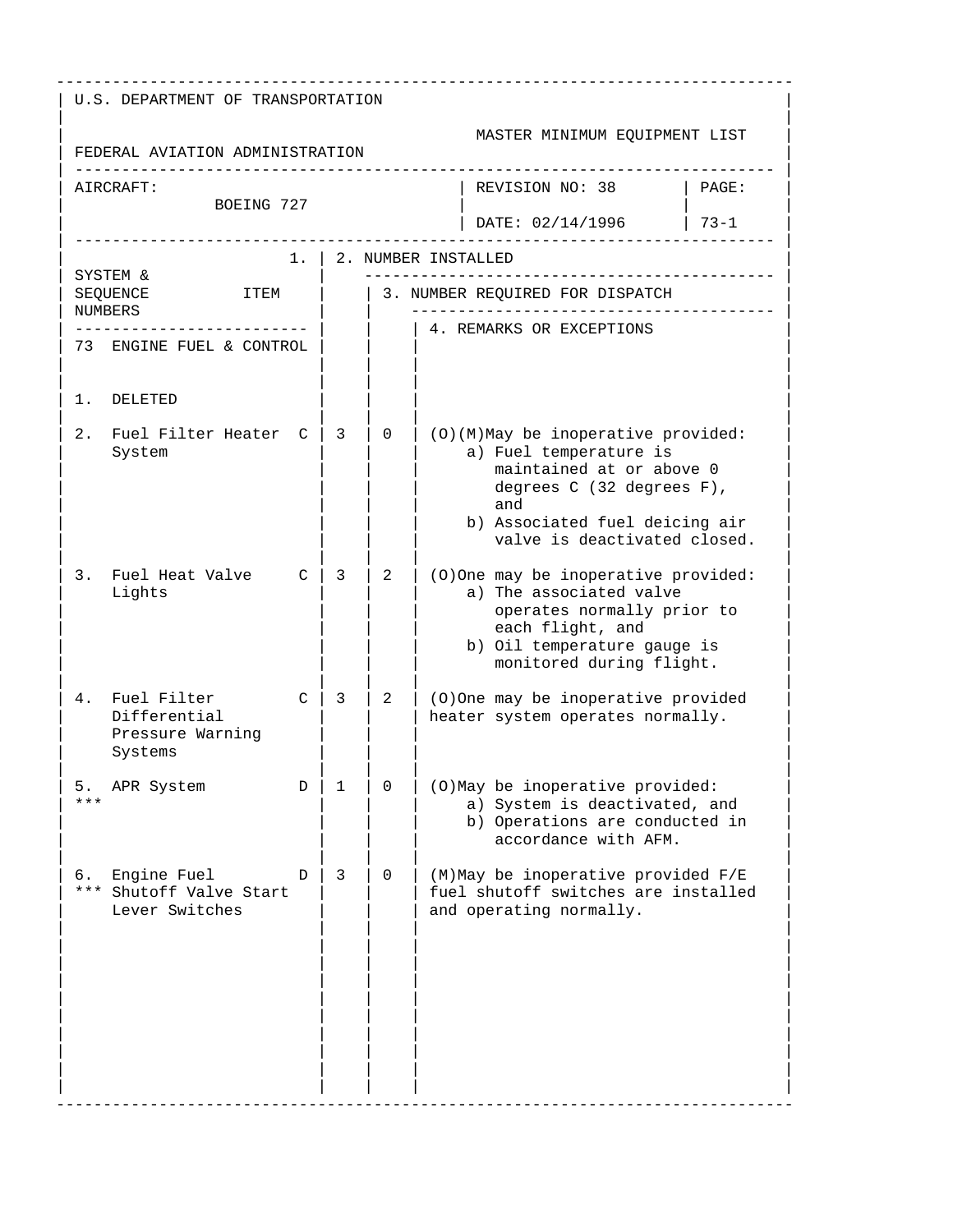| U.S. DEPARTMENT OF TRANSPORTATION                                            |               |                         |                                                           |                                                                                                                                                                                                                                |                   |  |  |  |  |
|------------------------------------------------------------------------------|---------------|-------------------------|-----------------------------------------------------------|--------------------------------------------------------------------------------------------------------------------------------------------------------------------------------------------------------------------------------|-------------------|--|--|--|--|
| MASTER MINIMUM EQUIPMENT LIST<br>FEDERAL AVIATION ADMINISTRATION             |               |                         |                                                           |                                                                                                                                                                                                                                |                   |  |  |  |  |
| AIRCRAFT:<br>BOEING 727                                                      |               |                         |                                                           | REVISION NO: 38 c                                                                                                                                                                                                              | $\mathtt{PAGE}$ : |  |  |  |  |
|                                                                              |               |                         |                                                           | DATE: 09/24/1996                                                                                                                                                                                                               | $ 73-2 $          |  |  |  |  |
| SYSTEM &<br>SEQUENCE                                                         | ITEM          |                         | 1. 2. NUMBER INSTALLED<br>3. NUMBER REQUIRED FOR DISPATCH |                                                                                                                                                                                                                                |                   |  |  |  |  |
| NUMBERS                                                                      |               |                         |                                                           | 4. REMARKS OR EXCEPTIONS                                                                                                                                                                                                       |                   |  |  |  |  |
| 73 ENGINE FUEL & CONTROL                                                     |               |                         |                                                           |                                                                                                                                                                                                                                |                   |  |  |  |  |
| Fuel Flow Meters<br>7.                                                       | $\mathcal{C}$ | $\overline{\mathbf{3}}$ | 2                                                         | One may be inoperative provided:<br>a) N1, N2 and EPR gauges for<br>the associated engine<br>operate normally, and<br>b) The associated fuel quantity<br>gauges operate normally.                                              |                   |  |  |  |  |
| Fuel Used Gauges<br>8.<br>$***$                                              | D             | $\overline{3}$          | $\Omega$                                                  |                                                                                                                                                                                                                                |                   |  |  |  |  |
| Dual Datum Idle<br>9.<br>Control System<br>727-100QF With TAY<br>651 Engines | $\mathcal{C}$ | $\overline{3}$          | 0                                                         | May be inoperative failed in Flight<br>Idle provided:<br>a) Anti Skid System operates<br>normally, and<br>b) For operating weights of<br>110,000 lbs. and below, use<br>V Speeds and Field Length<br>required for 110,000 lbs. |                   |  |  |  |  |
| 10. Fuel Low Pressure<br>Lights (Tay 651<br>Engines)                         | $\mathcal{C}$ | 3                       | 2                                                         | (M) One may be inoperative provided:<br>a) Associated Engine (tank)<br>fuel boost pumps operate<br>normally, and<br>b) Associated engine fuel<br>filter differential pressure<br>warning lights operate<br>normally.           |                   |  |  |  |  |
| 11. Approach Idle<br>Functions (Valsan<br>B-727-100/ 200RE<br>Only)          | C             | 2                       | $\mathbf 1$                                               | (M)(O)May be inoperative on one<br>engine provided any appropriate AFM<br>Performance Limitations are<br>observed.                                                                                                             |                   |  |  |  |  |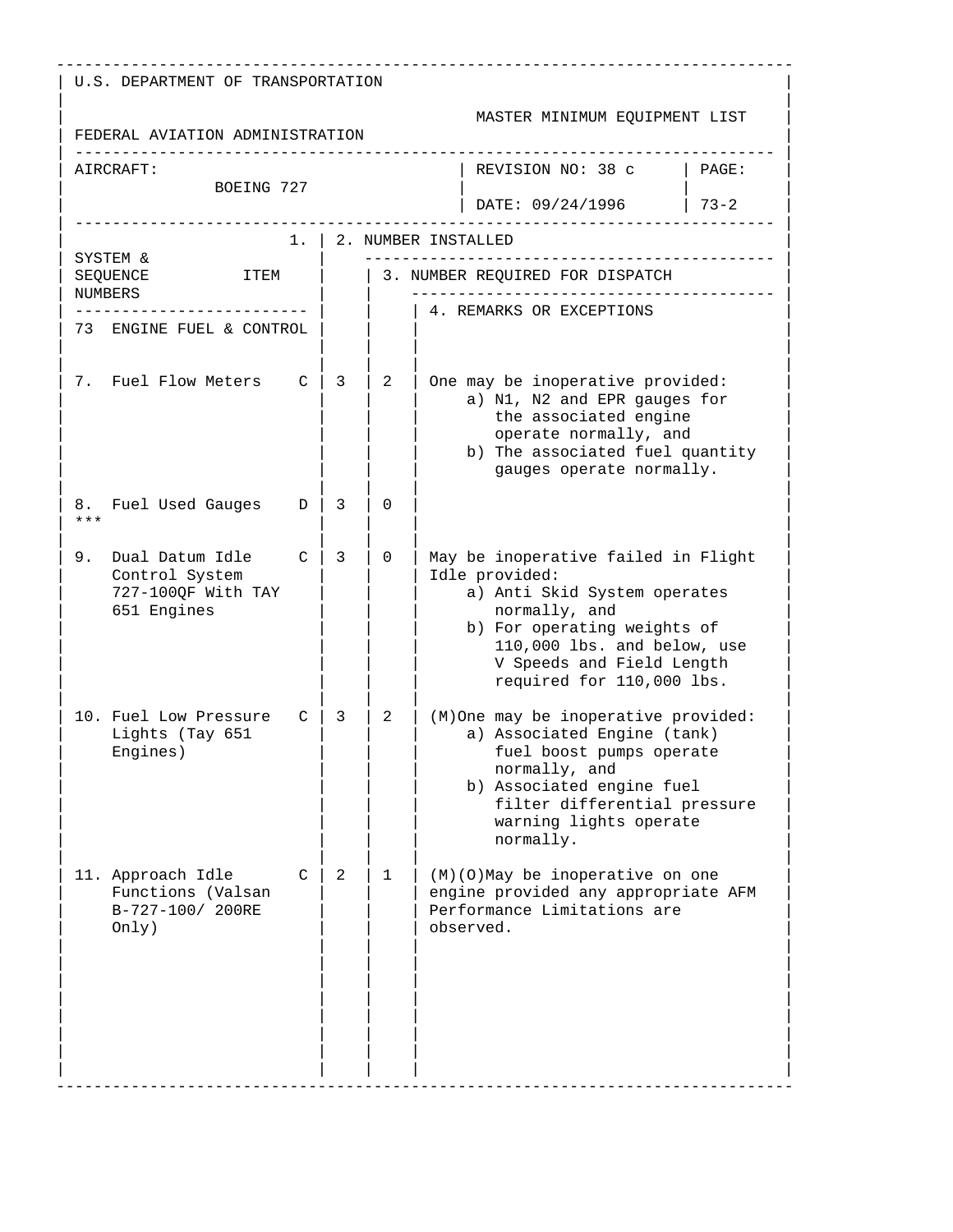| U.S. DEPARTMENT OF TRANSPORTATION<br>MASTER MINIMUM EQUIPMENT LIST<br>FEDERAL AVIATION ADMINISTRATION |                |                                                   |                                                                                                                                    |                   |  |  |  |  |
|-------------------------------------------------------------------------------------------------------|----------------|---------------------------------------------------|------------------------------------------------------------------------------------------------------------------------------------|-------------------|--|--|--|--|
| AIRCRAFT:<br>BOEING 727                                                                               |                |                                                   | REVISION NO: 35                                                                                                                    | $\mathtt{PAGE}$ : |  |  |  |  |
| SYSTEM &                                                                                              |                | DATE: 06/21/1993   74-1<br>1. 2. NUMBER INSTALLED |                                                                                                                                    |                   |  |  |  |  |
| SEQUENCE<br>ITEM<br><b>NUMBERS</b>                                                                    |                |                                                   | 3. NUMBER REQUIRED FOR DISPATCH<br>4. REMARKS OR EXCEPTIONS                                                                        |                   |  |  |  |  |
| 74 IGNITION                                                                                           |                |                                                   |                                                                                                                                    |                   |  |  |  |  |
| $\overline{C}$<br>1. High Energy<br>Ignition Systems<br>(Three Twin 20-Joule<br>Systems)              | 6              | $\overline{3}$                                    | One system on each engine may be<br>inoperative.                                                                                   |                   |  |  |  |  |
| 2.<br>Low Energy<br>$\mathcal{C}$<br>Ignition Systems                                                 | $\overline{3}$ | $\Omega$                                          | (0) Any or all may be inoperative<br>provided switching is available to<br>select FLIGHT for high energy con-<br>tinuous ignition. |                   |  |  |  |  |
| High Energy<br>3.<br>$\overline{C}$<br>Ignition Systems<br>(Three Twin 10-Joule<br>Systems) 727-100QF | 6              | $\overline{\mathbf{3}}$                           | One system on each engine may be<br>inoperative.                                                                                   |                   |  |  |  |  |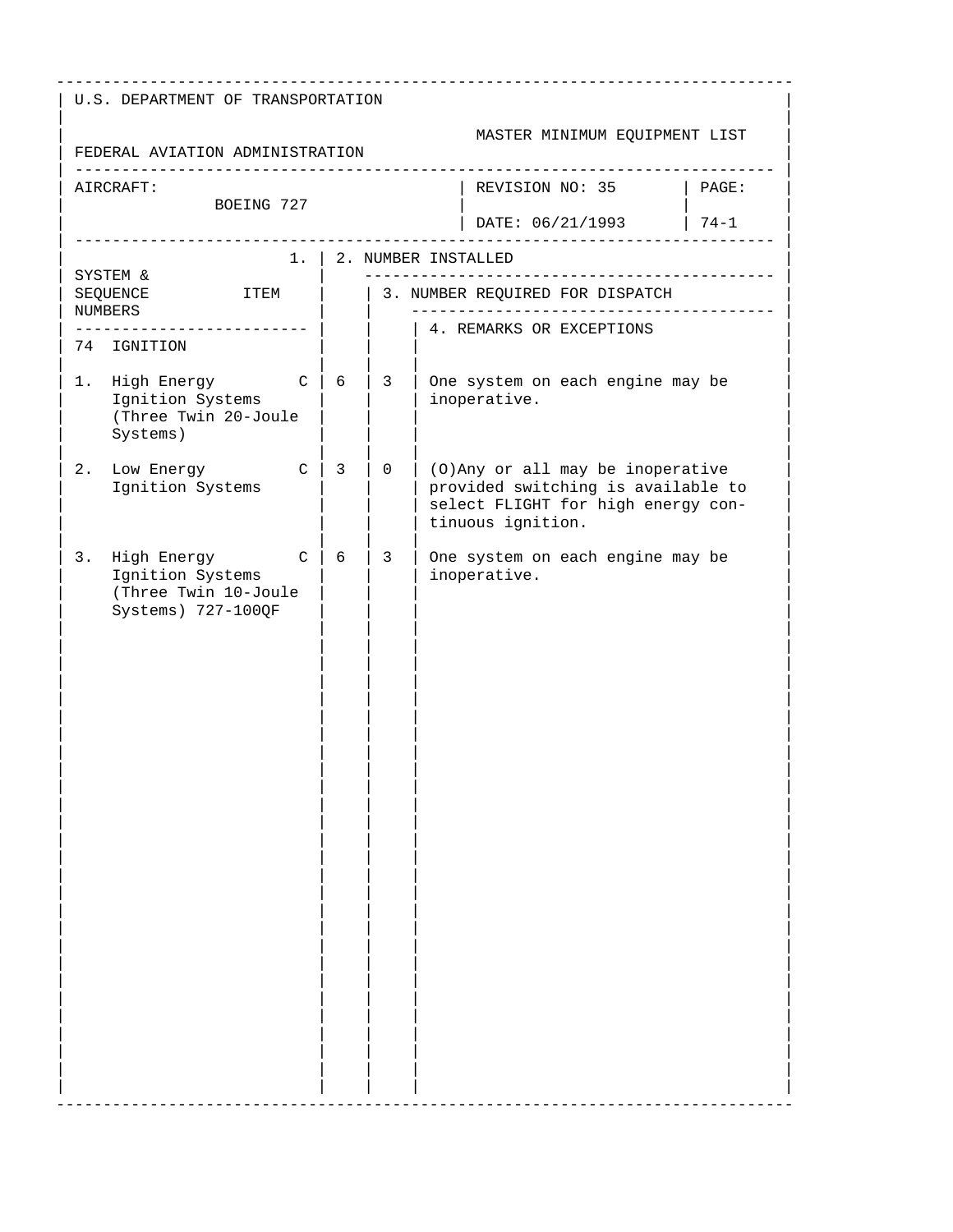| U.S. DEPARTMENT OF TRANSPORTATION<br>MASTER MINIMUM EQUIPMENT LIST<br>FEDERAL AVIATION ADMINISTRATION |                         |   |                                                                                                                                                                                                                                                                                                                                                                                                                                                                                                                                        |                   |  |  |  |
|-------------------------------------------------------------------------------------------------------|-------------------------|---|----------------------------------------------------------------------------------------------------------------------------------------------------------------------------------------------------------------------------------------------------------------------------------------------------------------------------------------------------------------------------------------------------------------------------------------------------------------------------------------------------------------------------------------|-------------------|--|--|--|
| AIRCRAFT:<br>BOEING 727                                                                               |                         |   | REVISION NO: 41 a<br>DATE: 08/24/1999                                                                                                                                                                                                                                                                                                                                                                                                                                                                                                  | PAGE:<br>$ 77-1 $ |  |  |  |
| SYSTEM &<br>SEQUENCE<br>ITEM<br><b>NUMBERS</b>                                                        |                         |   | 1. 2. NUMBER INSTALLED<br>3. NUMBER REQUIRED FOR DISPATCH<br>4. REMARKS OR EXCEPTIONS                                                                                                                                                                                                                                                                                                                                                                                                                                                  |                   |  |  |  |
| 77 ENGINE INDICATING<br>Engine Pressure<br>1.<br>Ratio Systems                                        |                         |   |                                                                                                                                                                                                                                                                                                                                                                                                                                                                                                                                        |                   |  |  |  |
| 1) All models A<br>without STC's<br>ST00555SE,<br>ST00399SE, or<br>ST00448SE                          | $\overline{\mathbf{3}}$ | 2 | (0) One may be inoperative provided:<br>a) Before the loss of the EPR<br>gauge, all associated engine<br>indications were normal,<br>b) N1, N2 and fuel flow meter<br>on the associated engine<br>operate normally,<br>c) Appropriate N1 thrust<br>setting curves are<br>available,<br>d) Assumed temperature reduced<br>thrust is not permitted,<br>e) 727-100QF apply appropriate<br>AFM performance corrections,<br>and<br>f) Operations are limited to<br>not more than three flight<br>days before repair is made.<br>(Continued) | 1                 |  |  |  |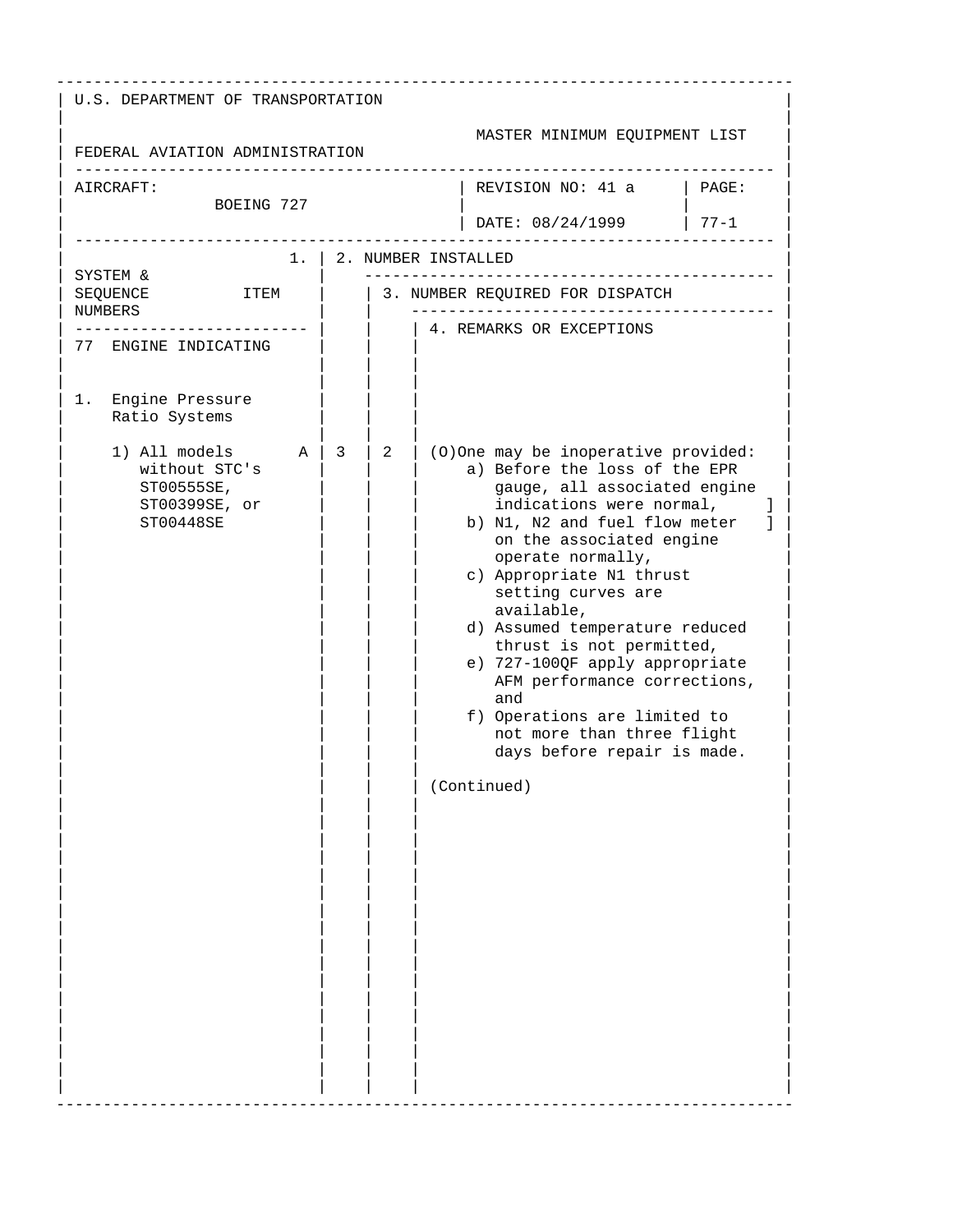| U.S. DEPARTMENT OF TRANSPORTATION<br>MASTER MINIMUM EQUIPMENT LIST     |                |                                 |                                                                                                                                                                                                                                                                                                                                                                                                                                                                                                                                                                                                                                                                                                                                                                                                                                                                                          |  |  |  |
|------------------------------------------------------------------------|----------------|---------------------------------|------------------------------------------------------------------------------------------------------------------------------------------------------------------------------------------------------------------------------------------------------------------------------------------------------------------------------------------------------------------------------------------------------------------------------------------------------------------------------------------------------------------------------------------------------------------------------------------------------------------------------------------------------------------------------------------------------------------------------------------------------------------------------------------------------------------------------------------------------------------------------------------|--|--|--|
| FEDERAL AVIATION ADMINISTRATION                                        |                |                                 |                                                                                                                                                                                                                                                                                                                                                                                                                                                                                                                                                                                                                                                                                                                                                                                                                                                                                          |  |  |  |
| AIRCRAFT:<br>BOEING 727                                                |                |                                 | REVISION NO: 41 a<br>$\mathsf I$ PAGE:                                                                                                                                                                                                                                                                                                                                                                                                                                                                                                                                                                                                                                                                                                                                                                                                                                                   |  |  |  |
|                                                                        |                | DATE: 08/24/1999<br>$ 77-2 $    |                                                                                                                                                                                                                                                                                                                                                                                                                                                                                                                                                                                                                                                                                                                                                                                                                                                                                          |  |  |  |
| SYSTEM &                                                               |                |                                 | 1.   2. NUMBER INSTALLED                                                                                                                                                                                                                                                                                                                                                                                                                                                                                                                                                                                                                                                                                                                                                                                                                                                                 |  |  |  |
| SEQUENCE<br>ITEM<br>NUMBERS                                            |                | 3. NUMBER REQUIRED FOR DISPATCH |                                                                                                                                                                                                                                                                                                                                                                                                                                                                                                                                                                                                                                                                                                                                                                                                                                                                                          |  |  |  |
| 77 ENGINE INDICATING                                                   |                |                                 | 4. REMARKS OR EXCEPTIONS                                                                                                                                                                                                                                                                                                                                                                                                                                                                                                                                                                                                                                                                                                                                                                                                                                                                 |  |  |  |
| Engine Pressure<br>1.<br>Ratio Systems<br>(Cont d)                     |                |                                 |                                                                                                                                                                                                                                                                                                                                                                                                                                                                                                                                                                                                                                                                                                                                                                                                                                                                                          |  |  |  |
| 2) All models with A<br>STC's ST00555SE,<br>ST00399SE, or<br>ST00448SE | $\overline{3}$ | 2                               | (M)(0)One may be inoperative<br>provided:<br>a) Before the loss of the EPR<br>-1<br>gauge, all associated engine ]<br>indications were normal,<br>b) N1, N2 and fuel flow meter<br>on the associated engine<br>operate normally,<br>c) Appropriate N1 thrust<br>setting curves are<br>available,<br>d) Assumed temperature reduced<br>thrust is not permitted,<br>e) 727-100QF apply appropriate<br>AFM performance corrections,<br>f) Associated EPR indicator<br>circuit breaker is pulled if<br>engine No. 1 or No. 3<br>indicator is inoperative<br>(only allowed if there is a<br>separate circuit breaker for<br>the EPR indicator),<br>g) Takeoff is not made with<br>flaps in the 25 degree<br>position if engine No. 1 or<br>No. 3 indicator is<br>inoperative, and<br>h) Operations are limited to<br>not more than three flight<br>days before repair is made.<br>(Continued) |  |  |  |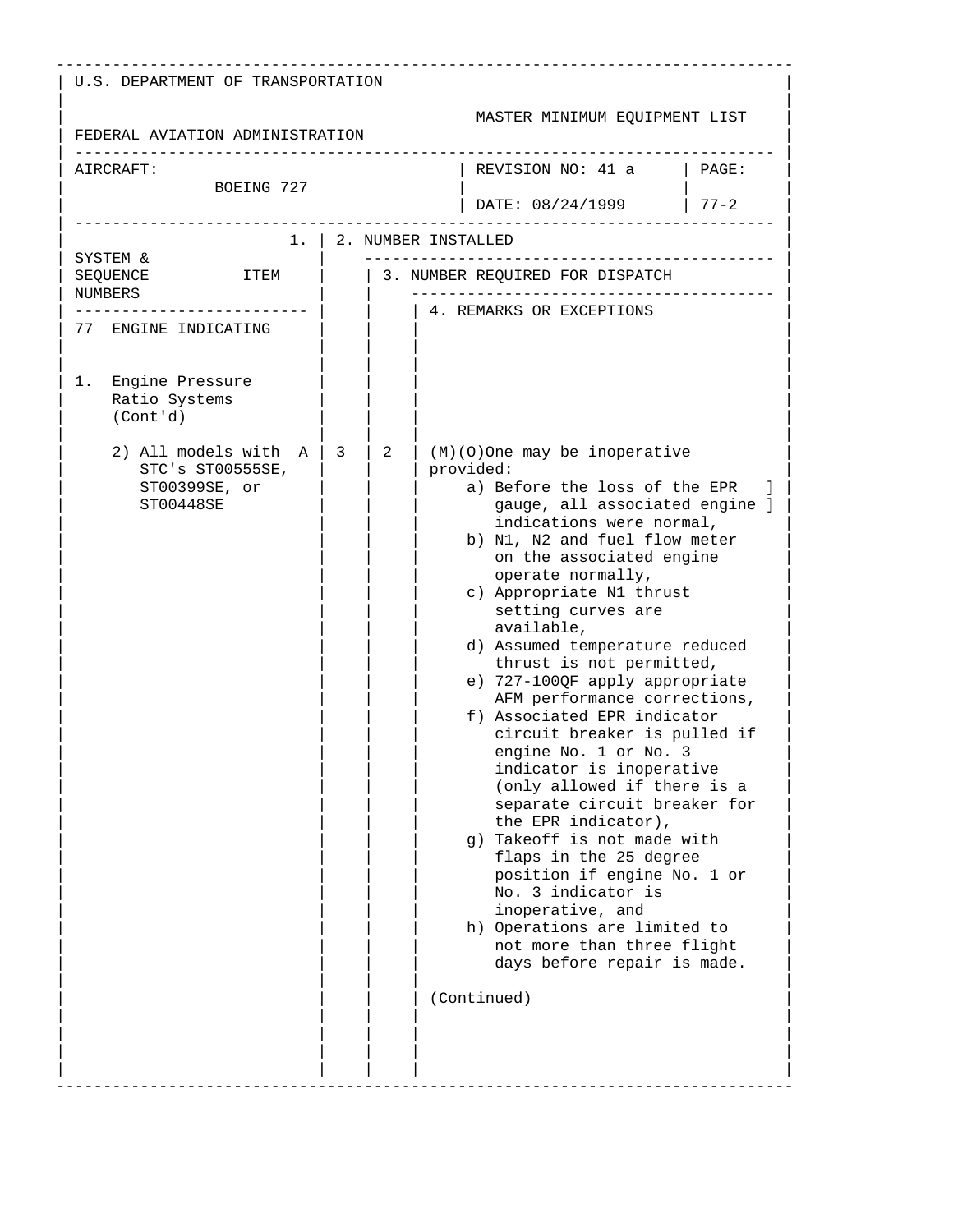|             | U.S. DEPARTMENT OF TRANSPORTATION                                |               |                |                                 |                                                                                                                                                                                                |  |  |  |  |  |
|-------------|------------------------------------------------------------------|---------------|----------------|---------------------------------|------------------------------------------------------------------------------------------------------------------------------------------------------------------------------------------------|--|--|--|--|--|
|             | MASTER MINIMUM EQUIPMENT LIST<br>FEDERAL AVIATION ADMINISTRATION |               |                |                                 |                                                                                                                                                                                                |  |  |  |  |  |
|             | AIRCRAFT:<br>BOEING 727                                          |               |                |                                 | REVISION NO: 40 a<br>$ $ PAGE:                                                                                                                                                                 |  |  |  |  |  |
|             |                                                                  |               |                | DATE: 03/23/1999   77-3         |                                                                                                                                                                                                |  |  |  |  |  |
|             | SYSTEM &                                                         |               |                | 1. 2. NUMBER INSTALLED          |                                                                                                                                                                                                |  |  |  |  |  |
|             | SEQUENCE<br>ITEM<br><b>NUMBERS</b>                               |               |                | 3. NUMBER REQUIRED FOR DISPATCH |                                                                                                                                                                                                |  |  |  |  |  |
|             | 77 ENGINE INDICATING                                             |               |                |                                 | 4. REMARKS OR EXCEPTIONS                                                                                                                                                                       |  |  |  |  |  |
| 1.          | Engine Pressure<br>Ratio Systems<br>(Cont d)                     |               |                |                                 |                                                                                                                                                                                                |  |  |  |  |  |
|             | 3) Digital<br>Indicators<br>(All models)                         | $\mathcal{C}$ | $\overline{3}$ | $\Omega$                        |                                                                                                                                                                                                |  |  |  |  |  |
|             | 4) EPR Bug<br>(all models)                                       | A             | $\overline{3}$ | $\overline{2}$                  | One may be inoperative provided<br>operations are limited to not more<br>than three flight days before<br>repair is made.                                                                      |  |  |  |  |  |
| 2.          | N1 Tachometers                                                   | $\mathbf{B}$  | $\overline{3}$ | $\overline{2}$                  | (M)(O)One may be inoperative<br>provided:<br>a) EPR, N2 and fuel flow meters<br>on the associated engine<br>operate normally, and<br>b) APR System is not required<br>for takeoff performance. |  |  |  |  |  |
| * * *       | 1) Digital<br>Indicators                                         | $\rm C$       | 3              | 0                               |                                                                                                                                                                                                |  |  |  |  |  |
| 3.          | N2 Tachometers                                                   | B             | 3              | 2                               | (0) One may be inoperative provided:<br>a) EPR, N1 and fuel flow<br>indicators for the<br>associated engine operate<br>normally, and<br>b) An alternate starting<br>procedure is used.         |  |  |  |  |  |
| $***$<br>4. | 1) Digital<br>Indicators<br>MOVED TO 73-7                        | C             | 3              | $\mathbf 0$                     |                                                                                                                                                                                                |  |  |  |  |  |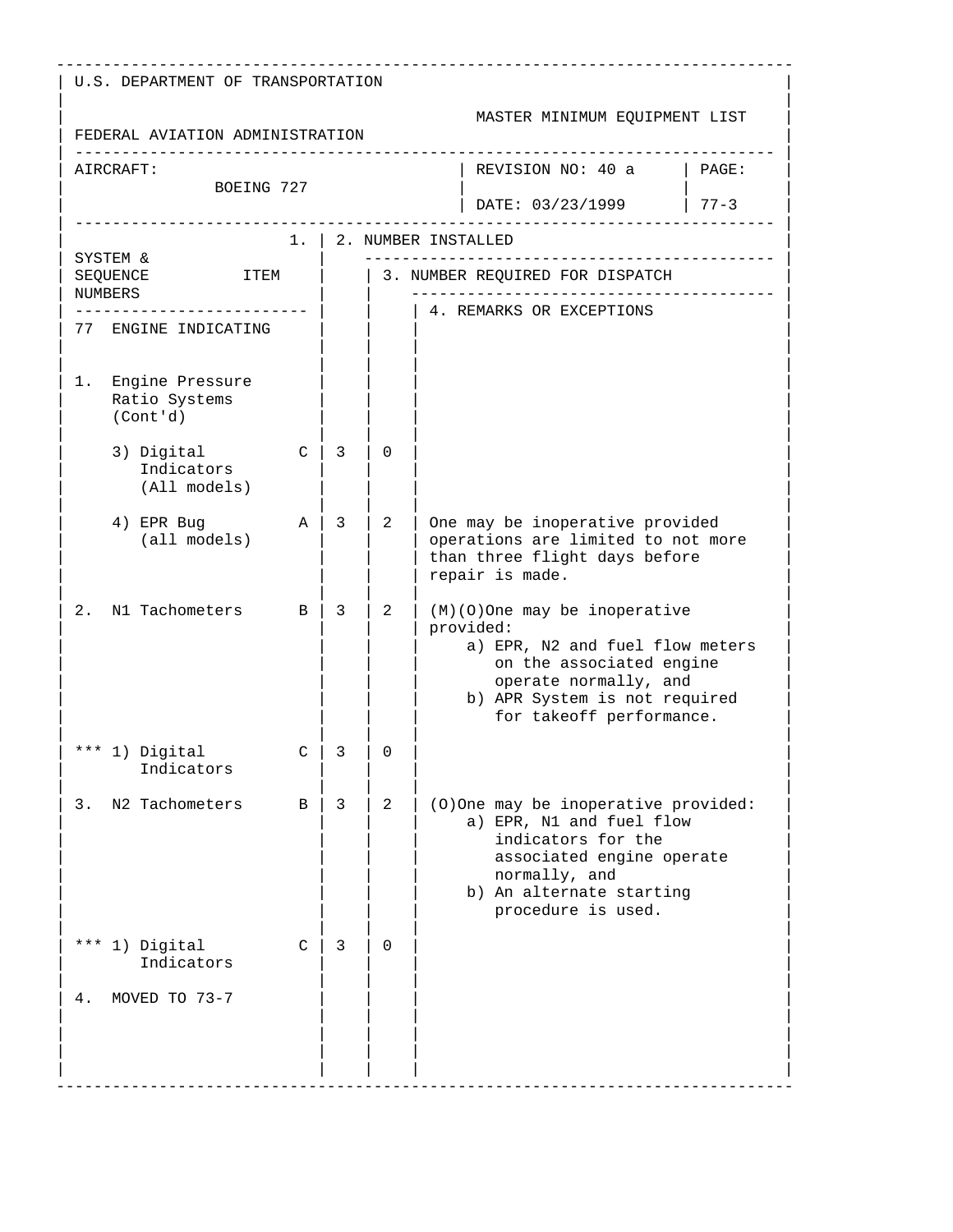| U.S. DEPARTMENT OF TRANSPORTATION             |                |                                                       |                            |                                                                                                                                                                                                                                                                                                                                                              |  |  |  |  |  |
|-----------------------------------------------|----------------|-------------------------------------------------------|----------------------------|--------------------------------------------------------------------------------------------------------------------------------------------------------------------------------------------------------------------------------------------------------------------------------------------------------------------------------------------------------------|--|--|--|--|--|
| FEDERAL AVIATION ADMINISTRATION               |                |                                                       |                            |                                                                                                                                                                                                                                                                                                                                                              |  |  |  |  |  |
|                                               |                |                                                       |                            |                                                                                                                                                                                                                                                                                                                                                              |  |  |  |  |  |
|                                               |                |                                                       |                            |                                                                                                                                                                                                                                                                                                                                                              |  |  |  |  |  |
|                                               |                |                                                       |                            |                                                                                                                                                                                                                                                                                                                                                              |  |  |  |  |  |
| ITEM                                          |                |                                                       |                            |                                                                                                                                                                                                                                                                                                                                                              |  |  |  |  |  |
| 77 ENGINE INDICATING                          |                |                                                       | 4. REMARKS OR EXCEPTIONS   |                                                                                                                                                                                                                                                                                                                                                              |  |  |  |  |  |
|                                               |                |                                                       |                            |                                                                                                                                                                                                                                                                                                                                                              |  |  |  |  |  |
| Warning Lights                                |                | 0                                                     |                            |                                                                                                                                                                                                                                                                                                                                                              |  |  |  |  |  |
| *** Indicating System                         | $\overline{1}$ | $\mathbf 0$                                           | by maintenance procedures. |                                                                                                                                                                                                                                                                                                                                                              |  |  |  |  |  |
| Detection Lights                              | $\overline{2}$ | $\mathbf 0$                                           |                            |                                                                                                                                                                                                                                                                                                                                                              |  |  |  |  |  |
|                                               |                |                                                       |                            |                                                                                                                                                                                                                                                                                                                                                              |  |  |  |  |  |
|                                               |                |                                                       |                            |                                                                                                                                                                                                                                                                                                                                                              |  |  |  |  |  |
| Temperature Gauges                            |                |                                                       |                            |                                                                                                                                                                                                                                                                                                                                                              |  |  |  |  |  |
| C                                             | 3              | $\mathbf 0$                                           |                            |                                                                                                                                                                                                                                                                                                                                                              |  |  |  |  |  |
| 11. Engine Overheat<br>C<br>Bright/Dim Switch | $\mathbf 1$    | $\mathsf 0$                                           | inoperative.               |                                                                                                                                                                                                                                                                                                                                                              |  |  |  |  |  |
| 12. Engine Idle Lights<br>C                   | 3              | 2                                                     |                            |                                                                                                                                                                                                                                                                                                                                                              |  |  |  |  |  |
|                                               | BOEING 727     | *** 1) Overtemperature D   3<br>C<br>Engine Failure C |                            | MASTER MINIMUM EQUIPMENT LIST<br>REVISION NO: 40 a   PAGE:<br>DATE: 03/23/1999   77-4<br>1.   2. NUMBER INSTALLED<br>3. NUMBER REQUIRED FOR DISPATCH<br>May be inoperative unless required<br>(0) May be inoperative provided:<br>a) APR System is not used, and<br>b) AFM performance data and<br>procedures are observed.<br>Switch select function may be |  |  |  |  |  |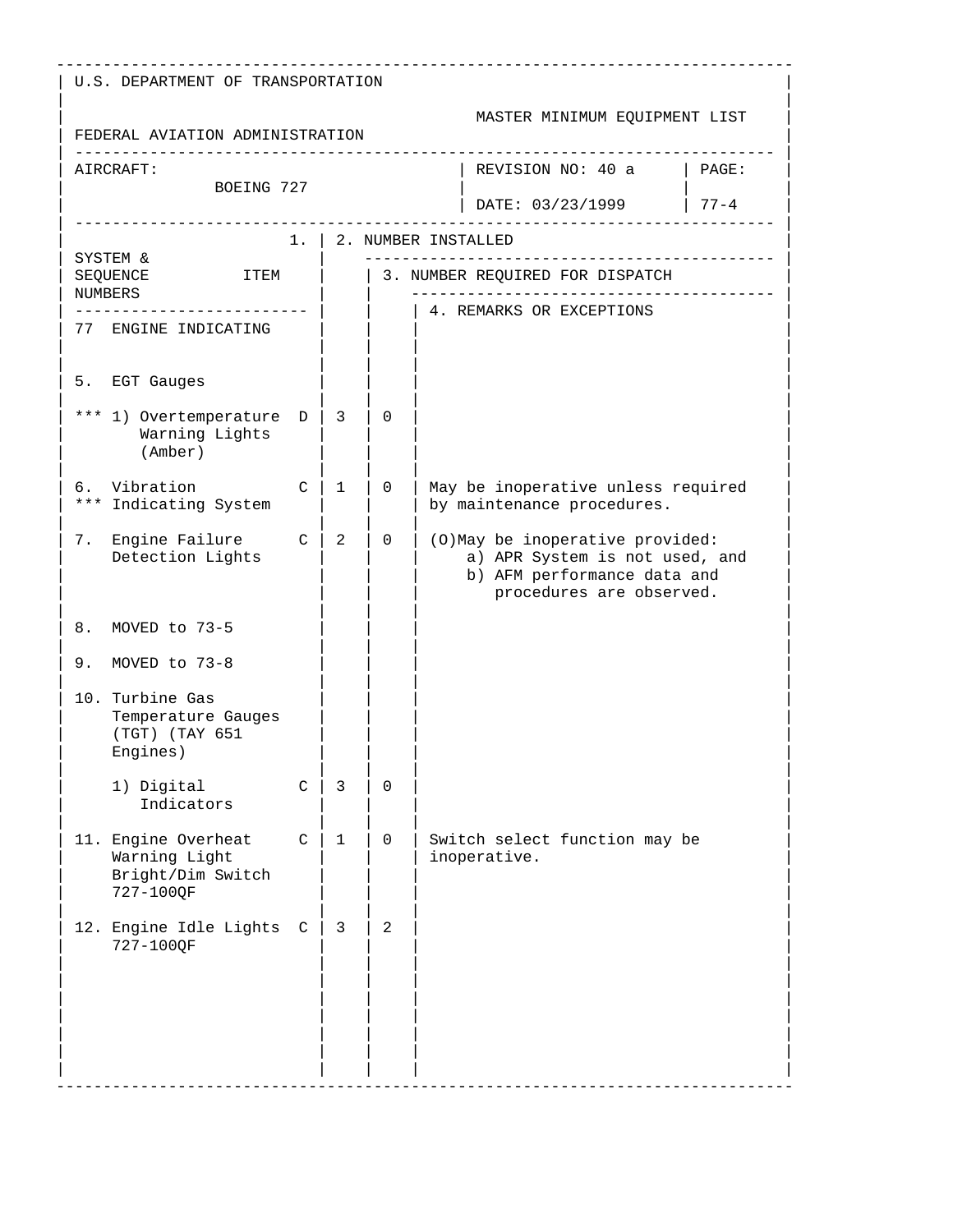| REVISION NO: 38<br>AIRCRAFT:<br>BOEING 727<br>DATE: 02/14/1996<br>1.   2. NUMBER INSTALLED<br>SYSTEM &<br>SEQUENCE<br>ITEM<br>3. NUMBER REQUIRED FOR DISPATCH<br>NUMBERS<br>4. REMARKS OR EXCEPTIONS<br>78 ENGINE EXHAUST<br>Thrust Reversers<br>1.<br>1) B-727-100/200<br>$\mathcal{C}$<br>$\overline{3}$<br>2<br>Only<br>and<br>b) A procedure is established<br>position.<br>2) Valsan B-727 C<br>2<br>$\mathbf{1}$<br>$-100/200$ RE Only<br>deactivated, and | U.S. DEPARTMENT OF TRANSPORTATION<br>MASTER MINIMUM EQUIPMENT LIST<br>FEDERAL AVIATION ADMINISTRATION                                                                                                                                                                                                                                                                                                                                                                                                                                       |  |  |  |  |  |  |  |
|------------------------------------------------------------------------------------------------------------------------------------------------------------------------------------------------------------------------------------------------------------------------------------------------------------------------------------------------------------------------------------------------------------------------------------------------------------------|---------------------------------------------------------------------------------------------------------------------------------------------------------------------------------------------------------------------------------------------------------------------------------------------------------------------------------------------------------------------------------------------------------------------------------------------------------------------------------------------------------------------------------------------|--|--|--|--|--|--|--|
|                                                                                                                                                                                                                                                                                                                                                                                                                                                                  | $\mathtt{PAGE}$ :<br>$ 78-1 $                                                                                                                                                                                                                                                                                                                                                                                                                                                                                                               |  |  |  |  |  |  |  |
|                                                                                                                                                                                                                                                                                                                                                                                                                                                                  | (M) One may be inoperative provided:<br>a) There is no damage to the<br>thrust reverser system that<br>would adversely affect<br>operation of the airplane,                                                                                                                                                                                                                                                                                                                                                                                 |  |  |  |  |  |  |  |
| position.<br>NOTE:                                                                                                                                                                                                                                                                                                                                                                                                                                               | to determine the related<br>thrust reverser is locked in<br>the closed (forward thrust)<br>(M) One may be inoperative provided:<br>a) There is no damage to the<br>thrust reverser system that<br>would adversely affect<br>operation of the airplane,<br>b) No external leakage exists,<br>c) The respective THRUST REV.<br>ACCUM. LOW PRESS light is<br>d) A procedure is established<br>to determine the related<br>thrust reverser is locked in<br>the closed (forward thrust)<br>On airplanes with Auto<br>Spoiler RTO feature, if No. |  |  |  |  |  |  |  |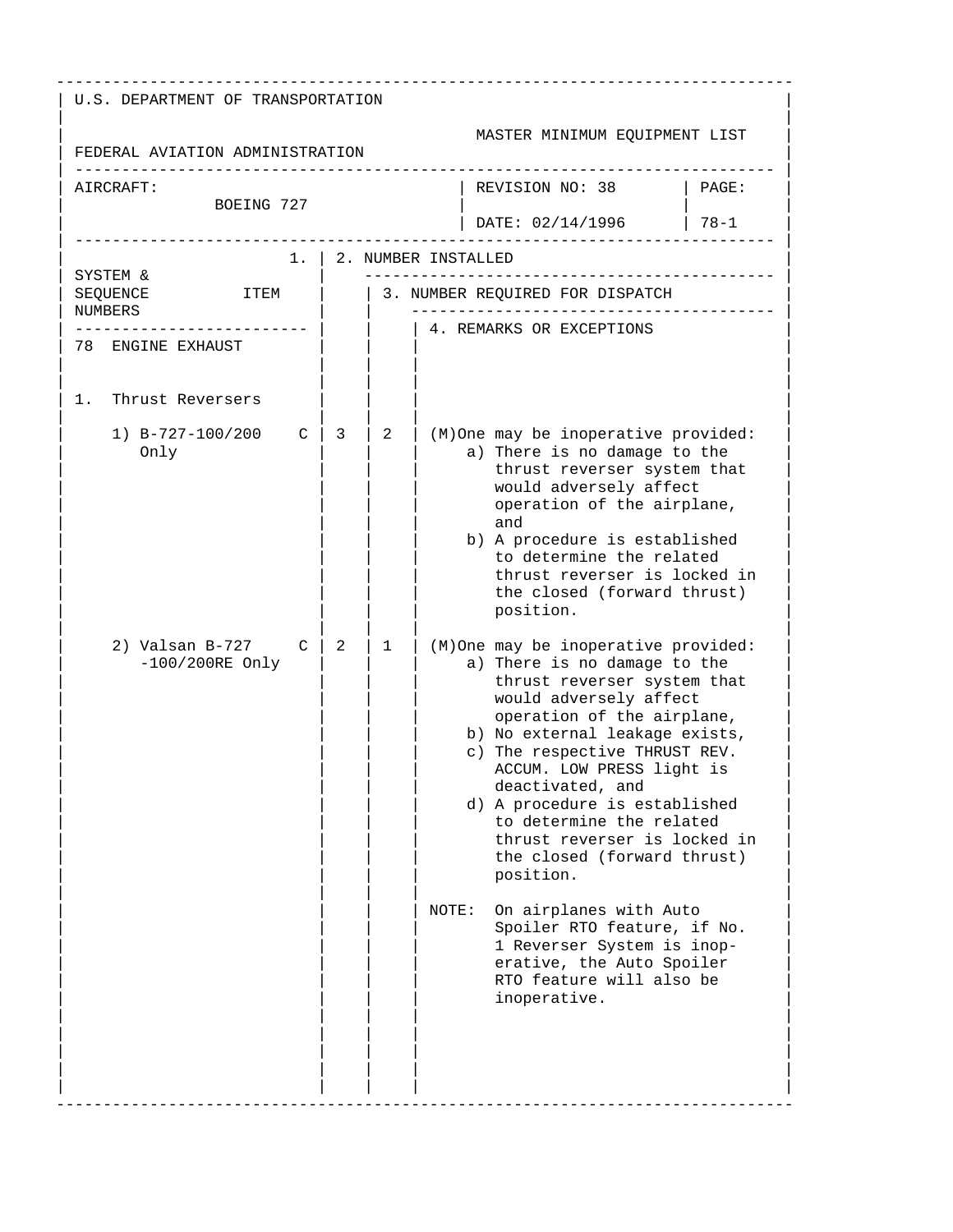|                                                                                  | U.S. DEPARTMENT OF TRANSPORTATION<br>MASTER MINIMUM EQUIPMENT LIST |                                |                                                                                                                                                                                                                                                                                                                                                    |         |  |  |  |  |  |
|----------------------------------------------------------------------------------|--------------------------------------------------------------------|--------------------------------|----------------------------------------------------------------------------------------------------------------------------------------------------------------------------------------------------------------------------------------------------------------------------------------------------------------------------------------------------|---------|--|--|--|--|--|
| FEDERAL AVIATION ADMINISTRATION                                                  |                                                                    |                                |                                                                                                                                                                                                                                                                                                                                                    |         |  |  |  |  |  |
| AIRCRAFT:<br>BOEING 727                                                          |                                                                    |                                | REVISION NO: 41 a<br>$\vdash$ PAGE:                                                                                                                                                                                                                                                                                                                |         |  |  |  |  |  |
|                                                                                  |                                                                    | DATE: 08/24/1999<br>  $78 - 2$ |                                                                                                                                                                                                                                                                                                                                                    |         |  |  |  |  |  |
| SYSTEM &                                                                         |                                                                    | 1. 2. NUMBER INSTALLED         |                                                                                                                                                                                                                                                                                                                                                    |         |  |  |  |  |  |
| SEQUENCE<br>ITEM<br><b>NUMBERS</b>                                               |                                                                    |                                | 3. NUMBER REQUIRED FOR DISPATCH                                                                                                                                                                                                                                                                                                                    |         |  |  |  |  |  |
| 78 ENGINE EXHAUST                                                                |                                                                    |                                | 4. REMARKS OR EXCEPTIONS                                                                                                                                                                                                                                                                                                                           |         |  |  |  |  |  |
| Thrust Reversers<br>1.<br>(Cont d)                                               |                                                                    |                                |                                                                                                                                                                                                                                                                                                                                                    |         |  |  |  |  |  |
| 3) B-727-100QF<br>$\overline{C}$                                                 | 2                                                                  | $\mathbf{1}$                   | (M) One may be inoperative provided:<br>a) There is no damage to the<br>thrust reverser system that<br>would adversely affect<br>operation of the airplane,<br>b) No external leakage exists,<br>and<br>c) A procedure is established<br>to determine that the<br>related thrust reverser is<br>locked in the closed<br>(forward thrust) position. |         |  |  |  |  |  |
| 4) B-727-100/200<br>with Quiet Wing<br>System STC's<br>ST00488SE or<br>ST00507SE | 2<br>$\mathbb{C}$                                                  | $\mathbf{1}$                   | (M) One may be inoperative provided:<br>a) There is no damage to the<br>thrust reverser system that<br>would adversely affect<br>operation of the airplane,<br>and<br>b) A procedure is established<br>to determine the related<br>thrust reverser is locked in<br>the closed (forward thrust)<br>position.                                        | $\perp$ |  |  |  |  |  |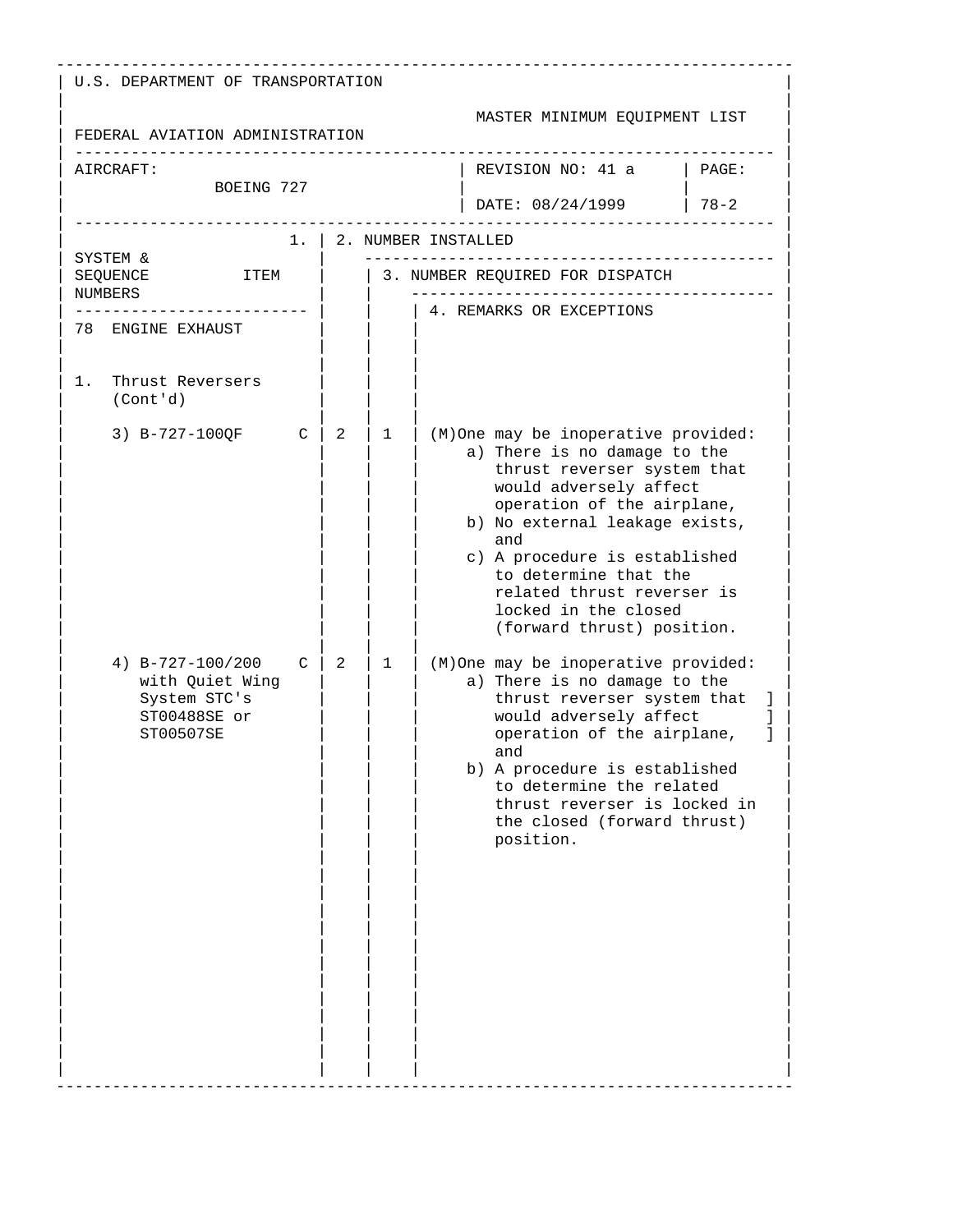|    | U.S. DEPARTMENT OF TRANSPORTATION                                                                        |                |                |          |                                                                                                                                                                                                                                                                                                              |  |  |  |
|----|----------------------------------------------------------------------------------------------------------|----------------|----------------|----------|--------------------------------------------------------------------------------------------------------------------------------------------------------------------------------------------------------------------------------------------------------------------------------------------------------------|--|--|--|
|    | MASTER MINIMUM EQUIPMENT LIST<br>FEDERAL AVIATION ADMINISTRATION                                         |                |                |          |                                                                                                                                                                                                                                                                                                              |  |  |  |
|    | AIRCRAFT:<br>BOEING 727                                                                                  |                |                |          | REVISION NO: 41 a<br>$\vdash$ PAGE:                                                                                                                                                                                                                                                                          |  |  |  |
|    |                                                                                                          |                |                |          | DATE: 08/24/1999<br>$ 78-3 $                                                                                                                                                                                                                                                                                 |  |  |  |
|    | SYSTEM &<br>SEQUENCE<br>ITEM                                                                             |                |                |          | 1. 2. NUMBER INSTALLED<br>3. NUMBER REQUIRED FOR DISPATCH                                                                                                                                                                                                                                                    |  |  |  |
|    | <b>NUMBERS</b>                                                                                           |                |                |          | 4. REMARKS OR EXCEPTIONS                                                                                                                                                                                                                                                                                     |  |  |  |
|    | 78 ENGINE EXHAUST                                                                                        |                |                |          |                                                                                                                                                                                                                                                                                                              |  |  |  |
| 2. | Thrust Reversers<br>Operating Lights                                                                     |                |                |          |                                                                                                                                                                                                                                                                                                              |  |  |  |
|    | 1) B-727-100/200<br>Only                                                                                 | $\overline{C}$ | $\overline{3}$ | $\Omega$ | (M) May be inoperative provided:<br>a) There is no damage to the<br>thrust reverser system that<br>would adversely affect<br>operation of the airplane,<br>and<br>b) A procedure is established<br>to determine the related<br>thrust reverser is locked in<br>the closed (forward thrust)<br>position.      |  |  |  |
|    | 2) Valsan<br>$B-727-100/200RE$ ,<br>B-727-100QF and<br>airplanes with<br>STC's ST00488SE<br>or ST00507SE | $\mathcal{C}$  | 2              | $\Omega$ | (M) May be inoperative provided:<br>a) There is no damage to the<br>thrust reverser system that<br>T<br>would adversely affect<br>operation of the airplane,<br>and<br>b) A procedure is established<br>to determine the related<br>thrust reverser is locked in<br>the closed (forward thrust)<br>position. |  |  |  |
| 3. | Thrust Reverser In<br>Transit Lights                                                                     |                |                |          |                                                                                                                                                                                                                                                                                                              |  |  |  |
|    | 1) B-727-100/200<br>Only (Excluding<br>$B-727-100QF$ )                                                   | $\mathcal{C}$  | 3              | $\Omega$ |                                                                                                                                                                                                                                                                                                              |  |  |  |
|    | 2) Valsan B-727<br>$-100/200$ RE Only                                                                    | $\mathcal{C}$  | 2              | $\Omega$ |                                                                                                                                                                                                                                                                                                              |  |  |  |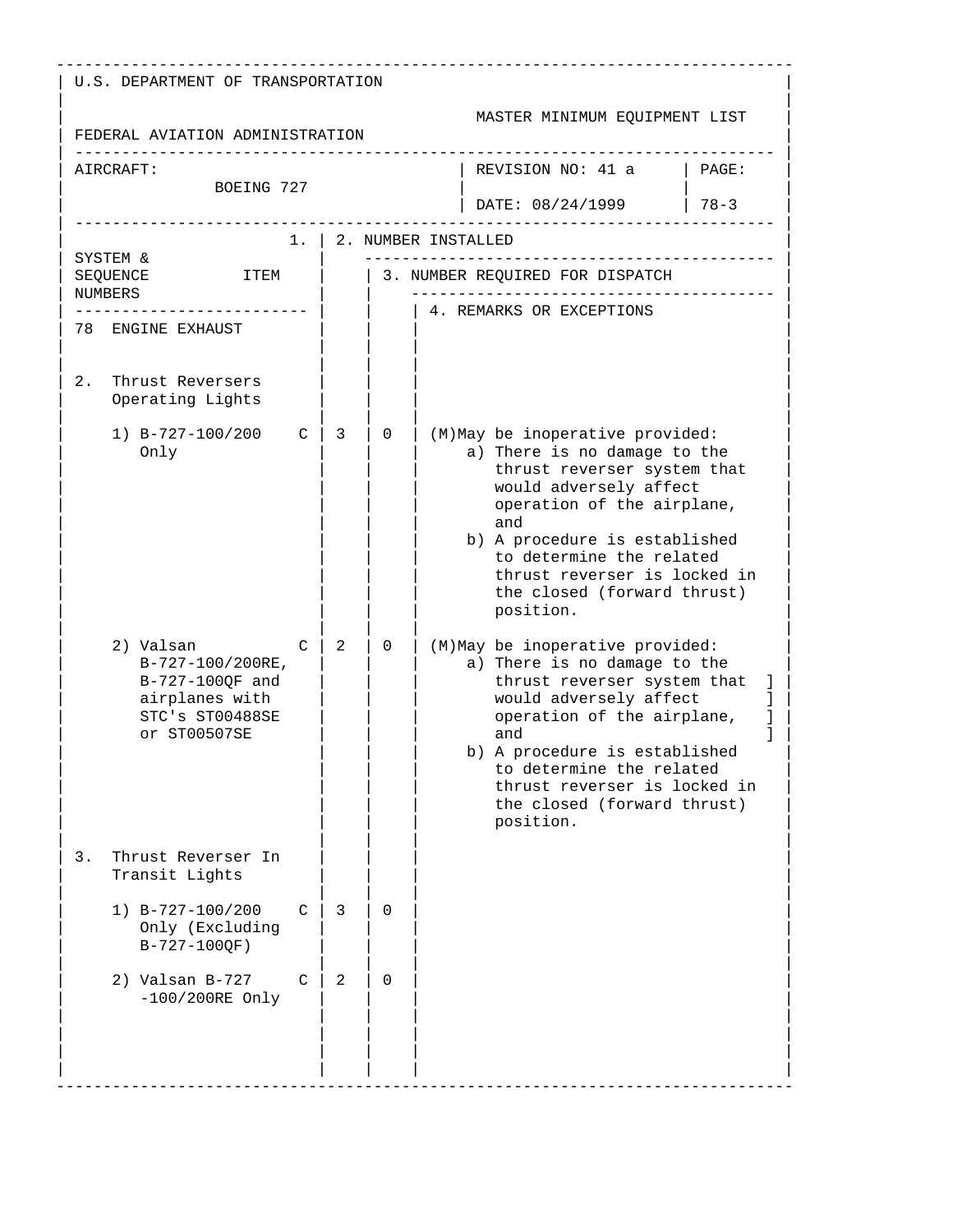| U.S. DEPARTMENT OF TRANSPORTATION<br>MASTER MINIMUM EQUIPMENT LIST                   |                                                                                            |              |                |              |                                                                                                                                                                                                                                     |  |  |
|--------------------------------------------------------------------------------------|--------------------------------------------------------------------------------------------|--------------|----------------|--------------|-------------------------------------------------------------------------------------------------------------------------------------------------------------------------------------------------------------------------------------|--|--|
| FEDERAL AVIATION ADMINISTRATION<br>REVISION NO: 38<br>AIRCRAFT:<br>$\mathtt{PAGE}$ : |                                                                                            |              |                |              |                                                                                                                                                                                                                                     |  |  |
|                                                                                      | BOEING 727                                                                                 |              |                |              | DATE: 02/14/1996<br>$ 78-4 $                                                                                                                                                                                                        |  |  |
|                                                                                      | SYSTEM &<br>SEQUENCE<br>ITEM<br><b>NUMBERS</b>                                             |              |                |              | 1. 2. NUMBER INSTALLED<br>3. NUMBER REQUIRED FOR DISPATCH                                                                                                                                                                           |  |  |
|                                                                                      | 78 ENGINE EXHAUST                                                                          |              |                |              | 4. REMARKS OR EXCEPTIONS                                                                                                                                                                                                            |  |  |
| 4.                                                                                   | Thrust Reverser C<br>Accumulator<br>Pressure Indicator<br>(Valsan B-727-100/<br>200RE Only |              | $\overline{2}$ | $\mathbf 0$  | (M) One or both may be inoperative<br>provided:<br>a) No external leakage exists,<br>and<br>b) Respective THRUST REV.<br>ACCUM. LOW PRESS light(s)<br>operate normally.                                                             |  |  |
| 5.                                                                                   | Thrust Reverser<br>Accumulator Lights<br>(Valsan B-727-100/<br>200RE Only                  | $\mathsf{C}$ | 2              | $\mathbf{0}$ | (M) One or both may be inoperative<br>provided:<br>a) No external leakage exists,<br>and<br>b) Respective thrust reverser<br>accumulator pressure<br>indication(s) operate(s)<br>normally and are checked<br>before each departure. |  |  |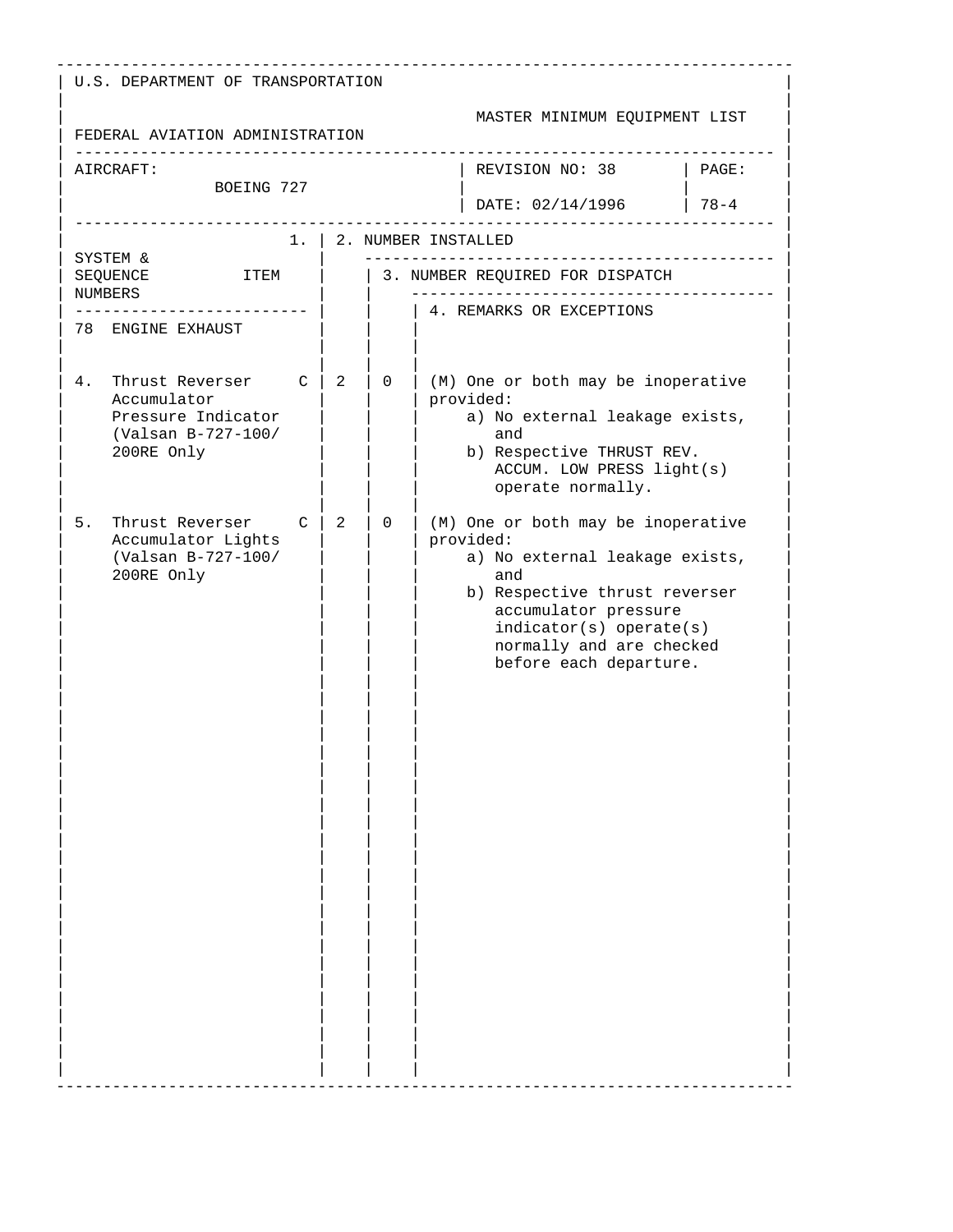| U.S. DEPARTMENT OF TRANSPORTATION                                |                |             |                                                                                                                                                                                                                                                                                                                                                                                                                 |  |  |  |  |
|------------------------------------------------------------------|----------------|-------------|-----------------------------------------------------------------------------------------------------------------------------------------------------------------------------------------------------------------------------------------------------------------------------------------------------------------------------------------------------------------------------------------------------------------|--|--|--|--|
| MASTER MINIMUM EQUIPMENT LIST<br>FEDERAL AVIATION ADMINISTRATION |                |             |                                                                                                                                                                                                                                                                                                                                                                                                                 |  |  |  |  |
| AIRCRAFT:<br>BOEING 727                                          |                |             | REVISION NO: 40<br>  PAGE:<br>$ 79-1 $<br>DATE: 12/21/1998                                                                                                                                                                                                                                                                                                                                                      |  |  |  |  |
|                                                                  |                |             | 1.   2. NUMBER INSTALLED                                                                                                                                                                                                                                                                                                                                                                                        |  |  |  |  |
| SYSTEM &<br>SEQUENCE<br>ITEM<br>NUMBERS                          |                |             | 3. NUMBER REQUIRED FOR DISPATCH                                                                                                                                                                                                                                                                                                                                                                                 |  |  |  |  |
| 79 ENGINE OIL                                                    |                |             | 4. REMARKS OR EXCEPTIONS                                                                                                                                                                                                                                                                                                                                                                                        |  |  |  |  |
| Oil Quantity<br>1.<br>Indicators                                 |                |             |                                                                                                                                                                                                                                                                                                                                                                                                                 |  |  |  |  |
| 1) All Models B<br>Except 727-100QF                              | $\overline{3}$ | 2           | (M) One may be inoperative provided:<br>a) Associated oil tank is<br>filled to maximum<br>recommended capacity before<br>each refueling,<br>b) There is no evidence of<br>above normal oil consumption<br>or leakage, and<br>c) Associated low oil pressure<br>warning light, and oil<br>temperature and oil pressure<br>indicators operate normally.                                                           |  |  |  |  |
| 2) 727-100QF<br>$\mathsf{C}$                                     | $\overline{3}$ | $\mathbf 0$ | (M) May be inoperative provided:<br>a) It is verified that the<br>associated oil tank level is<br>adequate for the flight<br>being planned including<br>alternate planning<br>considerations, and<br>b) It is verified that the oil<br>tank level is not more than<br>two quarts low before each<br>refueling.<br>The oil quantiy indicators<br>NOTE:<br>on the TAY 651 engines are<br>not operative in flight. |  |  |  |  |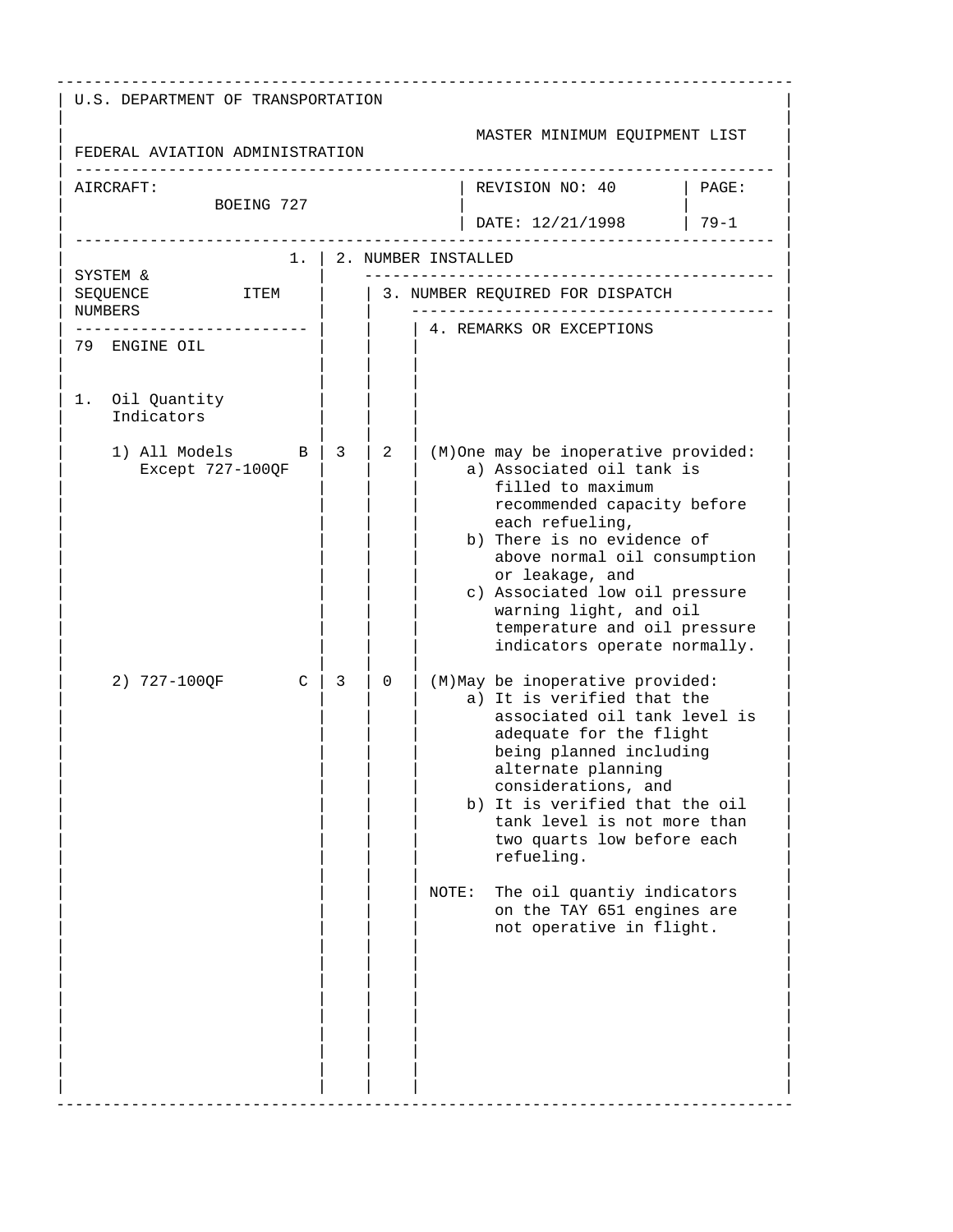|       | U.S. DEPARTMENT OF TRANSPORTATION                                |                |                        |                                                                                                                                                                                                                                                                                                                               |  |  |  |  |  |
|-------|------------------------------------------------------------------|----------------|------------------------|-------------------------------------------------------------------------------------------------------------------------------------------------------------------------------------------------------------------------------------------------------------------------------------------------------------------------------|--|--|--|--|--|
|       | MASTER MINIMUM EQUIPMENT LIST<br>FEDERAL AVIATION ADMINISTRATION |                |                        |                                                                                                                                                                                                                                                                                                                               |  |  |  |  |  |
|       | AIRCRAFT:<br>BOEING 727                                          |                |                        | REVISION NO: 40<br>PAGE:                                                                                                                                                                                                                                                                                                      |  |  |  |  |  |
|       |                                                                  |                |                        | DATE: 12/21/1998<br>$ 79-2 $                                                                                                                                                                                                                                                                                                  |  |  |  |  |  |
|       | SYSTEM &                                                         |                | 1. 2. NUMBER INSTALLED |                                                                                                                                                                                                                                                                                                                               |  |  |  |  |  |
|       | SEQUENCE<br>ITEM<br>NUMBERS                                      |                |                        | 3. NUMBER REQUIRED FOR DISPATCH                                                                                                                                                                                                                                                                                               |  |  |  |  |  |
|       | 79 ENGINE OIL                                                    |                |                        | 4. REMARKS OR EXCEPTIONS                                                                                                                                                                                                                                                                                                      |  |  |  |  |  |
| 1.    | Oil Quantity<br>Indicators (Cont'd)                              |                |                        |                                                                                                                                                                                                                                                                                                                               |  |  |  |  |  |
|       | 3) Oil Quantity C<br>Indicator Test<br>Feature (All<br>Models)   | 1              | $\Omega$               | (M) May be inoperative provided:<br>a) Oil quantities are checked<br>once each flight day for<br>correct service,<br>b) There is no evidence of<br>above normal oil con-<br>sumption or leakage, and<br>c) Engine low oil pressure<br>warning lights, and oil<br>temperature and oil pressure<br>indicators operate normally. |  |  |  |  |  |
| $2$ . | Oil Filter Bypass<br>$\mathcal{C}$<br>Warning Lights             | $\overline{3}$ | 2                      | (M) One may be inoperative provided:<br>a) Malfunction is in the<br>warning system, and<br>b) Associated main oil screen<br>is inspected for presence of<br>contaminants at least every<br>12 hours.                                                                                                                          |  |  |  |  |  |
| 3.    | DELETED                                                          |                |                        |                                                                                                                                                                                                                                                                                                                               |  |  |  |  |  |
| 4.    | Oil Low Pressure<br>$\mathbf{B}$<br>Warning Lights               | 3              | 2                      | (0) One may be inoperative provided<br>the associated engine oil pressure,<br>oil temperature and oil quantity<br>indicators operate normally.                                                                                                                                                                                |  |  |  |  |  |
| 5.    | DELETED                                                          |                |                        |                                                                                                                                                                                                                                                                                                                               |  |  |  |  |  |
| б.    | Engine Oiler<br>$\mathcal{C}$<br>*** System (STC SA<br>1327SO)   | 1              | $\Omega$               | (M) May be inoperative provided<br>alternate (normal) procedures are<br>established and used.                                                                                                                                                                                                                                 |  |  |  |  |  |